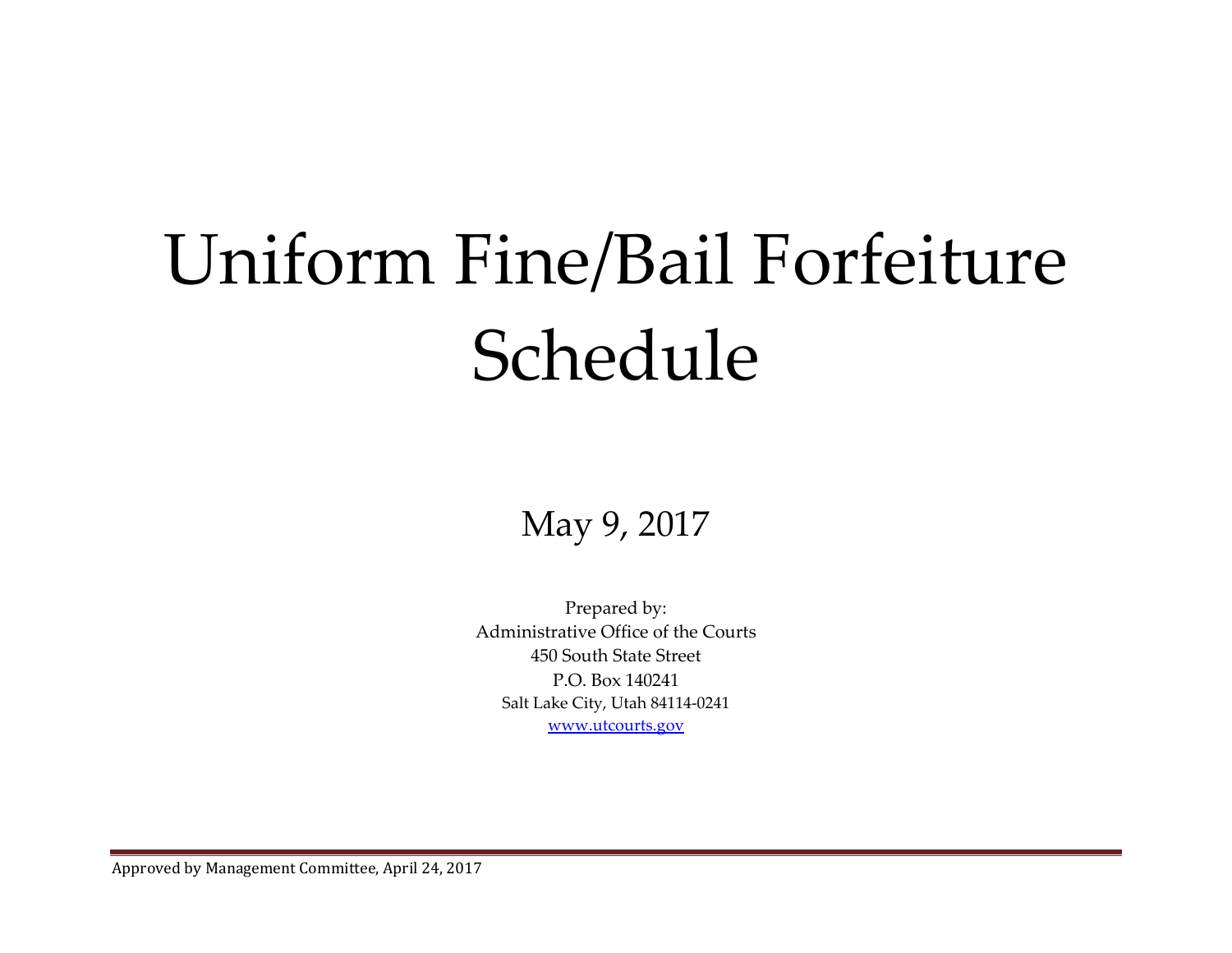# TABLE OF CONTENTS

| <b>PURPOSE</b>                                | $\mathbf{1}$   |
|-----------------------------------------------|----------------|
| <b>ASSUMPTIONS</b>                            | $1-3$          |
| <b>CRIMINAL HISTORY ASSESSMENTS</b>           | $\overline{4}$ |
| <b>GENERAL DISPOSITION MATRIX</b>             | 5              |
| <b>AGGRAVATING CIRCUMSTANCES</b>              | 6              |
| MITIGATING CIRCUMSTANCES                      | $\overline{7}$ |
| UTAH DUI SENTENCING MATRIX                    | 8              |
| <b>SERIOUS TRAFFIC OFFENSES</b>               | 9              |
| 2017 UNIFORM FINE BAIL SCHEDULE               | 10             |
| GUIDE TO THE 2017 UNIFORM FINE BAIL SCHEDULE  | $11-13$        |
| <b>2017 FINE BAIL SCHEDULE ENTRIES</b>        | 14-60          |
| WILDLIFE RESOURCES OFFENSES (WLR)             | 61-65          |
| PARKS AND RECREATION RULES (PRK)              | 66-72          |
| FEDERAL MOTOR CARRIER ENTRIES                 | 73-75          |
| SPEEDING - MPH OVER AND FINE AMOUNTS          | 76             |
| <b>GROSS VEHICLE WEIGHTS AND BAIL AMOUNTS</b> | 77-85          |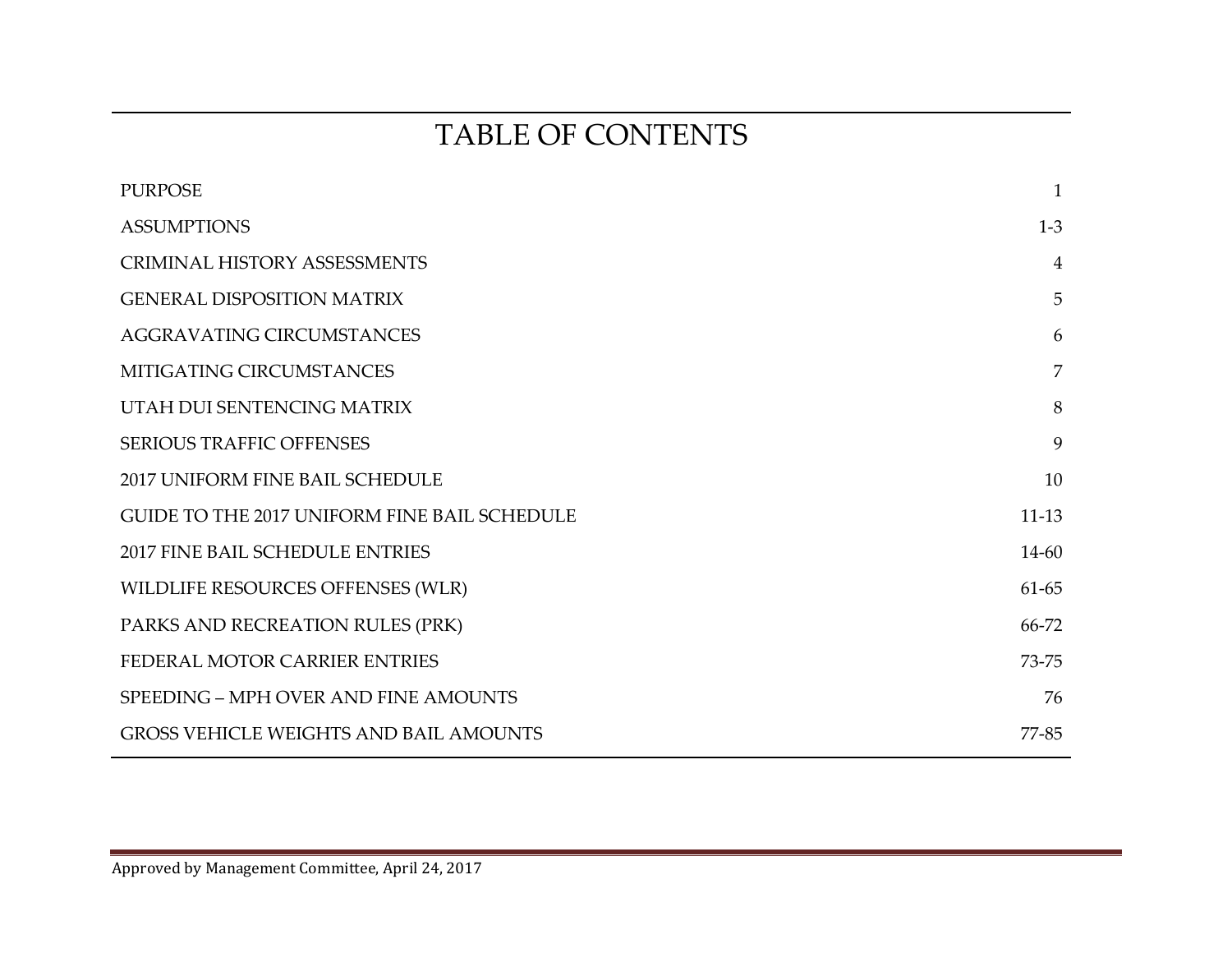# **UNIFORM FINE/BAIL FORFEITURE SCHEDULE**

# **PURPOSE**

It is the intent of the Uniform Fine/Bail Schedule to provide assistance to the sentencing judge in determining the appropriate fine or bail to be assessed in <sup>a</sup> particular case and to minimize disparity of fines/bails imposed by different courts for similar offenses. This schedule is not intended to deprive nor minimize the authority of the court to impose <sup>a</sup> sentence deemed just in the discretion of the judge.

# **ASSUMPTIONS**

The penalty for all public offenses should include <sup>a</sup> financial sanction as <sup>a</sup> minimum base from which the judge may determine the total sentence, dependent upon aggravating and/or mitigating circumstances of an individual case.

The cumulative effect of appropriate penalties such as probation, community service, surcharges, restitution, victim reparation, rehabilitation treatment programs, home confinement, court costs and periods of incarceration, should constitute the total sentence.

The enhancement or reduction to the fine should reflect the severity of the offense, the extent of victim injury or property damage loss, the risk which the offender poses to society, the offender's criminal and person history, and related factors. (See Aggravating and Mitigating Circumstances section.)

Per CJA Rule <sup>4</sup>‐701(1), <sup>a</sup> \$50 bail increase may be assessed when the delinquent notice is sent to the defendant for failure to appear within <sup>14</sup> days. For information on how to calculate the surcharge on delinquent enhancements, contact the Administrative Office of the Courts.

Per CJA Rule <sup>4</sup>‐701(2), the \$75 bail increase may be assessed when the defendant has failed to appear or pay bail within 40 days of the date of citation and <sup>a</sup> warrant is issued. For information on how to calculate the surcharge on delinquent enhancements, contact the Administrative Office of the Courts.

# **Overweight Violations**

The assessing court shall retain the first \$50 of the fine for offenses under <sup>72</sup>‐7‐404 and <sup>72</sup>‐7‐406. The remainder of the fine shall be paid in accordance with U.C.A. 78A‐7‐120 (see Gross Weight Chart for fines).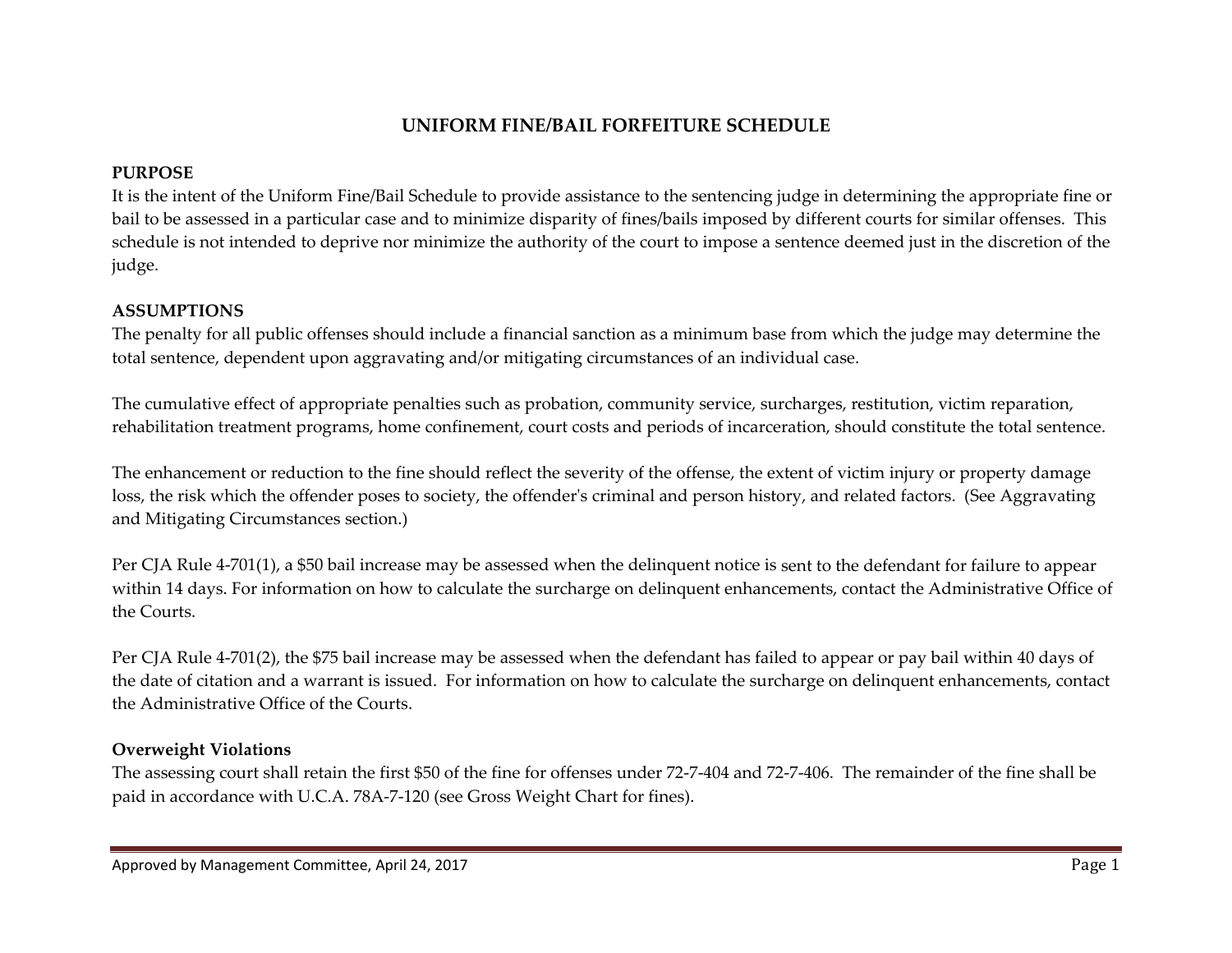## **Traffic**

A \$30 accident fee may be added to traffic violations resulting in an accident.

In either adult or juvenile court, if an accident has occurred, it may be considered by the court as an aggravating circumstance, and the bail for the cited offense (which caused the accident) may be increased by the indicated amount.

All traffic offenses involving personal injury or death require <sup>a</sup> MANDATORY APPEARANCE.

A compliance fee of \$8 may be applied to any motor vehicle violation for the operator of <sup>a</sup> motorcycle or motor‐driven cycle, class <sup>3</sup> electric assisted bicycle or autocycle not fully enclosed if the operator was <sup>21</sup> years old at the time of violation AND the operator was wearing protective head gear (UCA <sup>41</sup>‐6a‐1505), excep<sup>t</sup> for DUI offenses.

## **Sentencing**

The felony matrix and misdemeanor matrix are guidelines for setting FINE after adjudication of <sup>a</sup> case requiring <sup>a</sup> mandatory appearance. The matrices include <sup>a</sup> broad range of fines from the statutory maximum to <sup>a</sup> base minimum within each category of offense. They are to be used in conjunction with the criminal history assessment criteria. From the base financial sanction in each category, the schedules provide an escalation of the fine in correlation with the points accumulated in the criminal history criteria. The matrices also specify where incarceration is likely to be appropriate in addition to the fine. Pre‐sentence investigation reports, prepared by Adult Probation and Parole Division, will include the criminal history data necessary to place the defendant<sup>ʹ</sup><sup>s</sup> case on the matrix.

# **Application to Adults/Juveniles**

Effective July 1, 1994 the Judicial Council approved <sup>a</sup> separate Bail Schedule for the Juvenile Court. This Bail Schedule then only applies to adults, although the two Bail Schedules are the same with respec<sup>t</sup> to the minors charged with minor traffic violations. Copies of the separate Juvenile Court Fine and Bail Schedule can be found at http://www.utcourts.gov/courts/juv/fine\_bail.htm.

# **Nonresident Violator Compact**

At the presen<sup>t</sup> time the following states are not members of the Nonresident Violator Compact (NRVC) and will not act on <sup>a</sup> reques<sup>t</sup> to suspend the driver license of <sup>a</sup> person issued <sup>a</sup> traffic citation in the State of Utah who fails to appear or contact the court on the citation: Alaska, California, Michigan, Montana, Oregon, and Wisconsin.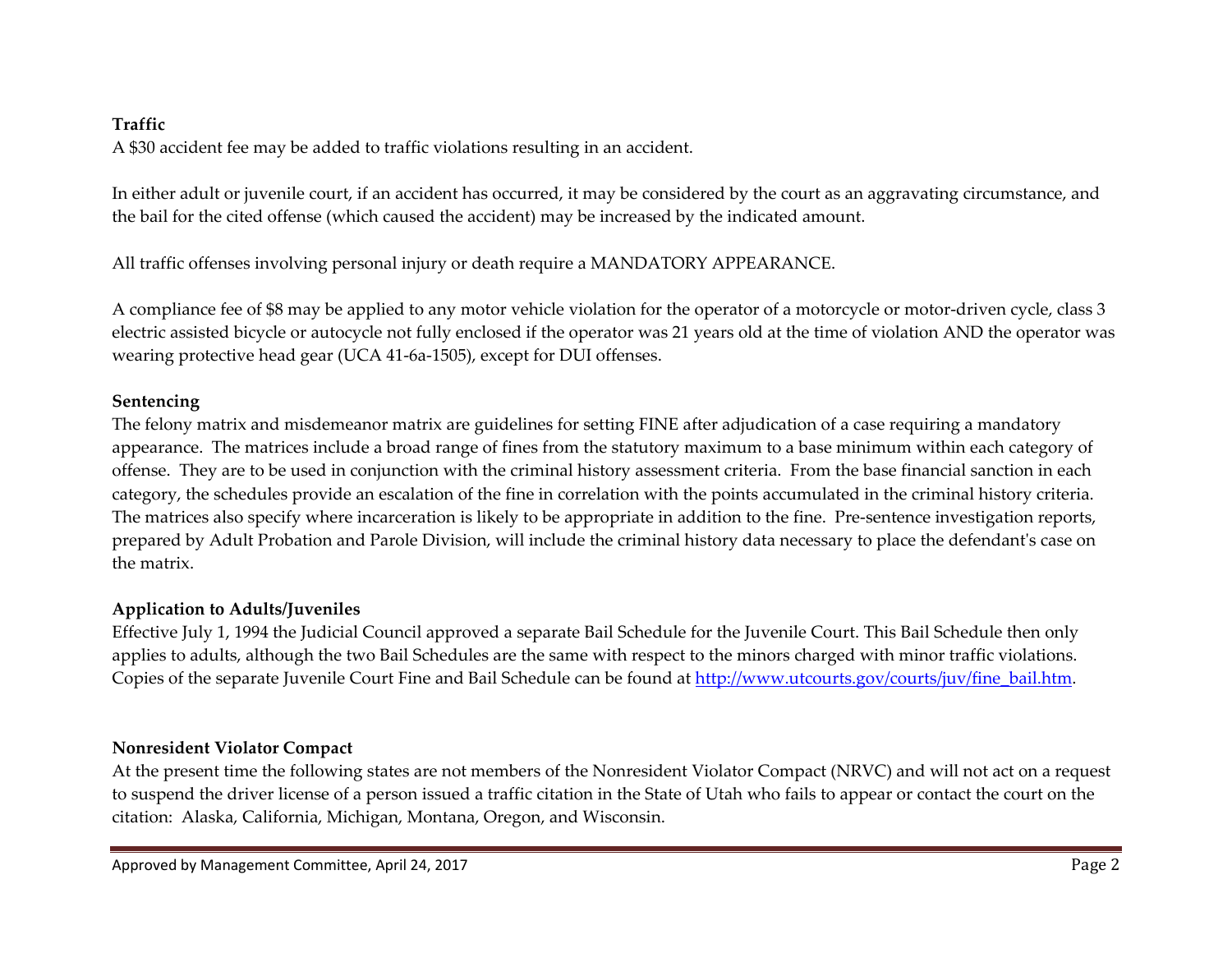The rest of the states, including the District of Columbia, are members of this compac<sup>t</sup> and, with the exception of the following traffic offenses, will act on <sup>a</sup> reques<sup>t</sup> to suspend <sup>a</sup> driver license if this reques<sup>t</sup> reaches the home state within six months of the date of the violation:

1. Those offenses requiring <sup>a</sup> mandatory appearance under section <sup>77</sup>‐7‐22, U.C.A., such as driving under the influence, failure to stop in event of an accident causing death, personal injuries, or damage to property, and those offenses that the directors of the compac<sup>t</sup> have determined to require <sup>a</sup> mandatory appearance such as driving on suspension, driving on revocation, etc.

- 2. Parking or standing violations.
- 3. Highway weight limit violations.
- 4. Violations of the law governing the transportation of hazardous materials.

Since a reques<sup>t</sup> under the NRVC must reach the home state within six months it must be received by the Utah Driver License Division no later than <sup>5</sup> months after the issuance of the citation, but sooner would be preferable in case there are problems. There is no FTC in the NRVC, only FTAs. If partial paymen<sup>t</sup> is accepted by the court, that constitutes an appearance and the court cannot issue an FTC against an out‐of‐state driver like they can against <sup>a</sup> Utah driver.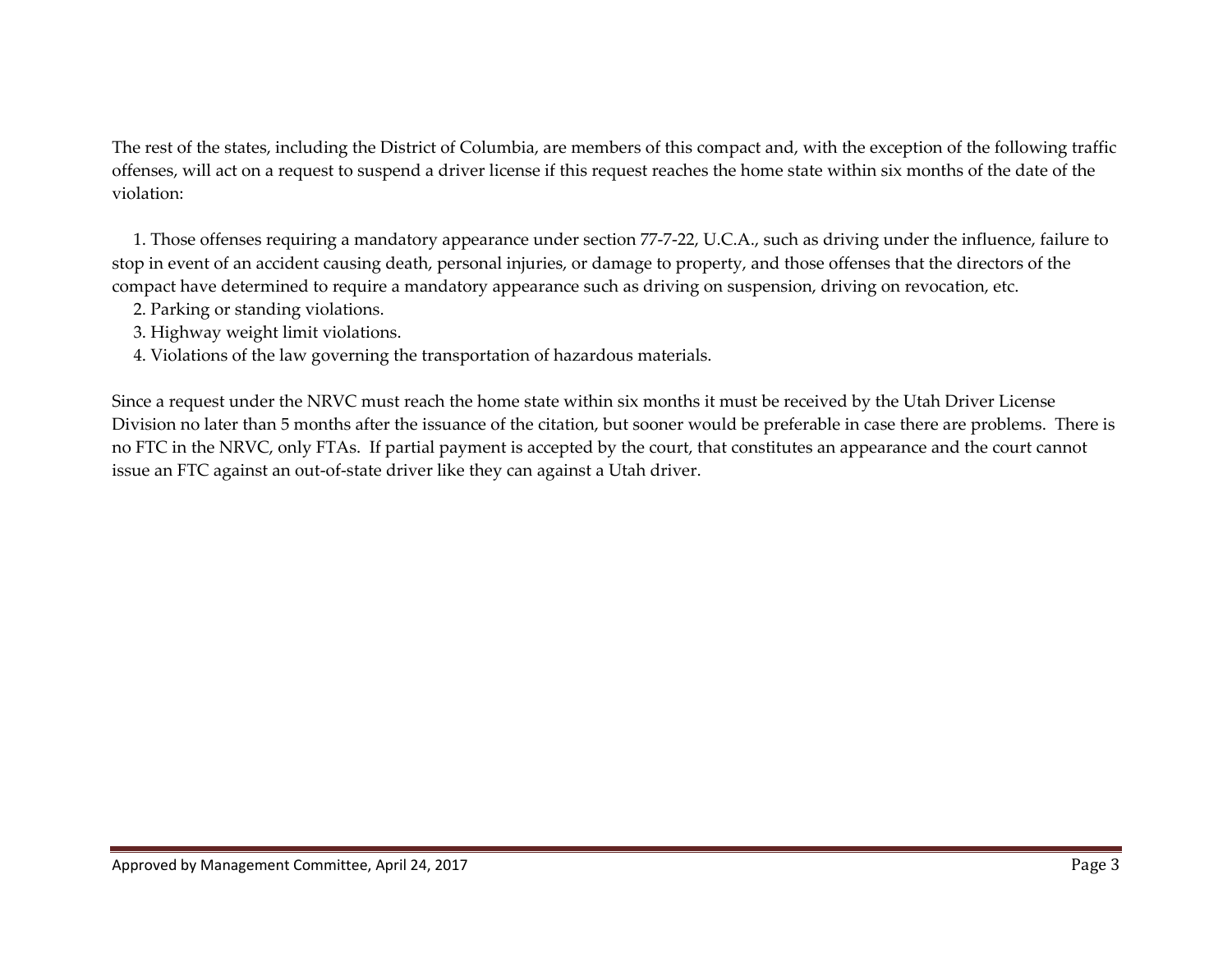#### **CRIMINAL HISTORY ASSESSMENT**

The attached criminal disposition matrix classifies <sup>a</sup> person<sup>ʹ</sup><sup>s</sup> criminal history in <sup>5</sup> categories from excellent (0‐3 points), good (4‐<sup>7</sup> points), moderate (8‐<sup>11</sup> points), fair (12‐15 points), and poor (16‐<sup>28</sup> points). The appropriate classification is determined by scores obtained by summing points assessed in each of the six criteria as follows:

- 1. Prior Felony Conviction(s); up to <sup>8</sup> points if <sup>a</sup> person has more than 3 felony convictions.
- 2. Prior Misdemeanor Conviction(s); up to <sup>4</sup> points if <sup>a</sup> person has more than <sup>7</sup> misdemeanor convictions.
- 3. Prior Juvenile Referrals; up to <sup>4</sup> points if the person was committed to <sup>a</sup> secure facility or 3 points if the collection of felonies and misdemeanors exceeded <sup>4</sup> counting felonies as <sup>1</sup> and misdemeanors as 1/3.
- 4. Supervision History; up to <sup>4</sup> points depending on the prior level of supervision in either the juvenile or adult system and revocation history.
- 5. Supervision Risk; up to <sup>4</sup> points based on previous reporting, absconding or escape history.
- 6. Weapons Enhancement; up to <sup>4</sup> points based on the use of weapons.

|                  | Capital | **1st Degree**    |              |                 | **Person Crimes** |         |                    | <b>Other Crimes</b> | Crimes Against a |         |  |
|------------------|---------|-------------------|--------------|-----------------|-------------------|---------|--------------------|---------------------|------------------|---------|--|
|                  |         |                   |              |                 |                   |         |                    |                     | Child            |         |  |
| Criminal History |         | MUR <sub>11</sub> | <b>OTHER</b> | <b>HOMICIDE</b> | 2nd Deg           | 3rd Deg | 2nd Deg            | 3rd Deg             | 2nd Deg          | 3rd Deg |  |
|                  | ▒       |                   |              | 2nd SEX         | 3rd Sex           |         |                    |                     |                  |         |  |
| <b>POOR</b>      |         | \$10,000          | \$10,000     | \$10,000        | \$5,000           | \$5,000 | \$10,000           | \$5,000             | \$10,000         | \$5,000 |  |
|                  | 2       |                   |              |                 |                   |         | \$5,000            | \$2,500             |                  |         |  |
| FAIR             |         |                   |              |                 |                   |         | \$5,000<br>\$2,500 |                     |                  |         |  |
|                  |         |                   |              |                 |                   |         | \$2,500            | \$1,500             |                  |         |  |
| <b>MODERATE</b>  |         |                   | \$5000       | \$5,000         | \$2,500           | \$2,500 | \$2,500            | \$1,500             | \$5,000          | \$2,500 |  |
| <b>GOOD</b>      |         | \$5,000           | \$5,000      | \$5,000         | \$2,500           | \$2,500 |                    |                     | \$5,000          | \$2,500 |  |
|                  |         |                   |              | \$2,500         | \$1,500           | \$1,500 |                    |                     | \$2,500          |         |  |
| <b>EXCELLENT</b> |         | \$5,000           | \$2,500      | \$2,500         | \$1,500           | \$1,500 | \$1,500            | \$600               | \$2,500          |         |  |
|                  |         | \$2,500           | \$1,500      | \$1,500         | \$600             | \$600   |                    |                     | \$1,500          |         |  |

Total possible points are 28, least possible 0. Aggravating and mitigating circumstances are also <sup>a</sup> par<sup>t</sup> of the sentence and release guidelines.

#### DRUG DISTRIBUTION OR INTENT TO DISTRIBUTE OVER \$500 & RESIDENTIAL BURGLARY SHOULD BE "PERSON CRIMES"

| Prison    |
|-----------|
| Probation |
|           |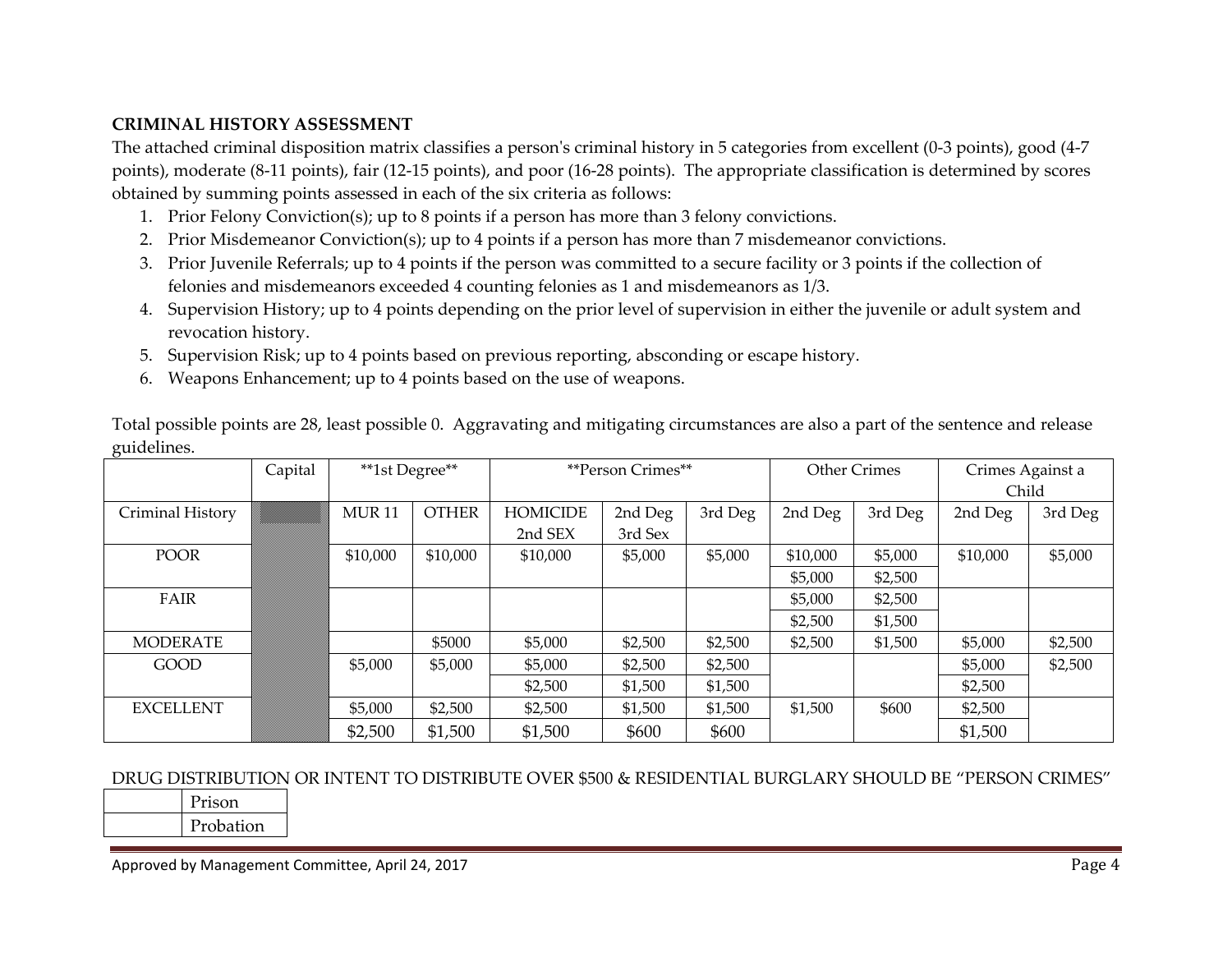| <b>GENERAL DISPOSITION MATRIX</b>                                       |                  |         |  |  |  |  |  |  |  |  |  |  |
|-------------------------------------------------------------------------|------------------|---------|--|--|--|--|--|--|--|--|--|--|
| Misdemeanors                                                            |                  |         |  |  |  |  |  |  |  |  |  |  |
| <b>CRIMINAL HISTORY</b><br>Class A Misdemeanors<br>Class B Misdemeanors |                  |         |  |  |  |  |  |  |  |  |  |  |
|                                                                         | Persons or Drugs |         |  |  |  |  |  |  |  |  |  |  |
| <b>POOR</b>                                                             | \$2,500          | \$1,050 |  |  |  |  |  |  |  |  |  |  |
| FAIR                                                                    | \$2,000          | \$850   |  |  |  |  |  |  |  |  |  |  |
| <b>MODERATE</b>                                                         | \$1,500          | \$650   |  |  |  |  |  |  |  |  |  |  |
| GOOD                                                                    | \$1,000          | \$450   |  |  |  |  |  |  |  |  |  |  |
| <b>EXCELLENT</b>                                                        | \$500            | \$250   |  |  |  |  |  |  |  |  |  |  |

#### AMOUNTS DO NOT INCLUDE SURCHARGE ON THIS MATRIX

Class C Misdemeanors ‐ \$800 to \$100

Consider Jail on 2nd Offense

Infractions ‐ \$500 to \$0

Credit allowed towards fine for time served in jail: \$25.00 day

Credit allowed towards fine for community service: No more than \$5/hr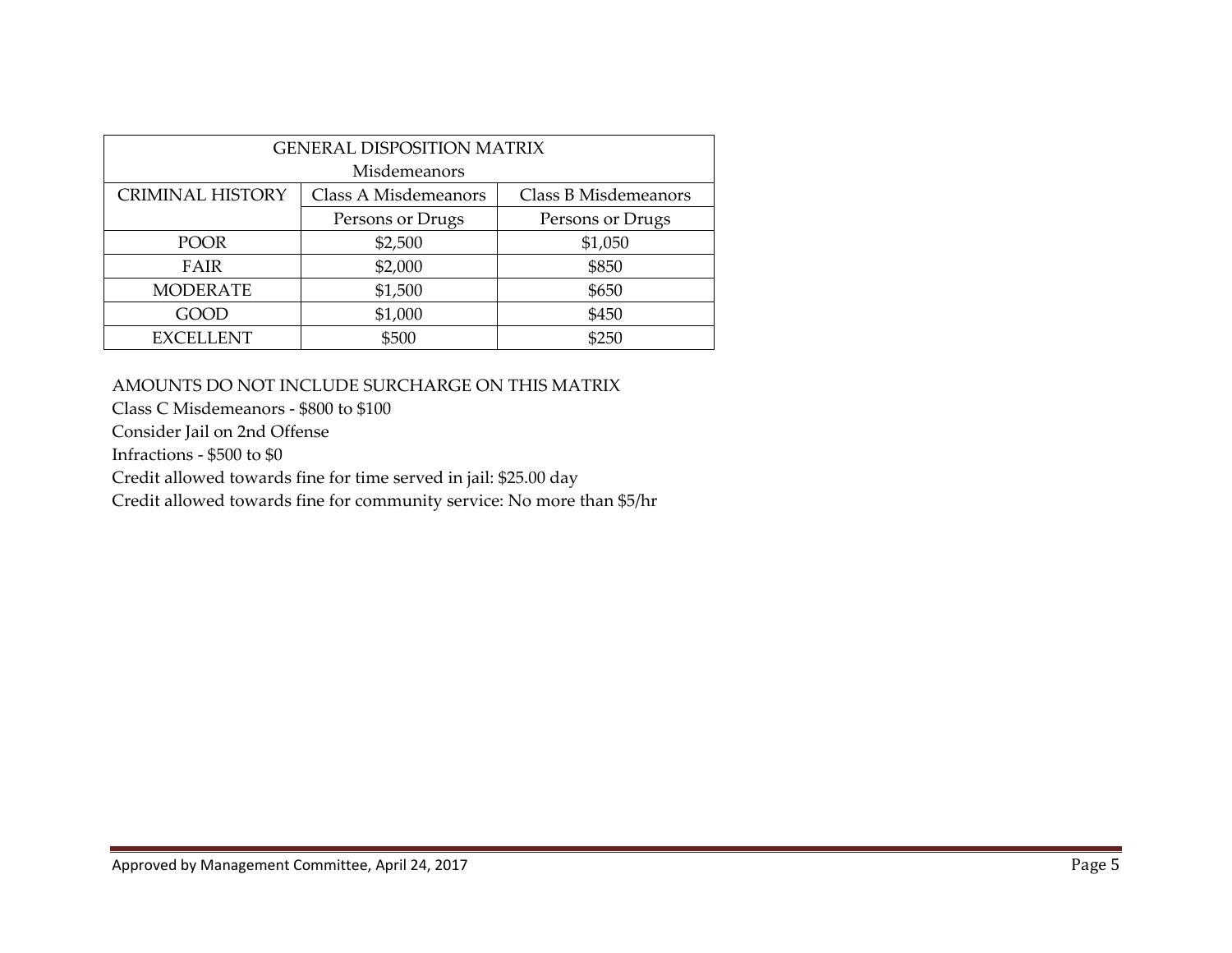# **Aggravating Circumstances**

Only use aggravating circumstances if they are not an element of the offense.

- 1. Offense caused substantial monetary loss.
- 2. Offense caused substantial physical or psychological injury to the victim.
- 3. Offense characterized by extreme cruelty or depravity.
- 4. Offense involved two or more victims.
- 5. Offense involved activity which continued over <sup>a</sup> significant period of time.
- 6. Repeat offender has demonstrated previous willful inability to comply in less restrictive setting.

7. Offender's validated mental health, psychological, psychosexual, or psychiatric evaluation indicates current treatment needs can<sup>ʹ</sup><sup>t</sup> be met in <sup>a</sup> community‐based setting

8. Offender has demonstrated willful failure to attend or to participate in appropriate educational, vocational, or treatment programs.

9. Offender has demonstrated willful failure to obtain and/or maintain verifiable lawful employment

10. Offender has demonstrated regular association with individuals engaged in criminal or unlawful behavior.

11. Offender has demonstrated continued exploitive, aggressive or harmful behavior toward others.

12. Other (Specify)

# **Mitigating Circumstances**

1. Offender has engaged in the voluntary screening process in the county jail (LSI:SV, TCUD & MHS).

2. Offender has paid restitution and/or made good faith effort to begin repaymen<sup>t</sup> of restitution to the victim.

3. Offender has demonstrated compliance with all pre‐trial conditions.

4. Offender is engaged in community‐based supervision and/or treatment services consistent with <sup>a</sup> validated risk and needs assessment.

5. Offender's current living environment is stable and supportive of offense‐specific interventions which do not enable continued criminal or unlawful conduct.

- 6. Offender is engaged in positive, supportive, pro‐social relationships.
- 7. Offender is engaged in positive, supportive, pro‐social community activities.

8. Offender has implemented positive educational or employment plans.

9. Repeat offender has demonstrated ability to remain crime‐free, with <sup>a</sup> gap of 2+ years since termination of previous probation, parole, or completion of sentence of incarceration in jail or prison.

10. Other (Specify)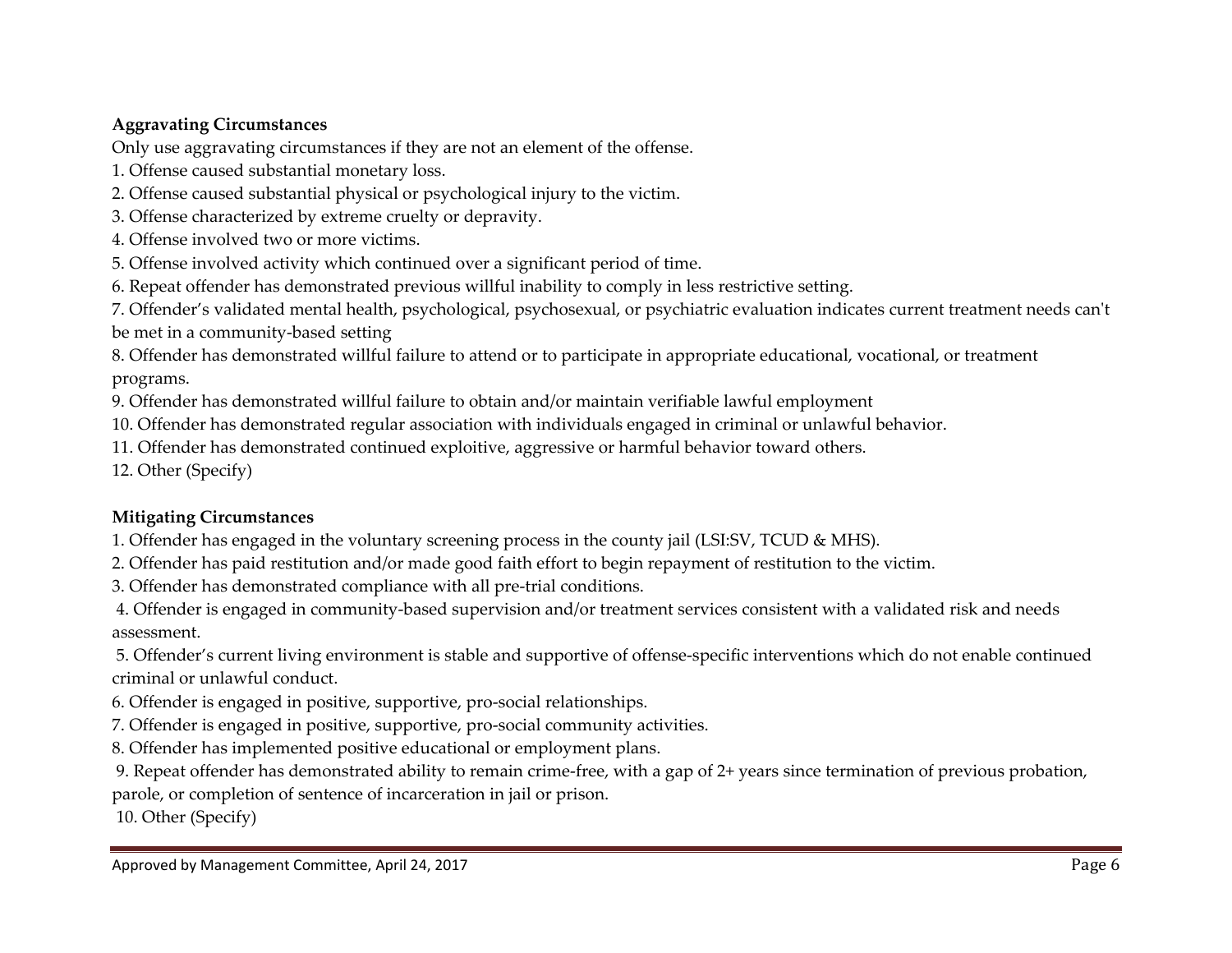| UTAH DUI SENTENCING MATRIX (Current as of June 2012) |                                                                      |                                                                      |                                                                        |  |  |  |  |  |  |
|------------------------------------------------------|----------------------------------------------------------------------|----------------------------------------------------------------------|------------------------------------------------------------------------|--|--|--|--|--|--|
| Court-Ordered                                        |                                                                      | Misdemeanor DUI                                                      | <b>FELONY DUI</b>                                                      |  |  |  |  |  |  |
| Sentencing                                           | <b>First Offense</b>                                                 | Second Offense w/in 10 Years                                         |                                                                        |  |  |  |  |  |  |
| <b>CLASSIFICATION</b>                                | <b>CLASS B MISDEMEANOR</b>                                           | <b>CLASS B MISDEMEANOR</b>                                           | THIRD DEGREE FELONY                                                    |  |  |  |  |  |  |
| $(S41-6A-503)$                                       | <b>CLASS A MISDEMEANOR</b>                                           | <b>CLASS A MISDEMEANOR</b>                                           | if 3rd or subsequent offense within 10 years                           |  |  |  |  |  |  |
|                                                      | if bodily injury <sup>1</sup><br>$\bullet$                           | if bodily injury <sup>1</sup><br>$\bullet$                           | if bodily injury <sup>1</sup>                                          |  |  |  |  |  |  |
|                                                      | if passenger is under 16<br>$\bullet$                                | if passenger is under 16<br>$\bullet$                                | if any prior felony DUI or automobile homicide                         |  |  |  |  |  |  |
|                                                      | if passenger is under 18 and driver 21 or older                      | if passenger is under 18 and driver 21 or older<br>$\bullet$         | conviction                                                             |  |  |  |  |  |  |
| Jail                                                 | 48 consecutive hours OR                                              | 240 consecutive hours OR                                             | 0-5 YEARS or                                                           |  |  |  |  |  |  |
| <b>SHALL Order:</b>                                  | 48 hours compensatory service OR electronic home                     | 240 hours compensatory service OR electronic                         | 1,500 HOURS JAIL (62.5 DAYS)                                           |  |  |  |  |  |  |
| $(S41-6A-505)$                                       | confinement <sup>2</sup>                                             | home confinement <sup>2</sup>                                        | MAY Order: electronic home confinement <sup>2</sup>                    |  |  |  |  |  |  |
| Fine                                                 | \$700 minimum plus surcharge<br>$\bullet$                            | \$800 minimum plus surcharge<br>$\bullet$                            | \$1,500 min. plus surcharge unless<br>$\bullet$                        |  |  |  |  |  |  |
| <b>SHALL Order:</b>                                  | See serious Traffic Offense Matrix for Total                         | See serious Traffic Offense Matrix for Total                         | 0-5 term imposed. See serious Traffic Offense                          |  |  |  |  |  |  |
| $(S41-6A-505)$                                       | Fines                                                                | Fines                                                                | Matrix for Total Fines                                                 |  |  |  |  |  |  |
| Screening,                                           | SHALL Order:                                                         | <b>SHALL Order:</b>                                                  | <b>SHALL Order:</b>                                                    |  |  |  |  |  |  |
| Assessment,                                          | Screening<br>$\bullet$                                               | Screening<br>$\bullet$                                               | Screening                                                              |  |  |  |  |  |  |
| <b>Education Series,</b>                             | Assessment (if found approp. by screen)<br>$\bullet$                 | Assessment (if found approp. by screen)<br>$\bullet$                 | Assessment (if found approp. by screen)                                |  |  |  |  |  |  |
| Treatment                                            | Education Series, unless treatment is ordered<br>$\bullet$           | Education Series, unless treatment is ordered<br>$\bullet$           | Intensive Treatment or inpatient treatment and                         |  |  |  |  |  |  |
| $(S41-6A-505)$                                       | MAY order treatment                                                  | MAY order treatment<br>$\bullet$                                     | aftercare for not less than 240 hours, unless 0-5                      |  |  |  |  |  |  |
|                                                      |                                                                      |                                                                      | prison is imposed.                                                     |  |  |  |  |  |  |
| Probation <sup>3</sup>                               | MAY order supervised probation<br>$\bullet$                          | SHALL order supervised probation<br>$\bullet$                        | SHALL order supervised probation <sup>3</sup> if 0-5<br>$\bullet$      |  |  |  |  |  |  |
| $(S41-6A-507)$                                       |                                                                      |                                                                      | prison term not imposed                                                |  |  |  |  |  |  |
| Ignition Interlock <sup>4</sup>                      | MAY order ignition interlock<br>$\bullet$                            | MAY order ignition interlock                                         | MAY order ignition interlock                                           |  |  |  |  |  |  |
| $(S41-6A-518)$                                       | SHALL order interlock if under 21<br>$\bullet$                       | SHALL order interlock if under 21<br>$\bullet$                       | SHALL order interlock if under 21                                      |  |  |  |  |  |  |
| $(S41-6A-530)$                                       | SHALL order interlock for ARD <sup>5</sup> violation OR<br>$\bullet$ | SHALL order interlock for ARD <sup>5</sup> violation OR<br>$\bullet$ | SHALL order interlock for ARD <sup>5</sup> violation OR<br>$\bullet$   |  |  |  |  |  |  |
|                                                      | describe on record why not appropriate                               | describe on record why not appropriate                               | describe on record why not appropriate                                 |  |  |  |  |  |  |
| High BAC                                             | SHALL order supervised probation <sup>3</sup><br>$\bullet$           | SHALL order supervised probation <sup>3</sup><br>$\bullet$           | $\bullet$<br>SHALL order supervised probation <sup>3</sup> if 0-5 term |  |  |  |  |  |  |
| (.16 or higher)                                      | SHALL order treatment and interlock <sup>4</sup> and/or<br>$\bullet$ | SHALL order treatment and interlock <sup>4</sup> and/or<br>$\bullet$ | not imposed                                                            |  |  |  |  |  |  |
| $(S41-6A-505)$                                       | home confinement <sup>2</sup> , OR describe on record                | home confinement <sup>2</sup> , OR describe on record                | SHALL order treatment and interlock <sup>4</sup> and/or                |  |  |  |  |  |  |
|                                                      | why not appropriate                                                  | why not appropriate                                                  | home confinement <sup>2</sup> , OR describe on record why              |  |  |  |  |  |  |
|                                                      |                                                                      |                                                                      | not appropriate                                                        |  |  |  |  |  |  |
| License Suspension                                   | Court MAY order additional 90 days, 180<br>$\bullet$                 | Court MAY order additional 90 days, 180                              | Court MAY order additional 90 days, 180 days, 1                        |  |  |  |  |  |  |
| $(S41-6A-509)$                                       | days, 1 year or 2 years                                              | days, 1 year or 2 years                                              | year or 2 years                                                        |  |  |  |  |  |  |

 $^1$  A person is guilty of a separate offense for each victim suffering bodily injury, serious bodily injury or death, whether or not the injuries arise from the same episode of driving.

² See §41‐6a‐506 for Electronic Home Confinement provisions

 $^3$  Supervised probation is also required for all violations of §41-6a-517 (driving with any measurable controlled substance in the body).

<sup>4</sup> Adoption of the ignition interlock restricted driver (IRD) provision (§41-6a-518.2) does not change the obligation of judges to impose interlock as condition of probation. <sup>5</sup> Alcohol restricted Driver Source: http://www.sentencing.utah.gov/Guidelines/Matrix/2011%20DUI%20Sentencing%20Matrix.pdf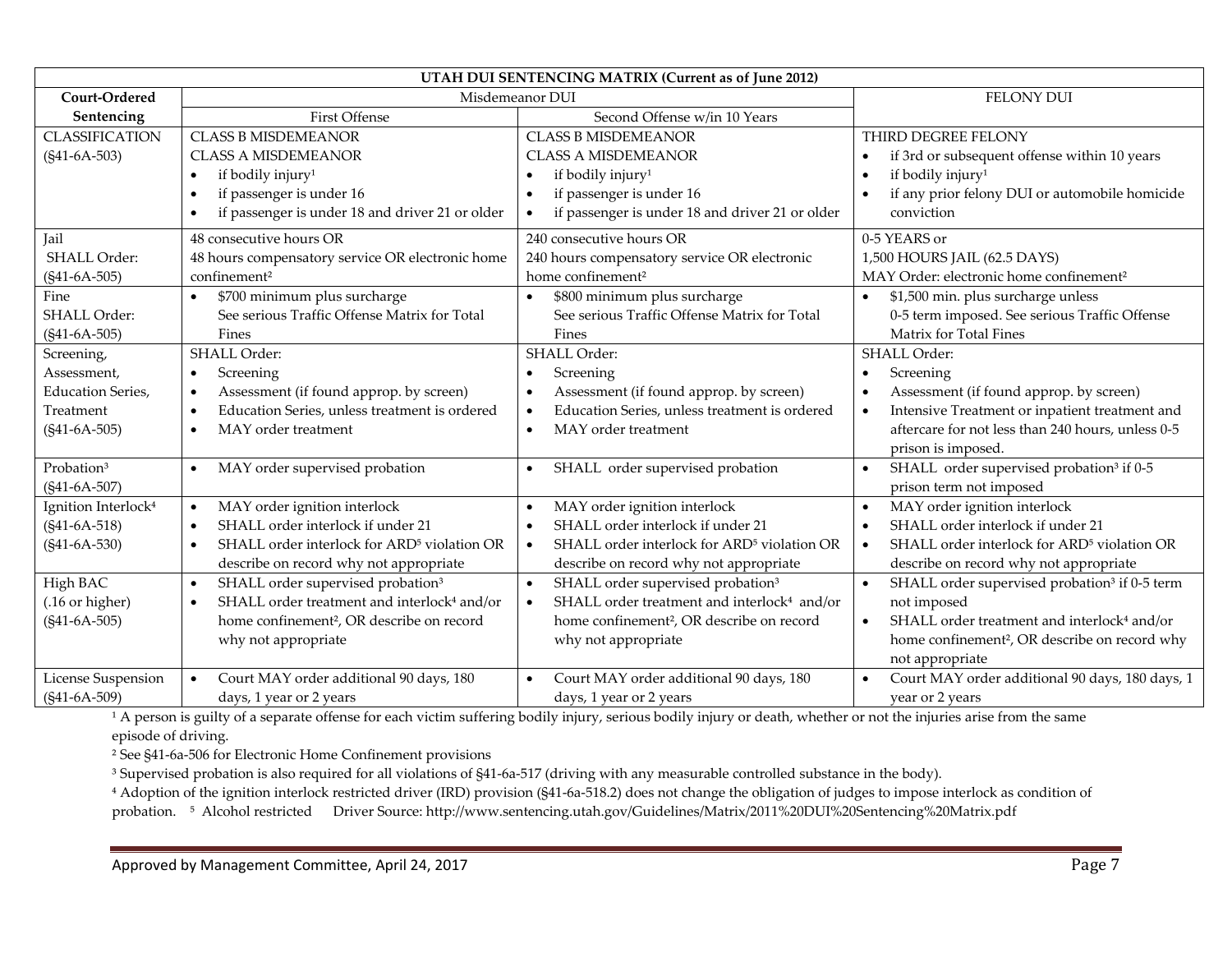| <b>SERIOUS TRAFFIC OFFENSES</b> |                                      |                         |                   |                 |                                 |  |  |  |  |  |  |  |
|---------------------------------|--------------------------------------|-------------------------|-------------------|-----------------|---------------------------------|--|--|--|--|--|--|--|
| <b>PRIOR RECORD</b>             | DUI, DUI with Injury, and DUI        | <b>Impaired Driving</b> | Revocation        | Hit & Run       | No Insurance                    |  |  |  |  |  |  |  |
|                                 | with Minors in Vehicle               | $(UCA 41-6A-502.5)$     | (UCA 53-3-227)    | (UCA 41-6a-401) | <b>No Proof of Insurance</b>    |  |  |  |  |  |  |  |
|                                 | $(UCA 41-6A-502)$                    |                         |                   |                 | (UCA 41-12a-302 & 41-12a-303.2) |  |  |  |  |  |  |  |
| 3 or More Offenses              | 3rd Deg Felony: \$2,890.00           | Not Applicable          | Not Applicable    | \$1,890.00      | Not Applicable                  |  |  |  |  |  |  |  |
|                                 | 3rd Deg Felony: \$2,890.00           |                         |                   | \$970.00        |                                 |  |  |  |  |  |  |  |
|                                 | (Serious Bodily Injury)              |                         |                   |                 |                                 |  |  |  |  |  |  |  |
| 2nd Offense                     | 3rd Deg Felony: \$2,890.00           | Not Applicable          | Not Applicable    | \$970.00        | Statutory Mandatory Minimum     |  |  |  |  |  |  |  |
|                                 | (Serious Bodily Injury)              |                         |                   | \$690.00        | \$1,000.00                      |  |  |  |  |  |  |  |
|                                 | MA: \$1,950.00                       |                         |                   |                 |                                 |  |  |  |  |  |  |  |
|                                 | (Bodily Injury or Minors in Vehicle) |                         |                   |                 |                                 |  |  |  |  |  |  |  |
|                                 | MB: \$1,610.00                       |                         |                   |                 |                                 |  |  |  |  |  |  |  |
| 1st Offense                     | 3rd Deg Felony: \$2,890.00           | Class B: \$1420.00      | Class B: \$790.00 | \$690.00        | Statutory Mandatory Minimum     |  |  |  |  |  |  |  |
|                                 | (Serious Bodily Injury)              |                         |                   | \$230.00        | \$400.00                        |  |  |  |  |  |  |  |
|                                 | MA: \$1,950.00                       |                         |                   |                 |                                 |  |  |  |  |  |  |  |
|                                 | (Bodily Injury or Minors in Vehicle) |                         |                   |                 |                                 |  |  |  |  |  |  |  |
|                                 | MB: \$1,420.00                       |                         |                   |                 |                                 |  |  |  |  |  |  |  |

Amounts include surcharge and security surcharge

For purposes of DUI law, prior offense means conviction within the last 10 years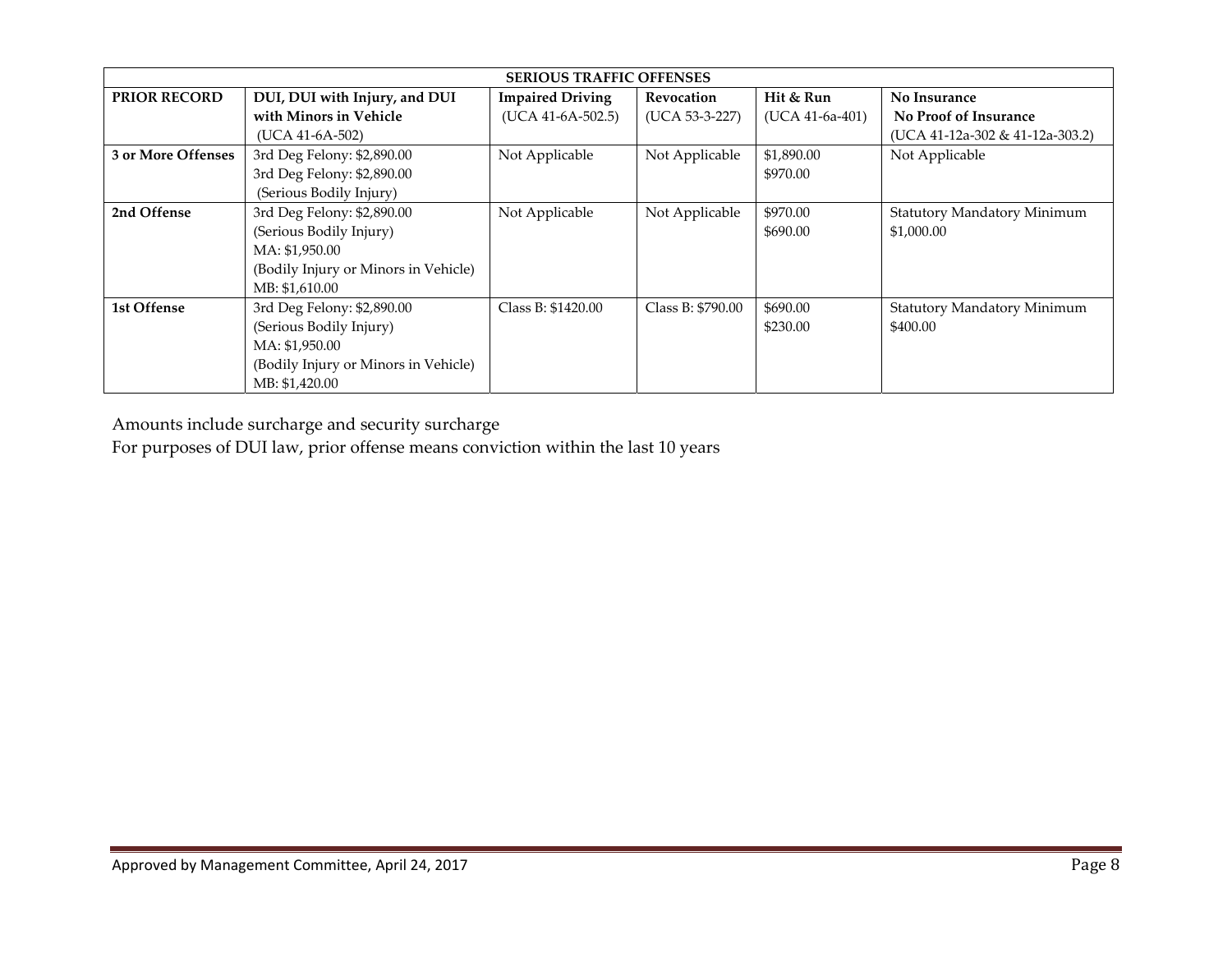# **2017 UNIFORM FINE BAIL SCHEDULE**

# ANY OFFENSE NOT SPECIFICALLY NAMED ON THE BAIL SCHEDULE, AND NOT CONTAINED IN A SPECIFIC FINE/BAIL SCHEDULE SHALL BE AS FOLLOWS:

| <b>FELONIES</b>                            | <b>BAIL</b> | <b>COMMENTS</b>                   |
|--------------------------------------------|-------------|-----------------------------------|
| 1st degree with minimum mandatory sentence | \$25,000.00 | <b>Mandatory Court Appearance</b> |
| Other 1st degree                           | \$20,000.00 | Mandatory Court Appearance        |
| 2nd degree                                 | \$10,000.00 | *Mandatory Court Appearance       |
| 3rd degree                                 | \$5,000.00  | *Mandatory Court Appearance       |
| MISDEMEANORS OTHER THAN LOCAL ORDINANCES   |             |                                   |
| Class A                                    | \$1,950.00  | *Mandatory Court Appearance       |
| Class B                                    | \$680.00    | *Mandatory Court Appearance       |
| Class C                                    | \$340.00    |                                   |
| Infractions                                | **\$100.00  |                                   |
| <b>LOCAL ORDINANCES</b>                    |             |                                   |
| Class B                                    | \$150.00    | *Mandatory Court Appearance       |
| Class C                                    | \$80.00     |                                   |
| Infractions                                | \$25.00     |                                   |

\* Unless otherwise authorized by Utah Code of Judicial Administration <sup>7</sup>‐301.

\*\* On an infraction, defendant cannot be held in jail in lieu of posting bail.

\*\*\*Local ordinances are subject to security surcharge.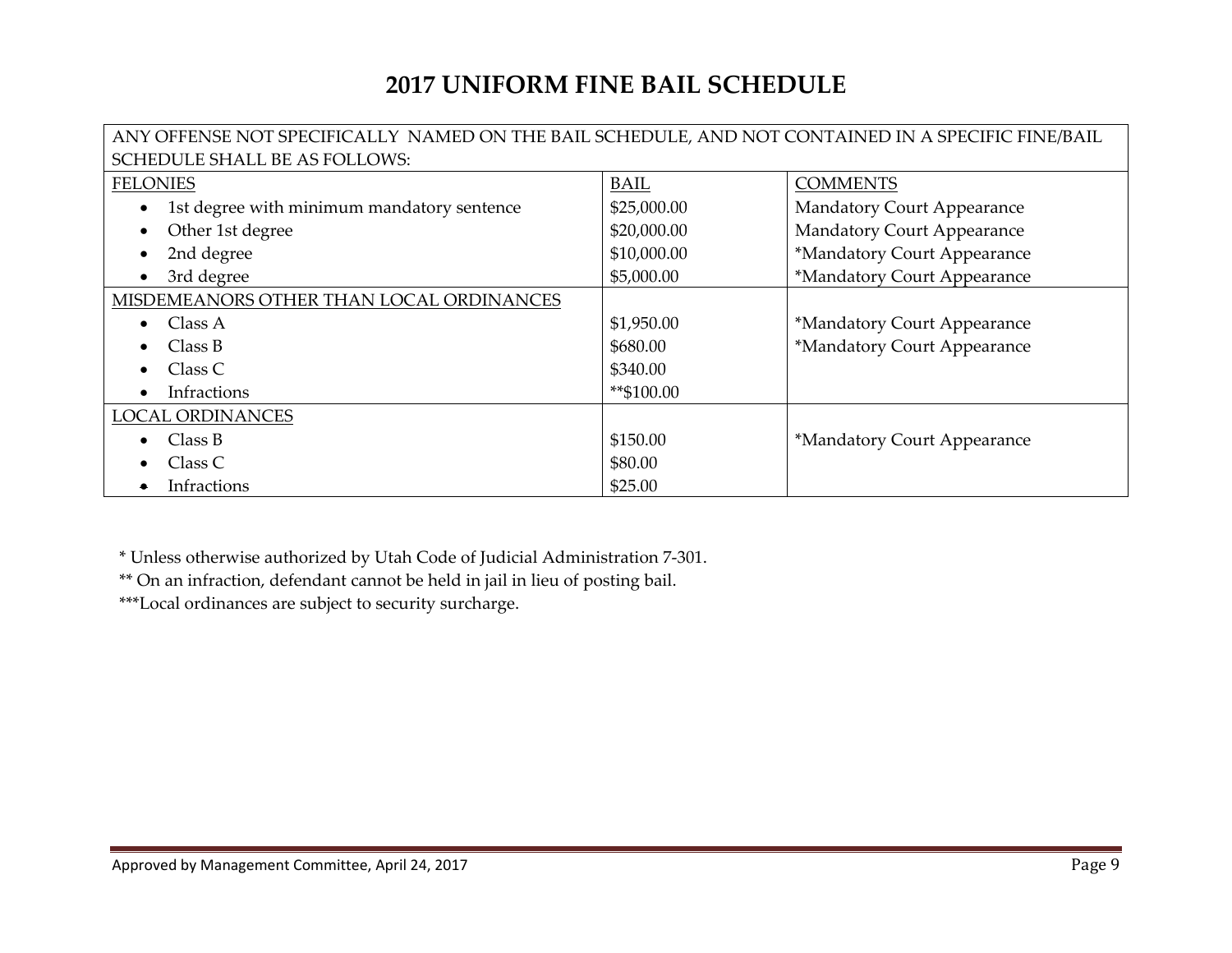#### **Guide to the 2017 Uniform Fine Bail Schedule**

The Uniform Fine Bail Schedule is published in both .pdf (Adobe Acrobat) and .xls (Excel) file formats. The .pdf format is organized for ease of printing and the .xls format has been provided for ease in sorting. You can access these files at: http://www.utcourts.gov/resources/rules/ucja/append/c\_fineba/

#### **Violation Code Column (Violation Code)**

The code for the violation based on Utah statute.

# **Description Column (Description**)

Description of the applicable violation

#### **Mandatory Court Appearance Required Column (Man Appr)**

This column is marked Y (Yes) if <sup>a</sup> court appearance is required to resolve this offense or N (No) if no appearance is necessary and the offense can be resolved by paying the designated fine.

#### **Default Severity Column (Deflt Sev)**

The severity of the offense as determined by statute.

#### **Suggested Bail Includes Security Surcharge Column (Suggest Bail Plus Sec Surcharge (\$50))**

The total Suggested Bail and Security Surcharge, this includes the \$50 security surcharge for justice courts.

#### **Compliance Credit Column (Comp Credit)**

This is the amount of credit given for complying with violation requirements prior to resolving the offense. The "Comment" column describes the compliance required.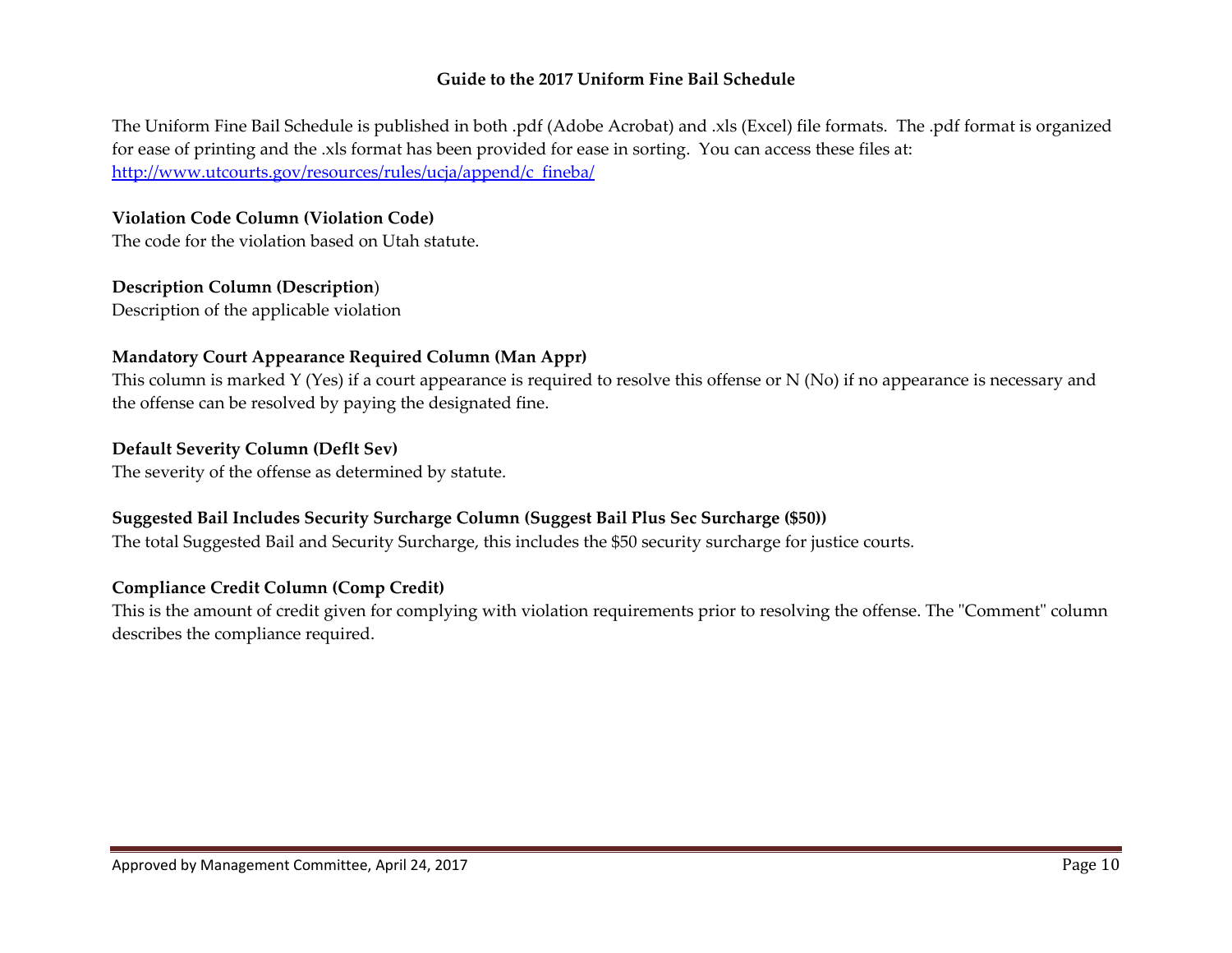#### **Non Moving Traffic Column (Non Mov)**

This column is marked Y (Yes) if the offense is non‐moving traffic violation and N (No) if the offense is not <sup>a</sup> non‐moving traffic violation. No surcharge should be imposed in non‐moving traffic offenses. The Utah Judicial Council through the designated Uniform Fine Bail Committee has the responsibility to define which offenses are moving and which are non‐moving. They have established definitions as follows: Moving violations involve an act or omission dealing with the actual driving of the motor vehicle, e.g.: failure to yield, speeding. Non-moving violations encompass status or conditions of the vehicle or driver license violations, e.g.: not registered, not licensed, broken equipment.

#### **Surcharge Column (Surch)**

51-9-401, U.C.A. provides that "A surcharge shall be paid on all criminal fines, penalties and forfeitures imposed by the courts. The surcharge shall be 90% upon conviction of <sup>a</sup> felony; class A misdemeanor; violation of Title 41, Chapter 6a, Part 5, Driving Under the Influence and Reckless Driving; or class <sup>B</sup> misdemeanor not classified within Title 41, Motor Vehicles, including violation of comparable county or municipal ordinances, or 35% upon conviction of any other offense, including violation of county or municipal ordinances not subject to the 90% surcharge. The surcharge may not be imposed: (a) upon non‐moving traffic violations; (b) upon court orders when the offender is ordered to perform compensatory service work in lieu of paying <sup>a</sup> fine; and (c) upon penalties assessed by the juvenile court as par<sup>t</sup> of the nonjudicial adjustment of <sup>a</sup> case under Section 78A‐6‐602.

#### **Report to Drivers License Column (DLD Rpt)**

This column will be marked Y (Yes) if the offense is reportable to DLD and N (No) if not DLD reportable. All states and the Canadian Provinces are members of the compac<sup>t</sup> that shares information regarding convictions for traffic violations. If the convicted violator has a Utah, an out‐of‐state, or <sup>a</sup> Canadian driver license, then <sup>a</sup> record of <sup>a</sup> conviction for an offense with <sup>a</sup> "Y" in this column should be sent to the Utah Driver License Division within 10 days of the conviction or bail forfeiture. [See U.C.A. <sup>77</sup>‐7‐<sup>25</sup> and U.C.A 53‐3‐218]

A plea in abeyance in Utah will not assess points to <sup>a</sup> driving record. A plea in abeyance may be handled differently in the motorist's home state.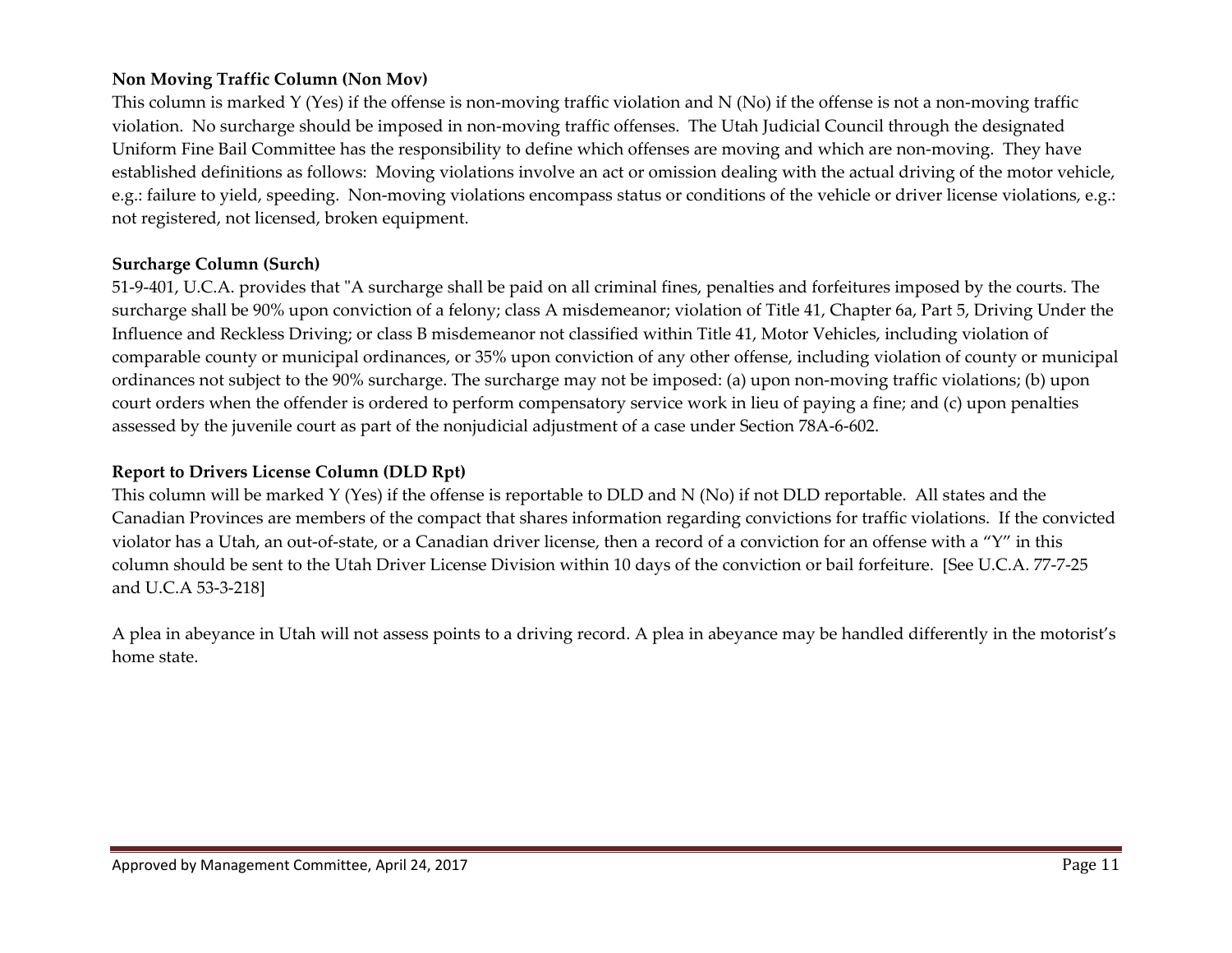#### **Pleas in Abeyance**

#### **For a Utah non‐CDL driver:**

A plea in abeyance doesn<sup>ʹ</sup><sup>t</sup> assess points on the MVR (driver history).

#### **For a CDL driver:**

A plea in abeyance will be reflect as <sup>a</sup> citation on the MVR for <sup>a</sup> CDL driver because federal law prohibits DLD from masking or deferring judgment for <sup>a</sup> traffic citation for CDL drivers. If the violation requires <sup>a</sup> mandatory CDL license disqualification, DLD will also take action on an abeyance.

#### **For a non‐resident, non‐CDL driver:**

A plea in abeyance disposition may or may not result in assessed points on <sup>a</sup> license issued in <sup>a</sup> NRVC (Non‐Resident Violator Compact) state. Drivers should contact their home state DLD to determine if <sup>a</sup> plea in abeyance disposition in Utah will be recognized as <sup>a</sup> conviction or <sup>a</sup> diversion.

#### **Report to Bureau of Criminal Identification Column (BCI Rpt)**

This column will be marked Y (Yes) if the offense is reportable to the Utah Bureau of Criminal Identification (BCI) and N (No) if it is not BCI reportable. Any offense reportable to BCI is determined by the Bureau of Criminal Identification.

#### **Transportation Code (Trns)**

This column is marked according to Court Rule <sup>4</sup>‐613 which is used to establish <sup>a</sup> procedure for designating on the statewide warrants system offenses which require transportation of an individual arrested in <sup>a</sup> county other than the county from which the warrant was issued.

Unless otherwise ordered by the Court, warrants for the following offenses will require transportation from the county in which the defendant is arrested:

- felonies
- class A misdemeanors
- class B misdemeanors charged under Utah Code Title 76 Chapter <sup>5</sup> (Offenses Against the Person), Title 76, Chapter 10, Part <sup>5</sup> (Weapons), and Title 41, Chapter 6a, Part <sup>5</sup> (Driving Under the Influence and Reckless Driving)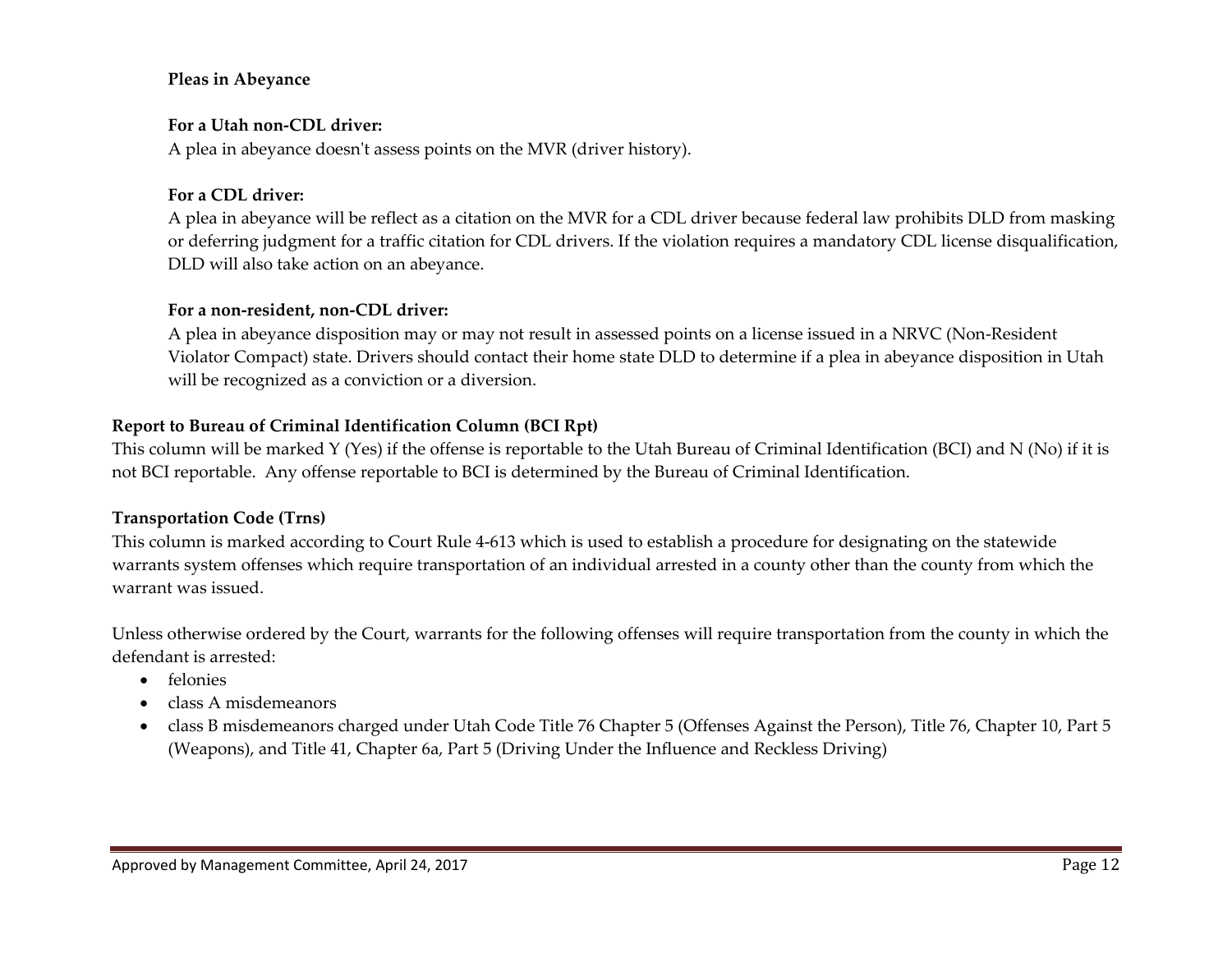Unless otherwise ordered by the court, warrants for the following offenses will require transportation only within the county from which the warrant originates:

- class B misdemeanors not included in the felony, class A and <sup>B</sup> Misdemeanors noted above.
- class C misdemeanors

# **Comment Column (Comment)**

This field will contain comments regarding offense codes.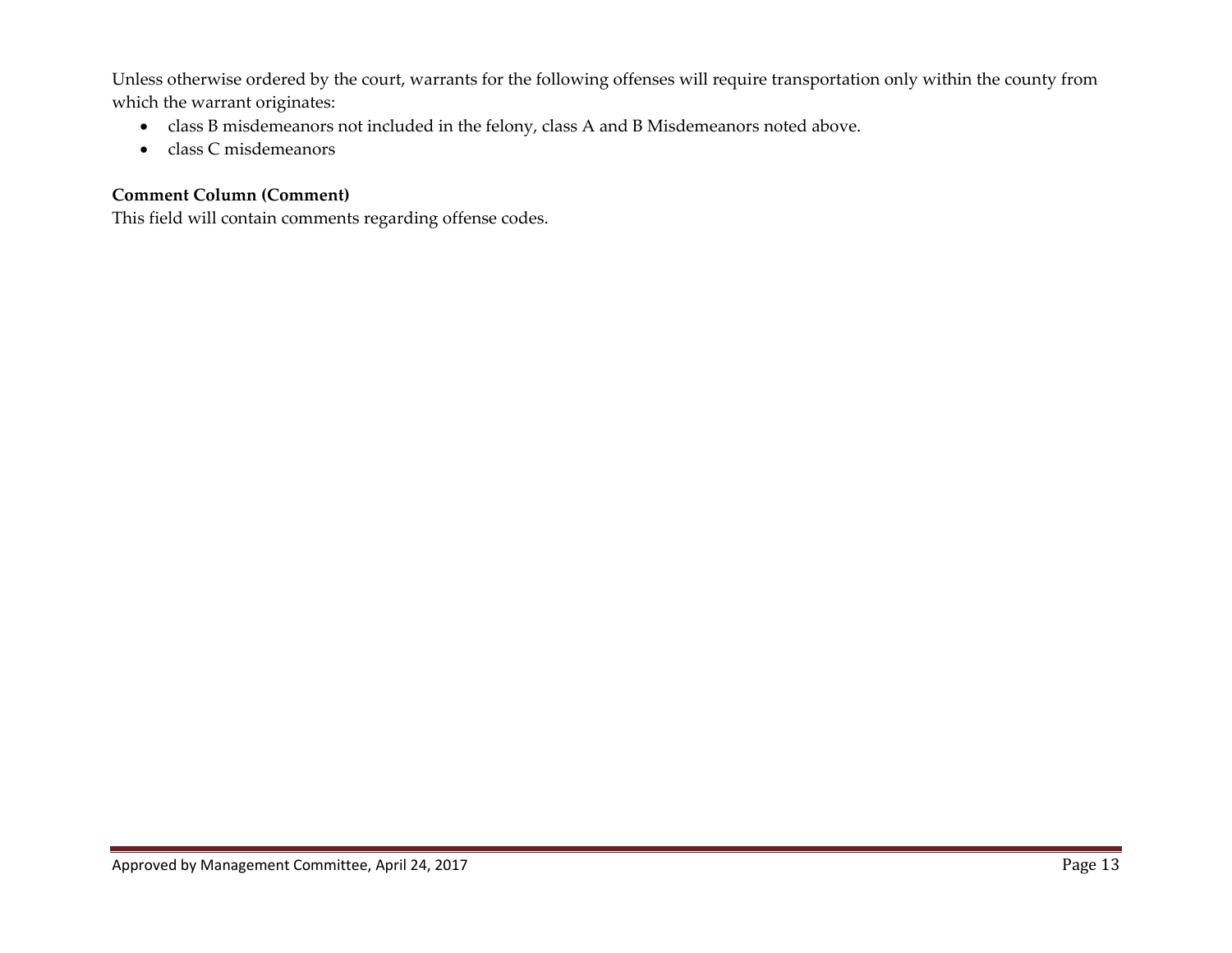|                       |                                                                    |                       |                | <b>Suggest Bail</b><br>Includes |                               |     |           | <b>DL</b> |                          |              |                                                                                     |
|-----------------------|--------------------------------------------------------------------|-----------------------|----------------|---------------------------------|-------------------------------|-----|-----------|-----------|--------------------------|--------------|-------------------------------------------------------------------------------------|
| <b>Violation Code</b> | Description                                                        | Man Deflt<br>Appr Sev |                | <b>Sec</b><br>Surcharge<br>\$50 | Comp Non<br><b>Credit Mov</b> |     | Surch     | D<br>Rpt  | <b>BCI</b><br><b>Rpt</b> | <b>Trns</b>  | Comments                                                                            |
| 4-23-111              | HOLDING A RACOON OR COYOTE IN CAPTIVITY                            | N                     | MB             | \$300                           | \$100                         | N   | 90%       | N         |                          | C            | Credit for proof from LEA/Animal Control<br>that animals are no longer in captivity |
| 4-24-306              | BRAND INSPECTION REQUIRED TO TRANSPORT LIVESTOCK                   | N                     | MB             | \$60                            | \$0                           | Υ   | 0%        | N         |                          | C            |                                                                                     |
| 4-24-307              | TRANSPORT LIVESTOCK WITHOUT EVIDENCE OF OWNERSHIP                  | N                     | МB             | \$60                            | \$0                           | Υ   | 0%        | N         |                          | C            |                                                                                     |
| 4-24-403              | UNLAWFUL WEBSITE PROMOTING THE SALE OF LIVESTOCK                   | Υ                     | MB             | \$680                           | \$0                           | N   | 90%       | N         | Y                        | $\mathsf{C}$ |                                                                                     |
| $4 - 24 - 502(1)(A)$  | LIVESTOCK NOT BRANDED FORAGING IN OPEN RANGE OR OUTSIDE ENCLOSURE  | Υ                     | MB             | \$340                           | \$0                           | N   | 90%       | N         |                          | C            |                                                                                     |
| $4 - 24 - 502(1)(B)$  | BRAND OR MARK LIVESTOCK W/BRAND OR MARK NOT OF RECORD              | Υ                     | MB             | \$340                           | \$0                           | N   | 90%       | N         |                          | C            |                                                                                     |
| $4-24-502(1)(C)$      | OBLITERATE CHANGE OR REMOVE A RECORDED BRAND OR MARK               | Υ                     | МB             | \$340                           | \$0                           | N   | 90%       | N         |                          | C            |                                                                                     |
| $4 - 24 - 502(1)(D)$  | DESTROY CONCEAL EVIDENCE OF OWNERSHIP OF THE ANIMAL HIDE           | Υ                     | MB             | \$340                           | \$0                           | N   | 90%       | N         |                          | C            |                                                                                     |
| 4-24-503              | USE OF VEHICLE TO TRANSPORT STOLEN LIVESTOCK PROHIBITED            | Υ                     | MB             | \$340                           | \$0                           | N   | 90%       | N         |                          | C            |                                                                                     |
| 4-25-301              | ALLOW SWINE TO ROAM AT LARGE                                       | Υ                     | MB             | \$680                           | \$0                           | N   | 90%       | N         | Y                        | C            |                                                                                     |
| 4-26-101              | FAILURE TO CLOSE ENTRANCE TO ENCLOSURE                             | N                     | <b>MC</b>      | \$340                           | \$0                           | N   | 35%       | N         | N                        | C            |                                                                                     |
| 4-31-102              | DUTY OF OWNER TO BURY OR DISPOSE OF DEAD DOMESTIC ANIMAL           | N                     | IN             | \$340                           | \$0                           | N   | 35%       | N         | N                        | C            |                                                                                     |
| 4-31-103              | DEPOSIT DEAD ANIMAL ON ANOTHERS LAND WITHOUT CONSENT               | N                     | IN             | \$340                           | \$0                           | N   | 35%       | N         | N                        | C            |                                                                                     |
| 4-32-106              | SLAUGHTERING LIVESTOCK EXCEPT IN LICENSED ESTABLISHMENT PROHIBITED | Υ                     | <b>MC</b>      | \$340                           | \$0                           | N   | 35%       | N         | Y                        | C            |                                                                                     |
| $4-32-106(6)$         | SALE OR OFFER FOR SALE ANY UNINSPECTED MEAT OR POULTRY             | Υ                     | MB             | \$680                           | \$0                           | N   | 90%       | N         | Y                        | C            |                                                                                     |
| 4-39-105              | DOMESTICATED ELK - PROHIBITED ACTIVITIES                           | Υ                     | MB             | \$680                           | \$0                           | N   | 90%       | N         | N                        | C            |                                                                                     |
| $9 - 4 - 612$         | <b>FRAUDULENTLY OBTAIN HOUSING BENEFITS</b>                        | Υ                     | <b>MB</b>      | \$680                           | \$0                           | N   | 90%       | N         | Y                        | S            |                                                                                     |
| $9 - 8 - 305$         | EXCAVATE/REMOVE ARCHEOLOGICAL RESOURCE W                           | Υ                     | MB             | \$1,940                         | \$0                           | N   | 90%       | N         | Y                        | S            |                                                                                     |
| 10-3-1304             | USE OF PUBLIC OFFICE FOR PERSONAL BENEFIT                          | Υ                     | MB             | \$680                           | \$0                           | N   | 90%       | N         | Y                        | C            |                                                                                     |
| $10-3-1305$           | UNLAW COMPENSATION TO ELECTED OFFICIAL                             | Y                     | MB             | \$680                           | \$0                           | N   | 90%       | N         | Y                        | C            |                                                                                     |
| 10-9A-611             | SALE OF SUBDIVIDED LAND BEFORE SUBDIVISION IS APPROVED             | N                     | IN             | \$340                           | \$0                           | N   | 35%       | N         | Y                        | C            |                                                                                     |
| $10-9A-802(2)(B)$     | <b>BUILDING WITHOUT A PERMIT</b>                                   | N                     | IN             | \$340                           | \$0                           | N   | 35%       | N         | N                        | C            |                                                                                     |
| $11 - 6 - 1$          | FAIL TO KEEP PAWNBROKER RECORDS                                    | Υ                     | MB             | \$680                           | \$0                           | N   | 90%       | N         | Y                        | C            |                                                                                     |
| $13-10-4(1)$          | TRANSFER OF RECORDED MATERIAL FOR PROFIT                           | Υ                     | MB             | \$680                           | \$0                           | N   | 90%       | N         | Y                        | C            |                                                                                     |
| $13-10-4(2)$          | UNLAW SALE/DISTRIBUTE RECORDED MATERIAL                            | Y                     | МB             | \$680                           | \$0                           | N   | 90%       | N         | Y                        | C            |                                                                                     |
| $13-10-4(3)$          | UNAUTHORIZED RECORDING PRACTICES - EQUIPMENT RENTAL                | Υ                     | МB             | \$680                           | \$0                           | N   | 90%       | N         | Y                        | C            |                                                                                     |
| $13 - 10 - 8$         | FAIL TO DISCLOSE ORIGIN OF A RECORDING                             | Υ                     | МB             | \$680                           | \$0                           | N   | 90%       | N         | Y                        | C            |                                                                                     |
| $13 - 22 - 13$        | UNLAWFUL SOLICITATION TACTICS                                      | Y                     | MB             | \$680                           | \$0                           | N   | 90%       | N         | Y                        | C            |                                                                                     |
| $13 - 22 - 4(1)$      | UNLAWFUL CHARITABLE SOLICITATION                                   | Y                     | $\parallel$ MB | \$680                           | \$0                           |     | N 90% N Y |           |                          | C            |                                                                                     |
| $13 - 22 - 5$         | ORGANIZATION REGISTRATION REQUIRED                                 | Y                     | MB             | \$680                           | \$0                           | N I | 90% N Y C |           |                          |              |                                                                                     |
| $13 - 26 - 11$        | TELEPHONE FRAUD/SOLICITATION                                       | Y                     | MB             | \$680                           | \$0                           | N   | 90% N Y C |           |                          |              |                                                                                     |
| 13-32-103             | PROHIBITED SALES - SWAP MEET                                       | N                     | IN             | \$200                           | \$0                           | N   | 35% N Y C |           |                          |              |                                                                                     |
| 13-32-104             | RETENTION OF RECEIPTS & TRANSACTIONS - SWAP MEET                   | N                     | IN             | \$200                           | \$0                           | N.  | 35% N Y C |           |                          |              |                                                                                     |
| 13-32-105             | FALSIFY/DESTROY RECORDS/RECEIPTS - SWAP MEET VENDOR                | N                     | IN             | \$340                           | \$0                           | N.  | 35% N Y C |           |                          |              |                                                                                     |
| 13-32A-104            | REGISTER TO BE MAINTAINED/IDENTIFY ITEMS/PROHIBIT PAWN/SELL        | Y                     | MВ             | \$680                           | \$0                           | N.  | 90% N Y C |           |                          |              |                                                                                     |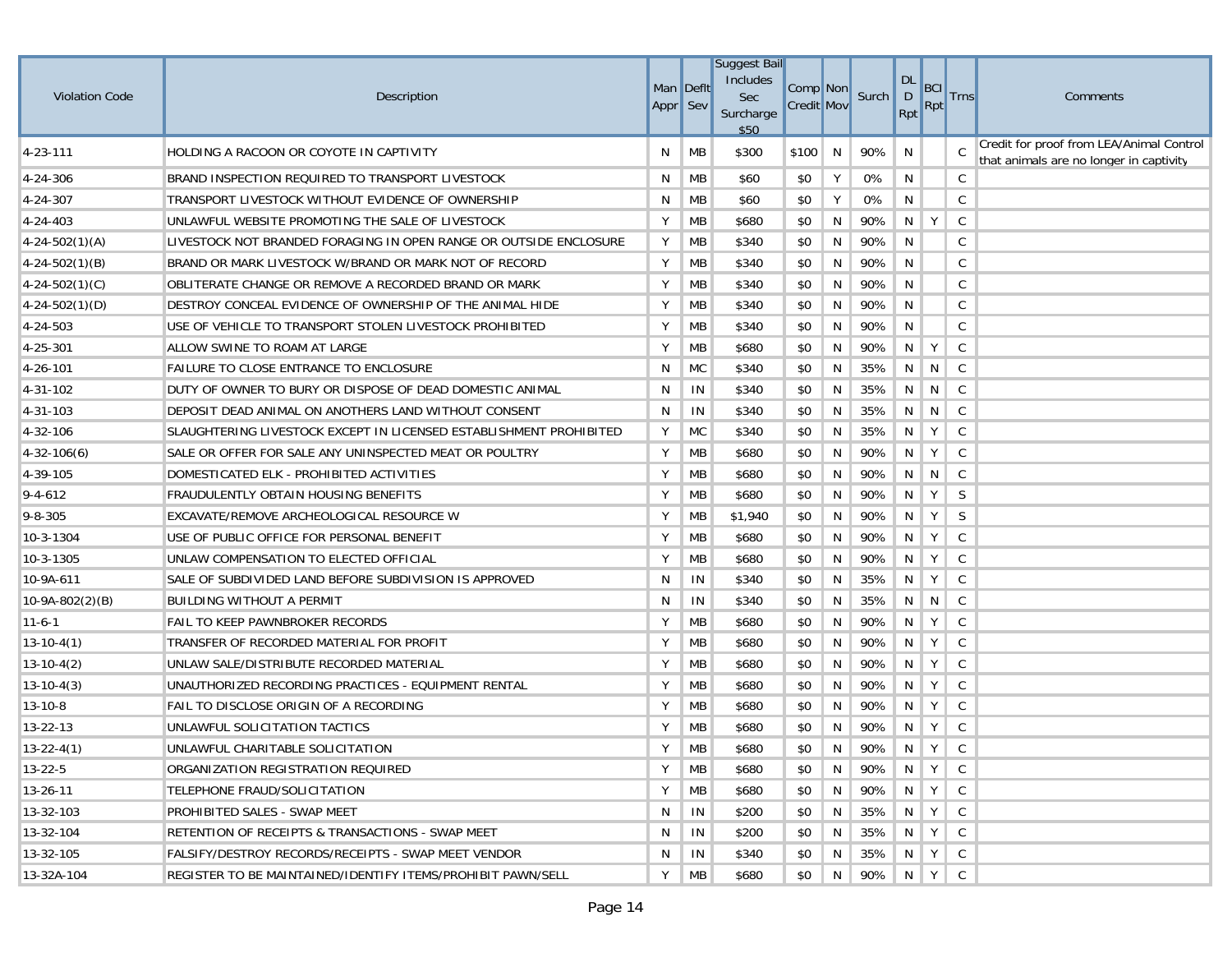| <b>Violation Code</b> | Description                                                  | Man Deflt<br>Appr Sev |           | Suggest Bail<br>Includes<br>Sec<br>Surcharge<br>\$50 | Comp Non<br><b>Credit Mov</b> |   | Surch | <b>DL</b><br>D<br>Rpt | <b>BCI</b><br>Rpt                   | <b>Trns</b>  | Comments |
|-----------------------|--------------------------------------------------------------|-----------------------|-----------|------------------------------------------------------|-------------------------------|---|-------|-----------------------|-------------------------------------|--------------|----------|
| $13 - 32A - 104(3)$   | FAIL TO MAINTAIN REGISTER OR SALE CERTAIN PROP WHEN PROHIBIT | Y                     | <b>MB</b> | \$680                                                | \$0                           | N | 90%   | N                     | N                                   | C            |          |
| 13-32A-106            | PAWN BUSINESS FAIL TO SUBMIT OR MAINTAIN INFORMATION         | Υ                     | MB        | \$680                                                | \$0                           | N | 90%   | N                     | $\vert$ N                           | $\mathsf{C}$ |          |
| $13-32A-106.5(3)(A)$  | CONFIDENTIALITY OF PAWN AND PURCHASE TRANSACTIONS            | Υ                     | MB        | \$680                                                | \$0                           | N | 90%   | N                     | Y                                   | C            |          |
| 13-32A-108            | PAWN BROKER POLICE RETENTION OF RECORDS VIOLATION            | Υ                     | MB        | \$680                                                | \$0                           | N | 90%   | N                     | N                                   | C            |          |
| 13-32A-109            | HOLDING PERIOD FOR ARTICLES IN PAWN                          | Υ                     | MB        | \$680                                                | \$0                           | N | 90%   | N                     | N                                   | C            |          |
| $13 - 34 - 107(1)$    | POSTSECONDARY PROPRIETY SCHOOL VIOLATION                     | Υ                     | MB        | \$680                                                | \$0                           | N | 90%   | N                     | Y                                   | C            |          |
| $13-39-301(1)(A)$     | CHILD PROTECTION REGISTRY VIOLATION - FIRST OFFENSE          | Υ                     | MB        | \$680                                                | \$0                           | N | 90%   | N                     | Y                                   | C            |          |
| 17-23-15              | REMOVAL OR DESTRUCTION OF GOV SURVEY MONUMENT                | N                     | MC        | \$340                                                | \$0                           | N | 35%   | N                     | Y                                   | C            |          |
| $17-23-17(2)(A)(I)$   | FAILURE TO FILE MAP OF BOUNDARY SURVEY                       | N                     | MC        | \$270                                                | \$0                           | N | 35%   | N                     | Y                                   | C            |          |
| 17B-2A-821            | <b>FAILURE TO PAY FARE</b>                                   | N                     | IN        | \$100                                                | \$0                           | N | 35%   | N                     | Y                                   | C            |          |
| 20A-1-604             | DESTROYING ELECTION PARAPHERNALIA                            | Υ                     | IN        | \$340                                                | \$0                           | N | 35%   | N                     | Y                                   | C            |          |
| $20A-1-606(2)$        | NON-CANDIDATE WAGERING ON ELECTIONS                          | Υ                     | МB        | \$680                                                | \$0                           | N | 90%   | N                     | Y                                   | C            |          |
| $20A-1-606(3)$        | WAGER ON ELECTION WITH INTENT TO PREVENT VOTE                | Υ                     | MB        | \$680                                                | \$0                           | N | 90%   | N                     | Y                                   | C            |          |
| 20A-1-607             | INDUCING ATTENDANCE AT POLLS-PAYMENT OF WORKERS              | Y                     | МB        | \$680                                                | \$0                           | N | 90%   | N                     | Y                                   | C            |          |
| 20A-1-608             | PROMISE OF APPOINTMENT TO OFFICE IN ORDER TO AID CANDIDATE   | Υ                     | МB        | \$680                                                | \$0                           | N | 90%   | N                     | Y                                   | C            |          |
| 20A-1-610             | AID, ABET VIOLATIONS OF VOTING CODE                          | Υ                     | МB        | \$680                                                | \$0                           | N | 90%   | N                     | Y                                   | C            |          |
| $20A-3-109(3)$        | <b>INSTRUCTING VOTER</b>                                     | Υ                     | МB        | \$680                                                | \$0                           | N | 90%   | N                     | Y                                   | C            |          |
| 20A-3-502             | INTIMIDATION/UNDUE INFLUENCE FOR VOTE OR REFRAIN FROM VOTE   | Y                     | МB        | \$680                                                | \$0                           | N | 90%   | N                     | Y                                   | C            |          |
| 20A-3-503             | EMPLOYER INFLUENCE OF EMPLOYEE'S VOTE                        | Υ                     | МB        | \$680                                                | \$0                           | N | 90%   | N                     | Y                                   | C            |          |
| 20A-3-504             | ALLOW BALLOT SHOW W/INTENT TO REVEAL VOTE-INTERFERE W/VOTER  | Υ                     | МB        | \$680                                                | \$0                           | N | 90%   | N                     | Y                                   | C            |          |
| 20A-3-506             | <b>FALSE INFORMATION ON PROVISIONAL BALLOT ENVELOPE</b>      | Υ                     | МB        | \$680                                                | \$0                           | N | 90%   | N                     | Y                                   | C            |          |
| 20A-11-101.7(1)       | CONCEALING CONTRIBUTORS IDENTITY ON CAMPAIGN CONTRIBUTION    | N                     | МB        | \$100                                                | \$0                           | N | 90%   | N                     | Y                                   | C            |          |
| $20A-11-101.7(2)$     | CONCEALING CONTRIBUTORS IDENTITY ON CAMPAIGN CONTRIBUTION    | N                     | МB        | \$100                                                | \$0                           | N | 90%   | N                     | Y                                   | C            |          |
| $20A-11-603(1)(A)$    | FAIL TO FILE PAC FINANCIAL STATEMENT BEFORE DEADLINE         | Υ                     | MB        | \$680                                                | \$0                           | N | 90%   | N                     | Y                                   | C            |          |
| $20A-11-603(4)(A)$    | FAIL TO FILE OR AMEND A STATEMENT WITHIN 14 DAYS OF NOTICE   | Υ                     | МB        | \$680                                                | \$0                           | N | 90%   | N                     | Y                                   | C            |          |
| 20A-11-803(1)(A)      | FAIL TO FILE PIC FINANCIAL STATEMENT BEFORE DEADLINE         | Υ                     | MB        | \$680                                                | \$0                           | N | 90%   | N                     | Y                                   | C            |          |
| $20A-11-803(4)(A)$    | FAIL TO FILE OR AMEND A STATEMENT WITHIN 14 DAYS OF NOTICE   | Υ                     | МB        | \$680                                                | \$0                           | N | 90%   | N                     | Y                                   | C            |          |
| 20A-11-1103           | <b>FALSE STATEMENTS/RE-CANDIDATES FORBIDDEN</b>              | Υ                     | MB        | \$680                                                | \$0                           | N | 90%   | N                     | Y                                   | C            |          |
| $20A-11-1305(2)(C)$   | FAIL TO FILE STATEMENT- STATE SCHOOL BOARD CANDIDATE         | Y                     | MB        | \$680                                                | \$0                           | N | 90%   | N                     | Y                                   | C            |          |
| 20A-11-1305(3)(C)     | FAIL TO FILE STATEMENT- LOCAL SCHOOL BOARD CANDIDATE         | Y                     | <b>MB</b> | \$680                                                | \$0                           | N | 90%   |                       |                                     |              |          |
| 20A-11-1604           | FAIL TO DISCLOSE CONFLICT OF INTEREST/COMPLY WITH REPORTING  | Υ                     | <b>MB</b> | \$680                                                | \$0                           | N | 90%   | $\overline{N}$        | Y                                   | $\mathsf{C}$ |          |
| $20A-11-1605(4)(A)$   | REGULATED OFFICEHOLDER FAIL TO FILE FINANCIAL DISCLOSURE     | Υ                     | <b>MB</b> | \$680                                                | \$0                           | N | 90%   | N.                    | $Y \mid$                            | $\mathsf{C}$ |          |
| 20A-17-102            | REMOVE, ALTER, DEFACE, VANDALIZE A CAMPAIGN SIGN             | Υ                     | <b>MB</b> | \$680                                                | \$0                           | N | 90%   | N.                    | Y                                   | $\mathsf{C}$ |          |
| 20A-17-102(1)         | REMOVE, ALTER, DEFACE, VANDALIZE A CAMPAIGN SIGN             | Υ                     | <b>MB</b> | \$680                                                | \$0                           | N | 90%   | N                     | $Y \mid$                            | $\mathsf{C}$ |          |
| 23-13-13              | COMMERCIALIZATION OF WILDLIFE UNLAWFUL                       | N                     | MB        | \$680                                                | \$0                           | N | 90%   |                       | $\parallel N \parallel Y \parallel$ | $\mathsf{C}$ |          |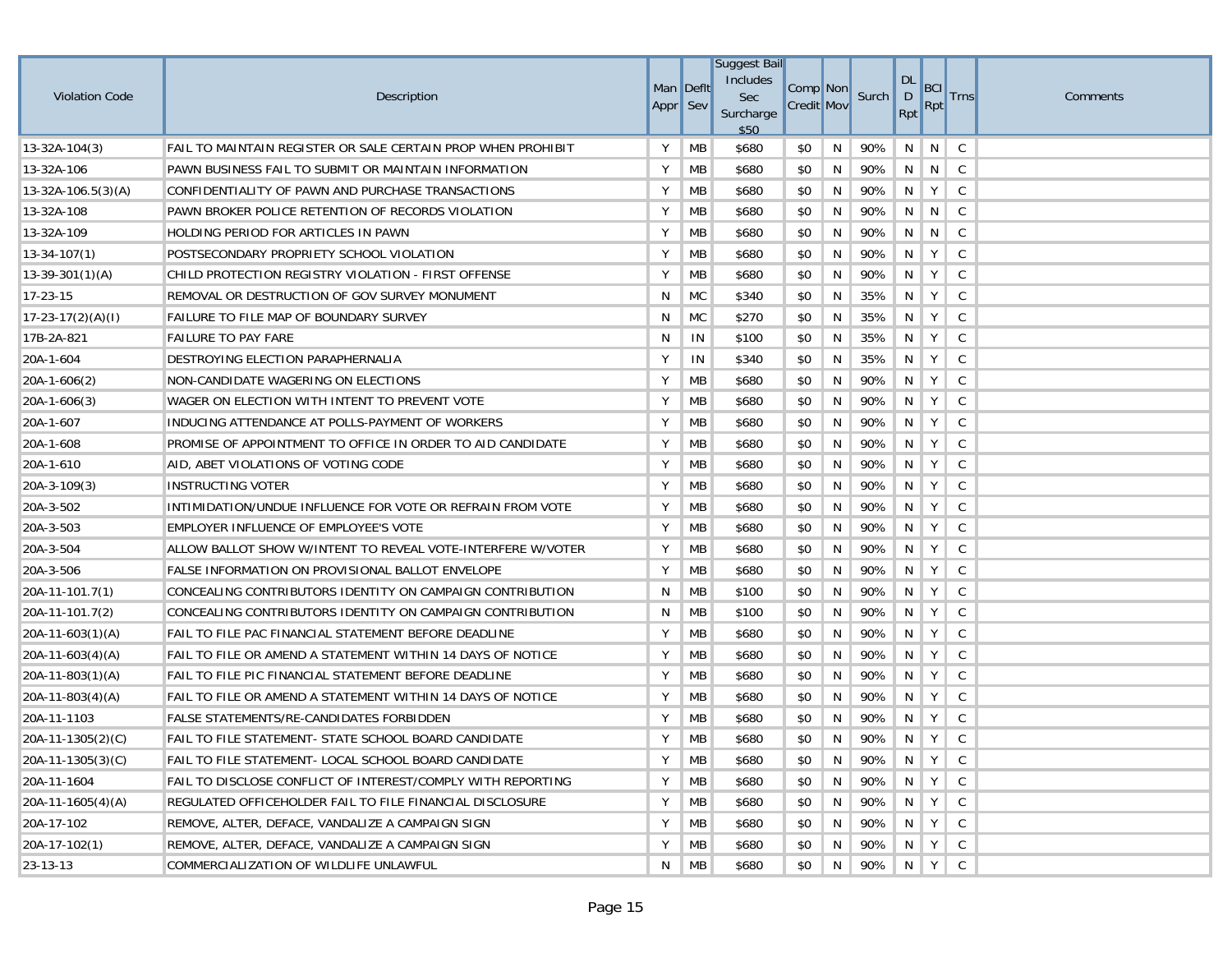|                       |                                                                   | Man Deflt |           | <b>Suggest Bail</b><br>Includes | Comp <sup>Non</sup> |    |           | <b>DL</b> | <b>BCI</b>                    |              |          |
|-----------------------|-------------------------------------------------------------------|-----------|-----------|---------------------------------|---------------------|----|-----------|-----------|-------------------------------|--------------|----------|
| <b>Violation Code</b> | Description                                                       | Appr Sev  |           | <b>Sec</b><br>Surcharge<br>\$50 | <b>Credit Mov</b>   |    | Surch     | D<br>Rpt  | $\left  \mathsf{Rpt} \right $ | <b>Trns</b>  | Comments |
| $23 - 13 - 4$         | CAPTIVITY OF PROTECTED WILDLIFE UNLAWFUL                          | N         | МB        | \$680                           | \$0                 | N  | 90%       | N         | Y                             | C            |          |
| 23-13-5               | IMPORTATION OR EXPORTATION OF PROTECTED WILDLIFE                  | N         | МB        | \$680                           | \$0                 | N  | 90%       | N         | N                             | C            |          |
| 23-15-9               | POSSESSION/TRANSPORTATION OF LIVE PROTECTED AQUATIC WILDLIFE      | Υ         | МB        | \$290                           | \$0                 | N  | 90%       | N         | N                             | C            |          |
| 23-19-1               | POSSESS OF LICENSES, CERT OF REGIST, PERMITS, AND TAGS REQ        | N         | МB        | \$290                           | \$0                 | N  | 90%       | N         | N                             | C            |          |
| $ 23-19-1(1) $        | POSSESSION OF LICENSES, CERT OF REGIST, PERMITS AND TAGS REQ      | N         | МB        | \$290                           | \$0                 | N  | 90%       | N         | N                             | C            |          |
| $23-19-1(2)$          | USE/TRANSFER/LEND HUNTING OR FISHING LICENSE/PERMIT/REGIS         | N         | МB        | \$290                           | \$0                 | N  | 90%       | N         | N                             | C.           |          |
| 23-19-15              | <b>WILDLIFE AGENT VIOLATION</b>                                   | Υ         | МB        | \$680                           | \$0                 | N  | 90%       | N         | N                             | C            |          |
| 23-19-5               | LICENSE, PERMIT, TAG, COR OBTAINED BY FRAUD, DECEIT, MISREPRESENT | N         | МB        | \$290                           | \$0                 | N  | 90%       | N         | N                             | C            |          |
| 23-19-8               | PROHIBITED USE OF UNSIGNED DOCUMENTS                              | N         | МB        | \$680                           | \$0                 | N  | 90%       | N         | N                             | C            |          |
| $23-19-9(10)$         | UNLAWFUL PURCHASE OF A LICENSE WHILE ON REVOCATION                | Y         | МB        | \$680                           | \$0                 | N  | 90%       | N         | Y                             | C            |          |
| $23 - 20 - 3$         | TAKE, TRANSFER, SELL, PURCHASE PROTECTED WILDLIFE                 | Υ         | MB        | \$680                           | \$0                 | N  | 90%       | N         | Y                             | C            |          |
| $23-20-3(1)(C)$       | ILLEGAL TAKE, TRANSPORT, SELL OR PURCHASE PROTECTED WILDLIFE      | Υ         | МB        | \$680                           | \$0                 | N  | 90%       | N         | N                             | C            |          |
| $23 - 20 - 3(1)(G)$   | WANTON DESTR PROT WILDLIFE - OUT OF SEASON, BOUNDARIES, TIME      | Υ         | МB        | \$290                           | \$0                 | N  | 90%       | N         | N                             | C            |          |
| 23-20-3.5             | UNLAWFUL TAKING OF PROTECTED WILDLIFE WHILE TRESPASSING           | Υ         | МB        | \$680                           | \$0                 | N  | 90%       | N         | Y                             | C            |          |
| $23 - 20 - 4$         | WANTON DESTRUCTION OF PROTECTED WILDLIFE                          | Υ         | МB        | \$680                           | \$0                 | N  | 90%       | N         | Y                             | C            |          |
| 23-20-8               | WASTE OF WILDLIFE                                                 | N         | МB        | \$680                           | \$0                 | N  | 90%       | N         | N                             | C            |          |
| 23-23-10              | HUNTING ON COOP WILDLIFE MANAGEMENT UNIT WITHOUT A PERMIT         | Y         | МB        | \$290                           | \$0                 | N  | 90%       | N         | N                             | C            |          |
| 23-20-13              | DESTROYING SIGNS OR PROPERTY OF DWR                               | N         | МB        | \$480                           | \$0                 | N  | 90%       | N         | Y                             | C            |          |
| $23 - 20 - 14(2)(A)$  | TRESPASSING DURING WILDLIFE RELATED ACTIVITY                      | N         | МB        | \$250                           | \$0                 | N  | 90%       | N         | Y                             | C            |          |
| $23-20-14(2)(D)$      | WRONGFUL POSTING OF PROPERTY                                      | N         | МB        | \$680                           | \$0                 | N  | 90%       | N         | N                             | C            |          |
| 23-20-15              | DESTRUCTION OF PRIVATE PROPERTY                                   | N         | МB        | \$480                           | \$0                 | N  | 90%       | N         | Y                             | C            |          |
| 23-20-18              | INTERFERING WITH AN OFFICER                                       | N         | МB        | \$680                           | \$0                 | N  | 90%       | N         | Y                             | C            |          |
| 23-20-19              | FAIL TO STOP AT DWR ROADBLOCK OR CHECKING STATION                 | N         | МB        | \$360                           | \$0                 | N  | 90%       | N         | N                             | C            |          |
| 23-20-20              | CHILDREN ACCOMPANIED BY ADULTS WHILE HUNTING WITH WEAPON          | Υ         | МB        | \$640                           | \$0                 | N  | 90%       | N         | Y                             | C            |          |
| 23-20-23              | AIDING OR ASSISTING VIOLATION UNLAWFUL                            | Υ         | МC        | \$340                           | \$0                 | N  | 35%       | N         | Y                             | C            |          |
| 23-20-25              | FAILURE TO PRODUCE LICENSE, DEVICE, AND WILDLIFE UPON DEMAND      | N         | МB        | \$210                           | \$0                 | N  | 90%       | N         | Y                             | C            |          |
| 23-20-27              | ALTERATION OF LICENSE, PERMIT, TAG OR CERTIFICATE                 | N         | МB        | \$290                           | \$0                 | N  | 90%       | N         | N                             | C            |          |
| 23-20-29              | UNLAWFUL INTERFERENCE WITH LEGAL HUNTERS/HUNTING ACTIVITY         | N         | МB        | \$680                           | \$0                 | N  | 90%       | N         | N                             | C            |          |
| 23-20-30              | TAGGING REQUIREMENT VIOLATION                                     | Υ         | МB        | \$680                           | \$0                 | N  | 90%       | N         | N                             | C.           |          |
| 23-20-31              | FAILURE TO WEAR SPECIFIED AMOUNT OF HUNTER ORANGE                 | N         | MB        | \$170                           | \$0                 | N  | 90%       |           | N N C                         |              |          |
| $23 - 20 - 31(2)$     | FAILURE TO WEAR SPECIFIED AMOUNT OF HUNTER ORANGE                 | N         | МB        | \$170                           | \$0                 | N  | 90%       |           | N N C                         |              |          |
| $23-27-201(1)(A)$     | POSSESS/IMPORT/EXPORT/SHIP OR TRANSPORT DREISSENA MUSSEL          | N         | IN        | \$100                           | \$0                 | N  | 35%       | N.        | Y                             | $\mathsf{C}$ |          |
| $23-27-201(1)(B)$     | RELEASE/PLACE/PLANT/ DREISSENA MUSSELL IN WATER BODY              | N         | IN        | \$100                           | \$0                 | N. | 35%       |           | N N C                         |              |          |
| $23-27-201(1)(C)$     | TRANSPORT A CONVEYANCE/EQUIPMENT HAS BEEN IN INFESTED WATER       | N         | IN        | \$100                           | \$0                 | N  | 35%       | N         | N                             | $\mathsf{C}$ |          |
| $23-27-201(4)$        | PASS/TRAVEL TO STATION/CHECKPNT W/OUT PRESENTING CONVEYANCE       | Υ         | <b>MB</b> | \$680                           | \$0                 | N  | 90% N N C |           |                               |              |          |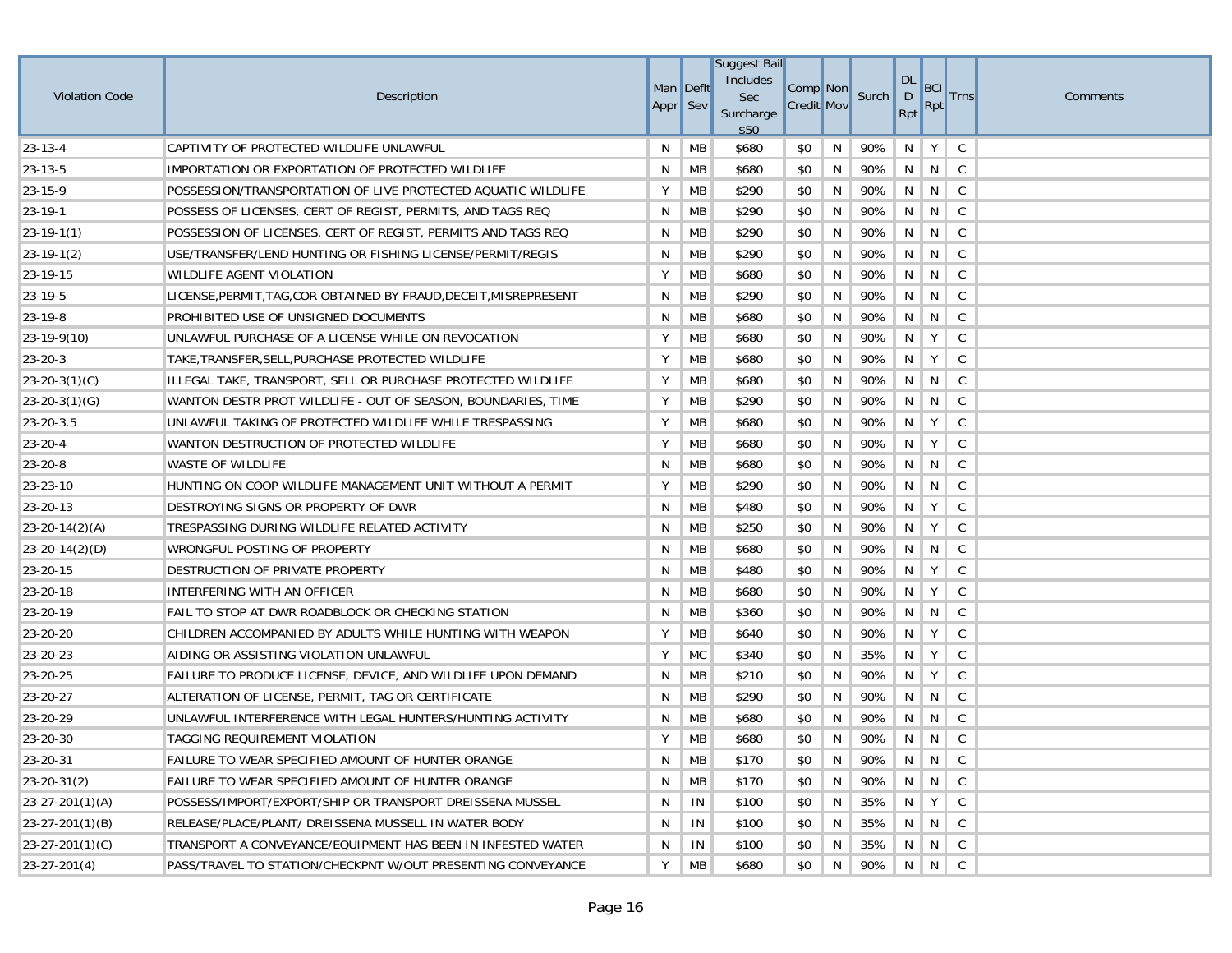| <b>Violation Code</b>      | Description                                                  | Man Deflt<br>Appr Sev |           | <b>Suggest Bail</b><br>Includes<br>Sec<br>Surcharge<br>\$50 | Comp Non<br><b>Credit Mov</b> |   | Surch | <b>DL</b><br>$\mathsf{D}$<br>Rpt | BCI<br>Rpt                | <b>Trns</b>  | Comments                   |
|----------------------------|--------------------------------------------------------------|-----------------------|-----------|-------------------------------------------------------------|-------------------------------|---|-------|----------------------------------|---------------------------|--------------|----------------------------|
| $26 - 2 - 16(5)$           | SIGN DEATH CERTIF WHERE SIGNATURE OF FUNERAL DIR REQUIRED    | Y                     | <b>MB</b> | \$680                                                       | \$0                           | N | 90%   | N                                | Y                         | C            |                            |
| $26 - 2 - 18.5(2)$         | ENGAGE IN COND THAT MAKES DEAD BODY UNAVAIL FOR POSTMORT INV | Y                     | MB        | \$1,140                                                     | \$0                           | N | 90%   | N                                | Y                         | C            |                            |
| $26 - 4 - 8$               | IMPROPER PROCEDURE-DISCOVERY OF DEAD BOD                     | Υ                     | MB        | \$680                                                       | \$0                           | N | 90%   | N                                | Y                         | C            |                            |
| $26 - 8A - 502(6)$         | SUMMON AN AMBULANCE/EMERGENCY RESPONSE WHEN NOT NEEDED       | Υ                     | MB        | \$680                                                       | \$0                           | N | 90%   | N.                               | N                         | $\mathsf{C}$ |                            |
| $26 - 15 - 13(4)$          | VIOLATE TANNING REGULATION -MINORS NEED WRITTEN PERMISSION   | N                     | IN        | \$340                                                       | \$0                           | N | 35%   | N                                | N                         | C            |                            |
| $26 - 15 - 13(7)(B)$       | MISREPRESENT TO TANNING FACILITY THAT PERSON IS 18 OR OLDER  | N                     | IN        | \$340                                                       | \$0                           | N | 35%   | N.                               | Y                         | C            |                            |
| $26 - 20 - 7$              | <b>FALSE CLAIMS FOR MEDICAL BENEFITS</b>                     | Υ                     | MB        | \$680                                                       | \$0                           | N | 90%   | N                                | Y                         | C            |                            |
| $26 - 21 - 9.5(6)(C)(III)$ | INTENTIONALLY MISREPRESENT FACTS IN REQST FOR BACKGRND CHECK | N                     | IN        | \$160                                                       | \$0                           | N | 35%   | N                                | N                         | $\mathsf{C}$ |                            |
| $26 - 23 - 3$              | DISOBEYING PUBLIC HEALTH LAWS                                | Υ                     | MB        | \$680                                                       | \$0                           | N | 90%   | N                                | N                         | C            |                            |
| $26 - 23 - 5(1)$           | FALSE STMNT TO VITAL RECORDS BY FILING CERT/RECORD/REPORT    | Y                     | MB        | \$680                                                       | \$0                           | N | 90%   | N                                | Y                         | C            | <b>Enhanceable Offense</b> |
| $26 - 23 - 5(2)$           | MAKE/ALTER/MUTILATE CERTIFICATE RECORD W/ INTENT TO DECEIVE  | Υ                     | MB        | \$680                                                       | \$0                           | N | 90%   | N                                | Y                         | C            | <b>Enhanceable Offense</b> |
| $26 - 23 - 5(3)$           | OBTAIN/USE/SELL/FURNISH CERTIFICATE/RECORD INCL COUNTERFEITS | Y                     | МB        | \$680                                                       | \$0                           | N | 90%   | N                                | Y                         | C            | <b>Enhanceable Offense</b> |
| $26 - 23 - 5(4)$           | POSSESS RECORD/CERTIFICATE/REPORT KNOWN TO BE STOLEN         | Υ                     | MB        | \$680                                                       | \$0                           | N | 90%   | N                                | Y                         | C            | Enhanceable Offense        |
| $26 - 23 - 5(5)$           | IMPROPER REMOVAL OF DECEASED PERSON                          | Y                     | МB        | \$680                                                       | \$0                           | N | 90%   | N                                | Y                         | C            | <b>Enhanceable Offense</b> |
| $26A-1-123(1)(A)$          | VIOL PUBLIC HEALTH LAWS, NOTICES, OR ORDINANCES              | Υ                     | МB        | \$680                                                       | \$0                           | N | 90%   | N                                | Y                         | C            |                            |
| 26A-1-123(1)(B)            | DISREGARD NOTICE OR ORDER - HEALTH                           | Υ                     | МB        | \$680                                                       | \$0                           | N | 90%   | N                                | Y                         | C            |                            |
| $26A-1-123(1)(C)$          | FAIL TO FILE REQUIRED REPORT RE DISEASE, HEALTH RELATED FACT | Υ                     | MB        | \$680                                                       | \$0                           | N | 90%   | N                                | Y                         | C            |                            |
| $26A-1-123(1)(D)$          | WILLFULLY MAKE, ALTER A PUBLIC HEALTH CERTIFICATE            | Y                     | МB        | \$680                                                       | \$0                           | N | 90%   | N                                | Y                         | C            |                            |
| $26A-1-123(1)(E)$          | FAILURE TO REMOVE OR ABATE PUBLIC HEALTH NUISANCE            | Υ                     | МB        | \$680                                                       | \$0                           | N | 90%   | N                                | Y                         | C            |                            |
| 26A-1-123(1)(F)            | CONVEY A GIFT TO LOCAL HEALTH OFFICER NOT PERMIT TO RECEIVE  | Υ                     | МB        | \$680                                                       | \$0                           | N | 90%   | N                                | N                         | C            |                            |
| 26A-1-123(2)               | REMOVAL OR ABATEMENT OF HEALTH NUISANCE MUST BE <= 30 DAYS   | Υ                     | MB        | \$680                                                       | \$0                           | N | 90%   | N                                | Y                         | C            |                            |
| 26A-1-123(3)               | ACCEPT GIFT OR REMUNERATION BY LOCAL HEALTH OFFICER/EMPL     | Υ                     | MB        | \$680                                                       | \$0                           | N | 90%   | N                                | N                         | C            |                            |
| $26A-1-123(4)$             | PERFORM NON-WORK RELATED DUTIES DURING WORK HOURS PUB HLTH   | Υ                     | МB        | \$680                                                       | \$0                           | N | 90%   | N                                | Y                         | C            |                            |
| 31A-1-104                  | INSURANCE AGENT WITHOUT LICENCE                              | Υ                     | MB        | \$680                                                       | \$0                           | N | 90%   | N                                | Y                         | C            |                            |
| 31A-2-308                  | INSURANCE VIOLATION                                          | Υ                     | MB        | \$680                                                       | \$0                           | N | 90%   | N                                | Y                         | C            |                            |
| 31A-22-302                 | MOTOR VEHICLE INSURANCE POLICY COMPONENTS REQUIREMENT        | Υ                     | MB        | \$650                                                       | \$0                           | N | 90%   | N                                | N                         | C            |                            |
| 31A-27A-110                | FAIL TO COOPERATE W/INSURANCE COMM OR RE                     | Υ                     | MB        | \$680                                                       | \$0                           | N | 90%   | N                                | Y                         | $\mathsf C$  |                            |
| 31A-31-103                 | <b>INSURANCE FRAUD</b>                                       | Y                     | MB        | \$680                                                       | \$0                           | N | 90%   | -N                               | Y                         | C            |                            |
| 31A-31-110                 | FAILURE TO REPORT FRAUDULENT TITLE INSURANCE ACTS            | Y                     | MB        | \$680                                                       | \$0                           | N | 90%   | N                                | Y                         | C            |                            |
| $31A-31-110(1)$            | FAIL TO REPORT FRAUDULENT INSURANCE ACTS                     | Y                     | <b>MB</b> | \$680                                                       | \$0                           | N | 90% N |                                  | $\parallel$ Y $\parallel$ | $\mathsf{C}$ |                            |
| 31A-35-701                 | BAIL BOND PRODUCER, SURETY PROHIBITIONS                      | Υ                     | MB        | \$680                                                       | \$0                           | N | 90%   |                                  | N N                       | $\mathsf{C}$ |                            |
| 31A-44-604                 | FALSE INFORMATION PROVIDED BY CONTINUING CARE PROVIDER       | Υ                     | <b>MB</b> | \$680                                                       | \$0                           | N | 90%   | N                                | Y                         | C            |                            |
| 32B-1-206                  | UNLAWFUL ALCOHOL ADVERTISING                                 | Υ                     | <b>MB</b> | \$680                                                       | \$0                           | N | 90%   | N                                | Y                         | $\mathsf{C}$ |                            |
| 32B-1-206(2)(B)            | ADVERTISE AN ALCOHOLIC PRODUCT ON A BILLBOARD                | Υ                     | <b>MB</b> | \$680                                                       | \$0                           | N | 90%   | N                                | Y                         | $\mathsf{C}$ |                            |
| $32B-1-403(1)$             | UNLAWFUL TRANSFER OF PROOF OF AGE TO ANOTHER PERSON          | Y                     | <b>MB</b> | \$680                                                       | \$0                           | N | 90%   |                                  | $N$ $Y$                   | $\mathsf{C}$ |                            |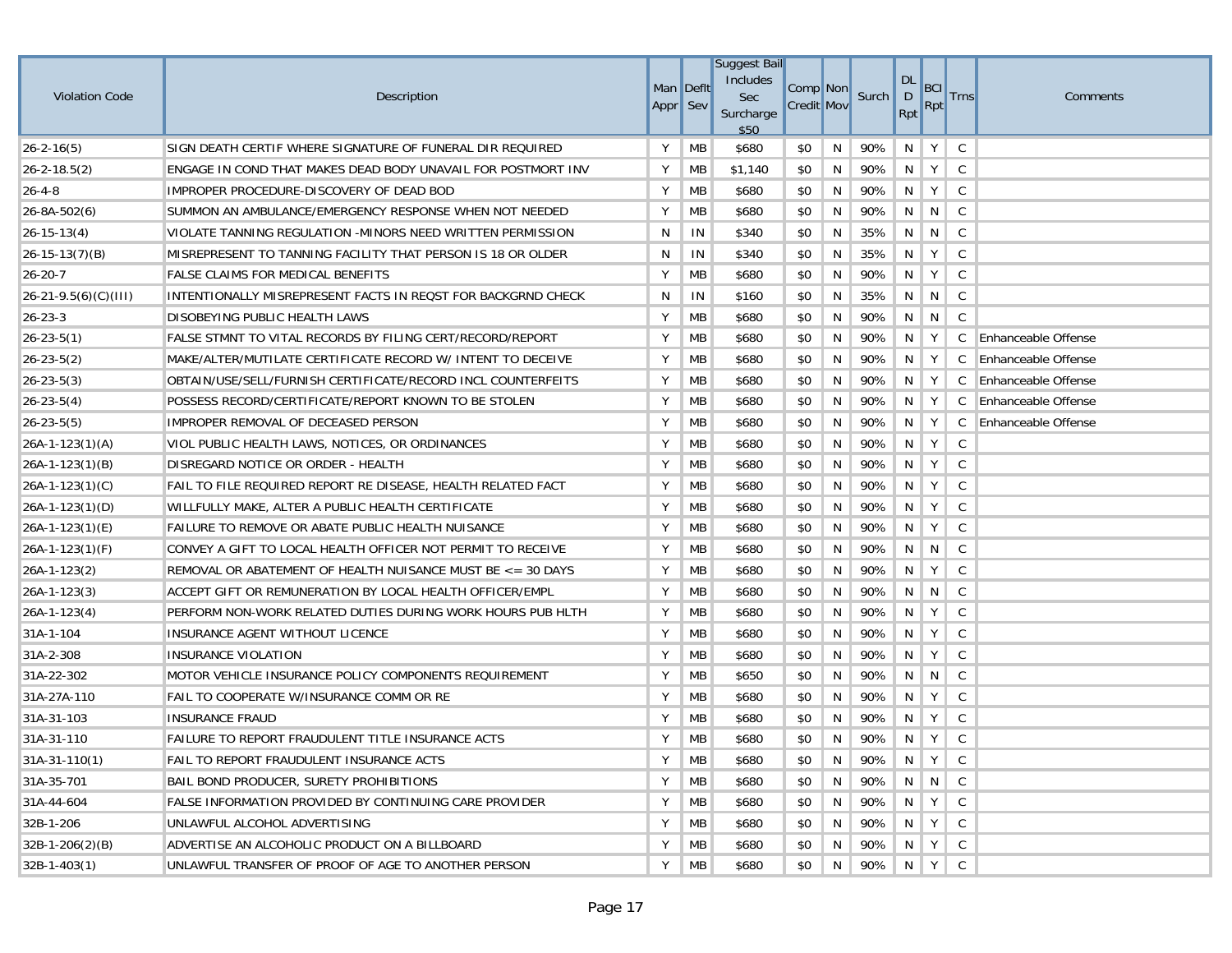| <b>Violation Code</b> | Description                                                  | Man Deflt<br>Appr Sev |           | Suggest Bail<br>Includes<br>Sec<br>Surcharge<br>\$50 | Comp Non<br><b>Credit Mov</b> |   | Surch | DL<br>D<br>Rpt | <b>BCI</b><br>Rpt                     | <b>Trns</b>  | Comments                                 |
|-----------------------|--------------------------------------------------------------|-----------------------|-----------|------------------------------------------------------|-------------------------------|---|-------|----------------|---------------------------------------|--------------|------------------------------------------|
| 32B-1-407             | VERIFICATION OF PROOF OF AGE BY APPLICABLE LICENSEES         | Υ                     | MB        | \$680                                                | \$0                           | N | 90%   | N              | N                                     | C            |                                          |
| $32B-2-605(9)(B)$     | CONSUME/ALLOW ALC TO BE CONSUMED BY ANY PERSON ON PREMISES   | Υ                     | MB        | \$680                                                | \$0                           | N | 90%   | N              | Y                                     | C            |                                          |
| 32B-4-208             | MAINTAIN OR ASSIST IN MAINTAINING A NUISANCE                 | Υ                     | <b>MB</b> | \$680                                                | \$0                           | N | 90%   | N              | Y                                     | C            |                                          |
| 32B-4-401             | UNLAWFUL SALE OR FURNISHING                                  | Υ                     | MB        | \$680                                                | \$0                           | N | 90%   | N              | Y                                     | $\mathsf{C}$ |                                          |
| $32B-4-401(1)$        | SALE, FURNISH ALCOHOL BY RETAIL LICENSEE, PERMITEE, OR STAFF | Υ                     | MB        | \$680                                                | \$0                           | N | 90%   | N              | N                                     | C            |                                          |
| $32B-4-401(6)$        | UNLAWFUL SELL, SHIP, TRANSPORT OF BEER FROM OUT-OF-STATE     | Υ                     | MB        | \$680                                                | \$0                           | N | 90%   | N              | Y                                     | C            |                                          |
| $32B-4-401(7)$        | UNLAWFUL SELL, SHIP, TRANSPORT OF LIQUOR FROM OUT-OF-STATE   | Υ                     | MB        | \$680                                                | \$0                           | N | 90%   | N              | Y                                     | C            |                                          |
| 32B-4-402             | UNAUTHORIZED SALE, OFFER FOR SALE, OR FURNISHING             | Υ                     | MB        | \$680                                                | \$0                           | N | 90%   | N              | Y                                     | $\mathsf C$  |                                          |
| $32B-4-403(2)(A)$     | SELL, OFFER, FURNISH ALC PRODUCT TO A MINOR -NEGLIGENTLY     | Υ                     | MB        | \$880                                                | \$0                           | N | 90%   | N              | Y                                     | $\mathsf{C}$ | If committed in negligence or recklessly |
| $32B-4-404(2)(A)$     | SUPPLY ALC PRODUCT TO INTOXICATED PERSON NEGLIGENTLY         | Υ                     | MB        | \$680                                                | \$0                           | N | 90%   | N              | Y                                     | C            | If committed in negligence or recklessly |
| 32B-4-405             | SUPPLYING ALCOHOL TO INTERDICTED PERSON                      | Υ                     | MB        | \$680                                                | \$0                           | N | 90%   | N              | Y                                     | $\mathsf{C}$ |                                          |
| $32B-4-406(1)(A)$     | SUPPLY BEER TO GENERAL PUBLIC CONTAINER EXCEEDS 2 LITERS     | Υ                     | МB        | \$480                                                | \$0                           | N | 90%   | N              | Y                                     | C            |                                          |
| $32B-4-406(1)(B)$     | PURCHASE, POSSESS BEER IN CONTAINER THAT EXCEEDS TWO LITERS  | Υ                     | MB        | \$480                                                | \$0                           | N | 90%   | N              | Y                                     | C            |                                          |
| $32B-4-406(3)(A)$     | SUPPLY HEAVY BEER IN CONTAINER THAT EXCEEDS 2 LITERS         | Υ                     | МB        | \$480                                                | \$0                           | N | 90%   | N              | Y                                     | C            |                                          |
| $32B-4-406(3)(B)$     | PURCHASE, POSSESS HEAVY BEER CONTAINER EXCEEDS TWO LITERS    | Υ                     | МB        | \$480                                                | \$0                           | N | 90%   | N              | Y                                     | C            |                                          |
| 32B-4-408             | UNLAWFUL PURCHASE OR ACCEPTANCE OF ALCOHOL                   | Υ                     | МB        | \$680                                                | \$0                           | N | 90%   | N              | Y                                     | C            |                                          |
| 32B-4-409             | PURCHASE, POSSESS, CONSUME BY MINOR - MEASURABLE AMOUNTS     | Υ                     | <b>MB</b> | \$580                                                | \$0                           | N | 90%   | N              | Y                                     | C            |                                          |
| $32B-4-409(1)(A)$     | UNLAWFUL FOR MINOR TO PURCHASE AN ALCOHOLIC PRODUCT          | Υ                     | МB        | \$580                                                | \$0                           | N | 90%   | N              | Y                                     |              | C Minor offense - Under 21               |
| $32B-4-409(1)(B)$     | UNLAWFUL FOR MINOR TO ATTEMPT TO PURCHASE ALCOHOLIC PRODUCT  | Υ                     | МB        | \$580                                                | \$0                           | N | 90%   | N              | Y                                     | C            | Minor offense - Under 21                 |
| $32B-4-409(1)(C)$     | UNLAWFUL FOR MINOR TO SOLICIT PERSON TO PURCHASE ALCOHOL     | Υ                     | МB        | \$580                                                | \$0                           | N | 90%   | N              | Y                                     | C            | Minor offense - Under 21                 |
| $32B-4-409(1)(D)$     | UNLAWFUL FOR MINOR TO POSSESS AN ALCOHOLIC PRODUCT           | Υ                     | MB        | \$580                                                | \$0                           | N | 90%   | N              | Y                                     | C            | Minor offense - Under 21                 |
| $32B-4-409(1)(E)$     | UNLAWFUL FOR MINOR TO CONSUME AN ALCOHOLIC PRODUCT           | Υ                     | <b>MB</b> | \$580                                                | \$0                           | N | 90%   | N              | Y                                     |              | C Minor offense - Under 21               |
| $32B-4-409(1)(F)$     | MEASURABLE BLOOD, BREATH, OR URINE ALC CONCENTRATION - MINOR | Υ                     | MB        | \$580                                                | \$0                           | N | 90%   | N              | Y                                     | $\mathsf{C}$ | Minor offense - Under 21                 |
| $32B-4-409(2)(A)$     | MISREPRESENT MINOR'S AGE (BY MINOR) TO OBTAIN ALCOHOL        | Υ                     | MB        | \$370                                                | \$0                           | N | 90%   | N              | Y                                     | C            | Minor offense - Under 21                 |
| $32B-4-409(2)(B)$     | MISREPRESENT MINOR'S AGE (BY ANOTHER) TO OBTAIN ALCOHOL      | Υ                     | MB        | \$370                                                | \$0                           | N | 90%   | N              | Y                                     |              | C Minor offense - Under 21               |
| 32B-4-409(3)          | MINOR IN POSSESSION OF ALCOHOL IN LIMOUSINE OR CHARTERED BUS | Υ                     | <b>MB</b> | \$580                                                | \$0                           | N | 90%   | N              | Y                                     |              | C Minor offense - Under 21               |
| 32B-4-410             | UNLAWFUL ADMIT/ATTEMPT TO GAIN ADMIT BY MINOR IN BAR/TAVERN  | Υ                     | <b>MC</b> | \$340                                                | \$0                           | N | 35%   | N              | Y                                     | $\mathsf{C}$ |                                          |
| $32B-4-411(2)(A)(I)$  | UNLAWFUL USE OF PROOF OF AGE- FIRST OFFENSE                  | Y                     | MB        | \$680                                                | \$0                           | N | 90%   | Y              | Y                                     | $\mathsf{C}$ |                                          |
| 32B-4-412             | UNLAWFUL PURCHASE BY INTOXICATED PERSON                      | Υ                     | MB        | \$680                                                | \$0                           | N | 90%   | N              | Y                                     | C            |                                          |
| 32B-4-413             | UNLAWFUL PURCHASE BY INTERDICTED PERSON                      | Y                     | МB        | \$680                                                | \$0                           | N | 90%   |                | $\parallel N \parallel Y \parallel C$ |              |                                          |
| 32B-4-415             | UNLAWFUL BRINGING ONTO PREMISES FOR CONSUMPTION              | Υ                     | МB        | \$680                                                | \$0                           | N | 90%   |                | $\parallel N \parallel Y \parallel$   | $\mathsf{C}$ |                                          |
| 32B-4-416             | PERMITING MINOR TO CONSUME ALCOHOL ON CHARTERED BUS OR LIMO  | Y                     | IN        | \$330                                                | \$0                           | N | 35%   |                | $N$   $N$                             | $\mathsf{C}$ |                                          |
| $32B-4-416(1)$        | PERMITING MINOR TO CONSUME ALCOHOL ON CHARTERED BUS OR LIMO  | Υ                     | IN        | \$330                                                | \$0                           | N | 35%   |                | N N C                                 |              |                                          |
| 32B-4-417             | POSSESS, STORE, OR ALLOW CONSUMPTION OF LIQUOR ON PREMISES   | Υ                     | МB        | \$680                                                | \$0                           | N | 90%   | N              | Y                                     | $\mathsf{C}$ |                                          |
| 32B-4-418             | UNLAWFUL STORAGE OF LIQUOR ON PREMISES                       | Υ                     | МB        | \$680                                                | \$0                           | N | 90%   |                | $\parallel N \parallel Y \parallel$   | $\mathsf{C}$ |                                          |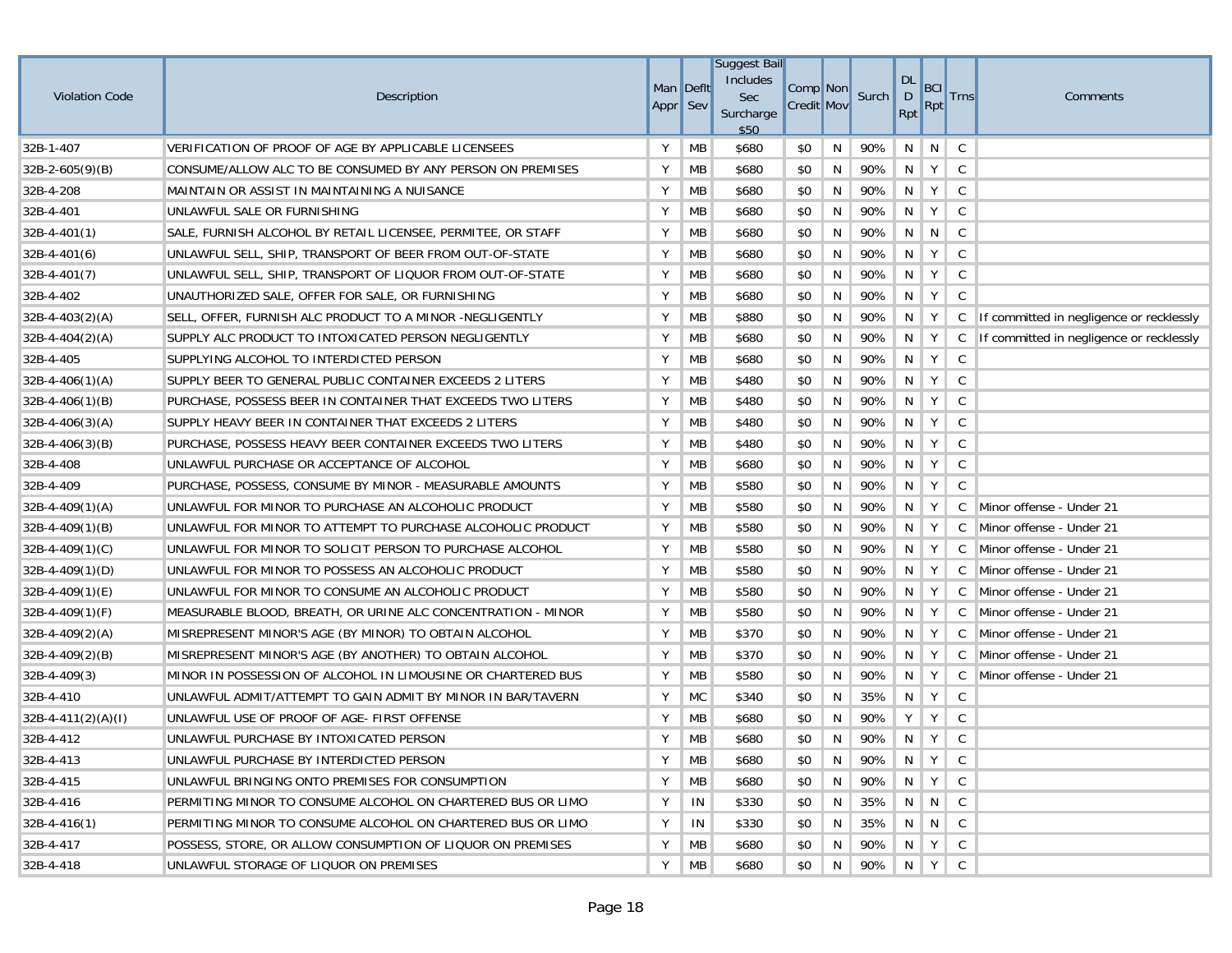| <b>Violation Code</b> | Description                                                       | Appr Sev | Man Deflt | <b>Suggest Bail</b><br>Includes<br>Sec<br>Surcharge<br>\$50 | Comp Non<br><b>Credit Mov</b> |    | Surch | DL<br>D<br>Rpt | <b>BCI</b><br><b>Rpt</b> | <b>Trns</b>  | Comments |
|-----------------------|-------------------------------------------------------------------|----------|-----------|-------------------------------------------------------------|-------------------------------|----|-------|----------------|--------------------------|--------------|----------|
| 32B-4-419             | UNLAWFUL PERMITTING OF INTOXICATION                               | Υ        | MC        | \$340                                                       | \$0                           | N  | 35%   | N              | $\vert N \vert$          | C            |          |
| 32B-4-421             | CONSUME LIQUOR IN A PUBLIC PLACE BUILDING, PARK, OR STADIUM       | Υ        | MC        | \$340                                                       | \$0                           | N  | 35%   | N              | $\vert N \vert$          | $\mathsf{C}$ |          |
| 32B-4-422             | UNLAWFUL DISPENSING                                               | Υ        | <b>MC</b> | \$340                                                       | \$0                           | N  | 35%   | N              | Υ                        | $\mathsf{C}$ |          |
| $32B-4-422(2)$        | UNLAWFUL DISPENSING                                               | Υ        | MC        | \$340                                                       | \$0                           | N  | 35%   | N              | Υ                        | $\mathsf{C}$ |          |
| $32B-4-422(2)(A)$     | SUPPLY PRIMARY SPIRITOUS LIQUOR ON PREMISES                       | Υ        | MC        | \$340                                                       | \$0                           | N  | 35%   | N              | Υ                        | $\mathsf{C}$ |          |
| $32B-4-422(2)(B)$     | SUPPLY MORE THAN 2.5 OZ OF SPIRITOUS LIQUOR PER BEVERAGE          | Υ        | MC        | \$340                                                       | \$0                           | N  | 35%   | N              | Y                        | $\mathsf{C}$ |          |
| 32B-4-422(2)(C)       | ALLOW PERSON MORE THAN 2.5 OZ OF SPIRITOUS LIQUOR AT A TIME       | Υ        | MC        | \$340                                                       | \$0                           | N  | 35%   | N              | Υ                        | $\mathsf{C}$ |          |
| $32B-4-422(2)(D)(I)$  | ALLOW PERSON TO HAVE MORE THAN TWO SPIRITUOUS LIQUOR AT TIME      | Υ        | <b>MC</b> | \$340                                                       | \$0                           | N  | 35%   | N              | Y                        | $\mathsf{C}$ |          |
| $32B-4-422(2)(D)(H)$  | ALLOW PERSONS ON PREMISES TO HAVE MORE THAN 1 SPIRIT LIQUOR       | Υ        | <b>MC</b> | \$340                                                       | \$0                           | N  | 35%   | N              | Y                        | $\mathsf{C}$ |          |
| 32B-4-424             | POWDERED ALCOHOL VIOLATION                                        | Υ        | MB        | \$680                                                       | \$0                           | N  | 90%   | N              | Y                        | <sub>S</sub> |          |
| $32B-4-424(2)$        | USE/OFFER/PURCHASE/FURNISH POWDERED ALCOHOL                       | Υ        | MB        | \$680                                                       | \$0                           | N  | 90%   | N              | Υ                        | <sub>S</sub> |          |
| $32B-4-424(3)$        | RETAIL LICENSE HOLDER USING POWDERED ALCOHOL AS PRODUCT           | Y        | МB        | \$680                                                       | \$0                           | N  | 90%   | N              | Y                        | S            |          |
| 32B-4-501             | OPERATING WITHOUT A LICENSE OR PERMIT                             | Υ        | MB        | \$680                                                       | \$0                           | N  | 90%   | N              | $\mathbb{N}$             | C            |          |
| $32B-4-501(1)$        | OPERATE W/O LICENSE/PERMIT TO SELL/CONSUME ALCOHOL ON PREMIS      | Υ        | МB        | \$680                                                       | \$0                           | N  | 90%   | N              | N                        | C            |          |
| $32B-4-501(2)$        | FAILURE TO OBTAIN PUBLIC EVENT PERMIT FOR ALCOHOL SALES           | Υ        | МB        | \$680                                                       | \$0                           | N  | 90%   | N              | N                        | $\mathsf{C}$ |          |
| $32B-4-501(3)$        | FAILURE TO OBTAIN PRIVATE EVENT PERMIT FOR ALCOHOL SALES          | Υ        | МB        | \$680                                                       | \$0                           | N  | 90%   | N              | N                        | C            |          |
| $32B-4-501(4)$        | OPERATE BUSINESS WITHOUT FIRST OBTAINING A LICENSE                | Y        | МB        | \$680                                                       | \$0                           | N  | 90%   | N              | Υ                        | C            |          |
| $32B-4-501(5)$        | FAIL TO OBTAIN PUBLIC SERVICE PERMIT FOR PUBLIC CONVEYANCE        | Υ        | MB        | \$680                                                       | \$0                           | N  | 90%   | N              | N                        | C            |          |
| 32B-4-502             | UNLAWFUL TO POSSESS, STORE LIQUOR PURSUANT TO FEDERAL STAMP       | Υ        | МB        | \$680                                                       | \$0                           | N  | 90%   | N              | Y                        | C            |          |
| $32B-4-505(1)$        | REFUSE OR FAIL TO ADMIT TO PREMISES OR OBSTRUCT THE ENTRY         | Υ        | МB        | \$680                                                       | \$0                           | N  | 90%   | N              | Y                        | C            |          |
| $32B-5-201(1)(A)$     | FAILURE TO OBTAIN RETAIL LICENSE FOR SELL/CONSUMPTION ON PREMISES | Υ        | МB        | \$340                                                       | \$0                           | N  | 90%   | N              | Y                        | C            |          |
| 32B-4-602             | UNLAW TRANSPORTATION OF ALCOHOL                                   | Υ        | MB        | \$680                                                       | \$0                           | N  | 90%   | N              | Y                        | C            |          |
| $32B-6-706(7)(A)(I)$  | ALCOHOL OPERATIONAL RESTRICTIONS (BEER)                           | Υ        | МB        | \$680                                                       | \$0                           | N  | 90%   | N              | Y                        | $\mathsf{C}$ |          |
| $32B-6-706(7)(B)(I)$  | ALCOHOL OPERATIONAL RESTRICTIONS (BEER)                           | Υ        | MB        | \$680                                                       | \$0                           | N  | 90%   | $\mathsf{N}$   | Y                        | $\mathsf{C}$ |          |
| $32B-7-202(2)(B)$     | UNLAWFUL PURCHASE-OFF PREMISE BEER RETAILER FROM BEER WHOLESALER  | Υ        | MB        | \$340                                                       | \$0                           | N  | 90%   | N              | Y                        | C            |          |
| 32B-11-201            | MANUFACTURING ALCOHOL WITHOUT A LICENSE                           | Υ        | MB        | \$680                                                       | \$0                           | N  | 90%   | N              | Υ                        | $\mathsf{C}$ |          |
| $32B-13-301(8)$       | SELL, DISTRIBUTE BEER TO RETAILER FOR SALES OUTSIDE AREA          | Υ        | МB        | \$680                                                       | \$0                           | N  | 90%   | N              | Y                        | $\mathsf{C}$ |          |
| $34 - 28 - 12(2)$     | <b>REFUSE TO PAY WAGES</b>                                        | Y        | MB        | \$680                                                       | \$0                           | N  | 90%   | N              | Υ                        | $\mathsf{C}$ |          |
| $35A-4-103(1)(C)$     | VOID AGREEMENT CHILD SUPPORT OBLIGATION                           | Y        | MB        | \$680                                                       | \$0                           | N  | 90%   | N              | Υ                        | C            |          |
| 35A-8-410             | HOUSING ASSISTANCE FRAUD                                          | Y        | МB        | \$680                                                       | \$0                           | N  | 90%   |                | N   Y   C                |              |          |
| 36-11-301             | INTENTIONAL COMPENSATION CONTINGENT                               | Υ        | MB        | \$680                                                       | \$0                           | N  | 90%   |                | $N$   $Y$                | $\mathsf{C}$ |          |
| 36-11-302             | INFLUENCE/INTENTIONAL COMMUNICATION W/LEGISLATORS EMPLOYER        | Υ        | MB        | \$680                                                       | \$0                           | N  | 90%   | $\mathbb{N}$   | Y                        | $\mathsf{C}$ |          |
| 36-11-303             | INTENTIONAL COMMUNICATION/FALSE INFO TO PUBLIC OFFICER            | Υ        | MВ        | \$680                                                       | \$0                           | N. | 90%   |                | $N$   $Y$                | $\mathsf{C}$ |          |
| $38 - 1 - 25$         | ABUSE OF LIEN RIGHT                                               | N        | МB        | \$410                                                       | \$0                           | N  | 90%   |                | N N C                    |              |          |
| 40-1-11               | INTERFERING WITH NOTICES, STAKES OR MONUMENTS                     | Y        | МB        | \$100                                                       | \$0                           | N  | 90%   |                | $N$ $Y$ $C$              |              |          |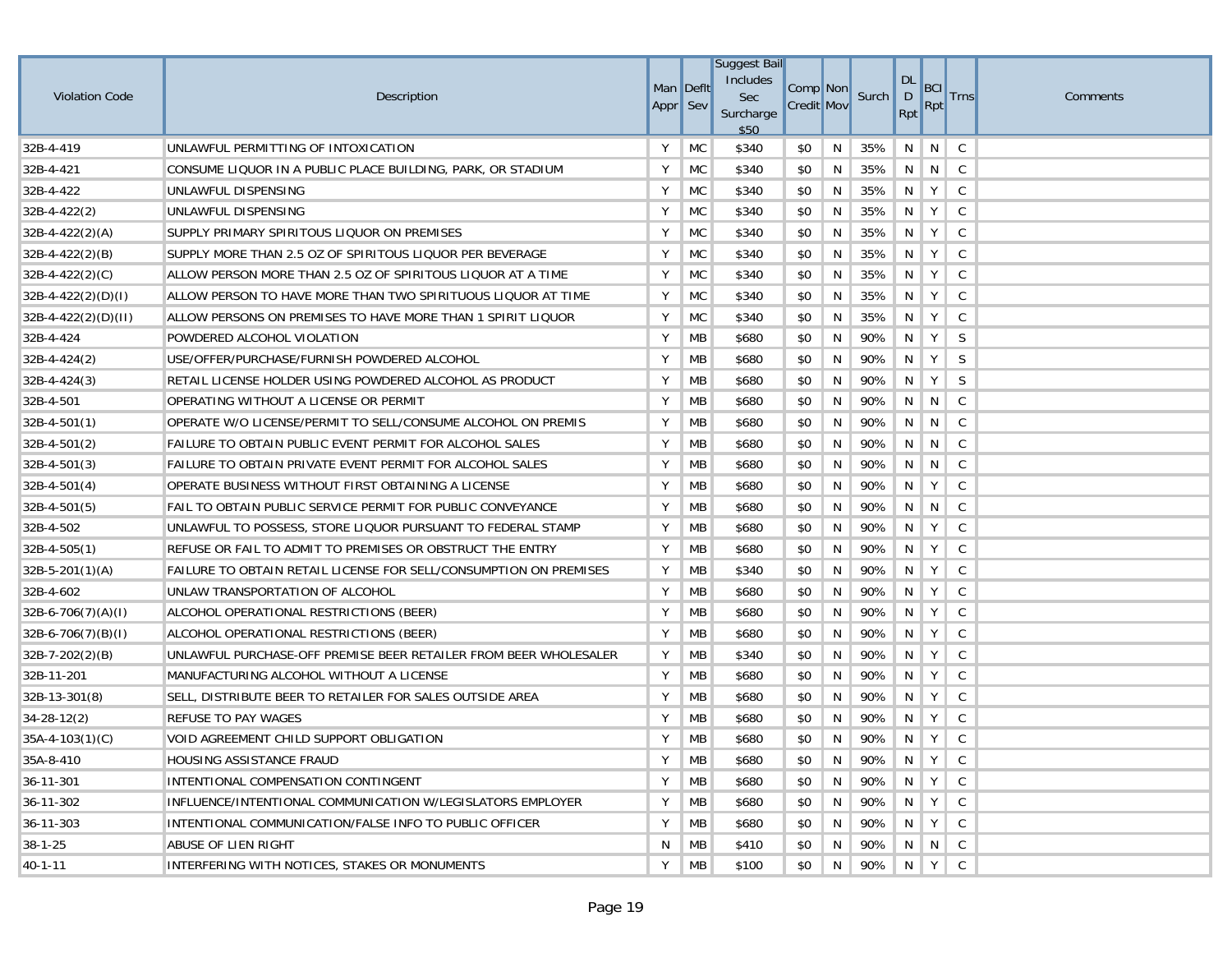|                          |                                                              |          |               | <b>Suggest Bail</b><br>Includes |                               |   |       | $DL$        |            |               |                                                                                                                          |
|--------------------------|--------------------------------------------------------------|----------|---------------|---------------------------------|-------------------------------|---|-------|-------------|------------|---------------|--------------------------------------------------------------------------------------------------------------------------|
| <b>Violation Code</b>    | Description                                                  | Appr Sev | Man Deflt     | Sec                             | Comp Non<br><b>Credit Mov</b> |   | Surch | $\mathsf D$ | BCI<br>Rpt | <b>Trns</b>   | Comments                                                                                                                 |
|                          |                                                              |          |               | Surcharge<br>\$50               |                               |   |       | Rpt         |            |               |                                                                                                                          |
| 41-1A-116                | KNOWING, INTENTIONAL ACCESS DISSEMINATE DMV RECORDS UNLAWFUL | Υ        | MB            | \$650                           | \$0                           | N | 35%   | N           | Y          | C             |                                                                                                                          |
| 41-1A-201                | DRIVING WITHOUT REGISTRATION                                 | N        | IN            | \$50                            | \$0                           | Υ | 0%    | N           | Y          | C             | May be dismissed if citation was issued<br>within 2 months of expiration and if<br>registered within 14 days of citation |
| 41-1A-202                | NEW RESIDENT FAILURE TO REGISTER VEHICLE W/IN 60 DAYS        | N        | <b>MC</b>     | \$1,000                         | \$800                         | Υ | 0%    | N           | N          | $\mathsf{C}$  |                                                                                                                          |
| 41-1A-202(3)             | NEW RESIDENT FAILURE TO REGISTER VEHICLE W/IN 60 DAYS        | N        | <b>MC</b>     | \$1,000                         | \$800                         | Y | 0%    | N           | N          | $\mathsf{C}$  |                                                                                                                          |
| 41-1A-205                | INSPECTION REQUIRED REGISTRATION RENEWAL                     | N        | IN            | \$50                            | \$0                           | Υ | 0%    | N           | Y          | C             | To be repealed 1/1/18 HB 265                                                                                             |
| 41-1A-205(1)             | ATV SAFETY INSPECTION REQUIRED FOR 1ST TIME REGISTRATION     | N        | IN            | \$50                            | \$0                           | Y | 0%    | N           | N          | C             | Effective 1/1/18 HB 265                                                                                                  |
| 41-1A-205(2)             | SALVAGE VEHICLE SAFETY INSPECTION REQUIRED ON REGISTRATION   | N        | IN            | \$50                            | \$0                           | Υ | 0%    | N           | N          | $\mathsf{C}$  | <b>Effective 1/1/18 HB 265</b>                                                                                           |
| $ 41-1A-205(3) $         | COMMERCIAL VEHICLE SAFETY INSPECTION REQUIRED                | N        | IN            | \$50                            | \$0                           | Υ | 0%    | N           | N          | C             | To be repealed 1/1/18 HB 265                                                                                             |
| 41-1A-214                | NO REGISTRATION CARD IN VEHICLE                              | N        | IN            | \$50                            | \$0                           | Υ | 0%    | N           | Y          | $\mathsf C$   | May be dismissed upon proof of valid<br>registration at time of citation                                                 |
| 41-1A-214(1)             | REGISTRATION CARD TO BE SIGNED                               | N        | IN            | \$50                            | \$0                           | Υ | 0%    | N           | Y          | C.            | May be dismissed upon proof of valid<br>registration at time of citation                                                 |
| $41 - 1A - 214(2)$       | REGISTRATION CARD TO BE CARRIED IN VEHICLE AT ALL TIMES      | N        | IN            | \$50                            | \$0                           | Υ | 0%    | N           | N          | C             | May be dismissed upon proof of valid<br>registration at time of citation                                                 |
| 41-1A-214(3)             | FAILURE TO DISPLAY REGISTRATION CARD UPON DEMAND             | N        | IN            | \$50                            | \$0                           | Υ | 0%    | N           | Y          | $\mathsf{C}$  |                                                                                                                          |
| 41-1A-218                | FAIL TO CHANGE ADDRESS WITH MOTOR VEHICLE DEPT W/IN 10 DAYS  | N        | IN            | \$50                            | \$0                           | Υ | 0%    | N           | N          | $\mathsf{C}$  |                                                                                                                          |
| 41-1A-220                | LOST OR DAMAGED REGISTRATION CARD                            | N        | IN            | \$50                            | \$0                           | Υ | 0%    | N           | N          | $\mathsf{C}$  |                                                                                                                          |
| 41-1A-221                | <b>VEHICLE REGISTRATION FOR POLITICAL/STATE</b>              | N        | IN            | \$280                           | \$0                           | Υ | 0%    | N           | N          | $\mathsf{C}$  |                                                                                                                          |
| 41-1A-229                | <b>FAILURE TO DISPLAY GROSS WEIGHTS</b>                      | N        | IN            | \$50                            | \$0                           | Υ | 0%    | N           | N          | $\mathsf{C}$  |                                                                                                                          |
| 41-1A-229(3)             | IMPROPER GROSS WEIGHT DISPLAYED                              | N        | IN            | \$110                           | \$0                           | Υ | 0%    | N           | N          | $\mathsf C$   |                                                                                                                          |
| 41-1A-301                | NO TRIP PERMIT/NO UT APPORTION                               | N        | IN            | \$110                           | \$0                           | Υ | 0%    | N           | N          | $\mathsf{C}$  |                                                                                                                          |
| 41-1A-401                | LICENSE PLATES VIOLATION                                     | N        | IN            | \$50                            | \$0                           | Υ | 0%    | N           | N          | $\mathsf{C}$  |                                                                                                                          |
| 41-1A-401(1)(B)          | LIC PLT REMOV FROM REG VEH, USED ON OTH                      | Υ        | IN            | \$280                           | \$0                           | Υ | 0%    | N           | Y          | $\mathsf C$   |                                                                                                                          |
| 41-1A-402                | REQUIRED COLORS/NUMERALS/LETTERS NOT VISIBLE (LIC PLATE)     | N        | IN            | \$50                            | \$0                           | Υ | 0%    | N           | N          | $\mathsf C$   |                                                                                                                          |
| $41 - 1A - 402(1)(A)$    | REQUIRED COLORS/ NUMERALS/ LETTERS NOT VISIBLE (LIC PLATE)   | N        | IN            | \$50                            | \$0                           | Υ | 0%    | N           | N          | $\mathsf C$   |                                                                                                                          |
| $41 - 1A - 402(6)$       | FAIL TO DISPLAY VALIDATION DECAL                             | N        | IN            | \$50                            | \$0                           | Υ | 0%    | N           | N          | C             |                                                                                                                          |
| 41-1A-403                | PLATES TO BE VISIBLE FROM 100 FT                             | N        | IN            | \$50                            | \$0                           | Υ | 0%    | N           | N          | C             |                                                                                                                          |
| $ 41 - 1A - 404(1) $     | LOCATION/POSITION OF PLATES                                  | N        | IN            | \$50                            | \$0                           | Υ | 0%    | N           | N          | C             | remove compliance credit                                                                                                 |
| $41 - 1A - 404(1)(C)$    | LICENSE PLATE TO DISPLAY REGISTRATION DECAL AND EXPIRATION   | N        | IN            | \$50                            | \$0                           | Υ | 0%    | N           | N          | C             |                                                                                                                          |
| $41 - 1A - 404(3)(B)(I)$ | LICENSE PLATES-FREE FROM FOREIGN MATERIAL                    | N        | IN            | \$50                            | \$0                           | Υ | 0%    |             | N N        | C             |                                                                                                                          |
| $41 - 1A - 404(3)(B)(H)$ | LICENSE PLATE TO BE IN A PLACE AND POSITION CLEARLY VISIBLE  | N        | IN            | \$50                            | \$0                           | Y | 0%    | N           | N          | C             |                                                                                                                          |
| 41-1A-414                | ABUSE OF PERSON WITH DISABILITIES PARKING                    | N        | IN            | \$125                           | \$100                         | Y | 0%    | N           | N          |               | C $\vert$ To be repealed 1/1/18 HB 56                                                                                    |
| $41 - 1A - 414(3)(A)$    | ACCESSIBLE PARKING SPACE VIOLATION                           | N        | MC            | \$125                           | \$100 Y                       |   | 0%    | N.          | N          | $\mathcal{C}$ | To be added 1/1/18 HB 56-Credit may be<br>given for proof of disability parking<br>privleges                             |
| 41-1A-701                | FAIL TO REMOVE PLATES TRANSFER OWNERSHIP                     | N        | $\mathsf{IN}$ | \$280                           | \$0                           | Y | 0%    |             | $N$ $Y$    | $\mathsf{C}$  |                                                                                                                          |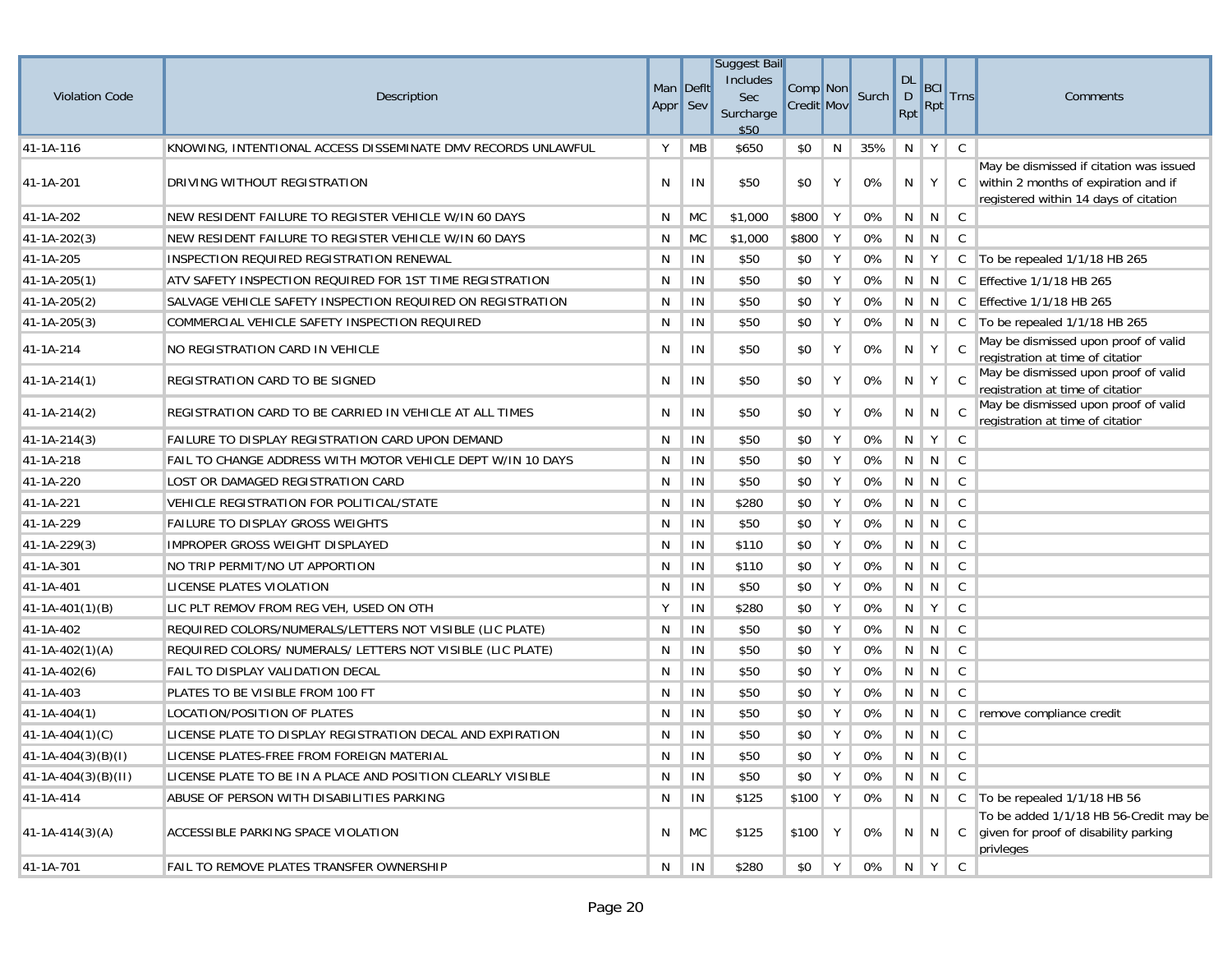|                        |                                                                 |                       |           | <b>Suggest Bail</b>          |                               |    |       |                                  |            |               |          |
|------------------------|-----------------------------------------------------------------|-----------------------|-----------|------------------------------|-------------------------------|----|-------|----------------------------------|------------|---------------|----------|
| <b>Violation Code</b>  | Description                                                     | Man Deflt<br>Appr Sev |           | Includes<br>Sec<br>Surcharge | Comp Non<br><b>Credit Mov</b> |    | Surch | <b>DL</b><br>$\mathsf{D}$<br>Rpt | BCI<br>Rpt | <b>Trns</b>   | Comments |
|                        |                                                                 |                       |           | \$50                         |                               |    |       |                                  |            |               |          |
| 41-6A-702              | LEFT LANE RESTRICTED/VEHICLE OVER 12,000                        | N                     | IN        | \$250                        | \$0                           | N  | 35%   | N                                | Y          | C             |          |
| $41-6A-702(1)(A)$      | HIGH OCCUPANCY VEHICLE LANE RESTRICTION                         | N                     | IN        | \$250                        | \$0                           | N  | 35%   | N                                | Y          | C             |          |
| $41-6A-702(1)(B)$      | HOV ON AND OFF RAMP LANE VIOLATION                              | N                     | IN        | \$250                        | \$0                           | N  | 35%   | N                                | Y          | C             |          |
| $41-6A-702(2)$         | OPERATING RESTRICTED VEHICLES IN LEFT LANE OF FREEWAY           | N                     | IN        | \$250                        | \$0                           | N  | 35%   | N                                | Y          | $\mathsf C$   |          |
| $41 - 1A - 702(3)$     | FAIL TO DELIVER TITLE                                           | Y                     | IN        | \$280                        | \$0                           | Y  | 0%    | N                                | Y          | C             |          |
| 41-6A-702(2)           | OPERATING RESTRICTED VEHICLES IN LEFT LANE OF FREEWAY           | N                     | IN        | \$250                        | \$0                           | N  | 35%   | N                                | Y          | C             |          |
| 41-1A-703              | NEW OWNER TO SECURE REGISTRATION                                | N                     | IN        | \$50                         | \$0                           | Y  | 0%    | N                                | N          | C             |          |
| 41-1A-704              | FAILURE TO SECURE NEW LICENSE PLATES                            | N                     | IN        | \$50                         | \$0                           | Υ  | 0%    | N                                | N          | $\mathsf{C}$  |          |
| $41 - 1A - 704(1)$     | OPERATING VEHICLE WITHOUT TRANSFERRING NEW LICENSE PLATES       | N                     | IN        | \$50                         | \$0                           | Y  | 0%    | N                                | N          | $\mathsf{C}$  |          |
| $ 41-1A-704(2) $       | DRIVING >75 MILES BEFORE TRANSFERRING PLATES ON VEHICLE         | N                     | IN        | \$50                         | \$0                           | Y  | 0%    | N                                | N          | C             |          |
| 41-1A-705              | UNLAWFUL SELL, OFFER, DISPLAY FOR SALE OR EXCHANGE VEHICLE      | Y                     | MB        | \$390                        | \$0                           | N  | 35%   | N                                | Y          | C             |          |
| $41 - 1A - 705(2)$     | UNLAWFUL SELL, OFFER, DISPLAY FOR SALE OR EXCHANGE VEHICLE      | Y                     | МB        | \$390                        | \$0                           | N  | 35%   | N                                | N          | C             |          |
| 41-1A-712              | FOREIGN VEHICLE DISCLOSURE REQUIREMENTS                         | N                     | МB        | \$570                        | \$0                           | Υ  | 0%    | N                                | N          | C             |          |
| 41-1A-803              | ID NUMBER ON VEHICLE/OUTBOARD MOTOR                             | Y                     | IN        | \$280                        | \$0                           | Υ  | 0%    | N                                | N          | C             |          |
| $41 - 1A - 803(4)$     | ALTERED HULL ID NUMBER OR OUTBOARD MOTOR SERIAL NUMBER          | Υ                     | <b>MC</b> | \$880                        | \$0                           | N  | 35%   | N                                | Y          | C             |          |
| 41-1A-904              | DEALER TO RETAIN ODOMETER RECORDS FOR 4 YEARS AFTER TRANSFER    | Y                     | IN        | \$280                        | \$0                           | Υ  | 0%    | N                                | Υ          | C             |          |
| 41-1A-1005.3           | RESALE OF SALVAGE VEHICLE                                       | Y                     | IN        | \$340                        | \$0                           | N  | 35%   | N                                | N          | C             |          |
| 41-1A-1005.5(2)        | FAIL TO OBTAIN NONREPAIRABLE CERTIFICATE OF SELL NONREP VEH     | Y                     | MB        | \$680                        | \$0                           | N  | 35%   | N                                | N          | C             |          |
| $41 - 1A - 1005.5(6)$  | REPAIR, RECONSTRUCT, OR RESTORE A NONREPAIRABLE VEHICLE         | Υ                     | IN        | \$340                        | \$0                           | N  | 35%   | N <sub>1</sub>                   | N          | C             |          |
| 41-1A-1010             | PERMIT REQUIRED TO DISMANTLE VEHICLE                            | Y                     | IN        | \$280                        | \$0                           | Υ  | 0%    | N                                | N          | C             |          |
| $41 - 1A - 1101(6)$    | UNAUTHORIZED PERSON OPERATE VEHICLE IN IMPOUND LOT              | N                     | <b>MC</b> | \$340                        | \$0                           | Υ  | 0%    | N                                | N          | C             |          |
| 41-1A-1206             | IMPROPER REGISTRATION OF FARM TRUCK                             | N                     | IN        | \$200                        | \$0                           | Υ  | 0%    | N                                | Y          | C             |          |
| 41-1A-1303             | FAILURE TO REGISTER OR EXPIRED VEHICLE REGISTRATION             | N                     | IN        | \$50                         | \$10                          | Υ  | 0%    | N                                | Y          | C             |          |
| $ 41-1A-1303(1)$       | FAILURE TO REGISTER OR EXPIRED VEHICLE REGISTRATION             | N                     | IN        | \$50                         | \$10                          | Υ  | 0%    | N                                | N          | C             |          |
| $ 41-1A-1303(1)(A) $   | FAILURE TO REGISTER VEHICLE OR APPLY FOR TITLE                  | N                     | IN        | \$50                         | \$10                          | Υ  | 0%    | N                                | N          | C             |          |
| $41 - 1A - 1303(1)(B)$ | FAILED TO REGISTER OR EXPIRED REGISTRATION                      | N                     | IN        | \$50                         | \$10                          | Υ  | 0%    | N                                | Y          | C             |          |
| 41-1A-1303.5           | NO REGISTRATION - NEW UTAH RESIDENT                             | N                     | <b>MC</b> | \$1,000                      | \$800                         | Υ  | 0%    | N                                | N          | $\mathsf C$   |          |
| 41-1A-1304             | OPERATE VEHICLE IN EXCESS OF GROSS WEIGHT REGISTRATION          | N                     | IN        | \$90                         | \$0                           | Υ  | 0%    | N                                | N          | C             |          |
| 41-1A-1305             | USING PLATES REGISTERED TO ANOTHER VEHICLE                      | N                     | MC        | \$110                        | \$0                           | Υ  | 0%    | N                                | Y          | C             |          |
| $41 - 1A - 1305(1)$    | BREAK OR REMOVE DEVICE HOLDING LICENSE PLATE OR REGIST CARD     | N                     | MC        | \$110                        | \$0                           | Y  | 0%    | N                                | Y          | $\mathsf{C}$  |          |
| 41-1A-1305(10)         | MFG/USE/DISPLAY FACSIMILE/REPRODUCE LIC PLATE                   | N                     | <b>MC</b> | \$110                        | \$0                           | Y  | 0%    | N                                | $Y \mid$   | C             |          |
| 41-1A-1305(11)         | FAIL TO RETURN CANCELED, SUSP, REVOKED PLATES, REG CARD, PERMIT | N                     | <b>MC</b> | \$170                        | \$0                           | N  | 35%   | N                                | Y          | C             |          |
| $41-1A-1305(2)$        | REMOVE PLATE/REGISTRATION FROM VEHICLE                          | N                     | <b>MC</b> | \$110                        | \$0                           | Y. | 0%    | N                                | Y          | $\mathsf{C}$  |          |
| $41 - 1A - 1305(3)$    | DISPLAY PLATE/REG ON INCORRECT VEHICLE                          | N                     | MC        | \$110                        | \$0                           | Y  | 0%    | N                                | Y          | $\mathsf{C}$  |          |
| $41 - 1A - 1305(4)$    | <b>IMPROPER REGISTRATION/PLATE</b>                              | N                     | MC        | \$110                        | \$0                           | Y  | 0%    | N                                | Y          | ${\mathbb C}$ |          |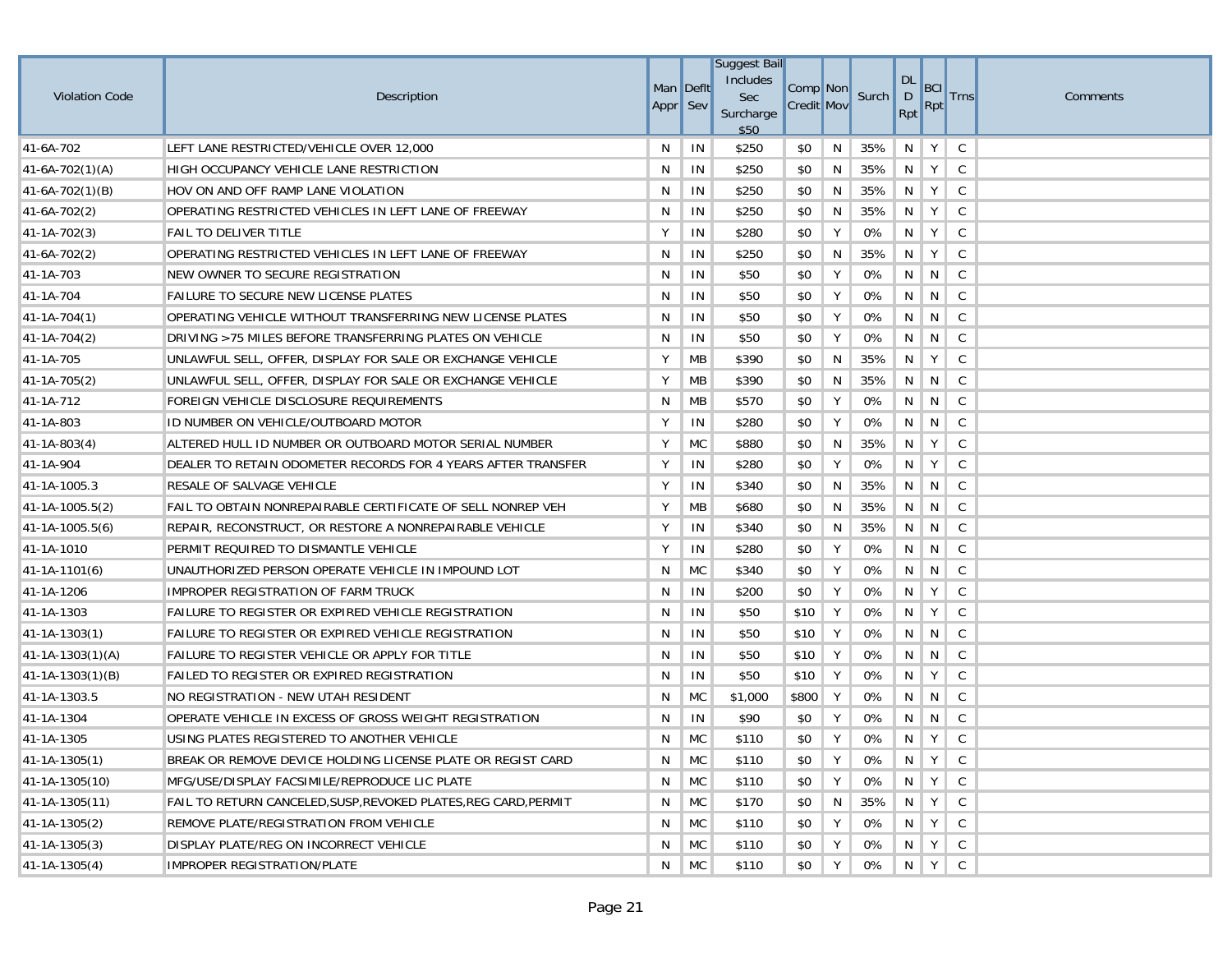|                        |                                                              |           |           | <b>Suggest Bail</b> |                   |   |       |                    |       |              |          |
|------------------------|--------------------------------------------------------------|-----------|-----------|---------------------|-------------------|---|-------|--------------------|-------|--------------|----------|
| <b>Violation Code</b>  | Description                                                  | Man Deflt |           | Includes<br>Sec     | Comp Non          |   | Surch | DL<br>$\mathsf{D}$ | BCI   | <b>Trns</b>  | Comments |
|                        |                                                              | Appr Sev  |           | Surcharge<br>\$50   | <b>Credit Mov</b> |   |       | Rpt                | Rpt   |              |          |
| $41 - 1A - 1305(5)$    | OPER VEHIC ON HIGHWAY W/O LIC PLATES ATTACHED AND REG IN VEH | N         | MC        | \$170               | \$0               | N | 35%   | N                  | Y     | C            |          |
| $41 - 1A - 1305(7)$    | INTEND/KNOW THAT ACT WOULD INJURE PERSON, DEPRIVE OR DEFRAUD | N         | MC        | \$110               | \$0               | Y | 0%    | N                  | Y     | C            |          |
| 41-1A-1306             | ABUSE OF DISABILITIES PARKING PRIVILEGES                     | N         | IN        | \$125               | \$100             | Y | 0%    | N                  | N     | $\mathsf{C}$ |          |
| 41-1A-1307             | OPERATION OF MOTOR VEHICLES WITHOUT PAYMENT OF FEES          | N         | IN        | \$280               | \$0               | Υ | 0%    | N                  | Y     | $\mathsf C$  |          |
| 41-1A-1309             | BOARDING VEHICLE WITH INTENT TO COMMIT CRIMINAL MISCHIEF     | Υ         | <b>MC</b> | \$340               | \$0               | N | 35%   | N                  | Y     | C            |          |
| $41-1A-1310(1)(A)$     | FAIL TO ENDORSE & DELIVER TITLE NON DEALER                   | N         | IN        | \$260               | \$0               | Y | 0%    | N                  | Y     | C            |          |
| $ 41-1A-1310(1)(B) $   | NO ODOMETER DISCLOSURE STATEMENT                             | N         | IN        | \$50                | \$0               | Y | 0%    | N                  | N     | C            |          |
| $41-1A-1310(2)(A)$     | OPERATE VEHICLE WITH DISCONNECTED ODOMETER                   | N         | MB        | \$50                | \$0               | Υ | 0%    | N                  | N     | $\mathsf{C}$ |          |
| $ 41-1A-1310(2)(B) $   | OFFER, SALE, USE, INSTALL IMPROPER ODOMETER (ALTERED)        | Y         | MB        | \$110               | \$0               | Y | 0%    | N                  | Y     | C            |          |
| $ 41-1A-1310(2)(C) $   | FAIL TO ADJUST ODOMETER OR AFFIX NOTICE AS REQUIRED          | Y         | MB        | \$110               | \$0               | Y | 0%    | N                  | N     | $\mathsf{C}$ |          |
| $ 41-1A-1310(2)(D) $   | REMOVE OR ALTER NOTICE OF ODOMETER ADJUSTMENT                | Y         | MB        | \$110               | \$0               | Υ | 0%    | N                  | Y     | C            |          |
| $41-1A-1310(2)(E)$     | ACCEPT OR GIVE INCOMPLETE ODOMETER STATEMENT                 | N         | МB        | \$50                | \$0               | Υ | 0%    | N                  | Y     | C            |          |
| $41 - 1A - 1310(3)$    | FAIL TO RECORD ODOMETER READING ON TITLE                     | N         | <b>MC</b> | \$50                | \$0               | Υ | 0%    | N                  | N     | C            |          |
| $41 - 1A - 1320(1)$    | TAX CLEARANCE REQD TO MOVE MANUFACTURED HOME OR MOBILE HOME  | Υ         | MB        | \$570               | \$0               | Υ | 0%    | N                  | Y     | C            |          |
| 41-3-201.5             | BROKERING OF NEW OR USED MOTOR VEHICLE WITHOUT LICENSE       | Υ         | МB        | \$680               | \$0               | N | 35%   | N                  | Y     | C            |          |
| $41 - 3 - 201.5(1)(A)$ | BROKERING OF NEW OR USED MOTOR VEHICLE WITHOUT LICENSE       | Υ         | MB        | \$680               | \$0               | N | 35%   | -N                 | Υ     | C            |          |
| $ 41-3-203 $           | FAIL TO DELIVER DEALER CARD                                  | N         | MB        | \$160               | \$0               | Υ | 0%    | N                  | Y     | C            |          |
| $ 41-3-210$            | VARIOUS DEALER VIOLATIONS                                    | N         | MB        | \$160               | \$0               | Υ | 0%    | N                  | N     | C            |          |
| $41 - 3 - 210(1)(A)$   | MISLEADING OR INACCURATE ADS BY LICENSED DEALER              | N         | MB        | \$160               | \$0               | Υ | 0%    | N                  | Y     | C            |          |
| $41 - 3 - 210(1)(B)$   | DEALER ADVERTISING WITHOUT NAME AND LICENSE NUMBER           | N         | МB        | \$160               | \$0               | Υ | 0%    | N                  | Y     | C            |          |
| $ 41-3-210(1)(G) $     | ENGAGE IN UNLICENSED BUSINESS OF MOTOR VEH SALES OR EXCHANGE | N         | MB        | \$160               | \$0               | Υ | 0%    | N                  | Y     | C            |          |
| $ 41-3-210(1)(N) $     | DEALER SELLING VEHICLE FROM UNLICENSED LOCATION              | N         | МB        | \$160               | \$0               | Y | 0%    | N                  | Y     | C            |          |
| $(41-3-210(1)(R))$     | ALTER TEMPORARY PERMIT                                       | N         | MB        | \$160               | \$0               | Υ | 0%    | N                  | N     | C            |          |
| $ 41-3-210(3) $        | FAILURE TO MAINTAIN RECORDS BY DEALER                        | N         | MB        | \$160               | \$0               | Υ | 0%    | N                  | N     | C            |          |
| $ 41-3-210(6) $        | ASSISTING AN UNLICENSED DEALER                               | N         | MB        | \$160               | \$0               | Υ | 0%    | N                  | Y     | C            |          |
| $ 41-3-211$            | UNLAWFUL MOTOR VEHICLE ACTS                                  | N         | MB        | \$570               | \$0               | Y | 0%    | N                  | Y     | C            |          |
| 41-3-303               | EMISSION REQUIRED BEFORE DEALER ISSUANCE OF TEMPORARY PERMIT | N         | MB        | \$340               | \$0               | Υ | 0%    | N                  | N     | $\mathsf C$  |          |
| $41 - 3 - 304(2)(B)$   | DEALER TO RETURN TEMPORARY PLATES TO DIVISION                | Y         | MB        | \$680               | \$0               | N | 35%   | N                  | Y     | C            |          |
| $ 41-3-305$            | IN-TRANSIT PERMIT - EXPIRED                                  | Υ         | <b>MC</b> | \$280               | \$0               | Y | 0%    | N                  | N     | C            |          |
| $ 41-3-401$            | NO DISCLOSURE                                                | Y         | MB        | \$650               | \$0               | N | 35%   |                    | N N C |              |          |
| $ 41-3-402(1) $        | PAY OFF OF LIEN ON MOTOR VEHICLE TRADED IN                   | Υ         | МB        | \$650               | \$0               | N | 35%   | N                  |       |              |          |
| 41-3-405               | FAIL TO PAY WARRANTY OR SERVICE CONTRACT                     | Υ         | MB        | \$240               | \$0               | N | 35%   | N                  | N     | $\mathsf{C}$ |          |
| 41-3-408               | RESALE OF BUYBACK/NON CONFORMING VEHICLE                     | Υ         | MB        | \$590               | \$0               | N | 35%   | N                  | N     | $\mathsf{C}$ |          |
| 41-3-501               | SPECIAL PLATES - DEALERS/DISMANTLERS                         | N         | МB        | \$110               | \$0               | Y | 0%    | N                  |       | $\mathsf{C}$ |          |
| $41 - 3 - 501(2)$      | SPECIAL PLATES/ DISMANTLERS - PLACE OF PURCHASE/DISPOSAL     | N         | МB        | \$110               | \$0               | Υ | 0%    |                    | N N C |              |          |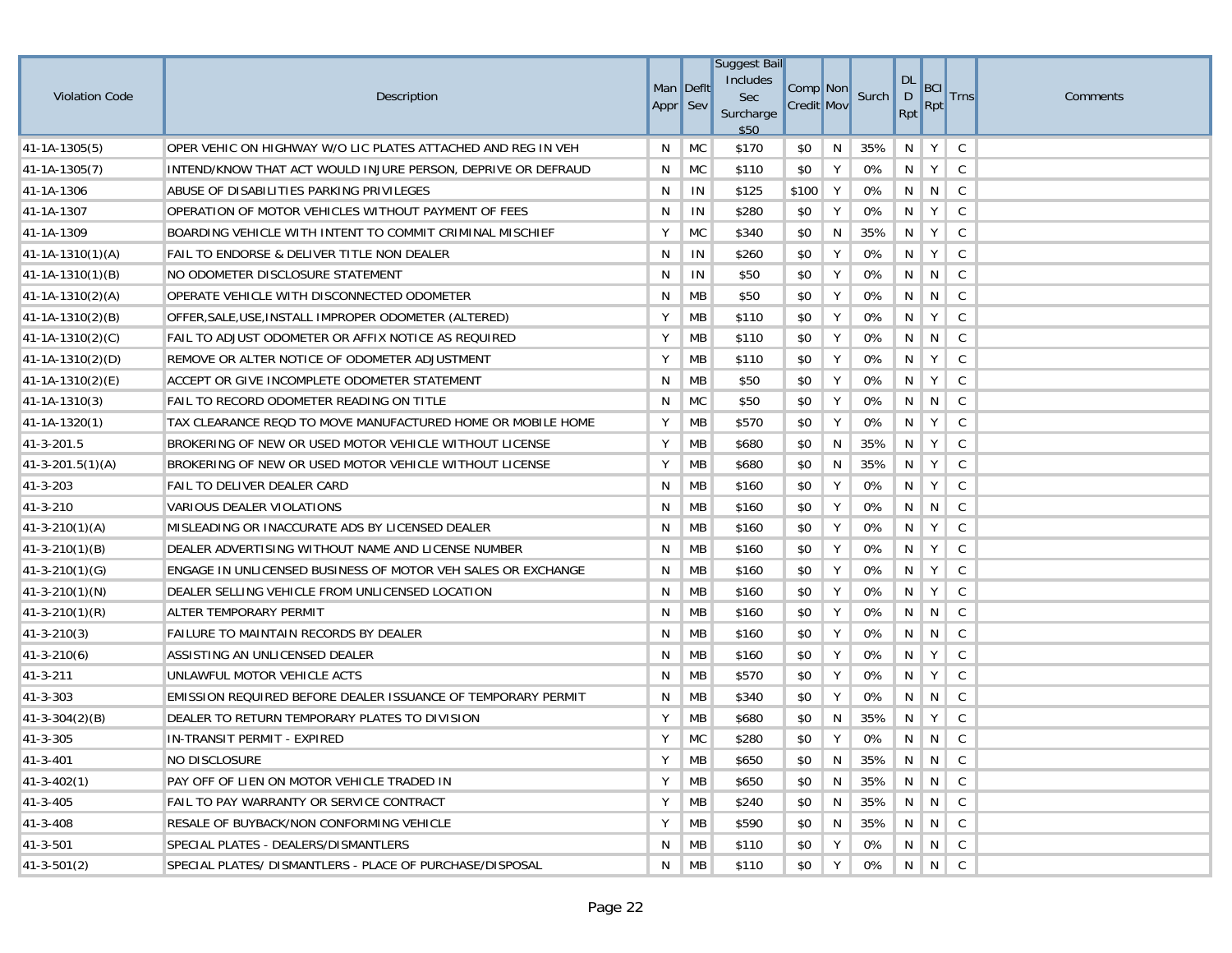|                       |                                                              |           |    | <b>Suggest Bail</b>      |                   |   |           |           |                 |                 |                                                                                               |
|-----------------------|--------------------------------------------------------------|-----------|----|--------------------------|-------------------|---|-----------|-----------|-----------------|-----------------|-----------------------------------------------------------------------------------------------|
|                       |                                                              | Man Deflt |    | Includes                 | Comp Non          |   |           | <b>DL</b> | <b>BCI</b>      |                 |                                                                                               |
| <b>Violation Code</b> | Description                                                  | Appr Sev  |    | Sec<br>Surcharge<br>\$50 | <b>Credit Mov</b> |   | Surch     | D<br>Rpt  | Rpt             | <b>Trns</b>     | Comments                                                                                      |
| $41 - 3 - 501(2)(A)$  | SPECIAL PLATES TRANSPORT FOR DISMANTLING                     | N         | MB | \$110                    | \$0               | Υ | 0%        | N         | N               | C               |                                                                                               |
| $41 - 3 - 501(2)(B)$  | SPECIAL PLATES DISMANTLERS TO TRANSPORT TO LICENSED CRUSHER  | N         | MB | \$110                    | \$0               | Υ | 0%        | N         | N               | C               |                                                                                               |
| $ 41-3-501(5) $       | MISUSE OF DEALER/DISMANTLER PLATES                           | Υ         | MB | \$110                    | \$0               | Υ | 0%        | N         | Y               | C               |                                                                                               |
| 41-3-502              | NO LOAD PERMIT FOR DEALER                                    | Υ         | MB | \$570                    | \$0               | Υ | 0%        | N         | N               | $\mathsf{C}$    |                                                                                               |
| 41-3-504              | FAIL TO DISPLAY DEALER PLATES                                | N         | MB | \$60                     | \$0               | Υ | 0%        | N         | N               | C               |                                                                                               |
| 41-3-506              | SPECIAL PLATE (EXPIRED)                                      | N         | MB | \$110                    | \$0               | Υ | 0%        | N         | N               | C               |                                                                                               |
| 41-3-508              | FAILURE TO RETURN PLATES OR PERMITTING CONTINUED USE         | N         | MB | \$60                     | \$0               | Υ | 0%        | N         | $\mathsf{N}$    | C               |                                                                                               |
| $41 - 3 - 803(4)(A)$  | CONSIGNMENT SALES VIOLATION                                  | Υ         | MB | \$570                    | \$0               | Υ | 0%        | N         | Y               | $\mathsf{C}$    |                                                                                               |
| 41-6A-204             | REQUIRE/KNOWINGLY PERMIT DRIVER TO UNLAWFULLY OPERATE VEHCLE | N         | IN | \$100                    | \$0               | Υ | 0%        | N         | N               | C               |                                                                                               |
| 41-6A-209             | FAILURE TO OBEY OFFICER/FIREFIGHTER/FLAGGER/CROSSING GUARD   | N         | IN | \$80                     | \$0               | Υ | 0%        | Y         | Y               | C               |                                                                                               |
| $ 41-6A-209(1) $      | FAILURE TO OBEY OFFICER/FIREFIGHTER/FLAGGER/CROSSING GUARD   | N         | IN | \$80                     | \$0               | Υ | 0%        | Υ         | Y               | C               |                                                                                               |
| $41-6A-209(1)(A)$     | WILLFULLY FAIL OR REFUSE TO OBEY ORDER OF PEACE OFFICER      | N         | IN | \$80                     | \$0               | Υ | $0\%$     | Υ         | N               | C               |                                                                                               |
| $41-6A-209(1)(B)$     | WILLFULLY FAIL OR REFUSE TO OBEY ORDER OF FIREFIGHTER        | N         | IN | \$80                     | \$0               | Υ | 0%        | N         | N               | C               |                                                                                               |
| $41-6A-209(1)(C)$     | WILLFULLY FAIL OR REFUSE TO OBEY ORDER OF A FLAGGER          | N         | IN | \$80                     | \$0               | Υ | 0%        | Y         | N               | C               |                                                                                               |
| $ 41-6A-209(1)(D) $   | FAIL TO OBEY CROSSING GUARD                                  | N         | IN | \$80                     | \$0               | Y | 0%        | Υ         | N               | $\mathsf{C}$    |                                                                                               |
| $ 41-6A-209(2) $      | SPEEDING IN A CONSTRUCTION/MAINTENANCE ZONE                  | N         | IN | \$170                    | \$0               | N | 35%       | Υ         | N               | C.              | See Speeding Chart for examples of<br>statutory defined adjustments for mph<br>over the limit |
| $41-6A-209(2)(A)$     | SPEEDING IN A CONSTRUCTION/MAINTENANCE ZONE                  | N         | IN | \$170                    | \$0               | N | 35%       | Υ         | N               | $\mathcal{C}$   | See Speeding Chart for examples of<br>statutory defined adjustments for mph<br>over the limit |
| 41-6A-216             | PROPERTY OWNER TO REMOVE OBSTRUCTIONS                        | N         | IN | \$50                     | \$0               | Υ | 0%        | N         | Y               | C               |                                                                                               |
| 41-6A-304             | FAIL TO OBEY TRAFFIC CONTROL DEVICES                         | N         | IN | \$120                    | \$0               | N | 35%       | Y         | N               | C               |                                                                                               |
| $41-6A-304(1)$        | FAIL TO OBEY TRAFFIC CONTROL DEVICES                         | N         | IN | \$120                    | \$0               | N | 35%       | Υ         | N               | C               |                                                                                               |
| 41-6A-305             | TRAFFIC CONTROL SIGNAL VIOLATIONS                            | N         | IN | \$120                    | \$0               | N | 35%       | Υ         | N               | C               |                                                                                               |
| $41-6A-305(2)(A)(II)$ | TRAFFIC CONTROL SIGNAL- CIRCULAR GREEN SIGNAL VIOLATION      | N         | IN | \$120                    | \$0               | N | 35%       | Y         | N               | C               |                                                                                               |
| $41-6A-305(2)(B)$     | FAIL TO YIELD TO PEDESTRIAN/TRAFFIC IN CROSSWALK GREEN ARROW | N         | IN | \$120                    | \$0               | N | 35%       | Y         | N               | C               |                                                                                               |
| $41-6A-305(4)(A)$     | TRAFFIC CONTROL SIGNAL - AT PLACE OTHER THAN INTERSECTION    | N         | IN | \$120                    | \$0               | N | 35%       | Υ         | N               | C               |                                                                                               |
| $41-6A-305(4)(B)$     | PEDESTRIAN ENTERING ROADWAY AT STEADY RED SIGNAL             | N         | IN | \$60                     | \$0               | Υ | 0%        | N         | N               | C               |                                                                                               |
| 41-6A-305(4)(C)       | FAILURE TO YIELD - RIGHT TURN ON RED LIGHT                   | N         | IN | \$120                    | \$0               | N | 35%       | Y         | N.              | C               |                                                                                               |
| $ 41-6A-305(5) $      | STOP TO BE MADE AT SIGN/MARKING OR SIGNAL FOR HWY-RAIL LINE  | Υ         | IN | \$120                    | \$0               |   | N 35% Y N |           |                 | C               |                                                                                               |
| $41-6A-305(6)$        | FAIL TO YIELD RIGHT OF WAY @ INOPERABLE SIGNAL               | N         | IN | \$120                    | \$0               | N | 35% Y N C |           |                 |                 |                                                                                               |
| $41-6A-305(6)(A)$     | FAIL TO STOP - ENTERING INTERSECTION @ INOPERABLE SIGNAL     | N         | IN | \$120                    | \$0               | N | 35%       | Y         | N               | $\mathbb{C}$    |                                                                                               |
| 41-6A-306             | PEDESTRIAN DISOBEYING SEMAPHORE                              | N         | IN | \$50                     | \$0               | Y | 0%        |           | $N$   $N$   $C$ |                 |                                                                                               |
| 41-6A-307             | OBEDIENCE TO FLASHING SEMAPHORE                              | N         | IN | \$120                    | \$0               | N | 35%       | Y         |                 | $N \mid C$      |                                                                                               |
| 41-6A-308             | FAIL TO OBEY LANE USE CONTROL SIGNAL                         | N         | IN | \$120                    | \$0               | N | $35\%$ Y  |           |                 | $N \parallel C$ |                                                                                               |
| 41-6A-309             | UNAUTHORIZED PLACING OF TRAFFIC CONT DEV                     | N         | IN | \$120                    | \$0               | N | 35% N N C |           |                 |                 |                                                                                               |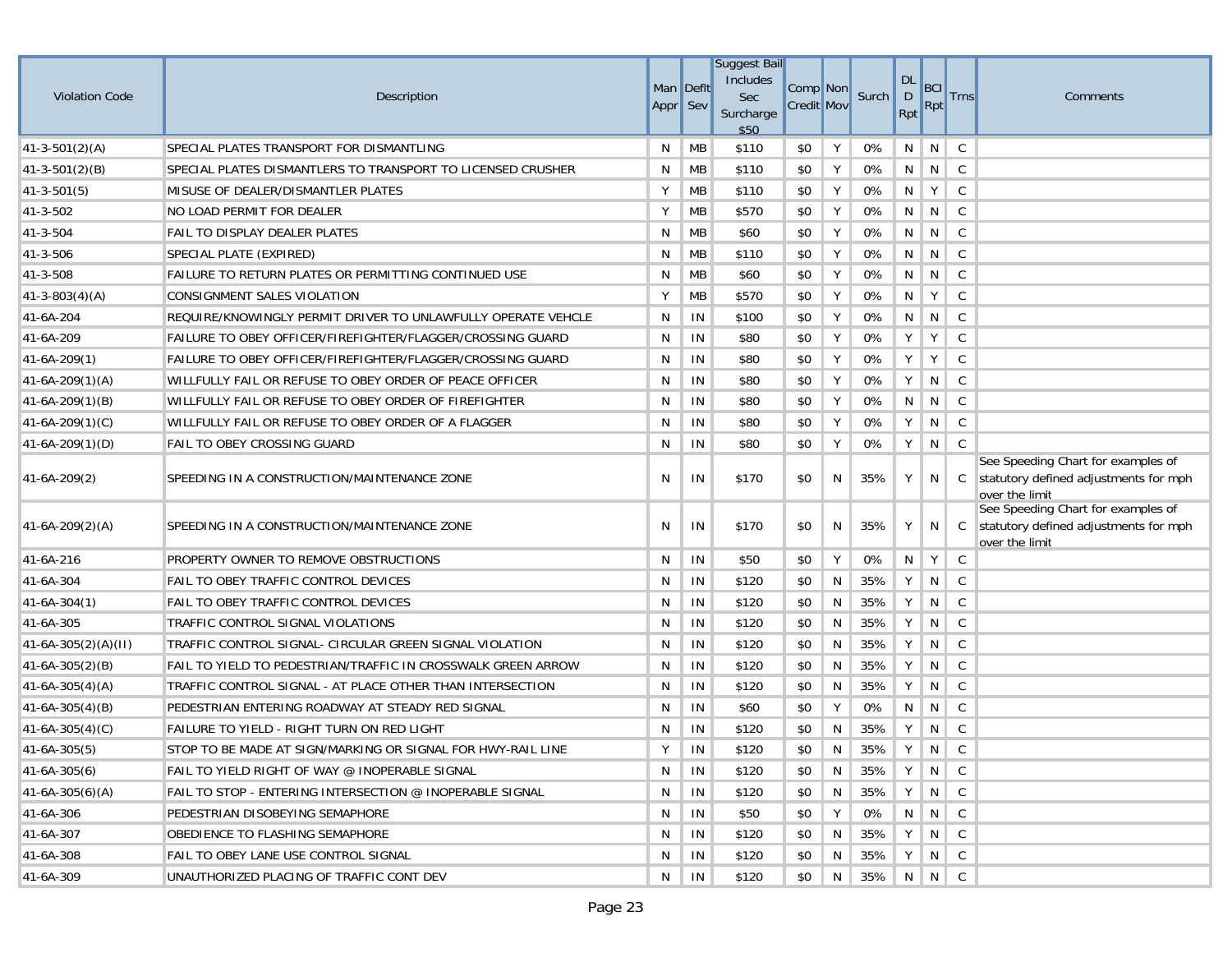| <b>Violation Code</b>    | Description                                                    | Man Deflt<br>Appr Sev |           | <b>Suggest Bail</b><br>Includes<br>Sec<br>Surcharge<br>\$50 | Comp <sup>Non</sup><br><b>Credit Mov</b> |   | Surch   | <b>DL</b><br>D<br>Rpt | <b>BCI</b><br>Rpt | <b>Trns</b>  | Comments                          |
|--------------------------|----------------------------------------------------------------|-----------------------|-----------|-------------------------------------------------------------|------------------------------------------|---|---------|-----------------------|-------------------|--------------|-----------------------------------|
| 41-6A-311                | INTERFERE WITH SIGNS/SIGNALS                                   | Y                     | <b>MC</b> | \$340                                                       | \$0                                      | N | 35%     | N                     | N                 | C            |                                   |
| $41-6A-311(2)(A)$        | USE PREEMPTIVE DEVICE TO INTERFERE W/TRAFFIC CONTROL DEVICE    | N                     | <b>MC</b> | \$270                                                       | \$0                                      | N | 35%     | N                     | N                 | C            |                                   |
| $41-6A-311(2)(B)$        | OPERATE MOTOR VEHICLE POSSESSING TRAFFIC SIG PREEMPTIVE DEV    | N                     | <b>MC</b> | \$270                                                       | \$0                                      | N | 35%     | N                     | N                 | C            |                                   |
| 41-6A-401                | ACCIDENT INVOLVING PROPERTY DAMAGE, DUTIES OF OPERATOR         | Υ                     | <b>MC</b> | \$500                                                       | \$0                                      | N | 35%     | Y                     | Y                 | C            |                                   |
| $41-6A-401(2)$           | FAILURE TO REMAIN AT SCENE OF ACCIDENT - DAMAGE ONLY           | Υ                     | <b>MC</b> | \$500                                                       | \$0                                      | N | 35%     | Y                     | Y                 | C            |                                   |
| $41-6A-401(2)(A)$        | FAILURE TO COMPLY WITH OPERATOR DUTIES AT SCENE OF ACCIDENT    | Υ                     | <b>MC</b> | \$500                                                       | \$0                                      | N | 35%     | Y                     | Y                 | C            |                                   |
| 41-6A-401(2)(C)          | DUTY OF OPERATOR AFTER THE LEAVING SCENE                       | Y                     | <b>MC</b> | \$500                                                       | \$0                                      | N | 35%     | Υ                     | Y                 | C            |                                   |
| $41-6A-401(3)$           | FAILURE TO GIVE NAME AND ASSISTANCE AT ACCIDENT -DAMAGE ONLY   | Υ                     | <b>MC</b> | \$260                                                       | \$0                                      | N | 35%     | N                     | Y                 | $\mathsf{C}$ |                                   |
| $41-6A-401(4)$           | FAILURE TO REPORT AN ACCIDENT RESULTING IN DAMAGE OF >\$1500   | Υ                     | <b>MC</b> | \$260                                                       | \$0                                      | N | 35%     | Y                     | Y                 | C            |                                   |
| $41-6A-401(5)$           | FAIL TO NOTIFY OF ACCIDENT WITH UNATTENDED VEHICLE - DAMAGE    | Υ                     | <b>MC</b> | \$500                                                       | \$0                                      | N | 35%     | Y                     | Y                 | C            |                                   |
| $ 41-6A-401.7(1)\rangle$ | FAIL TO GIVE NAME, ASSISTANCE AT ACCIDENT-INJURY, DEATH, DAMAG | Υ                     | <b>MC</b> | \$500                                                       | \$0                                      | N | 35%     | N                     | Y                 | C            |                                   |
| $ 41-6A-401.7(2) $       | FAIL TO REPORT ACCIDENT - INJURY, DEATH, DAMAGE                | Υ                     | <b>MC</b> | \$500                                                       | \$0                                      | N | 35%     | N                     | Y                 | C            |                                   |
| $ 41-6A-401.7(3) $       | FAILURE TO GIVE NAME/ASST - OWNER INCAPABLE OF GIVING NOTICE   | Υ                     | <b>MC</b> | \$500                                                       | \$0                                      | N | 35%     | N                     | Y                 | C            |                                   |
| $ 41-6A-401.7(4) $       | FAILURE TO REPORT ACCIDENT WITH UNATTENDED VEHICLE             | Υ                     | <b>MC</b> | \$500                                                       | \$0                                      | N | 35%     | N                     | Y                 | C            |                                   |
| 41-6A-402                | FAIL TO MAKE WRITTEN REP/ACC                                   | N                     | IN        | \$110                                                       | \$0                                      | Υ | 0%      | N                     | Y                 | C            |                                   |
| 41-6A-403                | PROVIDING FALSE SECURITY INFORMATION TO PEACE OFFICER AT ACC   | Υ                     | MB        | \$190                                                       | \$0                                      | N | 35%     | N                     | Y                 | C            |                                   |
| $41-6A-403(7)$           | PROVIDING FALSE SECURITY INFORMATION TO PEACE OFFICER AT ACC   | Υ                     | <b>MB</b> | \$190                                                       | \$0                                      | N | 35%     | N                     | Y                 | C            |                                   |
| 41-6A-405                | GARAGE KEEPER TO REPORT DAMAGE W/O STICK                       | N                     | IN        | \$340                                                       | \$0                                      | N | 35%     | N                     | N                 | C            |                                   |
| 41-6A-407                | ALLOW LIVESTOCK ON HIGHWAY                                     | Υ                     | IN        | \$340                                                       | \$0                                      | N | 35%     | N                     | Y                 | C            |                                   |
| 41-6A-502                | DRIVING UNDER THE INFLUENCE OF ALCOHOL/DRUGS                   | Υ                     | MB        | \$1,420                                                     | \$0                                      | N | 90%     | Υ                     | Y                 | S.           | See DUI Matrix for sentencing     |
| $41-6A-502(1)(A)$        | DUI OF ALCOHOL W/BAC AT OR OVER .08                            | Υ                     | МB        | \$1,460                                                     | \$0                                      | N | 90%     | Y                     | Y                 | <sub>S</sub> | See DUI Matrix for sentencing     |
| $41-6A-502(1)(B)$        | DUI - ALCOHOL/DRUGS OR COMBO - RENDERS SAFE OPERATION          | Υ                     | МB        | \$1,460                                                     | \$0                                      | N | 90%     | Υ                     | Y                 | S            | See DUI Matrix for sentencing     |
| $41-6A-502(1)(C)$        | DUI - BLOOD/BREATH ALCOHOL >= .08 OPERATING OR CONTROL         | Υ                     | МB        | \$1,460                                                     | \$0                                      | N | 90%     | Υ                     | Y                 | <sub>S</sub> | See DUI Matrix for sentencing     |
| 41-6A-502.5              | <b>IMPAIRED DRIVING</b>                                        | Υ                     | МB        | \$1,460                                                     | \$0                                      | N | 90%     | Υ                     | Y                 | S            | See DUI Matrix for sentencing     |
| $41-6A-502.5(1)(A)$      | <b>IMPAIRED DRIVING</b>                                        | Υ                     | МB        | \$1,460                                                     | \$0                                      | N | 90%     | Y                     | Y                 | S.           | See DUI Matrix for sentencing     |
| $41-6A-502.5(1)(B)$      | <b>IMPAIRED DRIVING</b>                                        | Υ                     | MB        | \$1,460                                                     | \$0                                      | N | 90%     | Υ                     | Y                 | S.           | See DUI Matrix for sentencing     |
| $ 41-6A-502.5(7) $       | IMPAIRED DRIVING - DUI COURT                                   | Υ                     | MB        | \$1,460                                                     | \$0                                      | N | 90%     | Y                     | Y                 |              | S   See DUI Matrix for sentencing |
| 41-6A-502{2}             | DRIVING UNDER THE INFLUENCE OF ALCOHOL/DRUGS (2ND OFFENSE)     | Υ                     | МB        | \$1,610                                                     | \$0                                      | N | 90%     | Y                     | Y                 | S.           | See DUI Matrix for sentencing     |
| 41-6A-517                | DRIVING WITH MEASURABLE CONTROLLED SUBSTANCE                   | Υ                     | <b>MB</b> | \$680                                                       | \$0                                      | N | 90%     | Y                     | Y                 | S.           |                                   |
| 41-6A-517(2)             | DRIVE WITH MEASURABLE CONTROLLED SUBSTAN                       | Y                     | МB        | \$680                                                       | \$0                                      | N | 90%     |                       | Y Y S             |              |                                   |
| 41-6A-518                | IGNITION INTERLOCK VIOLATION                                   | Υ                     | MC        | \$500                                                       | \$0                                      | N | 35% Y   |                       | $Y \mid$          | S            |                                   |
| $41-6A-518(4)(A)$        | <b>FAILURE TO INSTALL IGNITION INTERLOCK DEVICE</b>            | Y                     | <b>MC</b> | \$500                                                       | \$0                                      | N | 35%     | Y                     | Y                 | <sub>S</sub> |                                   |
| $41-6A-518.1(2)(A)(I)$   | TAMPER WITH IGNITION INTERLOCK DEVICE                          | Υ                     | МB        | \$680                                                       | \$0                                      | N | 90% Y   |                       | $Y \mid$          | S.           |                                   |
| $41-6A-518.1(2)(A)(II)$  | FURNISH VEHICLE W/OUT INGNITION INTERLOCK TO RESTRIC PERSON    | Υ                     | MB        | \$680                                                       | \$0                                      | N | 90%     |                       | $N$ $Y$           | S.           |                                   |
| $41-6A-518.1(2)(A)(III)$ | <b>BLOW INTO IGNITION INTERLOCK FOR ANOTHER</b>                | Υ                     | MB        | \$680                                                       | \$0                                      | N | 90% Y Y |                       |                   | S            |                                   |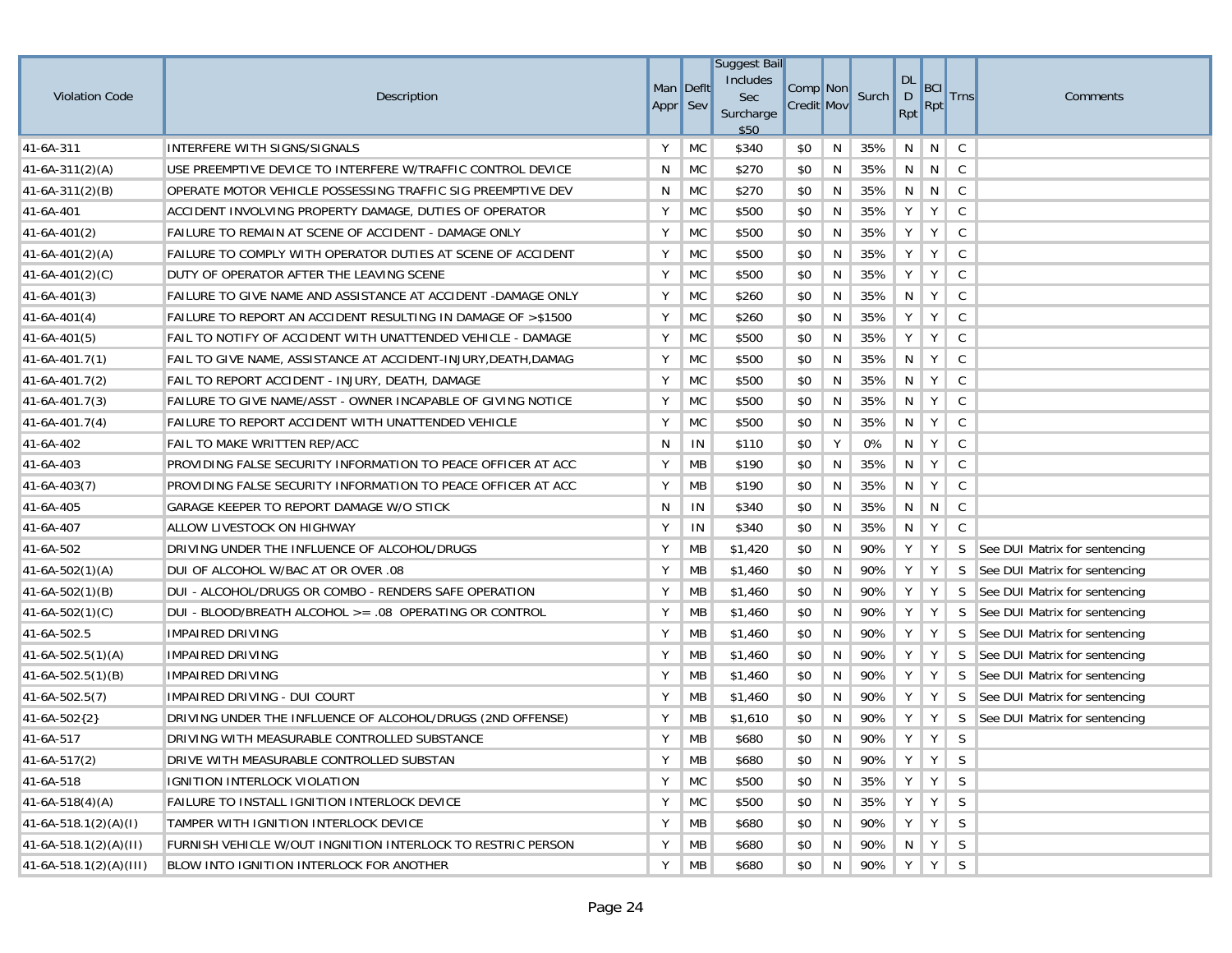| <b>Violation Code</b>   | Description                                                  | Man Deflt<br>Appr Sev |           | <b>Suggest Bail</b><br>Includes<br><b>Sec</b><br>Surcharge<br>\$50 | Comp Non<br><b>Credit Mov</b> |    | Surch       | DL<br>D<br>Rpt | BCI<br>Rpt      | <b>Trns</b>  | Comments                                                                                              |
|-------------------------|--------------------------------------------------------------|-----------------------|-----------|--------------------------------------------------------------------|-------------------------------|----|-------------|----------------|-----------------|--------------|-------------------------------------------------------------------------------------------------------|
| $41-6A-518.1(2)(A)(IV)$ | ADVERTISE FOR SALE/OFFER NON CERTIFIED IGNITION INTERLOCK    | Υ                     | MB        | \$680                                                              | \$0                           | N  | 90%         | N              | Y               | S            |                                                                                                       |
| $41-6A-518.1(2)(B)(I)$  | RENT/LEASE/BORROW VEH W/O IGNITION INTERLOCK                 | Y                     | МB        | \$680                                                              | \$0                           | N  | 90%         | Y              | Y               | S            |                                                                                                       |
| $41-6A-518.1(2)(B)(H)$  | REQUEST ANOTHER PERSON BLOW INTO IGNITION INTERLOCK SYSTEM   | Y                     | <b>MB</b> | \$680                                                              | \$0                           | N  | 90%         | Y              | Y               | S            |                                                                                                       |
| 41-6A-518.2             | INTERLOCK RESTRICTED DRIVER OPERATING VEHICLE W/O IL SYSTEM  | Υ                     | <b>MB</b> | \$680                                                              | \$0                           | N  | 90%         | Y              | Y               | S            |                                                                                                       |
| 41-6A-518.2(3)          | INTERLOCK RESTRICTED DRIVER OPERATING VEHICLE W/O IL SYSTEM  | Y                     | <b>MB</b> | \$680                                                              | \$0                           | N  | 90%         | Υ              | Y               | S            |                                                                                                       |
| 41-6A-526               | OPEN CONTAINER/DRINKING ALCOHOL IN A VEHICLE                 | N                     | MC        | \$110                                                              | \$0                           | Y  | 0%          | N              | Y               | S            |                                                                                                       |
| 41-6A-526(2)            | DRINKING ALC IN VEH-DRIVER &/OR PASSENGR                     | N                     | MC        | \$110                                                              | \$0                           | Y  | 0%          | Υ              | Y               | S            |                                                                                                       |
| 41-6A-526(3)            | OPEN CONTAINER IN VEHICLE ON HIGHWAY                         | N                     | <b>MC</b> | \$110                                                              | \$0                           | Y  | 0%          | Υ              | Y               | S            |                                                                                                       |
| 41-6A-528               | <b>RECKLESS DRIVING</b>                                      | Y                     | <b>MB</b> | \$680                                                              | \$0                           | N  | 90%         | Υ              | Y               | S            |                                                                                                       |
| 41-6A-530               | ALCOHOL RESTRICTED DRIVERS                                   | Υ                     | MB        | \$1,670                                                            | \$0                           | N  | 90%         | Y              | Y               | S            |                                                                                                       |
| 41-6A-601               | <b>SPEEDING</b>                                              | N                     | IN        | \$120                                                              | \$0                           | N  | 35%         | Υ              |                 |              | See Speeding Chart for examples of<br>$N$ $C$ statutory defined adjustments for mph<br>over the limit |
| $41 - 6A - 601(1)$      | TOO FAST FOR EXISTING CONDITIONS                             | N                     | IN        | \$120                                                              | \$0                           | N  | 35%         | Υ              | N               | $\mathsf{C}$ |                                                                                                       |
| $41 - 6A - 601(3)$      | SPEEDING - TOO FAST FOR EXISTING CONDITIONS                  | N                     | IN        | \$120                                                              | \$0                           | N  | 35%         | Y              | $N \parallel C$ |              |                                                                                                       |
| 41-6A-604               | SPEEDING IN A SCHOOL ZONE                                    | Υ                     | <b>MC</b> | \$140                                                              | \$0                           | N  | 35%         | Υ              | N               | $\mathbb{C}$ | See Speeding Chart for examples of<br>statutory defined adjustments for mph<br>over the limit         |
| 41-6A-605               | MINIMUM SPEED REGULATIONS VIOLATION                          | N                     | IN        | \$120                                                              | \$0                           | N  | 35%         | Υ              | N               | $\mathsf{C}$ |                                                                                                       |
| 41-6A-605(1)            | <b>IMPEDING TRAFFIC</b>                                      | N                     | IN        | \$120                                                              | \$0                           | N  | 35%         | Υ              | N               | C.           |                                                                                                       |
| 41-6A-606               | SPEED CONTEST OR EXHIBITION ON HIGHWAY                       | Υ                     | <b>MB</b> | \$500                                                              | \$0                           | N  | 35%         | Υ              | N               | C            |                                                                                                       |
| 41-6A-606(1)            | SPEED CONTEST OR EXHIBITION ON HIGHWAY                       | Y                     | <b>MB</b> | \$500                                                              | \$0                           | N  | 35%         | N              | N               | C            |                                                                                                       |
| 41-6A-609               | RADAR JAMMING DEV/JAMMING DEV PROH                           | N                     | <b>MC</b> | \$110                                                              | \$0                           | Υ  | 0%          | N              | N               | C            |                                                                                                       |
| 41-6A-701               | DRIVE ON WRONG SIDE OF ROADWAY                               | N                     | IN        | \$120                                                              | \$0                           | N  | 35%         | Y              | N               | C            |                                                                                                       |
| 41-6A-701(3)            | OPERATE VEHICLE AT LESS THAN NORMAL SPEED IN RIGHT HAND LANE | Υ                     | IN        | \$120                                                              | \$0                           | N  | 35%         | Υ              | N               | C            |                                                                                                       |
| 41-6A-703               | IMPROPER PASSING/VEHICLE OPPOSITE DIRECT                     | N                     | IN        | \$120                                                              | \$0                           | N  | 35%         | Υ              | N               | C            |                                                                                                       |
| 41-6A-704               | IMPROPER PASSING OF VEHICLE-SAME DIRECTION                   | N                     | IN        | \$120                                                              | \$0                           | N  | 35%         | Υ              | N               | C            |                                                                                                       |
| 41-6A-704(1)(A)(I)      | UNLAWFUL PASSING ON LEFT                                     | N                     | IN        | \$120                                                              | \$0                           | N  | 35%         | Υ              | N               | $\mathsf{C}$ |                                                                                                       |
| $41-6A-704(1)(A)(II)$   | <b>FAILING TO YIELD TO PASSING VEHICLE</b>                   | N                     | IN        | \$120                                                              | \$0                           | N  | 35%         | Y              | N               | C            |                                                                                                       |
| $41-6A-704(2)$          | FAIL TO YIELD TO FASTER VEHICLE IN SAME LANE                 | N                     | IN        | \$120                                                              | \$0                           | N  | 35%         | Y              | N               | C            |                                                                                                       |
| 41-6A-705               | IMPROPER PASSING ON RIGHT OF VEHICLE                         |                       | $N$   IN  | \$120                                                              | \$0                           |    | N 35% Y N C |                |                 |              |                                                                                                       |
| 41-6A-706               | IMPROPER PASSING ON LEFT OF VEHICLE                          | N                     | IN        | \$120                                                              | \$0                           | N. | 35% ∥       | Y              | $N \parallel C$ |              |                                                                                                       |
| $41-6A-706(1)(B)$       | LIMITATION ON PASSING USING ONCOMING TRAFFIC LANE            | Υ                     | IN        | \$120                                                              | \$0                           | N. | $35\%$      | $Y \mid$       | $N \parallel C$ |              |                                                                                                       |
| 41-6A-706.5             | OPERATE MOTOR VEHICLE NEAR VULNERABLE USER OF A HIGHWAY      | N                     | IN        | \$120                                                              | \$0                           | N  | 35%         | Y              | $N \parallel C$ |              |                                                                                                       |
| $41-6A-706.5(3)(B)$     | OPERTE MOTOR VEHICLE NEAR VULNERABLE USER OF HWY W/INJURY    | Υ                     | <b>MC</b> | \$490                                                              | \$0                           | N  | 35%         | Y              | $N \parallel C$ |              |                                                                                                       |
| 41-6A-707               | DRIVE ON LEFT OF ROAD WHEN PROHIBITED                        | N                     | IN        | \$120                                                              | \$0                           | N  | 35%         | Y              | N               | $\mathbf{C}$ |                                                                                                       |
| $41-6A-707(1)(A)$       | LEFT SIDE OF ROAD-PASSING ON HILL OR CURVE                   | Υ                     | IN        | \$120                                                              | \$0                           | N  | $35\%$      | Y              | $N \parallel C$ |              |                                                                                                       |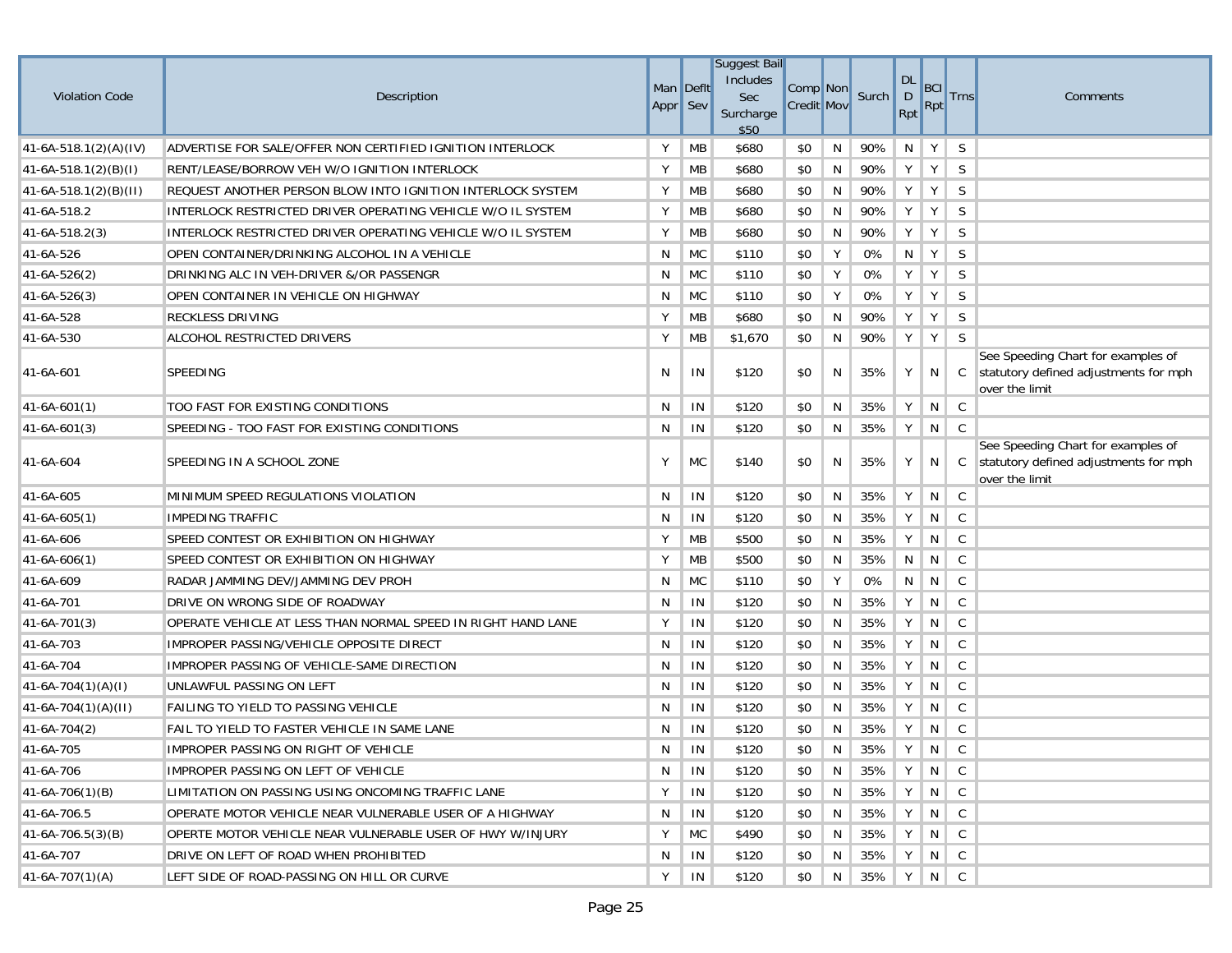|                       |                                                              |           |    | <b>Suggest Bail</b> |                   |   |       |                               |                                           |              |          |
|-----------------------|--------------------------------------------------------------|-----------|----|---------------------|-------------------|---|-------|-------------------------------|-------------------------------------------|--------------|----------|
| <b>Violation Code</b> | Description                                                  | Man Deflt |    | Includes<br>Sec     | Comp Non          |   | Surch | <b>DL</b><br>$\mathsf{D}$     | <b>BCI</b>                                | <b>Trns</b>  | Comments |
|                       |                                                              | Appr Sev  |    | Surcharge<br>\$50   | <b>Credit Mov</b> |   |       | Rpt                           | <b>Rpt</b>                                |              |          |
| 41-6A-708             | FAIL TO OBSERVE NO PASSING ZONE                              | N         | IN | \$120               | \$0               | N | 35%   | Υ                             | N                                         | C            |          |
| 41-6A-709             | WRONG WAY ON ONE WAY STREET                                  | N         | IN | \$120               | \$0               | N | 35%   | Y                             | N                                         | $\mathbf{C}$ |          |
| 41-6A-710             | <b>IMPROPER USAGE OF LANES</b>                               | N         | IN | \$120               | \$0               | N | 35%   | Υ                             | N                                         | C            |          |
| $ 41-6A-710(1) $      | <b>FAILURE TO STAY IN ONE LANE</b>                           | N         | IN | \$120               | \$0               | N | 35%   | Y                             | N                                         | C            |          |
| $ 41-6A-710(1)(A) $   | FAIL TO OPERATE WITHIN A SINGLE LANE                         | N         | IN | \$120               | \$0               | N | 35%   | Y                             | N                                         | C            |          |
| $ 41-6A-710(1)(B) $   | IMPROPER LANE CHANGE IN OCCUPIED LANE                        | N         | IN | \$120               | \$0               | N | 35%   | Υ                             | N                                         | C            |          |
| $41-6A-710(2)$        | IMPROPER USE OF CENTER LANE                                  | N         | IN | \$120               | \$0               | N | 35%   | Υ                             | N                                         | C            |          |
| $ 41-6A-710(3) $      | <b>FAILURE TO USE DESIGNATED LANE</b>                        | N         | IN | \$120               | \$0               | N | 35%   | Υ                             | N                                         | C            |          |
| $ 41-6A-710(3)(B) $   | DISREGARD OF OFFICIAL TRAFFIC CONTROL DEVICE                 | N         | IN | \$120               | \$0               | N | 35%   | N                             | N                                         | C            |          |
| 41-6A-711             | FOLLOWING ANOTHER VEHICLE TOO CLOSE                          | N         | IN | \$120               | \$0               | N | 35%   | Υ                             | N                                         | C            |          |
| $ 41-6A-711(1) $      | <b>FOLLOWING TOO CLOSE</b>                                   | N         | IN | \$120               | \$0               | N | 35%   | Υ                             | N                                         | C            |          |
| $ 41-6A-711(1)(A) $   | FOLLOWING ANOTHER VEHICLE CLOSER THAN REASONABLE             | N         | IN | \$120               | \$0               | N | 35%   | Υ                             | N                                         | C            |          |
| $ 41-6A-711(1)(B) $   | ALLOWING SUFFICIENT DISTANCE TO PASS ANOTHER VEHICLE         | N         | IN | \$120               | \$0               | N | 35%   | Υ                             | N                                         | C            |          |
| 41-6A-712             | <b>CROSSING HIGHWAY DIVIDER</b>                              | N         | IN | \$120               | \$0               | N | 35%   | Υ                             | N                                         | C            |          |
| $ 41-6A-712(1) $      | VEHICLE ON DIVIDED HWY NOT OPERATING IN RIGHT HAND OF ROADWY | N         | IN | \$120               | \$0               | N | 35%   | Υ                             | N                                         | C            |          |
| $41-6A-712(2)$        | CROSSING DIVIDER/BARRIER MEDIAN                              | N         | IN | \$120               | \$0               | N | 35%   | Υ                             | N                                         | C            |          |
| 41-6A-713             | DRIVING OVER GORE OR ISLAND                                  | N         | IN | \$120               | \$0               | N | 35%   | Y                             | N                                         | C            |          |
| 41-6A-714             | LIMITED ACCESS HIGHWAYS-ENTERING/EXITING                     | N         | IN | \$120               | \$0               | N | 35%   | Υ                             | N                                         | C            |          |
| 41-6A-716             | DRIVE ON TOLLWAY W/O PAYING TOLL                             | N         | IN | \$120               | \$0               | N | 35%   | N                             | N                                         | C            |          |
| 41-6A-717             | UNLAWFUL USE OF RUNAWAY RAMP                                 | N         | IN | \$120               | \$0               | N | 35%   | Y                             | N                                         | C            |          |
| 41-6A-801             | IMPROPER LEFT/RIGHT TURN                                     | N         | IN | \$120               | \$0               | N | 35%   | Y                             | N                                         | C            |          |
| $41-6A-801(1)$        | IMPROPER RIGHT TURN                                          | N         | IN | \$120               | \$0               | N | 35%   | Υ                             | N                                         | C            |          |
| $41-6A-801(2)$        | <b>IMPROPER LEFT TURN</b>                                    | N         | IN | \$120               | \$0               | N | 35%   | Υ                             | N                                         | C            |          |
| $41-6A-801(3)(A)$     | IMPROPER LEFT TURN IN TWO WAY LEFT TURN LANE                 | N         | IN | \$120               | \$0               | N | 35%   | Υ                             | N                                         | C            |          |
| $41-6A-801(3)(B)$     | IMPROPER TWO - WAY LEFT TURN                                 | N         | IN | \$120               | \$0               | N | 35%   | Υ                             | N                                         | C            |          |
| 41-6A-801(3)(D)       | <b>IMPROPER TRAVEL IN TWO WAY LEFT TURN LANE</b>             | N         | IN | \$120               | \$0               | N | 35%   | Υ                             | N                                         | C            |          |
| $ 41-6A-801(4) $      | TURNING IN VIOLATION OF TRAFFIC CONTROL DEVICE               | N         | IN | \$120               | \$0               | N | 35%   | Y                             | N                                         | C            |          |
| $41-6A-801(4)(B)$     | TURNING A VEHICLE IN VIOLATION OF A TRAFFIC-CONTROL DEVICE   | N         | IN | \$120               | \$0               | N | 35%   | Y                             | N                                         | C            |          |
| 41-6A-802             | IMPROPER U TURN                                              | N         | IN | \$120               | \$0               | N | 35%   | Υ                             | N                                         | $\mathsf{C}$ |          |
| 41-6A-803             | MOVING A PARKED VEHICLE WHEN UNSAFE                          | N         | IN | \$120               | \$0               | N | 35%   |                               | $\parallel$ Y $\parallel$ N $\parallel$ C |              |          |
| 41-6A-804             | TURN/STOP/CHANGE LANES W/O SIGNAL                            | N         | IN | \$120               | \$0               | N | 35%   | Y                             | $N \parallel C$                           |              |          |
| $41-6A-804(1)$        | <b>FAILURE TO SIGNAL</b>                                     | N         | IN | \$120               | \$0               | N | 35%   | Y                             | N                                         | $\mathsf{C}$ |          |
| $41-6A-804(1)(A)$     | UNSAFE LANE TRAVEL - SIGNAL                                  | N         | IN | \$120               | \$0               | N | 35%   | Y                             | $N \mid C$                                |              |          |
| $41-6A-804(1)(A)(I)$  | UNSAFE LANE TRAVEL                                           | N         | IN | \$120               | \$0               | N | 35%   | Y                             | $N \mid C$                                |              |          |
| $41-6A-804(1)(A)(II)$ | IMPROPER STOP/TURN SIGNAL                                    | N         | IN | \$120               | \$0               | N | 35%   | $\rightarrow$ Y $\rightarrow$ | $N \mid C$                                |              |          |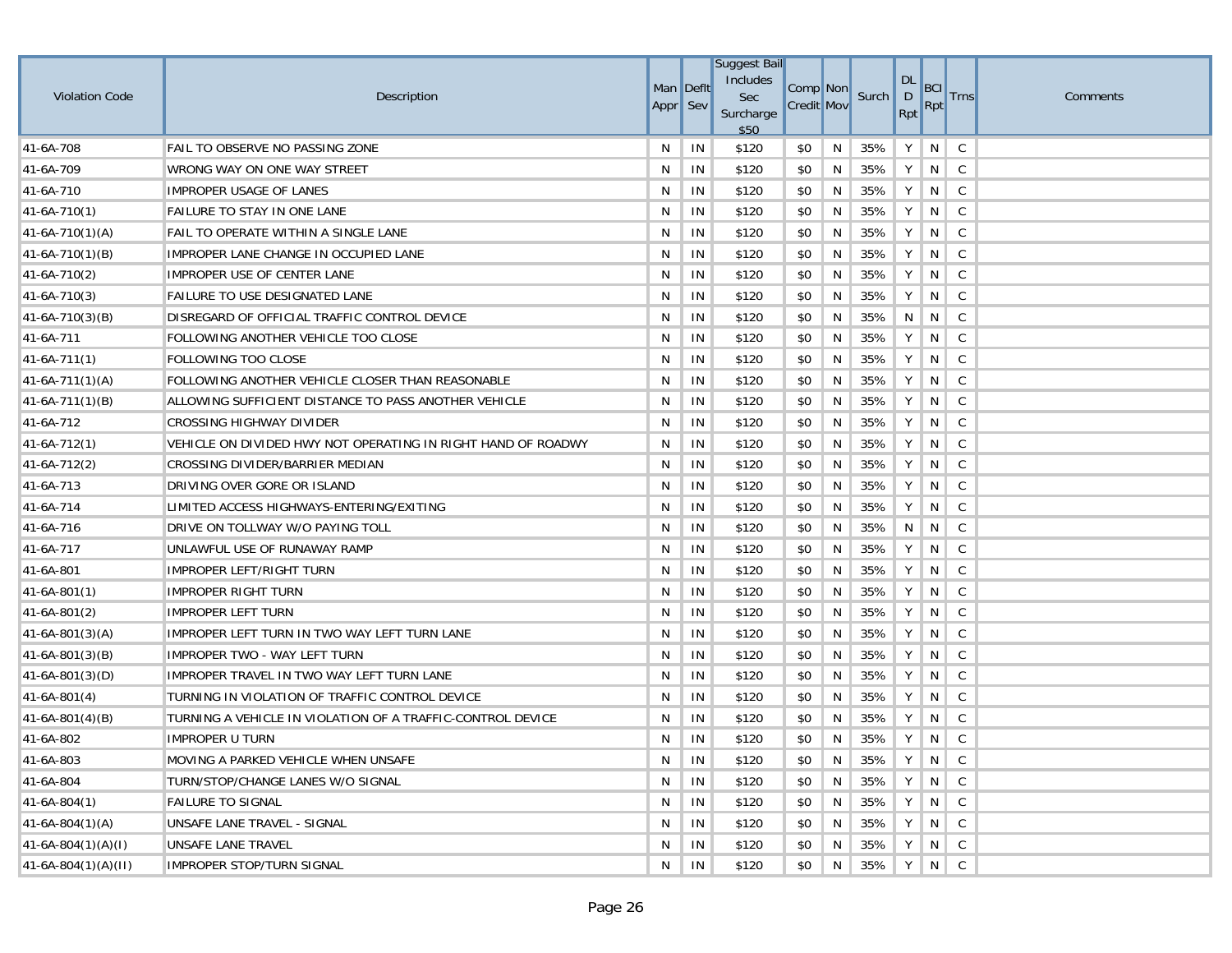|                       |                                                              |          |           | <b>Suggest Bail</b> |                   |   |       |                |                 |              |          |
|-----------------------|--------------------------------------------------------------|----------|-----------|---------------------|-------------------|---|-------|----------------|-----------------|--------------|----------|
| <b>Violation Code</b> | Description                                                  |          | Man Deflt | Includes<br>Sec     | Comp Non          |   | Surch | <b>DL</b><br>D | <b>BCI</b>      | <b>Trns</b>  | Comments |
|                       |                                                              | Appr Sev |           | Surcharge<br>\$50   | <b>Credit Mov</b> |   |       | Rpt            | Rpt             |              |          |
| $41-6A-804(1)(B)$     | <b>FAILURE TO SIGNAL FOR 2 SECONDS</b>                       | N        | IN        | \$120               | \$0               | N | 35%   | Y              | N               | $\mathsf{C}$ |          |
| $41-6A-804(2)$        | STOPPING OR SUDDEN DECREASE IN SPEED                         | N        | IN        | \$120               | \$0               | N | 35%   | Υ              | N               | $\mathsf{C}$ |          |
| $41-6A-804(4)$        | UNLAWFUL SIGNAL FLASHING                                     | N        | IN        | \$120               | \$0               | N | 35%   | Y              | N               | $\mathsf{C}$ |          |
| 41-6A-901             | FAIL TO YIELD RIGHT OF WAY                                   | N        | IN        | \$120               | \$0               | N | 35%   | Υ              | N               | $\mathsf{C}$ |          |
| 41-6A-902             | RIGHT OF WAY - STOP OR YIELD SIGN                            | N        | IN        | \$120               | \$0               | N | 35%   | Υ              | N               | C            |          |
| $41-6A-902(2)(A)$     | <b>RIGHT OF WAY-STOP SIGNS</b>                               | N        | IN        | \$120               | \$0               | N | 35%   | Y              | N               | C            |          |
| $41-6A-902(2)(B)$     | FAILURE TO YIELD AFTER STOP FOR VEHICLE IN INTERSECTION      | N        | IN        | \$120               | \$0               | N | 35%   | Υ              | N               | C            |          |
| $41-6A-902(2)(C)$     | FAIL TO YIELD TO PEDESTRIAN IN ADJACENT CROSSWALK            | N        | IN        | \$120               | \$0               | N | 35%   | N              | N               | C            |          |
| $41-6A-902(3)$        | RIGHT OF WAY-YIELD SIGNS                                     | N        | IN        | \$120               | \$0               | N | 35%   | Υ              | N               | C            |          |
| 41-6A-902(3)(A)       | RIGHT OF WAY-YIELD SIGNS                                     | N        | IN        | \$120               | \$0               | N | 35%   | Υ              | N               | C            |          |
| 41-6A-903             | FAIL TO YIELD-VEHICLE TURNING LEFT                           | N        | IN        | \$120               | \$0               | N | 35%   | Υ              | N               | C            |          |
| $41-6A-903(1)$        | FAIL TO YIELD-VEHICLE TURNING LEFT                           | N        | IN        | \$120               | \$0               | N | 35%   | Υ              | N               | C            |          |
| $41-6A-903(2)$        | FAIL TO YIELD-ENTER/CROSS HIGHWAY                            | N        | IN        | \$120               | \$0               | N | 35%   | Υ              | N               | C            |          |
| 41-6A-903(3)          | FAIL TO YIELD WHEN MERGING                                   | N        | IN        | \$120               | \$0               | N | 35%   | Y              | N               | C            |          |
| 41-6A-904             | FAIL TO STOP FOR EMERGENCY VEHICLE/OBEY WARNING LIGHTS       | N        | MC        | \$150               | \$0               | N | 35%   | Υ              | N               | C            |          |
| $ 41-6A-904(1) $      | FAIL TO YIELD OR STOP UPON APPROACHING EMERGENCY VEHICLE     | N        | <b>MC</b> | \$150               | \$0               | N | 35%   | Υ              | N               | C            |          |
| $41-6A-904(1)(A)$     | FAIL TO STOP FOR EMERGENCY VEHICLE                           | N        | MC        | \$150               | \$0               | N | 35%   | Υ              | N               | C            |          |
| $41-6A-904(2)$        | VIOLATE DUTIES OF VEHICLE OPERATOR APPROACHING EMERGENCY VEH | N        | <b>MC</b> | \$150               | \$0               | N | 35%   | Υ              | N               | C            |          |
| $41-6A-904(2)(A)$     | FAIL TO REDUCE SPEED WHEN APPROACHING EMERGENCY VEHICLE      | N        | MC        | \$150               | \$0               | N | 35%   | Y              | N               | C            |          |
| 41-6A-904(3)          | FAIL TO REDUCE SPEED WHEN APPR TOW OR HWY MAINTENANCE VEH    | N        | MC        | \$150               | \$0               | N | 35%   | Υ              | N               | C            |          |
| $41-6A-904(3)(A)$     | FAIL TO REDUCE SPEED WHEN APPR HWY MAINTENANCE               | N        | MC        | \$150               | \$0               | N | 35%   | Υ              | N               | C            |          |
| 41-6A-905             | FAIL TO YIELD TO PEDESTRIAN WORKING ON H                     | N        | IN        | \$120               | \$0               | N | 35%   | Υ              | N               | C            |          |
| 41-6A-906             | <b>FAIL TO OBEY SIGNS</b>                                    | N        | IN        | \$120               | \$0               | N | 35%   | Υ              | N               | $\mathsf{C}$ |          |
| 41-6A-907             | UNSAFE EMERGENCE FROM ALLEY/DRIVEWAY                         | N        | IN        | \$120               | \$0               | N | 35%   | Υ              | N               | C            |          |
| 41-6A-1001            | PEDESTRIAN TO OBEY TRAFFIC CONTROL DEVICE                    | N        | IN        | \$120               | \$0               | N | 35%   | N              | N               | $\mathsf{C}$ |          |
| 41-6A-1002            | YIELD TO PEDESTRIAN'S RIGHT OF WAY                           | N        | IN        | \$120               | \$0               | N | 35%   | N              | N               | C            |          |
| $41-6A-1002(1)$       | FAIL TO YIELD TO PED WHEN TRAFFIC SIGNAL NOT OPERATING       | N        | IN        | \$120               | \$0               | N | 35%   | N              | N               | C            |          |
| $41-6A-1002(1)(C)$    | PEDESTRIAN MAY NOT WALK OR RUN IN THE PATH OF A VEHICLE      | N        | IN        | \$120               | \$0               | N | 35%   | N              | N               | C            |          |
| $41-6A-1002(2)$       | YIELD TO PEDESTRIAN'S RIGHT OF WAY - SCHOOL CROSSWALK        | N        | IN        | \$120               | \$0               | N | 35%   | N              | N               | $\mathsf{C}$ |          |
| 41-6A-1002(3)         | PASSING A VEHICLE STOPPED AT A MARKED, UNMARKED CROSSWALK    | N        | IN        | \$340               | \$0               | N | 35%   |                |                 |              |          |
| 41-6A-1003            | PEDESTRIANS YIELDING RIGHT-OF-WAY                            | N        | IN        | \$120               | \$0               | N | 35%   | N              | $\vert N \vert$ | $\mathsf{C}$ |          |
| 41-6A-1004            | EMERGENCY VEHICLE-PEDESTRIAN TO YIELD                        | N        | IN        | \$120               | \$0               | N | 35%   | N              | Y               | C            |          |
| 41-6A-1005            | PEDESTRIAN VIOLATION AT RAILROAD                             | Υ        | IN        | \$150               | \$0               | N | 35%   | N              | $\mathsf{N}$    | $\mathsf{C}$ |          |
| $41-6A-1005(2)$       | PEDESTRIAN PASS THROUGH OR AROUND ACTIVE CROSSING GATE       | Υ        | IN        | \$150               | \$0               | N | 35%   | N              | $Y \mid$        | $\mathsf{C}$ |          |
| $41-6A-1005(3)$       | ENTER AREA BETWEEN RR TRACK AND SIGN IF CROSSING IS ACTIVE   | Y        | IN        | \$150               | \$0               | N | 35%   |                | $N$ $N$         | $\mathsf{C}$ |          |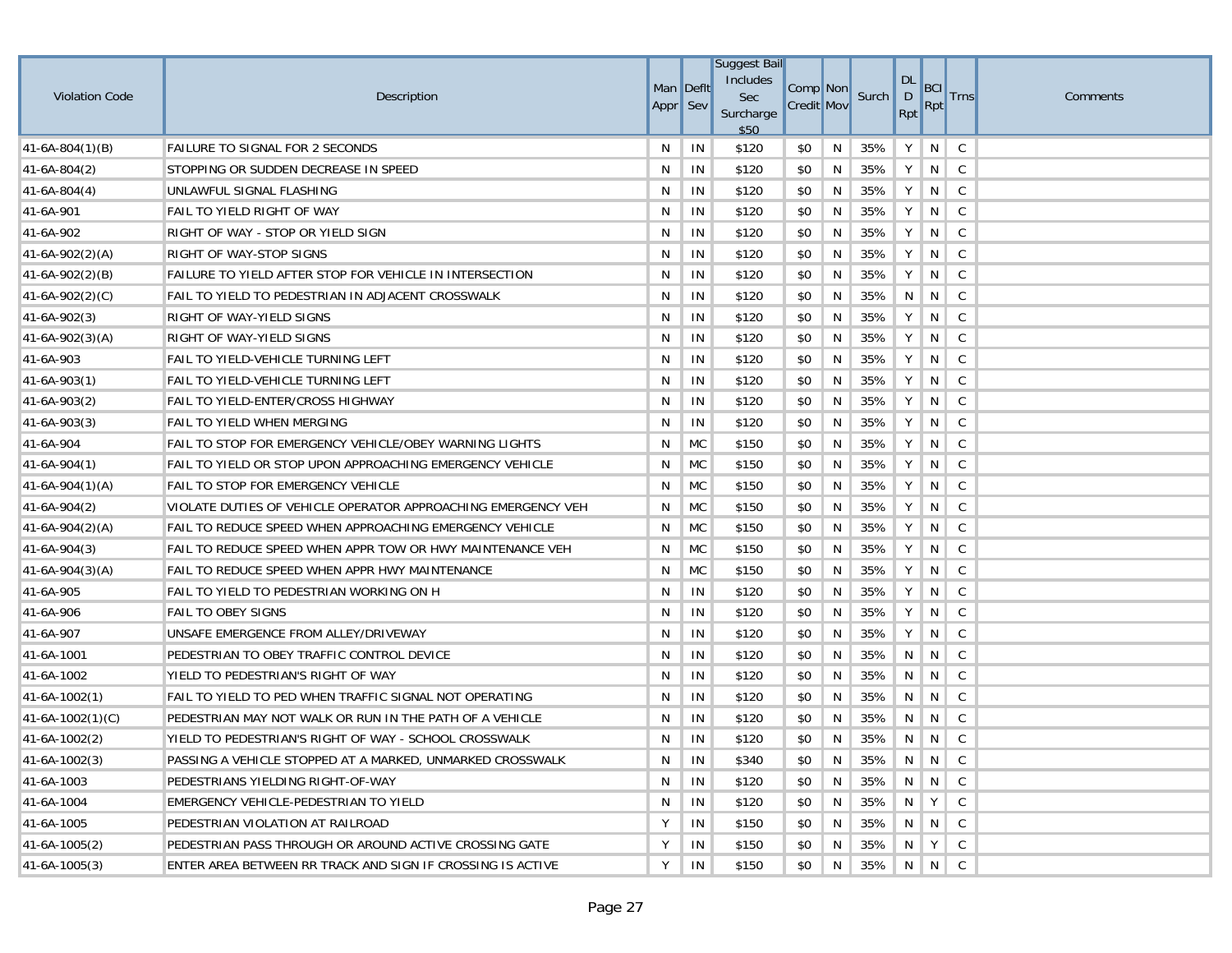|                         |                                                                             |          |           | <b>Suggest Bail</b> |                   |               |                |                     |                             |              |          |
|-------------------------|-----------------------------------------------------------------------------|----------|-----------|---------------------|-------------------|---------------|----------------|---------------------|-----------------------------|--------------|----------|
| <b>Violation Code</b>   |                                                                             |          | Man Deflt | Includes<br>Sec     | Comp Non          |               | Surch          | <b>DL</b>           | BCI                         |              |          |
|                         | Description                                                                 | Appr Sev |           | Surcharge<br>\$50   | <b>Credit Mov</b> |               |                | $\mathsf{D}$<br>Rpt | Rpt                         | <b>Trns</b>  | Comments |
| $41-6A-1005(4)$         | OCCUPYING RR GRADE CROSSING WHEN RR SIGN NOT ACTIVE                         | Y        | IN        | \$150               | \$0               | N             | 35%            | N                   | N                           | C            |          |
| $41-6A-1005(5)$         | REMAIN BETWEEN RR SIGN IF RR CROSSING SIGN IS ACTIVE                        | Y        | IN        | \$150               | \$0               | N             | 35%            | N                   | $\vert N \vert$             | $\mathsf{C}$ |          |
| 41-6A-1006              | NEGLIGENTLY FAIL TO AVOID PEDESTRIAN                                        | N        | IN        | \$120               | \$0               | N             | 35%            | Y                   | Y                           | C            |          |
| 41-6A-1007              | FAILURE TO YIELD TO BLIND PEDESTRIAN                                        | N        | IN        | \$150               | \$0               | N             | 35%            | Y                   | N                           | $\mathsf{C}$ |          |
| 41-6A-1008              | FAILURE TO YIELD AT A SIDEWALK                                              | N        | IN        | \$120               | \$0               | N             | 35%            | N                   | N                           | C            |          |
| 41-6A-1009              | PROHIBITED ACTIVITIES BY PEDESTRIAN USING ROADWAY                           | N        | IN        | \$50                | \$0               | Y             | 0%             | N                   | N                           | C            |          |
| $41-6A-1009(1)$         | PEDESTRIAN WALKING IN ROAD WITH SIDEWALK AVAILABLE                          | N        | IN        | \$50                | \$0               | Y             | 0%             | N                   | N                           | C            |          |
| $41-6A-1009(4)(A)$      | PEDESTRAIN MAY NOT IMPEDE OR BLOCK TRAFFIC                                  | N        | IN        | \$50                | \$0               | Υ             | 0%             | N                   | Y                           | C            |          |
| $41-6A-1009(4)(A)(I)$   | PEDESTRIAN MAY NOT IMPEDE OR BLOCK AN INTERSTATE SYSTEM                     | N        | IN        | \$340               | \$0               | Υ             | 0%             | N                   | Y                           | C            |          |
| $41-6A-1009(4)(A)(II)$  | PEDESTRIAN MAY NOT IMPEDE OR BLOCK A FREEWAY                                | N        | IN        | \$340               | \$0               | Y             | 0%             | N                   | Y                           | C            |          |
| $41-6A-1009(4)(A)(III)$ | PEDESTRIAN MAY NOT IMPEDE OR BLOCK A STATE HIGHWAY                          | N        | IN        | \$50                | \$0               | Y             | 0%             | N                   | Y                           | C            |          |
| $41-6A-1009(4)(A)(IV)$  | PEDESTRIAN MAY NOT IMPEDE OR BLOCK A STATE ROUTE                            | N        | IN        | \$50                | \$0               | Υ             | 0%             | N                   | Y                           | C            |          |
| $ 41-6A-1009(4)(A)(V) $ | PEDESTRIAN MAY NOT IMPEDE OR BLOCK A HIGHWAY                                | N        | IN        | \$50                | \$0               | Υ             | 0%             | N                   | Y                           | C            |          |
| $41-6A-1009(4)(B)(I)$   | PEDESTRIAN MAY NOT IMPEDE OR BLOCK SHOULDER AREAS                           | N        | IN        | \$50                | \$0               | Υ             | 0%             | N                   | Y                           | C            |          |
| $41-6A-1009(4)(B)(H)$   | PEDESTRIAN MAY NOT IMPEDE OR BLOCK ON RAMPS                                 | N        | IN        | \$50                | \$0               | Y             | 0%             | N                   | Y                           | C            |          |
| $41-6A-1009(4)(B)(III)$ | PEDESTRIAN MAY NOT IMPEDE OR BLOCK OFF RAMPS                                | N        | IN        | \$50                | \$0               | Υ             | 0%             | N                   | Υ                           | C            |          |
| $41-6A-1009(4)(B)(IV)$  | PEDESTRIAN MAY NOT IMPEDE OR BLOCK A DIVIDED HIGHWAY                        | N        | IN        | \$50                | \$0               | Y             | 0%             | N                   | Y                           | C            |          |
| $ 41-6A-1009(4)(D)(I) $ | PEDESTRIAN MAY NOT IMPEDE OR BLOCK TRAFFIC TAKING CONTROL OF MONEY          | N        | IN        | \$50                | \$0               | Υ             | 0%             | N                   | Y                           | C            |          |
| $41-6A-1009(4)(D)(H)$   | DRIVER MAY NOT IMPEDE OR BLOCK TRAFFIC TRANSACTING MONEY FROM<br>PEDESTRIAN | N        | IN        | \$50                | \$0               | Υ             | 0%             | N                   | Y                           | C            |          |
| $41-6A-1009(5)$         | INTOXICATED PEDESTRIAN MAY NOT WALK ON HWY MUST USE SIDEWALK                | N        | IN        | \$50                | \$0               | Υ             | 0%             | N                   | Y                           | C            |          |
| $41-6A-1009(6)$         | PEDESTRIAN ON ROADWAY TO YIELD RIGHT OF WAY TO ALL VEHICLES                 | N        | IN        | \$50                | \$0               | Υ             | 0%             | N                   | N                           | C            |          |
| $ 41-6A-1009(7) $       | PEDESTRIAN WALKING ON OR ALONG NO ACCESS FREEWAY                            | N        | IN        | \$50                | \$0               | Υ             | 0%             | N                   | N                           | C            |          |
| $41-6A-1009(8)(B)$      | ENGAGE IN CONDUCT TO CAUSE INDIVIDUAL FEAR OF HARM                          | N        | IN        | \$50                | \$0               | Y             | 0%             | N                   | Y                           | C            |          |
| $41-6A-1009(8)(C)$      | ENGAGE IN CONDUCT TO INTIMIDATE INTO GIVING MONEY OR GOODS                  | N        | IN        | \$50                | \$0               | Y             | 0%             | N                   | Y                           | C            |          |
| $41-6A-1009(8)(D)$      | ENGAGE IN CONDUCT TO BLOCK PATH OF INDIVIDUAL                               | N        | IN        | \$50                | \$0               | Y             | 0%             | N                   | Y                           | C            |          |
| $41-6A-1009(8)(E)$      | PHYSICAL CONTACT W/INDIVIDUAL OR PROPERTY W/OUT CONSENT                     | N        | IN        | \$50                | \$0               | Y             | 0%             | N                   | Y                           | C            |          |
| $41-6A-1009(9)(B)$      | PROHIBITED ACTIVITIES BY PEDESTRIAN USING ROADWAY 3RD OR SUBSEQUENT         | Υ        | <b>MC</b> | \$340               | \$0               | Y             | 0%             |                     |                             |              |          |
| 41-6A-1101              | PARENT/GUARD ALLOW VIOLATION OF BICYCLE REGISTRATION                        | N        | IN        | \$40                | \$0               | Y             | 0%             |                     | N N                         | C            |          |
| $ 41-6A-1103 $          | CARRYING MORE PERSONS THAN DESIGN PERMIT                                    |          | $N$   IN  | \$40                | \$0               | $Y \parallel$ | 0%   N   N   C |                     |                             |              |          |
| 41-6A-1104              | ATTACHING BIKE, SLED, ETC TO MOVING VEHICLE                                 | N        | IN        | \$40                | \$0               | Y             | 0%             |                     | $N \parallel N \parallel C$ |              |          |
| 41-6A-1105              | OPERATION OF BICYCLE OR MOPED ON AND USE OF ROADWAY                         | N        | IN        | \$40                | \$0               | Y             | 0%             | N                   |                             |              |          |
| $41-6A-1105(2)$         | BIKE/MOPED ON HWY TO OPERATE IN SAME DIRECTION OF TRAFFIC                   | N        | IN        | \$40                | \$0               | Y             | 0%             |                     | N N C                       |              |          |
| 41-6A-1106              | BICYCLES YIELD TO PEDESTRIANS ON WALKWAY                                    | N        | IN        | \$40                | \$0               | Y             | 0%             | N                   |                             |              |          |
| $41-6A-1106(1)$         | BICYCLE/HUMAN PROPLD DEVICE TO YIELD/SIGNAL TO PEDESTRIANS                  | N        | IN        | \$40                | \$0               | Y             | 0%             |                     | N N C                       |              |          |
| $ 41-6A-1106(2) $       | BICYCLE/HUMAN PROPLD DEVICE NOT TO OPERATE WHERE PROHIBITED                 | N        | IN        | \$40                | \$0               | Υ             | 0%             |                     | $N$   $N$   $C$             |              |          |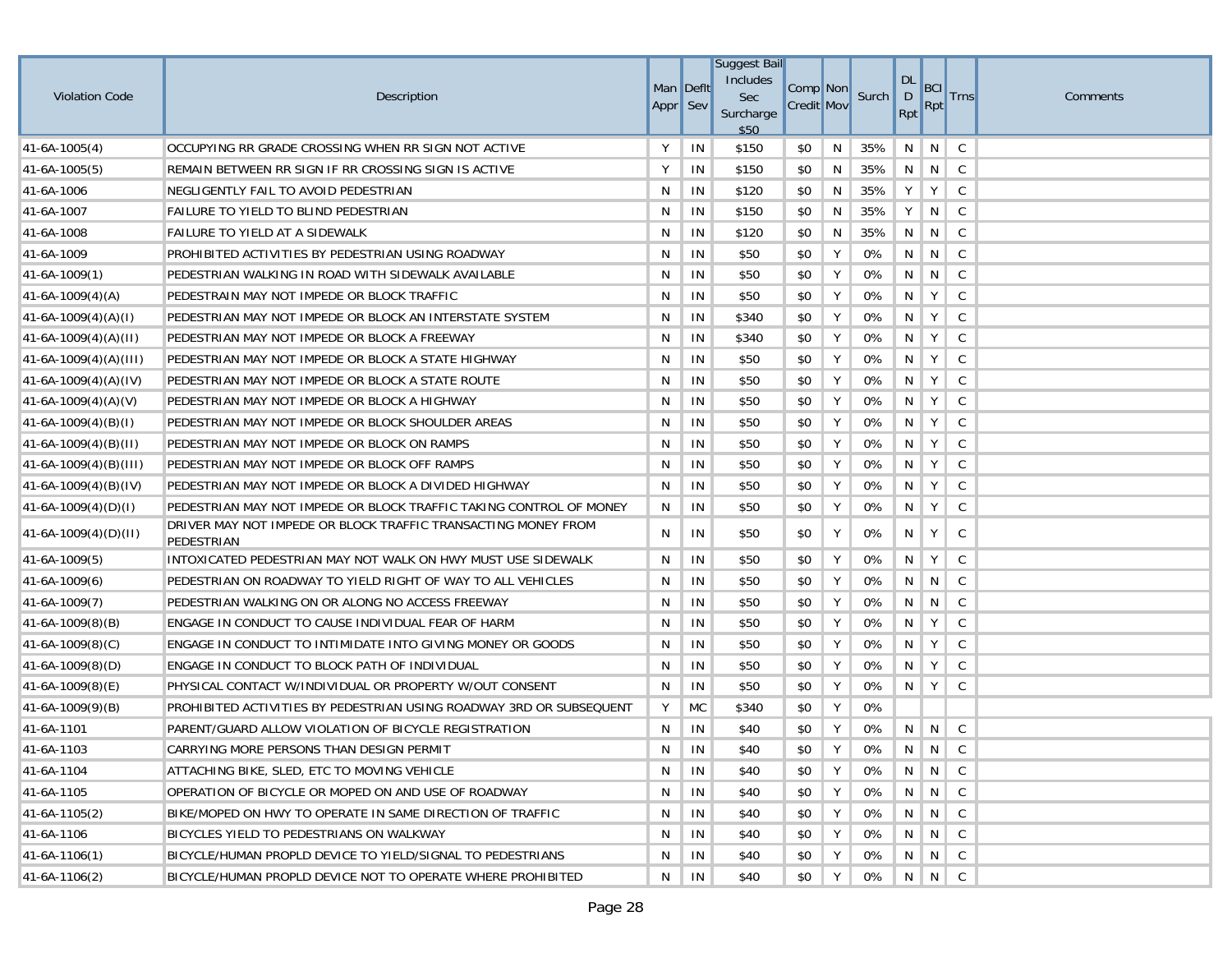| <b>Violation Code</b>  | Description                                                         | Man Deflt<br>Appr Sev |    | <b>Suggest Bail</b><br>Includes<br>Sec<br>Surcharge<br>\$50 | Comp Non<br><b>Credit Mov</b> |   | Surch | DL<br>D<br>Rpt | <b>BCI</b><br><b>Rpt</b> | <b>Trns</b>    | Comments |
|------------------------|---------------------------------------------------------------------|-----------------------|----|-------------------------------------------------------------|-------------------------------|---|-------|----------------|--------------------------|----------------|----------|
| $ 41-6A-1106(3) $      | OPERATE BICYCLE/HUMAN PROPELLED DEVICE IN A NEGLIGENT MANNER        | N                     | IN | \$40                                                        | \$0                           | Υ | 0%    | N              | N                        | C <sub>.</sub> |          |
| $41-6A-1106(3)(B)(H)$  | OPERATE HUMAN POWERED VEHICLE IN NEGLIGENT MANNER                   | N                     | IN | \$40                                                        | \$0                           | Y | 0%    | N              | $\parallel$ N            | $\mathsf{C}$   |          |
| $ 41-6A-1106(4) $      | OPERATING BICYCLE/HUMAN PRPLD DEV AT SPEED > REASONABLE             | N                     | IN | \$40                                                        | \$0                           | Υ | 0%    | N              | N                        | $\mathsf{C}$   |          |
| 41-6A-1107             | <b>BICYCLE PARKING</b>                                              | N                     | IN | \$40                                                        | \$0                           | Υ | 0%    | N              | N                        | $\mathsf{C}$   |          |
| 41-6A-1108             | <b>BICYCLES/MOPEDS - TURNS</b>                                      | N                     | IN | \$40                                                        | \$0                           | Υ | 0%    | N              | N                        | $\mathsf{C}$   |          |
| 41-6A-1109             | BICYCLES/MOPEDS - SIGNALS                                           | N                     | IN | \$40                                                        | \$0                           | Y | 0%    | N              | $\overline{N}$           | C              |          |
| 41-6A-1110             | REQ BICYCLE OR MOPED INSPECT BY POLICE                              | N                     | IN | \$40                                                        | \$0                           | Υ | 0%    | N              | N                        | $\mathsf{C}$   |          |
| 41-6A-1112             | CARRYING A BUNDLE ON BIKE / ONE HAND ON HANDLE BARS                 | N                     | IN | \$40                                                        | \$0                           | Υ | 0%    | N              | N                        | C.             |          |
| $ 41-6A-1112(2) $      | BIKE OPERATOR W/OUT HANDS ON BIKE                                   | N                     | IN | \$40                                                        | \$0                           | Υ | 0%    | N              | $\overline{N}$           | C              |          |
| 41-6A-1113             | BICYCLE EQUIPMENT/REQ & PROHIBITED                                  | N                     | IN | \$40                                                        | \$0                           | Υ | 0%    | N              | $\vert N \vert$          | $\mathsf{C}$   |          |
| 41-6A-1114             | BICYCLE LAMPS & REFLECTORS REQUIRED                                 | N                     | IN | \$40                                                        | \$0                           | Υ | 0%    | N              | N                        | $\mathsf{C}$   |          |
| 41-6A-1115             | MOTOR ASSISTED SCOOTERS RESTRICITONS                                | N                     | IN | \$50                                                        | \$0                           | Υ | 0%    | N              | N                        | C <sub>.</sub> |          |
| $ 41-6A-1115(2) $      | MOTOR ASSISTED SCOOTER - AGE RESTRICTION                            | N                     | IN | \$50                                                        | \$0                           | Y | 0%    | N              | N                        | C              |          |
| $ 41-6A-1115(3) $      | UNDER 8 YOA NOT TO OPERATE MOTOR ASSISTED SCOOTER W/MOTOR ON        | N                     | IN | \$50                                                        | \$0                           | Υ | 0%    | N              | N                        | C              |          |
| $ 41-6A-1115(4) $      | MOTOR ASSISTED SCOOTER - GEN RESTRICTION                            | N                     | IN | \$50                                                        | \$0                           | Y | 0%    | N              | N                        | $\mathsf{C}$   |          |
| $ 41-6A-1115(6) $      | AUTHORIZE MOTOR ASSISTED SCOOTER                                    | N                     | IN | \$50                                                        | \$0                           | Y | 0%    | N              | N                        | C              |          |
| $ 41-6A-1115.5(4) $    | < 16 OPERATING CLASS 3 ELECTRIC ASSISTED BICYCLE                    | N                     | IN | \$50                                                        | \$0                           | Y | 0%    | N              | N                        | C              |          |
| 41-6A-1115.5(5)        | < 14 OPERATE ELECTRIC ASST BIKE W/MOTOR ENG W/OUT SUPERVISION       | N                     | IN | \$50                                                        | \$0                           | Υ | 0%    | N              | N                        | C              |          |
| $ 41-6A-1115.5(6) $    | < 8 OPERATING ELECTRIC ASSISTED BICYCLE W/MOTOR ENGAGED IN PUBLIC   | N                     | IN | \$50                                                        | \$0                           | Y | 0%    | N              | N                        | $\mathsf{C}$   |          |
| $ 41-6A-1115.5(7) $    | OWNER MAY NOT AUTHORIZE OPERATION OF ELECTRIC ASSISTED BICYCLE      | N                     | IN | \$50                                                        | \$0                           | Υ | 0%    | N              | N                        | C              |          |
| $ 41-6A-1115.5(8)(A) $ | DISTRIBUTOR TO PERMANENTLY AFFIX LABEL ON ELECTRIC ASSISTED BICYCLE | N                     | IN | \$50                                                        | \$0                           | Y | 0%    | N              | N                        | C              |          |
| $41-6A-1115.5(8)(B)$   | MANUFACT/DISTRIBUTOR ENSURE AFFIXED LABEL IN ARIAL 9 PT OR LARGER   | N                     | IN | \$50                                                        | \$0                           | Υ | 0%    | N              | N                        | C              |          |
| $ 41-6A-1116(2) $      | MOTORIZED MOBILITY DEVICE - AGE RESTRICTION                         | N                     | IN | \$50                                                        | \$0                           | Y | 0%    | N              | N                        | C              |          |
| $ 41-6A-1116(3) $      | MOTORIZED MOBILITY DEVICE - GENERAL RESTRICTIONS                    | N                     | IN | \$50                                                        | \$0                           | Υ | 0%    | N              | N                        | C              |          |
| $ 41-6A-1116(4) $      | MOTORIZED MOBILITY DEVICE - OWNER RESPONSIBILITY                    | N                     | IN | \$50                                                        | \$0                           | Υ | 0%    | N              | N                        | C <sub>.</sub> |          |
| $41-6A-1117(1)$        | MINI-MOTORCYCLE ON PUBLIC PROPERTY                                  | N                     | IN | \$50                                                        | \$0                           | Υ | 0%    | N              | N                        | C              |          |
| $ 41-6A-1117(2) $      | OWNER MAY NOT AUTHORIZE MINI-MOTORCYCLE                             | N                     | IN | \$50                                                        | \$0                           | Υ | 0%    | N              | N                        | $\mathsf{C}$   |          |
| 41-6A-1201             | DRIVE ON RR TRACKS                                                  | N                     | IN | \$120                                                       | \$0                           | N | 35%   | Y              | N                        | $\mathsf{C}$   |          |
| 41-6A-1202             | DRIVE THROUGH SAFETY ZONE - RR TRACKS                               | N                     | IN | \$120                                                       | \$0                           | N | 35%   | Υ              | N                        | C              |          |
| 41-6A-1203             | RAILROAD GATE CROSSING                                              | Y                     | IN | \$150                                                       | \$0                           | N | 35%   |                | Y N C                    |                |          |
| 41-6A-1203(2)          | FAILURE TO STOP OR REMAIN STOPPED AT RR CROSSING                    | Υ                     | IN | \$150                                                       | \$0                           | N | 35%   | Y              | $N \mid C$               |                |          |
| $41-6A-1203(4)$        | VEHICLE RAILROAD CROSSING VIOLATION                                 | Υ                     | IN | \$150                                                       | \$0                           | N | 35%   | Y              | N                        | $\mathsf{C}$   |          |
| $41-6A-1203(4)(A)$     | DRIVE VEHICLE THROUGH, AROUND, OR UNDER A RR CROSSING GATE          | Υ                     | IN | \$150                                                       | \$0                           | N | 35%   | Y              | $N \parallel C$          |                |          |
| $41-6A-1203(4)(B)$     | CAUSE A NON-RAIL VEHICLE TO PASS THROUGH, AROUND RR BARRIER         | Υ                     | IN | \$150                                                       | \$0                           | N | 35%   | Y              | $N \mid C$               |                |          |
| $41-6A-1203(4)(C)$     | CAUSE A NON-RAIL VEHICLE TO PASS THROUGH, UNDER RR RAIL             | Y                     | IN | \$150                                                       | \$0                           | N | 35%   |                | YNC                      |                |          |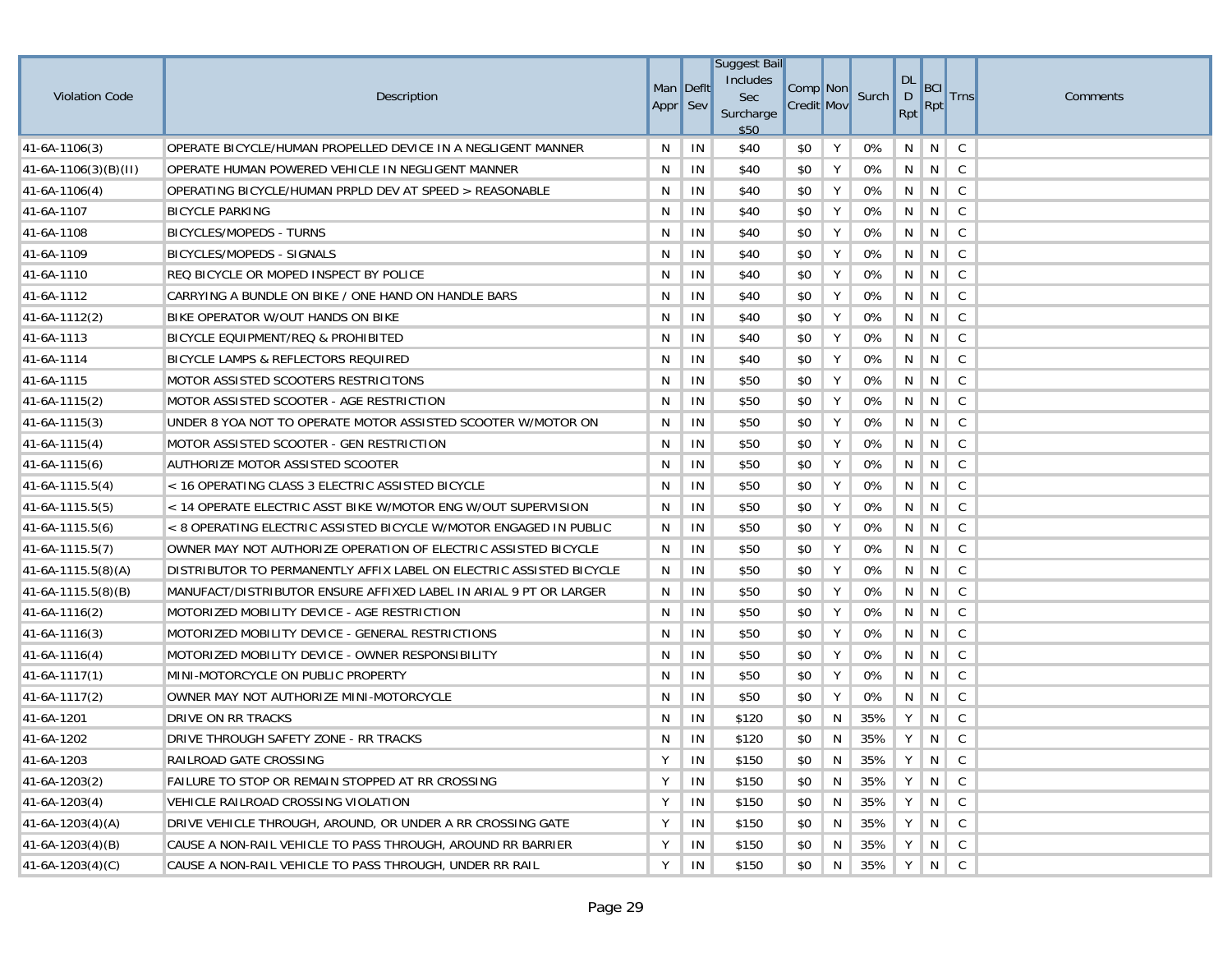|                          |                                                              |           |           | <b>Suggest Bail</b> |                   |   |       |                           |                 |               |          |
|--------------------------|--------------------------------------------------------------|-----------|-----------|---------------------|-------------------|---|-------|---------------------------|-----------------|---------------|----------|
| <b>Violation Code</b>    | Description                                                  | Man Deflt |           | Includes<br>Sec     | Comp Non          |   | Surch | <b>DL</b><br>$\mathsf{D}$ | BCI             | <b>Trns</b>   | Comments |
|                          |                                                              | Appr Sev  |           | Surcharge<br>\$50   | <b>Credit Mov</b> |   |       | Rpt                       | Rpt             |               |          |
| 41-6A-1204               | OPERATE TRAIN IN MANNER TO PREVENT VEHICLE USE OF ROAD       | N         | IN        | \$150               | \$0               | N | 35%   | N                         | N               | C             |          |
| 41-6A-1205               | BUS/TRUCK NO STOP AT RR CROSSING                             | N         | IN        | \$150               | \$0               | N | 35%   | Y                         | N               | $\mathsf{C}$  |          |
| $41-6A-1205(1)$          | CMV FAIL TO SLOW DOWN AND CHECK CLEARING                     | N         | IN        | \$150               | \$0               | N | 35%   | Y                         | N               | C             |          |
| $41-6A-1205(1)(B)$       | CMV STOP WITHIN 50 FT OF RR CROSSING                         | N         | IN        | \$150               | \$0               | N | 35%   | Υ                         | N               | $\mathsf C$   |          |
| 41-6A-1205(1)(C)         | CMV FAIL TO OBEY TRAFFIC DEVICE OR OFFICER AT RR CROSSING    | N         | IN        | \$150               | \$0               | N | 35%   | Y                         | N               | C             |          |
| $41-6A-1205(1)(D)(I)$    | CMV FAIL TO OBEY RR SPACE VEHICLE TOO LA                     | N         | IN        | \$150               | \$0               | N | 35%   | Y                         | N               | $\mathsf{C}$  |          |
| 41-6A-1205(1)(D)(II)     | CMV RR CLEARANCE TOO LOW TO CLEAR TRACKS                     | N         | IN        | \$150               | \$0               | N | 35%   | Υ                         | N               | C             |          |
| $41-6A-1205(2)(A)$       | CMV FAILURE TO STOP BEFORE CROSSING RR/HWY                   | N         | IN        | \$150               | \$0               | N | 35%   | Υ                         | N               | $\mathsf{C}$  |          |
| 41-6A-1206               | ILLEGAL VEHICLE CROSSING RR TRACKS                           | N         | IN        | \$110               | \$0               | N | 35%   | N                         | N               | C             |          |
| 41-6A-1301               | SCHOOL BUS TO DISPLAY LIGHTING AND SPECIAL WARNING DEVICES   | N         | IN        | \$150               | \$0               | N | 35%   | Y                         | N               | $\mathsf{C}$  |          |
| 41-6A-1302               | PASS SCHOOL BUS WHILE LIGHTS FLASHING                        | N         | IN        | \$170               | \$0               | N | 35%   | Y                         | N               | C             |          |
| $41-6A-1302(2)$          | FAILURE TO OBSERVE FLASHING AMBER / RED LIGHTS ON SCHOOL BUS | N         | MC        | \$150               | \$0               | N | 35%   | Υ                         | N               | C             |          |
| $41-6A-1302(2)(A)$       | FAILURE TO OBSERVE FLASHING AMBER LIGHTS ON SCHOOL BUS       | N         | <b>MC</b> | \$150               | \$0               | N | 35%   | Υ                         | N               | C             |          |
| 41-6A-1302(2)(B)         | FAILURE TO OBSERVE FLASHING RED LIGHTS ON SCHOOL BUS         | N         | <b>MC</b> | \$150               | \$0               | N | 35%   | Y                         | N               | C             |          |
| $41-6A-1302(4)(A)$       | SCHOOL BUS OPERATOR FAILING TO USE FLASHING RED LIGHTS       | N         | IN        | \$150               | \$0               | Y | 0%    | Υ                         | N               | C             |          |
| $41-6A-1302(5)$          | OPERATOR OF SCHOOL BUS TO HAVE HEADLIGHTS ON                 | N         | IN        | \$50                | \$0               | Y | 0%    | Υ                         | N               | $\mathsf C$   |          |
| $41-6A-1302{2}$          | FAILURE TO STOP FOR SCHOOL BUS 2ND OFFENSE                   | Υ         | <b>MC</b> | \$270               | \$0               | N | 35%   | Υ                         | N               | C             |          |
| $41-6A-1302\{3\}$        | FAIL TO STOP FOR SCHOOL BUS 3 OR MORE OFFENSES W/IN 3 YRS    | Υ         | <b>MC</b> | \$570               | \$0               | N | 35%   | Υ                         | N               | C             |          |
| $41-6A-1307(4)$          | SCHOOL BUS PARKING ZONE VIOLATION                            | N         | IN        | \$110               | \$0               | Υ | 0%    | N                         | N               | C             |          |
| 41-6A-1401               | PARKING, STOP OR STAND ON SIDEWALK OR WITHIN CROSSWALK       | N         | IN        | \$40                | \$0               | Υ | 0%    | N                         | N               | C             |          |
| $41-6A-1401(1)(A)$       | STAND/PARK VEH EDGE/CURB OR STREET                           | N         | IN        | \$40                | \$0               | Υ | 0%    | N                         | N               | C             |          |
| $41-6A-1401(1)(A)(I)$    | PARK ON ROADWAY SIDE OF VEHICLE PARKED AT STREET CURB        | N         | IN        | \$40                | \$0               | Υ | 0%    | N                         | N               | C             |          |
| $41-6A-1401(1)(A)(II)$   | STAND/PARK VEHICLE ON SIDEWALK                               | N         | IN        | \$40                | \$0               | Υ | 0%    | N                         | N               | C             |          |
| $41-6A-1401(1)(A)(III)$  | STAND OR PARK VEHICLE WITHIN AN INTERSECTION                 | N         | IN        | \$40                | \$0               | Y | 0%    | N                         | N               | C             |          |
| $41-6A-1401(1)(A)(IV)$   | STAND/PARK VEH-CROSSWALK                                     | N         | IN        | \$40                | \$0               | Υ | 0%    | N                         | N               | C             |          |
| $41-6A-1401(1)(A)(IX)$   | STANDING OR PARKING VEHICLE ON CONTROLLED-ACCESS HIGHWAY     | N         | IN        | \$40                | \$0               | Y | 0%    | N                         | N               | C             |          |
| $41-6A-1401(1)(A)(V)$    | STAND OR PARK VEHICLE TO OBSTRUCT TRAFFIC                    | N         | IN        | \$40                | \$0               | Υ | 0%    | N                         | N               | $\mathsf C$   |          |
| $41-6A-1401(1)(A)(VII)$  | STAND OR PARK VEHICLE ON BRIDGE OR ELEVATED STRUCTURE ON HWY | N         | IN        | \$40                | \$0               | Υ | 0%    | N                         | N               | C             |          |
| $41-6A-1401(1)(A)(VIII)$ | STANDING OR PARKING VEHICLES ON ANY RAILROAD TRACKS          | N         | IN        | \$40                | \$0               | Y | 0%    | N                         | N               | $\parallel$ C |          |
| $41-6A-1401(1)(A)(XI)$   | STOP, STAND, PARK VEHICLE WHERE TRAFFIC CTRL DEV PROHIBITS   | N         | IN        | \$40                | \$0               | Y | 0%    |                           | $N$   $N$   $C$ |               |          |
| $41-6A-1401(1)(B)$       | STAND OR PARK VEHICLE                                        | N         | IN        | \$40                | \$0               | Y | 0%    | N                         | $N \mid C$      |               |          |
| $41-6A-1401(1)(B)(I)$    | STANDING OR PARKING VEHICLE ON PUBLIC/PRIVATE DRIVEWAY       | N         | IN        | \$40                | \$0               | Y | 0%    | N                         | N               | $\mathsf{C}$  |          |
| $41-6A-1401(1)(B)(II)$   | PARK WITHIN 15 FT OF FIRE HYDRANT                            | N         | IN        | \$40                | \$0               | Y | 0%    | N                         | $N \mid C$      |               |          |
| $41-6A-1401(1)(B)(III)$  | PARK WITHIN 20 FEET OF A CROSSWALK                           | N         | IN        | \$40                | \$0               | Υ | 0%    | N                         | N C             |               |          |
| $41-6A-1401(1)(B)(IV)$   | PARK WITHIN 30 FEET UPON APPROACH TO TRAFFIC SIGN, SIGNAL    | N         | IN        | \$40                | \$0               | Υ | 0%    |                           | N N C           |               |          |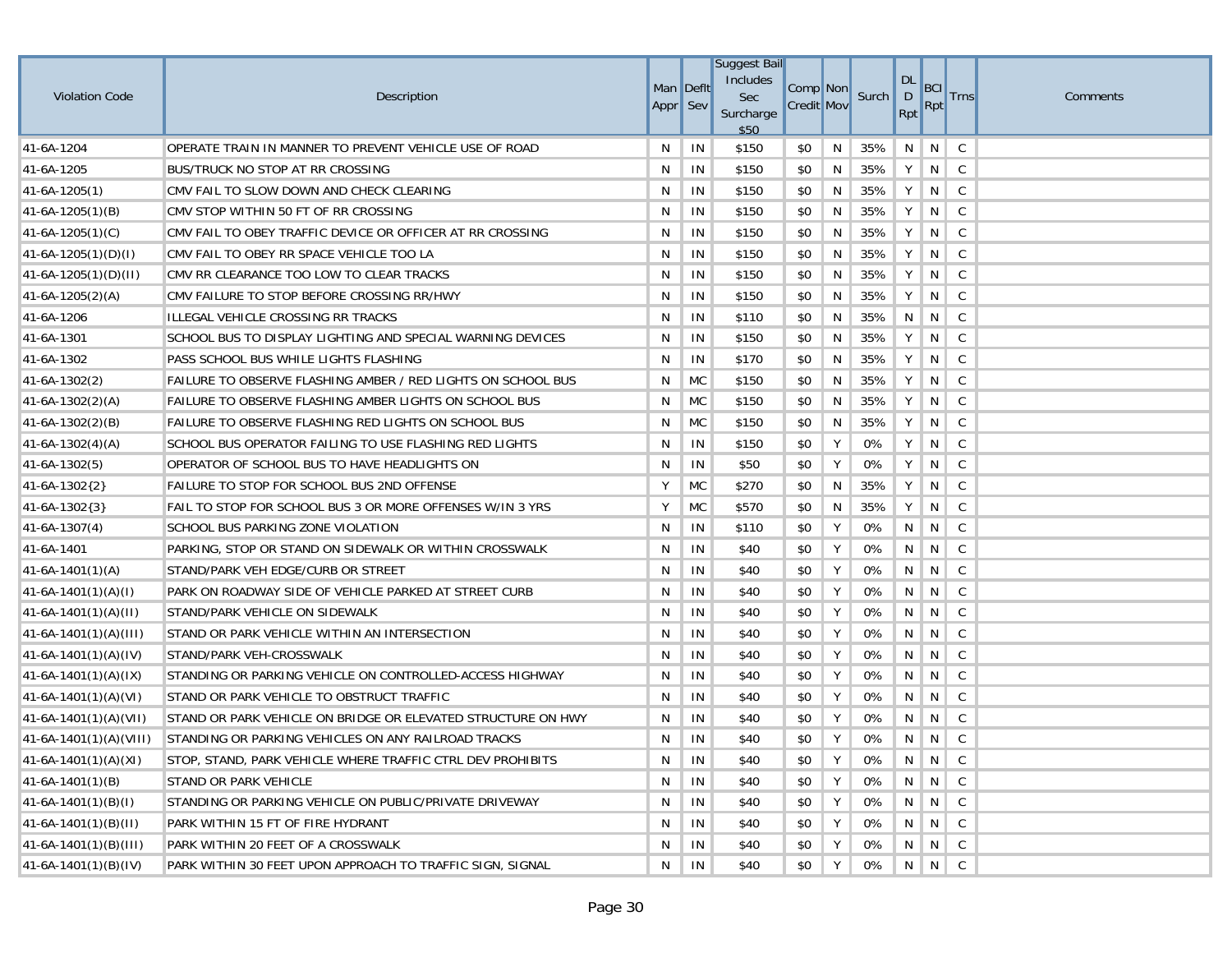|                         |                                                                                    |           |    | <b>Suggest Bail</b>     |                   |   |       |                     |                       |              |          |
|-------------------------|------------------------------------------------------------------------------------|-----------|----|-------------------------|-------------------|---|-------|---------------------|-----------------------|--------------|----------|
|                         |                                                                                    | Man Deflt |    | Includes                | Comp Non          |   |       | <b>DL</b>           | <b>BCI</b>            |              |          |
| <b>Violation Code</b>   | Description                                                                        | Appr Sev  |    | <b>Sec</b><br>Surcharge | <b>Credit Mov</b> |   | Surch | $\mathsf{D}$<br>Rpt | Rpt                   | <b>Trns</b>  | Comments |
|                         |                                                                                    |           |    | \$50                    |                   |   |       |                     |                       |              |          |
| $41-6A-1401(1)(B)(V)$   | PARK WITHIN 20 FT OF FIRE STATION DRIVEWAY OR 75 FT OPPOSITE                       | N         | IN | \$40                    | \$0               | Υ | 0%    | N                   | N                     | C            |          |
| $41-6A-1401(1)(B)(VI)$  | PARK, STAND ANY PLACE WHERE TRAFFIC-CONTROL DEVICE PROHIBITS                       | N         | IN | \$40                    | \$0               | Υ | 0%    | N                   | $\in \overline{N}$ ). | $\mathsf{C}$ |          |
| $41-6A-1401(1)(B)(VII)$ | PARKING IN RESERVED SPACE AT CAPITOL HILL COMPLEX                                  | N         | IN | \$40                    | \$0               | Υ | 0%    | N                   | N                     | C            |          |
| 41-6A-1402              | STOP/PARK ON ROADWAYS                                                              | N         | IN | \$40                    | \$0               | Υ | 0%    | N                   | N                     | C            |          |
| $41-6A-1402(1)$         | FAIL TO PARK ON ROADWAY WITH RIGHT HAND WHEELS IN POSITION                         | N         | IN | \$40                    | \$0               | Υ | 0%    | N                   | N                     | C            |          |
| $41-6A-1402(2)$         | FAIL TO PARK PROPERLY ON 1-WAY STREET                                              | N         | IN | \$40                    | \$0               | Υ | 0%    | N                   |                       |              |          |
| $41-6A-1402(3)(B)$      | ANGLE PARKING ON FEDERAL-AID OR STATE HWY NOT PERMITTED                            | N         | IN | \$40                    | \$0               | Y | 0%    | N                   | N                     | C            |          |
| $41-6A-1402(4)(B)$      | STOP, STAND OR PARK VEHICLE ON HWY WHERE PROHIBITED                                | N         | IN | \$40                    | \$0               | Υ | 0%    | $\mathsf{N}$        | N                     | C            |          |
| 41-6A-1403              | FAIL TO SECURE PARKED VEH                                                          | N         | IN | \$40                    | \$0               | Y | 0%    | N                   | N                     | C            |          |
| 41-6A-1404              | STOP/PARK OUTSIDE BUSINESS OR RESIDENTIAL DISTRICT                                 | N         | IN | \$40                    | \$0               | Y | 0%    | N                   | N                     | C            |          |
| 41-6A-1407              | REMOVAL OF UNATTEND VEHICLE W/O AUTH                                               | N         | IN | \$280                   | \$0               | Y | 0%    | N                   | N                     | C            |          |
| 41-6A-1408              | ABANDON VEHICLE, VESSEL, OUTDOOR MOTOR ON HWY OR STATE WATER                       | N         | IN | \$60                    | \$0               | Υ | 0%    | N                   | N                     | C            |          |
| $41-6A-1409(2)$         | IMPROPER BOOTING IN MOBIL HOME PARK OR MULTI-FAMILY DWELLING                       | N         | IN | \$280                   | \$0               | Υ | 0%    | N                   | N                     | C            |          |
| $41-6A-1409(3)$         | IMPROPER BOOTING-IMPROPER NOTICE                                                   | N         | IN | \$280                   | \$0               | Y | 0%    | N                   | N                     | C            |          |
| $41-6A-1409(4)$         | IMPROPER BOOTING - FEE FOR REMOVAL                                                 | N         | IN | \$340                   | \$0               | Y | 0%    | N                   | N                     | $\mathsf{C}$ |          |
| 41-6A-1501              | MOTORCYCLE VIOLATION                                                               | N         | IN | \$120                   | \$0               | N | 35%   | N                   | N                     | C            |          |
| 41-6A-1502              | MOTORCYCLES OR ATV TYPE I VEH - OPERATE ON PUBLIC HIGHWAY                          | Υ         | IN | \$340                   | \$0               | N | 35%   | Υ                   | N                     | C            |          |
| $ 41-6A-1502(3) $       | MOTORCYCLE NOT TO TRAVEL BETWEEN LANES OR ROWS OF VEHICLES                         | N         | IN | \$110                   | \$0               | N | 35%   | Υ                   | N                     | C            |          |
| $ 41-6A-1502(4) $       | MOTORCYCLE/MOTOR-DRIVEN CYCLE NOT TO OPERATE 2 ABREST IN LN                        | N         | IN | \$50                    | \$0               | Υ | 0%    | N                   | N                     | C            |          |
| 41-6A-1503              | MOTORCYLE ATTACHED TO ANOTHER VEHICLE                                              | N         | IN | \$170                   | \$0               | N | 35%   | N                   | N                     | C            |          |
| 41-6A-1504              | IMPROPER MOTORCYCLE PEGS AND HANDLEBARS                                            | N         | IN | \$50                    | \$0               | Y | 0%    | N                   | N                     | C            |          |
| $41-6A-1504(2)$         | OPERATING MOTORCYCLE WITH HANDLEBARS ABOVE SHOULDER HEIGHT                         | N         | IN | \$50                    | \$0               | Υ | 0%    | N                   | N                     | C            |          |
| 41-6A-1505              | < 21 W/O PROTECTIVE HEADGEAR ON MOTORCYCLE OR MOTOR DRIVEN CYCLE                   | N         | IN | \$110                   | \$0               | Υ | 0%    | N                   | N                     | C            |          |
| $41-6A-1505(1)$         | < 21 OPERATE/RIDE MOTORCYCLE/ MOTOR DRIVEN CYCLE W/O PROTECTIVE<br><b>HEADGEAR</b> | N         | IN | \$110                   | \$0               | Υ | 0%    | N                   | N                     | C            |          |
| $ 41-6A-1505(1)(A) $    | < 21 OPERATE OR RIDE MOTORCYCLE W/O PROTECTIVE HEADGEAR                            | N         | IN | \$110                   | \$0               | Y | 0%    | N                   | N                     | C            |          |
| $ 41-6A-1505(1)(B) $    | < 21 OPERATE OR RIDE MOTOR DRIVEN CYCLE W/O PROTECTIVE HEADGEAR                    | N         | IN | \$110                   | \$0               | Υ | 0%    | N                   | N                     | $\mathsf{C}$ |          |
| $(41-6A-1505(1)(C))$    | < 21 OPERATING ELECTRIC ASSISTED BIKE W/O PROTECTIVE HEADGEAR                      | N         | IN | \$110                   | \$0               | Υ | 0%    | N                   | N <sub>1</sub>        | C            |          |
| $ 41-6A-1505(1)(D) $    | < 21 OPERATING AUTOCYCLE NOT FULLY ENCLOSED W/O PROTECTIVE HEADGEAR                | N         | IN | \$110                   | \$0               | Υ | 0%    | N                   | N                     | C.           |          |
| 41-6A-1506              | MOTORCYCLE EQUIPMENT REQUIRED                                                      | N         | IN | \$50                    | \$0               | Υ | 0%    | N                   | $N \parallel C$       |              |          |
| $ 41-6A-1506(2) $       | AUTOCYCLE EQUIPMENT REQUIRED                                                       | N.        | IN | \$50                    | \$0               | Y | 0%    |                     | N N C                 |              |          |
| $ 41-6A-1508(2) $       | FAIL TO COMPLY W/FED SAFETY STANDARDS FOR LOW SPEED VEHICLES                       | N         | IN | \$50                    | \$0               | Y | 0%    | N                   |                       |              |          |
| 41-6A-1508(3)           | LOW SPEED VEHICLE STRUCTURALLY ALTERED                                             | N         | IN | \$50                    | \$0               | Y | 0%    |                     | N N C                 |              |          |
| 41-6A-1508(5)           | LOW SPEED VEHICLE NOT TO OPERATE WHERE LIMIT EXCEEDS 35 MPH                        | N         | IN | \$50                    | \$0               | Y | 0%    | N                   | $N$ C                 |              |          |
| 41-6A-1508(6)           | FAIL TO DISPLAY SLOW SPEED VEHICLE ON REAR OF VEHICLE                              | N         | IN | \$50                    | \$0               | Y | 0%    | N                   | $N$ C                 |              |          |
| 41-6A-1509              | OPERATE STREET-LEGAL ATV ON NON-DESIGNATED HWY/STREET                              | N         | IN | \$280                   | \$0               | Υ | 0%    | N                   | $\vert N \vert C$     |              |          |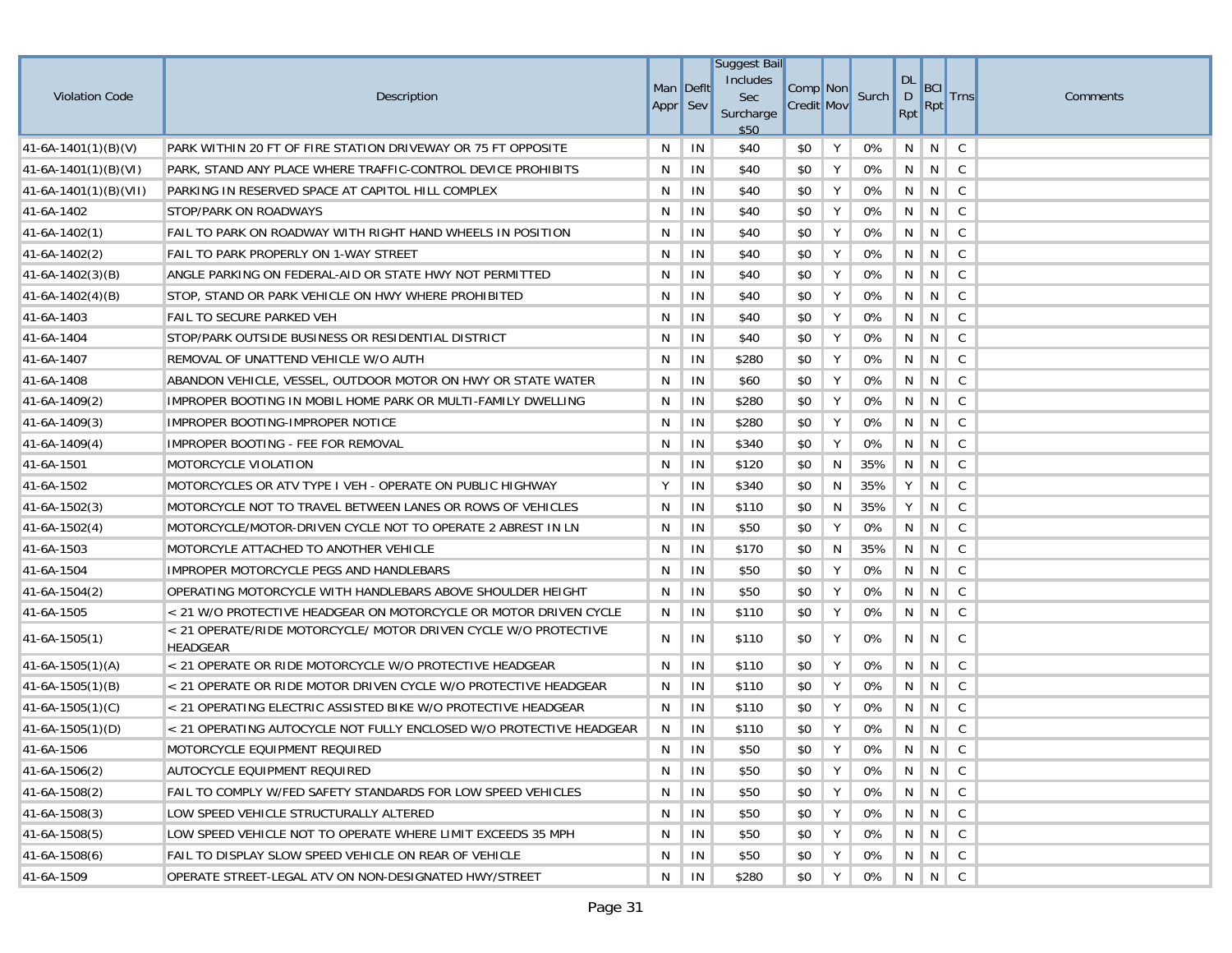| <b>Violation Code</b>     | Description                                                                         | Man Deflt<br>Appr Sev |    | <b>Suggest Bail</b><br>Includes<br>Sec<br>Surcharge<br>\$50 | Comp Non<br><b>Credit Mov</b> |   | Surch | <b>DL</b><br>$\mathsf{D}$<br>Rpt | <b>BCI</b><br>Rpt           | <b>Trns</b>     | Comments |
|---------------------------|-------------------------------------------------------------------------------------|-----------------------|----|-------------------------------------------------------------|-------------------------------|---|-------|----------------------------------|-----------------------------|-----------------|----------|
| $ 41-6A-1509(3)(A) $      | STREET LEGAL ATV/UTILITY VEHICLE EQUIPMENT VIOLATION                                | N                     | IN | \$50                                                        | \$0                           | Υ | 0%    | Υ                                | N                           | C               |          |
| $(41-6A-1509(3)(A)(I))$   | STREET LEGAL ATV/UTILITY VEHICLE HEADLAMP VIOLATION                                 | N                     | IN | \$50                                                        | \$0                           | Υ | 0%    | Y                                | N                           | $\mathsf{C}$    |          |
| $41-6A-1509(3)(A)(II)$    | STREET LEGAL ATV/UTILITY VEHICLE NO TAIL LAMP VIOLATION                             | N                     | IN | \$50                                                        | \$0                           | Y | 0%    | Υ                                | N                           | $\mathsf{C}$    |          |
| $ 41-6A-1509(3)(A)(III) $ | STREET LEGAL ATV/UTILITY VEH ILLUMINATED REGISTRAT VIOLATION                        | N                     | IN | \$50                                                        | \$0                           | Υ | $0\%$ | Υ                                | N                           | $\mathsf C$     |          |
| $ 41-6A-1509(3)(A)(IV) $  | STREET LEGAL ATV/UTILITY VEH RED REAR REFLECTOR VIOLATION                           | N                     | IN | \$50                                                        | \$0                           | Υ | 0%    | Υ                                | N                           | $\mathsf{C}$    |          |
| $ 41-6A-1509(3)(A)(IX) $  | STREET LEGAL ATV/UTILITY VEHICLE MUFFLER VIOLATION                                  | N                     | IN | \$50                                                        | \$0                           | Y | 0%    | Y                                | N                           | $\mathsf{C}$    |          |
| $41-6A-1509(3)(A)(V)$     | STREET LEGAL ATV/UTILITY VEHICLE REAR STOP LAMP VIOLATION                           | N                     | IN | \$50                                                        | \$0                           | Υ | 0%    | Υ                                | N                           | $\mathsf{C}$    |          |
| $ 41-6A-1509(3)(A)(VI) $  | STREET LEGAL ATV/UTILITY VEHICLE TURN SIGNALS VIOLATION                             | N                     | IN | \$50                                                        | \$0                           | Υ | $0\%$ | Υ                                | N                           | $\mathsf{C}$    |          |
| $ 41-6A-1509(3)(A)(VII) $ | STREET LEGAL ATV/UTILITY VEHICLE BRAKING SYSTEM VIOLATION                           | N                     | IN | \$50                                                        | \$0                           | Υ | 0%    | Υ                                | N                           | $\mathsf{C}$    |          |
| $41-6A-1509(3)(A)(VIII)$  | STREET LEGAL ATV/UTILITY VEHICLE NOT EQUIPPED W/HORN                                | N                     | IN | \$50                                                        | \$0                           | Υ | 0%    | Y                                | N                           | $\mathsf{C}$    |          |
| $41-6A-1509(3)(A)(X)$     | STREET LEGAL ATV/UTILITY VEH NOT EQUIP W/REARVIEW MIRRORS                           | N                     | IN | \$50                                                        | \$0                           | Υ | 0%    | Y                                | N                           | $\mathsf{C}$    |          |
| $41-6A-1509(3)(A)(XI)$    | STREET LEGAL ATV/UTILITY VEH NOT EQUIP W/WINDSHIELD                                 | N                     | IN | \$50                                                        | \$0                           | Υ | 0%    | Υ                                | N                           | C               |          |
| $ 41-6A-1509(3)(A)(X11) $ | STREET LEGAL ATV/UTILITY VEH NOT EQUIPPED W/SPEEDOMETER                             | N                     | IN | \$50                                                        | \$0                           | Υ | 0%    | Υ                                | N                           | C               |          |
| 41-6A-1509(3)(A)(XIII)    | STREET LEGAL ATV/UTILITY VEHICLE PASSENGER VIOLATION                                | N                     | IN | \$50                                                        | \$0                           | Υ | 0%    | Y                                | N                           | $\mathsf{C}$    |          |
| $ 41-6A-1509(3)(A)(XIV) $ | STREET LEGAL ATV/UTILITY VEHICLE SEATBELT VIOLATION                                 | N                     | IN | \$50                                                        | \$0                           | Υ | 0%    | Υ                                | N                           | $\mathsf{C}$    |          |
| $41-6A-1509(3)(A)(XV)$    | STREET LEGAL ATV/UTILITY VEHICLE TIRE VIOLATION                                     | N                     | IN | \$50                                                        | \$0                           | Υ | 0%    | Υ                                | N                           | $\mathsf C$     |          |
|                           | 41-6A-1509(3)(A)(XV)(A) STREET LEGAL ATV/UTILITY VEH TIRES LARGER THAN MANUFACTURER | N                     | IN | \$50                                                        | \$0                           | Υ | 0%    | N                                | N                           | C               |          |
|                           | 41-6A-1509(3)(A)(XV)(B) STREET LEGAL ATV/UTILITY VEH TIRE TREAD < 2/32 IN           | N                     | IN | \$50                                                        | \$0                           | Υ | 0%    | Υ                                | N                           | C               |          |
| $ 41-6A-1509(3)(B) $      | FULL SIZE STREET LEGAL ATV EQUIPMENT VIOLATION                                      | N                     | IN | \$50                                                        | \$0                           | Υ | 0%    | Υ                                | N                           | $\mathsf C$     |          |
| $ 41-6A-1509(3)(B)(I) $   | FULL SIZE STREET LEGAL ATV HEADLAMP VIOLATION                                       | N                     | IN | \$50                                                        | \$0                           | Υ | 0%    | Υ                                | N                           | $\mathsf C$     |          |
| $41-6A-1509(3)(B)(II)$    | FULL SIZE STREET LEGAL ATV TAIL LAMP VIOLATION                                      | N                     | IN | \$50                                                        | \$0                           | Υ | 0%    | Y                                | N                           | C               |          |
| $ 41-6A-1509(3)(B)(III) $ | FULL SIZE STREET LEGAL ATV ILLUMINATED REGISTRATION VIOLATIO                        | N                     | IN | \$50                                                        | \$0                           | Υ | 0%    | Υ                                | N                           | C               |          |
| $ 41-6A-1509(3)(B)(IV) $  | FULL SIZE STREET LEGAL ATV RED REAR REFLECTOR VIOLATION                             | N                     | IN | \$50                                                        | \$0                           | Υ | $0\%$ | Υ                                | N                           | $\mathsf C$     |          |
| $ 41-6A-1509(3)(B)(IX) $  | FULL SIZE STREET LEGAL ATV MUFFLER VIOLATION                                        | N                     | IN | \$50                                                        | \$0                           | Υ | 0%    | Υ                                | N                           | $\mathsf C$     |          |
| $ 41-6A-1509(3)(B)(V) $   | FULL SIZE STREET LEGAL ATV REAR STOP LAMP VIOLATION                                 | N                     | IN | \$50                                                        | \$0                           | Υ | 0%    | Y                                | N                           | C               |          |
| $41-6A-1509(3)(B)(VI)$    | FULL SIZE STREET LEGAL ATV TURN SIGNALS VIOLATION                                   | N                     | IN | \$50                                                        | \$0                           | Υ | 0%    | Υ                                | N                           | C               |          |
| $ 41-6A-1509(3)(B)(VII)$  | FULL SIZE STREET LEGAL ATV BRAKING SYSTEM VIOLATION                                 | N                     | IN | \$50                                                        | \$0                           | Υ | 0%    | Υ                                | N                           | $\mathsf{C}$    |          |
| $41-6A-1509(3)(B)(VIII)$  | FULL SIZE STREET LEGAL ATV NOT EQUIPPED W/HORN                                      | N                     | IN | \$50                                                        | \$0                           | Y | 0%    | Υ                                | N                           | $\mathsf{C}$    |          |
| $41-6A-1509(3)(B)(X)$     | FULL SIZE STREET LEGAL ATV NOT EQUIP W/REARVIEW MIRRORS                             | N                     | IN | \$50                                                        | \$0                           | Υ | 0%    | Υ                                | $N \mid C$                  |                 |          |
| 41-6A-1509(3)(B)(XI)      | FULL SIZE STREET LEGAL ATV NOT EQUIP W/WINDSHIELD                                   | N                     | IN | \$50                                                        | \$0                           | Υ | 0%    | Y                                | $N \parallel C$             |                 |          |
| $ 41-6A-1509(3)(B)(X11) $ | FULL SIZE STREET LEGAL ATV NOT EQUIPPED W/SPEEDOMETER                               | N                     | IN | \$50                                                        | \$0                           | Υ | 0%    | Y                                |                             | $N \parallel C$ |          |
| $41-6A-1509(3)(B)(XIII)$  | FULL SIZE STREET LEGAL ATV PASSENGER VIOLATION                                      | N                     | IN | \$50                                                        | \$0                           | Y | 0%    | Υ                                | N                           | $\mathsf{C}$    |          |
| $ 41-6A-1509(3)(B)(XIV) $ | FULL SIZE STREET LEGAL ATV SEATBELT VIOLATION                                       | N                     | IN | \$50                                                        | \$0                           | Y | 0%    | Y                                | $N \mid C$                  |                 |          |
| 41-6A-1509(3)(B)(XV)      | FULL SIZE STREET LEGAL ATV TIRE VIOLATION                                           | N                     | IN | \$50                                                        | \$0                           | Υ | 0%    | Y                                | $N \mid C$                  |                 |          |
|                           | 41-6A-1509(3)(B)(XV)(A) FULL SIZE STREET LEGAL ATV TIRES EXCEED 44 IN               | N                     | IN | \$50                                                        | \$0                           | Υ | 0%    |                                  | $Y \parallel N \parallel C$ |                 |          |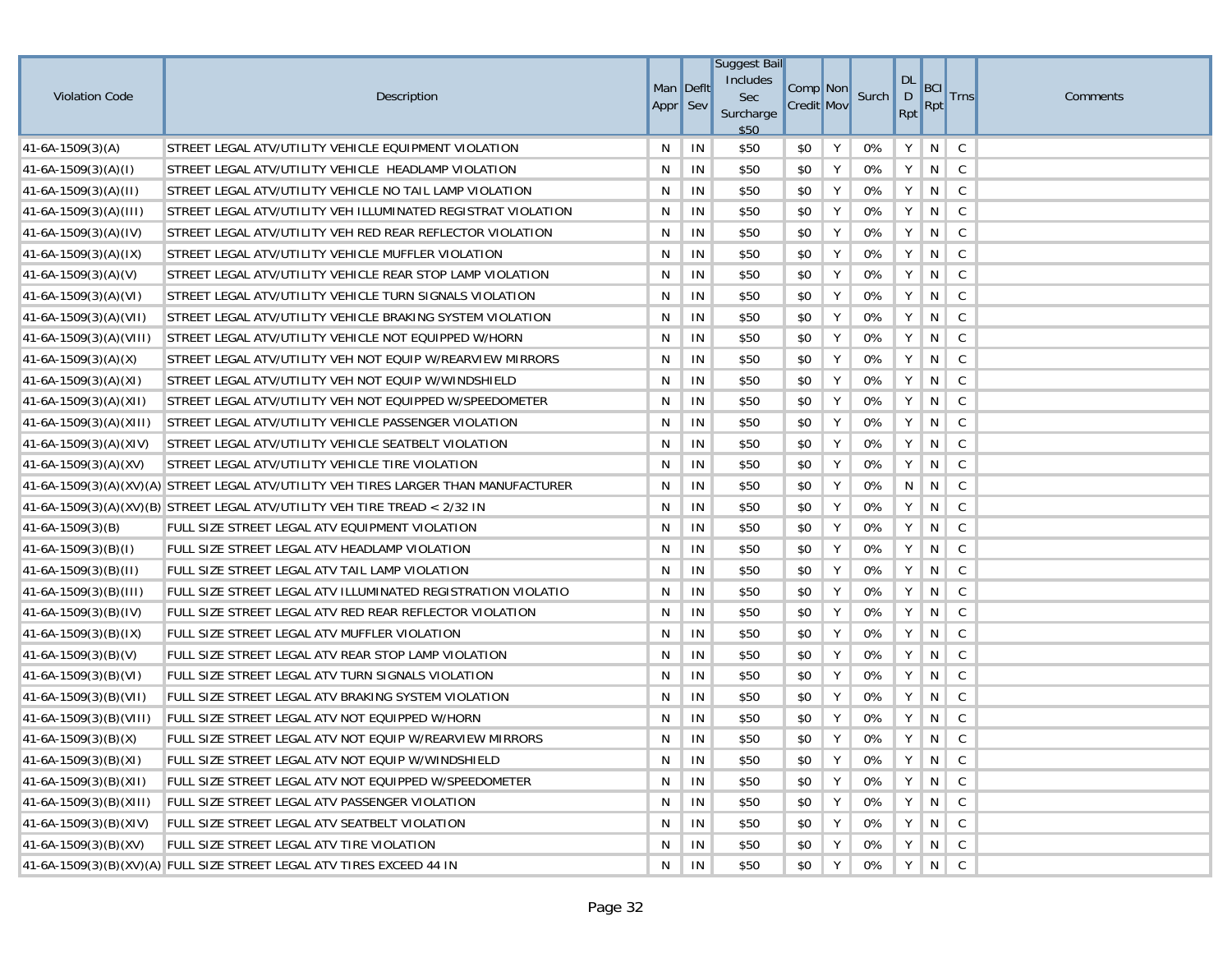| <b>Violation Code</b>  | Description                                                             | Appr Sev | Man Defit | <b>Suggest Bail</b><br>Includes<br>Sec<br>Surcharge<br>\$50 | Comp Non<br><b>Credit Mov</b> |   | Surch | <b>DL</b><br>$\mathsf D$<br>Rpt | BCI<br>Rpt      | <b>Trns</b>  | Comments                                       |
|------------------------|-------------------------------------------------------------------------|----------|-----------|-------------------------------------------------------------|-------------------------------|---|-------|---------------------------------|-----------------|--------------|------------------------------------------------|
|                        | 41-6A-1509(3)(B)(XV)(B) FULL SIZE STREET LEGAL ATV TIRE TREAD < 2/32 IN | N        | IN        | \$50                                                        | \$0                           | Y | 0%    | Y                               | N               | C            |                                                |
| $41-6A-1509(4)(A)$     | FULL SIZE STREET LEGAL ATV SPEED VIOLATION                              | N        | IN        | \$50                                                        | \$0                           | Y | 0%    | Y                               | N               | $\mathsf{C}$ |                                                |
| $41-6A-1509(4)(A)(I)$  | FULL SIZE STREET LEGAL ATV SPEED VIOLATION - POSTED SPEED               | N        | IN        | \$50                                                        | \$0                           | Y | 0%    | Y                               | N               | C            |                                                |
| $41-6A-1509(4)(A)(II)$ | FULL SIZE STREET LEGAL ATV SPEED VIOLATION - > 50 MPH                   | N        | IN        | \$50                                                        | \$0                           | Y | 0%    | Y                               | N               | $\mathsf{C}$ |                                                |
| $41-6A-1509(4)(B)$     | FULL SIZE ST LEGAL ATV TO OPER ON EXTREME RIGHT W/REFLECTORS            | N        | IN        | \$50                                                        | \$0                           | Υ | 0%    | Y                               | N               | C            |                                                |
| $41-6A-1509(4)(B)(I)$  | FULL SIZE STREET LEGAL ATV TO OPERATE ON EXTREME RIGHT OF RD            | N        | IN        | \$50                                                        | \$0                           | Υ | 0%    | Y                               | N               | C            |                                                |
| $41-6A-1509(4)(B)(H)$  | FULL SIZE STREET LEGAL ATV REFLECTOR TAPE REQ FRONT & REAR              | N        | IN        | \$50                                                        | \$0                           | Υ | 0%    | Y                               | N               | $\mathsf{C}$ |                                                |
| 41-6A-1601             | UNSAFE VEHICLE/FAULTY EQUIPMENT                                         | N        | IN        | \$50                                                        | \$0                           | Υ | 0%    | Y                               | N               | C            | Dismissed on proof of compliance in 14<br>days |
| $41-6A-1601(1)$        | OPERATE UNSAFE, IMPROPER EQUIPPED VEHICLE ON PUBLIC HWY                 | N        | IN        | \$50                                                        | \$0                           | Y | 0%    | N                               | N               | - C          | Dismissed on proof of compliance in 14<br>days |
| $41-6A-1601(1)(A)$     | OPERATE/MOVE UNSAFE VEHICLE                                             | N        | IN        | \$50                                                        | \$0                           | Υ | 0%    | N                               | N               | C            | Dismissed on proof of compliance in 14<br>days |
| 41-6A-1602             | PERMIT REQUIRED TO OPERATE VEHICLE VIOLATING EQUIPMENT REGS             | N        | IN        | \$50                                                        | \$0                           | Y | 0%    | N                               | $N \mid C$      |              | Dismissed on proof of compliance in 14<br>days |
| 41-6A-1603             | FAIL TO TURN ON HEADLIGHTS                                              | N        | IN        | \$50                                                        | \$0                           | Y | 0%    | Y                               | N               | C            |                                                |
| 41-6A-1604             | <b>MOTOR VEHICLE LAMP VIOLATION</b>                                     | N        | IN        | \$50                                                        | \$0                           | Υ | 0%    | Υ                               | N               | C            | Dismissed on proof of compliance in 14<br>days |
| $41-6A-1604(1)$        | <b>HEAD LAMP VIOLATION</b>                                              | N        | IN        | \$50                                                        | \$0                           | Y | 0%    | Y                               | N               | C            | Dismissed on proof of compliance in 14<br>days |
| $41-6A-1604(2)(A)$     | TAIL LIGHT VIOLATION                                                    | N        | IN        | \$50                                                        | \$0                           | Y | 0%    | Y                               | N               | C            | Dismissed on proof of compliance in 14<br>days |
| $41-6A-1604(2)(B)$     | BRAKE LIGHTS/REFLECTORS TO DISPLAY OR REFLECT RED COLOR                 | N        | IN        | \$50                                                        | \$0                           | Y | 0%    | Y                               | N C             |              | Dismissed on proof of compliance in 14<br>days |
| $41-6A-1604(2)(B)(H)$  | TURN SIGNAL OR HAZARD WARNING LIGHT YELLOW OR RED                       | N        | IN        | \$50                                                        | \$0                           | Y | 0%    | Y                               | N I             | - C          | Dismissed on proof of compliance in 14<br>days |
| $41-6A-1604(2)(C)$     | FAIL TO ILLUMINATE REAR REGISTRATION PLA                                | N        | IN        | \$50                                                        | \$0                           | Y | 0%    | Y                               | N               | C            | Dismissed on proof of compliance in 14<br>days |
| $41-6A-1604(3)$        | STOP LAMPS - TURN SIGNALS                                               | N        | IN        | \$50                                                        | \$0                           | Y | 0%    | Y                               | N               | - C          | Dismissed on proof of compliance in 14<br>days |
| $41-6A-1604(3)(A)$     | VEHICLE/TRAILER/SEMI/POLE TO HAVE 2 STOP LAMPS/TURN SIGNALS             | N        | IN        | \$50                                                        | \$0                           | Y | 0%    | Υ                               | N               | C            | Dismissed on proof of compliance in 14<br>days |
| $41-6A-1604(4)(A)$     | EACH LAMP/REFLECTOR TO COMPLY WITH REQUIREMENTS & LIMITATION            | N        | IN        | \$50                                                        | \$0                           | Y | 0%    | Υ                               | $N \parallel C$ |              | Dismissed on proof of compliance in 14<br>days |
| $41-6A-1604(4)(B)$     | NEED MORE LAMPS/REFLECTORS                                              | N        | IN        | \$50                                                        | \$0                           | Y | 0%    | Y                               | N               | C            | Dismissed on proof of compliance in 14<br>days |
| 41-6A-1606             | FAILURE TO DISPLAY LIGHTS -- LARGE LOAD                                 | N        | IN        | \$50                                                        | \$0                           | Y | 0%    | N                               | N C             |              | Dismissed on proof of compliance in 14<br>days |
| 41-6A-1607             | FAIL TO EQUIP VEHICLE WITH ONE OR MORE PARKING LIGHTS                   | N        | IN        | \$50                                                        | \$0                           | Y | 0%    | Y                               | $N \parallel C$ |              | Dismissed on proof of compliance in 14<br>days |
| 41-6A-1608             | FARM TRACTORS & EQUIP/LAMPS & REFLECTORS                                | N        | IN        | \$50                                                        | \$0                           | Y | 0%    | N                               | N               | C            | Dismissed on proof of compliance in 14<br>days |
| $ 41-6A-1608(6) $      | SLOW MOVING VEHICLE EMBLEM REQUIREMENT                                  | N        | IN        | \$50                                                        | \$0                           | Y | 0%    | N                               | $N \mid C$      |              | Dismissed on proof of compliance in 14<br>days |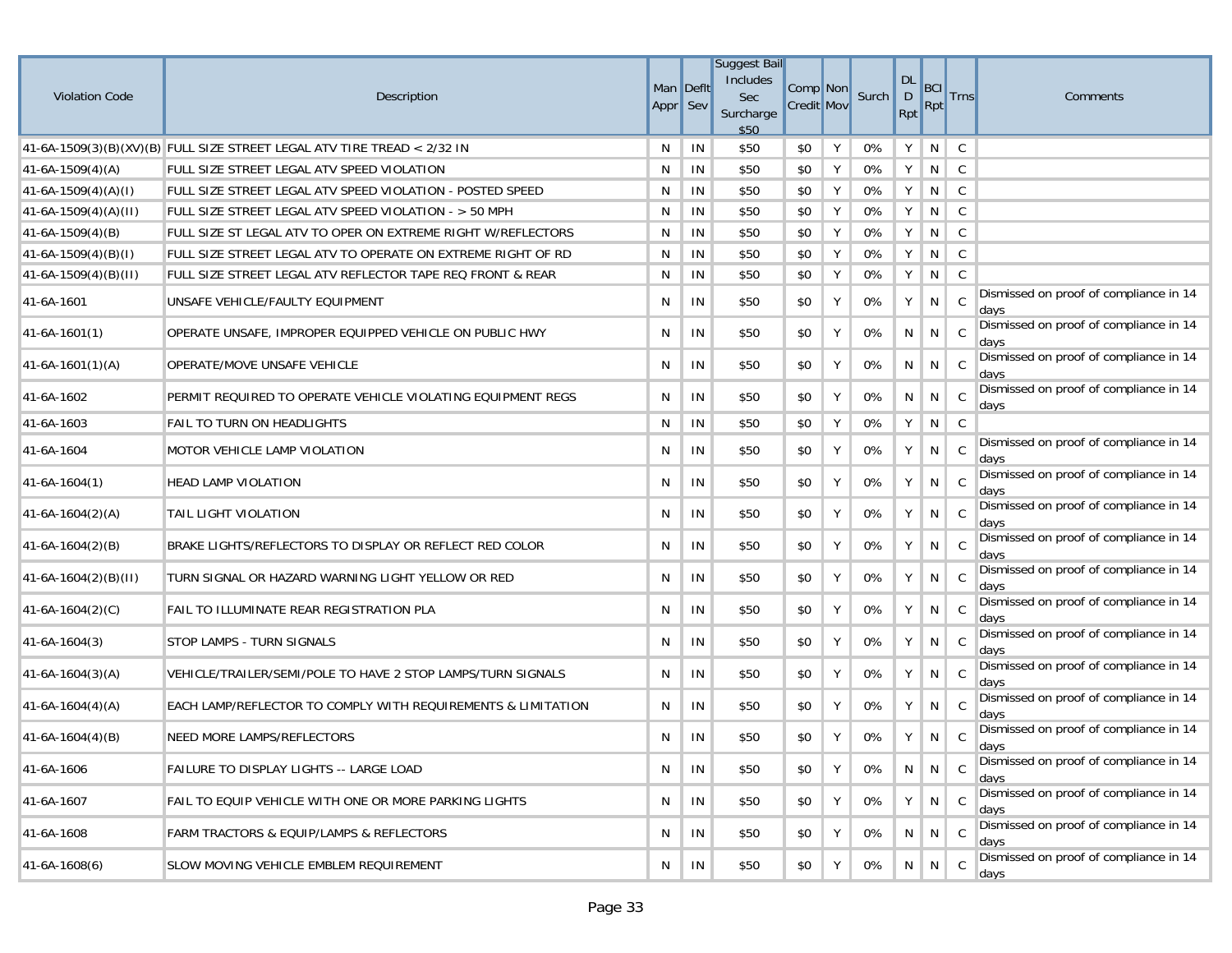| <b>Violation Code</b> | Description                                              | Appr Sev | Man Deflt | <b>Suggest Bail</b><br>Includes<br>Sec<br>Surcharge<br>\$50 | Comp Non<br><b>Credit Mov</b> |   | Surch | <b>DL</b><br>$\mathsf D$<br>Rpt | BCI<br>Rpt      | <b>Trns</b>    | Comments                                       |
|-----------------------|----------------------------------------------------------|----------|-----------|-------------------------------------------------------------|-------------------------------|---|-------|---------------------------------|-----------------|----------------|------------------------------------------------|
| 41-6A-1609            | LAMPS & REFLECTORS/ANIMAL DRAWN VEH, ETC                 | N        | IN        | \$50                                                        | \$0                           | Y | 0%    | N                               | N               | $\overline{C}$ | Dismissed on proof of compliance in 14<br>days |
| 41-6A-1610            | IMPROPER USE OF SPOTLIGHT                                | N        | IN        | \$50                                                        | \$0                           | Y | 0%    | N                               | N               | - C            | Dismissed on proof of compliance in 14<br>days |
| 41-6A-1611            | HAZARD-WARNING LIGHT VIOLATION                           | N        | IN        | \$50                                                        | \$0                           | Y | 0%    | N.                              | N               | C              | Dismissed on proof of compliance in 14<br>days |
| 41-6A-1612            | <b>BACKUP LIGHTS VIOLATION</b>                           | N        | IN        | \$50                                                        | \$0                           | Y | 0%    | N                               | N               | - C            | Dismissed on proof of compliance in 14<br>days |
| 41-6A-1613            | LAMP REQ/OPERATION OF VEH ON HWY/SHOULDER-DIMMING LIGHTS | N        | IN        | \$50                                                        | \$0                           | Y | 0%    | Y                               | N               | $\mathsf{C}$   |                                                |
| 41-6A-1613(1)(A)      | HIGH/LOW BEAM LIGHT REQ ON HWY/SHOULDER ADJACENT TO HWY  | N        | IN        | \$50                                                        | \$0                           | Y | 0%    | Y                               | N               | C              |                                                |
| $41-6A-1613(1)(C)$    | <b>FAILURE TO DIM HEADLIGHTS</b>                         | N        | IN        | \$50                                                        | \$0                           | Y | 0%    | Y                               | N               | $\mathsf{C}$   |                                                |
| $41-6A-1613(2)(A)(I)$ | HEADLIGHTS-PROPER ADJUSTMENT TO GROUND                   | N        | IN        | \$50                                                        | \$0                           | Y | 0%    | Y                               | N               | $\mathsf{C}$   |                                                |
| 41-6A-1616            | INTENSE BEAMS, RED/BLUE LIGHTS, FLASH LI                 | N        | IN        | \$50                                                        | \$0                           | Y | 0%    | N                               | N               | C              | Dismissed on proof of compliance in 14<br>days |
| $41-6A-1616(1)(C)$    | LIGHTS - NO MORE THAN 4 FACING FORWARD                   | N        | IN        | \$50                                                        | \$0                           | Y | 0%    | N                               | N C             |                | Dismissed on proof of compliance in 14<br>days |
| $41-6A-1616(2)(A)$    | OPERATE VEH ON HWY W/UNAUTH RED LIGHT                    | N        | IN        | \$50                                                        | \$0                           | Υ | 0%    | N                               | N               | C              | Dismissed on proof of compliance in 14<br>days |
| $41-6A-1616(2)(B)$    | OPERATE VEH ON HWY W/UNAUTH BLUE LIGHT                   | N        | IN        | \$50                                                        | \$0                           | Y | 0%    | N                               | N <sub>1</sub>  | C <sub>c</sub> | Dismissed on proof of compliance in 14<br>days |
| 41-6A-1616(3)         | FLASHING LIGHTS ON VEHICLE PROHIBITED                    | N        | IN        | \$50                                                        | \$0                           | Y | 0%    | N                               | N               | - C            | Dismissed on proof of compliance in 14<br>days |
| $41-6A-1616(3)(G)$    | CONTINUOUS FLASHING LIGHTS REPEATED ON BRAKE APPLICATION | N        | IN        | \$50                                                        | \$0                           | Y | 0%    | N                               | N               | C              |                                                |
| 41-6A-1616(4)         | ROTATING LIGHT ON VEHICLE PROHIBITED                     | N        | IN        | \$50                                                        | \$0                           | Y | 0%    | N                               | N               | C              | Dismissed on proof of compliance in 14<br>days |
| 41-6A-1618            | SALE OR USE OF UNAPPROVED LIGHTING EQUIPMENT OR DEVICES  | N        | IN        | \$50                                                        | \$0                           | Υ | 0%    | N                               | N               | C              | Dismissed on proof of compliance in 14<br>days |
| 41-6A-1618(1)         | SALE OR USE OF UNAPPROVED LIGHTING EQUIPMENT OR DEVICE   | N        | IN        | \$50                                                        | \$0                           | Y | 0%    | N                               | N C             |                | Dismissed on proof of compliance in 14<br>days |
| 41-6A-1618(3)         | IMPROPER USE OF LAMP MOUNTED ON VEHICLE                  | Y        | IN        | \$50                                                        | \$0                           | Y | 0%    | N                               | N               | - C            | Dismissed on proof of compliance in 14<br>days |
| 41-6A-1619            | SALE OF UNAPPROVED MOTOR VEHICLE EQUIPMENT               | N        | IN        | \$340                                                       | \$0                           | N | 35%   | N                               | N               | C              |                                                |
| 41-6A-1622            | SELL SUBSTANDARD EQUIPMENT                               | N        | ΙN        | \$340                                                       | \$0                           | Y | 0%    | N                               | N               | $\mathbf{C}$   | Dismissed on proof of compliance in 14<br>days |
| 41-6A-1623            | <b>BAD/NO BRAKES</b>                                     | N        | IN        | \$50                                                        | \$0                           | Υ | 0%    | Y                               | N               | - C            | Dismissed on proof of compliance in 14<br>days |
| 41-6A-1623(2)         | PARKING BRAKE REQUIRED                                   | N        | IN        | \$50                                                        | \$0                           | Y | 0%    | N                               | $N \mid C$      |                | Dismissed on proof of compliance in 14<br>days |
| 41-6A-1624            | FAILURE TO REPAIR DAMAGED/DEPLOYED AIRBAG                | N        | МB        | \$570                                                       | \$0                           | Y | 0%    | N                               | $N \parallel C$ |                | Dismissed on proof of compliance in 14<br>days |
| 41-6A-1625            | ILLEGAL USE OF HORNS AND WARNING DEVICES                 | N        | IN        | \$50                                                        | \$0                           | Y | 0%    | N                               | N <sub>1</sub>  | C              | Dismissed on proof of compliance in 14<br>days |
| 41-6A-1625(1)         | UNLAWFUL USE OF HORN                                     | N        | IN        | \$50                                                        | \$0                           | Y | 0%    | N                               | N               | - C            | Dismissed on proof of compliance in 14<br>days |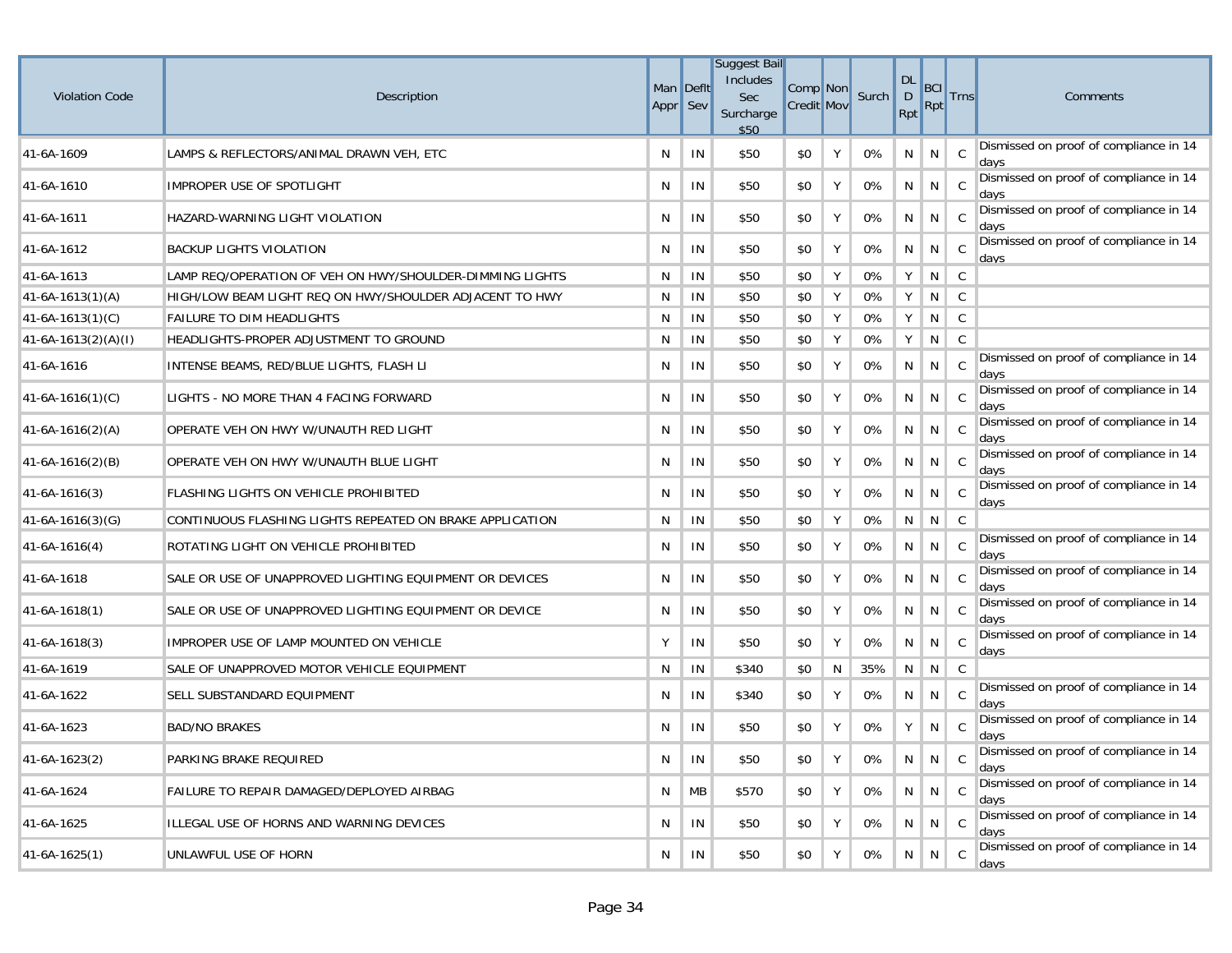| <b>Violation Code</b> | Description                                                 | Appr Sev | Man Deflt | <b>Suggest Bail</b><br>Includes<br><b>Sec</b><br>Surcharge<br>\$50 | Comp Non<br><b>Credit Mov</b> |   | Surch | <b>DL</b><br>$\mathsf{D}$<br>Rpt | BCI<br>Rpt | <b>Trns</b>  | Comments                                       |
|-----------------------|-------------------------------------------------------------|----------|-----------|--------------------------------------------------------------------|-------------------------------|---|-------|----------------------------------|------------|--------------|------------------------------------------------|
| 41-6A-1625(2)         | SIREN, WHISTLE OR BELL ON VEHICLE PROHIBITED                | N        | IN        | \$50                                                               | \$0                           | Υ | 0%    | N                                | N          | C            | Dismissed on proof of compliance in 14<br>days |
| 41-6A-1625(4)         | UNLAWFUL USE OF HORN (EMERGENCY VEHICLE)                    | N        | IN        | \$50                                                               | \$0                           | Υ | 0%    | N                                | N          | C            | Dismissed on proof of compliance in 14<br>days |
| 41-6A-1626            | <b>MUFFLER VIOLATION</b>                                    | N        | IN        | \$50                                                               | \$0                           | Υ | 0%    | N                                | N          | C            | Dismissed on proof of compliance in 14<br>days |
| $ 41-6A-1626(1) $     | NO WORKING MUFFLER                                          | N        | IN        | \$50                                                               | \$0                           | Υ | 0%    | Y                                | N          | C            | Dismissed on proof of compliance in 14<br>days |
| $41-6A-1626(1)(A)$    | MUFFLER MUST BE INSTALLED                                   | N        | IN        | \$50                                                               | \$0                           | Υ | 0%    | N                                | N          | C            | Dismissed on proof of compliance in 14<br>davs |
| $41-6A-1626(1)(B)$    | MUFFLER MUST BE FUNCTIONING PROPERLY                        | N        | IN        | \$50                                                               | \$0                           | Υ | 0%    | N                                | N          | C            | Dismissed on proof of compliance in 14<br>days |
| $41-6A-1626(1)(C)$    | IMPROPER MUFFLER/NOISE SUPPRESSING SYSTE                    | N        | IN        | \$50                                                               | \$0                           | Υ | 0%    | N                                | Y          | C            | Dismissed on proof of compliance in 14<br>days |
| $41-6A-1626(2)$       | VEHICLE EMITTING VISIBLE CONTAMINANTS                       | N        | IN        | \$50                                                               | \$0                           | Υ | 0%    | N                                | N I        | C            | Dismissed on proof of compliance in 14<br>days |
| $41-6A-1626(2)(A)$    | EXCESSIVE FUMES/SMOKE - ENGINE/POWER SYS                    | N        | IN        | \$50                                                               | \$0                           | Υ | 0%    | N                                | N          | C            | Dismissed on proof of compliance in 14<br>days |
| $41-6A-1626(2)(B)$    | DIESEL MANUFACTURED >=1/1/08 MAY NOT EMIT VISIBLE CONTAMINA | N        | IN        | \$50                                                               | \$0                           | Υ | 0%    | N                                | N          | C            |                                                |
| $41-6A-1626(2)(B)(H)$ | DIESEL MANUFCTD >=1/1/08 MAY NOT EMIT VISIBLE CONTAMINANTS  | N        | <b>MC</b> | \$50                                                               | \$0                           | Y | 0%    | N                                | N          | C            |                                                |
| 41-6A-1626(2)(B)(III) | DIESEL MANUFACTD >=1/1/08 MAY NOT EMIT VISIBLE CONTAMINANTS | N        | IN        | \$50                                                               | \$0                           | Υ | 0%    | N                                | N          | C            |                                                |
| 41-6A-1626(3)         | AIR POLLUTION DEV SHALL BE MAINTENED IN GOOD WORKING ORDER  | Y        | <b>MC</b> | \$110                                                              | \$0                           | Υ | 0%    | N                                | N          | C            | Dismissed on proof of compliance in 14<br>days |
| $41-6A-1626(3)(C)$    | RENDER INOPERABLE AN AIR POLLUTION CONTROL DEVICE           | N        | МC        | \$110                                                              | \$0                           | Υ | 0%    | N                                | Y          | C            | Dismissed on proof of compliance in 14<br>days |
| 41-6A-1627            | VEHICLE MIRRORS MISSING/INADEQUATE                          | N        | IN        | \$50                                                               | \$0                           | Υ | 0%    | N                                | N          | C            | Dismissed on proof of compliance in 14<br>days |
| $41-6A-1627(1)$       | VEHICLE MIRROR NOT ON LEFT OF VEHICLE OR REFLECTING REAR    | N        | IN        | \$50                                                               | \$0                           | Υ | 0%    | N                                | N          | C            | Dismissed on proof of compliance in 14<br>days |
| $41-6A-1627(1)(A)$    | VEHICLE MIRROR - NO LEFT MIRROR                             | N        | IN        | \$50                                                               | \$0                           | Υ | 0%    | N                                | N          | C            | Dismissed on proof of compliance in 14<br>days |
| 41-6A-1628(1)         | SEAT BELT MUST BE INSTALLED                                 | N        | IN        | \$50                                                               | \$0                           | Υ | 0%    | N                                | N          | C            | Dismissed on proof of compliance in 14<br>days |
| 41-6A-1628(2)         | SELLING UNAPPROVED SEAT BELTS                               | N        | IN        | \$50                                                               | \$0                           | Υ | 0%    | N                                | N          | C            | Dismissed on proof of compliance in 14<br>days |
| 41-6A-1630            | ALTERED VEHICLE                                             | N        | MC        | \$50                                                               | \$0                           | Υ | 0%    | N                                | N          | C            |                                                |
| 41-6A-1631            | ILLEGAL VEHICLE ALTERATIONS                                 | N        | <b>MC</b> | \$50                                                               | \$0                           | Y | 0%    | N                                | N          | C            |                                                |
| 41-6A-1631(2)         | TIRE VIOLATION - WIDTH                                      | N        | <b>MC</b> | \$50                                                               | \$0                           | Y | 0%    | N                                |            | $N \mid C$   |                                                |
| 41-6A-1632            | <b>DEFECTIVE BUMPER</b>                                     | N        | IN        | \$50                                                               | \$0                           | Y | 0%    | N                                | N          | $\mathsf{C}$ | Dismissed on proof of compliance in 14<br>days |
| 41-6A-1632(1)         | BUMPER REQUIRED ON VEHICLE                                  | N        | IN        | \$50                                                               | \$0                           | Υ | 0%    | N                                | N          | C            | Dismissed on proof of compliance in 14<br>days |
| 41-6A-1633            | <b>NO MUD FLAPS</b>                                         | N        | IN        | \$50                                                               | \$0                           | Υ | 0%    | N                                | N          | C            | Dismissed on proof of compliance in 14<br>days |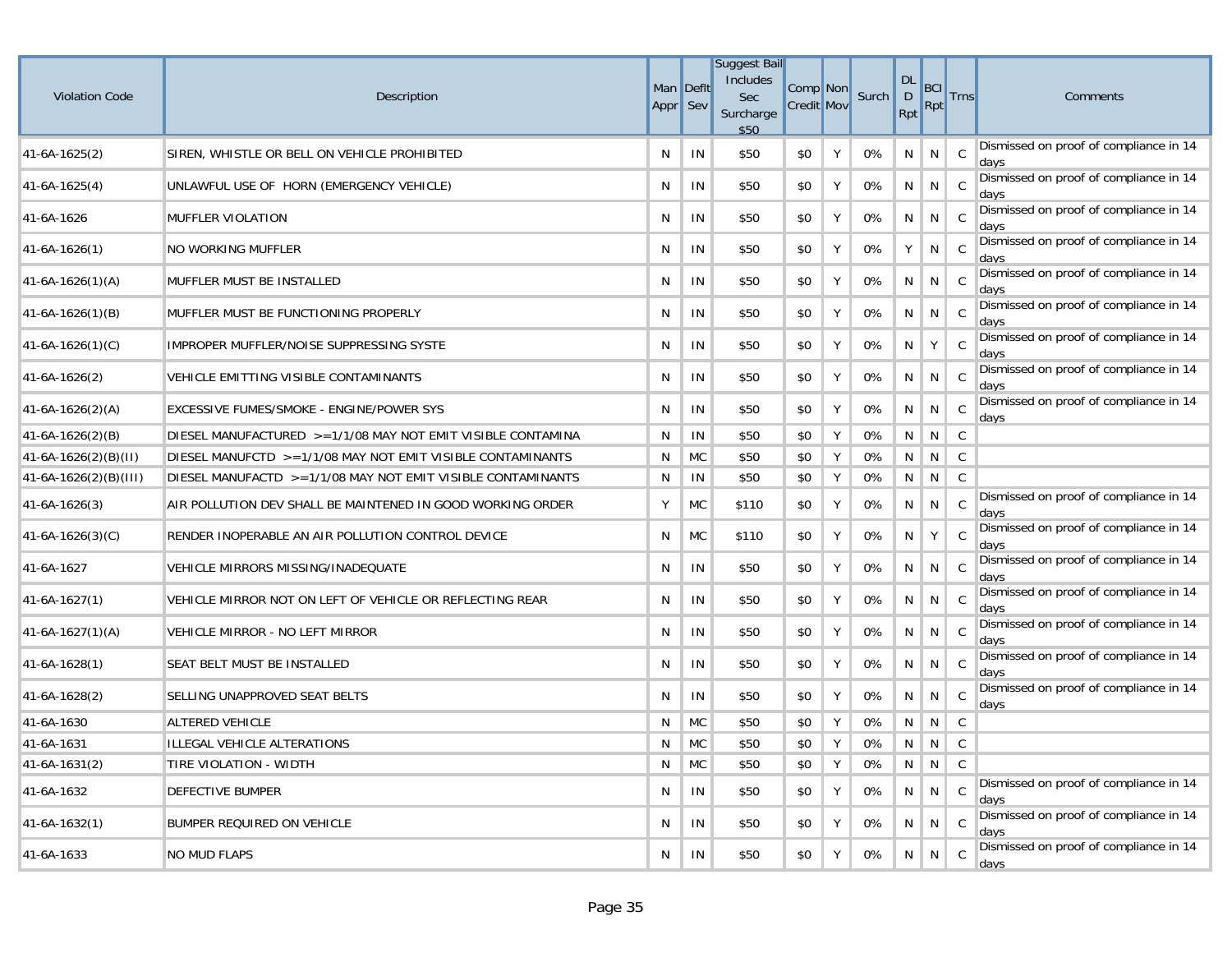| <b>Violation Code</b> | Description                                                  | Appr Sev | Man Defit | <b>Suggest Bail</b><br>Includes<br>Sec<br>Surcharge<br>\$50 | Comp Non<br><b>Credit Mov</b> |   | Surch | <b>DL</b><br>$\mathsf D$<br>Rpt | BCI<br>Rpt      | <b>Trns</b>  | Comments                                       |
|-----------------------|--------------------------------------------------------------|----------|-----------|-------------------------------------------------------------|-------------------------------|---|-------|---------------------------------|-----------------|--------------|------------------------------------------------|
| 41-6A-1634            | NO SAFETY CHAIN ON TOWED VEHICLE                             | N        | IN        | \$50                                                        | \$0                           | Y | 0%    | N                               | N               | $\mathbf{C}$ | Dismissed on proof of compliance in 14<br>days |
| 41-6A-1635            | EQUIP OBSTRUCT VISIBILITY-WINDSHIELD/WIN                     | N        | IN        | \$60                                                        | \$0                           | Y | 0%    | N                               | N               | - C          | Dismissed on proof of compliance in 14<br>days |
| 41-6A-1635(1)         | WINDOW TINT VIOLATION                                        | N        | IN        | \$60                                                        | \$0                           | Y | 0%    | N                               | N               | C            | Dismissed on proof of compliance in 14<br>days |
| $41-6A-1635(1)(D)$    | OBSTRUCT REDUCING VISIBILTY-WINDSHIELD                       | N        | IN        | \$60                                                        | \$0                           | Y | 0%    | N                               | $N \parallel C$ |              | Dismissed on proof of compliance in 14<br>days |
| 41-6A-1635(2)         | STICKERS/OTHER NON-TRANSPARENT MATERIAL ON WINDSHIELD        | N        | IN        | \$50                                                        | \$0                           | Y | 0%    | Υ                               | N               | C            | Dismissed on proof of compliance in 14<br>days |
| 41-6A-1635(4)         | MIRRORS REQUIRED IF REAR BLOCKED OR TINTED                   | N        | IN        | \$50                                                        | \$0                           | Y | 0%    | Y                               | $N \parallel C$ |              | Dismissed on proof of compliance in 14<br>days |
| 41-6A-1635(6)         | SALE OF VEHICLE WITH EXCESSIVE TINT                          | N        | IN        | \$150                                                       | \$0                           | Y | 0%    | N                               | N C             |              | Dismissed on proof of compliance in 14<br>days |
| 41-6A-1636            | <b>ILLEGAL TIRES</b>                                         | N        | IN        | \$50                                                        | \$0                           | Y | 0%    | Y                               | N               | C            | Dismissed on proof of compliance in 14<br>days |
| 41-6A-1636(1)         | TIRE VIOLATION - CONDITION OF RUBBER ON TIRES                | N        | IN        | \$50                                                        | \$0                           | Y | 0%    | Υ                               | N               | - C          | Dismissed on proof of compliance in 14<br>days |
| $41-6A-1636(5)(A)$    | STUDDED SNOW TIRE VIOLATION                                  | N        | IN        | \$50                                                        | \$0                           | Y | 0%    | N                               | N               | C            | Dismissed on proof of compliance in 14<br>days |
| $41-6A-1636(7)(A)$    | <b>ILLEGAL TIRES</b>                                         | N        | IN        | \$50                                                        | \$0                           | Y | 0%    | N                               | $N \parallel C$ |              | Dismissed on proof of compliance in 14<br>days |
| $41-6A-1636(7)(A)(I)$ | <b>ILLEGAL TIRES</b>                                         | N        | IN        | \$50                                                        | \$0                           | Υ | 0%    | Υ                               | N               | C            | Dismissed on proof of compliance in 14<br>days |
| 41-6A-1637            | NO EMERGENCY FLARES/FUSES/LANTERNS                           | N        | IN        | \$50                                                        | \$0                           | Y | 0%    | N                               | N               | - C          | Dismissed on proof of compliance in 14<br>days |
| 41-6A-1638            | FAIL TO USE WARNING SIGNALS                                  | N        | IN        | \$50                                                        | \$0                           | Y | 0%    | N                               | N               | C            | Dismissed on proof of compliance in 14<br>days |
| 41-6A-1639            | TRANSPRT OF HAZARDOUS/FLAMABLE COMMODITI                     | N        | IN        | \$270                                                       | \$0                           | N | 35%   | Υ                               | Υ               | C            |                                                |
| 41-6A-1639(2)(A)      | DRIVING W/O HAZMAT PLACARDS                                  | N        | IN        | \$270                                                       | \$0                           | N | 35%   | Y                               | N               | C            |                                                |
| 41-6A-1639(2)(B)      | DRIVING W/O HAZMAT SAFETY EQUIPMENT                          | N        | IN        | \$270                                                       | \$0                           | N | 35%   | Υ                               | N               | C            |                                                |
| 41-6A-1641            | TV PROH IF DRIVER CAN VIEW SCREEN                            | N        | IN        | \$50                                                        | \$0                           | Y | 0%    | N                               | N               | C            |                                                |
| 41-6A-1701            | <b>IMPROPER BACKING</b>                                      | N        | IN        | \$100                                                       | \$0                           | N | 35%   | Y                               | N               | C            |                                                |
| 41-6A-1701(1)         | BACKING PROHIBITED IF NOT SAFE OR INTERFERING WITH TRAFFIC   | N        | IN        | \$150                                                       | \$0                           | N | 35%   | Y                               | N               | $\mathsf{C}$ |                                                |
| 41-6A-1701(2)         | BACKING ON LIMITED ACCESS HIGHWAY                            | N        | IN        | \$100                                                       | \$0                           | N | 35%   | N                               | N               | C            |                                                |
| 41-6A-1702            | DRIVE ON THE SIDEWALK                                        | N        | IN        | \$100                                                       | \$0                           | N | 35%   | Y                               | N               | $\mathsf{C}$ |                                                |
| 41-6A-1703            | DRIVE W/PASSENGER IN WRONG PLACE                             | N        | IN        | \$40                                                        | \$0                           | Y | 0%    | N                               | Y               | C            |                                                |
| 41-6A-1704            | IMPROPER OPENING OF VEHICLE DOOR                             | N        | IN        | \$40                                                        | \$0                           | Y | 0%    |                                 | $N \parallel N$ | $\mathsf{C}$ |                                                |
| 41-6A-1704(1)         | OPENING VEHICLE DOOR TOWARD MOVING TRAFFIC                   | N        | IN        | \$40                                                        | \$0                           | Y | 0%    |                                 | $N \parallel N$ | $\mathsf{C}$ |                                                |
| 41-6A-1704(2)         | VEHICLE DOOR LEFT OPEN TOWARD MOVING TRAFFIC-EXTENDED TIME   | N        | IN        | \$40                                                        | \$0                           | Y | 0%    |                                 | $N \parallel N$ | $\mathsf{C}$ |                                                |
| 41-6A-1705            | OBSTRUCTION TO DRIVER'S VIEW                                 | N        | IN        | \$40                                                        | \$0                           | Y | 0%    | Y                               | N               | $\mathsf{C}$ |                                                |
| 41-6A-1705(1)         | OPERATE VEHICLE < 3 IN FRONT SEAT-OBSTRUCTING VIEW/OPERATION | N        | IN        | \$40                                                        | \$0                           | Y | 0%    |                                 | Y N C           |              |                                                |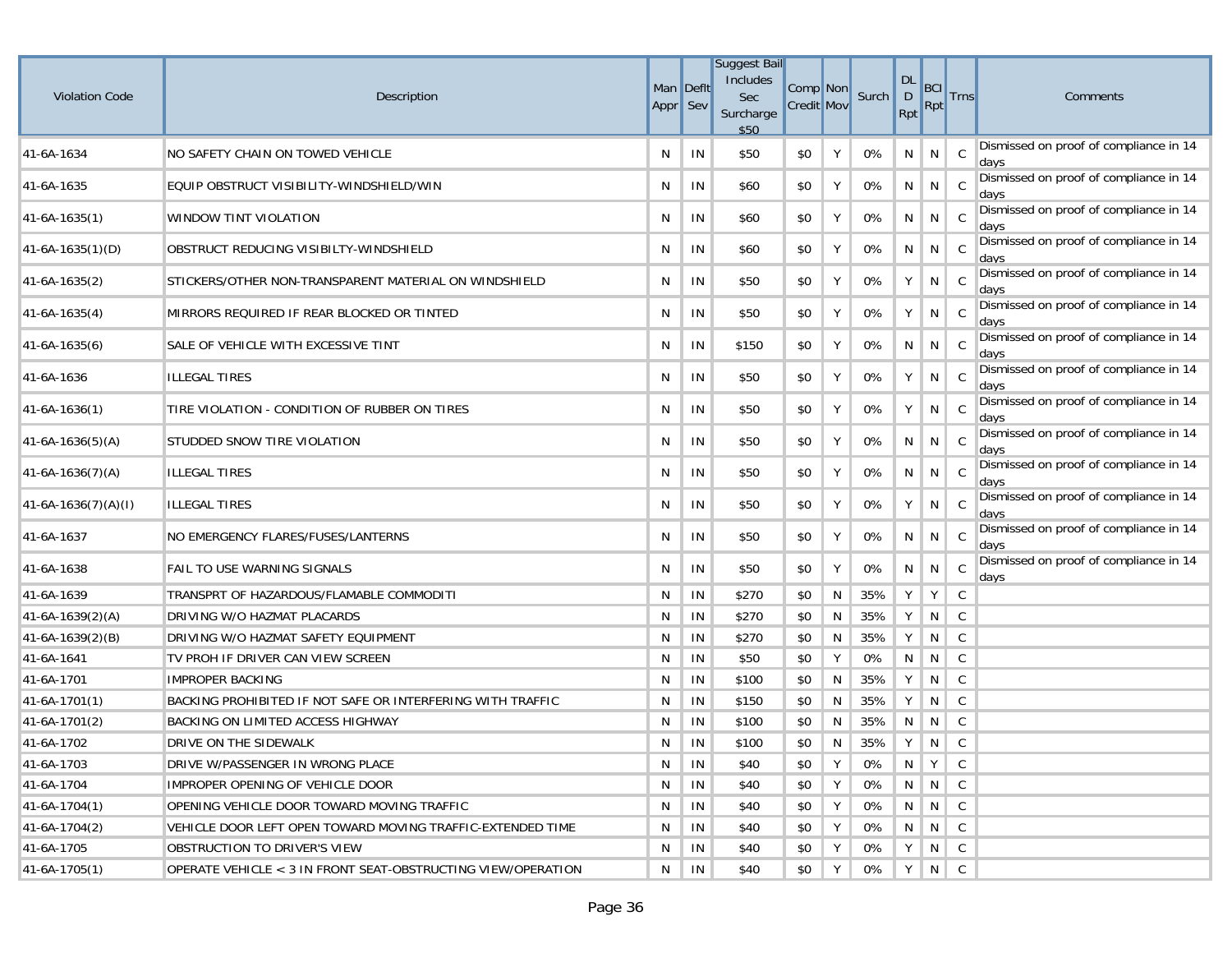| <b>Violation Code</b>  | Description                                                  | Man Deflt<br>Appr Sev |               | <b>Suggest Bail</b><br>Includes<br>Sec<br>Surcharge<br>\$50 | Comp Non<br><b>Credit Mov</b> |   | Surch | <b>DL</b><br>$\mathsf D$<br>Rpt | <b>BCI</b><br>Rpt | <b>Trns</b>  | Comments                                                                                       |
|------------------------|--------------------------------------------------------------|-----------------------|---------------|-------------------------------------------------------------|-------------------------------|---|-------|---------------------------------|-------------------|--------------|------------------------------------------------------------------------------------------------|
| $41-6A-1705(1)(A)$     | OBSTRUCT OPERATOR VIEW TO FRONT OR SIDE OF VEHICLE           | N                     | IN            | \$40                                                        | \$0                           | Υ | 0%    | Y                               | N                 | C            |                                                                                                |
| $41-6A-1705(1)(B)$     | INTERFERE W/OPERATORS CONTROL OVER DRIVING MECHANISM OF VEH  | N                     | IN            | \$40                                                        | \$0                           | Y | 0%    | N                               | N                 | $\mathsf{C}$ |                                                                                                |
| 41-6A-1705(2)          | PASSENGER OBST DRIVERS VIEW/UNAUTH PLACE                     | N                     | IN            | \$40                                                        | \$0                           | Υ | 0%    | Y                               | N                 | C            |                                                                                                |
| $41-6A-1705(2)(A)$     | PASSENGER IN VEHICLE INTERFERES WITH OPERATORS VIEW          | N                     | IN            | \$40                                                        | \$0                           | Υ | 0%    | Υ                               | N                 | $\mathsf{C}$ |                                                                                                |
| $41-6A-1705(2)(B)$     | PASSENGER IN VEHICLE INTEREFERING WITH OPERATORS CONTROL     | N                     | IN            | \$40                                                        | \$0                           | Υ | 0%    | Υ                               | N                 | C            |                                                                                                |
| 41-6A-1706             | OCCUPANCY OF TRAILER/SEMITRAILER WHILE BEING MOVED ON HWY    | N                     | IN            | \$100                                                       | \$0                           | Y | 0%    | N                               | N                 | C            |                                                                                                |
| 41-6A-1706(1)          | OCCUPANCY OF TRAILER/SEMITRAILER WHILE BEING MOVED ON HWY    | N                     | IN            | \$100                                                       | \$0                           | Y | 0%    | N                               | N                 | C            |                                                                                                |
| 41-6A-1707             | ENTER INTERSECTION W/O SUFFICIENT SPACE                      | N                     | IN            | \$100                                                       | \$0                           | N | 35%   | Y                               | N                 | $\mathsf{C}$ |                                                                                                |
| 41-6A-1710             | FOLLOWING TOO CLOSE TO ANY AUTHORIZED EMERGENCY VEHICLE      | N                     | IN            | \$130                                                       | \$0                           | N | 35%   | N                               | N                 | C            |                                                                                                |
| 41-6A-1711             | DRIVE OVER FIREHOSE                                          | N                     | IN            | \$100                                                       | \$0                           | N | 35%   | Y                               | N                 | C            |                                                                                                |
| 41-6A-1712             | LITTERING                                                    | Υ                     | IN            | \$340                                                       | \$0                           | N | 35%   | N                               | Y                 | C            | Enhanceable Offense                                                                            |
| $41-6A-1712(1)$        | ILLEGAL DUMPING                                              | Υ                     | IN            | \$340                                                       | \$0                           | N | 35%   | N                               | Y                 | C            |                                                                                                |
| $41-6A-1712(5)$        | THROWING LIGHTED MATERIAL FROM VEHICLE                       | Υ                     | IN            | \$340                                                       | \$0                           | N | 35%   | N                               | Y                 | C            |                                                                                                |
| $41-6A-1712(6)$        | <b>FAILURE TO SECURE LOOSE CARGO</b>                         | N                     | IN            | \$280                                                       | \$0                           | Υ | 0%    | N                               | N                 | C            |                                                                                                |
| 41-6A-1712{2}          | LITTERING - 2ND OR SUBSEQUENT OFFENSE                        | Υ                     | IN            | \$570                                                       | \$0                           | N | 35%   | N <sub>1</sub>                  | Y                 | C            |                                                                                                |
| 41-6A-1715             | <b>CARELESS DRIVING</b>                                      | N                     | МC            | \$100                                                       | \$0                           | N | 35%   | Υ                               | N                 | C            |                                                                                                |
| $41-6A-1715(1)$        | <b>CARELESS DRIVING</b>                                      | N                     | <b>MC</b>     | \$100                                                       | \$0                           | N | 35%   | Υ                               | N                 | C            |                                                                                                |
| $41-6A-1715(1)(A)$     | CARELESS DRIVING $>=2$ VIOLATIONS IN 3 MILES                 | N                     | <b>MC</b>     | \$100                                                       | \$0                           | N | 35%   | Υ                               | N                 | C            |                                                                                                |
| $41-6A-1715(1)(B)$     | CARELESS DRIVING DISTRACTED BY ACTIVITY OTHER THAN DRIVING   | N                     | MC            | \$100                                                       | \$0                           | N | 35%   | Y                               | N                 | C            |                                                                                                |
| $41-6A-1715(1)(B)(I)$  | CARELESS DRIVING SEARCHING FOR ITEM IN VEHICLE               | N                     | <b>MC</b>     | \$100                                                       | \$0                           | N | 35%   | Y                               | N                 | C            |                                                                                                |
| $41-6A-1715(1)(B)(II)$ | CARELESS DRIVING ATTENDING TO PERSONAL HYGIENE OR GROOMING   | N                     | <b>MC</b>     | \$100                                                       | \$0                           | N | 35%   | Υ                               | N                 | C            |                                                                                                |
| 41-6A-1716             | USE HANDHELD DEVICE TO TEXT/EMAIL WHILE OPERATING VEHICLE    | N                     | <b>MC</b>     | \$100                                                       | \$0                           | N | 35%   | Υ                               | N                 |              | C Enhanceable Offense                                                                          |
| $41-6A-1716(2)$        | USE HANDHELD DEVICE WHILE OPERATING VEHICLE                  | N                     | MC            | \$100                                                       | \$0                           | N | 35%   | Y                               | N                 | C            | <b>Enhanceable Offense</b>                                                                     |
| $41-6A-1716(2)(A)$     | USE HANDHELD DEVICE TO WRITE/SEND/READ DATA W/OPER VEHICLE   | N                     | <b>MC</b>     | \$100                                                       | \$0                           | N | 35%   | Y                               | N                 | C            | <b>Enhanceable Offense</b>                                                                     |
| $41-6A-1716(2)(B)$     | USE HANDHELD DEVICE TO DIAL WHILE OPERATING VEHICLE          | N                     | <b>MC</b>     | \$100                                                       | \$0                           | N | 35%   | Υ                               | N                 |              | C Enhanceable Offense                                                                          |
| $41-6A-1716(2)(C)$     | USE HANDHELD DEVICE TO ACCESS INTERNET W/OPERATING VEHICLE   | N                     | <b>MC</b>     | \$100                                                       | \$0                           | N | 35%   | Υ                               | N                 |              | C Enhanceable Offense                                                                          |
| $41-6A-1716(2)(D)$     | USE HANDHELD DEVICE TO VIEW/RECORD VIDEO WHILE OPERATING VEH | N                     | <b>MC</b>     | \$100                                                       | \$0                           | N | 35%   | Y                               | N                 |              | C Enhanceable Offense                                                                          |
| $41-6A-1716(4)(B)$     | USE HANDHELD DEVICE W/DRIVING INFLICTING INJURY 2ND/SUBS     | N                     | MB            | \$680                                                       | \$0                           | N | 35%   | Υ                               | N                 | C            |                                                                                                |
| $41-6A-1716(4)(B)(I)$  | CAUSE INJURY TO ANOTHER USING HANDHELD DEVICE W/OPERTNG VEH  | N                     | MB            | \$680                                                       | \$0                           | N | 35%   | Y                               | N                 | $\mathsf{C}$ |                                                                                                |
| $41-6A-1716(4)(B)(II)$ | USE HANDHELD DEVICE W/OPERATING VEHICLE 2ND/SUBS W/IN 3 YRS  | Υ                     | МB            | \$680                                                       | \$0                           | N | 35%   | $Y \mid$                        | $N \parallel C$   |              |                                                                                                |
| 41-6A-1717             | SMOKING IN A VEHICLE PROHIBITED WHEN CHILD IS PRESENT        | N                     | IN            | \$45                                                        | \$0                           | Υ | 0%    | N                               | Y                 | C            |                                                                                                |
| 41-6A-1803             | FAILURE TO WEAR A SEAT BELT                                  | N                     | $\mathsf{IN}$ | \$45                                                        | \$0                           | Υ | 0%    | Υ                               | N                 | C            |                                                                                                |
| $41-6A-1803(1)(A)$     | FAILURE TO WEAR OR PROVIDE PROPERLY ADJUSTED SAFETY BELT     | N                     | IN            | \$45                                                        | \$0                           | Υ | 0%    | Y                               | N                 | $\mathsf{C}$ |                                                                                                |
| $41-6A-1803(1)(B)$     | FAILURE TO WEAR OR PROVIDE CHILD RESTRAINT DEVICE            | N                     | IN            | \$45                                                        | \$45                          | Y | 0%    | Υ                               | N                 | C            | May be dismissed upon proof of<br>acquisition, rental or purchase of child<br>restraint device |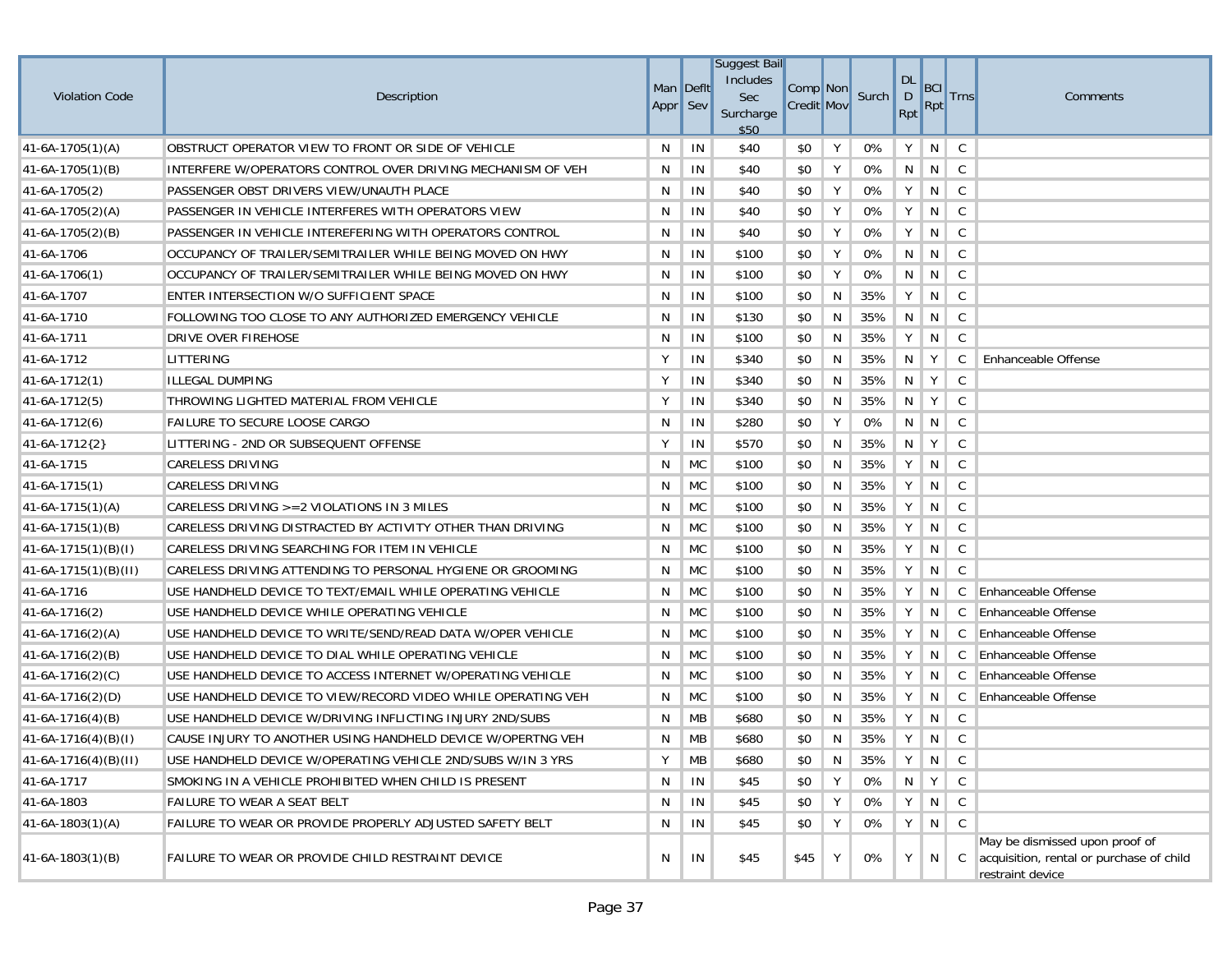|                          |                                                              |           |           | <b>Suggest Bail</b>    |                   |    |            |                |                |                     |                                                                                      |
|--------------------------|--------------------------------------------------------------|-----------|-----------|------------------------|-------------------|----|------------|----------------|----------------|---------------------|--------------------------------------------------------------------------------------|
| <b>Violation Code</b>    | Description                                                  | Man Deflt |           | Includes<br><b>Sec</b> | Comp Non          |    | Surch      | <b>DL</b><br>D | <b>BCI</b>     | <b>Trns</b>         | Comments                                                                             |
|                          |                                                              | Appr Sev  |           | Surcharge<br>\$50      | <b>Credit Mov</b> |    |            | Rpt            | Rpt            |                     |                                                                                      |
| 41-6A-1803(2)            | FAILURE OF PASSENGER 16 YRS OR OLDER TO WEAR SEAT BELT       | N         | IN        | \$45                   | \$0               | Υ  | 0%         | Υ              | N              | C                   |                                                                                      |
| 41-6A-2003               | UNLAWFUL AUTOMATIC LICENSE PLATE READER USE                  | Υ         | MB        | \$310                  | \$0               | Y  | 0%         | N              | N              | $\mathsf{C}$        |                                                                                      |
| 41-6A-2004               | CAPTURED PLATE DATA PRESERVATION OR DISCLOSURE VIOLATION     | Υ         | MB        | \$310                  | \$0               | Y  | 0%         | N              | N              | $\mathsf{C}$        |                                                                                      |
| 41-6A-2005               | PRESERVATION OF CAPTURED PLATE DATA VIOLATION                | Υ         | MB        | \$310                  | \$0               | Υ  | 0%         | N              | N              | $\mathsf{C}$        |                                                                                      |
| 41-8-1                   | OPERATING VEHICLE BY PERSONS UNDER 16                        | N         | IN        | \$110                  | \$0               | N  | 35%        | N              | N              | $\mathsf{C}$        |                                                                                      |
| 41-8-2                   | PERSON UNDER 17 OPERATING VEHICLE DURING NIGHT HOURS         | N         | IN        | \$120                  | \$0               | N  | 35%        | N              | N              | C                   |                                                                                      |
| $ 41-8-2(1) $            | PERSON UNDER 17 OPERATING VEHICLE BETWEEN 12 AM AND 5 AM     | N         | IN        | \$120                  | \$0               | N  | 35%        | N              | N              | C                   |                                                                                      |
| $41 - 8 - 3$             | OPERATION OF VEHICLE BY PERSON UNDER 16 1/2 YEARS            | N         | IN        | \$170                  | \$0               | N  | 35%        | N              | N              | $\mathsf C$         |                                                                                      |
| $41 - 8 - 4$             | UNDER 18 USING WIRELESS PHONE WHILE OPERATING VEHICLE        | Υ         | IN        | \$25                   | \$0               | Y  | 0%         | N              | N              | C                   |                                                                                      |
|                          |                                                              |           |           |                        |                   |    |            |                |                |                     | May be dismissed upon proof that valid                                               |
| 41-12A-302               | OPERATING VEHICLE WITHOUT INSURANCE                          | Y         | <b>MC</b> | \$400                  | \$300             | Y  | 0%         | Υ              | Y              | $\mathsf{C}$        | Insurance was in effect for the vehicle at<br>the time of the citation.              |
|                          |                                                              |           |           |                        |                   |    |            |                |                |                     | May be dismissed upon proof that valid                                               |
| $ 41-12A-302(1)(A)(II) $ | NO INSURANCE 2ND OR SUBSEQUENT OFFENSE WITHIN 3 YRS OF PRIOR | Υ         | <b>MC</b> | \$1,000                | \$300             | Y  | 0%         | Υ              | Y              | $\mathbb{C}$        | insurance was in effect for the vehicle at                                           |
|                          |                                                              |           |           |                        |                   |    |            |                |                |                     | the time of the citation.<br>May be dismissed upon proof that valid                  |
| 41-12A-303.2             | NO PROOF OF INSURANCE                                        | Υ         | IN        | \$400                  | \$0               | Y  | 0%         | Y              | Y              | $\mathbf{C}$        | insurance was in effect for the vehicle at                                           |
|                          |                                                              |           |           |                        |                   |    |            |                |                |                     | the time of the citation.                                                            |
| 41-12A-303.2(2)          | NO PROOF OF INSURANCE                                        | Y         | IN        | \$400                  | \$0               | Υ  | 0%         | Y              | Y <sub>1</sub> | $\lfloor C \rfloor$ | May be dismissed upon proof that valid<br>insurance was in effect for the vehicle at |
|                          |                                                              |           |           |                        |                   |    |            |                |                |                     | the time of the citation.                                                            |
|                          |                                                              |           |           |                        |                   |    |            |                |                |                     | May be dismissed upon proof that valid                                               |
| 41-12A-303.2{2}          | NO PROOF OF INSURANCE - 2ND OR SUBSEQUENT OFFENSE            | Υ         | IN        | \$1,000                | \$0               | Y  | 0%         | Y              | Y              | C                   | insurance was in effect for the vehicle at<br>the time of the citation.              |
| 41-12A-303.3             | PROVIDE FALSE EVIDENCE OF INSURANCE                          | Υ         | <b>MC</b> | \$410                  | \$0               | Υ  | 0%         | N              | Y              | $\mathsf{C}$        |                                                                                      |
| 41-12A-601               | COLLUSIVE TRANSFER OF MOTOR VEHICLE REGISTRATION             | N         | <b>MC</b> | \$340                  | \$0               | N  | 35%        | N              | Y              | C                   |                                                                                      |
| 41-12A-603               | OPERATE VEH W/O LICENSE OR REGIST (SUSPENDED OR REVOKED)     | N         | <b>MC</b> | \$90                   | \$0               | Υ  | 0%         | N              | Y              | C                   |                                                                                      |
| $ 41-12A-804(5) $        | <b>FALSE OR FRAUDULENT STATEMENT TO DMV</b>                  | Υ         | <b>MB</b> | \$570                  | \$0               | Υ  | 0%         | N              | N              | $\mathsf{C}$        |                                                                                      |
| $41 - 22 - 3(1)(A)$      | OPERATED OR TRANSPORTED W/O CURRENT REGISTRATION             | N         | IN        | \$90                   | \$10              | Υ  | 0%         | N              | N              | C                   | \$10 suspended upon compliance                                                       |
| $41 - 22 - 3(1)(B)$      | DEALER SOLD OHV W/O CURRENT REGISTRATION                     | N         | IN        | \$70                   | \$0               | Y  | 0%         | N              | N              | C                   |                                                                                      |
| $41-22-3(4)(B)(H)$       | <b>FAILURE TO DISPLAY REGISTRATION STICKER</b>               | N         | IN        | \$60                   | \$5               | Υ  | 0%         | N              | N              |                     | C \$5 suspended upon compliance                                                      |
| $41 - 22 - 3(4)(C)$      | NO REGISTRATION CARD ON OHV                                  | N         | IN        | \$90                   | \$0               | Υ  | 0%         | N              | N              | $\mathsf{C}$        | May be dismissed upon proof of valid<br>registration at time of citation             |
| $ 41-22-4(1) $           | FRAUDULENT APPLICATION FOR OHV REG                           | Υ         | IN        | \$750                  | \$0               | N  | $35\%$ N Y |                |                | C                   |                                                                                      |
| $41 - 22 - 4(2)$         | ALTER MANUFACTURERS SERIAL NUMBER ON OHV                     | Y         | IN        | \$750                  | \$0               | N  | 35%        |                | $N$   Y        | C                   |                                                                                      |
| $41 - 22 - 4(3)$         | FRAUDULENT USE OR DISPLAY OF OHV REGISTRATION                | Y         | IN        | \$350                  | \$0               | N  | 35% N Y    |                |                | C                   |                                                                                      |
| $41 - 22 - 4(4)$         | ALTERED OR DEFACED REGISTRATION STICKER OR CARD              | Υ         | IN        | \$350                  | \$0               | N  | 35%        | N              | Y              | C                   |                                                                                      |
| $ 41-22-5.5(1)(A) $      | FRAUDULENT APPLICATION FOR OHV IMPLEMENT OF HUSBANDRY REGIST | Υ         | IN        | \$750                  | \$0               | N. | 35%        | N.             | Y              | C                   |                                                                                      |
| $41 - 22 - 5.5(1)(B)$    | IMPROPER RECREATIONAL USE OF A IMPLEMENT OF HUSBANDRY        | N         | IN        | \$150                  | \$10              | N  | 35%        | N              | N              | C                   |                                                                                      |
| $41 - 22 - 5.5(1)(C)$    | IMPROPER DISPLAY OF IMPLEMENT OF HUSBANDRY REGIST STICKER    | N         | IN        | \$120                  | \$5               | N  | 35% N N C  |                |                |                     |                                                                                      |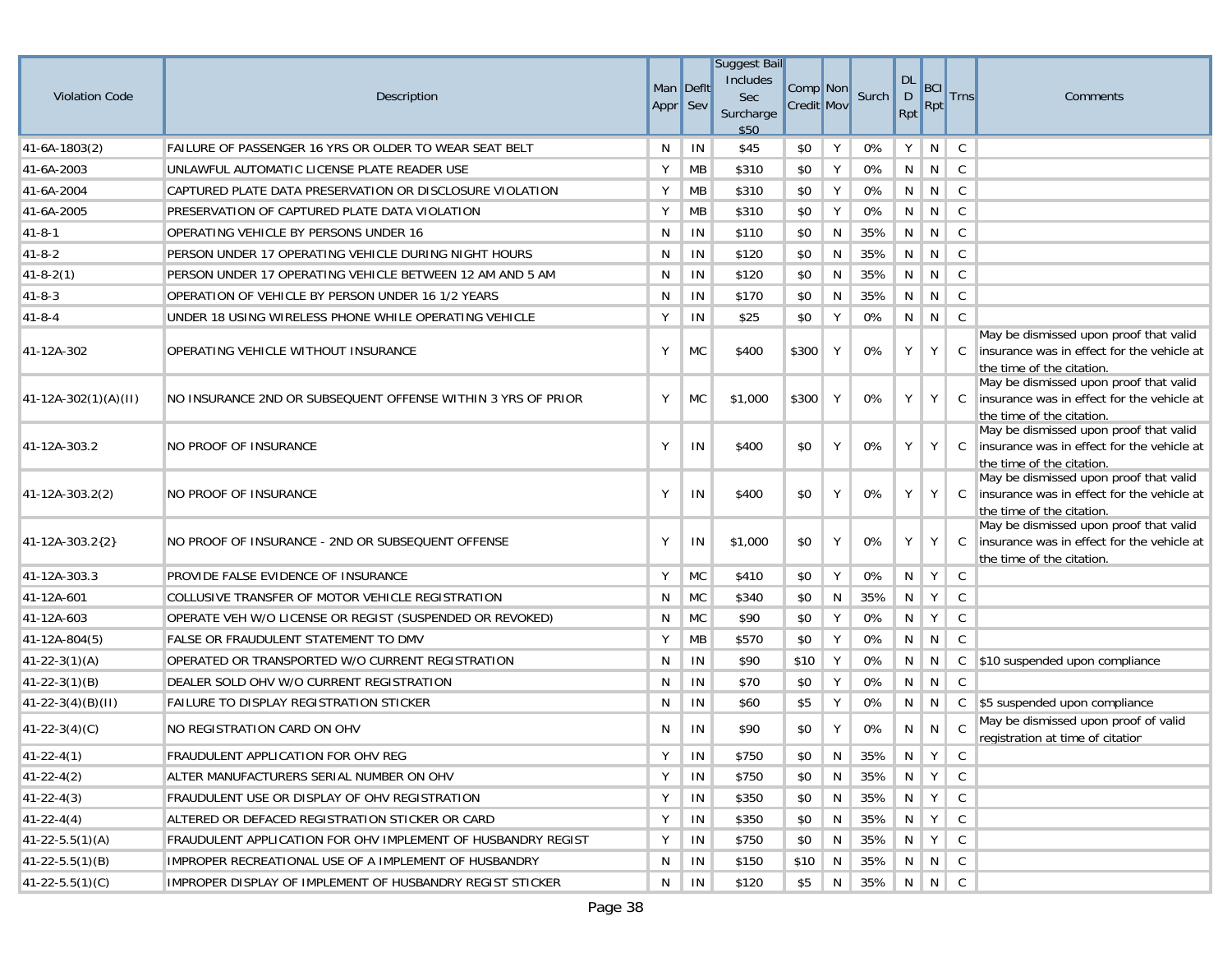|                         |                                                               |           |               | <b>Suggest Bail</b> |                   |   |       |                           |            |              |          |
|-------------------------|---------------------------------------------------------------|-----------|---------------|---------------------|-------------------|---|-------|---------------------------|------------|--------------|----------|
| <b>Violation Code</b>   | Description                                                   | Man Deflt |               | Includes<br>Sec     | Comp Non          |   | Surch | <b>DL</b><br>$\mathsf{D}$ | <b>BCI</b> | <b>Trns</b>  | Comments |
|                         |                                                               | Appr Sev  |               | Surcharge<br>\$50   | <b>Credit Mov</b> |   |       | Rpt                       | Rpt        |              |          |
| $41 - 22 - 5.5(3)$      | OPERATE WITHOUT IMPLEMENT OF HUSBANDRY REGISTRATION           | N         | IN            | \$150               | \$10              | N | 35%   | N                         | N          | C            |          |
| $41 - 22 - 5.5(4)$      | IMPROPER USE OF A REGISTERED OHV IMPLEMENT OF HUSBANDRY       | N         | $\mathsf{IN}$ | \$50                | \$0               | Y | 0%    | N                         | N          | $\mathsf{C}$ |          |
| $41 - 22 - 5.5(5)$      | OPERATE IMPLEMENT OF HUSBANDRY ALONG AN INTERSTATE FREEWAY    | N         | IN            | \$170               | \$0               | N | 35%   | N                         | N          | C            |          |
| $ 41-22-10.1(1) $       | OPER OHV ON PUB LAND, STREET, HIWAY NOT DESIG/POSTED AS OPEN  | N         | IN            | \$820               | \$0               | N | 35%   | N                         | N          | $\mathsf C$  |          |
| 41-22-10.2              | OPERATE OHV ON OR WITHIN BOUNDARIES OF INTERSTATE FREEWAY     | N         | IN            | \$110               | \$0               | Υ | 0%    | N                         | N          | C            |          |
| 41-22-10.3              | OPERATE OHV ON STREET OR HIGHWAY NOT DESIGNATED OPEN          | N         | IN            | \$290               | \$0               | N | 35%   | N                         | N          | C            |          |
| $41 - 22 - 10.7(1)(A)$  | OPERATE WITHOUT ADEQUATE BRAKES                               | N         | IN            | \$50                | \$0               | Y | 0%    | N                         | N          | $\mathsf{C}$ |          |
| $ 41-22-10.7(1)(B) $    | OPERATE WITHOUT LIGHTS AFTER SUNSET                           | N         | IN            | \$50                | \$0               | Y | 0%    | N                         | N          | $\mathsf C$  |          |
| $(41-22-10.7(1)(C))$    | OPERATE WITHOUT MUFFLER OR SPARK ARRESTER                     | N         | IN            | \$110               | \$0               | Υ | 0%    | N                         | N          | $\mathsf{C}$ |          |
| $ 41-22-10.7(1)(D) $    | OPERATE WITHOUT FLAG ON DESIGNATED SANDDUNES                  | N         | IN            | \$110               | \$0               | Y | 0%    | N                         | N          | C            |          |
| 41-22-10.8              | OPERATE OHV WITHOUT PROPER HEADGEAR                           | N         | IN            | \$50                | \$0               | Y | 0%    | N                         | N          | C            |          |
| $41 - 22 - 10.8(1)$     | UNDER 18 YOA AND OPERATING OHV WITHOUT A HELMET               | N         | IN            | \$50                | \$0               | Υ | 0%    | N                         | N          | C            |          |
| $41 - 22 - 10.8(2)$     | GAVE PERMISSION TO OPERATE/RIDE AN OHV W/O HELMET UNDER 18    | N         | IN            | \$50                | \$0               | Υ | 0%    | N                         | N          | C            |          |
| 41-22-11                | PLACED AN OHV REGULATORY SIGN WITHOUT AUTHORIZATION           | Υ         | IN            | \$630               | \$0               | Y | 0%    | N                         | N          | C            |          |
| $41 - 22 - 12(2)$       | TEAR DOWN, MUTIL, DEST SIGN BOARD, FENCE REGUL OHV PUBL LAND  | Y         | IN            | \$280               | \$0               | Υ | 0%    | N                         | Y          | C            |          |
| 41-22-12.1              | OPERATED A WHEELED VEHICLE IN EXCESS OF 800 POUNDS ON A MAIN  | Υ         | IN            | \$630               | \$0               | N | 35%   | N                         | N          | C            |          |
| 41-22-12.2              | OPERATE/GAVE PERM TO OPER A MOTOR VEH ON UNDESIG PUBL LANDS   | Y         | IN            | \$110               | \$0               | Υ | 0%    | N                         | N          | C            |          |
| $41 - 22 - 12.5(1)(A)$  | OPERATE/ACCOMP A PERSON OPER MOTOR VEH ON PVT LAND W/0 PERM   | Y         | IN            | \$110               | \$0               | Υ | 0%    | N                         | N          | C            |          |
| $(41-22-12.5(1)(B))$    | OPERATER OF OHV ON PRIVATE LAND REFUSE TO LEAVE UPON REQUEST  | Υ         | <b>MC</b>     | \$110               | \$0               | Υ | 0%    | N                         | N          | C            |          |
| $41 - 22 - 12.5(2)$     | OBSTRUCTED ACCESS WITHOUT PERMISSION                          | Υ         | IN            | \$110               | \$0               | Υ | 0%    | N                         | Υ          | C            |          |
| $41 - 22 - 12.5(3)$     | TEAR DOWN, MUTIL, DEST SIGN BOARD, FENCE REG MOT VEH TRESPAS  | Υ         | <b>MC</b>     | \$280               | \$0               | Υ | 0%    | N                         | Y          | C            |          |
| 41-22-12.7              | UNLAWFUL MOTOR VEHICLE USE ON PUBLIC OR PRIVATE PROPERTY      | Υ         | <b>MC</b>     | \$300               | \$0               | Υ | 0%    | N                         | Y          | C            |          |
| $41 - 22 - 12.7(3)$     | UNLAWFUL MOTOR VEHICLE USE ON PUBLIC/PRIVATE PROP W/IN 5 YRS  | Υ         | <b>MC</b>     | \$600               | \$0               | Υ | 0%    | N                         | Y          | C            |          |
| 41-22-13                | PROHIBITED OHV USE-VANDALISM/HARRASSMENT/BURGLARY/DAMAGE      | Υ         | IN            | \$350               | \$0               | N | 35%   | N                         | Y          | C            |          |
| 41-22-13{1}             | OPERATED OHV IN CONNECTION WITH EXCESSIVE MECHANICAL NOISE    | Υ         | IN            | \$170               | \$0               | N | 35%   | N                         | N.         | C            |          |
| 41-22-15                | HELD AN ORGANIZED EVENT WITHOUT PROPER AUTHORIZATION          | Υ         | IN            | \$630               | \$0               | N | 35%   | N                         | N          | C            |          |
| 41-22-29                | UNDER 8 YOA AND OPERATE AN OHV ON PUBLIC LANDS                | N         | IN            | \$50                | \$0               | Υ | 0%    | N                         | N          | $\mathsf C$  |          |
| $(41-22-30(2)(B)(I))$   | OPERATE-GIVE PERMISSION TO OPERATE W/O OHV SAFETY CERTIFICATE | N         | IN            | \$100               | \$0               | Y | 0%    | N                         | N          | C            |          |
| $41 - 22 - 30(2)(B)(H)$ | < 18 OPERATING OHV ON PUBLIC HWY WITHOUT DIRECT SUPERVISION   | N         | IN            | \$100               | \$0               | Υ | 0%    | N                         | N          | $\mathsf{C}$ |          |
| 41-22-35                | NON-RESIDENT OPERATING AN OHV WITHOUT USER FEE                | N         | IN            | \$150               | \$5               | N | 35%   |                           | N N C      |              |          |
| $41 - 22 - 35(5)(D)$    | FAILURE OF AGENT TO REPORT SALES AND SUBMIT FEES COLLECTED    | Υ         | IN            | \$280               | \$0               | N | 35%   | N <sub>N</sub>            | $Y \mid$   | $\mathsf{C}$ |          |
| $46 - 1 - 17(1)$        | UNLAWFUL VENDING OF A NOTARY SEAL                             | N         | MB            | \$680               | \$0               | N | 90%   | N                         | Y          | C            |          |
| $46 - 1 - 18(3)(A)$     | UNLAWFUL USE OF NOTARY SEAL                                   | Υ         | MB            | \$680               | \$0               | N | 90%   | N.                        | Y          | $\mathsf{C}$ |          |
| $46 - 1 - 18(3)(B)$     | UNLAWFUL SOLICITATION OF NOTARY BY EMPLOYER                   | Υ         | MB            | \$680               | \$0               | N | 90%   | N                         | $N \mid C$ |              |          |
| $52 - 4 - 209(8)(B)$    | GIVE FALSE IDENTITY DURING ELECTRONIC MEETING                 | Υ         | MB            | \$680               | \$0               | N | 90%   | $\parallel$ N             | Y          | $\mathsf{C}$ |          |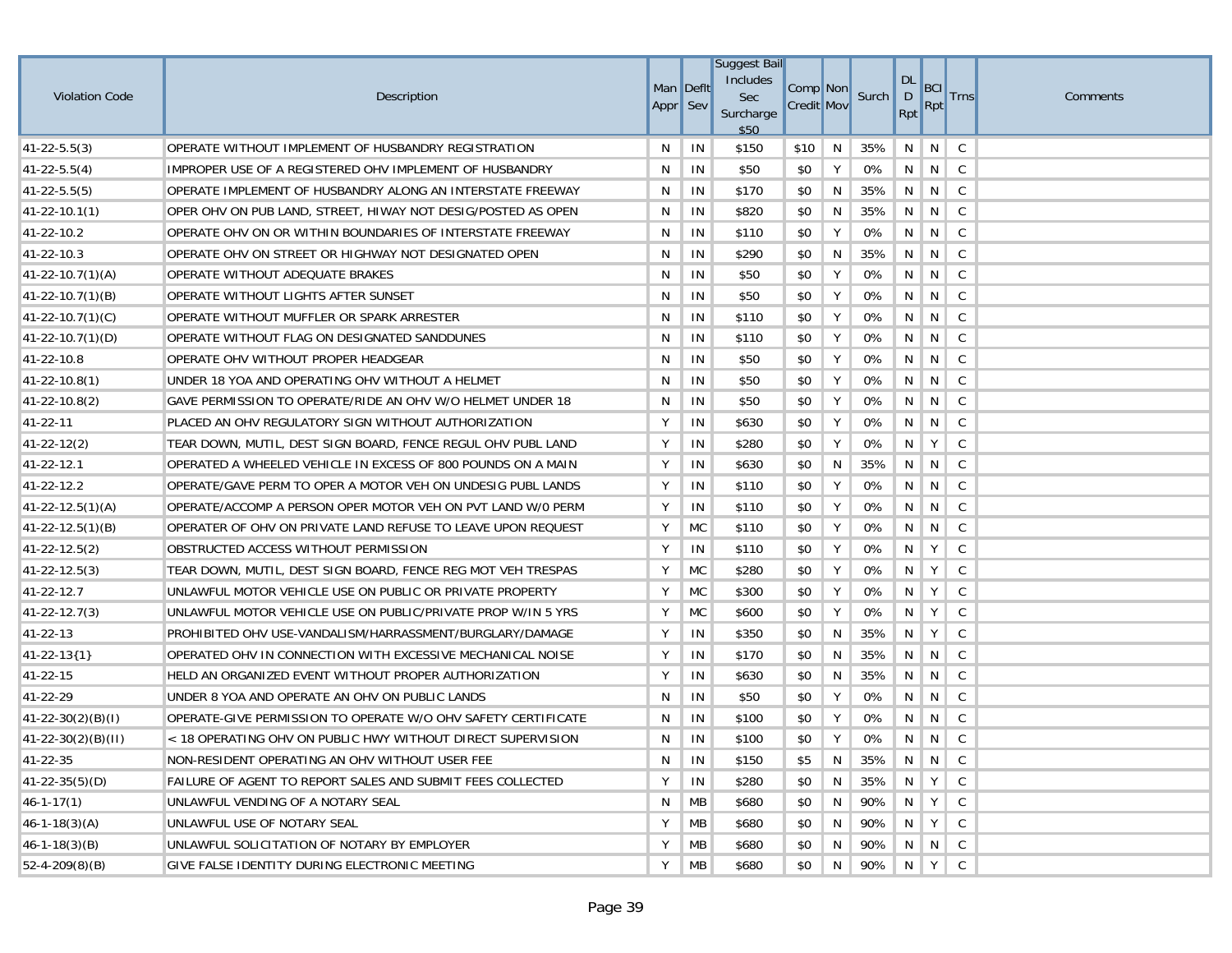| <b>Violation Code</b>     | Description                                                        | Man Deflt<br>Appr Sev |           | Suggest Bail<br>Includes<br>Sec<br>Surcharge<br>\$50 | Comp Non<br><b>Credit Mov</b> |   | Surch | <b>DL</b><br>$\mathsf D$<br>Rpt | <b>BCI</b><br><b>Rpt</b> | <b>Trns</b>  | Comments                                                            |
|---------------------------|--------------------------------------------------------------------|-----------------------|-----------|------------------------------------------------------|-------------------------------|---|-------|---------------------------------|--------------------------|--------------|---------------------------------------------------------------------|
| 53-3-109                  | KNOWING, INTENTIONAL ACCESS, DISSEMINATE DLD RECORD UNLAWFUL       | Y                     | MB        | \$680                                                | \$0                           | N | 90%   | N                               | Y                        | $\mathsf{C}$ |                                                                     |
| 53-3-202                  | NO VALID LICENSE - NEVER OBTAINED LICENSE                          | Y                     | IN        | \$200                                                | \$0                           | Y | 0%    | Y                               | Y                        | C            |                                                                     |
| $53 - 3 - 202(1)$         | NO VALID LICENSE - NEVER OBTAINED LICENSE                          | Y                     | IN        | \$200                                                | \$0                           | Y | 0%    | $Y \mid$                        | Y                        | $\mathsf{C}$ |                                                                     |
| $53-3-202(1)(A)$          | NO VALID LICENSE - EXPIRED                                         | N                     | IN        | \$50                                                 | \$10                          | Y | 0%    | Y                               | Y                        | $\mathsf{C}$ |                                                                     |
| $53-3-202(1)(F)$          | VIOLATION OF LEARNER'S PERMIT                                      | N                     | IN        | \$50                                                 | \$0                           | Y | 0%    | Υ                               | Y                        | $\mathsf C$  |                                                                     |
| $53-3-202(2)$             | DRIVE OR BE IN PHYSICAL CONTROL OF TOWED VEHICLE ON HIGHWAY        | Y                     | IN        | \$200                                                | \$0                           | Y | 0%    | Υ                               | N                        | $\mathsf{C}$ |                                                                     |
| $53-3-202(3)(A)$          | DRIVING AS TAXI DRIVER WITHOUT CLASS D ENDORSEMENT                 | N                     | IN        | \$200                                                | \$0                           | Y | 0%    | Υ                               | Y                        | $\mathsf{C}$ |                                                                     |
| $53-3-202(3)(B)(I)$       | DRIVE AS PRIVATE PASSENGER CARRIER W/OUT TAXICAB ENDORSEMENT       | N                     | IN        | \$200                                                | \$0                           | Y | 0%    | Υ                               | Y                        | $\mathsf{C}$ |                                                                     |
| $53-3-202(3)(B)(II)$      | DRIVING AS PRIVATE PASSENGER CARRIER WITHOUT CDL ENDORSEMENT       | N                     | IN        | \$200                                                | \$0                           | Y | 0%    | Υ                               | Y                        | $\mathsf{C}$ |                                                                     |
| $ 53-3-202(3)(B)(H)(B) $  | DRIVING AS PRIVATE PASSENGER CARRIER WITHOUT PASSENGER ENDORSEMENT | N                     | IN        | \$200                                                | \$0                           | Y | 0%    | Y                               | Y                        | $\mathsf{C}$ |                                                                     |
| 53-3-202(3)(B)(II)(C)     | DRIVE AS PRIVATE PASSENGER CARRIER W/O SCHOOL BUS ENDORSEMNT       | N                     | IN        | \$200                                                | \$0                           | Y | 0%    | Y                               | Y                        | $\mathsf{C}$ |                                                                     |
| $53 - 3 - 202(4)$         | OPERATE MOTORCYCLE, ATV, OR CYCLE WITHOUT VALID LIC, ENDORSE       | Y                     | IN        | \$260                                                | \$0                           | Y | 0%    | Υ                               | Y                        | C            |                                                                     |
| $53-3-202(4)(A)$          | OPERATE MOTORCYCLE, ATV OR CYCLE WITHOUT VALID LIC, ENDORSE        | Υ                     | IN        | \$260                                                | \$0                           | Y | 0%    | Υ                               | Y                        | $\mathsf{C}$ |                                                                     |
| 53-3-203                  | ALLOWING UNLICENSED PERSON TO DRIVE                                | N                     | IN        | \$90                                                 | \$0                           | Y | 0%    | N                               | N                        | $\mathsf{C}$ |                                                                     |
| 53-3-205                  | LICENSE APPLICATION VIOLATION                                      | Y                     | <b>MC</b> | \$340                                                | \$0                           | N | 35%   | N                               | N                        | C            |                                                                     |
| 53-3-207                  | DRIVE W/ WRONG CLASS OF LICENSE                                    | N                     | IN        | \$50                                                 | \$0                           | Y | 0%    | N                               | N                        | C            |                                                                     |
| 53-3-208                  | VIOLATION OF RESTRICTED LICENSE                                    | N                     | IN        | \$50                                                 | \$0                           | Y | $0\%$ | Υ                               | N                        | $\mathsf{C}$ |                                                                     |
| $53 - 3 - 210.6(3)$       | MOTORCYCLE LEARNER PERMIT VIOLATION                                | N                     | IN        | \$50                                                 | \$0                           | Y | 0%    | Υ                               | N                        | $\mathsf C$  |                                                                     |
| $53-3-210.6(3)(A)(I)$     | MOTORCYCLE LEARNER PERMIT VIOL - HWY, SPEED, HOURS                 | N                     | IN        | \$50                                                 | \$0                           | Y | 0%    | Y                               | N                        | C            |                                                                     |
| $53-3-210.6(3)(A)(II)$    | MOTORCYCLE PERMIT VIOLATION - PASSENGER                            | N                     | IN        | \$50                                                 | \$0                           | Y | 0%    | Υ                               | N                        | C            |                                                                     |
| $ 53-3-210.6(3)(A)(III) $ | MOTORCYCLE PERMIT VIOLATION - HOURS OF DAY                         | N                     | IN        | \$50                                                 | \$0                           | Y | 0%    | Υ                               | N                        | $\mathsf C$  |                                                                     |
| 53-3-213                  | DRIVE VEHICLE W/O PROPER CLASS LICENSE                             | N                     | IN        | \$90                                                 | \$10                          | Y | 0%    | N                               | N                        |              | C \$10 suspended upon compliance                                    |
| 53-3-216                  | <b>FAIL TO NOTIFY OF ADDRESS CHANGE</b>                            | N                     | IN        | \$50                                                 | \$0                           | Y | 0%    | N                               | N                        | C            |                                                                     |
| $53 - 3 - 216(1)$         | <b>CHANGE OF ADDRESS</b>                                           | N                     | IN        | \$50                                                 | \$0                           | Y | 0%    | N                               | N                        | C            |                                                                     |
| 53-3-217                  | NO DRIVERS LICENSE IN POSSESSION                                   | N                     | IN        | \$50                                                 | \$0                           | Y | 0%    | Υ                               | Y                        | $\mathsf{C}$ | May be dismissed upon proof of valid<br>license at time of citation |
| $53 - 3 - 217(1)(A)$      | NO DRIVER LICENSE IN POSSESSION DRIVING A MOTOR VEHICLE            | N                     | IN        | \$50                                                 | \$0                           | Υ | 0%    | Υ                               | Y                        | C            | May be dismissed upon proof of valid<br>license at time of citation |
| $53 - 3 - 217(1)(B)$      | FAILURE TO PROVIDE DRIVER LICENSE UPON DEMAND OF AN OFFICER        | N                     | IN        | \$50                                                 | \$0                           | Y | 0%    | Υ                               | Y                        | C            | May be dismissed upon proof of valid<br>license at time of citation |
| 53-3-227                  | DRIVE ON DENIED LICENSE                                            | Y                     | <b>MC</b> | \$60                                                 | \$0                           | Y | 0%    | Υ                               | Y                        | $\mathsf{C}$ | May be dismissed upon proof of valid<br>license at time of citation |
| $53 - 3 - 227(1)$         | DRIVE ON REVOCATION                                                | Y                     | <b>MC</b> | \$310                                                | \$0                           | Y | 0%    | Υ                               | Y                        | $\mathbf{C}$ | May be dismissed upon proof of valid<br>license at time of citation |
| $53 - 3 - 227(2)$         | DRIVE ON SUSPENSION                                                | Y                     | <b>MC</b> | \$310                                                | \$0                           | Y | 0%    | Υ                               | Y                        | $\mathsf{C}$ | May be dismissed upon proof of valid<br>license at time of citation |
| $53-3-227(3)(A)$          | DRIVE ON SUSP/REVOCATION/DEN ALC RELATED                           | Y                     | <b>MB</b> | \$760                                                | \$0                           | Y | 0%    | Υ                               | Y                        | $\mathsf{C}$ | May be dismissed upon proof of valid<br>license at time of citation |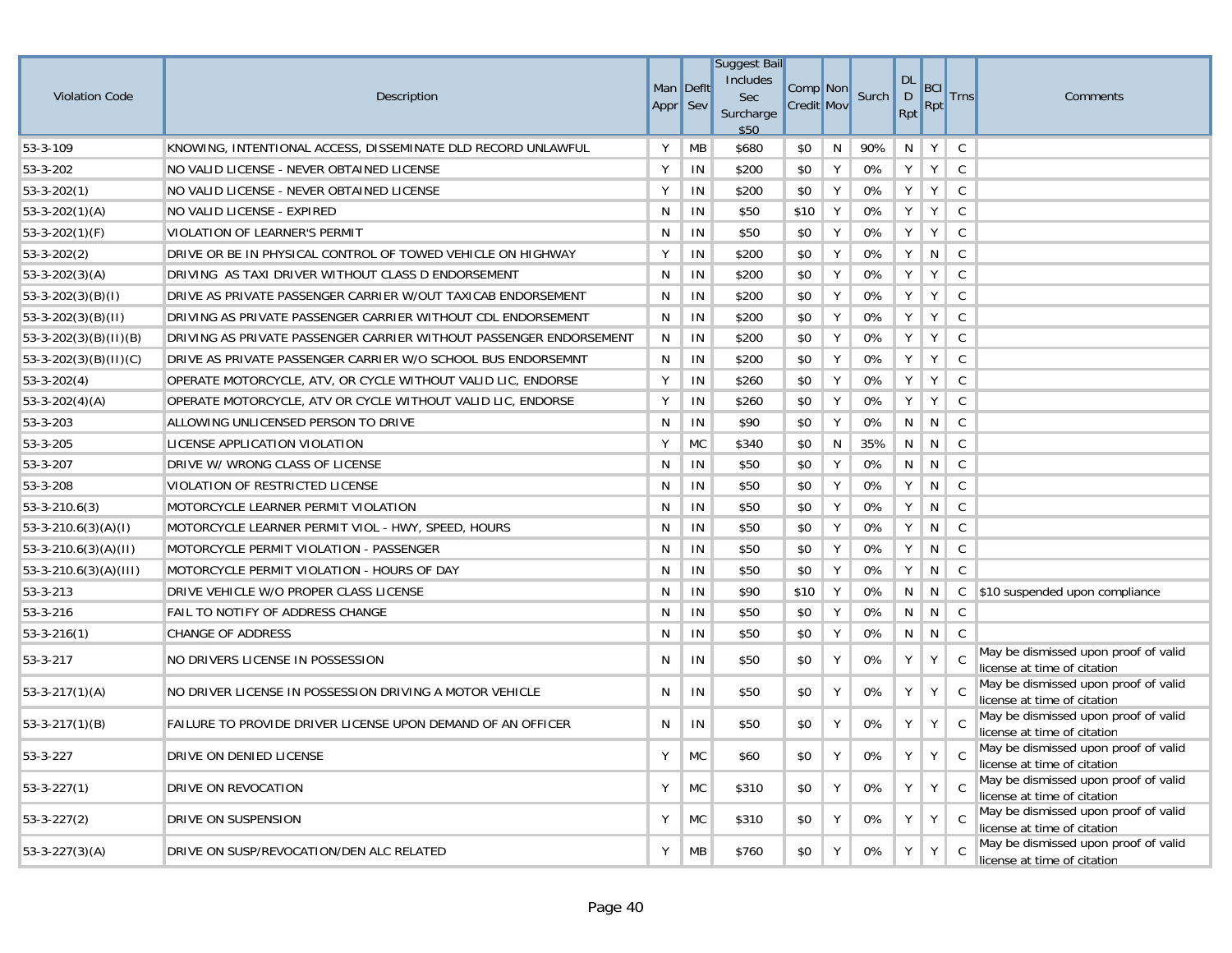| <b>Violation Code</b> | Description                                                   | Man Deflt<br>Appr Sev |           | Suggest Bail<br>Includes<br>Sec<br>Surcharge<br>\$50 | Comp Non<br><b>Credit Mov</b> |   | Surch | <b>DL</b><br>$\mathsf{D}$<br>Rpt | BCI<br>Rpt | <b>Trns</b>   | Comments                                                                                                   |
|-----------------------|---------------------------------------------------------------|-----------------------|-----------|------------------------------------------------------|-------------------------------|---|-------|----------------------------------|------------|---------------|------------------------------------------------------------------------------------------------------------|
| $53-3-227(3)(B)$      | DRIVE ON REVOCATION/SUSPENSION OUT OF STATE                   | Υ                     | MВ        | \$760                                                | \$0                           | Υ | 0%    | N                                | Y          | $\mathsf{C}$  | May be dismissed upon proof of valid<br>license at time of citation                                        |
| $53 - 3 - 229(1)$     | PROHIBITED USES OF DRIVER LICENSE CERTIFICATE                 | Υ                     | <b>MC</b> | \$210                                                | \$0                           | N | 35%   | Y                                | Y          | C             |                                                                                                            |
| $53-3-229(1)(A)$      | LEND OR PERMIT USE OF OWN LICENSE TO PERSON NOT ENTITLED      | Υ                     | <b>MC</b> | \$210                                                | \$0                           | N | 35%   | Υ                                | N          | $\mathsf{C}$  |                                                                                                            |
| $53-3-229(1)(B)$      | DISPLAY/REPRESENT LICENSE AS ONE'S OWN NOT ISSUED TO PERSON   | Υ                     | <b>MC</b> | \$210                                                | \$0                           | N | 35%   | Υ                                | Y          | $\mathsf{C}$  |                                                                                                            |
| $53-3-229(1)(C)$      | REFUSE TO SURRENDER LIC TO DLD OR PEACE OFFICER ON DEMAND     | Υ                     | <b>MC</b> | \$210                                                | \$0                           | N | 35%   | N                                | Y          | $\mathsf{C}$  |                                                                                                            |
| $53-3-229(1)(D)$      | FALSIFY OR COMMIT FRAUD IN APPL FOR LIC OR RENEWAL OF LIC     | Υ                     | <b>MC</b> | \$210                                                | \$0                           | N | 35%   | Y                                | Y          | C             |                                                                                                            |
| $53-3-229(1)(F)$      | NOT AN AUTHENTIC DRIVER LICENSE                               | Υ                     | <b>MC</b> | \$210                                                | \$0                           | N | 35%   | Y                                | Y          | $\mathsf{C}$  |                                                                                                            |
| $53-3-229(1)(G)$      | ALTER AUTHENTIC LICENSE TO MISREPRESENT ORIGINAL INFORMATION  | Υ                     | <b>MC</b> | \$210                                                | \$0                           | N | 35%   | Y                                | Y          | $\mathsf{C}$  |                                                                                                            |
| 53-3-232              | CONDITIONAL LICENSE VIOLATION/OP VEH WITH ALCOHOL IN BODY     | Υ                     | <b>MB</b> | \$1,670                                              | \$0                           | N | 90%   | Y                                | Y          | $\mathsf C$   |                                                                                                            |
| 53-3-305              | NOTICE TO DL OF IMPAIRED PERSON W/INTENT TO ANNOY, HARASS, IN | N                     | IN        | \$340                                                | \$0                           | N | 35%   | N                                | N          | $\mathsf{C}$  |                                                                                                            |
| $53 - 3 - 305(5)$     | NOTIFY OF IMPAIRMENT WITH INTENT TO ANNOY, HARASS SUBJECT     | N                     | IN        | \$340                                                | \$0                           | N | 35%   | N                                | N          | $\mathsf{C}$  |                                                                                                            |
| 53-3-404              | NO COMMERCIAL DRIVER LICENSE                                  | N                     | IN        | \$310                                                | \$0                           | Υ | 0%    | Υ                                | Y          | C             | May be dismissed upon proof of valid<br>CDL or CDIP license certification at time<br>of citation or arrest |
| $53 - 3 - 404(1)$     | NO COMMERCIAL DRIVER LICENSE ISSUED OR IN POSSESSION          | N                     | <b>MC</b> | \$310                                                | \$0                           | Υ | 0%    | Υ                                | Y          | $\mathcal{C}$ | May be dismissed upon proof of valid<br>CDL or CDIP license certification at time<br>of citation or arrest |
| $53 - 3 - 404(2)$     | LICENSEE TO DISPLAY A CDL OR CDIP LIC UPON DEMAND OF OFFICER  | N                     | <b>MC</b> | \$200                                                | \$0                           | Y | 0%    | Υ                                | N          | $\mathsf{C}$  | May be dismissed upon proof of valid<br>CDL or CDIP license certification at time<br>of citation or arrest |
| $53 - 3 - 404(3)$     | DRIVING ON SUSPENDED, REVOKED, OR CANCELED CDL                | Υ                     | <b>MC</b> | \$210                                                | \$0                           | Y | 0%    | Y                                | Y          | $\mathsf{C}$  | May be dismissed upon proof of valid<br>CDL or CDIP license certification at time<br>of citation or arrest |
| $53 - 3 - 404(3)(A)$  | DRIVING ON SUSPENDED, REVOKED, OR CANCELED CDL                | Υ                     | <b>MC</b> | \$310                                                | \$0                           | Y | 0%    | Υ                                | Y          | C             | May be dismissed upon proof of valid<br>CDL or CDIP license certification at time<br>of citation or arrest |
| $53 - 3 - 404(3)(B)$  | DRIVING COMMERCIAL VEHICLE WHILE DISQUALIFIED                 | N                     | <b>MC</b> | \$310                                                | \$0                           | Y | 0%    | Υ                                | N          | $\mathsf{C}$  | May be dismissed upon proof of valid<br>CDL or CDIP license certification at time<br>of citation or arrest |
| $53 - 3 - 404(3)(C)$  | DRIVING WHILE OUT-OF-SERVICE ORDER IN EFFECT                  | N                     | <b>MC</b> | \$200                                                | \$0                           | Υ | 0%    | Y                                | N          | $\mathsf{C}$  | May be dismissed upon proof of valid<br>CDL or CDIP license certification at time<br>of citation or arrest |
| $53 - 3 - 404(4)$     | DRIVE A CMV WHEN VEHICLE IS SUBJECT TO OUT OF SERVICE ORDER   | N                     | <b>MC</b> | \$200                                                | \$0                           | Υ | 0%    | Υ                                | N          | $\mathsf{C}$  | May be dismissed upon proof of valid<br>CDL or CDIP license certification at time<br>of citation or arrest |
| 53-3-406              | MORE THAN ONE COM LICENSE                                     | N                     | MB        | \$410                                                | \$0                           | N | 90%   | Y                                | N          | $\mathsf{C}$  |                                                                                                            |
| 53-3-412              | CDL CLASSIFICATION ENDORSEMENT AND RESTRICTION VIOLATION      | N                     | IN        | \$160                                                | \$0                           | Υ | 0%    | Y                                | N          | C             |                                                                                                            |
| 53-3-810              | PROHIBITED USES OF IDENTIFICATION CARD                        | Υ                     | <b>MC</b> | \$210                                                | \$0                           | N | 35%   | N                                | Y          | C             |                                                                                                            |
| $53 - 3 - 810(1)$     | PROHIBITED USES OF IDENTIFICATION CARD                        | Υ                     | <b>MC</b> | \$210                                                | \$0                           | N | 35%   | N I                              | Y          | C             |                                                                                                            |
| $53 - 3 - 810(3)$     | USE FALSE, ALTERED ID TO OBTAIN ALC, ADMITTANCE, OR EMPLOY    | Υ                     | МB        | \$680                                                | \$0                           | N | 90%   | N                                | Y          | C             |                                                                                                            |
| $53-5-704(14)$        | PROVIDES FALSE INFORMATION ON CONCEALED WEAPON PERMIT APPLIC  | Y                     | MB        | \$680                                                | \$0                           | N | 90%   | N                                | N          | S.            |                                                                                                            |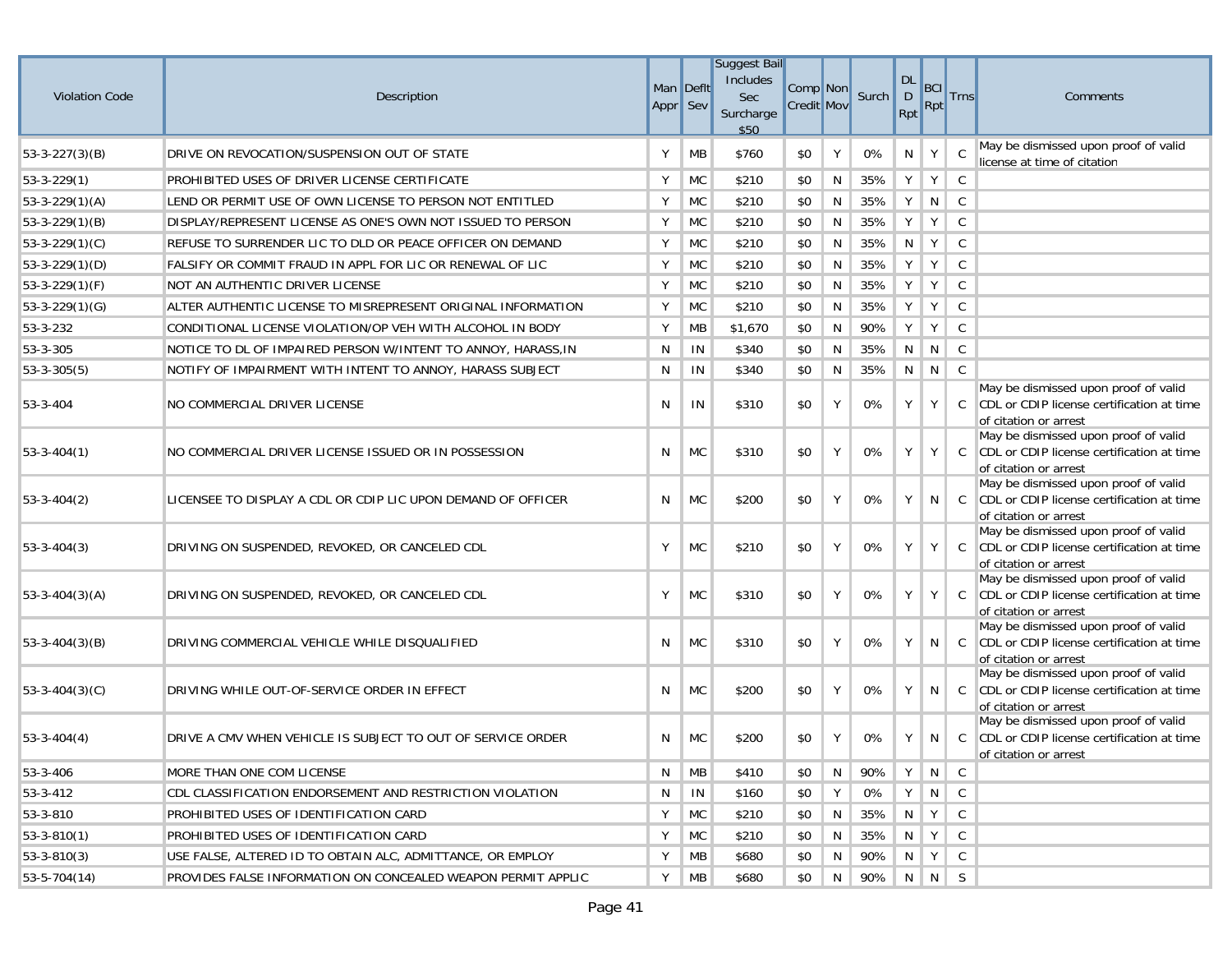|                       |                                                              |                       |           | <b>Suggest Bail</b><br>Includes |                               |   |                 | <b>DL</b>     |                   |              |                              |
|-----------------------|--------------------------------------------------------------|-----------------------|-----------|---------------------------------|-------------------------------|---|-----------------|---------------|-------------------|--------------|------------------------------|
| <b>Violation Code</b> | Description                                                  | Man Deflt<br>Appr Sev |           | Sec<br>Surcharge<br>\$50        | Comp Non<br><b>Credit Mov</b> |   | Surch           | D<br>Rpt      | <b>BCI</b><br>Rpt | <b>Trns</b>  | Comments                     |
| 53-7-206              | NON-STANDARD FIRE EQUIPMENT VIOLATION                        | Υ                     | MB        | \$660                           | \$0                           | N | 90%             | N             | Y                 | C            |                              |
| 53-7-207              | SELLING OR OFFERING NON-STANDARD FIRE EQUIPMENT              | Υ                     | MB        | \$660                           | \$0                           | N | 90%             | N             | Y                 | C            |                              |
| 53-7-216              | SERVICE FIRE EXTINGUISHERS W/O LICENSE                       | Υ                     | <b>MB</b> | \$680                           | \$0                           | N | 90%             | N             | Y                 | C            |                              |
| 53-7-222              | UNAUTHORIZED SALE/USE OF FIREWORKS                           | Υ                     | MB        | \$680                           | \$0                           | N | 90%             | N             | Y                 | $\mathsf{C}$ |                              |
| $53 - 7 - 222(1)(A)$  | UNLAWFUL POSSESSION, DISCHARGE, SALE OF CLASS C FIREWORKS    | Υ                     | MB        | \$680                           | \$0                           | N | 90%             | N             | N                 | C            |                              |
| $53 - 7 - 222(2)$     | UNCLASSIFIED FIREWORKS SOLD OR OFFERED FOR SALE              | Υ                     | MB        | \$680                           | \$0                           | N | 90%             | N             | N                 | C            |                              |
| 53-7-223              | UNLAW PURCHASE/POSSESSION OF FIREWORKS                       | Υ                     | MB        | \$680                           | \$0                           | N | 90%             | N             | Y                 | C            |                              |
| 53-7-225              | TIMES FOR SALE AND DISCHARGE OF FIREWORKS                    | N                     | IN        | \$150                           | \$0                           | N | 35%             | N             | N                 | C            |                              |
| $53 - 7 - 225(3)$     | TIMES FOR DISCHARGE OF FIREWORKS                             | N                     | IN        | \$150                           | \$0                           | N | 35%             | N             | N                 | C            |                              |
| 53-7-226              | UNLAW PURCHASE/POSSESSION OF FIREWORKS                       | Υ                     | MB        | \$680                           | \$0                           | N | 90%             | N             | Y                 | C            |                              |
| $53 - 7 - 226(5)$     | SALE/STORE/HANDLE FIREWORKS W/O PERMIT                       | Υ                     | МB        | \$680                           | \$0                           | N | 90%             | N             | N                 | C            |                              |
| $53 - 7 - 226(6)$     | RETAIL SALE/TRANSPORT/POSSESS/DISCHARGE CLASS C EXPLOSIVE    | Υ                     | МB        | \$680                           | \$0                           | N | 90%             | N             | Y                 | C            |                              |
| 53-7-308              | ENGAGE IN LPG BUSINESS W/O A LICENSE                         | Υ                     | MB        | \$680                           | \$0                           | N | 90%             | N             | Y                 | C            |                              |
| 53-7-312              | FAIL TO OBTAIN REVIEW INSPECTION LPG FAC                     | N                     | МB        | \$1,140                         | \$0                           | N | 90%             | N             | N                 | C            |                              |
| 53-8-205              | NO VEHICLE SAFETY INSPECTION                                 | N                     | IN        | \$50                            | \$0                           | Υ | 0%              | N             | N                 | C            | To be repealed 1/1/18 HB 265 |
| $53 - 8 - 205(1)(A)$  | NO VEHICLE SAFETY INSPECTION                                 | N                     | IN        | \$50                            | \$0                           | Υ | 0%              | N             | N                 | C            | To be repealed 1/1/18 HB 265 |
| 53-8-206              | SAFETY INSPECTION STATION REQUIREMENTS                       | Υ                     | MB        | \$680                           | \$0                           | N | 90%             | N             | Y                 | C            |                              |
| 53-8-207              | PRETEND TO BE OFFICIAL SAFETY STATION                        | N                     | MB        | \$300                           | \$0                           | N | 90%             | N             | Y                 | C            |                              |
| 53-8-208              | <b>FRAUDULENT INSPECTION</b>                                 | Υ                     | <b>MC</b> | \$270                           | \$0                           | N | 35%             | N             | Y                 | C            |                              |
| 53-8-209              | INSPECTION BY PEACE OFFICER                                  | N                     | IN        | \$340                           | \$0                           | N | 35%             | N             | Y                 | C            |                              |
| 53-10-108             | KNOWING, INTENTIONAL ACCESS DISSEMINATE CITS DIVISION RECORD | Y                     | MB        | \$680                           | \$0                           | N | 90%             | N             | Y                 | C            |                              |
| 53-10-108(11)(A)      | KNOWING, INTENTIONAL ACCESS DISSEMINATE CITS DIVISION RECORD | Υ                     | MB        | \$680                           | \$0                           | N | 90%             | N             | Y                 | C            |                              |
| 53-10-111             | REFUSE TO PROVIDE OR FALSE INFORMATION                       | Υ                     | МB        | \$680                           | \$0                           | N | 90%             | N             | Y                 | C            |                              |
| 53A-3-501             | POSS/CONS ALC BEV AT SCHOOL/SCHOOL ACTIV                     | Υ                     | MB        | \$680                           | \$0                           | N | 90%             | N             | Y                 | C            |                              |
| 53A-3-503             | CRIMINAL TRESPASS UPON SCHOOL PROPERTY                       | Υ                     | MB        | \$680                           | \$0                           | N | 90%             | N             | Y                 | C            |                              |
| 53A-11-101.5(5)       | PARENT FAILS TO ENROLL SCHOOL AGE MINOR IN SCHOOL            | Υ                     | MB        | \$290                           | \$0                           | N | 90%             | N             | Y                 | C            |                              |
| 53A-11-101.5(6)       | PARENT FAILS TO ACT ON COMPULSORY EDUCATION                  | Υ                     | MB        | \$380                           | \$0                           | N | 90%             | N             | Y                 | $\mathsf{C}$ |                              |
| 53B-3-107             | VIOLATE TRAFFIC REGULATIONS AT STATE INSTITUTION/HIGHER ED   | N                     | IN        | \$130                           | \$0                           | N | 35%             | N             | N                 | C            |                              |
| 53C-2-301             | TRESPASSING ON TRUST LANDS                                   | Y                     | MB        | \$680                           | \$0                           | N | 90%             | N             | Y                 | C            |                              |
| $53C-2-301(1)(F)$     | TRESPASSING ON TRUST LANDS                                   | Y                     | <b>MB</b> | \$680                           | \$0                           | N | 90%   N   Y   C |               |                   |              |                              |
| $53C-2-301(1)(G)$     | TRESPASSES UPON, USES, WASTE, DUMPS OR OCCUPIES TRUST LAND   | Υ                     | <b>MB</b> | \$680                           | \$0                           | N | 90%             | $N$ $Y$       |                   | C            |                              |
| $57-11-5$             | LAND SALES VIOLATION                                         | Υ                     | МB        | \$680                           | \$0                           | N | 90%             | $\parallel$ N | $\mathsf{Y}$      | C            |                              |
| 58-3A-501             | UNLAWFUL CONDUCT/ARCHITECT                                   | Υ                     | МB        | \$680                           | \$0                           | N | 90%             |               | $N$   $Y$         | $\mathsf{C}$ |                              |
| $58-18-103(2)(A)$     | INTERNET POSTING OF PERSONAL INFORMATION OF LAW ENFORCEMENT  | Υ                     | МB        | \$680                           | \$0                           | N | 90%             |               | $N$ $Y$           | $\mathsf{C}$ |                              |
| 58-31B-501            | UNLAWFUL CONDUCT NURSING LICENSE                             | Y                     | МB        | \$680                           | \$0                           | N | $90\%$ N Y      |               |                   | $\mathsf{C}$ |                              |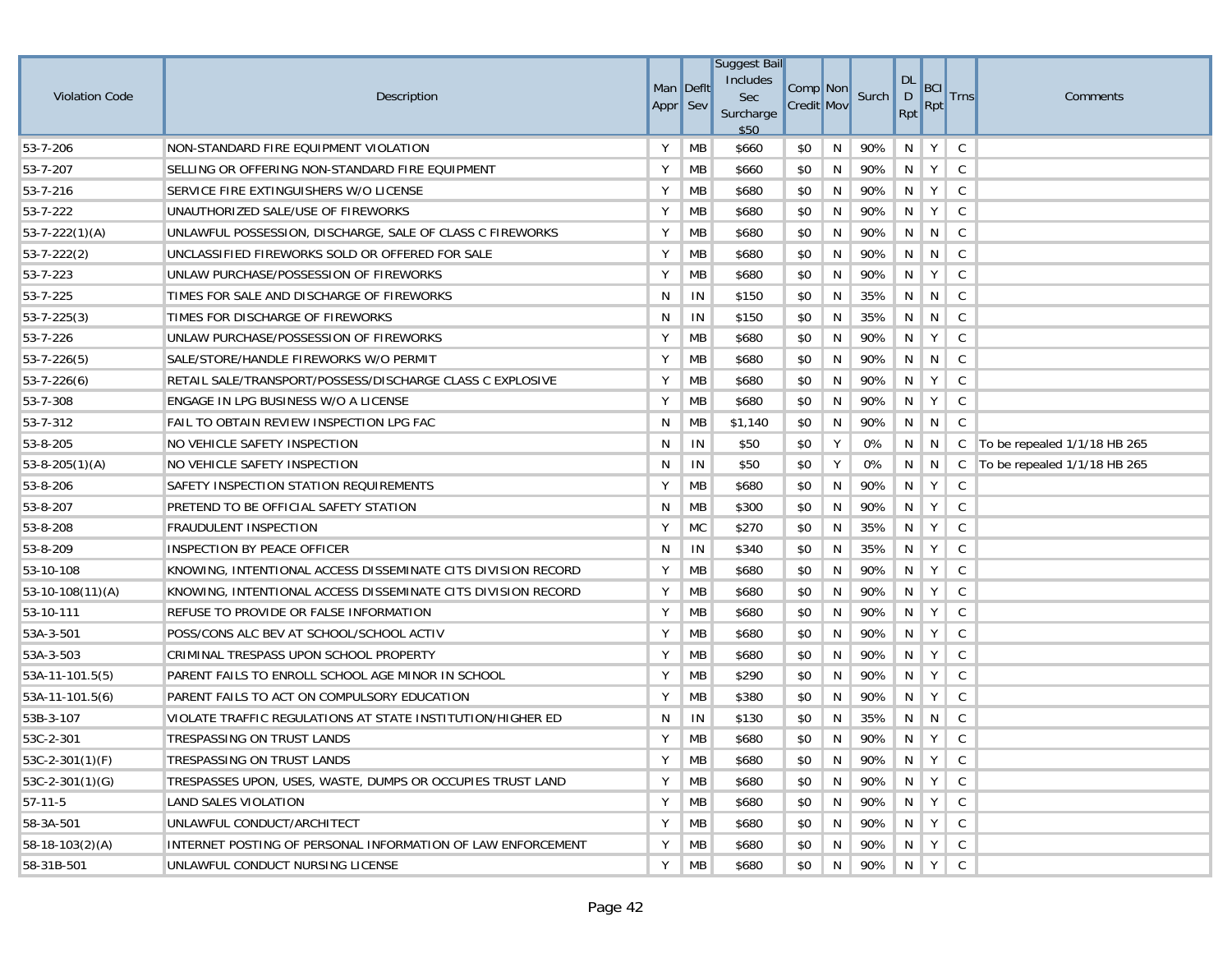| <b>Violation Code</b>  | Description                                                  | Man Deflt<br>Appr Sev |           | <b>Suggest Bail</b><br>Includes<br>Sec<br>Surcharge<br>\$50 | Comp Non<br><b>Credit Mov</b> |   | Surch | <b>DL</b><br>$\mathsf{D}$<br>Rpt | <b>BCI</b><br>Rpt         | <b>Trns</b>  | Comments                   |
|------------------------|--------------------------------------------------------------|-----------------------|-----------|-------------------------------------------------------------|-------------------------------|---|-------|----------------------------------|---------------------------|--------------|----------------------------|
| 58-37-6(10)            | MEDICAL RESEARCHER NOT TO PRESCRIBE, DISPENSE CONTROL SUBST  | Y                     | MB        | \$680                                                       | \$0                           | N | 90%   | Y                                | Y                         | C            |                            |
| $58-37-6(7)(H)$        | LICENSED PRACTITIONER DISPENSE C/S TO CHILD W/OUT CONSENT    | Υ                     | MB        | \$680                                                       | \$0                           | N | 90%   | N                                | Y                         | C            | <b>Enhanceable Offense</b> |
| $58-37-6(7)(1)$        | LICENSED PRACTITIONER ADMINISTERS C/S IN EXCESS QUANTITY     | Υ                     | MB        | \$680                                                       | \$0                           | N | 90%   | N                                | Y                         | C            | <b>Enhanceable Offense</b> |
| $58-37-6(7)(J)$        | LIC PRACT NOT TO DISPENSE CONTROLLED SUB KNOWING ID IS FALSE | Υ                     | MB        | \$680                                                       | \$0                           | N | 90%   | Y                                | Y                         | C            | <b>Enhanceable Offense</b> |
| 58-37-7                | LABELING/PACKAGING-CONTROLLED SUBSTANCE                      | Υ                     | MB        | \$680                                                       | \$0                           | N | 90%   | Y                                | Y                         | C            |                            |
| $58-37-7(4)$           | FAIL TO KEEP C/S IN ORIGINAL CONTAINER                       | Υ                     | MB        | \$680                                                       | \$0                           | N | 90%   | Y                                | Y                         | C            |                            |
| $58-37-7(5)(A)$        | MIXED CONTROLLED SUBSTANCE IN A CONTAINE                     | Υ                     | MB        | \$680                                                       | \$0                           | N | 90%   | Υ                                | Y                         | C            |                            |
| $ 58-37-8(1)(A)(I) $   | KNOWLINGLY PRODUCE/DISPENSE/MANUFACTURE CONTROLLED SUBSTANCE | Υ                     | МB        | \$680                                                       | \$0                           | N | 90%   | Υ                                | Υ                         | C            | Enhanceable Offense        |
| $ 58-37-8(1)(A)(II) $  | DISTRIBUTE/OFFER/ARRANGE DISTRIBUTION OF CONTROLLED SUBSTANC | Υ                     | MB        | \$680                                                       | \$0                           | N | 90%   | Υ                                | Y                         | C            | Enhanceable Offense        |
| $58-37-8(2)(A)(I)$     | POSSESSION OR USE OF A CONTROLLED SUBSTANCE                  | Υ                     | MB        | \$680                                                       | \$0                           | N | 90%   | Υ                                | Y                         | C            | <b>Enhanceable Offense</b> |
| $58-37-8(2)(A)(II)$    | KNOWINGLY BEING PRESENT WHEN CONTROLLED SUBTANCE IS USED     | Υ                     | MB        | \$680                                                       | \$0                           | N | 90%   | Y                                | Y                         | C            | Enhanceable Offense        |
| $ 58-37-8(2)(A)(III) $ | POSSESSION OF AN ALTERED OR FORGED RX                        | Υ                     | МB        | \$680                                                       | \$0                           | N | 90%   | Υ                                | Y                         | C            | <b>Enhanceable Offense</b> |
| $58-37-8(2)(D)$        | POSSESSION OF CONTROLLED SUBSTANCE MARIJUANA/SPICE           | Υ                     | MB        | \$680                                                       | \$0                           | N | 90%   | Υ                                | Y                         | C            | Enhanceable Offense        |
| $58-37-8(2)(E)$        | POSSESSION OF C/S WITHIN A CORRECTIONAL FACILITY             | Y                     | МB        | \$680                                                       | \$0                           | N | 90%   | Y                                | Y                         | C            | Enhanceable Offense        |
| $58-37A-5(1)$          | USE OR POSSESSION OF DRUG PARAPHERNALIA                      | Υ                     | МB        | \$680                                                       | \$0                           | N | 90%   | Υ                                | Υ                         | C            | Enhanceable Offense        |
| $58-37A-5(1)(A)$       | USE OR POSSESSION OF DRUG PARAPHERNALIA                      | Υ                     | MB        | \$680                                                       | \$0                           | N | 90%   | Υ                                | Y                         | C            | <b>Enhanceable Offense</b> |
| $58-37A-5(4)$          | UNLAW TO ADVERTISE DRUG PARAPHERNALIA                        | Υ                     | MB        | \$680                                                       | \$0                           | N | 90%   | Υ                                | Υ                         | C            |                            |
| $58-37A-5(4)(A)$       | UNLAW TO ADVERTISE DRUG PARAPHERNALIA                        | Υ                     | MB        | \$680                                                       | \$0                           | N | 90%   | Υ                                | Y                         | C            |                            |
| 58-37B-6               | USE OF IMITATION CONTROLLED SUBSTANCE                        | Υ                     | MC        | \$340                                                       | \$0                           | N | 35%   | Υ                                | Υ                         | C            |                            |
| 58-37C-18              | REC-KEEPING FOR SALE OF CRYSTAL IODINE                       | Υ                     | МB        | \$680                                                       | \$0                           | N | 90%   | Υ                                | Υ                         | C            |                            |
| 58-37C-19(1)           | UNLAWFUL SALE OF CRYSTAL IODINE BY LICENSED PERSON           | Υ                     | МB        | \$1,950                                                     | \$0                           | N | 90%   | N                                | Y                         | C            |                            |
| 58-37C-19.5(5)         | UNLAWFUL SALE OR DISTRIBUTION OF IODINE MATRIX               | Υ                     | MB        | \$680                                                       | \$0                           | N | 90%   | N                                | Y                         | C            |                            |
| $58-37C-20.5(6)$       | ILLEGAL RELEASE/MODIFICATION OF PSEUDOEPHRINE LOG            | Υ                     | МB        | \$680                                                       | \$0                           | N | 90%   | Υ                                | Υ                         | C            |                            |
| 58-37C-20.5(7)         | PURCHASE EXCESS EPHEDRINE, PSEUDOEPHEDRI                     | Υ                     | MB        | \$680                                                       | \$0                           | N | 90%   | Υ                                | Υ                         | C            |                            |
| 58-37F-601(1)(B)(I)    | NEGLIGENT RELEASE-STATE/FED INFO OPIOID PRESCRIPT DATABASE   | N                     | MC        | \$340                                                       | \$0                           | N | 35%   | N                                | Y                         | C            |                            |
| 58-37F-601(1)(B)(II)   | ELECTRONICALLY ACCESS INFO-OPIOID PRESCRIPTION DATABASE      | Υ                     | <b>MC</b> | \$340                                                       | \$0                           | N | 35%   | N                                | Y                         | C            |                            |
| 58-50-4                | PRIVATE PROBATION PROVIDER W/O LICENSE                       | Υ                     | MB        | \$680                                                       | \$0                           | N | 90%   | N                                | Y                         | $\mathsf C$  |                            |
| 58-55-301              | CONTRACTING W/O A LICENSE                                    | Υ                     | MB        | \$680                                                       | \$0                           | N | 90%   | N                                | Υ                         | C            |                            |
| $58 - 55 - 305(2)$     | CONSTRUCTION-CONTRACTING W/O A LIC                           | Y                     | MB        | \$680                                                       | \$0                           | N | 90%   | N                                | Y                         | C            |                            |
| 58-55-501(13)          | THEFT BY CONTRACTOR FOR TAKING MONEY W/OUT PROVIDING SERVICE | N                     | IN        | \$150                                                       | \$0                           | N | 35%   | $\parallel$ N                    | $\parallel$ Y $\parallel$ | $\mathsf{C}$ |                            |
| $58-55-501(16)(A)$     | LICENSED CONTRACTOR DELIBERATE DISREGARD OF BLDG/CONST LAWS  | Υ                     | МB        | \$680                                                       | \$0                           | N | 90%   | $\parallel$ N                    | $Y \mid$                  | $\mathsf{C}$ |                            |
| $58 - 55 - 501(16)(D)$ | LICENSED CONTRACTOR WILLFUL DISREGARD OF WORKERS COMP LAWS   | Y                     | MB        | \$680                                                       | \$0                           | N | 90%   | N.                               | Y                         | C            |                            |
| $58 - 55 - 501(7)$     | <b>FAIL TO OBTAIN BUILDING PERMIT</b>                        | Υ                     | МB        | \$680                                                       | \$0                           | N | 90%   | N                                | $\vert N \vert C$         |              |                            |
| 58-55-501(8)           | SUBMITTING A BID WITHOUT A LICENSE                           | Υ                     | МB        | \$680                                                       | \$0                           | N | 90%   | N                                | Y                         | $\mathsf{C}$ |                            |
| 58-55-503(2)           | <b>FAILURE TO PAY A SUBCONTRACTOR</b>                        | N                     | IN        | \$150                                                       | \$0                           | N | 35%   |                                  | NNC                       |              |                            |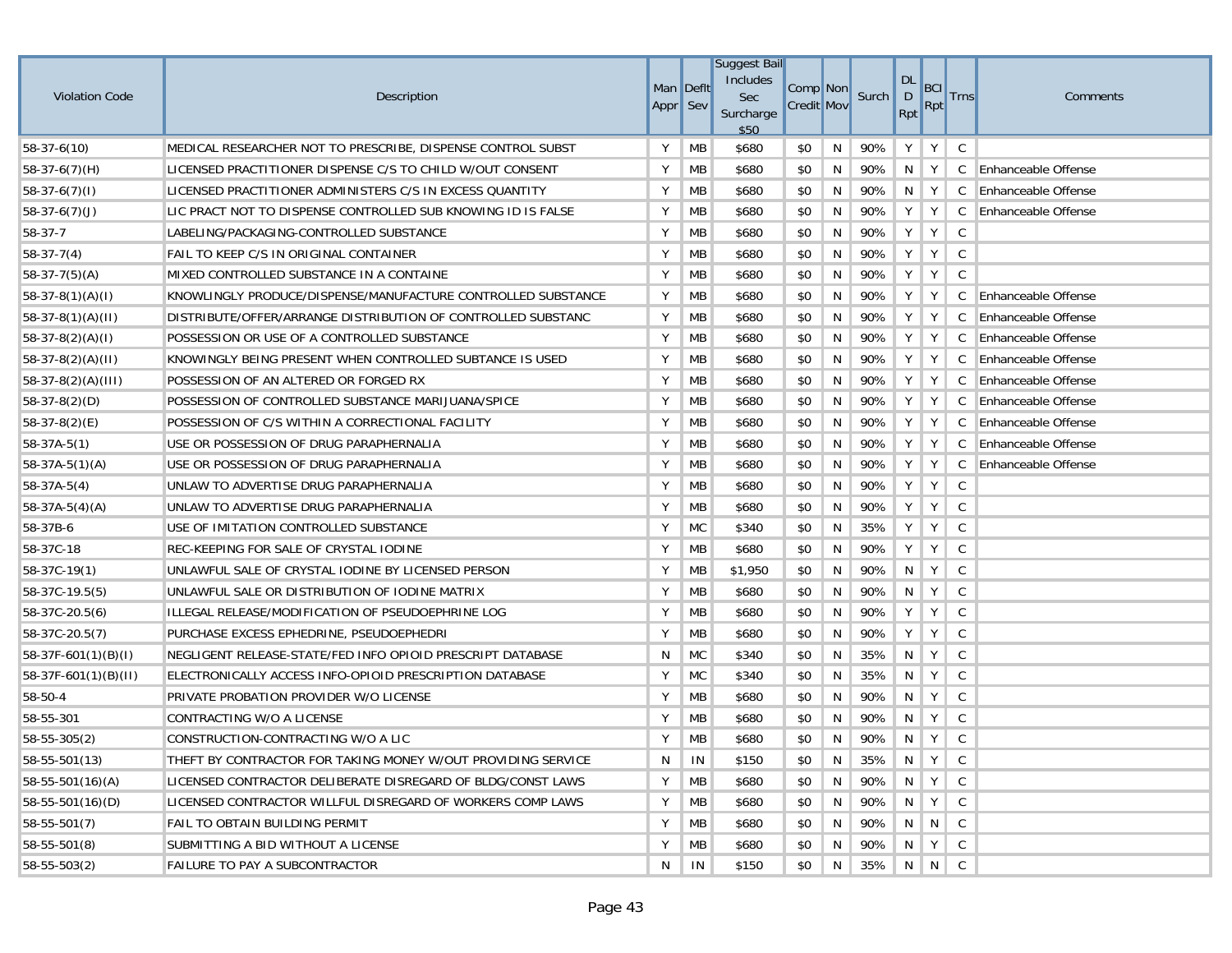|                        |                                                               |           |           | <b>Suggest Bail</b> |                   |   |       |                |            |              |                                           |
|------------------------|---------------------------------------------------------------|-----------|-----------|---------------------|-------------------|---|-------|----------------|------------|--------------|-------------------------------------------|
| <b>Violation Code</b>  | Description                                                   | Man Deflt |           | Includes<br>Sec     | Comp Non          |   | Surch | <b>DL</b><br>D | <b>BCI</b> | <b>Trns</b>  | Comments                                  |
|                        |                                                               | Appr Sev  |           | Surcharge<br>\$50   | <b>Credit Mov</b> |   |       | Rpt            | Rpt        |              |                                           |
| $58-9-607(4)$          | REMOVAL OF ITEMS FROM HUMAN REMAINS                           | Υ         | <b>MB</b> | \$680               | \$0               | N | 90%   | N              | Y          | C            |                                           |
| 59-13-320              | FUEL TAX VIOLATION - NO SPECIAL FUEL PERMIT                   | N         | МB        | \$110               | \$20              | Y | 0%    | N              | N          | $\mathsf{C}$ | \$20 suspended with proof of valid permit |
| 59-14-201(1)           | FAILURE TO OBTAIN LIC TO SELL CIGARETTES                      | Υ         | MB        | \$680               | \$0               | N | 90%   | $\mathsf{N}$   | Y          | C            |                                           |
| 59-14-208              | STAMPING AND PACKAGING PROCEDURE VIOLATION                    | Υ         | MB        | \$680               | \$0               | N | 90%   | N              | N          | $\mathsf C$  |                                           |
| 59-14-211              | DEAL WITH PROHIB CIGS - PRIV RGHT OF ACT                      | Υ         | MB        | \$680               | \$0               | N | 90%   | -N             | Y          | C            |                                           |
| 59-14-214              | FAIL TO TIMELY FILE REPORT OR FILES FALSE, MISLEADING INFO    | Y         | МB        | \$680               | \$0               | N | 90%   | N              | Y          | C            |                                           |
| 59-14-407              | FAIL TO TIMELY FILE REPORT OR FILES FALSE, MISLEADING INFO    | Υ         | МB        | \$680               | \$0               | N | 90%   | N              | Y          | C            |                                           |
| 59-14-606              | FAIL TO TIMELY FILE REPORT OR FILES FALSE, MISLEADING INFO    | Υ         | МB        | \$680               | \$0               | N | 90%   | N              | Y          | C            |                                           |
| $59-14-803(1)$         | SELL/OFFER/DISTRIBUTE ELECTRONIC CIGARETTE W/OUT LICENSE      | Υ         | MB        | \$680               | \$0               | N | 90%   | N              | Y          | C            |                                           |
| 62A-15-622             | ABDUCTION OF MENTAL HEALTH PAT                                | Υ         | MB        | \$680               | \$0               | N | 90%   | N              | Y          | C            |                                           |
| 62A-15-643             | UNLAWFUL DISCLOSURE OF MENTAL HEALTH INFORMATION              | Υ         | MB        | \$680               | \$0               | N | 90%   | N              | Y          | C            |                                           |
| $62A-3-305(1)$         | FAIL TO REPORT SUSPECTED ABUSE/NEGLECT/EXPLOIT OF VULN ADULT  | Υ         | МB        | \$680               | \$0               | N | 90%   | -N             | Y          | C            |                                           |
| 62A-3-305(5)           | INTIMIDATE VULN ADULT OR PERSON COOPERATING IN INVESTIGATION  | Υ         | MB        | \$680               | \$0               | N | 90%   | N              | Y          | C            |                                           |
| 62A-4A-206(7)          | TAKE ACTION AGAINST LIC OF FOSTER PARENT OR REMOVE FROM FOST  | N         | IN        | \$610               | \$0               | N | 35%   | N              | Y          | C            |                                           |
| 62A-4A-411             | FAILURE TO REPORT ABUSE OF CHILD                              | Υ         | МB        | \$300               | \$0               | N | 90%   | N              | Y          | C            |                                           |
| 62A-4A-412(4)          | RELEASE OF CONFIDENTIAL DCFS INFO                             | Υ         | <b>MC</b> | \$340               | \$0               | N | 35%   | N              | Y          | C            |                                           |
| 62A-4A-501(2)          | UNLAWFULLY PROVIDE SHELTER TO A RUNAWAY                       | Υ         | MB        | \$680               | \$0               | N | 90%   | N              | Y          | C            |                                           |
| 62A-5B-106(1)          | INTERFERING WITH THE RIGHTS OF A DISABLED PERSON              | Υ         | <b>MC</b> | \$340               | \$0               | N | 35%   | N              | Y          | C            |                                           |
| 62A-5B-106(2)          | KNOWINGLY MISREPRESENTING ANIMAL AS A SERVICE ANIMAL          | N         | МB        | \$680               | \$0               | N | 90%   | N.             | N          | $\mathsf C$  |                                           |
| 62A-7-106.5(2)         | NON-COMPLIANCE WITH DIVISION STANDARDS                        | Υ         | MB        | \$680               | \$0               | N | 90%   | N              | N          | C            |                                           |
| 63A-12-105             | MUTIL/DEST/DISPOSE OF RECORD CONTRARY TO GOVT RETENT SCHEDUL  | Υ         | MB        | \$680               | \$0               | N | 90%   | N              | N          | $\mathsf{C}$ |                                           |
| 63C-9-301              | VIOLATION OF A RULE RELATING TO THE USE OF THE CAPITOL HILL   | N         | IN        | \$100               | \$0               | N | 35%   | N              | N          | C            |                                           |
| $63G-2-801(1)$         | INTENTIONALLY DISCLOSE PRIVATE, CONTROLLED RECORD             | Υ         | MB        | \$680               | \$0               | N | 90%   | N              | Y          | $\mathsf C$  |                                           |
| $63G-2-801(2)$         | FALSELY OBTAIN ACCESS TO RECORDS NOT LEGALLY ENTITLED TO      | Υ         | MB        | \$680               | \$0               | N | 90%   | N              | Y          | C            |                                           |
| $63G-2-801(3)(A)$      | PUBLIC EMPLOYEE REFUSAL TO RELEASE RECORD REQUIRED BY LAW     | Υ         | MB        | \$680               | \$0               | N | 90%   | N              | Y          | C            |                                           |
| $63G-2-801(3)(C)$      | PUBLIC EMPLOYEE REFUSAL TO RELEASE RECORD BY FINAL ORDER      | Υ         | MB        | \$680               | \$0               | N | 90%   | $\mathsf{N}$   | Y          | C            |                                           |
| $63G-6A-2404(4)(D)$    | GIVE/OFFER/PROMISE OR RECEIVE A GRATUITY OR KICKBACK OF <\$10 | Υ         | MB        | \$680               | \$0               | N | 90%   | N              | Y          | $\mathsf C$  |                                           |
| 63G-6A-408(8)(A)       | KNOWINGLY DIVIDE PROCUREMENT IN ONE/MORE SMALLER PROCUREMENT  | Υ         | MB        | \$680               | \$0               | N | 90%   | -N             | Y          | C            |                                           |
| $63G-6A-408(8)(A)(I)$  | DIVIDE PROCUREMENT TO QUALIFY AS A SMALL PURCHASE             | Y         | MB        | \$680               | \$0               | N | 90%   | N              | Y          | C            |                                           |
| $63G-6A-408(8)(A)(II)$ | DIVIDE PROCUREMENT TO MEET THRESHOLD ESTABLISHED BY RULE      | Y         | <b>MB</b> | \$680               | \$0               | N | 90% N |                | Y          | $\mathsf{C}$ |                                           |
| $63G-6A-408(8)(B)(IV)$ | DIVIDE PROCUREMENT-VALUE BEFORE IS <\$100,000                 | Y         | <b>MB</b> | \$680               | \$0               | N | 90%   | N.             | Y          | C            |                                           |
| 63G-12-211(4)          | FURNISH FALSE OR FORGED INFORMATION, DOCUMENTS FOR APP        | Υ         | <b>MB</b> | \$680               | \$0               | N | 90%   | N              | Y          | C            |                                           |
| 63M-7-510(2)           | FRAUDULENT CRIME VICTIM REPARATIONS CLAIM                     | Υ         | МB        | \$680               | \$0               | N | 90%   | N <sub>1</sub> | Y          | C            |                                           |
| $65A-3-1(2)$           | TRESPASSING ON STATE LANDS                                    | Υ         | МB        | \$583               | \$0               | N | 90%   | N.             | Y          | C            |                                           |
| $65A-3-1(2)(A)$        | UNAUTHORIZE REMOVE,EXTRACT,USE,CONS OR DESTROYS RESOURCES     | Y         | MB        | \$680               | \$0               | N | 90%   | N              | Y          | C            |                                           |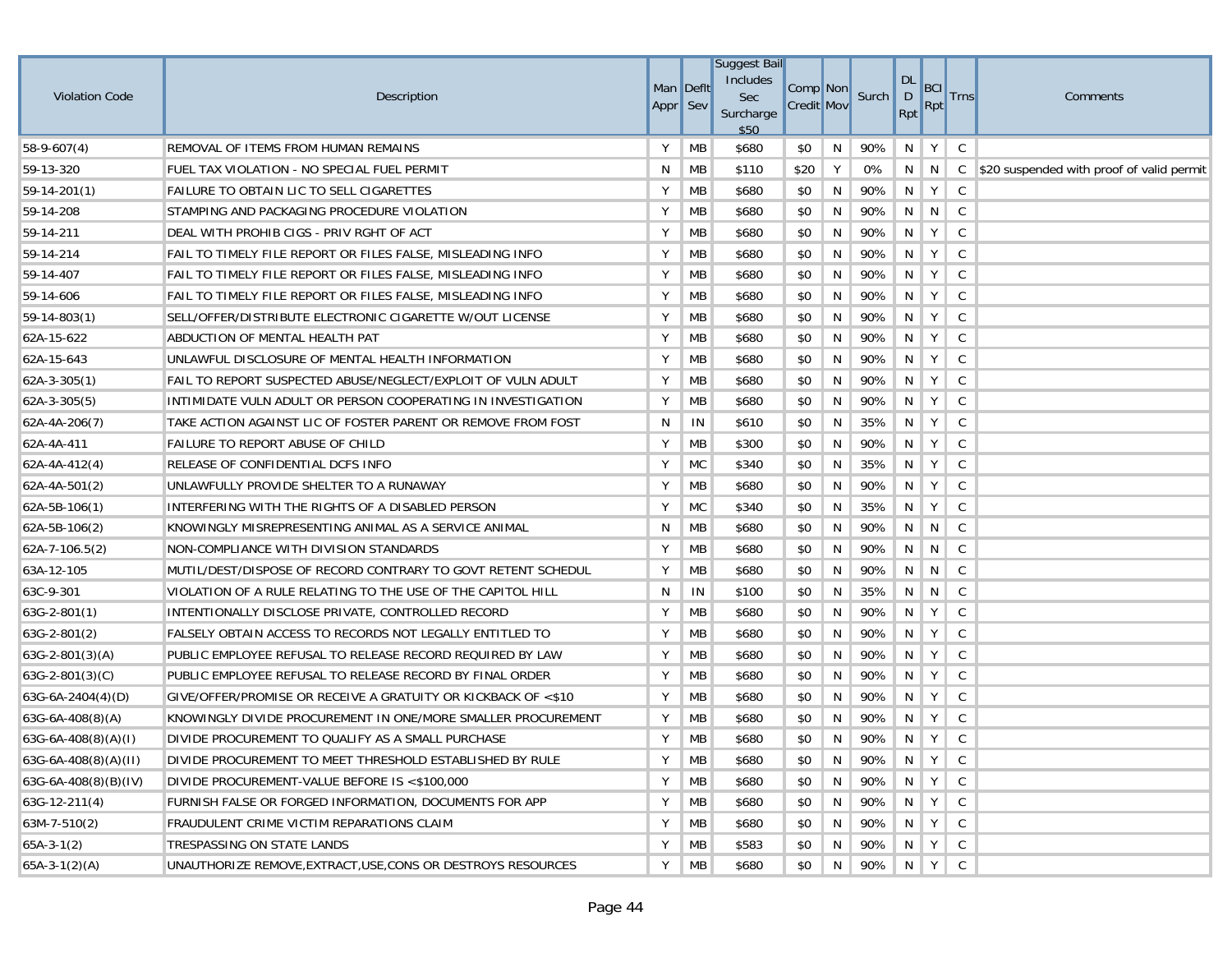|                       |                                                              |                       |           | <b>Suggest Bail</b><br>Includes |                               |   |       | <b>DL</b>      |                                       |              |          |
|-----------------------|--------------------------------------------------------------|-----------------------|-----------|---------------------------------|-------------------------------|---|-------|----------------|---------------------------------------|--------------|----------|
| <b>Violation Code</b> | Description                                                  | Man Deflt<br>Appr Sev |           | Sec                             | Comp Non<br><b>Credit Mov</b> |   | Surch | D              | BCI<br>Rpt                            | <b>Trns</b>  | Comments |
|                       |                                                              |                       |           | Surcharge<br>\$50               |                               |   |       | Rpt            |                                       |              |          |
| $65A-3-1(2)(B)$       | WITHOUT WRITTEN AUTHORIZATION: GRAZE LIVESTOCK ON STATE LAND | Υ                     | MB        | \$680                           | \$0                           | N | 90%   | N              | Y                                     | C            |          |
| $65A-3-1(2)(C)$       | WITHOUT WRITTEN AUTHORIZATION: USES, OCCUPIES, CONSTRUCTS    | Υ                     | MB        | \$680                           | \$0                           | N | 90%   | N              | Y                                     | C            |          |
| $65A-3-1(2)(D)$       | USE OCCUPY STATE LANDS FOR MORE THAN 30 DAYS BEYOND CANCEL   | Υ                     | MB        | \$680                           | \$0                           | N | 90%   | N              | Y                                     | $\mathsf C$  |          |
| $65A-3-1(2)(E)$       | NO WRITTEN AUTH: KNOWING AND WILLFUL USE STATE LAND FOR GAIN | Υ                     | MB        | \$1,070                         | \$0                           | N | 90%   | N              | Y                                     | $\mathsf C$  |          |
| $65A-3-1(2)(F)$       | APPROP/DEST HISTORIC, ARCHEO- OR PALEONTOLOGICAL RESOURCES   | Υ                     | MB        | \$680                           | \$0                           | N | 90%   | N              | Y                                     | C            |          |
| $65A-3-1(2)(G)$       | START CAMPFIRE/CAMP ON NAVIGABLE LAKE OR RIVER               | Υ                     | MB        | \$680                           | \$0                           | N | 90%   | N              | Y                                     | C            |          |
| $65A-3-1(2)(H)$       | CAMPS ON STATE LANDS OR DESIGNATED AREAS                     | Υ                     | MB        | \$680                           | \$0                           | N | 90%   | N              | Y                                     | C            |          |
| $65A-3-1(2)(1)$       | CAMPS ON STATE LANDS > 15 DAYS WITHIN 1 MILE                 | Υ                     | MB        | \$680                           | \$0                           | N | 90%   | N              | Y                                     | $\mathsf C$  |          |
| $65A-3-1(2)(J)$       | CAMPS ON STATE LAND FOR 15 DAYS-RETURN TO LOCATION > 15 DAYS | Y                     | <b>MB</b> | \$680                           | \$0                           | N | 90%   | N              | Y                                     | C            |          |
| $65A-3-1(2)(K)$       | FAIL OF PASSENGER 16 YRS OR OLDER, TO WEAR SEAT BELT         | Υ                     | MB        | \$680                           | \$0                           | N | 90%   | N <sub>1</sub> | N                                     | C            |          |
| $65A-3-1(2)(L)$       | PARK OR OPERATE VEHIC ON NAVIGABLE LAKE OR RIVER BED         | Υ                     | <b>MB</b> | \$680                           | \$0                           | N | 90%   | N              | Y                                     | C            |          |
| $65A-3-1(3)$          | UNLAWFUL BEHICLE USE, CAMPING ON BEAR LAKE EXPOSED LAKE BED  | N                     | МC        | \$340                           | \$0                           | N | 35%   | N              | Y                                     | C            |          |
| $65A-3-1(3)(A)$       | UNLAWFUL MOTOR VEHICLE USE, CAMPING, FIREWORKS AT BEAR LAKE  | N                     | <b>MC</b> | \$340                           | \$0                           | N | 35%   | N              | Y                                     | C            |          |
| $65A-3-1(3)(B)$       | UNLAWFUL MOTOR VEHICLE USE, CAMPING, FIREWORKS AT BEAR LAKE  | N                     | <b>MC</b> | \$340                           | \$0                           | N | 35%   | N              | Y                                     | C            |          |
| 65A-3-1-C             | TRESPASSING ON STATE LANDS (CAMPING AND MOTORIZED)           | N                     | МC        | \$170                           | \$0                           | N | 35%   | N <sub>1</sub> | N                                     | C            |          |
| 65A-3-1-O             | TRESPASSING ON STATE LANDS (OTHER)                           | N                     | <b>MC</b> | \$170                           | \$0                           | N | 35%   | N              | N                                     | C            |          |
| $65A-3-2(1)$          | PROHIBITED ACTS ON STATE LANDS                               | Y                     | MB        | \$680                           | \$0                           | N | 90%   | N              | Y                                     | C            |          |
| $65A-3-2(1)(A)$       | THROW/PLACE A GLOWING/FLAMING/LIGHTED ITEM ON HWY/WILDLAND   | Y                     | MB        | \$1,070                         | \$0                           | N | 90%   | N              | N                                     | C            |          |
| $65A-3-2(1)(B)$       | OBSTRUCT STATE FORESTER OR DEPUTY IN PERFORMING FIRE CONTROL | Υ                     | МB        | \$1,070                         | \$0                           | N | 90%   | N              | N                                     | C            |          |
| 65A-3-2(1)(C)         | REFUSE TO ASSIST IN CONTROLLING FIRE WITHOUT GOOD REASON     | Υ                     | МB        | \$1,070                         | \$0                           | N | 90%   | N              | N                                     | C            |          |
| $65A-3-2(1)(D)$       | FIRE ANY TRACER OR INCENDIARY AMMUNITION                     | Υ                     | MB        | \$1,070                         | \$0                           | N | 90%   | N              | Y                                     | C            |          |
| 65A-3-2.5             | RECKLESSLY OPERATE UNMANNED AIRCRAFT                         | Υ                     | MB        | \$680                           | \$0                           | N | ####  | N              | Y                                     | C            |          |
| $65A-3-305(5)$        | THREATEN, INTIMIDATE (OR ATTEMPTED) VULN ADULT AS WITNESS    | Υ                     | МB        | \$680                           | \$0                           | N | 90%   | - N            | Y                                     | C            |          |
| 65A-8-211             | BURNING DURING CLOSED FIRE SEASON                            | Υ                     | MB        | \$1,070                         | \$0                           | N | 90%   | N              | Y                                     | C            |          |
| $65A-8-211(2)$        | <b>BURN WITHOUT PERMIT</b>                                   | Υ                     | MB        | \$1,070                         | \$0                           | N | 90%   | N <sub>1</sub> | N                                     | C            |          |
| $65A-8-211(6)$        | FAILURE TO NOTIFY FIRE DEPT OF BURN                          | N                     | <b>MC</b> | \$340                           | \$0                           | N | 35%   | N              | N                                     | C            |          |
| 65A-8-212             | VIOLATION OF FIRE RESTRICTION ORDER                          | Υ                     | МB        | \$580                           | \$0                           | N | 90%   | N              | N                                     | $\mathsf C$  |          |
| 65A-8A-104            | FAILURE TO NOTIFY OF INTENT TO CONDUCT FOREST PRACTICES      | Υ                     | MB        | \$680                           | \$0                           | N | 90%   | N              | N                                     | C            |          |
| 65A-14-301            | ECONOMIC BENEFITS OF BIOPROSPECTING DENIED (CRIMINAL TRESPAS | Y                     | MB        | \$680                           | \$0                           | N | 90%   | N              | Y                                     | C            |          |
| $67 - 16 - 4$         | IMPROPER USE OF EMPLOYEES POSITION                           | Y                     | <b>MB</b> | \$680                           | \$0                           | N | 90%   |                | $\parallel N \parallel Y \parallel C$ |              |          |
| $67-16-9$             | PUBLIC EMPLOYEE CONFLICT OF INTEREST                         | Y                     | MB        | \$680                           | \$0                           | N | 90%   | $\parallel$ N  | Y                                     | $\mathsf{C}$ |          |
| $7 - 25 - 405$        | DEPARTMENT OF FINANCIAL INSTIUTIONS LICENSING VIOLATION      | Υ                     | <b>MB</b> | \$680                           | \$0                           | N | 90%   | N              | Y                                     | $\mathsf{C}$ |          |
| 70C-8-202             | <b>FAIL TO FILE NOTIFICATION W/DEPT FINANCE</b>              | Υ                     | <b>MB</b> | \$680                           | \$0                           | N | 90%   | N.             | Y                                     | $\mathsf{C}$ |          |
| 72-6-114              | FAIL TO OBSERVE BARRICADE, LIGHT SIGN, CONE, OR OBEY FLAGMAN | N                     | МB        | \$680                           | \$0                           | N | 90%   |                | YNC                                   |              |          |
| 72-7-102              | BARRIERS PROHIBITED IN RIGHT OF WAY                          | Y                     | <b>MB</b> | \$170                           | \$0                           | N | 90%   |                | N N C                                 |              |          |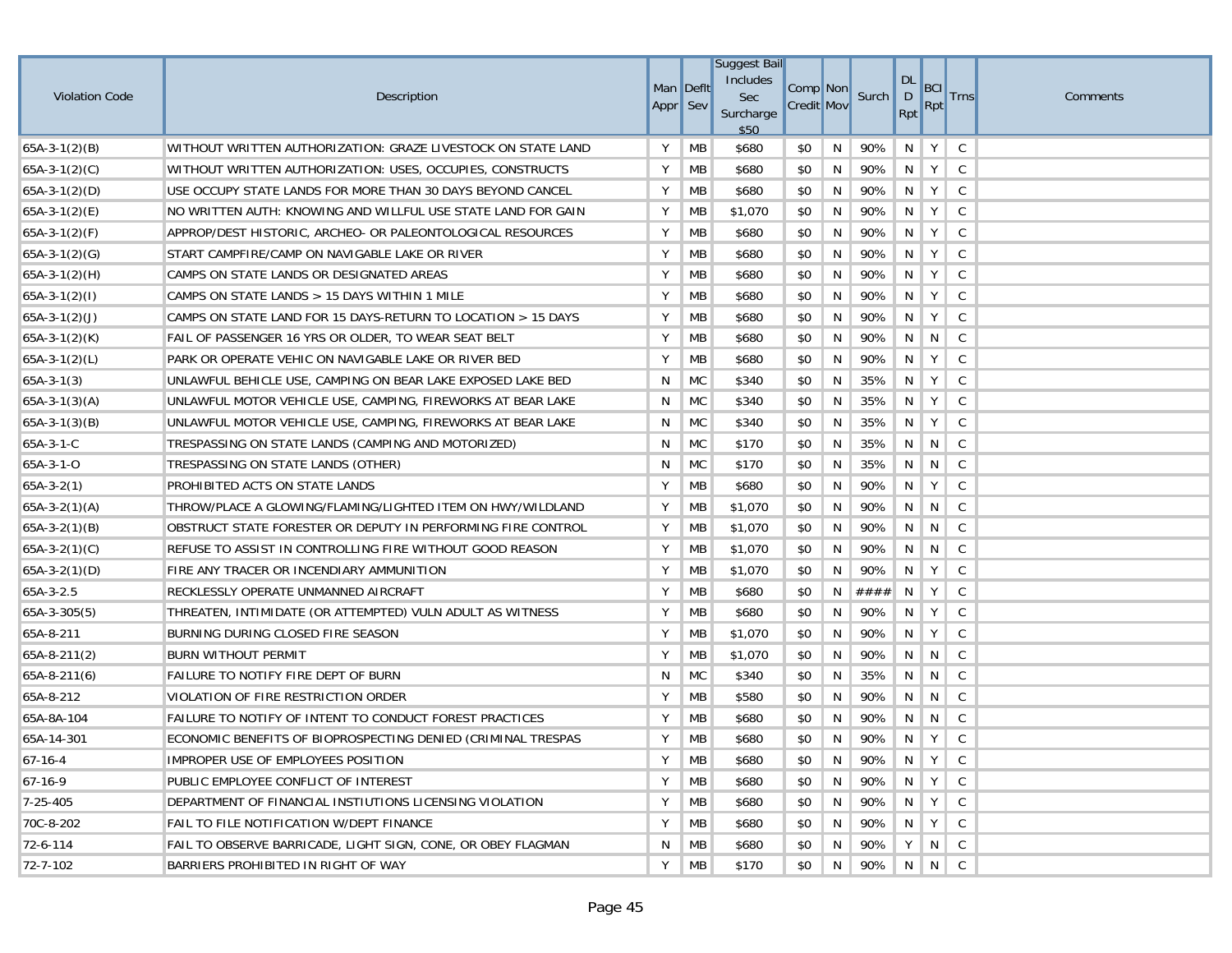| <b>Violation Code</b>   | Description                                                          | Man Deflt<br>Appr Sev |                   | <b>Suggest Bail</b><br>Includes<br><b>Sec</b><br>Surcharge<br>\$50 | Comp Non<br><b>Credit Mov</b> |    | Surch                     | DL<br>D<br>Rpt | BCI<br><b>Rpt</b> | <b>Trns</b>  | Comments                                                |
|-------------------------|----------------------------------------------------------------------|-----------------------|-------------------|--------------------------------------------------------------------|-------------------------------|----|---------------------------|----------------|-------------------|--------------|---------------------------------------------------------|
| $72 - 7 - 102(2)(B)$    | OBJECT PROHIBITED WITHIN RIGHT OF WAY                                | Υ                     | <b>MB</b>         | \$680                                                              | \$0                           | N  | 90%                       | N              | N                 | C            |                                                         |
| 72-7-106                | GATES ON CLASS B AND D ROADS                                         | Υ                     | <b>MB</b>         | \$680                                                              | \$0                           | N  | 90%                       | N              | N                 | C            |                                                         |
| 72-7-203                | FAIL TO OBTAIN JUNKYARD LICENSE                                      | Y                     | <b>MB</b>         | \$680                                                              | \$0                           | N  | 90%                       | N              | Y                 | C            |                                                         |
| 72-7-301                | DAMAGE TO HIGHWAY                                                    | Υ                     | МB                | \$680                                                              | \$0                           | N  | 90%                       | N              | Y                 | $\mathsf{C}$ |                                                         |
| $72 - 7 - 302(1)$       | DAMAGE TO SIGNS, WARNINGS, OR BARRIERS                               | Y                     | MB                | \$680                                                              | \$0                           | N  | 90%                       | N              | Y                 | C            |                                                         |
| 72-7-303                | OBSTRUCTING HIGHWAY WITH SNOW OR WATER                               | N                     | МB                | \$680                                                              | \$0                           | N  | 90%                       | N              | N                 | C            |                                                         |
| 72-7-304                | INJURY TO TREES ON HIGHWAY                                           | Y                     | MB                | \$680                                                              | \$0                           | N  | 90%                       | N              | N                 | C            |                                                         |
| 72-7-402                | OVERSIZED VEHICLE VIOLATION                                          | N                     | MC                | \$310                                                              | \$0                           | Υ  | 0%                        | N              | N                 | C            |                                                         |
| 72-7-403                | TOWING REQUIREMENTS                                                  | N                     | ΙN                | \$230                                                              | \$0                           | N  | 35%                       | N              | N                 | $\mathsf{C}$ | If weight is specified, use overload<br>schedule        |
| 72-7-403(2)             | TOWING REQUIREMENTS - WHIPS/SWERVES                                  | N                     | -IN               | \$230                                                              | \$0                           | N  | 35%                       | N              | N                 | - C          | If weight is specified, use overload<br>schedule        |
| $72 - 7 - 404(1)(B)$    | TIRE LOAD RATING VIOLATION                                           | N                     | IN                | \$50                                                               | \$0                           | Y  | 0%                        | N              | N                 | C            |                                                         |
| $72 - 7 - 404(2)(A)$    | AXLE LIMITATION VIOLATION                                            | N                     | IN                | \$50                                                               | \$0                           | Y  | 0%                        | N              | N                 | C            |                                                         |
| $72 - 7 - 404(2)(B)$    | VEHICLE GROSS WEIGHT VIOLATION                                       | N                     | IN                | \$50                                                               | \$0                           | Υ  | 0%                        | N              | N                 | C            |                                                         |
| $72 - 7 - 404(3)(A)$    | <b>BRIDGE VIOLATION</b>                                              | N                     | IN                | \$50                                                               | \$0                           | Y  | 0%                        | N              | N                 | $\mathsf{C}$ |                                                         |
| $72 - 7 - 405(4)$       | REFUSAL TO SUBMIT TO MEASURE OR WEIGHT                               | Υ                     | IN                | \$280                                                              | \$0                           | N  | 35%                       | N              | N                 | C            |                                                         |
| 72-7-406                | VIOLATION OF OVERWEIGHT/OVERSIZE PERMIT                              | N                     | IN                | \$310                                                              | \$0                           | Υ  | 0%                        | N              | N                 | C            |                                                         |
| 72-7-407                | IMPLEMENTS OF HUSBANDRY - ESCORT VEHICLE REQ                         | N                     | IN                | \$340                                                              | \$0                           | N  | 35%                       | N              | N                 | C            |                                                         |
| 72-7-408                | RESTRICTIONS ON HIGHWAY USE BECAUSE OF CLIMATIC CONDITIONS           | N                     | IN                | \$200                                                              | \$0                           | N  | 35%                       | N              | Υ                 | C            | If weight is specified, use bail for UCA 41-<br>1a-1304 |
| $ 72-7-409(6)(B)(I) $   | FAILURE TO SECURE LOAD ON VEHICLE CREATING HAZARD                    | N                     | IN                | \$230                                                              | \$0                           | N  | 35%                       | N              | N.                | C            |                                                         |
| $72 - 7 - 409(6)(B)(H)$ | FAILURE TO SECURE LOAD ON VEHICLE LEADING TO ACCIDENT                | N                     | MB                | \$230                                                              | \$0                           | N  | 90%                       | N              | N                 | C            |                                                         |
| 72-7-409(6)(C)(II)      | FAILURE TO SECURE LOAD ON VEHICLE CREATING HAZARD - 2ND/SUBSEQUENT   | Υ                     | IN                | \$500                                                              | \$0                           | N  | 35%                       | N              | N                 | C            |                                                         |
| $72 - 7 - 409(6)(D)(I)$ | COMMERCIAL VEHICLE FAILURE TO SECURE LOAD CREATING HAZARD            | N                     | IN                | \$500                                                              | \$0                           | N  | 35%                       | N              | N                 | C            |                                                         |
| $72 - 7 - 409(6)(D)(H)$ | COMM VEHICLE FAILURE TO SECURE LOAD CREATING HAZARD - 2ND SUBSEQUENT | Y                     | IN                | \$1,000                                                            | \$0                           | N  | 35%                       | N              | N                 | C            |                                                         |
| 72-7-503                | ADVERTISING ON HIGHWAY                                               | Υ                     | <b>MB</b>         | \$680                                                              | \$0                           | N  | 90%                       | N              | N                 | C            |                                                         |
| 72-7-504                | PROHIBITED ADVERTISING NEAR INTERSTATE OR PRIMARY SYSTEM             | N                     | МB                | \$680                                                              | \$0                           | N  | 90%                       | N              | N                 | C            |                                                         |
| 72-9-105                | INFORMATION LETTERED ON VEHICLE                                      | N                     | <b>MB</b>         | \$190                                                              | \$0                           | N  | 90%                       | N              | N                 | C            |                                                         |
| 72-9-502                | FAIL TO STOP AT PORT OF ENTRY                                        | N                     | МB                | \$260                                                              | \$0                           | Υ  | 0%                        | N              | N                 | C.           |                                                         |
| 72-9-601                | TOW TRUCK BUSINESS VIOLATION                                         |                       | $N$ MB            | \$200                                                              |                               |    | \$0   N   90%   N   Y   C |                |                   |              |                                                         |
| 72-9-602                | TOW TRUCK EQUIPMENT VIOLATION                                        | N                     | $\blacksquare$ MB | \$200                                                              | \$0                           | N. | 90% N N C                 |                |                   |              |                                                         |
| $72 - 9 - 603(1)(B)$    | TOWING NOTICE VIOLATION                                              | Υ                     | MB                | \$680                                                              | \$0                           | N  | 90% N N C                 |                |                   |              |                                                         |
| 72-9-701                | MOTOR CARRIER UNLAWFUL CONDUCT                                       | Υ                     | МB                | \$680                                                              | \$0                           | N  | 90%                       |                | N N C             |              |                                                         |
| $72-10-109(1)(A)$       | FAILURE TO OBTAIN CERTIFICATE OF REGISTRATION ON AIRCRAFT            | Υ                     | MC                | \$340                                                              | \$0                           | N  | $35\%$                    |                | N N C             |              |                                                         |
| 72-10-113               | PILOT'S CERTIFICATE OF COMPETENCY REQUIRED                           | Υ                     | <b>MB</b>         | \$680                                                              | \$0                           | N  | 90%                       |                | N N C             |              |                                                         |
| 72-10-115               | FAIL TO SHOW PILOT CERTIFICATE                                       | Υ                     | M <sub>B</sub>    | \$650                                                              | \$0                           | N  | $90\%$                    |                | N N C             |              |                                                         |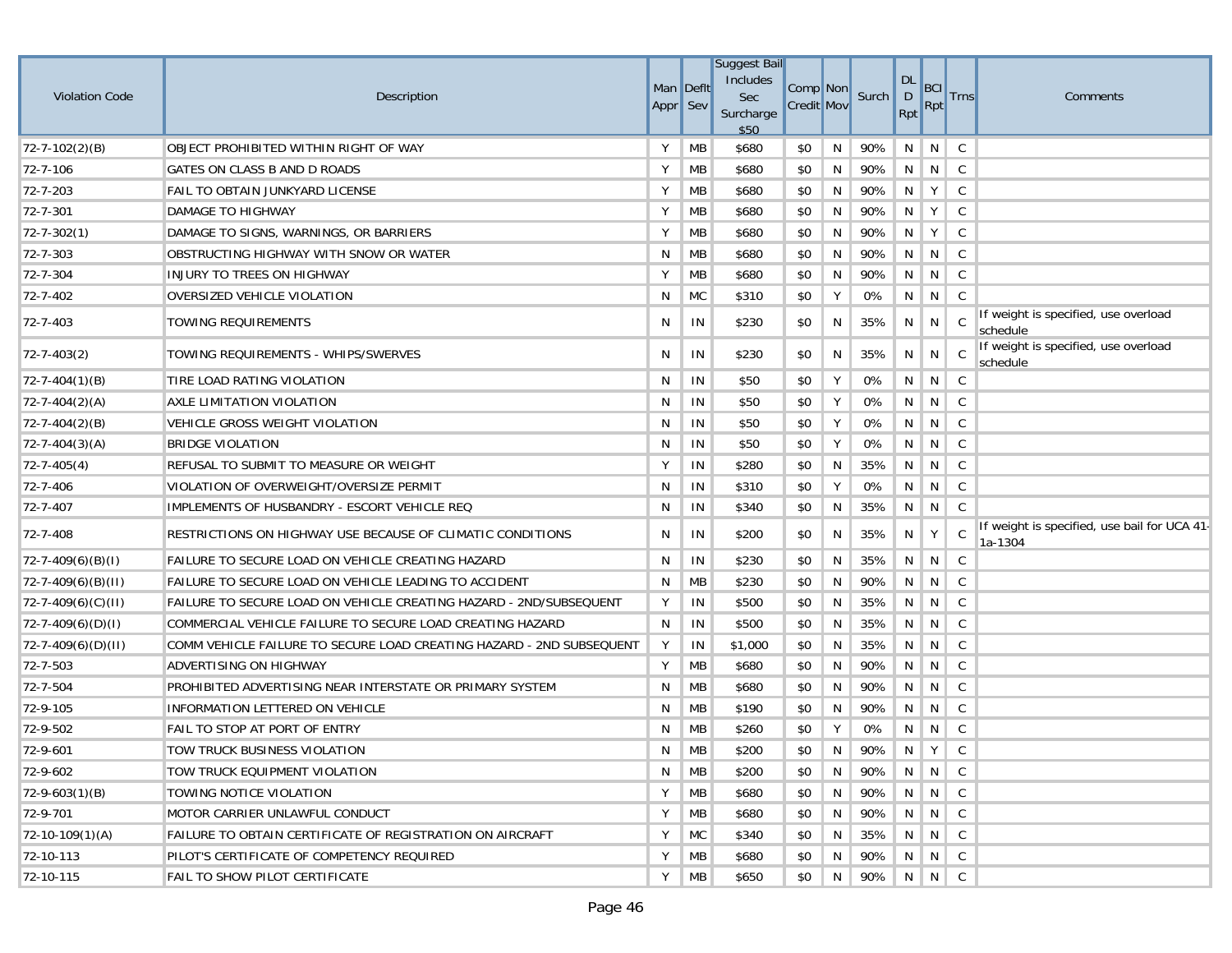| <b>Violation Code</b> | Description                                                         | Man Deflt<br>Appr Sev |           | <b>Suggest Bail</b><br>Includes<br><b>Sec</b><br>Surcharge<br>\$50 | Comp Non<br><b>Credit Mov</b> |    | Surch  | <b>DL</b><br>D<br>Rpt | BCI<br>Rpt      | <b>Trns</b>  | Comments                           |
|-----------------------|---------------------------------------------------------------------|-----------------------|-----------|--------------------------------------------------------------------|-------------------------------|----|--------|-----------------------|-----------------|--------------|------------------------------------|
| 72-10-127             | TAMPERING WITH AIRCRAFT FORBIDDEN                                   | Υ                     | MB        | \$680                                                              | \$0                           | N  | 90%    | N                     | Y               | C            |                                    |
| 72-10-128             | TAMPERING WITH AIRPORT OR ITS EQUIPMENT                             | Υ                     | MB        | \$680                                                              | \$0                           | N  | 90%    | N                     | Y               | C            |                                    |
| 72-10-501             | FLYING UNDER INFLUENCE OF ALCOHOL AND/OR DRUGS                      | Υ                     | MB        | \$1,460                                                            | \$0                           | N  | 90%    | N                     | Y               | C            |                                    |
| $ 72-14-303(2)(A) $   | FLY UNMANNED AIRCRAFT CARRYING WEAPON W/O CERT OF AUTHORIZATION     | Υ                     | MB        | \$680                                                              | \$0                           | N  | 90%    | N                     | Y               | $\mathsf{C}$ |                                    |
| 72-14-403             | UNLAWFUL OPERATION OF UNMANNED AIRCRAFT                             | N                     | IN        | \$100                                                              | \$0                           | N  | 35%    | N                     | Y               | C            |                                    |
| 72-14-403(8)(D)       | UNLAWFUL OPERATION OF UNMANNED AIRCRAFT AFTER INFRACTION CONVICTION | Y                     | MB        | \$340                                                              | \$0                           | N  | 90%    | N                     | Y               | C            |                                    |
| $73 - 1 - 14$         | INTERFERE WITH WATERWORKS OR APPORTIONMENT                          | Υ                     | MB        | \$680                                                              | \$0                           | N  | 90%    | N                     | Y               | C            |                                    |
| 73-1-15               | OBSTRUCTING CANALS OR WATERCOURSES                                  | Υ                     | MB        | \$650                                                              | \$0                           | N  | 90%    | N                     | N               | C            |                                    |
| $73 - 2 - 20(2)$      | REMOVAL, INJURY OF MARKS AND MONUMENTS                              | Y                     | <b>MB</b> | \$680                                                              | \$0                           | N  | 90%    | N                     | Y               | C            |                                    |
| 73-3-26               | OPERATING AS A WELL DRILLER W/O LICENSE                             | N                     | MB        | \$680                                                              | \$0                           | N  | 90%    | N                     | Y               | C            |                                    |
| 73-3-29               | RELOCATION OF NATURAL STREAMS                                       | Y                     | MB        | \$680                                                              | \$0                           | N  | 90%    | N                     | Y               | C            |                                    |
| $73 - 3 - 3(9)$       | DIVERT WATER OR CHANGE USE W/O APPLICATION TO STATE ENGINEER        | Υ                     | <b>MB</b> | \$680                                                              | \$0                           | N  | 90%    | N                     | Υ               | C            |                                    |
| $73 - 5 - 9$          | FAILURE TO COMPLY WITH STATE ENGINEER REQS                          | Υ                     | <b>MB</b> | \$680                                                              | \$0                           | N  | 90%    | N                     | N               | C            |                                    |
| $73-18-6(1)$          | <b>FAILURE TO DISPLAY BOW NUMBERS</b>                               | N                     | IN        | \$140                                                              | \$0                           | N  | 35%    | N                     | N               | C            |                                    |
| 73-18-7               | BOATING REGISTRATION VIOLATION                                      | N                     | IN        | \$140                                                              | \$0                           | N  | 35%    | N                     | N               | C            |                                    |
| $73-18-7(1)$          | EXPIRED, IMPROPER OR NO CURRENT REGISTRATION                        | N                     | IN        | \$140                                                              | \$10                          | N  | 35%    | N                     | Y               | C            |                                    |
| $73-18-7(3)$          | NO REG IN VEHICLE WHILE OPERATING (BOAT)                            | N                     | IN        | \$140                                                              | \$0                           | N  | 35%    | N                     | N               | C            |                                    |
| $73-18-7(3)(B)$       | NO REGISTRATION CARD ON VESSEL                                      | N                     | IN        | \$140                                                              | \$0                           | N  | 35%    | N                     | N               | C            |                                    |
| $73-18-7(4)(A)$       | <b>IMPROPER LOCATION / ATTACHEMENT OF BOW NUMBERS</b>               | N                     | IN        | \$140                                                              | \$0                           | N  | 35%    | N                     | N               | C            | Dismissed upon proof of proper bow |
| $73-18-7(4)(B)$       | BOW NUMBERS/PLAIN VERTICAL BLOCK CHARACTERS AT LEAST 3" HIGH        | N                     | IN        | \$140                                                              | \$0                           | N  | 35%    | N                     | N               | C            | Dismissed upon proof of proper bow |
| $73-18-7(4)(C)$       | BOW NUMBERS CONTRAST W/COLOR BACKGROUND/VISIBLE & LEGIBLE           | N                     | IN        | \$140                                                              | \$0                           | N  | 35%    | N                     | N               | C            | Dismissed upon proof of proper bow |
| $73-18-7(4)(D)$       | NO SPACES OR HYPHENS BETWEEN GROUPINGS OF BOW NUMBER                | N                     | IN        | \$140                                                              | \$0                           | N  | 35%    | N                     | N               | C            | Dismissed upon proof of proper bow |
| $73-18-7(4)(E)$       | BOW NUMBERS NOT READ FROM LEFT TO RIGHT                             | N                     | IN        | \$140                                                              | \$0                           | N  | 35%    | N                     | N               | C            | Dismissed upon proof of proper bow |
| $73-18-7(6)$          | NONRES OWNER OPERATING BOAT IN EXCESS OF RECIPROCITY PERIOD         | N                     | IN        | \$140                                                              | \$0                           | N  | 35%    | N                     | N               | $\mathsf{C}$ |                                    |
| $73-18-7(15)$         | UNASSIGNED NUMBER DISPLAYED ON BOAT                                 | Y                     | IN        | \$140                                                              | \$0                           | N  | 35%    | N                     | N               | C            |                                    |
| 73-18-8               | SAFETY EQUIPMENT REQUIRED TO BE ON BOARD VESSELS                    | N                     | IN        | \$140                                                              | \$0                           | N  | 35%    | N                     | N               | C            |                                    |
| $73-18-8(1)(A)$       | INSUFFICIENT APPROVED PFD'S                                         | N                     | IN        | \$170                                                              | \$0                           | N  | 35%    | N                     | Y               | $\mathsf{C}$ |                                    |
| $(73-18-8(1)(B)(I))$  | PFD IN UNSERVICEABLE CONDITION                                      | N                     | IN        | \$170                                                              | \$0                           | N  | 35%    | N                     | N               | C            |                                    |
| $73-18-8(1)(B)(II)$   | NO USCG APPROVAL ON PFD                                             | N                     | IN        | \$170                                                              | \$0                           | N  | 35%    | N                     | Y               | C            |                                    |
| $73-18-8(1)(B)(III)$  | INAPPROPRIATE SIZE PFD                                              | N                     | IN        | \$140                                                              | \$0                           | N  | $35\%$ |                       | N N C           |              |                                    |
| $73-18-8(1)(E)$       | FAILURE TO HAVE TYPE IV PFD ON BOARD                                | N                     | IN        | \$140                                                              | \$0                           | N  | 35%    | N I                   | $N \parallel C$ |              |                                    |
| $73-18-8(2)$          | FAIL TO DISPLAY NAVIGATION LIGHTS BETWEEN SUNSET & SUNRISE          | N                     | IN        | \$140                                                              | \$0                           | N. | 35%    | N I                   | $N \parallel C$ |              |                                    |
| $73-18-8(3)$          | <b>IMPROPER VENTILATION</b>                                         | N                     | IN        | \$140                                                              | \$0                           | N  | 35%    | N                     | Y               | C            |                                    |
| $73-18-8(4)$          | NON-APPROVED OR INADEQUATE NUMBER OF FIRE EXTINGUISHERS             | N                     | IN        | \$140                                                              | \$0                           | N  | 35%    |                       | N N C           |              |                                    |
| $73-18-8(5)$          | NON-APPROVED OR INADEQUATE BACKFIRE FLAME CONTROL DEVICE            | N                     | IN        | \$140                                                              | \$0                           | N  | 35%    |                       | N N C           |              |                                    |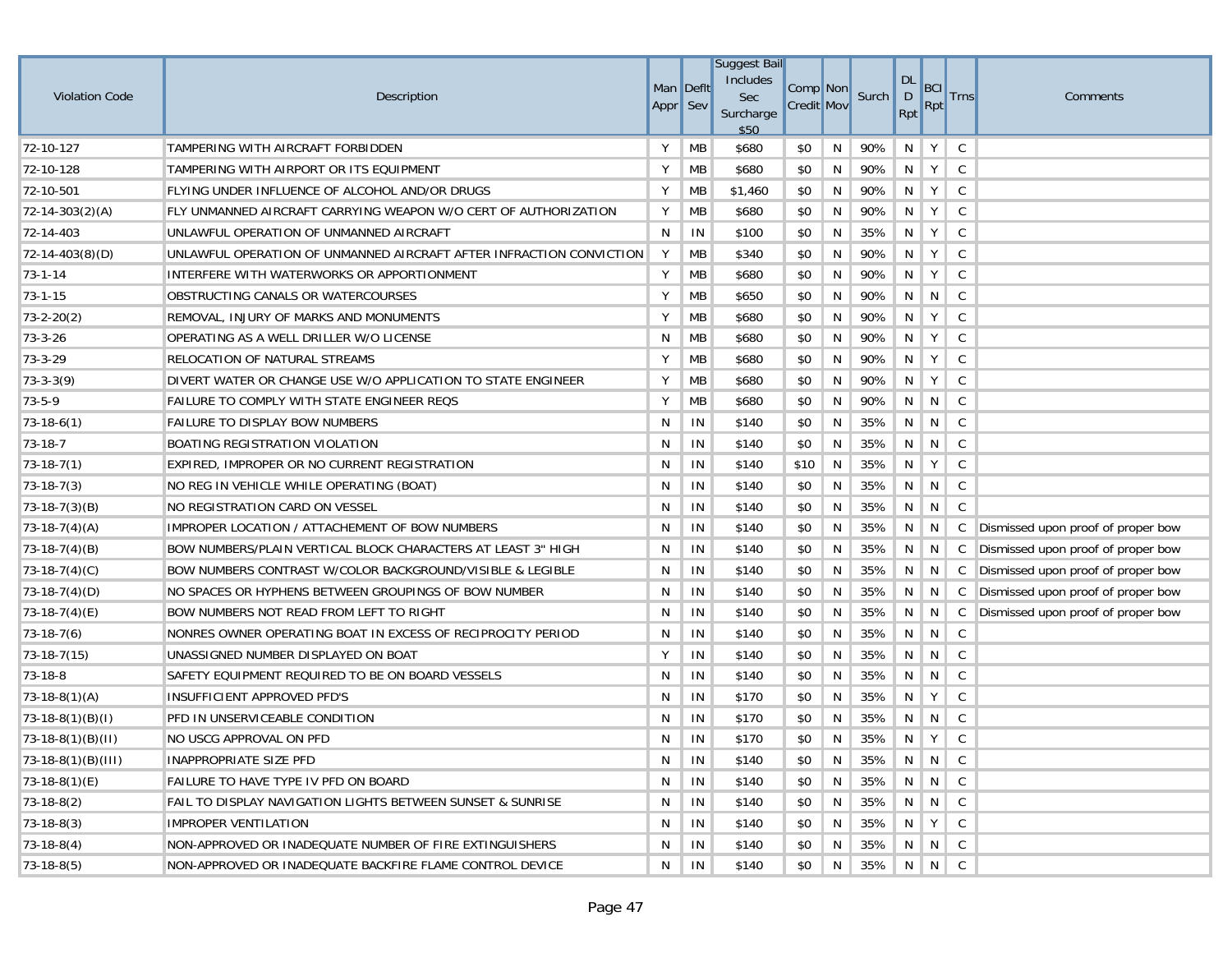| <b>Violation Code</b> | Description                                                  |          | Man Deflt | Suggest Bail<br>Includes<br>Sec | Comp Non          |   | Surch | <b>DL</b><br>D | BCI   | <b>Trns</b>  | Comments |
|-----------------------|--------------------------------------------------------------|----------|-----------|---------------------------------|-------------------|---|-------|----------------|-------|--------------|----------|
|                       |                                                              | Appr Sev |           | Surcharge<br>\$50               | <b>Credit Mov</b> |   |       | Rpt            | Rpt   |              |          |
| $73-18-8(7)$          | GAVE PERMISSION TO OPERATE WITHOUT PROPER SAFETY EQUIPMENT   | N        | IN        | \$170                           | \$0               | N | 35%   | N              | N     | C            |          |
| $73-18-8.1(1)$        | NO CAPACITY/CERTIFICATION LABEL (BOAT)                       | N        | IN        | \$170                           | \$0               | N | 35%   | N              | N     | $\mathsf{C}$ |          |
| $73-18-8.1(2)$        | OPERATE/PERMISSION TO OPERATE/OVERLOADED/OVERPOWERED VESSEL  | N        | IN        | \$200                           | \$0               | N | 35%   | N              | N     | C            |          |
| $73-18-8.1(3)$        | ALTERED/DEFACED/REMOVED CAPACITY/CERTIFICATION LABEL         | Υ        | IN        | \$300                           | \$0               | N | 35%   | N              | Y     | $\mathsf C$  |          |
| $73-18-8.1(4)$        | OPERATE/PERMISSION TO OP VESSEL W/CAPACITY LABEL ALTE/DEFACE | Υ        | IN        | \$300                           | \$0               | N | 35%   | N              | N     | C            |          |
| $73-18-10(1)$         | FAILURE TO KEEP RECORDS BY A BOAT LIVERY                     | Υ        | MC        | \$300                           | \$0               | N | 35%   | N              | N     | C            |          |
| $73-18-10(2)$         | FAIL TO EQUIP VESSEL W/SAFETY EQUIPMENT/NOTIFY OF LIVERY RUL | Υ        | MC        | \$300                           | \$0               | N | 35%   | N              | N     | C            |          |
| 73-18-12              | RECKLESS OPERATION OF NON-MOTOR VESSEL/MANIPULATE WATER SKI  | Υ        | МB        | \$680                           | \$0               | N | 90%   | N              | N     | $\mathsf{C}$ |          |
| $73-18-13(1)$         | FAIL TO GIVE ASSISTANCE (BOATING)                            | Υ        | MB        | \$680                           | \$0               | N | 90%   | N              | Y     | C            |          |
| $73-18-13(2)$         | FAILURE TO GIVE NAME AND ASSISTANCE AT AN ACCIDENT           | Υ        | MB        | \$680                           | \$0               | N | 90%   | N              | Y     | C            |          |
| $73-18-13(4)$         | FALSE INFORMATION AT ACCIDENT (BOATING)                      | Υ        | MB        | \$1,950                         | \$0               | N | 90%   | N              | Y     | C            |          |
| $73-18-13(6)$         | GIVE FALSE WRITTEN INFORMATION (BOATING)                     | Υ        | МB        | \$1,950                         | \$0               | N | 90%   | N              | Y     | C            |          |
| $73-18-13.1(2)$       | ACCIDENT INVOLVING PROPERTY DAMAGE                           | Υ        | MB        | \$680                           | \$0               | N | 90%   | N              | N     | C            |          |
| 73-18-15.1            | <b>VESSEL NAVIGATION &amp; STEERING LAWS</b>                 | N        | МC        | \$170                           | \$0               | N | 35%   | N              | N     | C            |          |
| $73-18-15.1(1)$       | <b>FAILURE TO MAINTAIN PROPER LOOKOUT</b>                    | N        | МC        | \$170                           | \$0               | N | 35%   | N              | N     | C            |          |
| $73-18-15.1(2)$       | <b>FAILURE TO ALTER COURSE IN MEETING SITUATION</b>          | N        | МC        | \$170                           | \$0               | N | 35%   | N              | N     | C            |          |
| $73-18-15.1(3)$       | FAILURE TO YIELD RIGHT OF WAY WHEN CROSSING                  | N        | MC        | \$170                           | \$0               | N | 35%   | N              | N     | C            |          |
| $73-18-15.1(4)$       | FAILURE TO YIELD RIGHT OF WAY WHEN OVERTAKING                | N        | <b>MC</b> | \$170                           | \$0               | N | 35%   | N              | N     | C            |          |
| $73-18-15.1(5)$       | FAILURE TO STAY OUT OF WAY OF LESS MANEUVERABLE VESSEL       | N        | МC        | \$170                           | \$0               | N | 35%   | N              | N     | C            |          |
| $73-18-15.1(7)$       | <b>FAILURE TO KEEP RIGHT IN NARROW CHANNELS</b>              | N        | МC        | \$170                           | \$0               | N | 35%   | N              | N     | C            |          |
| $73-18-15.1(8)$       | FAILURE TO TAKE ACTION IN AVOIDING ACCIDENT                  | N        | MC        | \$170                           | \$0               | N | 35%   | N              | Y     | C            |          |
| $73-18-15.1(9)$       | FAILURE TO YIELD SAILBOAT VS SAILBOAT                        | N        | <b>MC</b> | \$170                           | \$0               | N | 35%   | N              | N     | C            |          |
| 73-18-15.1(10)        | FAILURE TO OBEY SPEED AND PROXIMITY                          | N        | MC        | \$270                           | \$0               | N | 35%   | N              | N     | C            |          |
| $73-18-15.1(11)$      | DAMAGE OR INJURY CAUSED BY WAKE CREATED BY OPERATORS VESSEL  | N        | MC        | \$270                           | \$0               | N | 35%   | N              | Y     | C            |          |
| $73-18-15.1(12)$      | PERSON RIDING ON UNAUTHORIZED PORTION OF VESSEL              | N        | MC        | \$170                           | \$0               | N | 35%   | N              | N     | C            |          |
| $73-18-15.1(13)$      | PERSON ON BOW NOT STRADDLING STANCHION OR BLOCKING VIEW      | N        | <b>MC</b> | \$170                           | \$0               | N | 35%   | N              | N     | C            |          |
| $73-18-15.1(14)(A)$   | NO OBSERVER OR OBSERVER NOT OVER 8 YEARS OF AGE              | N        | MC        | \$170                           | \$0               | N | 35%   | N              | N     | $\mathsf C$  |          |
| $(73-18-15.1(14)(B))$ | TOWED PERSON BETWEEN SUNSET AND SUNRISE                      | N        | <b>MC</b> | \$170                           | \$0               | N | 35%   | N              | N     | C            |          |
| $73-18-15.1(15)$      | DISPLAY NAV LIGHTS BETWEEN SUNSET/SUNRIS                     | N        | <b>MC</b> | \$150                           | \$0               | N | 35%   | N              | N     | C            |          |
| 73-18-15.2            | OPERATE VESSEL UNDER AGE W/O ADULT                           | N        | IN        | \$170                           | \$0               | N | 35%   |                | N N C |              |          |
| $73-18-15.2(1)$       | UNDER 16 OP MOTOR/SAILBOAT W/O ADULT/SINGLE MB/SB SUPERVISED | N        | IN        | \$170                           | \$0               | N | 35%   | N              |       |              |          |
| $73-18-15.2(2)(A)$    | OPERATE PWC OVER AGE 12 UNDER AGE 16 W/OUT ADULT SUPERVISION | N        | IN        | \$170                           | \$0               | N | 35%   | N              | N     | $\mathsf{C}$ |          |
| $73-18-15.2(2)(B)$    | OPERATE PWC OVER AGE 12 UNDER AGE 16 W/O EDUCATION CERTIF    | N        | IN        | \$170                           | \$0               | N | 35%   |                | N N C |              |          |
| $73-18-15.2(2)(C)$    | OPERATE PWC AGE 12 TO AGE 16 W/O CERTIFICATE IN POSSESSION   | N        | IN        | \$170                           | \$0               | N | 35%   |                | N N C |              |          |
| $73-18-15.2(3)(A)$    | OPERATE PWC OVER AGE 16 UNDER 18 W/O EDUCATION CERTIFICATE   | N        | IN        | \$170                           | \$0               | N | 35%   |                | NNC   |              |          |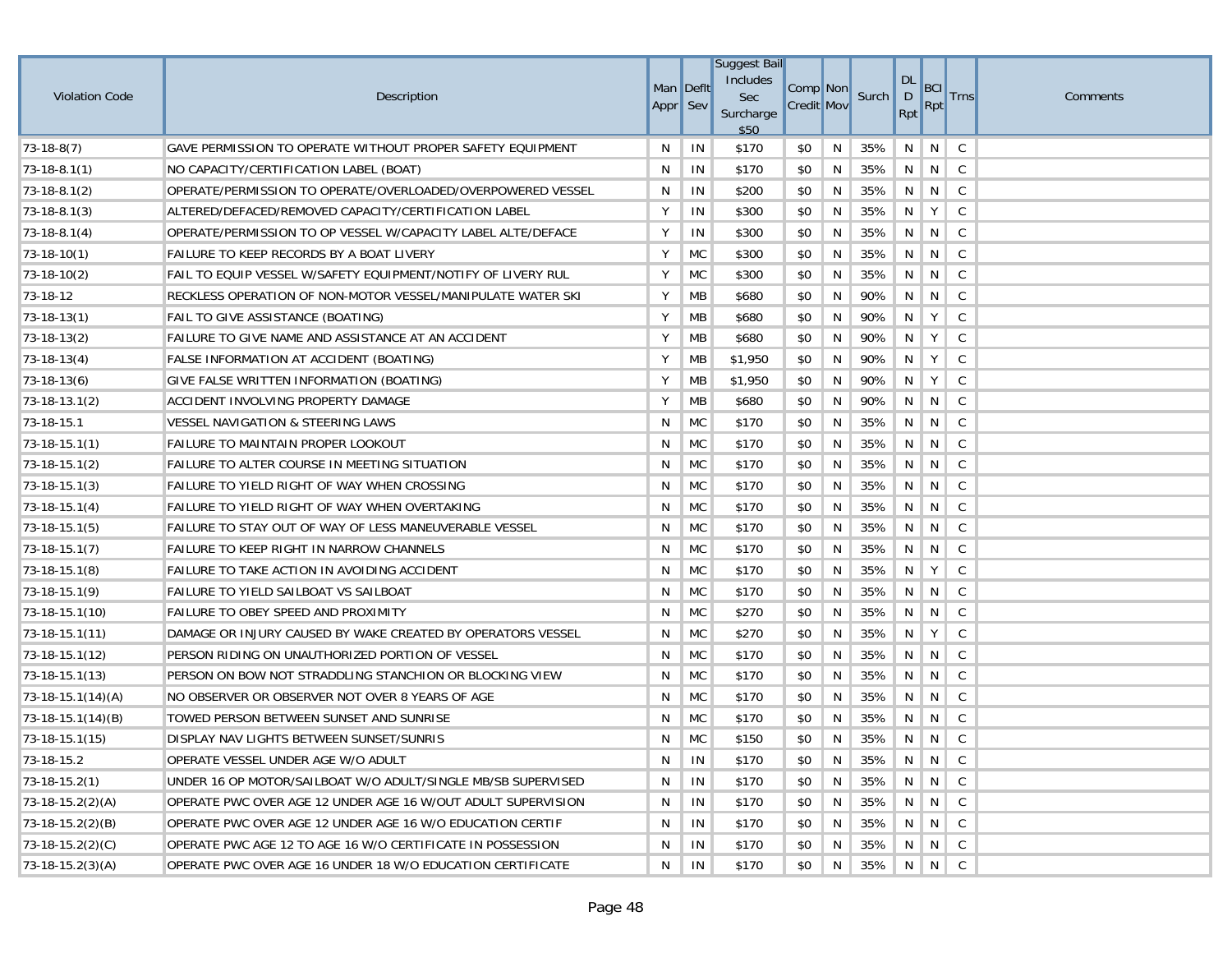|                        |                                                              |           |                | <b>Suggest Bail</b>    |                   |   |                 |                        |                         |              |                                                        |
|------------------------|--------------------------------------------------------------|-----------|----------------|------------------------|-------------------|---|-----------------|------------------------|-------------------------|--------------|--------------------------------------------------------|
| <b>Violation Code</b>  | Description                                                  | Man Defit |                | Includes<br><b>Sec</b> | Comp Non          |   | Surch           | <b>DL</b><br>$\vert$ D | <b>BCI</b>              | <b>Trns</b>  | Comments                                               |
|                        |                                                              | Appr Sev  |                | Surcharge<br>\$50      | <b>Credit Mov</b> |   |                 | Rpt                    | <b>Rpt</b>              |              |                                                        |
| $(73-18-15.2(3)(B))$   | OPERATE PWC AGE 16 - 18 W/O EDUCATION CERTIF IN POSSESSION   | N         | IN             | \$170                  | \$0               | N | 35%             | N                      | N                       | C            |                                                        |
| $73-18-15.2(5)$        | GAVE PERMISSION FOR UNDERAGE OPERATION                       | N         | IN             | \$170                  | \$0               | N | 35%             |                        | $N$ $N$                 | C            |                                                        |
| 73-18-15.3             | OPERATION OF PERSONAL WATERCRAFT PROHIBITED SUNSET - SUNRISE | N         | IN             | \$140                  | \$0               | N | 35%             | N                      | N                       | C            |                                                        |
| 73-18-15.5             | AUTHORIZING A DUI OR RECKLESS OPERATION                      | Υ         | <b>MC</b>      | \$350                  | \$0               | N | 35%             | N                      | Y                       | C            |                                                        |
| 73-18-16               | HELD A MARINE EVENT WITHOUT PROPER AUTHORIZATION             | Υ         | IN             | \$300                  | \$0               | N | 35%             | N                      | N                       | C            |                                                        |
| $73-18-20(2)$          | FAIL TO COMPLY W/POLICE (BOATING)                            | N         | МB             | \$240                  | \$0               | N | 90%             | N                      | Y                       | C            |                                                        |
| 73-18-20.4             | DUTY TO REPORT FALSIFIED VESSEL OR MOTOR NUMBER              | Υ         | МB             | \$390                  | \$0               | N | 90%             | N                      | N                       | C            |                                                        |
| 73-18A-2               | LITTER/POLLUTE WATER/LANDS PROH-BOATING                      | Υ         | МB             | \$340                  | \$0               | N | 90%             | N                      | Y                       | C            |                                                        |
| $73-18A-2(1)$          | LITTER/DEPOSIT WASTE ETC IN WATERS OF STATE OR LAND ADJACENT | Υ         | МB             | \$390                  | \$0               | N | 90%             | N                      | Y                       | C            |                                                        |
| 73-18A-3               | UNLAWFUL USE OF MARINE TOILET                                | Υ         | МB             | \$1,070                | \$0               | N | 90%             | N                      | N                       | C            |                                                        |
| $73-18A-3(1)$          | ALLOW MARINE TOILET RELEASE/UNTREATED BODY WASTE IN WATER    | Υ         | МB             | \$1,070                | \$0               | N | 90%             | N                      | Y                       | C            |                                                        |
| $73-18A-4(1)$          | MARINE TOILET WITHOUT APPROVED POLLUTION CONTROL DEVICE      | Υ         | МB             | \$390                  | \$0               | N | 90%             | N                      | Y                       | C            |                                                        |
| 73-18C-302             | OPERATE MOTORBOAT W/O OWNER/PROPERTY SECURITY (INSURANCE)    | Υ         | MC             | \$380                  | \$0               | N | 35%             | N                      | N                       | C            |                                                        |
| 73-18C-304             | NO EVIDENCE OWNER/OPERATOR SECURITY (INSURANCE) ON VESSEL    | N         | MC             | \$380                  | \$0               | N | 35%             | N                      | N                       | C.           | Dismissed upon proof of valid insurance<br>at the time |
| $73-18C-308(1)$        | PROVIDING FALSE EVIDENCE OWNERSHIP, INSURANCE                | N         | МB             | \$680                  | \$0               | N | 90%             | N                      | Y                       | C            |                                                        |
| $76 - 3 - 203.10(2)$   | VIOLENT OFFENSE COMMITTED IN PRESENCE OF A CHILD             | Υ         | МB             | \$680                  | \$0               | N | 90%             | N                      | Y                       | S            |                                                        |
| 76-4-201               | CRIMINAL CONSPIRACY                                          | Υ         | МC             | \$340                  | \$0               | N | 35%             | N                      | Y                       | C            |                                                        |
| $76 - 4 - 401(4)(D)$   | ENTICE, SOLICIT, SEDUCE OR LURE A MINOR BY INTERNET OR TEXT  | Υ         | MC             | \$340                  | \$0               | N | 35%             | N                      | Y                       | C            |                                                        |
| $76 - 4 - 401(4)(E)$   | ENTICE, SOLICIT, SEDUCE OR LURE A MINOR BY INTERNET OR TEXT  | Υ         | МB             | \$660                  | \$0               | N | 90%             | N                      | Y                       | S            |                                                        |
| 76-5-102               | <b>ASSAULT</b>                                               | Υ         | МB             | \$1,070                | \$0               | N | 90%             | N                      | Y                       | S.           | <b>Enhanceable Offense</b>                             |
| $76 - 5 - 102(1)(A)$   | ASSAULT - ATTEMPT TO DO BODILY INJURY TO ANOTHER             | Υ         | МB             | \$1,070                | \$0               | N | 90%             | N                      | Y                       | <sub>S</sub> | Enhanceable Offense                                    |
| $76 - 5 - 102(1)(B)$   | ASSAULT-UNLAWFUL FORCE/VIOLENCE BODILY INJURY/RISK OF INJURY | Υ         | МB             | \$1,070                | \$0               | N | 90%             | N                      | Y                       | S.           | <b>Enhanceable Offense</b>                             |
| $76 - 5 - 102.9(2)$    | PROPELLING A BODILY SUBSTANCE                                | Υ         | MB             | \$660                  | \$0               | N | 90%             | N                      | Y                       | S            |                                                        |
| 76-5-106               | <b>HARASSMENT</b>                                            | Υ         | <b>MB</b>      | \$680                  | \$0               | N | 90%             | N                      | Y                       | S.           | <b>Enhanceable Offense</b>                             |
| $76 - 5 - 106.5(2)$    | <b>STALKING</b>                                              | Υ         | МB             | \$680                  | \$0               | N | 90%             | N                      | Y                       | S            | <b>Enhanceable Offense</b>                             |
| 76-5-107               | THREAT OF VIOLENCE                                           | Υ         | MB             | \$680                  | \$0               | N | 90%             | N.                     | Y                       | S            |                                                        |
| $76 - 5 - 107(1)(A)$   | THREAT OF VIOLENCE PLACE IN FEAR INJURY/DEATH/PROPERTY DAMAG | Υ         | MB             | \$680                  | \$0               | N | 90%             | N                      | Y                       | S            |                                                        |
| $76 - 5 - 107(1)(B)$   | THREAT OF VIOLENCE ACCOMPANIED BY FORCE OR VIOLENCE          | Υ         | MB             | \$680                  | \$0               | N | 90%             |                        | $N$ $Y$                 | <sub>S</sub> |                                                        |
| 76-5-107.3(1)(B)(III)  | THREAT OF TERRORISM CAUSING OFFICIAL OR VOLUNTEER ACTION     | Υ         | $\parallel$ MB | \$660                  |                   |   | $$0$ N 90% N Y  |                        |                         | S            |                                                        |
| 76-5-107.5             | HAZING                                                       | Y         | MB             | \$680                  | \$0               | N | 90% N Y         |                        |                         | S.           |                                                        |
| $76 - 5 - 107.5(3)$    | <b>HAZING</b>                                                | Y         | MB             | \$680                  | \$0               | N | 90% N Y         |                        |                         | <sub>S</sub> |                                                        |
| $76 - 5 - 107.5(3)(A)$ | HAZING AGAINST ANOTHER                                       | Υ         | MB             | \$680                  | \$0               | N | 90% N Y S       |                        |                         |              |                                                        |
| 76-5-109               | CHILD ABUSE/NEGLECT                                          | Y         | MB             | \$680                  | \$0               | N | 90%             |                        | $\vert N \vert Y \vert$ | <sub>S</sub> |                                                        |
| $76 - 5 - 109(3)$      | CHILD ABUSE PHYSICAL INJURY/PERMIT ANOTHER TO INFLICT INJURY | Y         | МB             | \$680                  | \$0               | N | 90%   N   N   S |                        |                         |              |                                                        |
| $76 - 5 - 109(3)(B)$   | CHILD ABUSE INJURY/RECKLESS                                  | Y         | $\parallel$ MB | \$680                  | \$0               | N | 90% N Y S       |                        |                         |              |                                                        |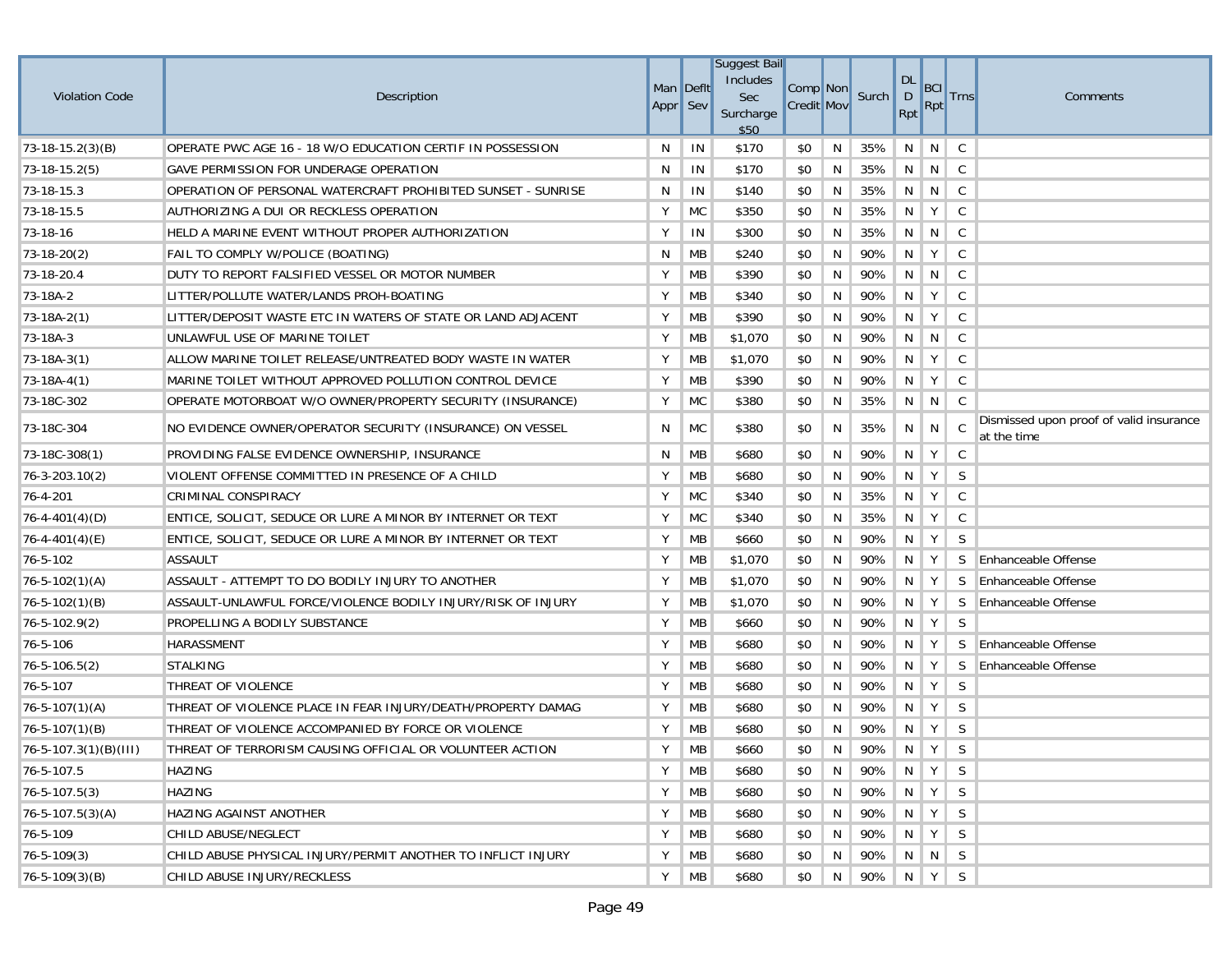| <b>Violation Code</b>    | Description                                                     | Man Deflt<br>Appr Sev |           | Suggest Bail<br>Includes<br>Sec<br>Surcharge<br>\$50 | Comp Non<br><b>Credit Mov</b> |   | Surch   | <b>DL</b><br>D<br><b>Rpt</b> | BCI<br>Rpt | <b>Trns</b>  | Comments                   |
|--------------------------|-----------------------------------------------------------------|-----------------------|-----------|------------------------------------------------------|-------------------------------|---|---------|------------------------------|------------|--------------|----------------------------|
| $76 - 5 - 109(3)(C)$     | INFLICT PHYS INJURY ON A CHILD W/ CRIM NEG                      | Y                     | <b>MC</b> | \$340                                                | \$0                           | N | 35%     | N                            | Y          | C            |                            |
| 76-5-109.1               | COMMISSION OF DOMESTIC VIOLENCE IN THE PRESENCE OF A CHILD      | Y                     | MB        | \$1,950                                              | \$0                           | N | 90%     | N                            | Y          | <sub>S</sub> |                            |
| $76 - 5 - 109.1(2)(C)$   | DOM VIOL IN THE PRESENCE OF A CHILD                             | Y                     | MB        | \$1,950                                              | \$0                           | N | 90%     | N                            | Y          |              | S Enhanceable Offense      |
| $76 - 5 - 111(3)$        | ABUSE OF A VULNERABLE ADULT                                     | Υ                     | <b>MC</b> | \$340                                                | \$0                           | N | 35%     | N                            | Y          | C            |                            |
| $76 - 5 - 111(3)(B)$     | RECKLESS ABUSE OR NEGLECT OF VULNERABLE ADULT                   | Y                     | MB        | \$680                                                | \$0                           | N | 90%     | N                            | Y          | S            |                            |
| $76 - 5 - 111(3)(C)$     | ABUSE OR NEGLECT OF VULNERABLE ADULT BY CRIMINAL NEGLIGENCE     | Y                     | <b>MC</b> | \$340                                                | \$0                           | N | 35%     | N                            | Y          | C            |                            |
| $76 - 5 - 111(4)(A)(I)$  | EXPLOITATION OF A VULNERABLE ADULT                              | Y                     | МB        | \$680                                                | \$0                           | N | 90%     | N                            | Y          | S            |                            |
| $76 - 5 - 111(4)(A)(II)$ | EXPLOITATION OF A VULNERABLE ADULT                              | Y                     | MB        | \$680                                                | \$0                           | N | 90%     | N                            | Y          | S            |                            |
| $ 76-5-111(4)(A)(III) $  | EXPLOITATION OF A VULNERABLE ADULT                              | Y                     | MB        | \$680                                                | \$0                           | N | 90%     | N                            | Y          | S            |                            |
| $76 - 5 - 111(4)(A)(IV)$ | EXPLOITATION OF A VULNERABLE ADULT                              | Y                     | MB        | \$680                                                | \$0                           | N | 90%     | N                            | Y          | S            |                            |
| $76 - 5 - 111(4)(A)(V)$  | EXPLOITATION OF A VULNERABLE ADULT                              | Y                     | МB        | \$680                                                | \$0                           | N | 90%     | N                            | Y          | S            |                            |
| $76 - 5 - 111(4)(A)(V)$  | EXPLOITATION OF A VULNERABLE ADULT                              | Y                     | MB        | \$680                                                | \$0                           | N | 90%     | N                            | Y          | S            |                            |
| $76 - 5 - 111.1(4)$      | FAILURE TO REPORT ABUSE/DISABLED OR ELDERLY ADULT               | Y                     | MB        | \$680                                                | \$0                           | N | 90%     | N                            | Y          | S            |                            |
| $76 - 5 - 111.1(5)$      | THREATEN, INTIMIDATE DISABLED/ELDER ADULT WITNESS               | Υ                     | MB        | \$680                                                | \$0                           | N | 90%     | N                            | Y          | S            |                            |
| $76 - 5 - 303(2)$        | <b>CUSTODIAL INTERFERENCE</b>                                   | Υ                     | МB        | \$680                                                | \$0                           | N | 90%     | Υ                            | Y          | S            |                            |
| 76-5-304                 | UNLAWFUL DETENTION AND UNLAWFUL DETENTION OF A MINOR            | Υ                     | MB        | \$680                                                | \$0                           | N | 90%     | N                            | Y          | S            |                            |
| $76 - 5 - 304(1)$        | UNLAWFUL DETENTION                                              | Y                     | MB        | \$680                                                | \$0                           | N | 90%     | N                            | Y          | S            |                            |
| $76 - 5 - 304(2)$        | UNLAWFUL DETENTION OF A MINOR                                   | Υ                     | MB        | \$680                                                | \$0                           | N | 90%     | N                            | Y          | S            |                            |
| 76-5-401                 | UNLAW SEX ACTIVITY WITH A MINOR                                 | Υ                     | MB        | \$680                                                | \$0                           | N | 90%     | N                            | Y          |              | S Enhanceable Offense      |
| $76 - 5 - 401(3)$        | UNLAW SEXUAL ACTIVITY MINOR -DEFENDANT < FOUR YEARS OLDER       | Υ                     | MB        | \$680                                                | \$0                           | N | 90%     | N                            | Y          | S            | Enhanceable offense        |
| $76 - 5 - 403(1)$        | SODOMY                                                          | Y                     | <b>MB</b> | \$680                                                | \$0                           | N | 90%     | N                            | Y          | S            |                            |
| $76 - 5 - 506.2(4)(A)$   | KNOWINGLY INDENT TO DEFRAUD MAKE APPLICATION FALSE ID           | Y                     | MB        | \$680                                                | \$0                           | N | 90%     | N                            | Y          | S            |                            |
| $76 - 6 - 102(6)$        | ARSON - PROPERTY OF ANOTHER LESS THAN \$500                     | Y                     | MB        | \$660                                                | \$0                           | N | 90%     | N                            | Y          |              | S Enhanceable Offense      |
| 76-6-104                 | <b>RECKLESS BURN</b>                                            | Y                     | IN        | \$150                                                | \$0                           | N | 35%     | N                            | Y          | C            | <b>Enhanceable Offense</b> |
| $76 - 6 - 104(1)(C)$     | RECKLESS BURN-FAIL TO REMOVE FLAMMABLE MATERIAL AROUND FIRE     | Y                     | MB        | \$680                                                | \$0                           | N | 90%     | $N$   $Y$                    |            |              | S Enhanceable Offense      |
| $76 - 6 - 104(1)(D)$     | <b>RECKLESS BURNING</b>                                         | Y                     | IN        | \$150                                                | \$0                           | N | 35%     | N                            | Y          |              | C Enhanceable Offense      |
| 76-6-104.5               | <b>ABANDONED FIRE</b>                                           | Υ                     | <b>MC</b> | \$340                                                | \$0                           | N | 35%     | N                            | Y          | C            |                            |
| $76-6-104.5(3)(A)$       | ABANDONED FIRE - NO DAMAGE                                      | Y                     | <b>MC</b> | \$340                                                | \$0                           | N | 35%     | N                            | Y          | C            |                            |
| $76 - 6 - 104.5(3)(B)$   | ABANDONED FIRE - PROPERTY DAMAGE < \$1000                       | Y                     | MB        | \$680                                                | \$0                           | N | 90%     | N                            | N          | S            |                            |
| 76-6-106                 | <b>CRIMINAL MISCHIEF</b>                                        | Y                     | МB        | \$680                                                | \$0                           | N | 90% N Y |                              |            |              | S Enhanceable Offense      |
| $76 - 6 - 106(1)(C)$     | CRIMINAL MISCHIEF - TRANSPORATION FOR PERSONS OR PROPERTY       | Y                     | МB        | \$680                                                | \$0                           | N | 90%     | N                            | Y          |              | S Enhanceable Offense      |
| $76-6-106(2)(B)(I)(B)$   | CRIMINAL MISCHIEF - HUMAN HEALTH OR SAFETY                      | Y                     | MB        | \$680                                                | \$0                           | N | 90%     | N.                           | Y          |              | S Enhanceable Offense      |
| $76 - 6 - 106(2)(C)$     | CRIMINAL MISCHIEF: INTENTIONAL DAMAGE, DEFACE, DESTROY PROPERTY | Υ                     | МB        | \$680                                                | \$0                           | N | 90%     | N                            | Y          |              | S Enhanceable Offense      |
| $76 - 6 - 106(2)(D)$     | CRIMINAL MISCHIEF - RECKLESSLY SHOOT OR PROPEL MISSILE          | Υ                     | МB        | \$650                                                | \$0                           | N | 90%     | N.                           | Y          | S.           | <b>Enhanceable Offense</b> |
| 76-6-107                 | <b>GRAFFITI VIOLATIONS</b>                                      | Y                     | МB        | \$680                                                | \$0                           | N | 90%     | N                            | Y          |              | S Enhanceable Offense      |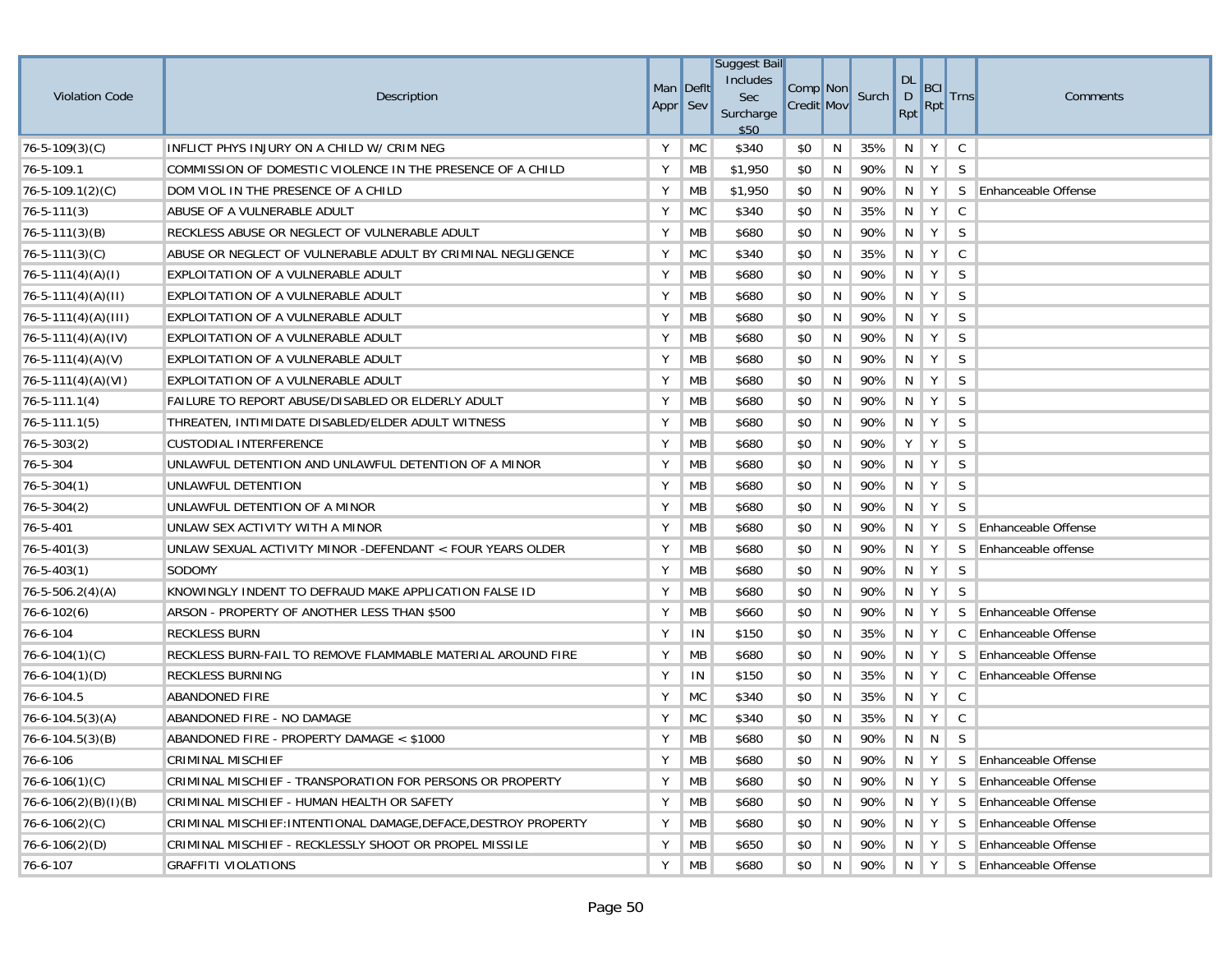| <b>Violation Code</b>   | Description                                                                      | Man Deflt<br>Appr Sev |           | <b>Suggest Bail</b><br>Includes<br>Sec<br>Surcharge<br>\$50 | Comp Non<br><b>Credit Mov</b> |    | Surch   | <b>DL</b><br>$\mathsf{D}$<br>Rpt | <b>BCI</b><br>Rpt | <b>Trns</b> | Comments                   |
|-------------------------|----------------------------------------------------------------------------------|-----------------------|-----------|-------------------------------------------------------------|-------------------------------|----|---------|----------------------------------|-------------------|-------------|----------------------------|
| $76 - 6 - 107(2)(D)$    | <b>GRAFFITI VIOLATIONS LESS THAN \$300</b>                                       | Y                     | MB        | \$680                                                       | \$0                           | N  | 90%     | N                                | Y                 | S.          | Enhanceable Offense        |
| 76-6-108                | DAMAGE / INTERRUPT COMMUNICATION DEVICE                                          | Υ                     | MB        | \$593                                                       | \$0                           | N  | 90%     | N                                | Y                 | S           | <b>Enhanceable Offense</b> |
| 76-6-108(2)             | DAMAGE/INTERRUPT/PROHIBIT USE OF A COMMUNICATION DEVICE                          | Υ                     | MB        | \$680                                                       | \$0                           | N  | 90%     | N                                | Y                 | S.          | Enhanceable Offense        |
| $76 - 6 - 108(2)(A)$    | INTERRUPTION/INTERFERENCE OF A COMMUNICATIONS DEVICE                             | Υ                     | MB        | \$680                                                       | \$0                           | N  | 90%     | -N                               | Y                 | S.          | <b>Enhanceable Offense</b> |
| $76 - 6 - 108(2)(B)$    | INTERRUPTION/INTERFERENCE OF A COMMUNICATION DEVICE                              | Υ                     | MB        | \$680                                                       | \$0                           | N  | 90%     | N                                | Y                 | S           | <b>Enhanceable Offense</b> |
| 76-6-109                | OFFENSE AGAINST TIMBER/MINING/AGRICULTUR                                         | Υ                     | <b>MB</b> | \$680                                                       | \$0                           | N  | 90%     | N                                | Y                 | S           |                            |
| $76 - 6 - 111(3)(A)$    | WANTON DESTRUCTION OF LIVESTOCK $\le$ \$500                                      | Y                     | MB        | \$680                                                       | \$0                           | N  | 90%     | N                                | Y                 | S           |                            |
| $76 - 6 - 112(4)$       | AGRICULTURAL OPERATION INTERFERENCE                                              | Υ                     | MB        | \$680                                                       | \$0                           | N  | 90%     | N                                | N                 | S           |                            |
| 76-6-205                | MANUFACTURE/POSSESS BURGLARY TOOLS                                               | Υ                     | MB        | \$680                                                       | \$0                           | N  | 90%     | N                                | Y                 | S           |                            |
| 76-6-206                | <b>CRIMINAL TRESPASS</b>                                                         | Υ                     | MB        | \$680                                                       | \$0                           | N  | 90%     | N                                | Y                 | S           | <b>Enhanceable Offense</b> |
| $76 - 6 - 206(2)(A)$    | CRIMINAL TRESPASS ENTER OR REMAIN BY PERSON OR UNMANNED AIRCRAFT                 | Υ                     | <b>MB</b> | \$680                                                       | \$0                           | N  | 90%     | N                                | Y                 | S           | <b>Enhanceable Offense</b> |
| $76 - 6 - 206(2)(A)(I)$ | CRIMINAL TRESPASS WITH INTENT TO ANNOY OR CAUSE INJURY                           | Υ                     | <b>MB</b> | \$680                                                       | \$0                           | N  | 90%     | N                                | Y                 | S           | Enhanceable Offense        |
| $76-6-206(2)(A)(II)$    | CRIMINAL TRESPASS W/INTENT TO COMMIT CRIME OTHER THAN THEFT/FELONY               | Υ                     | MB        | \$680                                                       | \$0                           | N  | 90%     | N                                | Y                 | S           | Enhanceable Offense        |
| 76-6-206(2)(A)(III)     | CRIMINAL TRESPASS RECKLESS UNMANNED AIRCRAFT CAUSING FEAR/SAFETY                 | Υ                     | MB        | \$680                                                       | \$0                           | N  | 90%     | N                                | Y                 | S           | <b>Enhanceable Offense</b> |
| 76-6-206(2)(B)          | URIINIINAL TRESPASS KNUWING ENTRY UNLAWFUL PERSUN UR UNMANNED<br><b>AIDCDAET</b> | Υ                     | <b>MB</b> | \$680                                                       | \$0                           | N  | 90%     | N                                | Y                 | S           | Enhanceable Offense        |
| $76 - 6 - 206(2)(C)$    | CRIMINAL TRESPASS - CONDO UNIT                                                   | N                     | IN        | \$240                                                       | \$0                           | N  | 35%     | N                                | Y                 | C           |                            |
| $76 - 6 - 206.1(2)(A)$  | CRIMINAL TRESPASS OF ABANDONED OR INACTIVE MINE                                  | Υ                     | MB        | \$680                                                       | \$0                           | N  | 90%     | N                                | Y                 | S           |                            |
| 76-6-206.2              | CRIMINAL TRESPASS ON STATE PARK LANDS                                            | Υ                     | МB        | \$680                                                       | \$0                           | N  | 90%     | N                                | Y                 | S           |                            |
| $76 - 6 - 206.4(2)$     | CRIMINAL TRESPASS BY LONG-TERM GUEST TO A RESIDENCE                              | N                     | МB        | \$340                                                       | \$0                           | N  | 90%     | N                                | Y                 | S           |                            |
| 76-6-206.3(2)           | CRIMINAL TRESPASS ON AGRICULTURAL OR RANGE LAND                                  | Υ                     | MB        | \$680                                                       | \$0                           | N  | 90%     | N                                | Y                 | S           |                            |
| $76 - 6 - 206.3(3)$     | CUTTING, DESTROYING, OR RENDERING INEFFECTIVE THE FENCING OF                     | Υ                     | <b>MB</b> | \$680                                                       | \$0                           | N  | 90%     | N                                | Y                 | S           |                            |
| 76-6-404                | <b>THEFT</b>                                                                     | Υ                     | <b>MB</b> | \$680                                                       | \$0                           | N  | 90%     | N                                | Y                 | S           |                            |
| 76-6-404.5              | WRONGFUL APPROPRIATION                                                           | Υ                     | <b>MC</b> | \$340                                                       | \$0                           | N  | 35%     | N                                | Y                 | C           |                            |
| $76 - 6 - 404.5(3)(C)$  | WRONGFUL APPROPRIATION - MB                                                      | Υ                     | <b>MB</b> | \$680                                                       | \$0                           | N  | 90%     | N                                | Y                 | S           |                            |
| $76 - 6 - 404.5(3)(D)$  | WRONGFUL APPROPRIATION - MC                                                      | Υ                     | <b>MC</b> | \$340                                                       | \$0                           | N  | 35%     | N                                | Y                 | C           |                            |
| 76-6-404.7              | THEFT OF MOTOR VEHICLE FUEL                                                      | Υ                     | <b>MB</b> | \$680                                                       | \$0                           | N  | 90%     | Υ                                | Y                 | S           |                            |
| 76-6-405                | THEFT BY DECEPTION                                                               | Υ                     | MB        | \$680                                                       | \$0                           | N  | 90%     | N                                | Y                 | S           |                            |
| 76-6-406                | THEFT BY EXTORTION                                                               | Y                     | <b>MB</b> | \$680                                                       | \$0                           | N  | 90%     | N                                | Y                 | S           |                            |
| 76-6-407                | THEFT OF MISLAID/LOST/MISTAKEN PROPERTY                                          | Υ                     | MB        | \$680                                                       | \$0                           | N  | 90%     | N                                | Y                 | S           |                            |
| 76-6-408                | THEFT BY RECEIVING STOLEN PROPERTY                                               | Y                     | MB        | \$680                                                       | \$0                           | N  | 90% N Y |                                  |                   | S.          |                            |
| $76 - 6 - 408(1)$       | THEFT BY RECEIVING STOLEN PROPERTY                                               | Y                     | МB        | \$680                                                       | \$0                           | N. | 90%     | $\parallel$ N                    | Y                 | S           |                            |
| 76-6-409                | THEFT OF SERVICES                                                                | Y                     | MB        | \$680                                                       | \$0                           | N  | 90%     | N                                | Y                 | S           |                            |
| 76-6-409.3              | THEFT OF UTILITY SERVICES                                                        | Υ                     | MB        | \$680                                                       | \$0                           | N  | 90%     | N                                | Y                 | S.          |                            |
| 76-6-409.6              | UNLAW USE OF TELECOMMUNICATION DEVICE                                            | Υ                     | МB        | \$680                                                       | \$0                           | N  | 90%     | N                                | Y                 | S           | <b>Enhanceable Offense</b> |
| 76-6-409.7              | POSSESS UNLAWFUL TELECOMMUNICATION DEVIC                                         | Υ                     | MB        | \$680                                                       | \$0                           | N  | 90%     | $\parallel$ N                    | $\parallel$ Y     | S           |                            |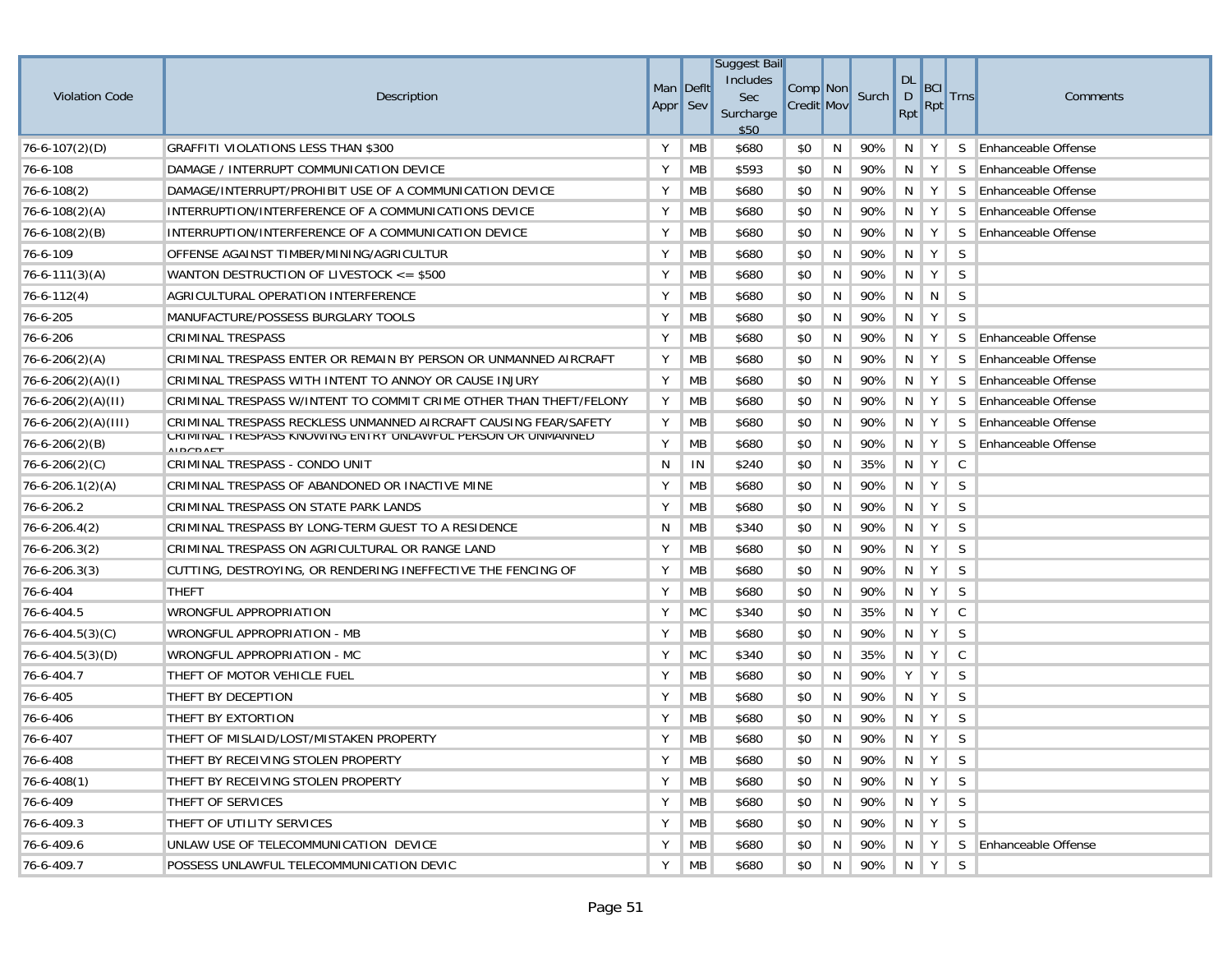|                        |                                                              |          |           | <b>Suggest Bail</b> |                   |   |       |                |            |              |          |
|------------------------|--------------------------------------------------------------|----------|-----------|---------------------|-------------------|---|-------|----------------|------------|--------------|----------|
| <b>Violation Code</b>  | Description                                                  |          | Man Defit | Includes<br>Sec     | Comp Non          |   | Surch | <b>DL</b><br>D | <b>BCI</b> | <b>Trns</b>  | Comments |
|                        |                                                              | Appr Sev |           | Surcharge<br>\$50   | <b>Credit Mov</b> |   |       | Rpt            | <b>Rpt</b> |              |          |
| $76 - 6 - 409.7(1)$    | POSSESS UNLAWFUL TELECOMMUNICATION DEVICE                    | Y        | MB        | \$680               | \$0               | N | 90%   | N              | Y          | S            |          |
| 76-6-410               | THEFT BY RENTAL AGREEMENT                                    | Υ        | MB        | \$680               | \$0               | N | 90%   | N              | Y          | <sub>S</sub> |          |
| $76 - 6 - 410(1)$      | THEFT-PERSON HAVING CUSTODY OF PROPERTY-REPAIR/RENT AGREEMNT | Υ        | MB        | \$680               | \$0               | N | 90%   | N              | Y          | S            |          |
| $76 - 6 - 410(2)$      | THEFT PURSUANT TO A RENTAL AGREEMENT                         | Υ        | <b>MB</b> | \$680               | \$0               | N | 90%   | N              | Y          | S            |          |
| 76-6-410.5             | THEFT OF RENTAL VEHICLE                                      | Υ        | MB        | \$680               | \$0               | N | 90%   | N              | Y          | S            |          |
| $76 - 6 - 503.2(3)$    | KNOWINGLY USE FALSE FINANCIAL TRANS CARD > 500               | Υ        | MB        | \$680               | \$0               | N | 90%   | N              | Y          | S            |          |
| $76 - 6 - 503.2(4)(A)$ | KNOWINGLY USE FALSE FINANCIAL TRANS CARD DEFRAUD             | Υ        | MB        | \$680               | \$0               | N | 90%   | N              | Y          | S            |          |
| $76 - 6 - 503.7(2)(A)$ | RECORDS FILED WITH INTENT TO HARASS                          | Υ        | MB        | \$680               | \$0               | N | 90%   | N              | Y          | S            |          |
| 76-6-504               | TAMPER WITH RECORDS                                          | Υ        | MB        | \$680               | \$0               | N | 90%   | N              | Y          | S            |          |
| $76 - 6 - 505(1)$      | ISSUING A BAD CHECK OR DRAFT                                 | Υ        | MB        | \$780               | \$0               | N | 90%   | N              | Y          | S            |          |
| $76 - 6 - 505(2)$      | ISSUE A BAD CHECK AND FAIL TO MAKE GOOD ON PAYMENT           | Υ        | MB        | \$780               | \$0               | N | 90%   | N              | Y          | S            |          |
| 76-6-506               | FIN TRANSACTION CARD OFFENSES                                | Υ        | <b>MB</b> | \$680               | \$0               | N | 90%   | N              | Y          | S            |          |
| 76-6-506.2             | UNLAWFUL USE OF A FINANCIAL TRANSACTION CARD                 | Υ        | MB        | \$680               | \$0               | N | 90%   | N              | Y          | S            |          |
| $76 - 6 - 506.2(1)$    | KNOWINGLY USE FALSE FINANCIAL TRANS CARD FOR CREDIT/GOODS    | Υ        | <b>MB</b> | \$680               | \$0               | N | 90%   | N              | Y          | S            |          |
| $76 - 6 - 506.2(2)$    | KNOWINGLY USE FALSE FINANCIAL TRANS CARD FOR CREDIT/GOODS    | Υ        | MB        | \$680               | \$0               | N | 90%   | N              | Y          | S            |          |
| $76 - 6 - 506.2(3)$    | KNOWINGLY WITH THE INTENT TO DEFRAUD EXCEEDS 500.00          | Υ        | MB        | \$680               | \$0               | N | 90%   | N              | Y          | S            |          |
| $76 - 6 - 506.2(4)(A)$ | KNOWINGLY INDENT TO DEFRAUD MAKE APPLICATION FALSE ID        | Υ        | MB        | \$680               | \$0               | N | 90%   | N              | Y          | S            |          |
| $76 - 6 - 506.2(5)$    | FINANCIAL TRANSACTION - WITH THE INTENT TO DEFRAUD           | Υ        | MB        | \$680               | \$0               | N | 90%   | N              | Y          | S            |          |
| $76 - 6 - 506.2(5)(A)$ | KNOWINGLY INTENT TO DEFRAUD- COUNTERFEIT OR FICTICIOUS       | Υ        | MB        | \$680               | \$0               | N | 90%   | N <sub>N</sub> | Y          | S            |          |
| $76 - 6 - 506.2(5)(B)$ | KNOWINGLY INTENT TO DEFRAUD - SALES EVIDENCE BY CC           | Υ        | MB        | \$680               | \$0               | N | 90%   | N              | Y          | S            |          |
| $76 - 6 - 506.2(5)(C)$ | FINANCIAL TRANS - PURPORTED SALE NOT AUTHORIZED              | Υ        | MB        | \$680               | \$0               | N | 90%   | N              | Y          | S            |          |
| 76-6-506.6             | UNAUTHORIZED FACTORING OF CREDIT CARD SALES DRAFTS           | Υ        | MB        | \$680               | \$0               | N | 90%   | N              | N          | S            |          |
| 76-6-507               | DECEPTIVE BUSINESS PRACTICE                                  | Υ        | MB        | \$680               | \$0               | N | 90%   | $\mathsf{N}$   | Y          | S            |          |
| $76 - 6 - 513(2)$      | UNLAWFUL DEALING WITH PROPERTY BY FIDUCIARY                  | Υ        | MB        | \$680               | \$0               | N | 90%   | N              | Y          | S            |          |
| $76 - 6 - 513(3)$      | UNLAWFUL DEALING OF PROPERTY BY FIDUCIARY                    | Υ        | MB        | \$680               | \$0               | N | 90%   | N              | Y          | S            |          |
| 76-6-515               | USING/MAKING SLUGS                                           | Υ        | MB        | \$680               | \$0               | N | 90%   | $\mathsf{N}$   | Y          | S            |          |
| 76-6-518               | CRIMINAL SIMULATION                                          | Υ        | MB        | \$680               | \$0               | N | 90%   | N              | Y          | S            |          |
| 76-6-521               | FALSE/FRAUDULENT INSURANCE CLAIM                             | Y        | MB        | \$680               | \$0               | N | 90%   | N              | Y          | S            |          |
| $76 - 6 - 521(1)(A)$   | FALSE OR FRAUDULENT INSURANCE APPLICATION                    | Υ        | MB        | \$680               | \$0               | N | 90%   | $\mathsf{N}$   | Y          | S            |          |
| $76 - 6 - 521(1)(B)$   | FALSE OR FRAUDULENT INSURANCE CLAIM                          | Y        | <b>MB</b> | \$680               | \$0               | N | 90%   | $\blacksquare$ | $Y \mid$   | S            |          |
| $76-6-521(1)(B)(I)(A)$ | FALSE OR FRAUDULENT INSURANCE CLAIM                          | Υ        | МB        | \$680               | \$0               | N | 90%   | N.             | Y          | S            |          |
| $76-6-521(1)(C)$       | ACCEPTING BENEFITS FROM FALSE OR FRAUDULENT INSURANCE CLAIM  | Y        | MB        | \$680               | \$0               | N | 90%   | N              | Y          | S            |          |
| $76-6-521(1)(D)$       | FALSE OR FRAUDULENT SCHEME TO OBTAIN FEES OR SERVICES        | Υ        | МB        | \$680               | \$0               | N | 90%   | N <sub>1</sub> | Y          | S            |          |
| 76-6-521(1)(E)         | FRAUDULENT INSURANCE ACT (RUNNER VIOLATION)                  | Υ        | МB        | \$680               | \$0               | N | 90%   | N              | $Y \mid$   | S.           |          |
| $76 - 6 - 521(1)(F)$   | FRAUDULENT INSURANCE ACT WITH ANOTHER                        | Y        | MB        | \$680               | \$0               | N | 90%   | $\parallel$ N  | Y          | S            |          |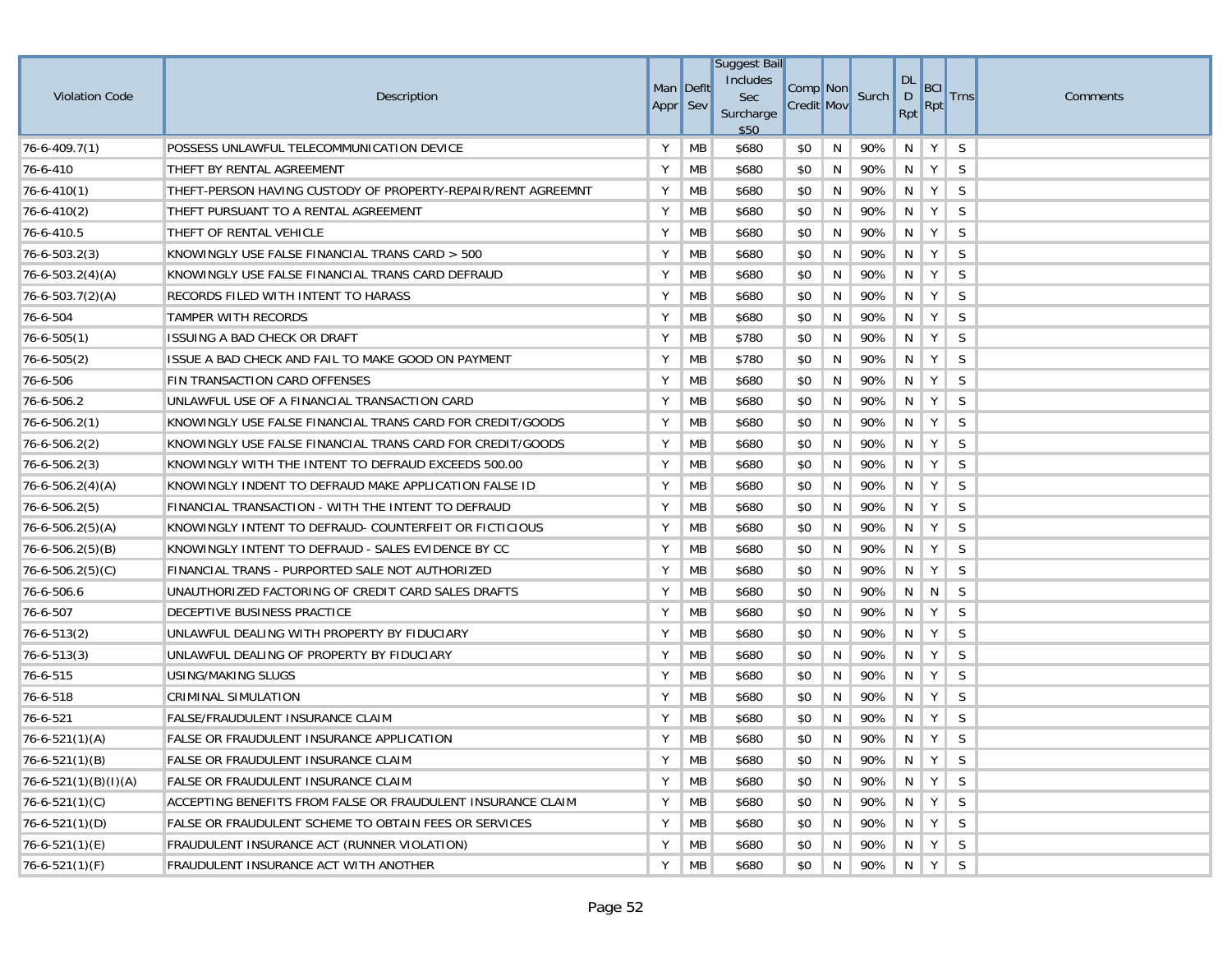|                       |                                                                                             |           |           | <b>Suggest Bail</b>    |                   |   |       |                |                         |              |                            |
|-----------------------|---------------------------------------------------------------------------------------------|-----------|-----------|------------------------|-------------------|---|-------|----------------|-------------------------|--------------|----------------------------|
| <b>Violation Code</b> | Description                                                                                 | Man Deflt |           | Includes<br><b>Sec</b> | Comp Non          |   | Surch | <b>DL</b><br>D | <b>BCI</b>              | <b>Trns</b>  | Comments                   |
|                       |                                                                                             | Appr Sev  |           | Surcharge<br>\$50      | <b>Credit Mov</b> |   |       | Rpt            | <b>Rpt</b>              |              |                            |
| $76 - 6 - 521(1)(G)$  | FRAUDULENT INSURANCE INFORMATION                                                            | Υ         | <b>MB</b> | \$680                  | \$0               | N | 90%   | N              | Y                       | S            |                            |
| 76-6-524              | FALSIFYING INFORMATION FOR PRECONSTRUCTION SERVICE LIEN                                     | Y         | МB        | \$680                  | \$0               | N | 90%   | N              | Y                       | S            |                            |
| 76-6-602              | RETAIL THEFT (SHOPLIFTING)                                                                  | Υ         | MB        | \$680                  | \$0               | N | 90%   | N              | Y                       | S            |                            |
| $76 - 6 - 602(2)$     | THEFT BY PRICE SWITCHING (SHOPLIFTING)                                                      | Υ         | МB        | \$680                  | \$0               | N | 90%   | N              | Y                       | S            |                            |
| 76-6-608              | RETAIL THEFT DETECTION SHIELDING DEVICES > 500                                              | Υ         | MB        | \$680                  | \$0               | N | 90%   | N              | Y                       | S            |                            |
| 76-6-608(1)(A)        | RETAIL THEFT-DEVICE USED TO SHIELD FROM ALARM SENSOR                                        | Y         | МB        | \$680                  | \$0               | N | 90%   | N              | Y                       | S            |                            |
| $ 76-6-608(2)(B)(I) $ | RETAIL THEFT DETECTION - REMOVE A THEFT DETECTECTION DEVICE                                 | Y         | МB        | \$680                  | \$0               | N | 90%   | N              | Y                       | S            |                            |
| $76 - 6 - 703(1)$     | COMPUTER CRIMES INTERFERING WITH CRITICAL INFRASTRUCTURE                                    | Υ         | МB        | \$680                  | \$0               | N | 90%   | N              | Y                       | S            |                            |
| $76 - 6 - 703(1)(A)$  | COMPUTER CRIMES< \$500 ECONOMIC LOSS-DAMAGE OR BENEFIT OBTAINED                             | Y         | МB        | \$680                  | \$0               | N | 90%   | N              | Y                       | S            |                            |
| $76 - 6 - 703(3)(A)$  | COMPUTER CRIMES - DISCLOSE/DISSEMINATE ANOTHERS IDENTITY                                    | Y         | МB        | \$680                  | \$0               | N | 90%   | N              | Y                       | S            |                            |
| $76 - 6 - 703(3)(B)$  | <b>UUIMPUTER URIIMES-DISULUSE/DISSEMIINATE AN ADULTS IDENTITY</b><br><b>W//LIADACCMENIT</b> | Y         | МB        | \$680                  | \$0               | N | 90%   | N              | Y                       | S            |                            |
| 76-6-801              | LIBRARY THEFT                                                                               | Υ         | МB        | \$680                  | \$0               | N | 90%   | N              | Y                       | S            |                            |
| 76-6-803              | MUTILATE/DAMAGE LIBRARY MATERIALS                                                           | Y         | МB        | \$680                  | \$0               | N | 90%   | N              | Y                       | S            |                            |
| 76-6-902              | <b>CULTURAL SITE PROTECTION</b>                                                             | N         | МB        | \$680                  | \$0               | N | 90%   | N              | Y                       | S.           | <b>Enhanceable Offense</b> |
| 76-6-902(1)           | CULTURAL SITE ALTER, REMOVE, INJURE, OR DESTROY ANTIQUITIES                                 | Υ         | MВ        | \$680                  | \$0               | N | 90%   | N              | Y                       | S            | <b>Enhanceable Offense</b> |
| 76-6-902(2)           | CULTURAL SITE REPRODUCE, REWORK, OR FORGE ANY ANTIQUITIES                                   | Υ         | MB        | \$680                  | \$0               | N | 90%   | N              | Y                       | S            | <b>Enhanceable Offense</b> |
| 76-6-1002             | DAMAGE TO MAIL RECEPTACLE                                                                   | Υ         | МB        | \$680                  | \$0               | N | 90%   | N              | Y                       | S            |                            |
| 76-6-1403             | FAILURE TO KEEP RECORDS - JUNK DEALER                                                       | N         | MB        | \$660                  | \$0               | N | 90%   | N              | Y                       | S            |                            |
| $76 - 6 - 1407(1)(A)$ | VIOLATION OF SCRAP METAL DEALER REQUIREMENTS                                                | N         | MC        | \$750                  | \$0               | N | 35%   | N              | N                       | C            |                            |
| 76-6-1408             | FALSIFICATION OF METAL SELLERS STATEMENT TO DEALER                                          | Υ         | МB        | \$1,000                | \$0               | N | 90%   | N              | Y                       | S            |                            |
| $76 - 6 - 1408(1)$    | METAL SELLER FALSE STATEMENT                                                                | Y         | MB        | \$1,000                | \$0               | N | 90%   | N              | Y                       | S            |                            |
| $76 - 6A - 4(2)$      | PARTICIP IN PYRAMID SCHEME RECV COMP FOR INTROD PERSONS INTO                                | Υ         | MB        | \$680                  | \$0               | N | 90%   | N              | Y                       | S            |                            |
| 76-7-103              | ADULTERY                                                                                    | Υ         | MB        | \$680                  | \$0               | N | 90%   | N              | Y                       | S            |                            |
| 76-7-104              | FORNICATION                                                                                 | Υ         | MB        | \$680                  | \$0               | N | 90%   | N              | Y                       | S            |                            |
| 76-8-106              | RECEIVE BRIBE/BRIBERY- ENDORSEMENT OF PERSON AS PUBLIC SERV                                 | Υ         | MB        | \$680                  | \$0               | N | 90%   | N              | Y                       | S            |                            |
| 76-8-110              | PEACE OFFICER ACTING AS COLLECTION AGENT FOR CREDITOR                                       | Υ         | <b>MC</b> | \$340                  | \$0               | N | 35%   | N              | Y                       | C            |                            |
| 76-8-201              | OFFICIAL MISCONDUCT                                                                         | Y         | МB        | \$680                  | \$0               | N | 90%   | N              | Y                       | S            |                            |
| 76-8-203              | UNOFFICIAL MISCONDUCT/ PUBLIC OFFICE                                                        | Υ         | МB        | \$680                  | \$0               | N | 90%   | N              | Y                       | S            |                            |
| 76-8-301              | INTERFERE W/ PUBLIC SERVANT                                                                 | Y         | MB        | \$680                  | \$0               | N | 90%   | N              | Y                       | S            |                            |
| $76 - 8 - 301(1)(A)$  | USES FORCE/VIOLENCE/INTIMIDATION TO INTERFERE W/PUBLIC SERVANT                              | Y         | <b>MB</b> | \$680                  | \$0               | N | 90%   |                | $N$ $Y$ $S$             |              |                            |
| $76 - 8 - 301(1)(B)$  | KNOWINGLY/INTENTIONALLY INTERFERE W/PUBLIC SERVANT                                          | Υ         | MB        | \$680                  | \$0               | N | 90%   | N.             | Y                       | S.           |                            |
| $76 - 8 - 301(1)(C)$  | INTERFERE W/ PUBLIC SERVANT ON STATE PROPERTY                                               | Υ         | <b>MC</b> | \$340                  | \$0               | N | 35%   | N              | $Y \mid$                | $\mathsf{C}$ |                            |
| 76-8-301.5            | <b>FAILURE TO DISCLOSE IDENTITY</b>                                                         | Y         | МB        | \$680                  | \$0               | N | 90%   | N              | Y                       | S            |                            |
| 76-8-302              | PICKETING OR PARADING IN OR NEAR COURT                                                      | N         | <b>MB</b> | \$680                  | \$0               | N | 90%   | N              | Y                       | S.           |                            |
| $76 - 8 - 304(1)$     | DISRUPTION OF LEGISLATURE IN SESSION                                                        | Y         | <b>MB</b> | \$680                  | \$0               | N | 90%   |                | $\vert N \vert Y \vert$ | S.           |                            |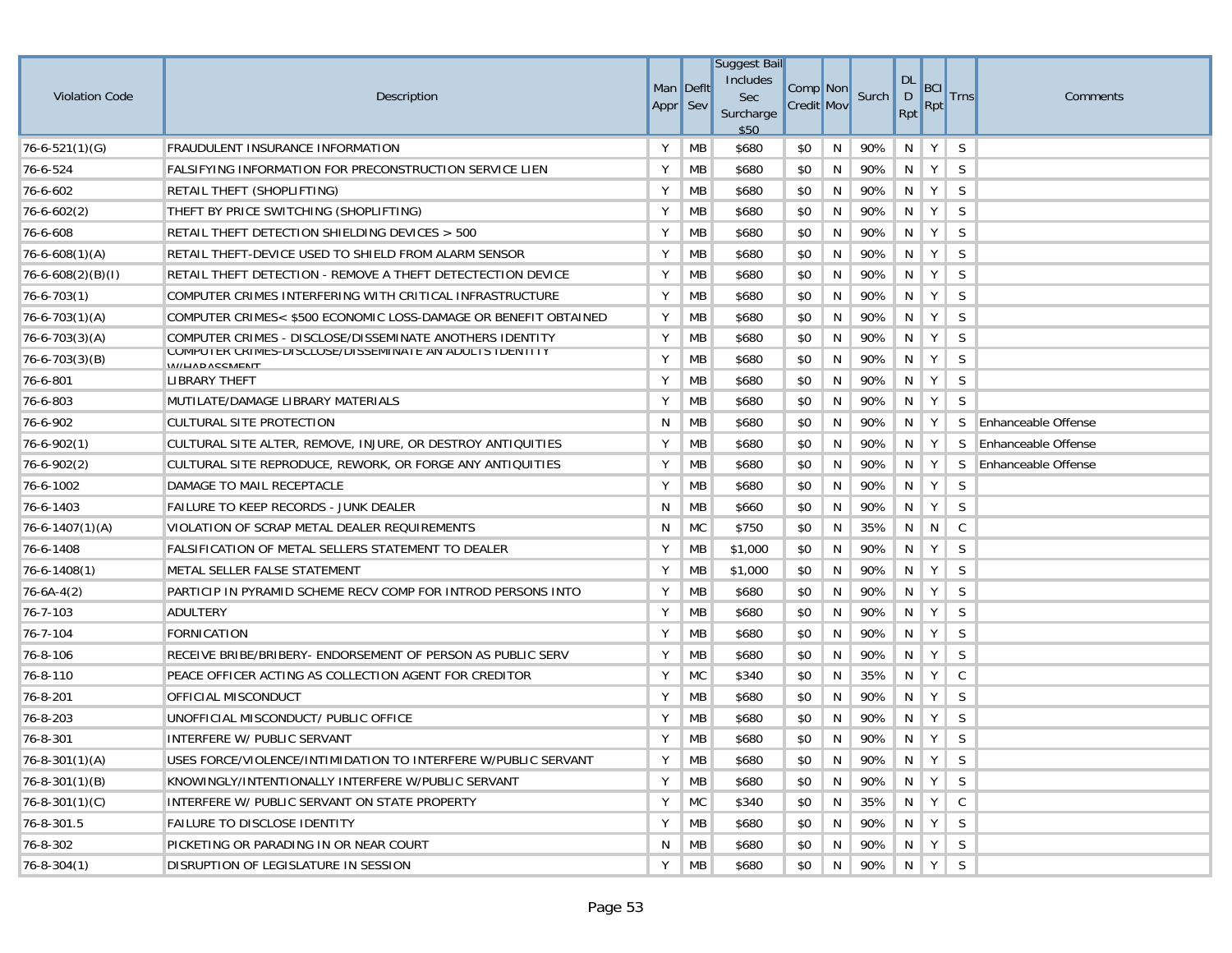| <b>Violation Code</b>    | Description                                                  | Man Deflt<br>Appr Sev |    | <b>Suggest Bail</b><br>Includes<br>Sec<br>Surcharge<br>\$50 | Comp <sup>Non</sup><br><b>Credit Mov</b> |   | Surch | <b>DL</b><br>$\mathsf{D}$<br>Rpt | <b>BCI</b><br>Rpt | <b>Trns</b>  | <b>Comments</b> |
|--------------------------|--------------------------------------------------------------|-----------------------|----|-------------------------------------------------------------|------------------------------------------|---|-------|----------------------------------|-------------------|--------------|-----------------|
| $76 - 8 - 304(1)(C)$     | DISRUPTION OF AN OFFICIAL MEETING                            | Υ                     | MB | \$680                                                       | \$0                                      | N | 90%   | N                                | Y                 | S            |                 |
| 76-8-305                 | INTERFERENCE WITH ARRESTING OFFICER                          | Y                     | MB | \$680                                                       | \$0                                      | N | 90%   | N                                | Y                 | S            |                 |
| 76-8-307                 | FAIL TO AID PEACE OFFICER                                    | Υ                     | MB | \$680                                                       | \$0                                      | N | 90%   | N                                | Y                 | <sub>S</sub> |                 |
| 76-8-311.3               | ITEMS PROHIBITED IN CORRECTIONAL & MENTAL HEALTH FACILITIES  | Υ                     | MB | \$680                                                       | \$0                                      | N | 90%   | N                                | Y                 | S            |                 |
| $76 - 8 - 311.3(5) (F)$  | FACILITATES POSSESSION OF CONTRABAND BY OFFENDER IN CORR     | Υ                     | MB | \$680                                                       | \$0                                      | N | 90%   | N                                | Υ                 | S            |                 |
| 76-8-312                 | <b>BAIL-JUMPING</b>                                          | Υ                     | IN | \$150                                                       | \$0                                      | N | 35%   | N                                | Υ                 | $\mathsf{C}$ |                 |
| 76-8-313                 | THREATEN ELECTED OFFICIALS                                   | Υ                     | МB | \$680                                                       | \$0                                      | N | 90%   | N                                | Y                 | <sub>S</sub> |                 |
| 76-8-317                 | REFUSE TO COMPLY W/EVACUATE ORDER IN LOCAL/STATE EMERGENCY   | Υ                     | МB | \$680                                                       | \$0                                      | N | 90%   | N                                | Y                 | S            |                 |
| 76-8-405                 | FAIL TO PAY OVER FINE OR FEE                                 | Υ                     | MB | \$680                                                       | \$0                                      | N | 90%   | N                                | Y                 | S            |                 |
| 76-8-406                 | OBSTRUCTING COLLECTION OF REVENUE                            | Y                     | MB | \$680                                                       | \$0                                      | N | 90%   | N                                | Y                 | S            |                 |
| 76-8-410                 | DOING BUSINESS WITHOUT A LICENSE                             | N                     | MB | \$290                                                       | \$0                                      | N | 90%   | N                                | Υ                 | S            |                 |
| 76-8-416                 | TAKING TOLL OR MAINTAINING RD/BRIDGE/FERRY W/OUT AUTHORIZAT  | Y                     | МB | \$680                                                       | \$0                                      | N | 90%   | N                                | Υ                 | S            |                 |
| 76-8-417                 | TAMPERING W/OFFICIAL NOTICE OR PUBLICATION                   | Υ                     | IN | \$160                                                       | \$0                                      | N | 35%   | N                                | N                 | C.           |                 |
| 76-8-420                 | REMOVING OR DAMAGING ROAD SIGNS                              | Υ                     | МB | \$680                                                       | \$0                                      | N | 90%   | N                                | Υ                 | S            |                 |
| 76-8-503                 | <b>FALSE/INCONSISTENT STATEMENT</b>                          | Υ                     | МB | \$680                                                       | \$0                                      | N | 90%   | N                                | Υ                 | S            |                 |
| $76 - 8 - 503(1)(A)$     | <b>FALSE STATEMENT UNDER OATH</b>                            | Υ                     | MB | \$680                                                       | \$0                                      | N | 90%   | N                                | Υ                 | S            |                 |
| $76 - 8 - 503(1)(A)(I)$  | FALSE STMNT IN OFFICIAL PROCEEDING OR MISLEAD PUBLIC SERVANT | Υ                     | MB | \$680                                                       | \$0                                      | N | 90%   | N                                | Y                 | S            |                 |
| $76 - 8 - 503(1)(A)(II)$ | FALSE STMNT AUTHORIZED BY LAW TO BE SWORN/AFFIRMED BY NOTARY | Y                     | MB | \$680                                                       | \$0                                      | N | 90%   | N                                | Y                 | S            |                 |
| $76 - 8 - 503(1)(B)$     | INCONSISTENT STMNT UNDER OATH OR AFFIRMATION                 | Υ                     | МB | \$680                                                       | \$0                                      | N | 90%   | N                                | Υ                 | S            |                 |
| 76-8-504                 | WRITTEN FALSE STATEMENT                                      | Υ                     | МB | \$680                                                       | \$0                                      | N | 90%   | N                                | Υ                 | S            |                 |
| $76 - 8 - 504(1)$        | <b>WRITTEN FALSE STATEMENT</b>                               | Υ                     | МB | \$680                                                       | \$0                                      | N | 90%   | N                                | Υ                 | S            |                 |
| $76 - 8 - 504(2)$        | WRITTEN FALSE STATEMENT W/INTENT TO DECEIVE PUBLIC SERVANT   | Υ                     | MB | \$680                                                       | \$0                                      | N | 90%   | N                                | Y                 | S            |                 |
| 76-8-504.6               | PROVIDING FALSE/MISLEADING INFORMATION                       | Υ                     | МB | \$680                                                       | \$0                                      | N | 90%   | N                                | Υ                 | S            |                 |
| $76 - 8 - 504.6(1)(A)$   | PROVIDE FALSE/MISLEADING INFO TO COURT OFFICER               | Υ                     | МB | \$680                                                       | \$0                                      | N | 90%   | N                                | Y                 | S            |                 |
| 76-8-504.6(1)(B)         | PROVIDE FALSE/MISLEADING INFO TO BCI                         | Υ                     | МB | \$680                                                       | \$0                                      | N | 90%   | N                                | Υ                 | S            |                 |
| 76-8-506                 | FALSE INFO LAW ENFORCEMEMT/GOVT AGENCIES/SPECIFIED PROFES    | Υ                     | MB | \$480                                                       | \$0                                      | N | 90%   | N                                | Υ                 | S            |                 |
| $76 - 8 - 507(1)$        | GIVING FALSE PERSONAL IDENTITY TO PEACE OFFICE               | N                     | MC | \$170                                                       | \$0                                      | N | 35%   | N                                | Υ                 | C            |                 |
| 76-8-511                 | <b>FALSIFY/ALTER GOVERNMENT RECORDS</b>                      | Υ                     | MB | \$680                                                       | \$0                                      | N | 90%   | N                                | Υ                 | S            |                 |
| 76-8-512                 | IMPERSONATION OF OFFICER                                     | Y                     | MB | \$680                                                       | \$0                                      | N | 90%   | N                                | Υ                 | S            |                 |
| 76-8-513                 | FALSE JUDICIAL/OFFICIAL NOTICE                               | Y                     | МB | \$680                                                       | \$0                                      | N | 90%   |                                  | N Y S             |              |                 |
| 76-8-601                 | WRONGFUL COMMENCEMENT OF ACTION IN JUSTICE COURT             | Υ                     | МB | \$680                                                       | \$0                                      | N | 90%   | N.                               | Y                 | S            |                 |
| 76-8-602                 | ASSUMING LIABILITY FOR CONFERRING JURISDICTION ON JUSTICE CT | Υ                     | MB | \$680                                                       | \$0                                      | N | 90%   | N                                | Y                 | S            |                 |
| 76-8-703                 | CRIMINAL TRESPASS UPON INSTITUTION OF HIGHER LEARNING        | Υ                     | MC | \$340                                                       | \$0                                      | N | 35%   | $N$   Y                          |                   | $\mathsf{C}$ |                 |
| $76 - 8 - 703(1)(B)$     | CRIMINAL TRESPASS-INSTITUTION OF HIGHER LEARNING-2ND SUBSEQ  | Υ                     | МB | \$660                                                       | \$0                                      | N | 90%   | N                                | Y                 | S.           |                 |
| 76-8-705                 | WILLFUL INTERFERENCE W/LAWFUL ACTIVITIES OF STUDENTS/FACULTY | Υ                     | MC | \$340                                                       | \$0                                      | N | 35%   | $N$ $Y$                          |                   | $\mathsf{C}$ |                 |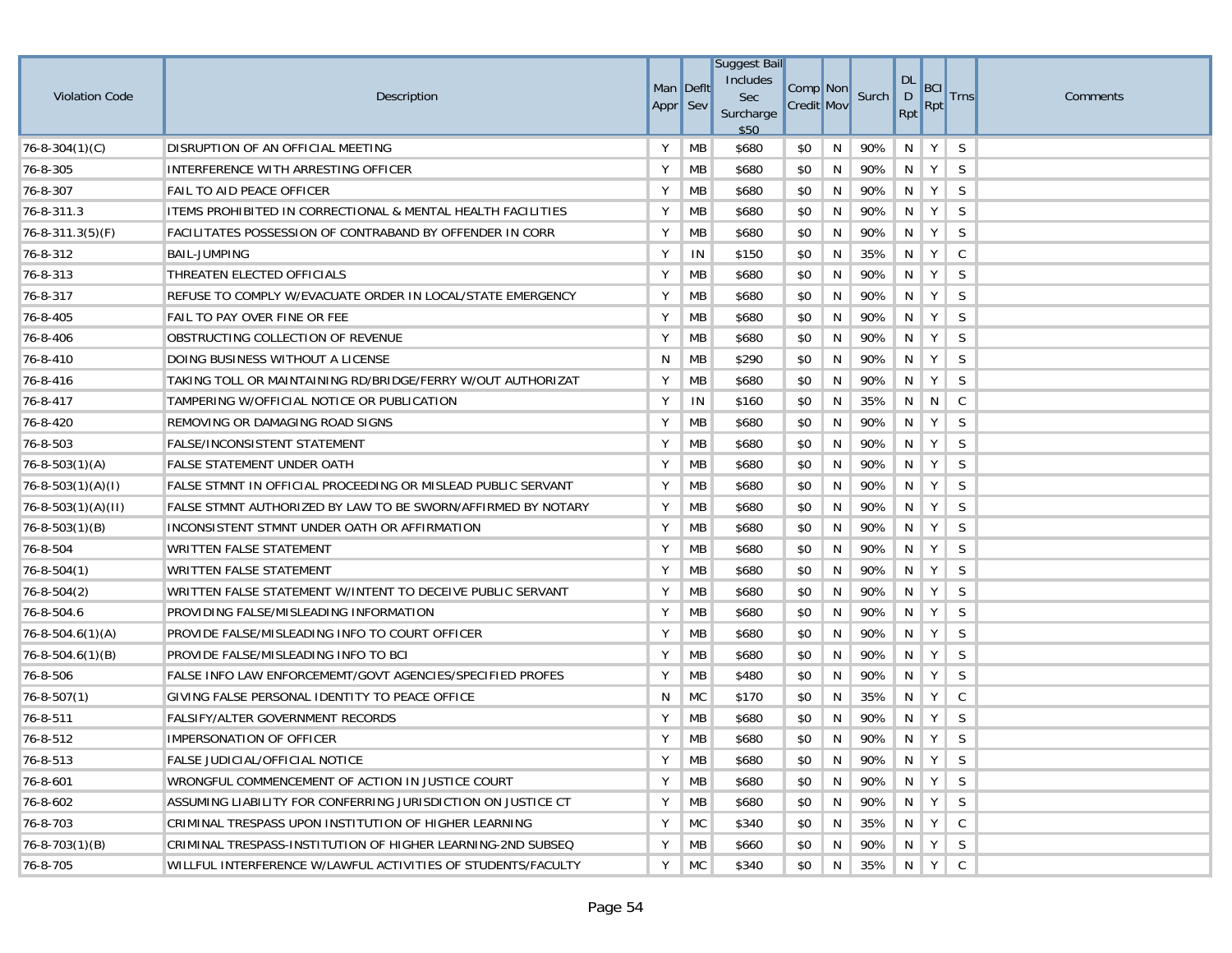| <b>Violation Code</b> | Description                                                  | Man Deflt<br>Appr Sev |           | <b>Suggest Bail</b><br>Includes<br>Sec<br>Surcharge<br>\$50 | Comp Non<br><b>Credit Mov</b> |   | Surch   | <b>DL</b><br>$\mathsf{D}$<br>Rpt    | <b>BCI</b><br>Rpt | <b>Trns</b>  | Comments                   |
|-----------------------|--------------------------------------------------------------|-----------------------|-----------|-------------------------------------------------------------|-------------------------------|---|---------|-------------------------------------|-------------------|--------------|----------------------------|
| 76-8-904              | PERMIT USE OF PROPERTY/ASSEMBLY ADVOCAT CRIMINAL SYNDICALISM | Y                     | <b>MB</b> | \$680                                                       | \$0                           | N | 90%     | N                                   | N                 | <sub>S</sub> |                            |
| 76-8-1101             | <b>TAX EVASION</b>                                           | Υ                     | MB        | \$680                                                       | \$0                           | N | 90%     | N                                   | Y                 | S            |                            |
| $76 - 8 - 1101(1)(B)$ | OPERATE WITHOUT LICENSE OR PERMIT FROM STATE TAX COMMISSION  | Υ                     | MB        | \$680                                                       | \$0                           | N | 90%     | N                                   | N                 | S            |                            |
| 76-8-1203             | PUBLIC ASSISTANCE FRAUD                                      | Υ                     | MB        | \$680                                                       | \$0                           | N | 90%     | N.                                  | Y                 | S            |                            |
| $76 - 8 - 1203(2)$    | PUBLIC ASSISTANCE FRAUD (APPLICATION)                        | Υ                     | MB        | \$680                                                       | \$0                           | N | 90%     | N                                   | Y                 | S            |                            |
| $76 - 8 - 1203(3)$    | PUBLIC ASSISTANCE DISCLOSURE REQUIRED                        | Υ                     | MB        | \$680                                                       | \$0                           | N | 90%     | N                                   | Y                 | S            |                            |
| 76-8-1205             | PUBLIC ASSISTANCE FRAUD                                      | Υ                     | MB        | \$680                                                       | \$0                           | N | 90%     | N                                   | Y                 | S            |                            |
| 76-8-1301             | FRAUDULENTLY OBTAIN UNEMPLOYMENT COMPENSATION                | Υ                     | MB        | \$680                                                       | \$0                           | N | 90%     | N                                   | Y                 | S            |                            |
| $76 - 8 - 1301(1)(A)$ | UNEMPLOYMENT COMPENSATION - FALSE STATEMENT                  | Υ                     | MB        | \$680                                                       | \$0                           | N | 90%     | N                                   | Y                 | S            |                            |
| 76-8-1402             | DISRUPTION OF ACTIVITIES IN OR NEAR SCHOOL BLDG              | Υ                     | MB        | \$680                                                       | \$0                           | N | 90%     | N                                   | Y                 | S            |                            |
| 76-9-101              | <b>RIOT</b>                                                  | Υ                     | MB        | \$680                                                       | \$0                           | N | 90%     | N                                   | Y                 | S            |                            |
| $76 - 9 - 101(1)$     | <b>RIOT</b>                                                  | Υ                     | MB        | \$680                                                       | \$0                           | N | 90%     | N                                   | Y                 | S            |                            |
| $76-9-101(2)$         | RIOT - REFUSES TO COMPLY WITH LAWFUL ORDER                   | Υ                     | MB        | \$680                                                       | \$0                           | N | 90%     | N                                   | Y                 | S            |                            |
| 76-9-102              | <b>DISORDERLY CONDUCT</b>                                    | N                     | IN        | \$150                                                       | \$0                           | N | 35%     | N                                   | Y                 |              | C Enhanceable Offense      |
| $76 - 9 - 102(1)$     | <b>DISORDERLY CONDUCT</b>                                    | N                     | IN        | \$150                                                       | \$0                           | N | 35%     | N                                   | Y                 | $\mathsf{C}$ | <b>Enhanceable Offense</b> |
| $76 - 9 - 102(1)(A)$  | DISORDERLY CONDUCT - REFUSE TO COMPLY WITH POLICE ORDER      | N                     | IN        | \$150                                                       | \$0                           | N | 35%     | N                                   | Y                 | $\mathsf{C}$ | Enhanceable Offense        |
| $76-9-102(1)(B)(I)$   | DISORDERLY CONDUCT FIGHTING/VIOLENT, TUMULTUOUS BEHAVIOR     | N                     | IN        | \$150                                                       | \$0                           | N | 35%     | N                                   | Y                 | C            | <b>Enhanceable Offense</b> |
| $76-9-102(1)(B)(II)$  | DISORDERLY CONDUCT - UNREASONABLE NOISES IN PUBLIC PLACE     | N                     | IN        | \$150                                                       | \$0                           | N | 35%     | N                                   | Y                 | C            | <b>Enhanceable Offense</b> |
| $76-9-102(1)(B)(III)$ | DISORDERLY CONDUCT - NOISES IN PRIVATE HEARD IN PUBLIC       | N                     | IN        | \$150                                                       | \$0                           | N | 35%     | N                                   | Y                 | C            | <b>Enhanceable Offense</b> |
| $16-9-102(1)(B)(IV)$  | DISORDERLY CONDUCT - OBSTRUCTS VEHICLE OR PEDESTRIAN TRAFFIC | N                     | IN        | \$150                                                       | \$0                           | N | 35%     | N                                   | Y                 | $\mathsf{C}$ | <b>Enhanceable Offense</b> |
| $76 - 9 - 102(3)$     | DISORDERLY CONDUCT - CONTINUES AFTER REQUEST TO STOP         | Υ                     | <b>MC</b> | \$350                                                       | \$0                           | N | 35%     | N                                   | Y                 | C            |                            |
| $76-9-102(4)$         | DISORDERLY CONDUCT AFTER REQUEST TO STOP                     | Y                     | <b>MC</b> | \$350                                                       | \$0                           | N | 35%     | N                                   | Y                 | C            |                            |
| $76-9-102{2}$         | DISORDERLY CONDUCT AFTER REQ TO STOP                         | Υ                     | MC        | \$350                                                       | \$0                           | N | 35%     | N                                   | Y                 | C            |                            |
| 76-9-103              | DISRUPTING A MEETING/PROCESSION                              | Υ                     | MB        | \$680                                                       | \$0                           | N | 90%     | N                                   | Y                 | S            |                            |
| 76-9-104              | <b>FAIL TO DISPERSE</b>                                      | Υ                     | <b>MC</b> | \$340                                                       | \$0                           | N | 35%     | N                                   | Y                 | C            |                            |
| $76-9-105(1)$         | MAKING A FALSE ALARM - WARN OF FIRE, BOMB, OTHER CRIME       | Υ                     | MB        | \$480                                                       | \$0                           | N | 90%     | N                                   | Y                 | S            |                            |
| 76-9-106              | DISRUPTING OPERATION OF A SCHOOL                             | Υ                     | MB        | \$680                                                       | \$0                           | N | 90%     | N                                   | Y                 | S            |                            |
| $76-9-107(2)$         | UNAUTHORIZED ENTRY ON SCHOOL BUS                             | N                     | MB        | \$250                                                       | \$0                           | N | 90%     | N                                   | Y                 | S            |                            |
| 76-9-108              | DISRUPTING A FUNERAL OR MEMORIAL SERVICE                     | Υ                     | MB        | \$680                                                       | \$0                           | N | 90%     | N                                   | Y                 | <sub>S</sub> |                            |
| 76-9-201              | ELECTRONIC COMMUNICATION HARASSMENT                          | Y                     | МB        | \$680                                                       | \$0                           | N | 90%     | $\parallel N \parallel Y \parallel$ |                   |              | S Enhanceable Offense      |
| $76-9-201(2)$         | ELECTRONIC COMMUNICATION HARASSMENT                          | Υ                     | МB        | \$680                                                       | \$0                           | N | 90%     | $\parallel$ N $\parallel$           | Y                 |              | S Enhanceable Offense      |
| 76-9-202              | <b>EMERGENCY REPORTING ABUSE</b>                             | Υ                     | <b>MC</b> | \$340                                                       | \$0                           | N | 35%     | $N$ $Y$                             |                   | C            |                            |
| $76-9-202(2)$         | EMERGENCY REPORTING ABUSE                                    | Υ                     | <b>MC</b> | \$340                                                       | \$0                           | N | 35%     |                                     | $N$   $Y$         | $\mathsf{C}$ |                            |
| $76 - 9 - 202(2)(A)$  | EMERGENCY REPORTING ABUSE - REFUSE TO YIELD PHONE FOR REPORT | Υ                     | <b>MC</b> | \$340                                                       | \$0                           | N | 35%     |                                     | $N$ $Y$           | C            |                            |
| $76-9-202(2)(B)$      | EMERGENCY REPORTING ABUSE - PHONE ROST BASED ON EMERGENCY    | Υ                     | <b>MC</b> | \$340                                                       | \$0                           | N | 35% N Y |                                     |                   | C            |                            |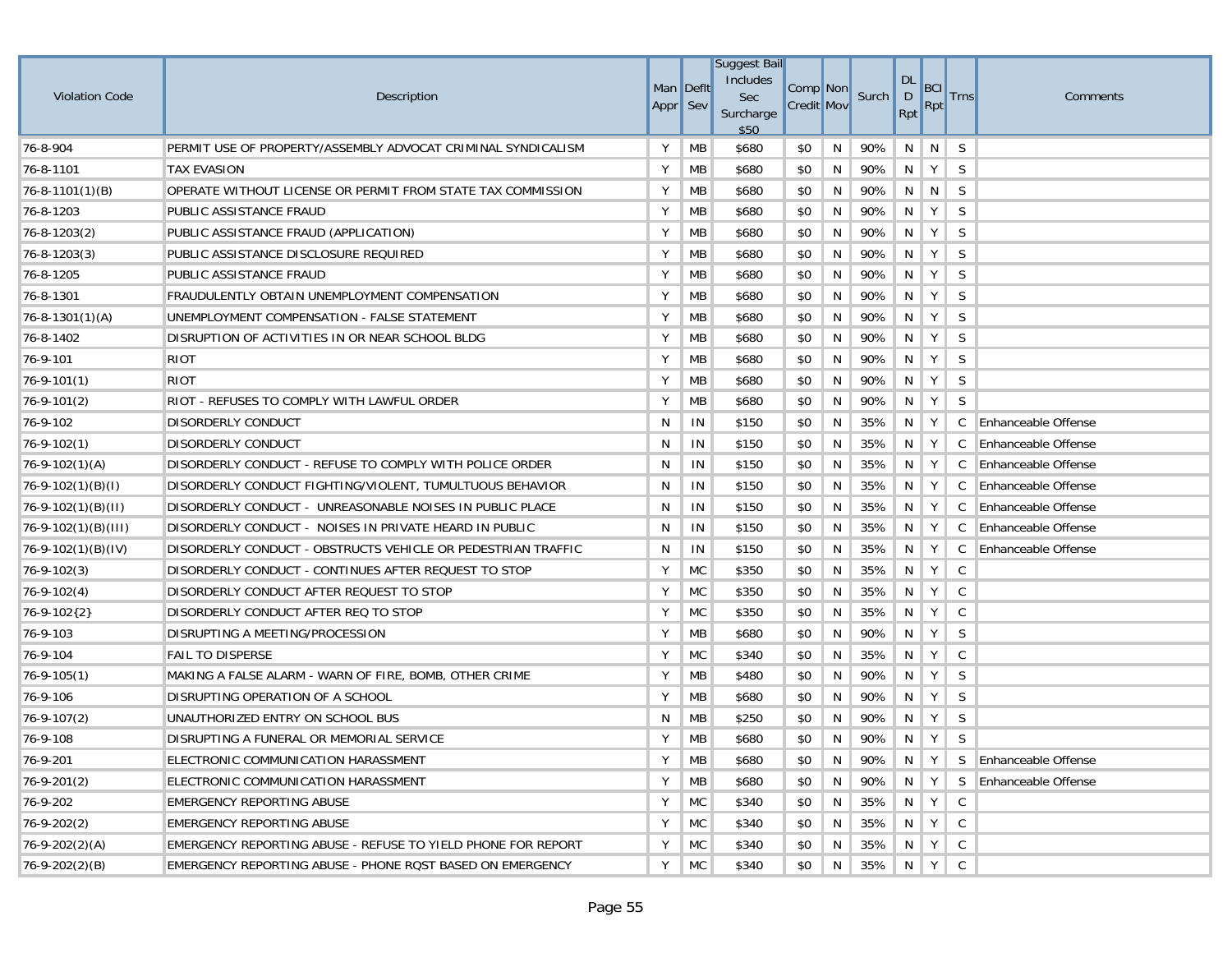|                        |                                                              |           |           | <b>Suggest Bail</b> |                   |   |       |                           |             |             |                            |
|------------------------|--------------------------------------------------------------|-----------|-----------|---------------------|-------------------|---|-------|---------------------------|-------------|-------------|----------------------------|
| <b>Violation Code</b>  | Description                                                  | Man Deflt |           | Includes<br>Sec     | Comp Non          |   | Surch | <b>DL</b><br>$\mathsf{D}$ | <b>BCI</b>  | <b>Trns</b> | Comments                   |
|                        |                                                              | Appr Sev  |           | Surcharge<br>\$50   | <b>Credit Mov</b> |   |       | Rpt                       | Rpt         |             |                            |
| $76 - 9 - 202(2)(C)$   | REPORT OR CAUSE RPT OF EMERGENCY TO FIRE, POLICE, MED FALSLY | Y         | <b>MB</b> | \$680               | \$0               | N | 90%   | N                         | Y           | S           |                            |
| 76-9-301               | CRUELTY TO ANIMALS                                           | Υ         | <b>MC</b> | \$340               | \$0               | N | 35%   | N                         | Y           | C           |                            |
| $76 - 9 - 301(2)$      | CRUELTY TO AN ANIMAL                                         | Y         | MB        | \$680               | \$0               | N | 90%   | N                         | Y           | S           |                            |
| $76 - 9 - 301(3)(A)$   | CRUELTY TO ANIMALS INTENTIONAL/KNOWINGLY                     | Υ         | MB        | \$680               | \$0               | N | 90%   | N                         | Y           | S           |                            |
| $76 - 9 - 301(3)(B)$   | CRUELTY TO ANIMALS RECKLESSLY OR WITH CRIMINAL NEGLIGENCE    | N         | MC        | \$340               | \$0               | N | 35%   | N                         | Y           | C           |                            |
| $ 76-9-301(4) $        | AGGRAVATED CRUELTY TO AN ANIMAL                              | Υ         | <b>MC</b> | \$340               | \$0               | N | 35%   | N                         | Y           | C           |                            |
| $76 - 9 - 301(5)(B)$   | AGGRAVATED CRUELTY TO ANIMALS RECKLESSLY                     | Y         | MB        | \$680               | \$0               | N | 90%   | N                         | Y           | S           |                            |
| $76 - 9 - 301(5)(C)$   | AGGRAVATED CRUELTY TO ANIMAL CRIMINAL NEGLIGENCE             | N         | MC        | \$340               | \$0               | N | 35%   | N                         | Y           | C           |                            |
| 76-9-301.1             | DOG FIGHTING-TRAINING DOGS FOR FIGHTING                      | Y         | <b>MC</b> | \$340               | \$0               | N | 35%   | N                         | Y           | C           |                            |
| $76 - 9 - 301.1(4)$    | ATTENDING DOG FIGHT                                          | Y         | MB        | \$680               | \$0               | N | 90%   | N                         | Y           | S           |                            |
| 76-9-301.3             | <b>GAME FOWL FIGHTING</b>                                    | Y         | <b>MB</b> | \$680               | \$0               | N | 90%   | N                         | Y           | S           |                            |
| $76 - 9 - 301.3(2)$    | <b>GAME FOWL FIGHTING</b>                                    | Y         | МB        | \$680               | \$0               | N | 90%   | N                         | Y           | S           |                            |
| $ 76-9-301.3(2)(A) $   | INTENTIONALLY CAUSE A GAME FOWL TO FIGHT OR ATTACK           | Y         | MB        | \$680               | \$0               | N | 90%   | N                         | Y           | S           |                            |
| $76 - 9 - 301.3(2)(B)$ | PROMOTE ANY ACTIVITY THAT INVOLVES GAME FOWL FIGHTING        | Y         | MB        | \$680               | \$0               | N | 90%   | N                         | Y           | S           |                            |
| 76-9-301.5             | ATTENDANCE @ ANIMAL FIGHTS PROHIBITED                        | Υ         | MB        | \$680               | \$0               | N | 90%   | N                         | Y           | S           |                            |
| 76-9-301.8             | <b>BESTIALITY</b>                                            | Y         | MB        | \$680               | \$0               | N | 90%   | N                         | Y           | S           |                            |
| 76-9-304               | ALLOW VICIOUS ANIMAL TO GO AT LARGE                          | Υ         | MB        | \$680               | \$0               | N | 90%   | N                         | Υ           | S           |                            |
| 76-9-307               | INJURY TO SERVICE ANIMALS                                    | Υ         | MB        | \$680               | \$0               | N | 90%   | N                         | Y           | S           |                            |
| $76 - 9 - 308(2)(A)$   | HARASSMENT OF LIVESTOCK BY MOTORIZED VEHICLE OR ATV          | Υ         | MB        | \$680               | \$0               | N | 90%   |                           |             | S           |                            |
| $76 - 9 - 308(2)(B)$   | HARASSMENT OF LIVESTOCK BY DOG                               | Υ         | МB        | \$680               | \$0               | N | 90%   |                           |             | S           |                            |
| 76-9-308(2)(C)         | HARASSMENT OF LIVESTOCK BY AN UNMANNED AIRCRAFT              | Υ         | MB        | \$680               | \$0               | N | 90%   |                           |             | S           |                            |
| 76-9-402               | PRIVACY VIOLATION                                            | Υ         | МB        | \$680               | \$0               | N | 90%   | N                         | Y           | S           |                            |
| 76-9-403               | COMMUNICATIONS ABUSE                                         | Υ         | MB        | \$680               | \$0               | N | 90%   | N                         | Y           | S           |                            |
| 76-9-404               | CRIMINAL DEFAMATION                                          | Υ         | MB        | \$680               | \$0               | N | 90%   | N                         | Y           | S           |                            |
| $76 - 9 - 407(2)$      | CRIME OF ABUSE OF PERSONAL IDENTITY                          | Υ         | MB        | \$680               | \$0               | N | 90%   | N.                        | Y           | S           |                            |
| 76-9-509               | CONVEYING FALSE OR LIBELOUS MATERIAL TO MEDIA                | Υ         | МB        | \$680               | \$0               | N | 90%   | N                         | Y           | S           |                            |
| 76-9-601               | ABUSE OF A FLAG                                              | N         | МB        | \$410               | \$0               | N | 90%   | N                         | Y           | S           |                            |
| 76-9-701               | <b>INTOXICATION</b>                                          | Y         | <b>MC</b> | \$220               | \$0               | N | 35%   | N                         | Y           | C           |                            |
| $ 76-9-701(1) $        | <b>INTOXICATION</b>                                          | Υ         | <b>MC</b> | \$220               | \$0               | N | 35%   | N                         | Y           | C           |                            |
| 76-9-702               | LEWDNESS                                                     | Y         | MB        | \$680               | \$0               | N | 90%   |                           | $N$ $Y$ $S$ |             |                            |
| $76-9-702(1)$          | LEWDNESS - FIRST OR SECOND OFFENSE                           | Υ         | МB        | \$680               | \$0               | N | 90%   | $\parallel$ N             | Y           | S           |                            |
| 76-9-702.3             | PUBLIC URINATION                                             | Υ         | IN        | \$100               | \$0               | N | 35%   | N                         | Y           | C           |                            |
| $76 - 9 - 702.7(4)$    | VOYEURISM                                                    | Υ         | MB        | \$680               | \$0               | N | 90%   | N                         | Y           | S.          | <b>Enhanceable Offense</b> |
| $76 - 9 - 704(2)(A)$   | FAILURE TO REPORT THE FINDING OF A DEAD HUMAN BODY           | Υ         | MB        | \$680               | \$0               | N | 90%   | N                         | Y           | S           |                            |
| 76-9-706               | <b>FALSE REPRESENTATION OF MILITARY AWARD</b>                | N         | IN        | \$340               | \$0               | N | 35%   |                           | $\ N\ N\ C$ |             |                            |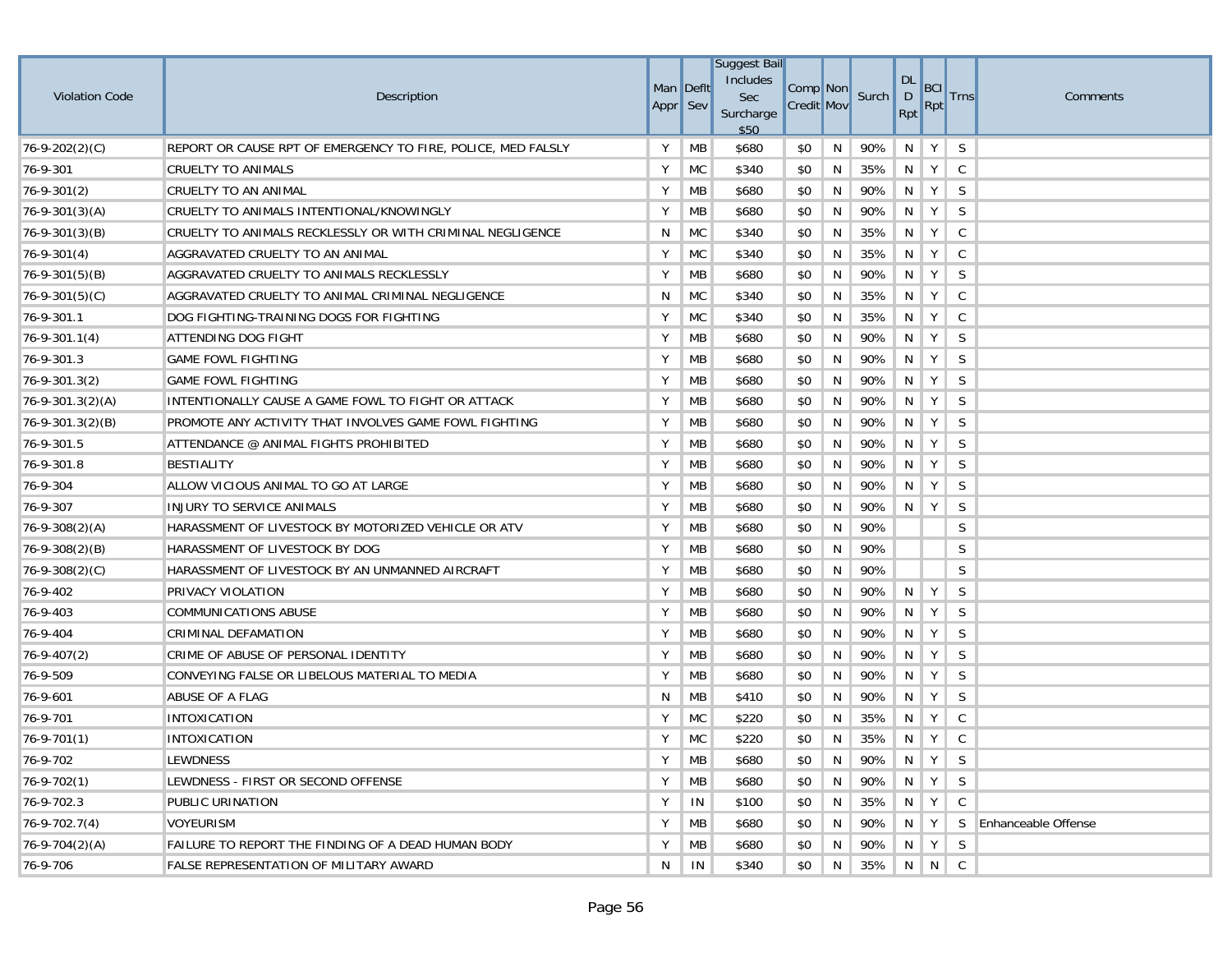|                       |                                                                 |           |           | <b>Suggest Bail</b> |                   |   |           |                           |               |             |                       |
|-----------------------|-----------------------------------------------------------------|-----------|-----------|---------------------|-------------------|---|-----------|---------------------------|---------------|-------------|-----------------------|
| <b>Violation Code</b> | Description                                                     | Man Deflt |           | Includes<br>Sec     | Comp Non          |   | Surch     | <b>DL</b><br>$\mathsf{D}$ | BC            | <b>Trns</b> | Comments              |
|                       |                                                                 | Appr Sev  |           | Surcharge<br>\$50   | <b>Credit Mov</b> |   |           | Rpt                       | Rpt           |             |                       |
| $76-9-706(2)$         | <b>FALSE REPRESENTATION REGARDING AWARD OF MILITARY SERVICE</b> | N         | IN        | \$340               | \$0               | N | 35%       | N                         | N             | C           |                       |
| $76-9-706(3)$         | PURCHASE, POSSESS, SELL FALSE REPRESENTATION MILITARY AWARD     | N         | IN        | \$340               | \$0               | N | 35%       | N                         | N             | C           |                       |
| $76-9-706(4)$         | WEARING/USE MILITARY AWARD UNLAWFULLY                           | N         | IN        | \$340               | \$0               | N | 35%       | N                         | N             | C           |                       |
| $76-9-706(5)$         | FALSE REPRESENTATION OF MILITARY NAME/TITLE/INSIGNIA/RITUAL     | N         | IN        | \$340               | \$0               | N | 35%       | N                         | Y             | C           |                       |
| $76 - 9 - 803(1)$     | RECRUITING A MINOR TO JOIN A CRIMINAL STREET GANG               | Υ         | МB        | \$1,070             | \$0               | N | 90%       | N                         | Y             | S           |                       |
| $76 - 9 - 803(1)(A)$  | CRIM STREET GANGS SOLICIT/RECRUIT/INTIMIDATE MINOR TO JOIN      | Υ         | MB        | \$1,070             | \$0               | N | 90%       | N                         | Y             | S           |                       |
| $76 - 9 - 803(1)(B)$  | CONSPIRE WITH INTENT TO ENTICE MINOR TO JOIN CRIMINAL GANG      | Y         | MB        | \$1,070             | \$0               | N | 90%       | N                         | Y             | S           |                       |
| $76 - 9 - 803(1)(C)$  | USING INTIMIDATION TO PREVENT MINOR LEAVING CRIMINAL GANG       | Υ         | МB        | \$1,070             | \$0               | N | 90%       | N                         | Y             | S           |                       |
| 76-9-903              | <b>FAILURE TO DISPERSE</b>                                      | Υ         | МB        | \$1,140             | \$0               | N | 90%       | N                         | N             | S           |                       |
| $ 76-9-903(1) $       | <b>FAILURE TO DISPERSE</b>                                      | Υ         | MB        | \$1,140             | \$0               | N | 90%       | N                         | N             | S           |                       |
| $16 - 9 - 904(2)(A)$  | SUBSEQUENT FAILURE TO DISPERSE                                  | Υ         | MB        | \$1,140             | \$0               | N | 90%       | N                         | N             | S           |                       |
| 76-10-102             | VIOLATING AD RESTRICTIONS CIGARETTES/TOBACCO/SMOKLSS TOBACCO    | Υ         | МB        | \$680               | \$0               | N | 90%       | N                         | Y             | S           |                       |
| 76-10-103             | PERMIT MINORS TO USE TOBACCO                                    | Υ         | <b>MC</b> | \$340               | \$0               | N | 35%       | N                         | N             | C           |                       |
| 76-10-104             | ADULT SELLING TOBACCO TO ADOLESCENT                             | Υ         | <b>MC</b> | \$340               | \$0               | N | 35%       | N                         | Y             | C           |                       |
| $76-10-104(1)$        | PROVIDING CIGAR, CIGARETTE, E-CIGARETTE OR TOBACCO TO MINOR     | N         | MC        | \$340               | \$0               | N | 35%       | N                         | Y             | C           |                       |
| $76-10-104.1(2)$      | PROVIDE TOBACCO PARAPHERNALIA TO A MINOR                        | Υ         | <b>MC</b> | \$340               | \$0               | N | 35%       | N                         | Υ             | C           |                       |
| 76-10-105             | PURCHASE OR POSSESSION OF TOBACCO BY A MINOR                    | N         | <b>MC</b> | \$130               | \$0               | N | 35%       | N                         | Y             | C           |                       |
| $76-10-105.1(2)$      | UNLAWFUL NON-FACE-TO-FACE TOBACCO SALES                         | N         | <b>MC</b> | \$340               | \$0               | N | 35%       | N                         | Υ             | C           |                       |
| $76 - 10 - 105.1(3)$  | MINOR PURCHASE OF TOBACCO MAIL BY ORDER/VENDING MACHINE         | Υ         | MC        | \$340               | \$0               | N | 35%       | N                         | Y             | C           |                       |
| $76-10-105.1(5)$      | PERMIT UNDERAGE TOBACCO POSSESSION, BY PARENT                   | N         | MC        | \$340               | \$0               | N | 35%       | N                         | N             | C           |                       |
| $76-10-105.1(5)(A)$   | PARENT/GUARDIAN PERMITTING MINOR PURCHASE OF TOBACCO            | Υ         | <b>MC</b> | \$340               | \$0               | N | 35%       | N                         | Y             | C           |                       |
| $76-10-105.1(6)(B)$   | PARENT/GUARDIAN PERMITTING MINOR PURCHASE OF TOBACCO 2ND OFF    | Υ         | МB        | \$680               | \$0               | N | 90%       | N                         | Y             | S           |                       |
| 76-10-105.3           | PROHIBITED SALE/GIFT CLOVE CIGARETTES                           | Υ         | MB        | \$680               | \$0               | N | 90%       | N                         | Y             | S           |                       |
| 76-10-107             | ABUSE OF PSYCHOTOXIC CHEMICAL SOLVENTS                          | Υ         | MB        | \$480               | \$0               | N | 90%       | N                         | Y             | S           |                       |
| $ 76-10-107(1)(A) $   | USE OR POSSESS PSYCHOTOXIC CHEMICALS                            | Υ         | MB        | \$480               | \$0               | N | 90%       | N.                        | Y             | S           |                       |
| $76-10-107(1)(A)(I)$  | SMELL OR INHALE FUMES OF ANY PSYCHOTOXIC CHEMICAL SOLVENT       | Υ         | MB        | \$480               | \$0               | N | 90%       | N                         | Y             | S           |                       |
| $76-10-107(1)(A)(II)$ | POSSESS/PURCHASE/ATTEMPT PURCHASE PSYCHOTOXIC CHEM SOLVENT      | Υ         | MB        | \$480               | \$0               | N | 90%       | N                         | Y             | S           |                       |
| $76-10-107(1)$ (B)    | OFFER OR SELL PSYCHOTOXIC CHEMICALS                             | Y         | <b>MC</b> | \$440               | \$0               | N | 35%       | -N                        | Y             | C           |                       |
| 76-10-112             | FREE CIGARETTE DISTRIBUTION                                     | N         | MC        | \$270               | \$0               | N | 35%       | N                         | N             |             | C Enhanceable Offense |
| 76-10-112{2}          | FREE CIGARETTE DISTRIBUTION 2ND OR SUBSEQUENT OFFENSE           | Y         | <b>MB</b> | \$680               | \$0               | N | 90% N N S |                           |               |             |                       |
| 76-10-201             | INTERFR W/CONTROL OF WATER COMMISSIONER                         | Υ         | МB        | \$680               | \$0               | N | 90%       | $\parallel$ N             | Y             | S           |                       |
| 76-10-202             | TAKE WATER OUT OF TURN/EXCESS AMT/DAMAGE                        | Υ         | МB        | \$680               | \$0               | N | 90%       | N                         | Y             | S           |                       |
| 76-10-203             | OBSTRUCTING WATER GATES, DIVERTING WATER                        | Υ         | MB        | \$680               | \$0               | N | 90%       | N                         | $\parallel$ Y | S.          |                       |
| 76-10-302             | MARKING OF EXPLOSIVES CONTAINERS                                | Υ         | МB        | \$680               | \$0               | N | 90%       | N                         | Y             | S           |                       |
| 76-10-303             | UNSAFE DISTANCE OF POWDER HOUSE                                 | Υ         | MB        | \$680               | \$0               | N | 90% N N   |                           |               | S           |                       |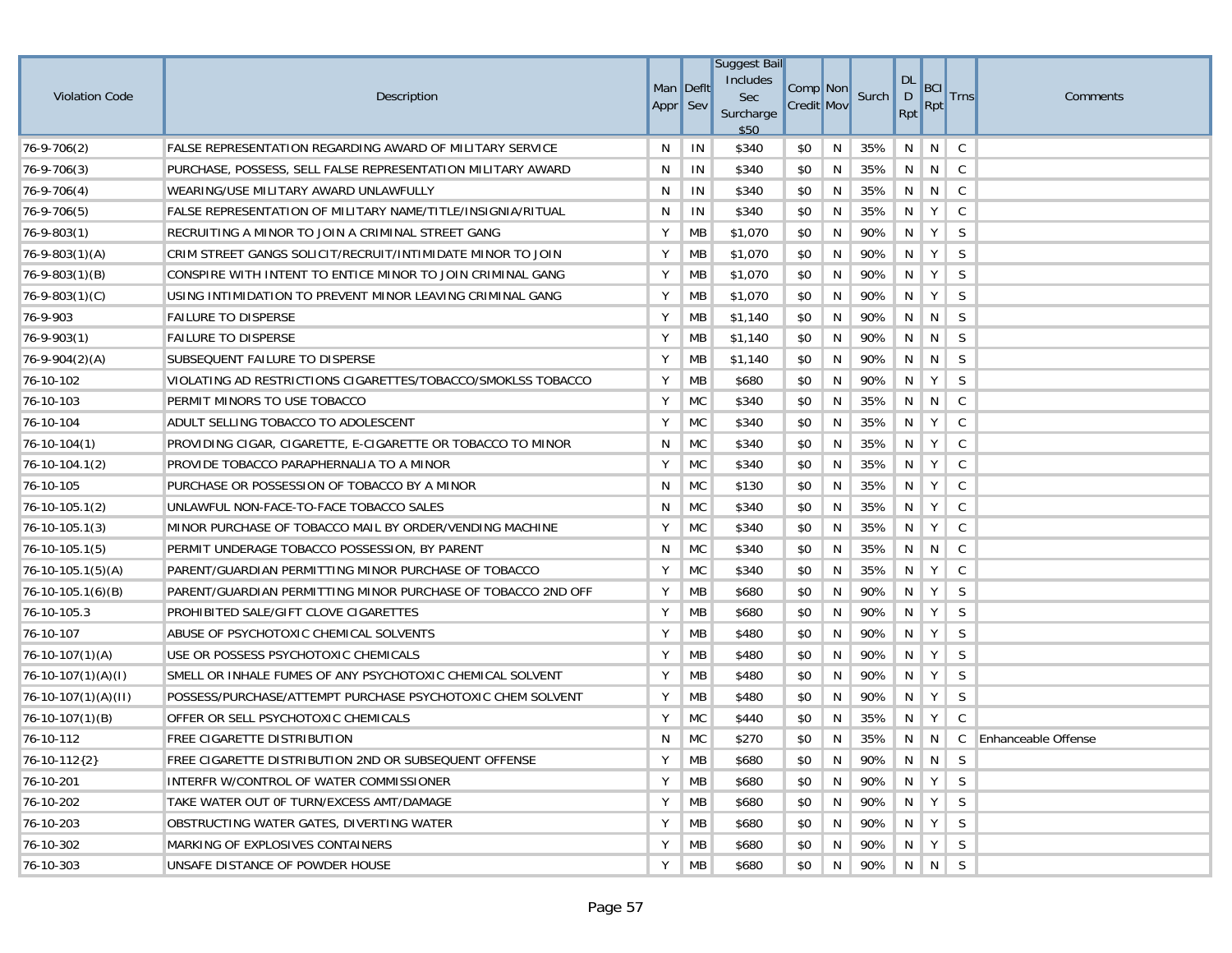| <b>Violation Code</b>     | Description                                                  | Man Deflt<br>Appr Sev |           | <b>Suggest Bail</b><br>Includes<br><b>Sec</b><br>Surcharge<br>\$50 | Comp <sup>Non</sup><br><b>Credit Mov</b> |    | Surch     | <b>DL</b><br>$\mathsf{D}$<br>Rpt | <b>BCI</b><br>Rpt | <b>Trns</b>  | Comments                   |
|---------------------------|--------------------------------------------------------------|-----------------------|-----------|--------------------------------------------------------------------|------------------------------------------|----|-----------|----------------------------------|-------------------|--------------|----------------------------|
| 76-10-504                 | CARRYING A CONCEALED FIREARM                                 | Y                     | MB        | \$680                                                              | \$0                                      | N  | 90%       | N                                | Y                 | S            |                            |
| $76 - 10 - 504(1)$        | CARRYING A CONCEALED FIREARM                                 | Υ                     | MB        | \$680                                                              | \$0                                      | N  | 90%       | N                                | Y                 | S            |                            |
| $76-10-505(1)$            | LOADED FIREARM IN VEHICLE ON STREET OR IN PROHIBITED AREA    | Υ                     | MB        | \$680                                                              | \$0                                      | N  | 90%       | N                                | Y                 | S            |                            |
| $76 - 10 - 505(3)$        | LOADED RIFLE, SHOTGUN, OR MUZZLE-LOADING RIFLE IN VEHICLE    | Υ                     | MB        | \$680                                                              | \$0                                      | N  | 90%       | N                                | Y                 | S            |                            |
| $76 - 10 - 505.5(3)(A)$   | POSSESS DANGEROUS WEAPON ON SCHOOL PREMISES                  | Υ                     | MB        | \$680                                                              | \$0                                      | N  | 90%       | N                                | Y                 | S            |                            |
| 76-10-508                 | <b>DISCHARGE OF FIREARMS</b>                                 | Υ                     | MB        | \$290                                                              | \$0                                      | N  | 90%       | Υ                                | Y                 | S.           | <b>Enhanceable Offense</b> |
| $76-10-508(1)(A)(I)$      | DISCHARGING OF FIREARMS FROM A VEHICLE                       | Y                     | MB        | \$290                                                              | \$0                                      | N  | 90%       | Y                                | Y                 | <sub>S</sub> | <b>Enhanceable Offense</b> |
| $ 76-10-508(1)(A)(II)$    | DISCHARGE FIREARM FROM, UPON, OR ACROSS ANY HIGHWAY          | Υ                     | MB        | \$290                                                              | \$0                                      | N  | 90%       | N                                | Y                 |              | S Enhanceable Offense      |
| $76-10-508(1)(A)(III)$    | DISCHARGE OF FIREARM FROM VEHICLE AT ANY ROAD SIGNS ON HWY   | Υ                     | MB        | \$290                                                              | \$0                                      | N  | 90%       | Υ                                | Y                 | S.           | <b>Enhanceable Offense</b> |
| $76 - 10 - 508(1)(A)(IV)$ | DISCHARGE FIREARM FROM VEHICLE AT PUBLIC UTILITY/FACILITIES  | Υ                     | MB        | \$290                                                              | \$0                                      | N  | 90%       |                                  | N   Y             |              | S Enhanceable Offense      |
| 76-10-508(1)(A)(V)        | DISCHARGE OF FIREARM AT RR EQUIPMENT/FACILITY OR SIGNS       | Υ                     | MB        | \$290                                                              | \$0                                      | N  | 90%       | Υ                                | Y                 | S            | <b>Enhanceable Offense</b> |
| $76-10-508(1)(A)(VI)$     | DISCHARGE FIREARM W/OUT WRITTEN PERMISSION OF PROPERTY OWNER | Υ                     | MB        | \$290                                                              | \$0                                      | N  | 90%       | N                                | Y                 | S            | <b>Enhanceable Offense</b> |
| $76-10-508(1)(A)(VII)$    | DISCHARGE FIREARM W/O PERMISSION W/IN 600 FT OF DWELLING/BLD | Υ                     | MB        | \$290                                                              | \$0                                      | N  | 90%       | N                                | Y                 | S            | Enhanceable Offense        |
| $76 - 10 - 508(2)$        | ILLEGAL DISCHARGE OF A FIREARM                               | Υ                     | MB        | \$680                                                              | \$0                                      | N  | 90%       | N                                | Y                 | S            | <b>Enhanceable Offense</b> |
| 76-10-509                 | POSSESSION OF DANGEROUS WEAPON BY MINOR                      | Υ                     | MB        | \$680                                                              | \$0                                      | N  | 90%       | N                                | Y                 | S            |                            |
| 76-10-509.4               | POSSESSION OF CERTAIN WEAPONS BY MINORS                      | Υ                     | MB        | \$680                                                              | \$0                                      | N  | 90%       | N                                | Y                 | S            |                            |
| $76 - 10 - 509.4(1)$      | MINOR IN POSSESSION OF A HANDGUN                             | Υ                     | MB        | \$680                                                              | \$0                                      | N  | 90%       | N                                | Y                 | S            |                            |
| 76-10-509.5               | PROVIDING WEAPONS TO MINORS                                  | Υ                     | MB        | \$680                                                              | \$0                                      | N  | 90%       | N                                | Y                 | S.           | <b>Enhanceable Offense</b> |
| 76-10-509.7               | ALLOWING A MINOR TO POSSESS A DEADLY WEAPON                  | Υ                     | MB        | \$680                                                              | \$0                                      | N  | 90%       | N                                | Y                 | S            |                            |
| 76-10-528                 | CARRY A DANGEROUS WEAPON UNDER THE INFLUENCE ALCOHOL/DRUGS   | Υ                     | MB        | \$680                                                              | \$0                                      | N  | 90%       | N                                | Y                 | S            |                            |
| $76-10-529(2)(A)(II)$     | POSSESS DANGEROUS WEAPON, OR FIREARMS IN AIRPORT SECURE AREA | N                     | IN        | \$150                                                              | \$0                                      | N  | 35%       | N                                | Y                 | C            |                            |
| 76-10-530                 | TRESPASS W/FIREARM IN HOUSE OF WORSHIP/PRIVATE RESIDENCE     | Υ                     | IN        | \$150                                                              | \$0                                      | N  | 35%       | N                                | Y                 | C            |                            |
| 76-10-602                 | USE PERSONS NAME WITHOUT CONSENT FOR SOLICITING CONTRIBUTION | Υ                     | МB        | \$680                                                              | \$0                                      | N  | 90%       | N                                | Y                 | S            |                            |
| 76-10-603                 | USE OF NAME WITHOUT CONSENT - CHARITY                        | Υ                     | МB        | \$680                                                              | \$0                                      | N  | 90%       | N                                | Y                 | S            |                            |
| 76-10-705                 | CONCURRENCE IN VOTE OR ACT BY DIRECTOR                       | Υ                     | MB        | \$680                                                              | \$0                                      | N  | 90%       | N                                | Y                 | S            |                            |
| 76-10-708                 | REFUSING INSPECTION OF CORPORATE BOOKS                       | Υ                     | МB        | \$680                                                              | \$0                                      | N  | 90%       | N                                | Y                 | S            |                            |
| 76-10-801                 | PUBLIC NUISANCE                                              | Υ                     | MB        | \$290                                                              | \$0                                      | N  | 90%       | N                                | Y                 | S            |                            |
| 76-10-801(2)              | ANY PERSON CREATING, AIDING OR CONTRIBUTING TO A NUISANCE    | Υ                     | MB        | \$290                                                              | \$0                                      | N  | 90%       | N                                | Y                 | S            |                            |
| 76-10-802                 | <b>BEFOULING WATERS</b>                                      | Υ                     | <b>MB</b> | \$680                                                              | \$0                                      | N  | 90%       | N                                | Y                 | <sub>S</sub> |                            |
| 76-10-804                 | MAINTAINING/COMMITTING A PUBLIC NUISANCE                     | Y                     | MВ        | \$290                                                              | \$0                                      | N. | 90% N Y S |                                  |                   |              |                            |
| 76-10-805                 | DISPOSAL OF CARCASS OR OFFAL AT UNLAWFUL DIST FROM CITY      | Υ                     | МB        | \$680                                                              | \$0                                      | N  | 90% N Y   |                                  |                   | <sub>S</sub> |                            |
| 76-10-807                 | VIOLATION OF ORDER ENJOINING A PUBLIC NUISANCE               | Υ                     | MB        | \$680                                                              | \$0                                      | N  | 90%       | N.                               | $\mathsf{Y}$      | S            |                            |
| 76-10-1002                | FORGING OR COUNTERFEITING TRADEMARK                          | Υ                     | MB        | \$680                                                              | \$0                                      | N. | 90%       | $N$ $Y$                          |                   | S.           |                            |
| 76-10-1003                | SELL GOODS W/ COUNTERFEIT TRADEMARK                          | Υ                     | MB        | \$680                                                              | \$0                                      | N  | 90%       |                                  | $N$ $Y$           | <sub>S</sub> |                            |
| 76-10-1004                | SALES IN CONTAINERS W/REG TRADEMARK OF SUBSTITUTE ARTICLES   | Υ                     | МB        | \$680                                                              | \$0                                      | N  | 90% N Y   |                                  |                   | S            |                            |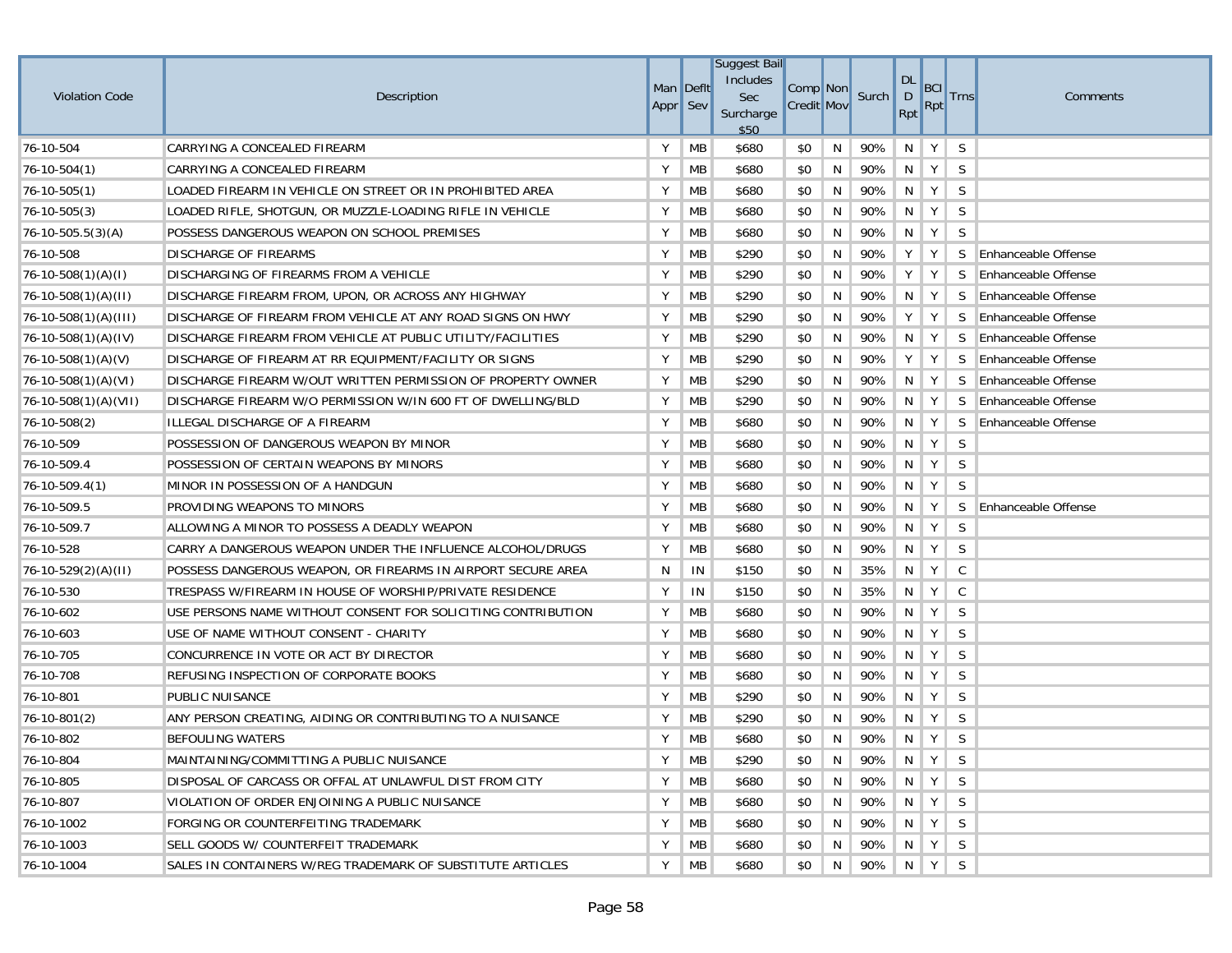| <b>Violation Code</b> | Description                                                          | Man Deflt<br>Appr Sev |           | <b>Suggest Bail</b><br>Includes<br>Sec<br>Surcharge<br>\$50 | Comp Non<br><b>Credit Mov</b> |    | Surch   | <b>DL</b><br>$\mathsf{D}$<br>Rpt               | <b>BCI</b><br>Rpt                     | <b>Trns</b>  | Comments                   |
|-----------------------|----------------------------------------------------------------------|-----------------------|-----------|-------------------------------------------------------------|-------------------------------|----|---------|------------------------------------------------|---------------------------------------|--------------|----------------------------|
| 76-10-1006            | SALES/DEALS WITH ARTICLES BEARING REG TRADEMARK VIOLATIONS           | Y                     | <b>MB</b> | \$680                                                       | \$0                           | N  | 90%     | N                                              | Y                                     | S            |                            |
| 76-10-1007            | USE OF REGISTERED TRADEMARK W/O CONSENT                              | Υ                     | MB        | \$680                                                       | \$0                           | N  | 90%     | $N$   Y                                        |                                       | S            |                            |
| $76 - 10 - 1102(1)$   | GAMBLING OR ALLOWING GAMBLING                                        | Υ                     | MB        | \$680                                                       | \$0                           | N  | 90%     | N                                              | Y                                     | S.           | <b>Enhanceable Offense</b> |
| 76-10-1104            | <b>GAMBLING PROMOTION</b>                                            | Υ                     | MB        | \$680                                                       | \$0                           | N  | 90%     | N                                              | Y                                     | S            |                            |
| 76-10-1105            | POSSESS A GAMBLING DEVICE/RECORD                                     | Υ                     | MB        | \$680                                                       | \$0                           | N  | 90%     | N                                              | Y                                     | S            |                            |
| 76-10-1109            | THEFT BY CONFIDENCE GAME                                             | Υ                     | MB        | \$680                                                       | \$0                           | N  | 90%     | N                                              | $\mathsf{Y}$                          | <sub>S</sub> |                            |
| 76-10-1204.5(2)(B)    | FAILURE OF COMPUTER TECH TO REPORT PORNOGRAPHIC IMAGE                | Υ                     | MB        | \$680                                                       | \$0                           | N  | 90%     | N                                              | Y                                     | S            |                            |
| $76-10-1206(2)(C)$    | DEALING IN MATERIAL HARMFUL TO MINOR BY PERSON UNDER 16 YOA          | Υ                     | MB        | \$680                                                       | \$0                           | N  | 90%     | N                                              | Y                                     | S            |                            |
| 76-10-1223            | DISTRIBUTION OF FILM FOR EXHIBITION WITHOUT BEING QUALIFIED          | Υ                     | MB        | \$680                                                       | \$0                           | N  | 90%     | N                                              | Y                                     | S            |                            |
| $76 - 10 - 1231(1)$   | DATA SRV CO FAIL TO PROVIDE FILTER MATERIAL HARMFUL TO MINOR         | Υ                     | MB        | \$680                                                       | \$0                           | N  | 90%     | N                                              | Y                                     | S            |                            |
| 76-10-1235            | ACCESS PORNOGRAPHIC OR INDECENT MATERIAL ON SCHOOL PROPERTY          | Υ                     | MB        | \$680                                                       | \$0                           | N  | 90%     | N                                              | Y                                     | S            |                            |
| 76-10-1302            | PROSTITUTION                                                         | Υ                     | MB        | \$680                                                       | \$0                           | N  | 90%     | N                                              | Y                                     | S            |                            |
| $76 - 10 - 1302(1)$   | PROSTITUTION                                                         | Υ                     | MB        | \$680                                                       | \$0                           | N  | 90%     | N                                              | Y                                     | S            |                            |
| $76-10-1302(1)(A)$    | ENGAGE/OFFER/AGREE IN SEXUAL ACTIVITY W/ANOTHER FOR FEE OR FUNCTION  | Υ                     | МB        | \$680                                                       | \$0                           | N  | 90%     | N                                              | Y                                     | S            |                            |
| $76-10-1302(1)(B)$    | ARRANGE AND MEET FOR PURPOSE OF SEXUAL ACTIVITY FOR FEE OR FUNCTION  | Υ                     | МB        | \$680                                                       | \$0                           | N  | 90%     | N                                              | Y                                     | S            |                            |
| $76-10-1302(1)(C)$    | LOITER/WITHIN VIEW OF PUBLIC PLACE PURPOSE OF HIRED FOR SEX          | Υ                     | MB        | \$680                                                       | \$0                           | N  | 90%     | N                                              | Y                                     | S            |                            |
| 76-10-1313            | SEXUAL SOLICITATION                                                  | Υ                     | MB        | \$680                                                       | \$0                           | N  | 90%     | N                                              | Y                                     | S            | <b>Enhanceable Offense</b> |
| $76-10-1313(1)(A)$    | OFFER/AGREE TO COMMIT SEXUAL ACT FOR FEE/FUNCTIONAL EQUIVALENT       | Y                     | MB        | \$680                                                       | \$0                           | N  | 90%     | N                                              | Y                                     | S.           |                            |
| $76-10-1313(1)(B)$    | PAY/OFFER/AGREE TO PAY FEE OR FUNCTIONAL EQUIVALENT FOR SEXUAL ACT   | Υ                     | МB        | \$680                                                       | \$0                           | N  | 90%     | N                                              | Y                                     | S            |                            |
| $76-10-1313(1)(C)$    | INTENT TO ENGAGE IN SEXUAL ACTIVITY FOR FEE OR FUNCTIONAL EQUIVALENT | Υ                     | МB        | \$680                                                       | \$0                           | N  | 90%     | N                                              | Y                                     | S            |                            |
| 76-10-1506            | THREATENING BREACH OF PEACE ON A BUS                                 | Υ                     | <b>MC</b> | \$340                                                       | \$0                           | N  | 35%     | N                                              | Y                                     | C            |                            |
| $76-10-1507(1)$       | REFUSAL TO COMPLY W/ ROST OF BUS COMPY, DENY ADMISS TO TERM          | N                     | <b>MC</b> | \$340                                                       | \$0                           | N  | 35%     | N                                              | Y                                     | C            |                            |
| 76-10-1509            | OBSTRUCTING OPERATION OF BUS                                         | N                     | <b>MC</b> | \$280                                                       | \$0                           | Υ  | 0%      | N                                              | N                                     | C            |                            |
| $76-10-1801(1)(A)$    | COMMUNICATIONS FRAUD                                                 | Υ                     | MB        | \$680                                                       | \$0                           | N  | 90%     | N                                              | Y                                     | S            |                            |
| 76-10-1802            | CALLER ID/TEXT MSG SVC TRANSMITS FALSE/INACCURATE MSG ID             | Υ                     | <b>MC</b> | \$340                                                       | \$0                           | N  | 35%     | N                                              | Y                                     | C            |                            |
| $76-10-1802(2)$       | CALLER ID/TEXT MSG SVC TRANSMITS FALSE/INACCURATE MSG ID             | Υ                     | <b>MC</b> | \$340                                                       | \$0                           | N  | 35%     | N                                              | Y                                     | C            |                            |
| $76-10-1802(5)(B)$    | CALLER ID/TEXT MSG SVC TRANSMITS FALSE/INACCURATE MSG ID 2ND         | Υ                     | MB        | \$680                                                       | \$0                           | N  | 90%     | N                                              | Y                                     | S            |                            |
| 76-10-1906            | MONEY LAUNDERING (FAILURE TO REPORT)                                 | Y                     | <b>MC</b> | \$340                                                       | \$0                           | N  | 35%     | N                                              | Y                                     | C            |                            |
| $76-10-1906(1)(C)(I)$ | <b>MONEY LAUNDERING</b>                                              | N                     | <b>MC</b> | \$340                                                       | \$0                           | N  | 35%     | N                                              | Y                                     | C            |                            |
| 76-10-2101            | RECYCLING BIN MISUSE                                                 | N                     | IN        | \$150                                                       | \$0                           | N  | 35%     |                                                | $\parallel N \parallel N \parallel C$ |              |                            |
| 76-10-2201            | UNLAWFUL BODY PIERCING/TATTOO OF MINOR                               | Υ                     | МB        | \$680                                                       | \$0                           | N  | 90%     | $\left\langle -\mathbf{N}\right\rangle \neq 0$ | N                                     | <sub>S</sub> |                            |
| 76-10-2201(2)         | UNLAWFUL BODY PIERCING OF A MINOR                                    | Υ                     | МB        | \$680                                                       | \$0                           | N  | 90%     | N.                                             | N                                     | S            |                            |
| $76-10-2201(3)$       | UNLAWFUL TATTOOING OF A MINOR                                        | N                     | МB        | \$680                                                       | \$0                           | N. | 90%     |                                                | $N \parallel N$                       | <sub>S</sub> |                            |
| 76-10-2202            | LEAVING A CHILD UNATTENDED IN A MOTOR VEHICLE                        | N                     | <b>MC</b> | \$340                                                       | \$0                           | N  | 35%     |                                                | $N$ $Y$                               | C            |                            |
| 76-10-2301            | CONTRIBUTING TO THE DELINQUENCY OF MINOR                             | Υ                     | MB        | \$680                                                       | \$0                           | N  | 90% N Y |                                                |                                       | S            |                            |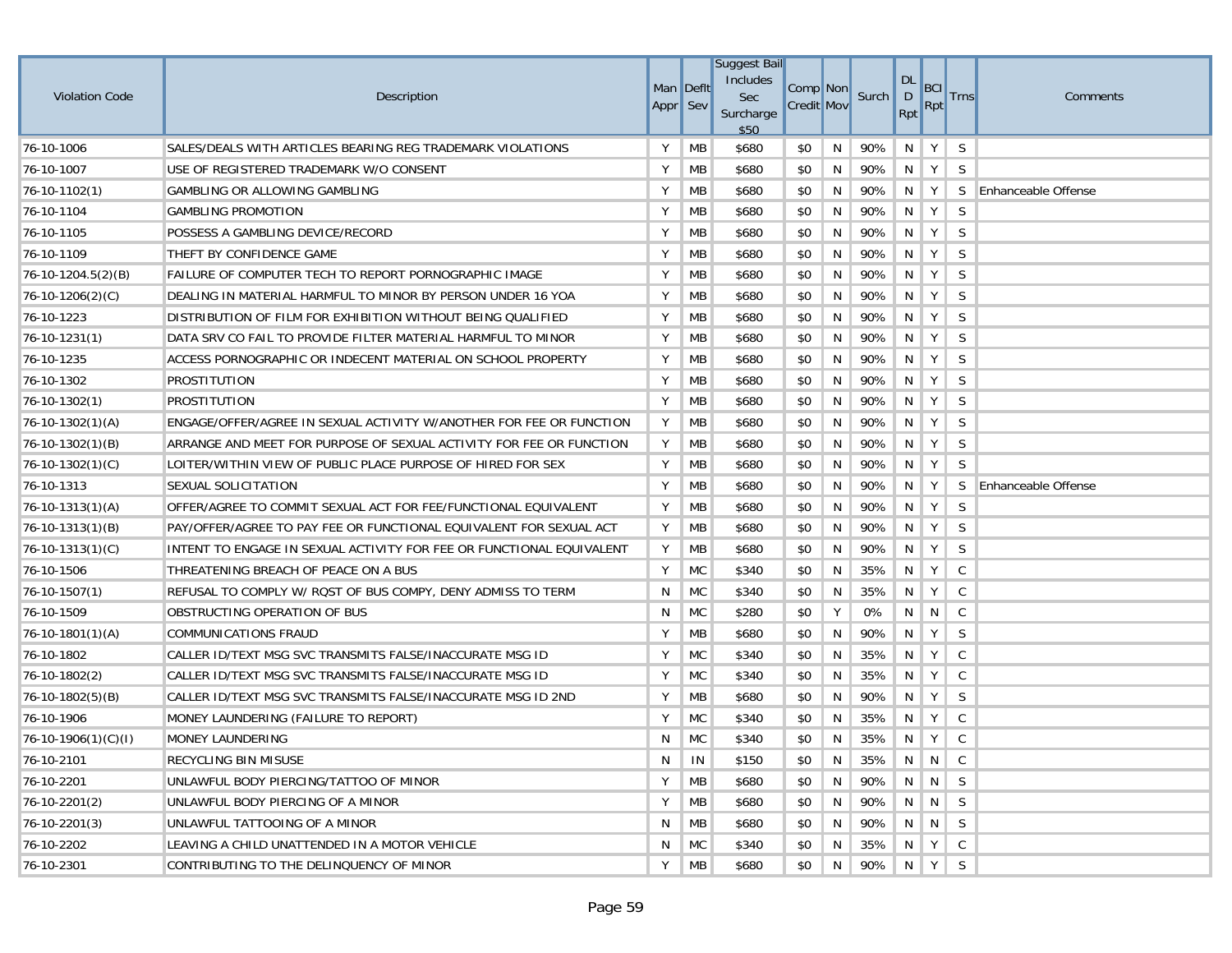| <b>Violation Code</b>  | Description                                                             | Man Deflt<br>Appr Sev |           | <b>Suggest Bail</b><br>Includes<br><b>Sec</b><br>Surcharge<br>\$50 | Comp Non<br><b>Credit Mov</b> |    | Surch | <b>DL</b><br>D<br>Rpt | <b>BCI</b><br>Rpt | <b>Trns</b>  | Comments |
|------------------------|-------------------------------------------------------------------------|-----------------------|-----------|--------------------------------------------------------------------|-------------------------------|----|-------|-----------------------|-------------------|--------------|----------|
| $76 - 10 - 2501(2)(A)$ | USE OF LASER POINTER AT MOVING VEH OR OC                                | N                     | IN        | \$150                                                              | \$0                           | N  | 35%   | N                     | Y                 | $\mathsf{C}$ |          |
| $76-10-2501(2)(B)$     | USE OF LASER POINTER AT LAW ENFORCE OFFI                                | N                     | <b>MC</b> | \$570                                                              | \$0                           | N  | 35%   |                       | $N$   $Y$         | $\mathsf{C}$ |          |
| 76-10-2601             | FAILURE TO FENCE SHAFTS, WELLS                                          | Y                     | MB        | \$680                                                              | \$0                           | N. | 90%   |                       | N N               | S            |          |
| 76-10-2701             | DESTRUCTIVE OR INJURIOUS LITTERING ON PUBLIC OR PRIVATE LAND            | N                     | <b>MC</b> | \$340                                                              | \$0                           | N  | 35%   | N                     | Y                 | $\mathsf C$  |          |
| $76-10-2701(1)$        | DESTRUCTIVE OR INJURIOUS LITTERING ON PUBLIC OR PRIVATE LAND            | N                     | <b>MC</b> | \$340                                                              | \$0                           | N  | 35%   | N                     | Y                 | $\mathsf{C}$ |          |
| 76-10-3001             | FRADULENT PRACTICES TO AFFECT MARKET PRICE                              | Υ                     | MB        | \$660                                                              | \$0                           | N  | 90%   |                       | $N \parallel N$   | S            |          |
| 76-10-3005             | UNFAIR DISCRIMINATION BY BUYER OF MILK, CREAM OR BUTTERFAT              | Υ                     | MB        | \$660                                                              | \$0                           | N  | 90%   |                       | N N               | S            |          |
| $77 - 7 - 22$          | <b>FAIL TO APPEAR ON CITATION</b>                                       | N                     | MB        | \$190                                                              | \$0                           | N  | 90%   | N                     | $\mathsf{Y}$      | S            |          |
| $77 - 7 - 24$          | <b>FAIL TO SIGN A PROMISE TO APPEAR</b>                                 | N                     | MC        | \$60                                                               | \$0                           | Y  | 0%    | N                     | $\mathsf{Y}$      | $\mathsf{C}$ |          |
| $77 - 7 - 26$          | DISPOSING OF/CANCELING NOTICE TO APPEAR OR TRAFFIC CITATION             | Y                     | MB        | \$680                                                              | \$0                           | N. | 90%   | N                     | Y                 | S            |          |
| 77-23-105              | FAIL TO STOP - ADMIN TRAFFIC CHECKPOINT                                 | Υ                     | МB        | \$680                                                              | \$0                           | N  | 90%   | N                     | Y                 | S            |          |
| 77-23A-4               | WIRETAPPING OR INTERCEPTING ELECTRONIC COMMUNICATIONS                   | Υ                     | MB        | \$680                                                              | \$0                           | N  | 90%   | N                     | $\mathsf{Y}$      | S            |          |
| $77 - 23A - 4(1)$      | INTERCEPTING ELECTRONIC COMMUNICATIONS                                  | Υ                     | MB        | \$680                                                              | \$0                           | N  | 90%   | N                     | Y                 | S            |          |
| $77-32-202(6)(D)$      | FALSE STATEMENT IN AFFIDAVIT OF INDIGENCY                               | Υ                     | MB        | \$680                                                              | \$0                           | N  | 90%   | N                     | $\mathsf{Y}$      | S            |          |
| $77-36-2.5(1)$         | PERSONAL CONTACT WITH ALLEGED VICTIM BEFORE JAIL RELEASE                | Y                     | MB        | \$680                                                              | \$0                           | N  | 90%   | N                     | $\parallel$ Y     | S            |          |
| $77-36-2.5(1)(A)$      | CONTACTING DOMESTIC VIOLENCE VICTIM FROM CUSTODY                        | Υ                     | MB        | \$680                                                              | \$0                           | N  | 90%   | N                     | $\mathsf{Y}$      | S            |          |
| $77-37-4(5)$           | DISTRIBUTION, RELEASE, OR DISPLAY OF CHILD VICTIM INTERVIEW             | Υ                     | MB        | \$680                                                              | \$0                           | N  | 90%   | N                     | Y                 | S            |          |
| $77-37-4(7)$           | DISTRIBUTE, RELEASE OR DISPLAY CHILD VICTIM INTERVIEW                   | Υ                     | MB        | \$680                                                              | \$0                           | N  | 90%   | N                     | Y                 | S            |          |
| 77-41-112              | INTENTIONALLY PROVIDE FALSE INFO ON APPLICATION CERTIFICATE             | Y                     | MB        | \$680                                                              | \$0                           | N  | 90%   | N                     | Y                 | S            |          |
| 78A-2-229              | DIST/RELEASE DOCS PROVIDED TO PRO SE LITIGANT (AFTER DISPO)             | Y                     | MB        | \$680                                                              | \$0                           | N  | 90%   |                       | $N \mid Y$        | S            |          |
| 78A-6-105              | INDIVIDUAL/ENTITY KNOWINGLY ENGAGING IN UNREGULATED CUSTODY<br>TRANSFER | Υ                     | <b>MB</b> | \$680                                                              | \$0                           | N  | 90%   | N                     | Y                 | S            |          |
| 78A-6-1001             | OFFENSES AGAINST A MINOR                                                | Υ                     | MB        | \$680                                                              | \$0                           | N  | 90%   | N                     | Y                 | S            |          |
| $78A-6-1101(3)(A)$     | VIOLATION OF COURT ORDER/JUV. COURT                                     | Υ                     | MB        | \$680                                                              | \$0                           | N  | 90%   | N                     | Y                 | S            |          |
| 78A-7-108              | JUSTICE COURT JUDGE TO COLLECT FEES BEFORE FILING ACTION                | Υ                     | MB        | \$680                                                              | \$0                           | N  | 90%   | N                     | Y                 | S            |          |
| $78B-1-115(3)$         | MISREPRESENT MATERIAL FACTS REGARDING JURY DUTY                         | Υ                     | IN        | \$270                                                              | \$0                           | N  | 35%   |                       | $N \parallel N$   | C            |          |
| 78B-1-132              | MAY NOT FIRE EMPL FOR RESPONSE TO SUBPPO                                | Y                     | MB        | \$620                                                              | \$0                           | N  | 90%   | N                     | $\parallel$ Y     | <sub>S</sub> |          |
| 78B-5-705(1)           | <b>FALSE WRITTEN STATEMENT</b>                                          | Υ                     | MB        | \$680                                                              | \$0                           | N  | 90%   | N                     | Y                 | S            |          |
| 78B-6-1102.5           | VIOLATION OF ORDER ENJOINING A NUISANCE                                 | Υ                     | MB        | \$680                                                              | \$0                           | N  | 90%   | N                     | Y                 | S            |          |
| 78B-7-407(2)           | VIOLATION OF DATING VIOLENCE PROTECTIVE ORDER                           | Υ                     | MB        | \$660                                                              | \$0                           | N  | 90%   | N                     | Y                 | S            |          |
| 78B-8-304(2)           | BILL FALSELY FOR PROCESS SERVICE                                        | Υ                     | IN        | \$340                                                              | \$0                           | N  | 35%   |                       | $N$   $Y$         | C            |          |
| 78B-8-403              | BREACH OF CONFIDENTIALITY REQUIREMENTS                                  | Y                     | MB        | \$680                                                              | \$0                           | N  | 90%   | N                     | $\parallel$ Y     | S            |          |
| 78B-8-602              | NO PROOF OF OWNERSHIP TO HARVEST, TRANSPORT FOREST PRODUCTS             | N                     | MB        | \$110                                                              | \$0                           | Y  | 0%    | N                     | Y                 | S            |          |
| 78B-8-603              | TRNSPORT NATIVE FOREST PRODUCTS VEGITATI                                | Y                     | MB        | \$680                                                              | \$0                           | N  | 90%   | N.                    | Y                 | S            |          |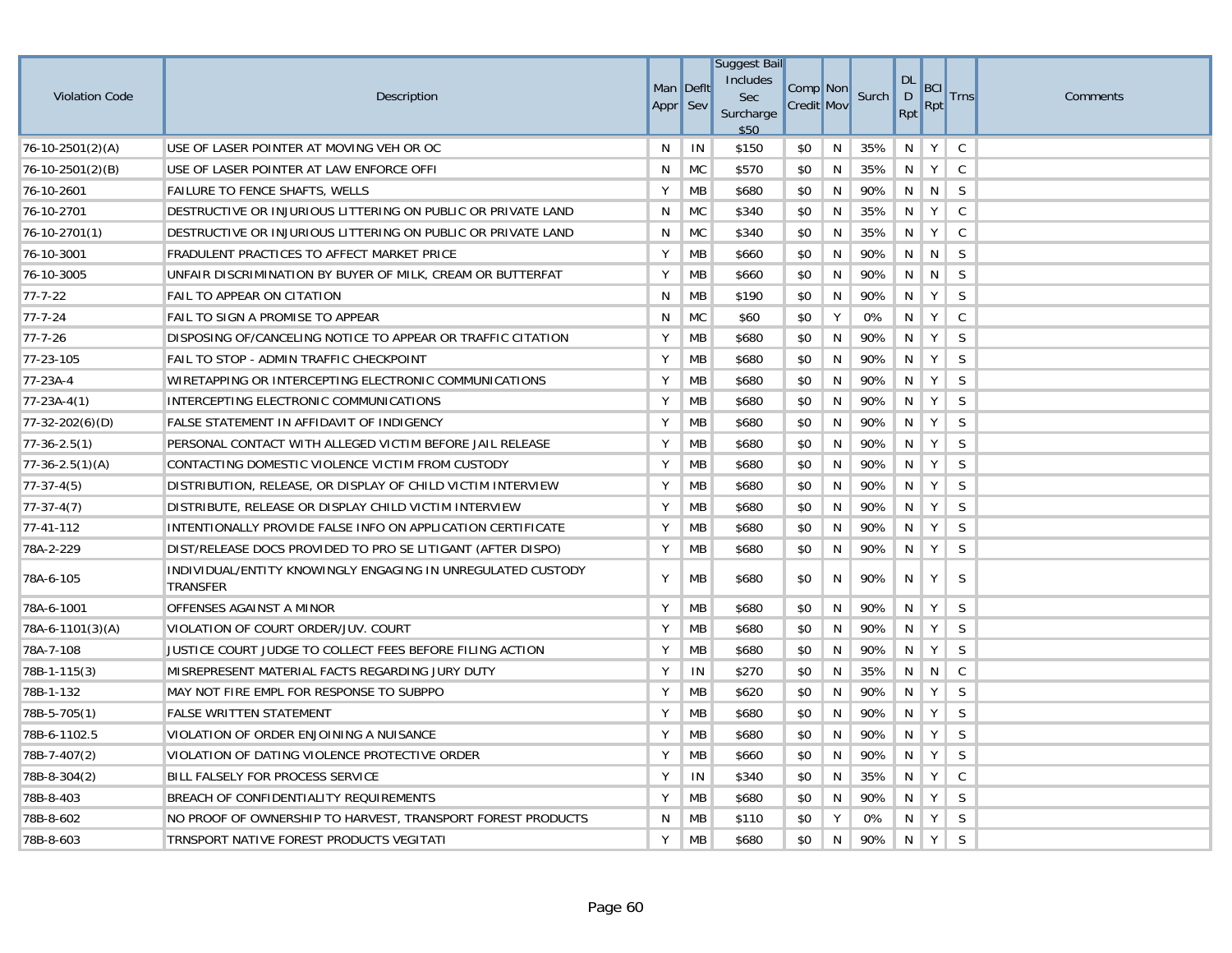| Wildlife Resources Offenses (WLR) |                                                                 |                 |                  |                                                             |                               |    |             |                                                                               |                     |                |                                               |  |  |
|-----------------------------------|-----------------------------------------------------------------|-----------------|------------------|-------------------------------------------------------------|-------------------------------|----|-------------|-------------------------------------------------------------------------------|---------------------|----------------|-----------------------------------------------|--|--|
| <b>Violation Code</b>             | Description                                                     | <b>Appr</b> Sev | <b>Man Defit</b> | Suggest Bail<br>Includes<br><b>Sec</b><br>Surcharge<br>\$50 | Comp Non<br><b>Credit Mov</b> |    | Surch       | $\ $ DLD $\ $  <br>$Rpt$ Rpt                                                  | BC                  | <b>Trns</b>    | Comments                                      |  |  |
| WR1050                            | HARVEST BRINE SHRIMP W/O VALID COR 23-19-1                      | N               | МB               | \$1,950                                                     | \$0                           | N  | 90%         | N                                                                             | $Y \mid$            | C              |                                               |  |  |
| WR1100                            | FISHING W/O VALID LICENSE 23-19-1                               | N               | МB               | \$160                                                       | \$60                          | N  | 90%         | N                                                                             | Y                   | C.             | \$60 suspended upon proof of valid<br>license |  |  |
| WR1150                            | HUNT/TRAP W/O LICENSE - INCLUDES LENDING 23-19-1                | N               | MВ               | \$210                                                       | \$60                          | N  | 90%         | N                                                                             | Y                   | C <sub>c</sub> | \$60 suspended upon proof of valid<br>license |  |  |
| <b>WR1200</b>                     | HUNT/TRAP W/O LICENSE - INCLUDES LENDING 23-19-1                | N               | МB               | \$210                                                       | \$60                          | N  | 90%         | N                                                                             | Y                   | C              | \$60 suspended upon proof of valid<br>license |  |  |
| WR1250                            | NON-RES HUNT BIG GAME/BEAR/COUGAR W/O LICENSE 23-19-4           | N               | МB               | \$1,560                                                     | \$0                           | N  | 90%         | N                                                                             | Y                   | <sub>c</sub>   |                                               |  |  |
| <b>WR1300</b>                     | HUNT ON A CWMU W/O PERMIT 23-23-10                              | N               | МB               | \$170                                                       | \$0                           | N  | 90%         | N.                                                                            | $\in Y$ )           | C.             |                                               |  |  |
| <u> WR1350</u>                    | HUNT BIG GAME ON CWMU W/O PERMIT 23-23-10                       | N               | МB               | \$290                                                       | \$0                           | N  | 90%         | N                                                                             | Y                   | C              |                                               |  |  |
| <b>WR1400</b>                     | PURCHASE OF FURBEARER LICENSE W/O EDUCATION 23-19-11.5          | N               | МB               | \$210                                                       | \$0                           | N  | 90%         | N                                                                             | Y                   | C              |                                               |  |  |
| WR1450                            | WILLFUL UNLAWFUL SALE OF A LICENSE 23-19-15                     | N               | МB               | \$290                                                       | \$0                           | N  | 90%         | N                                                                             | Υ                   | C              |                                               |  |  |
| <b>WR1500</b>                     | UNLAWFUL SALE OF A LICENSE W/O HUNTER SAFETY CERT 23-19-15      | N               | МB               | \$210                                                       | \$0                           | N  | 90%         | N                                                                             | Y                   | <sub>c</sub>   |                                               |  |  |
| <b>WR1550</b>                     | UNLAWFUL PURCHASE OF LICENSE WITH FTA 23-19-15                  | N               | МB               | \$680                                                       | \$0                           | N  | 90%         | N                                                                             | Y                   | C              |                                               |  |  |
| <b>WR1600</b>                     | UNLAWFUL PURCHASE BY MISREPRESENTATION 23-19-5                  | N               | МB               | \$290                                                       | \$0                           | N  | 90%         | N                                                                             | Y                   | C              |                                               |  |  |
| <b>WR1700</b>                     | UNLAWFUL PURCHASE OF LICENSE WHILE ON REVOCATION 23-19-9        | Υ               | MB               | \$680                                                       | \$0                           | N  | 90%         | N                                                                             | Υ                   | C              |                                               |  |  |
| <b>WR1750</b>                     | UNLAWFUL ALTERATION OF A LICENSE/PERMIT/TAG/COR 23-20-27        | N               | МB               | \$680                                                       | \$0                           | N  | 90%         | N                                                                             | Y                   | C              |                                               |  |  |
| <b>WR1800</b>                     | DEALING IN FURS W/O A VALID REGISTRATION 23-18-5                | N               | MB               | \$680                                                       | \$0                           | N  | 90%         | N                                                                             | Y                   | C              |                                               |  |  |
| <b>WR2000</b>                     | TAKING/POSSESSION OF PROTECTED WILDLIFE-FISH 23-20-3            | N               | МB               | \$190                                                       | \$0                           | N  | 90%         | N                                                                             | Y                   | <sub>c</sub>   |                                               |  |  |
| <b>WR2001</b>                     | TAKING/POSS OF PROT WILDLIFE OVERLIMIT-FISH 23-20-3             | Y               | МB               | \$190                                                       | \$0                           | N  | 90%         | N                                                                             | Y                   | C              |                                               |  |  |
| <b>WR2060</b>                     | POSSESSION OF CORN/BAIT WHILE FISHING 23-20-3                   | N               | МB               | \$150                                                       | \$0                           | N  | 90%         | N                                                                             | $Y \mid$            | C              |                                               |  |  |
| <u>WR2100</u>                     | TAKING/POSSESSION OF PROTECTED WILDLIFE-FISH 23-20-3            | Υ               | MB               | \$290                                                       | \$0                           | N  | 90%         | N                                                                             | Y                   | $\mathsf{C}$   |                                               |  |  |
| <b>WR2200</b>                     | TAKING/POSSESSION-PROTECTED WILDLIFE-SMALL GAME 23-20-3         | Υ               | MB               | \$190                                                       | \$0                           | N  | 90%         | N                                                                             | $Y \mid$            | C              |                                               |  |  |
| <b>WR2201</b>                     | TAKING/POSSESSION OF PROTECTED WILDLIFE-OVERLIMIT 23-20-3       | Υ               | MB               | \$190                                                       | \$0                           | N  | 90%         | N                                                                             | Υ                   | C              |                                               |  |  |
| WR2202                            | TAKE/POSS PROT WILDLIFE-EFORE/AFT LGL HRS SM GAME 23-20-3       | Y               | МB               | \$190                                                       | \$0                           | N  | 90%         | N                                                                             | Y                   | C              |                                               |  |  |
| <b>WR2300</b>                     | TAKING/POSSESSION-PROTECTED WILDLIFE SMALL GAME 23-20-3         | Υ               | MB               | \$190                                                       | \$0                           | N  | 90%         | N                                                                             | Υ                   | <sub>c</sub>   |                                               |  |  |
| <b>WR2301</b>                     | TAKE/POSS PROT WILDLIFE -BEF/AFT LGL HRS MIGR BIRDS 23-20-3     | Y               | МB               | \$190                                                       | \$0                           | N  | 90%         | N                                                                             | $Y \mid$            | <sub>c</sub>   |                                               |  |  |
| <b>WR2302</b>                     | HUNTING MIGRATORY BIRDS W/O VALID STAMP 23-20-3                 | N               | МB               | \$140                                                       | \$0                           | N  | 90%         | N                                                                             | $\in \mathsf{Y}$ ): | C.             |                                               |  |  |
| <u> WR2370</u>                    | UNLAWFUL POSSESSION OF TOXIC SHOT 23-20-3                       | N               | МB               | \$140                                                       | \$0                           | N  | 90%         | N                                                                             | Y                   | C              |                                               |  |  |
| WR2400                            | TAKING/POSSESSION OF PROTECTED WILDLIFE 23-20-3                 | Y               | MB               | \$680                                                       | \$0                           | N  | 90%         | N.                                                                            | Y                   | C.             |                                               |  |  |
| WR2401                            | TAKING/POSSESSION OF PROTECTED WILDLIFE-ANTLERS 23-20-3         | Y               | МB               | \$290                                                       | \$0                           | N  | 90%         |                                                                               | N   Y   C           |                |                                               |  |  |
| <b>WR2460</b>                     | POSSESSION OF FIREARM BY PURSUIT ONLY PERMIT HLDR 23-20-3       | Y               | МB               | \$680                                                       | \$0                           | N  | 90% N Y C   |                                                                               |                     |                |                                               |  |  |
| WR2461                            | POSSESION OF FIREARM BY ARCHER/MUZZLELOADER PERMIT HLDR 23-20-3 | N.              | МB               | \$240                                                       | \$0                           | N. | $90\%$      | $\begin{array}{ c c c c c }\hline \text{ } & \text{N} & \text{Y} \end{array}$ |                     | C              |                                               |  |  |
| WR2462                            | SHOOTING IN A RESTRICTED OR CLOSED AREA 23-20-3                 | N               | МB               | \$240                                                       | \$0                           | N  | 90% N       |                                                                               | Y                   | C.             |                                               |  |  |
| <u>WR2463</u>                     | UNLAWFUL BAITING OR METHODS OF BAITING BEAR 23-20-3             | N               | MB               | \$240                                                       | \$0                           | N  | $90\%$      | N                                                                             | Y                   | C              |                                               |  |  |
| <b>WR2470</b>                     | UNLAWFUL METHODS OF TRAPPING 23-20-3                            |                 | $N$ $MB$         | \$240                                                       | \$0                           |    | N 90% N Y C |                                                                               |                     |                |                                               |  |  |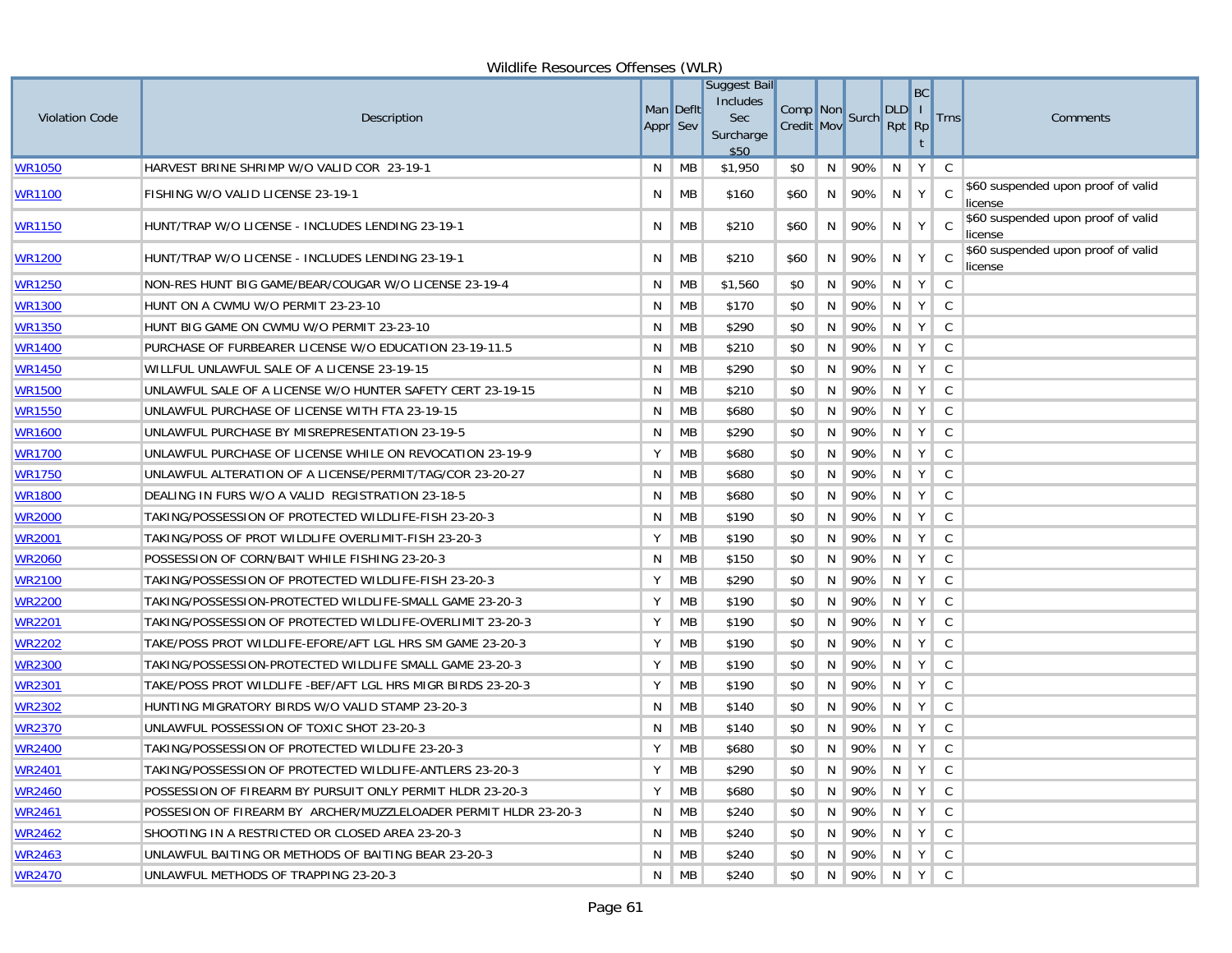| <b>Violation Code</b> | Description                                                       | Man Deflt<br>Appr Sev |           | Suggest Bail<br>Includes<br>Sec<br>Surcharge<br>\$50 | Comp Non<br><b>Credit Mov</b> |    | Surch       | DLD I<br>Rpt Rp           | BC                  | <b>Trns</b>  | Comments |
|-----------------------|-------------------------------------------------------------------|-----------------------|-----------|------------------------------------------------------|-------------------------------|----|-------------|---------------------------|---------------------|--------------|----------|
| WR2500                | TAKING/POSSESSION PROTECTED WILDLIFE-BRINE SHRIMP 23-20-3         | Y                     | МB        | \$1,950                                              | \$0                           | N  | 90%         | N                         | Y                   | <sub>c</sub> |          |
| <u>WR2521</u>         | FAILURE TO HAVE COR AT HARVEST LOCATION 23-20-3                   | N                     | МB        | \$800                                                | \$0                           | N  | 90%         | N                         | Y                   | <sub>c</sub> |          |
| <u> WR2522</u>        | FAILURE TO HAVE HELPER CARD ON PERSON 23-20-3                     | N                     | МB        | \$800                                                | \$0                           | N  | 90%         | N                         | $\lfloor N \rfloor$ | C.           |          |
| <u>WR2523</u>         | NO SEINER/ALTERNATIVE SEINER AT HARVEST LOCATION 23-20-3          | N                     | МB        | \$800                                                | \$0                           | N  | 90%         | N                         | $Y \mid$            | C            |          |
| WR2524                | FAILURE TO PROVIDE ACCURATE HARVEST RECORDS 23-20-3               | N                     | МB        | \$800                                                | \$0                           | N  | 90%         | N                         | Υ                   | C            |          |
| <b>WR2525</b>         | FAILURE TO SUBMIT ANNUAL REPORT 23-20-3                           | N                     | МB        | \$800                                                | \$0                           | N  | 90%         |                           | N N C               |              |          |
| <b>WR2561</b>         | INTERFERE W/HARVESTING-DISTURBING STREAK OF EGGS 23-20-3          | N                     | МB        | \$800                                                | \$0                           | N  | 90%         | N                         | Y                   | C            |          |
| <b>WR2562</b>         | INTERFERE/REMOVING EGGS W/O PERMISSION 23-20-3                    | N                     | MB        | \$800                                                | \$0                           | N  | 90%         | N                         | Y                   | C            |          |
| <u>WR2563</u>         | INTERFERENCE - INCROACHMENT WITHIN 300 YDS 23-20-3                | N                     | MB        | \$300                                                | \$0                           | N  | 90%         | N                         | Y                   | <sub>c</sub> |          |
| <b>WR2564</b>         | LEAVING A BOOM UNATTENDED 23-20-3                                 | N                     | МB        | \$800                                                | \$0                           | N  | 90%         | N                         | Y                   | C            |          |
| <b>WR2565</b>         | FAILURE TO DISPLAY COR MARKER AT HARVEST LOCATION 23-20-3         | N                     | <b>MB</b> | \$800                                                | \$0                           | N  | 90%         | N                         | Y                   | C            |          |
| <b>WR2566</b>         | FAILURE TO HAVE ID NUMBERS/LETTERS ON EQUIPMENT 23-20-3           | N                     | МB        | \$800                                                | \$0                           | N  | 90%         | $N \parallel N \parallel$ |                     | C            |          |
| <b>WR2567</b>         | 23-20-3 FAILURE TO HAVE CORRECT SIZE LETTERS/NUMBERS ON EQUIPMENT | N                     | MB        | \$800                                                | \$0                           | N  | 90%         | N                         | N                   | <sub>c</sub> |          |
| <u>WR2568</u>         | FAILURE TO PROPERLY TAG BRINE SHRIMP CONTAINERS 23-20-3           | N                     | МB        | \$800                                                | \$0                           | N  | 90%         | N                         | Y                   | C.           |          |
| <u> WR2570</u>        | UNLAWFUL RETURN-BRINE SHRIMP EGGS TO GREAT SALT LAKE 23-20-3      | N                     | МB        | \$800                                                | \$0                           | N  | 90%         | N                         | $\in \mathsf{Y}$ ): | C.           |          |
| <u> WR2600</u>        | UNLAWFUL TAKING OF PROTECTED WILDLIFE WHILE TRESPASSING 23-20-3.5 | Υ                     | МB        | \$680                                                | \$0                           | N  | 90%         | N                         | Y                   | <sub>c</sub> |          |
| WR2640                | ALLOW A DOG TO TAKE PROTECTED WILDLIFE 23-20-3                    | Υ                     | MB        | \$680                                                | \$0                           | N  | 90%         | N                         | $\overline{N}$      | <sub>c</sub> |          |
| WR2650                | UNLAWFUL CAPTURE/POSSESS/USE OF BIRDS IN FALCONRY 23-20-3         | Υ                     | МB        | \$290                                                | \$0                           | N  | 90%         | N                         | Y                   | C.           |          |
| WR2660                | UNLAWFUL TAKING OF PROTECTED WILDLIFE FROM VEHICLE 23-20-3        | Υ                     | МB        | \$240                                                | \$0                           | N  | 90%         | N                         | $Y \mid$            | C.           |          |
| WR2661                | UNLAWFUL TAKING WHILE SPOTLIGHTING 23-20-3                        | Y                     | МB        | \$240                                                | \$0                           | N  | 90%         | N                         | Y                   | C            |          |
| <u> WR2662</u>        | UNLAWFUL USE OF CONCEALMENT TO TAKE PROTECTED WILDLIFE 23-20-3    | Υ                     | МB        | \$240                                                | \$0                           | N  | 90%         | N                         | Y                   | C            |          |
| <u>WR2663</u>         | UNLAWFUL USE OF ATTRACTANT TO TAKE PROTECTED WILDLIFE 23-20-3     | Y                     | МB        | \$240                                                | \$0                           | N  | 90%         | N                         | Υ                   | C            |          |
| WR2664                | UNLAWFUL USE DECOYS/CALLS TO TAKE PROTECTED WILDLIFE 23-20-3      | Υ                     | МB        | \$240                                                | \$0                           | N  | 90%         | N                         | Y                   | <sub>c</sub> |          |
| WR2710                | FAILURE TO HAVE WILDLIFE CHECK/SEALED IN SPECIFIC TIME 23-20-3    | N                     | МB        | \$240                                                | \$0                           | N  | 90%         | N                         | Y                   | C            |          |
| WR2720                | UNLAWFULLY OPERATING OR USE OF A CWMU 23-20-3                     | Υ                     | МB        | \$680                                                | \$0                           | N  | 90%         | N                         | Υ                   | C            |          |
| WR2725                | UNLAWFULLY OPERATING OR USE OF COMMERCIAL HUNTING 23-20-3         | N                     | МB        | \$680                                                | \$0                           | N  | 90%         | N                         | Υ                   | C            |          |
| <u> WR2730</u>        | UNLAWFULLY HOLDING CONTEST W/PROTECTED WILDLIFE 23-20-3           | Υ                     | MB        | \$680                                                | \$0                           | N  | 90%         | N                         | Y                   | C            |          |
| <u> WR2740</u>        | UNLAWFULLY HOLD IN CAPTIVITY PROTECTED WILDLIFE 23-20-3           | N.                    | МB        | \$680                                                | \$0                           | N  | 90%         | N                         | Υ                   | C            |          |
| <u> WR3000</u>        | WANTON DESTRUCTION OF PROTECTED WILDLIFE 23-20-4                  | Υ                     | МB        | \$680                                                | \$0                           | N  | 90%         | N.                        | Y                   | - C          |          |
| <b>WR3003</b>         | WANTON DESTRUCTION OF PROTECTED WILDLIFE 23-20-4                  | Y                     | MВ        | \$1,950                                              | \$0                           | N. | 90% N Y C   |                           |                     |              |          |
| <b>WR3006</b>         | WANTON DESTRUCTION OF PROTECTED WILDLIFE-FISH/MB 23-20-4          | Υ                     | МB        | \$400                                                | \$0                           | N. | 90% N Y C   |                           |                     |              |          |
| <b>WR3009</b>         | WANTON DESTRUCTION OF PROTECTED WILDLIFE-FISH/MB 23-20-4          | Υ                     | MB        | \$400                                                | \$0                           | N  | 90% N       |                           | Y                   | C.           |          |
| <b>WR3012</b>         | WANTON DESTRUCTION OF PROTECTED WILDLIFE-SMALL GAME/MB 23-20-4    | Y                     | МB        | \$400                                                | \$0                           | N  | 90% N Y C   |                           |                     |              |          |
| <b>WR3015</b>         | WANTON DESTRUCTION OF PROTECTED WILDLIFE-SMALL GAME-MB 23-20-4    | Υ                     | MB        | \$400                                                | \$0                           | N  | 90%         | $N$ $Y$                   |                     | C.           |          |
| <b>WR3109</b>         | WANTON DESTR PROT WILDLIFE - OVERLIMIT/OUT OF SEASON-MB 23-20-4   | Y                     | МB        | \$400                                                | \$0                           |    | N 90% N Y C |                           |                     |              |          |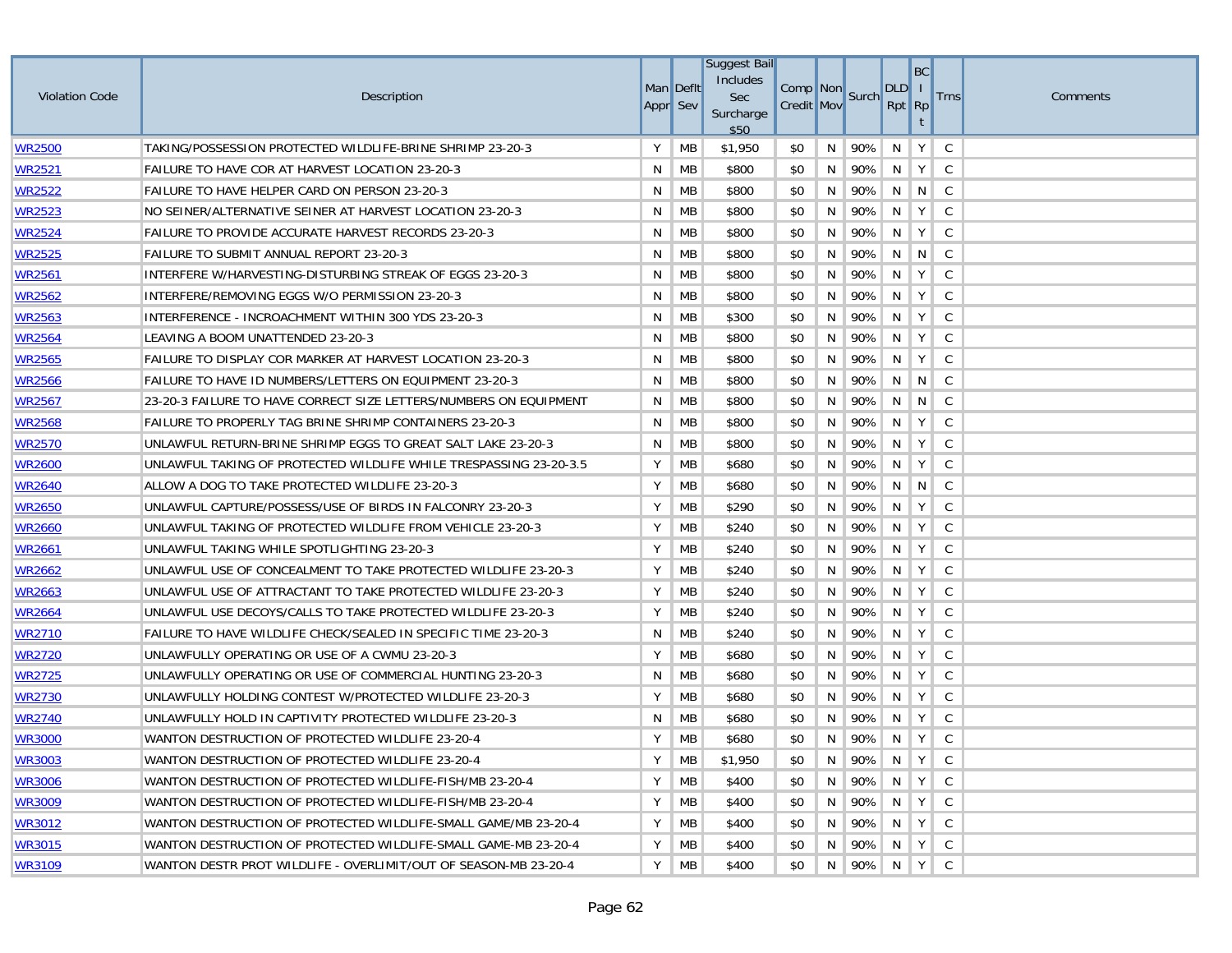| <b>Violation Code</b> | Description                                                                  | Appr Sev | Man Deflt        | Suggest Bail<br>Includes<br>Sec<br>Surcharge<br>\$50 | Comp Non<br><b>Credit Mov</b> |    | Surch       | DLD   I<br>Rpt Rp | BC                          | <b>Trns</b>  | Comments |
|-----------------------|------------------------------------------------------------------------------|----------|------------------|------------------------------------------------------|-------------------------------|----|-------------|-------------------|-----------------------------|--------------|----------|
| WR3115                | WANTON DESTR PROTECTED WILDLIFE BEF/AFT LGL HRS-MB 23-20-4                   | N        | МB               | \$400                                                | \$0                           | N  | 90%         | N                 | Y                           | <sub>c</sub> |          |
| <b>WR3209</b>         | WANTON DESTR PROTECTED WILDLIFE BEF/AFT LGL HRS-MB 23-20-4                   | Υ        | MB               | \$400                                                | \$0                           | N  | 90%         | N                 | Y                           | C            |          |
| <b>WR3215</b>         | WANTON DESTR PROTECTED WILDLIFE - OVERLIMIT-MB 23-20-4                       | Υ        | MB               | \$400                                                | \$0                           | N  | 90%         | N                 | Y                           | C            |          |
| <u>WR4103</u>         | UNLAWFUL IMPORT/EXPORT OF PROTECTED WILDLIFE 23-13-5                         | N        | МB               | \$680                                                | \$0                           | N  | 90%         | N                 | Y                           | C            |          |
| <b>WR4104</b>         | ALLOW PROT WILDLIFE TO WASTE/SPOIL AII BUT BIG GAME 23-20-8                  | N        | MB               | \$290                                                | \$0                           | N  | 90%         | N                 | Y                           | C            |          |
| WR4105                | ALLOW PROT WILDLIFE TO WASTE/SPOIL - BIG GAME 23-20-8                        | N        | MB               | \$680                                                | \$0                           | N  | 90%         | N                 | Y                           | <sub>c</sub> |          |
| <b>WR4106</b>         | UNLAWFUL DONATION OF PROTECTED WILDLIFE 23-20-9                              | N        | MB               | \$290                                                | \$0                           | N  | 90%         | N                 | Y                           | C.           |          |
| <u> WR4107</u>        | ADMINISTER/ATTEMPT TO ADMIN SUBSTANCE TO PROTECTED WILDLIFE 23-13-19         | Y        | МB               | \$680                                                | \$0                           | N  | 90%         | N                 | Y                           | <sub>c</sub> |          |
| <u>WR4200</u>         | UNLAWFUL COMMERCIALIZATION OF WILDLIFE 23-13-13                              | N        | MB               | \$680                                                | \$0                           | N  | 90%         | N                 | Y                           | <sub>c</sub> |          |
| <u>WR4201</u>         | UNLAWFUL RECPT OF PROT WL BY BUTCHER/LOCKER/STORAGE PLANT 23-20-10           | N        | МB               | \$290                                                | \$0                           | N  | 90%         | N                 | $\in \mathsf{Y}$ ):         | C.           |          |
| WR4300                | UNLAWFUL DIVERSION/DRAIN OF PUBLIC WATER-PERSON 23-15-3                      | Υ        | МB               | \$290                                                | \$0                           | N  | 90%         | N                 | $\in \mathsf{Y} \Downarrow$ | C.           |          |
| WR4301                | UNLAWFUL DIVERSION/DRAIN OF PUBL WATER-MUNIC/CORP 23-15-3                    | Y        | МB               | \$290                                                | \$0                           | N  | 90%         | N                 | Y                           | <sub>c</sub> |          |
| <b>WR4302</b>         | POLLUTION OF PUBLIC WATERS - INDIVIDUAL 23-15-6                              | Υ        | MB               | \$290                                                | \$0                           | N  | 90%         | N                 | $\overline{N}$              | C.           |          |
| <u>WR4303</u>         | POLLUTION OF PUBLIC WATERS - MUNICIPAL/CORPORATE 23-15-6                     | Υ        | МB               | \$680                                                | \$0                           | N  | 90%         | N                 | Y                           | <sub>c</sub> |          |
| <b>WR4305</b>         | INVASIVE SPECIES PROHIBITED (POSSESSION) 23-27-201                           | N        | IN               | \$150                                                | \$0                           | N  | 35%         | N                 | Y                           | C.           |          |
| <u>WR4306</u>         | INVASIVE SPECIES PROHIBITED (RELEASE) 23-27-201                              | N        | IN               | \$150                                                | \$0                           | N  | 35%         | N                 | Y                           | <sub>c</sub> |          |
| WR4307                | INVASIVE SPECIES TRANSP/CONVEY W/O DECONTAMINATION 23-27-201                 | N        | IN               | \$150                                                | \$0                           | N  | 35%         | N                 | Y                           | <sub>c</sub> |          |
| WR4311                | PASS/TRAVEL TO STATION/CHECKPNT W/OUT PRESENTING CONVEYANCE 23-27-<br>201(4) | Y        | МB               | \$680                                                | \$0                           | N  | 90%         | N                 | Y                           | C.           |          |
| <u>WR4400</u>         | SEINING OF PROTECTED AQUATIC WILDLIFE 23-15-8                                | N        | МB               | \$290                                                | \$0                           | N  | 90%         | N                 | Y                           | C            |          |
| WR4401                | POSSESS/TRANSPORT LIVE PROTECTED AQUATIC WILDLIFE 23-15-9                    | Υ        | MB               | \$290                                                | \$0                           | N  | 90%         | N                 | Y                           | <sub>c</sub> |          |
| WR4501                | FAILURE TO PRODUCE LICENSE/DEVICE/WILDLIFE UPON DEMAND 23-20-25              | N        | МB               | \$210                                                | \$0                           | N  | 90%         | N                 | $Y \mid$                    | - C          |          |
| WR4502                | INTERFERE W/CONSERVATION OFFICER/DEPUTY 23-20-18                             | N        | МB               | \$680                                                | \$0                           | N  | 90%         | N                 | Y                           | C.           |          |
| <u>WR4503</u>         | INTERFERE W/LEGAL HUNTERS/HUNTING ACTIVITY 23-20-29                          | N        | МB               | \$680                                                | \$0                           | N  | 90%         | N                 | Y                           | <sub>c</sub> |          |
| WR4504                | FAIL TO STOP AT DWR ROADBLOCK OR CHECKING STATION 23-20-19                   | Y        | MB               | \$360                                                | \$0                           | N  | 90%         | N                 | Y                           | <sub>c</sub> |          |
| <b>WR4600</b>         | JUVENILE HUNTING W/O PROPER ADULT SUPERVISION 23-20-20                       | N        | МB               | \$170                                                | \$0                           | N  | 90%         | N                 | $\in \mathbf{Y}$ ):         | C.           |          |
| <u>WR4601</u>         | FAILURE TO WEAR HUNTER ORANGE 23-20-31                                       | N        | МB               | \$170                                                | \$0                           | N  | 90%         |                   | $N \parallel N \parallel$   | C.           |          |
| <b>WR4700</b>         | IMPROPER TAG-BIG GAME/BEAR/COUGAR/FURBEARER 23-20-30                         | N        | МB               | \$290                                                | \$0                           | N  | 90%         | N                 | Y                           | <sub>c</sub> |          |
| WR4701                | IMPROPER TAG - MIGRATORY BIRDS, SMALL GAME 23-20-30                          | N        | МB               | \$170                                                | \$0                           | N  | 90%         | N.                | $\in \mathbf{Y}$ ):         | C.           |          |
| <b>WR4702</b>         | FAILURE TO TAG-BIG GAME/BEAR/COUGAR 23-20-30                                 |          | $N$ MB           | \$680                                                | \$0                           |    | N 90% N Y C |                   |                             |              |          |
| <u>WR4703</u>         | FAILURE TO TAG - MIGRATORY BIRDS, SMALL GAME 23-20-30                        | N.       | МB               | \$180                                                | \$0                           |    | N 90% N Y C |                   |                             |              |          |
| WR4800                | DESTROYING DWR SIGNS/PROPERTY                                                | N        | MB               | \$480                                                | \$0                           |    | N 90% N Y C |                   |                             |              |          |
| WR4801                | TRESPASSING DURING WILDLIFE RELATED ACTIVITY 23-20-14                        | N.       | МB               | \$250                                                | \$0                           | N  | 90% N Y C   |                   |                             |              |          |
| <b>WR4802</b>         | UNLAWFUL POSTING OF PUBLIC LANDS 23-20-14                                    | N        | МB               | \$680                                                | \$0                           | N  | 90% N N C   |                   |                             |              |          |
| WR4803                | DESTRUCTION OF PRIVATE PROPERTY 23-20-15                                     | N.       | МB               | \$480                                                | \$0                           | N. | 90% N Y C   |                   |                             |              |          |
| WR4820                | UNLAWFUL USE, ACTIVITY OF/ON DWR LANDS 23-21-7                               |          | $N \parallel MB$ | \$210                                                | \$0                           |    | N 90% N Y C |                   |                             |              |          |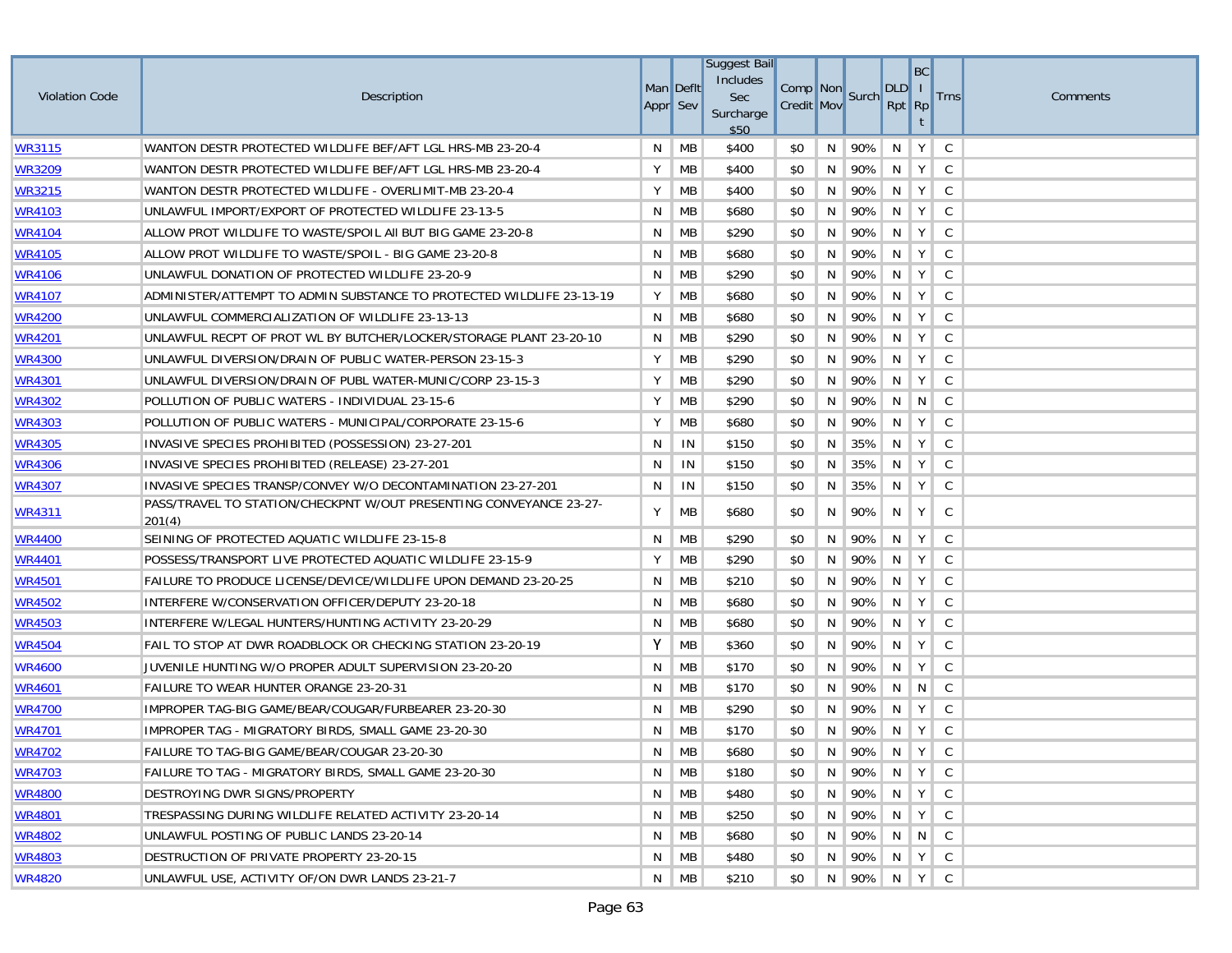| <b>Violation Code</b> | Description                                                            | Man Deflt<br>Appr Sev |    | <b>Suggest Bail</b><br>Includes<br>Sec<br>Surcharge<br>\$50 | Comp Non<br><b>Credit Mov</b> |    | Surch       | DLD   I<br>Rpt Rp | BC             | <b>Trns</b>  | Comments |
|-----------------------|------------------------------------------------------------------------|-----------------------|----|-------------------------------------------------------------|-------------------------------|----|-------------|-------------------|----------------|--------------|----------|
| WR4821                | UNLAWFUL USE/ACTIVITY OF/ON DWR LANDS (GRAZING) 23-21-7                | N                     | MB | \$210                                                       | \$0                           | N  | 90%         | N                 | Y              | <sub>c</sub> |          |
| WR4822                | UNLAWFUL USE ON DWR LANDS (CAMPING MORE THAN 14 DAYS) 23-21-7          | N                     | MB | \$210                                                       | \$0                           | N  | 90%         | N                 | Y              | C            |          |
| WR4823                | UNLAWFUL USE/ACTIVITY OF/ON DWR LANDS (TRESPASS) 23-21-7               | N                     | MB | \$210                                                       | \$0                           | N  | 90%         | N                 | Y              | C.           |          |
| WR4824                | UNLAWFUL USE/ACTIVITY OF/ON DWR LANDS (FOR COMMERCIAL GAIN) 23-21-7    | Y                     | MB | \$210                                                       | \$0                           | N  | 90%         | N                 | $Y \mid$       | C            |          |
| <b>WR4850</b>         | FAILURE TO POST CO-OP WILDLIFE MANAGEMENT UNIT BOUNDARIES 23-23-7      | N                     | MB | \$150                                                       | \$0                           | N  | 90%         | N                 | Y              | C            |          |
| WR4851                | FAILURE TO PROVIDE HUNTERS WITH GUIDELINES 23-23-7                     | N                     | МB | \$150                                                       | \$0                           | N  | 90%         | N                 | $Y \mid$       | C            |          |
| <b>WR5000</b>         | AQUATIC INVASIVE SPECIES RULE VIOLATIONS R657-60                       | N                     | IN | \$140                                                       | \$0                           | N  | 35%         | N                 | Y              | C            |          |
| <u>WR5001</u>         | <b>FAILURE TO CERTIFY DECONTAMINATION R657-60-6</b>                    | N                     | IN | \$140                                                       | \$0                           | N  | 35%         | N                 | Y              | C            |          |
| <u>WR5002</u>         | FAILURE TO DISPLAY CERTIFICATION R657-60-6                             | N                     | IN | \$140                                                       | \$0                           | N  | 35%         | N                 | $\overline{N}$ | $\mathbb{C}$ |          |
| <u>WR5100</u>         | BRINE SHRIMP RULE VIOLATION R657 -52                                   | N                     | IN | \$730                                                       | \$0                           | N  | 35%         | N                 | $Y \parallel$  | C            |          |
| WR5104                | INTERFERENCE - ENCROACHMENT WITHIN 300 YDS R657-52-17                  | N                     | IN | \$750                                                       | \$0                           | N  | 35%         | N                 | $\in Y$ )      | C.           |          |
| WR5200                | BIG GAME RULE VIOLATION R657 5                                         | N.                    | IN | \$190                                                       | \$0                           | N  | 35%         | N                 | Y              | C            |          |
| <b>WR5201</b>         | UNLAWFUL METHODS OF SPOTLIGHTING W/WEAPON IN POSSESSION R657-5-13      | N                     | IN | \$190                                                       | \$0                           | N  | 35%         | N                 | Υ              | C            |          |
| <u>WR5202</u>         | NO REQUIRED EVIDENCE OF SEX/SPECIES/AGE ATTACHED TO CARCASS R657-5-17  | N                     | IN | \$190                                                       | \$0                           | N  | 35%         | N                 | Υ              | C            |          |
| <b>WR5203</b>         | FAIL TO HAVE WILDLIFE CHECK/SEALED IN SPECIFIED AMT OF TIME R657-5     | N                     | IN | \$190                                                       | \$0                           | N  | 35%         | N                 | Y              | C            |          |
| <u>WR5204</u>         | AERIAL LOCATE WILDLIFE W/IN 48 HRS OF BIG GAME HUNT R657-5-14          | N                     | IN | \$190                                                       | \$0                           | N  | 35%         | N                 | Υ              | C            |          |
| WR5207                | UNLAWFUL PURCHASE OF A LICENSE-WAITING PERIOD VIOLATION R657-5-3       | N                     | IN | \$190                                                       | \$0                           | N  | 35%         | N                 | Υ              | C            |          |
| WR5208                | UNLAWFUL PURCHASE OF MORE THAN ONE PERMIT R657-5-3                     | N                     | IN | \$190                                                       | \$0                           | N  | 35%         | N                 | Υ              | C            |          |
| <b>WR5209</b>         | POSSESS UNQUIVERED ARROWS IN A VEHICLE R657-5-11                       | N                     | IN | \$110                                                       | \$0                           | N  | 35%         | N                 | Y              | C            |          |
| WR5210                | HUNTING BIG GAME WITH A USED OR DETACHED TAG R657-5-17                 | N                     | IN | \$190                                                       | \$0                           | N  | 35%         | N                 | Y              | C            |          |
| <b>WR5211</b>         | SHOOTING IN A RESTRICTED OR CLOSED AREA R657-5-17                      | N                     | IN | \$190                                                       | \$0                           | N  | 35%         | N                 | Y              | C            |          |
| <b>WR5300</b>         | BEAR RULE VIOLATION R657-33                                            | N                     | IN | \$190                                                       | \$0                           | N  | 35%         | N                 | Υ              | C            |          |
| <b>WR5304</b>         | UNLAWFUL PURCHASE OF A LICENSE-WAITING PERIOD VIOLATION R657-33-3      | N                     | IN | \$190                                                       | \$0                           | N  | 35%         | N                 | $Y \mid$       | C            |          |
| WR5307                | UNLAWFUL METHODS OF SPOTLIGHTING W/WEAPON IN POSSESSION R657-33-10     | N                     | IN | \$190                                                       | \$0                           | N  | 35%         | N                 | Y              | <sub>c</sub> |          |
| <b>WR5350</b>         | COUGAR RULE VIOLATION R657-10                                          | N                     | IN | \$190                                                       | \$0                           | N  | 35%         | N                 | $Y \mid$       | C            |          |
| <b>WR5352</b>         | FAIL TO LEAVE EVIDENCE OF SEX/SPECIES ATTACHED TO CARCASS R657-10-14   | N                     | IN | \$190                                                       | \$0                           | N  | 35%         | N                 | Y              | C            |          |
| <b>WR5354</b>         | UNLAWFUL PURCHASE OF LICENSE/TAG-WAITING PERIOD VIOLATION R657-10-13   | N                     | IN | \$190                                                       | \$0                           | N  | 35%         | N.                | Y              | C            |          |
| <b>WR5355</b>         | UNLAWFUL METHODS OF SPOTLIGHTING W/WEAPON IN POSSESSION R657-10-10     | N                     | IN | \$190                                                       | \$0                           | N  | 35%         | N                 | Y              | C            |          |
| WR5400                | <b>FISH/CRAYFISH RULE VIOLATION R657-13</b>                            | N                     | IN | \$140                                                       | \$0                           | N  | 35%         | N                 | Y              | C.           |          |
| <b>WR5401</b>         | UNLAWFUL POSSESSION OF CORN/BAIT WHILE FISHING R657-13-12              | N.                    | IN | \$140                                                       | \$0                           | N  | 35% N Y C   |                   |                |              |          |
| <b>WR5402</b>         | FAIL TO LEAVE EVID OF SEX/SPECIES ATTACHED TO CARCASS -FISH R657-13-18 | N                     | IN | \$140                                                       | \$0                           | N  | 35% N Y C   |                   |                |              |          |
| <b>WR5500</b>         | <b>FURBEARER RULE VIOLATION R657-11</b>                                | N                     | IN | \$190                                                       | \$0                           | N  | 35% N Y     |                   |                | $\mathsf{C}$ |          |
| <b>WR5503</b>         | DESTROYING, REMOVING, OR POSSESSING ANOTHERS TRAPS R657-11-10          | N                     | IN | \$190                                                       | \$0                           | N. | 35% N Y C   |                   |                |              |          |
| <b>WR5504</b>         | UNLAWFUL METHODS OF SPOTLIGHTING W/WEAPON IN POSSESSION R657-11-14     | N                     | IN | \$190                                                       | \$0                           | N  | 35% N Y C   |                   |                |              |          |
| <u>WR5600</u>         | TURKEY RULE VIOLATION R657-54                                          | N                     | IN | \$140                                                       | \$0                           |    | N 35% N Y C |                   |                |              |          |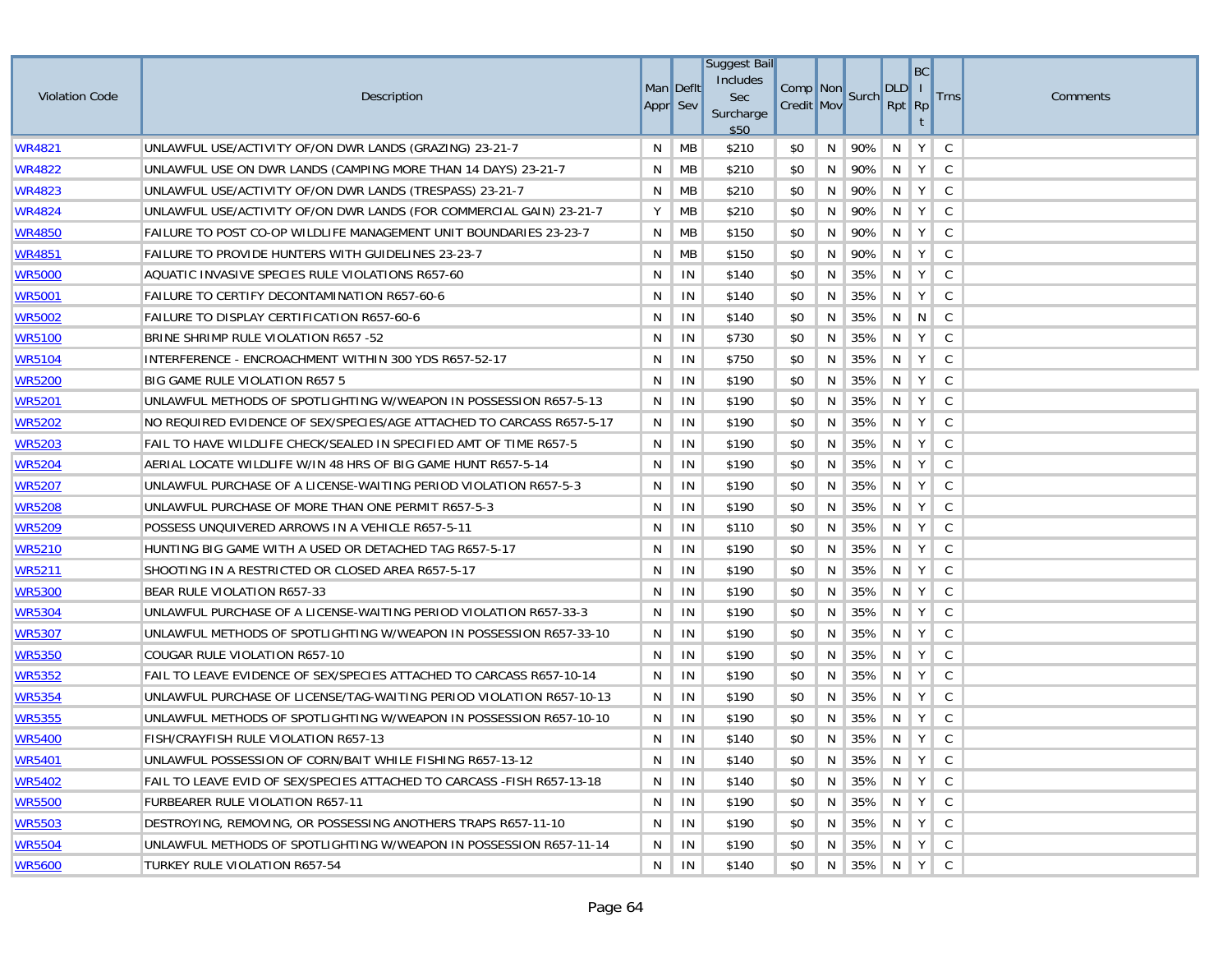| <b>Violation Code</b> | Description                                                             |   | Man Defit<br>Appr Sev | Suggest Bail<br><b>Includes</b><br><b>Sec</b><br>Surcharge<br>\$50 | Comp Non Surch<br><b>Credit Mov</b> |   |     | <b>DLD</b><br>Rpt Rp | BC            | <b>Trns</b> | Comments                                   |
|-----------------------|-------------------------------------------------------------------------|---|-----------------------|--------------------------------------------------------------------|-------------------------------------|---|-----|----------------------|---------------|-------------|--------------------------------------------|
| <b>WR5601</b>         | FAILURE TO LEAVE EVIDENCE OF SEX/SPECIES ATTACHED TO CARCASS R657-54-12 | N | IN                    | \$140                                                              | \$0                                 | N | 35% | N                    | $Y \mid$      | C           |                                            |
| <b>WR5602</b>         | UNLAWFUL METHODS OF SPOTLIGHTING WITH WEAPON IN POSSESSION R657-54-16   | N | IN                    | \$140                                                              | \$0                                 | N | 35% | N.                   | $Y \mid$      | C           |                                            |
| <b>WR5603</b>         | HUNTING TURKEY WITH A USED OR DETACHED TAG R657-54-11                   | N | IN                    | \$140                                                              | \$0                                 | N | 35% | N.                   | $Y \mid$      | C           |                                            |
| <b>WR5650</b>         | UPLAND RULE VIOLATION R657-6                                            | N | IN                    | \$140                                                              | \$0                                 | N | 35% | N                    | $Y \mid$      | C           |                                            |
| <b>WR5651</b>         | FAILURE TO LEAVE EVIDENCE OF SEX/SPECIES ATTACHED TO CARCASS R657-6-17  | N | IN                    | \$140                                                              | \$0                                 | N | 35% | N.                   | Y             | C           |                                            |
| <b>WR5652</b>         | HUNTING MIGRATORY BIRDS W/O HIP REGISTRATION R657-6-3                   | N | IN                    | \$100                                                              | \$0                                 | N | 35% | N.                   | $Y \mid$      | C           | Dismissed upon proof of prior registration |
| <b>WR5653</b>         | UNLAWFUL METHODS OF SPOTLIGHTING WITH WEAPON IN POSSESSION R657-6-24    | N | IN                    | \$140                                                              | \$0                                 | N | 35% | N                    | $Y \mid$      | C           |                                            |
| <b>WR5675</b>         | GAME BIRDS AND DOG TRAINING RULE VIOLATION R657-46                      | N | IN                    | \$140                                                              | \$0                                 | N | 35% | N                    | $Y \mid$      | C           |                                            |
| <b>WR5700</b>         | WATERFOWL RULE VIOLATION R657-9                                         | N | IN                    | \$140                                                              | \$0                                 | N | 35% | N                    | $Y \mid$      | C           |                                            |
| <b>WR5701</b>         | FAILURE TO LEAVE EVIDENCE OF SEX/SPECIES ATTACHED TO CARCASS R657-9-24  | N | IN                    | \$140                                                              | \$0                                 | N | 35% | N.                   | $Y \mid$      | C           |                                            |
| <b>WR5702</b>         | HUNTING MIGRATORY BIRDS W/O HIP REGISTRATION R657-9-33                  | N | IN                    | \$100                                                              | \$0                                 | N | 35% | N.                   | $Y \mid$      | C           | Dismissed upon proof of prior registration |
| <b>WR5703</b>         | FAIL TO RETRIEVE MIGRATORY WATERFOWL R657-9-19                          | N | IN                    | \$110                                                              | \$0                                 | N | 35% | N                    | Y             | C           |                                            |
| <b>WR5704</b>         | UNLAWFUL DISCHARGE OF FIREARM ON WATERFOWL MGMT AREA R657-9-9           | N | IN                    | \$110                                                              | \$0                                 | N | 35% | N.                   | Y             | C.          |                                            |
| <b>WR5705</b>         | HUNTING MIGRATORY BIRDS WITH AN UNSIGNED STAMP R657-9-3                 | N | IN                    | \$110                                                              | \$0                                 | N | 35% | N                    | Y             | C           |                                            |
| <b>WR5708</b>         | HUNTING WATERFOWL WITH A USED OR DETACHED TAG R657-9-5                  | N | IN                    | \$140                                                              | \$0                                 | N | 35% | N                    | Y             | - C         |                                            |
| <b>WR5709</b>         | SHOOTING IN A RESTRICTED OR CLOSED AREA R657-9-30                       | N | IN                    | \$140                                                              | \$0                                 | N | 35% | N                    | $Y \parallel$ | C.          |                                            |
| <b>WR5800</b>         | <b>FALCONRY RULE VIOLATIONS R657-20</b>                                 | N | IN                    | \$140                                                              | \$0                                 | N | 35% | N                    | Y             | C C         |                                            |
| <b>WR5900</b>         | ZOOLOGICAL ANIMAL COLLECTION/IMPOR/POSSESS RULE VIOLATION R657-3        | N | IN                    | \$140                                                              | \$0                                 | N | 35% | N                    | $Y \mid$      | C.          |                                            |
| <b>WR5901</b>         | AMPHIBIAN/REPTILE COLLECTION/POSSESSION RULE VIOLATION R657-53          | N | IN                    | \$140                                                              | \$0                                 | N | 35% | N                    | Y             | C.          |                                            |
| <b>WR5940</b>         | WALK-IN-ACCESS RULE VIOLATIONS R657-56                                  | N | IN                    | \$140                                                              | \$0                                 | N | 35% | N                    | $Y \mid$      | - C         |                                            |
| <b>WR5950</b>         | UNLAWFUL USE/ACTIVITY OF/ON DIVISION OF WILDLIFE LANDS R657-28          | N | IN                    | \$140                                                              | \$0                                 | N | 35% | N                    | Y C           |             |                                            |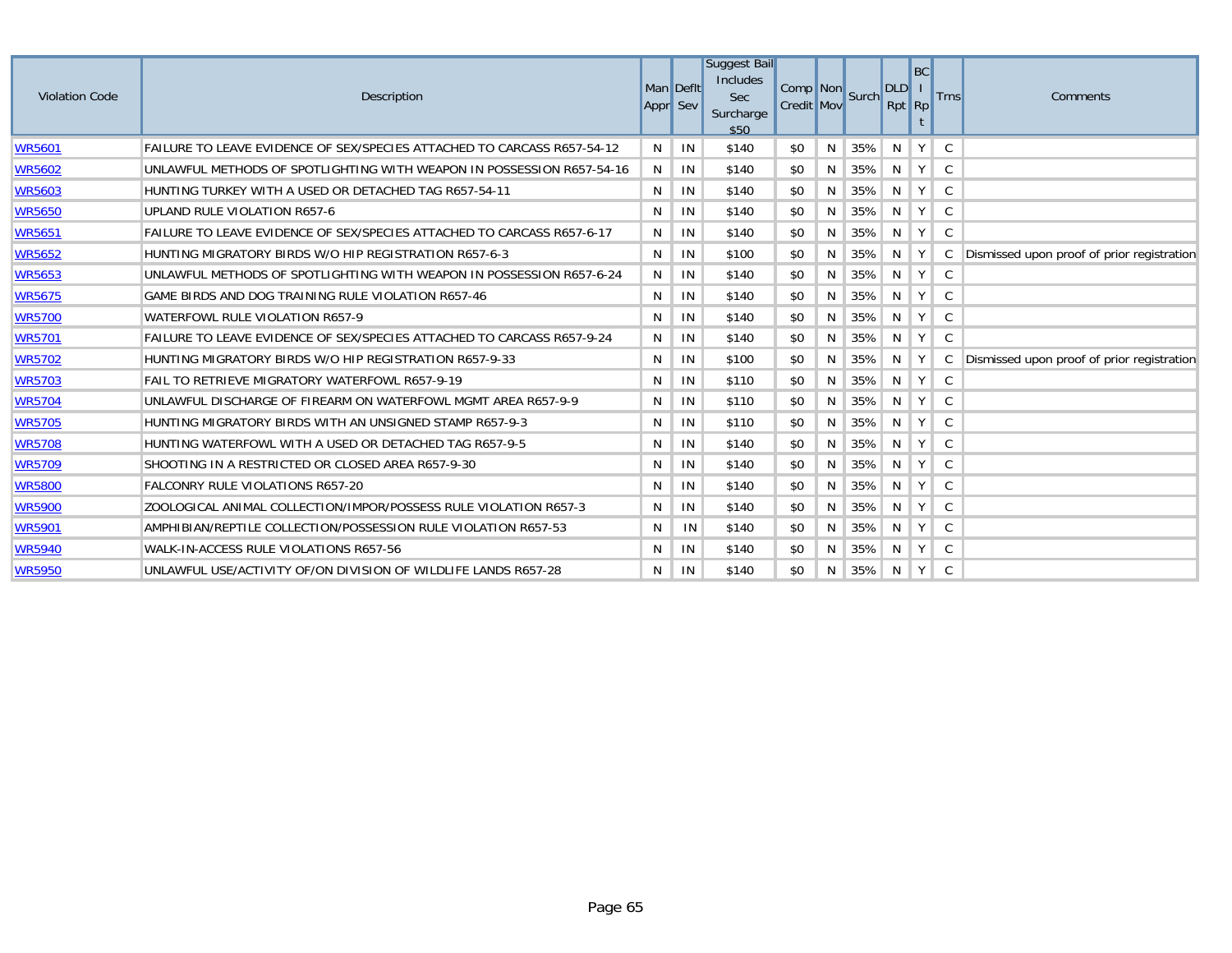## Parks and Recreation Rules (PRK)

## Utah Code 63G-3-701 Utah Administrative Code as official compilation of rules -- Judicial notice.

The code shall be received by all the judges, public officers, commissions, and departments of the state government as evidence of the administrative law of the state of Utah and as an authorized compilation of the administrative law of Utah. All courts shall take judicial notice of the code and its provisions.

| Violation Code  | Description                                                  | Man Deflt<br><b>Appr</b> Sev |           | Sev | New Suggest Bail Comp Non<br>Defit Includes Sec Credit Mov Surch<br>Surch \$50 |     |    |     | <b>DLD</b> BCI<br>Rpt Rpt |    |              | <b>Trns</b> Comment |
|-----------------|--------------------------------------------------------------|------------------------------|-----------|-----|--------------------------------------------------------------------------------|-----|----|-----|---------------------------|----|--------------|---------------------|
| R651-203-4      | APPROACHED WITHIN 150 FT OF A DIVERS FLAG                    | N                            | <b>MC</b> |     | \$170                                                                          | \$0 | N  | 35% | N                         | N  | $\mathsf{C}$ |                     |
| R651-203-5      | <b>FAILURE TO OBEY WATERWAY MARKERS</b>                      | N.                           | <b>MC</b> |     | \$170                                                                          | \$0 | N  | 35% | N                         | N  | $\mathsf{C}$ |                     |
| R651-204-1      | PLACED A WATERWAY MARKER WITHOUT WRITTEN AUTHORIZATION       | Y                            | <b>MC</b> |     | \$480                                                                          | \$0 | N  | 35% | N                         | N  | $\mathsf{C}$ |                     |
| R651-204-2      | PLACE PERMANENT OR ANCHORED OBJECT W/O WRITTEN AUTHORIZATION | Y                            | <b>MC</b> |     | \$480                                                                          | \$0 | N  | 35% | N                         | N  | C            |                     |
| R651-204-3      | REMOVED DESTROYED OR DAMAGED AN AUTHORIZED WATERWAY MARKER   | Y                            | <b>MC</b> |     | \$480                                                                          | \$0 | N. | 35% | N                         | Y  | $\mathsf{C}$ |                     |
| R651-205-1      | <b>FAILURE TO OBEY ZONED WATERS</b>                          | Y                            | MC        |     | \$280                                                                          | \$0 | N  | 35% | N                         | N  | C            |                     |
| R651-205-2      | DEER CREEK NO ACTIVITY AT 1500 FT OF DAM/NO SKIING WALLSBERG | Y                            | <b>MC</b> |     | \$280                                                                          | \$0 | N  | 35% | N                         | Y  | $\mathsf{C}$ |                     |
| R651-205-3      | GREEN RIVER MOTORS PROHIBITED FROM FLAMING GORGE TO RED CRK  | Y                            | <b>MC</b> |     | \$280                                                                          | \$0 | N  | 35% | N                         | N  | $\mathsf{C}$ |                     |
| R651-205-4      | STANSBURY PK LAKE VESSELS OVER 20 FT LONG/MOTORS PROHIBITED  | Y                            | <b>MC</b> |     | \$280                                                                          | \$0 | N  | 35% | N                         | N  | $\mathsf{C}$ |                     |
| R651-205-5      | LOWER PROVO RIVER UT LAKE TO PIPELINE WAKELESS/MOTORS PROHIB | Y                            | <b>MC</b> |     | \$280                                                                          | \$0 | N  | 35% | N                         | N  | $\mathsf{C}$ |                     |
| R651-205-6      | DECKER LAKE THE USE OF MOTORS IS PROHIBITED                  | Y                            | MC        |     | \$280                                                                          | \$0 | N  | 35% | N                         | N  | C            |                     |
| R651-205-7      | PALISADE LAKE MOTORS EXCEPT ELECTRIC TROLLING PROHIBITED     | Y                            | <b>MC</b> |     | \$280                                                                          | \$0 | N  | 35% | N                         | N  | $\mathsf{C}$ |                     |
| R651-205-8      | IVINS RESERVOIR MOTORS AT OR ABOVE 10 HP PROHIBITED          | Y                            | <b>MC</b> |     | \$280                                                                          | \$0 | N  | 35% | N                         | N  | $\mathsf{C}$ |                     |
| R651-205-9      | JORDAN RIVER MOTOR EXCEEDING 10 HP RESTRICTED EXCEPT UT CNTY | Y                            | <b>MC</b> |     | \$280                                                                          | \$0 | N  | 35% | N                         | N  | C            |                     |
| R651-205-10     | KENS LAKE MOTOR USE PROHIBITED ELECTRIC TROLLING ONLY        | Y                            | <b>MC</b> |     | \$280                                                                          | \$0 | N  | 35% | N                         | N  | $\mathsf{C}$ |                     |
| R651-205-11     | PINEVIEW RESERVOIR ELECTRIC MOTORS ONLY IN DESIGNATED AREAS  | Y                            | <b>MC</b> |     | \$280                                                                          | \$0 | N  | 35% | N                         | N  | C            |                     |
| R651-205-12     | JORDANELLE RESERVOIR NO MOTOR/SAILBOATS AT HAILSTONE BEACH   | Y                            | <b>MC</b> |     | \$280                                                                          | \$0 | N  | 35% | N                         | N  | $\mathsf{C}$ |                     |
| R651-205-13     | LITTLE DELL RESERVOIR USE OF MOTORS IS PROHIBITED            | Y                            | <b>MC</b> |     | \$280                                                                          | \$0 | N  | 35% | N                         | N  | $\mathsf{C}$ |                     |
| R651-205-14     | BEAR LAKE VESSELS PROHIBITED 7/1 - LABOR DAY MARKED W/BUOYS  | Y                            | <b>MC</b> |     | \$280                                                                          | \$0 | N  | 35% | N                         | N  | $\mathsf{C}$ |                     |
| R651-205-15     | LOST CREEK RESERVOIR VESSELS NOT TO EXCEED WAKELESS SPEED    | Y                            | <b>MC</b> |     | \$280                                                                          | \$0 | N. | 35% | N                         | N  | $\mathsf{C}$ |                     |
| R651-205-16     | HUNTINGTON RESERVOIR MOTORS EXCEEDING 10 HP PROHIBITED       | Y                            | MC        |     | \$280                                                                          | \$0 | N  | 35% | N                         | N  | C            |                     |
| R651-205-17     | CUTLER RESERVOIR NO MOTOR OVER 35 HP / WAKELESS LOCATIONS    | Υ                            | MC        |     | \$280                                                                          | \$0 | N  | 35% | N                         | N  | $\mathsf{C}$ |                     |
| R651-206-1(2)   | NO PASSENGER PERMIT - PARKS AND REC                          | Y                            | <b>MC</b> |     | \$280                                                                          | \$0 | N  | 35% | N                         | N  | $\mathsf{C}$ |                     |
| R651-206-1(9)   | CARRY PASSENGERS IN UNFAMILIAR VESSEL                        | N                            | <b>MC</b> |     | \$180                                                                          | \$0 | N  | 35% | N                         | N  | $\mathsf{C}$ |                     |
| R651-206-1(10)  | CARRY PASSENGERS IN UNFAMILIAR VESSEL                        | N                            | <b>MC</b> |     | \$180                                                                          | \$0 | N  | 35% | N                         | N  | $\mathsf{C}$ |                     |
| R651-206-2(1)   | <b>FAILURE OF OUTFITTING COMPANY TO REGISTER</b>             | Y                            | <b>MC</b> |     | \$280                                                                          | \$0 | N  | 35% | N                         | Y  | C            |                     |
| R651-206-2(2)   | CARRY PASENGERS WITHOUT GUIDE PERMIT - PARKS AND REC         | Y                            | <b>MC</b> |     | \$280                                                                          | \$0 | N  | 35% | N                         | N  | C            |                     |
| R651-206-2(7)   | OUTFITTING CO FAIL TO MAINTAIN VAYAGE PLAN/MANIFEST ON TRIP  | Υ                            | <b>MC</b> |     | \$280                                                                          | \$0 | N  | 35% | N                         | N  | $\mathsf{C}$ |                     |
| R651-206-2(8)   | OUTFITTING CO FAIL TO MAINTAIN DAILY TRIP LOG ON EACH VESSEL | Y                            | <b>MC</b> |     | \$280                                                                          | \$0 | N  | 35% | N                         | N  | $\mathsf{C}$ |                     |
| $R651-206-2(9)$ | OUTFITTING CO FAIL TO ENSURE VESSEL OPERATOR CHECKS VESSEL   | Υ                            | MC        |     | \$280                                                                          | \$0 | N. | 35% | N                         | N. | $\mathsf{C}$ |                     |
| R651-206-2(10)  | OUTFITTING CO FAILS TO PROVIDE SAFETY EQUIPMENT              | Y                            | <b>MC</b> |     | \$280                                                                          | \$0 | N  | 35% | N                         | N  | $\mathsf{C}$ |                     |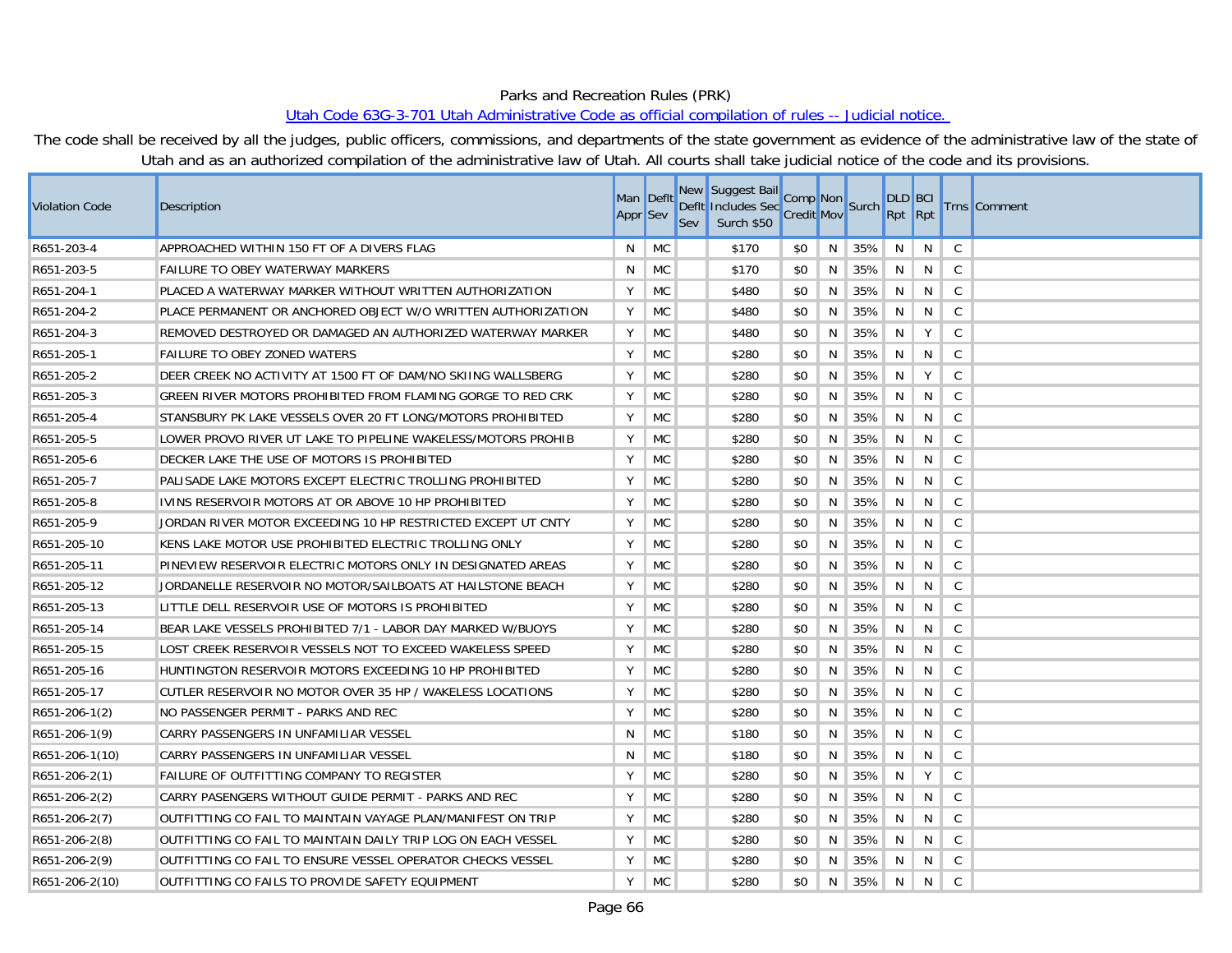| <b>Violation Code</b>  | Description                                                  | Man Deflt<br>Appr <sup>Sev</sup> |           | New<br><b>Sev</b> | Suggest Bail<br>Defit Includes Sec Comp Non<br>Sec Credit Mov<br>Surch \$50 |     |    |     | <b>DLD BCI</b><br>Rpt Rpt |   |              | <b>Trns</b> Comment |
|------------------------|--------------------------------------------------------------|----------------------------------|-----------|-------------------|-----------------------------------------------------------------------------|-----|----|-----|---------------------------|---|--------------|---------------------|
| R651-206-2(11)         | OUTFITTING CO FAILS TO MAINTAIN VESSELS IN GOOD MARINE PRACT | Y                                | MC        |                   | \$280                                                                       | \$0 | N  | 35% | N                         | N | $\mathsf C$  |                     |
| $R651-206-2(11)(A)$    | OUTFITTING CO FAILS TO ENSURE VESSEL MEETS MAINT/INSPECTION  | Y                                | <b>MC</b> |                   | \$280                                                                       | \$0 | N  | 35% | N                         | N | $\mathsf C$  |                     |
| $R651-206-2(11)(B)$    | OUTFITTING CO FAILS TO MAINTAIN FILE OF INSPECTION ON VESSEL | Y                                | MC        |                   | \$280                                                                       | \$0 | N  | 35% | N                         | N | $\mathsf C$  |                     |
| R651-206-2(12)         | VESSEL OWNER W/PASSENGERS FAILS TO CARRY LIABILITY INSURANCE | Y                                | <b>MC</b> |                   | \$370                                                                       | \$0 | N  | 35% | N                         | N | $\mathsf C$  |                     |
| R651-206-2(13)         | CARRY PASSENGERS ON UNFAMILIAR RIVER                         | N                                | <b>MC</b> |                   | \$180                                                                       | \$0 | N  | 35% | N                         | N | $\mathsf{C}$ |                     |
| R651-206-2(15)         | RIVER GUIDE LOG NOT ON FILE/CURRENT PARKS AND REC            | N                                | <b>MC</b> |                   | \$280                                                                       | \$0 | N  | 35% | N                         | N | $\mathsf C$  |                     |
| R651-206-2(16)         | RIVER GUIDE LACKS REQUIRED EXPERIENCE                        | N                                | <b>MC</b> |                   | \$280                                                                       | \$0 | N  | 35% | N                         | N | $\mathsf C$  |                     |
| R651-206-3(1)          | CARRY PASSENGERS FOR HIRE ON STATE WATERS W/O VALID LICENSE  | Y                                | <b>MC</b> |                   | \$280                                                                       | \$0 | N  | 35% | N                         | N | $\mathsf{C}$ |                     |
| $R651-206-3(2)(A)$     | FAILE TO HAVE CURRENT FIRSTAID/CPR CERT W/PASSENGERS 4HIRE   | N                                | <b>MC</b> |                   | \$170                                                                       | \$0 | N  | 35% | N                         | Y | $\mathsf{C}$ |                     |
| R651-206-3(8)          | FAILURE TO NOTIFY OF CHANGE OF ADDRESS PARK AND REC          | N                                | <b>MC</b> |                   | \$140                                                                       | \$0 | N  | 35% | N                         | N | $\mathsf C$  |                     |
| R651-206-3(10)         | OPERATED UNFAMILIAR VESSEL OR OPERATED ON UNFAMILIAR WATER   | Υ                                | <b>MC</b> |                   | \$280                                                                       | \$0 | N  | 35% | N                         | N | $\mathsf{C}$ |                     |
| R651-206-3(11)(A)      | CARRY MORE THAN 49 PASSENGERS W/O PERMIT OR LICENSE HOLDERS  | Υ                                | <b>MC</b> |                   | \$280                                                                       | \$0 | N  | 35% | N                         | N | C            |                     |
| $R651-206-3(11)(B)$    | MORE THAN 24 PASSENGERS/OPERATING 1 MI FROM SHORE W/O PERMIT | Y                                | <b>MC</b> |                   | \$280                                                                       | \$0 | N  | 35% | N                         | N | $\mathsf{C}$ |                     |
| $R651-206-3(11)(C)$    | FAIL TO HAVE 1 LICENSE/PERMIT HOLDER ON EACH DECK OF VESSEL  | Y                                | <b>MC</b> |                   | \$280                                                                       | \$0 | N  | 35% | N                         | N | $\mathsf{C}$ |                     |
| R651-206-3(12)(A)      | 1 LICENSE/PERMIT HOLDER FOR EACH 4 LOW CAP VESSELS ON RIVER  | Y                                | <b>MC</b> |                   | \$280                                                                       | \$0 | N  | 35% | N                         | N | $\mathsf C$  |                     |
| $R651-206-3(12)(B)$    | 1 LICENSE/PRMT HOLDER FOR EACH 6 LOW CAP VESSEL LAKE/RESERVR | Y                                | <b>MC</b> |                   | \$280                                                                       | \$0 | N  | 35% | N                         | N | $\mathsf C$  |                     |
| R651-206-3(13)         | LICENSE/PERMIT HOLDER OP VESSEL W/PASSENGERS 4HIRE > 12 HRS  | Y                                | <b>MC</b> |                   | \$280                                                                       | \$0 | N  | 35% | N                         | N | $\mathsf C$  |                     |
| R651-206-4(1)          | FAILURE TO HAVE TYPE 1 PFD WHEN REQUIRED                     | N                                | MC        |                   | \$170                                                                       | \$0 | N  | 35% | N                         | N | C            |                     |
| R651-206-4(3)          | TYPE I OR V PFD IN LIEU OF TYPE I TO BE LABEL COMMERCIAL USE | N                                | MC        |                   | \$170                                                                       | \$0 | N  | 35% | N                         | N | $\mathsf C$  |                     |
| R651-206-4(5)          | OUTFITTING CO TO MARK PFD W/1 IN COLOR LETTERS W/CO NAME     | N                                | MC        |                   | \$140                                                                       | \$0 | N  | 35% | N                         | N | $\mathsf C$  |                     |
| R651-206-4(10)         | PASSENGERS/CREW TO WEAR PFD ON VESSEL IN HAZARD CONDITIONS   | N                                | МC        |                   | \$170                                                                       | \$0 | N  | 35% | N                         | N | $\mathsf C$  |                     |
| R651-206-4(11)         | LICENSE/PERMIT HOLDER RESPONSIBLE FOR PASSENGERS TO WEAR PFD | N                                | <b>MC</b> |                   | \$140                                                                       | \$0 | N  | 35% | N                         | N | $\mathsf C$  |                     |
| R651-206-5(1)          | MOTORBOAT W/PASSENGERS 4 HIRE REQ MIN 1/TYPE B-1 EXTINGUISH  | N                                | <b>MC</b> |                   | \$170                                                                       | \$0 | N  | 35% | N                         | N | $\mathsf{C}$ |                     |
| R651-206-5(2)          | MOTORBOAT W/PASSENGERS 4 HIRE 1/1/O/JET/GAS & USCG FIRE SYST | Υ                                | <b>MC</b> |                   | \$280                                                                       | \$0 | N  | 35% | N                         | N | C            |                     |
| R651-206-5(4)          | VESSEL W/PASSENGERS 4 HIRE/OVERNIGHT TO HAVE SMOKE DETECTORS | Y                                | <b>MC</b> |                   | \$280                                                                       | \$0 | N  | 35% | N                         | N | $\mathsf{C}$ |                     |
| R651-206-6(1)          | OUTFITTING CO TO HAVE APPROPRIATE COMMUNICATION EQUIPMENT    | Y                                | <b>MC</b> |                   | \$280                                                                       | \$0 | N  | 35% | N                         | N | $\mathsf{C}$ |                     |
| R651-206-6(2)          | VESSELS W/PASSENGERS 4 HIRE TO HAVE CARBON MONOXIDE DETECTOR | Y                                | <b>MC</b> |                   | \$280                                                                       | \$0 | N  | 35% | N                         | N | $\mathsf{C}$ |                     |
| R651-206-6(3)          | VESSEL W/> 6 PASSENGERS 4 HIRE 1 MI FROM SHORE TO HAVE RAFTS | Y                                | <b>MC</b> |                   | \$280                                                                       | \$0 | N  | 35% | N                         | N | $\mathsf{C}$ |                     |
| $R651-206-6(4)$        | VESSEL W/PASSENGER 4 HIRE 1MI F/SHORE TO HAVE 3 VISUAL FLARE | Y                                | <b>MC</b> |                   | \$280                                                                       | \$0 | N  | 35% | N                         | N | $\mathsf{C}$ |                     |
| R651-206-6(5)          | VESSEL W/PASSENGERS FOR HIRE W/O MAP/CHART - COMPASS/GPS     | Υ                                | <b>MC</b> |                   | \$280                                                                       | \$0 | N  | 35% | N                         | N | C            |                     |
| $R651-206-6(6)(A)$     | FAILURE TO HAVE ANCHOR AND APPROPRIATE ANCHORAGE SYSTEM      | Y                                | MC        |                   | \$280                                                                       | \$0 | N  | 35% | N                         | N | $\mathsf C$  |                     |
| $R651 - 206 - 6(6)(B)$ | FAILURE TO HAVE APPROPRIATE ANCHORAGE SYSTEM ON RIVER        | Υ                                | <b>MC</b> |                   | \$280                                                                       | \$0 | N  | 35% | N                         | N | $\mathsf{C}$ |                     |
| $R651 - 206 - 6(6)(C)$ | INSUFFICIENT LINES/STRAPS USED ANCHORING/MOORING/STRUCTURAL  | Y                                | <b>MC</b> |                   | \$280                                                                       | \$0 | N. | 35% | N                         | N | C            |                     |
| R651-206-6(7)          | VESSEL W/PASSENGER 4 HIRE 1/BATTERY OP FLASHLIGHT P/CREW MEM | N                                | МC        |                   | \$170                                                                       | \$0 | N  | 35% | N                         | N | C            |                     |
| R651-206-6(8)          | VESSEL W/PASSENGERS 4 HIRE TO HAVE STOCKED FIRST AID KIT     | Υ                                | <b>MC</b> |                   | \$280                                                                       | \$0 | N. | 35% | N                         | N | $\mathsf{C}$ |                     |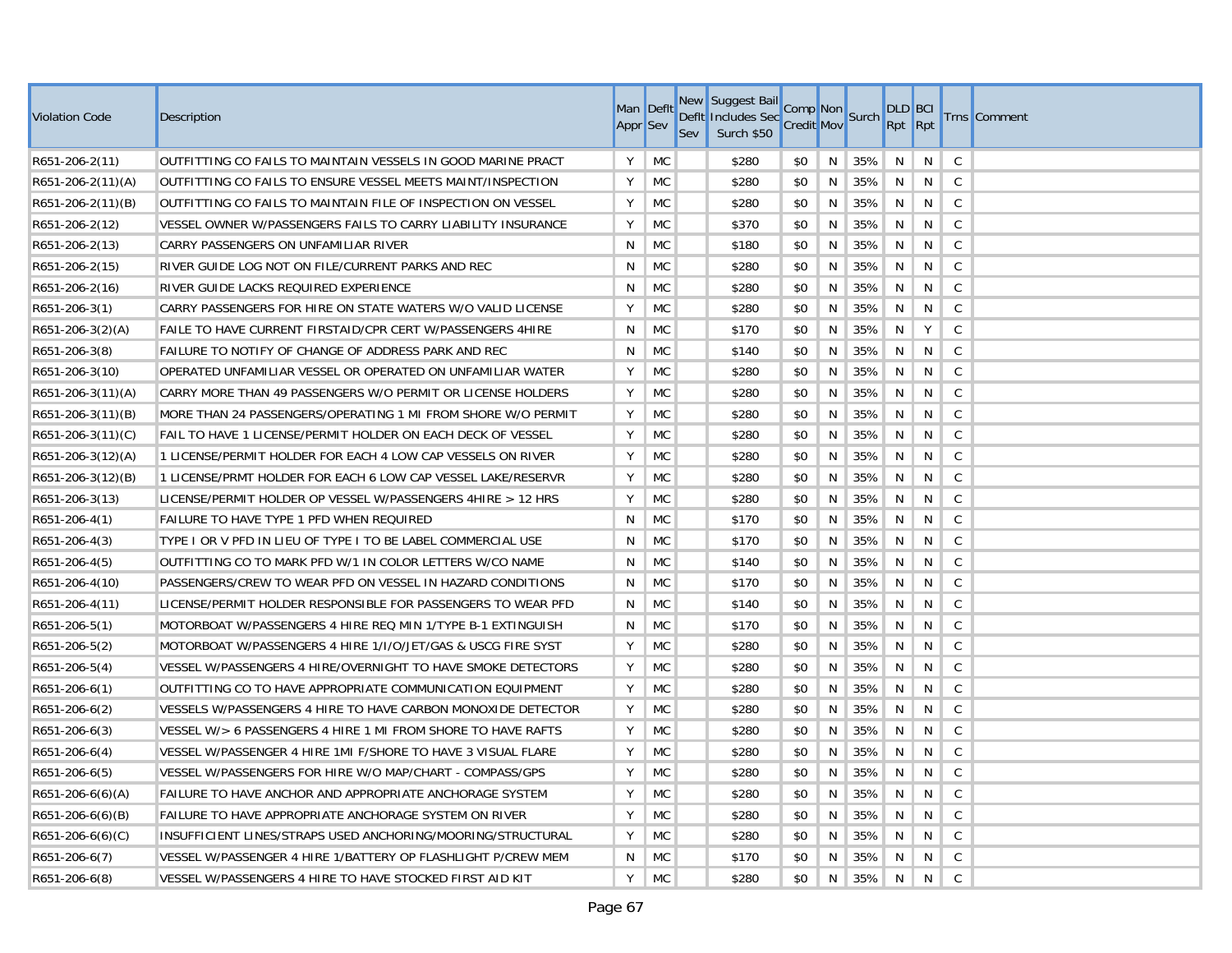| <b>Violation Code</b>   | Description                                                                        | Appr <sup>Sev</sup> | Man Deflt | New<br><b>Sev</b> | Suggest Bail<br>Defit Includes Sec Comp Non<br>Sec Credit Mov<br>Surch \$50 |     |   |     | <b>DLD BCI</b><br>Rpt Rpt |   |              | <b>Trns</b> Comment                    |
|-------------------------|------------------------------------------------------------------------------------|---------------------|-----------|-------------------|-----------------------------------------------------------------------------|-----|---|-----|---------------------------|---|--------------|----------------------------------------|
| $R651-206-6(9)$         | OUTFITTING CO NAME TO DISPLAY PROMINENTLY ON VESSEL                                | N                   | MC        |                   | \$140                                                                       | \$0 | N | 35% | N                         | N | $\mathsf C$  |                                        |
| $R651-206-6(10)(A)$     | VESSEL W/>6 PASSENGER 4 HIRE TO HAVE MARINE TOILET/WASHBASIN                       | Y                   | MC        |                   | \$280                                                                       | \$0 | N | 35% | N                         | N | $\mathsf{C}$ |                                        |
| $R651 - 206 - 6(10)(B)$ | INAPPROPRIATE MARINE TOILET AND WAHBASIN FACILITIES                                | Υ                   | MC        |                   | \$280                                                                       | \$0 | N | 35% | N                         | Y | $\mathsf C$  |                                        |
| $R651 - 206 - 6(10)(D)$ | MARINE TOILET/WASHBASIN NOT MAINTAINED SERVICEABLE/SANITARY                        | Υ                   | MC        |                   | \$280                                                                       | \$0 | N | 35% | N                         | Y | $\mathsf{C}$ |                                        |
| $R651-206-6(10)(E)$     | VESSEL W/49 PASSENGERS TO HAVE 2 MARINE TOILETS/WASHBASINS                         | Υ                   | МC        |                   | \$280                                                                       | \$0 | N | 35% | N                         | N | $\mathsf{C}$ |                                        |
| R651-206-7(1)           | FAILURE OF TOWING VESSEL FOR HIRE TO REGISTER                                      | Y                   | MC        |                   | \$280                                                                       | \$0 | N | 35% | N                         | N | C            |                                        |
| R651-206-7(2)           | TOWING VESSEL 4 HIRE TO MEET MAINTENANCE/INSPECTION REQUIRE                        | Υ                   | <b>MC</b> |                   | \$280                                                                       | \$0 | N | 35% | N                         | N | $\mathsf C$  |                                        |
| R651-206-7(7)           | OWNER TOWING FOR HIRE TO CARRY GENERAL LIABILITY INSURANCE                         | Υ                   | <b>MC</b> |                   | \$370                                                                       | \$0 | N | 35% | N                         | N | $\mathsf{C}$ |                                        |
| R651-206-7(9)           | TOWING VESSEL FOR HIRE TO HAVE 1 LICENSE HOLDER ON BOARD                           | Y                   | <b>MC</b> |                   | \$280                                                                       | \$0 | N | 35% | N                         | N | $\mathsf C$  |                                        |
| R651-206-7(11)          | CREW MEMBER ON TOWING VESSEL FOR HIRE TO WEAR PFD                                  | Ν                   | <b>MC</b> |                   | \$170                                                                       | \$0 | N | 35% | N                         | N | $\mathsf C$  |                                        |
|                         | R651-206-7(13)(A)(I) TOWING VESSEL FOR HIRE TO CARRY TYPE 1 PDF FOR PERSONS TOWED  | N                   | <b>MC</b> |                   | \$170                                                                       | \$0 | N | 35% | N                         | N | $\mathsf{C}$ |                                        |
|                         | R651-206-7(13)(A)(II) TOWING VESSEL FOR HIRE TO CARRY TWO TYPE IV PDFS             | N                   | MC        |                   | \$170                                                                       | \$0 | N | 35% | N                         | N | C            |                                        |
| $R651 - 206 - 7(13)(B)$ | TOWING VESSEL FOR HIRE TO HAVE DEPTH FINDER                                        | N                   | <b>MC</b> |                   | \$170                                                                       | \$0 | N | 35% | N                         | N | $\mathsf{C}$ |                                        |
|                         | R651-206-7(13)(C)(I) TOWING VESSEL FOR HIRE TO CARRY APPROPRIATE TOW LINE          | N                   | <b>MC</b> |                   | \$170                                                                       | \$0 | N | 35% | N                         | N | $\mathsf{C}$ |                                        |
|                         | R651-206-7(13)(C)(II) TOWING VESSEL FOR HIRE TO CARRY TOWING POST/REINFORCED CLEAT | N                   | <b>MC</b> |                   | \$170                                                                       | \$0 | N | 35% | N                         | N | $\mathsf{C}$ |                                        |
| $R651-206-7(13)(D)$     | TOWING VESSEL FOR HIRE TO HAVE APPROPRIATE DEWATERING PUMP                         | N                   | <b>MC</b> |                   | \$170                                                                       | \$0 | N | 35% | N                         | N | $\mathsf{C}$ |                                        |
|                         | R651-206-7(13)(E)(I) TOWING VESSEL FOR HIRE TO HAVE SPOLIGHT SUNSET TO SUNRISE     | N                   | <b>MC</b> |                   | \$170                                                                       | \$0 | N | 35% | N                         | N | $\mathsf C$  |                                        |
| $R651 - 206 - 7(13)(F)$ | TOWING VESSEL FOR HIRE TO HAVE COMMUNICATION EQUIPMENT                             | N                   | <b>MC</b> |                   | \$170                                                                       | \$0 | N | 35% | N                         | N | C            |                                        |
| $R651-206-7(13)(G)$     | TOWING VESSEL FOR HIRE CARRY ADDITIONAL REQUIRED EQUIPMENT                         | N                   | MC        |                   | \$170                                                                       | \$0 | N | 35% | N                         | N | $\mathsf C$  |                                        |
| R651-206-8(1)           | OUTFITTING CO W/PASSENGERS 4 HIRE AN ONGOING MAINT/INSPECT                         | Υ                   | <b>MC</b> |                   | \$280                                                                       | \$0 | N | 35% | N                         | N | $\mathsf{C}$ |                                        |
| R651-212-1              | FAILURE TO DISPLAY YEARLY REGISTRATION DECAL                                       | N                   | IN        |                   | \$140                                                                       | \$0 | N | 35% | N                         | N | C            | Dismissed upon proof of proper display |
| R651-212-2              | FAILURE TO DISPLAY MONTHLY REGISTRATION DECAL                                      | N                   | IN        |                   | \$140                                                                       | \$0 | N | 35% | N                         | N | C            | Dismissed upon proof of proper display |
| $R651-213-1(4)$         | DEALER REGISTRATION IMPROPERLY USED                                                | N                   | МC        |                   | \$170                                                                       | \$0 | N | 35% | N                         | Y | $\mathsf{C}$ |                                        |
| R651-213-1(6)           | DEALER REGISTRATION/NUMERS USED ON A RENTAL VESSEL                                 | N                   | MC        |                   | \$140                                                                       | \$0 | N | 35% | N                         | N | C            |                                        |
| R651-213-1(7)           | DEALER REGISTRATION/NUMBERS PERMANENTLY ATTACHED                                   | N                   | MC        |                   | \$140                                                                       | \$0 | N | 35% | N                         | N | $\mathsf{C}$ |                                        |
| R651-214-1(2)           | TEMPORARY REGISTRATION EXPIRED                                                     | N                   | IN        |                   | \$140                                                                       | \$0 | N | 35% | N                         | N | $\mathsf{C}$ |                                        |
| R651-215-2(2)           | INSUFFICIENT TYPE IV PDFS ON BOARD VESSEL 16 FT OR GREATER                         | N                   | IN        |                   | \$140                                                                       | \$0 | N | 35% | N                         | N | $\mathsf{C}$ |                                        |
| R651-215-5              | PFD NOT IMMEDIATELY AVAILABLE OR ACCESSIBLE                                        | N                   | IN        |                   | \$140                                                                       | \$0 | N | 35% | N                         | N | $\mathsf{C}$ |                                        |
| R651-215-6              | CARRIED TYPE V PFD NOT APPROVED FOR THE ACTIVITY ENGAGED IN                        | N                   | IN        |                   | \$140                                                                       | \$0 | N | 35% | N                         | N | $\mathsf{C}$ |                                        |
| R651-215-7              | ON A WHITEWATER RIVER WITHOUT THE PROPER PFD TYPE                                  | N                   | IN        |                   | \$140                                                                       | \$0 | N | 35% | N                         | N | $\mathsf{C}$ |                                        |
| R651-215-8              | RIVER THROW BAG IN LIEU OF TYPE IV PRF                                             | N                   | IN        |                   | \$170                                                                       | \$0 | N | 35% | N                         | N | $\mathsf{C}$ |                                        |
| R651-215-9(1)           | INFLATABLE PFD NOT ALLOWED BY AGE OR ACTIVITY                                      | N                   | IN        |                   | \$140                                                                       | \$0 | N | 35% | N                         | N | $\mathsf{C}$ |                                        |
| R651-215-9(2)           | FAILURE TO WEAR A PFD WHILE ON PWC                                                 | N                   | IN        |                   | \$140                                                                       | \$0 | N | 35% | N                         | N | C            |                                        |
| R651-215-9(3)           | PERSON 12 OR UNDER NOT WEARING PFD                                                 | N                   | IN        |                   | \$140                                                                       | \$0 | N | 35% | N                         | N | C            |                                        |
| R651-215-9(4)           | FAILURE TO WEAR PFD ON WHITE WATER                                                 | N                   | IN        |                   | \$140                                                                       | \$0 | N | 35% | N                         | N | $\mathsf{C}$ |                                        |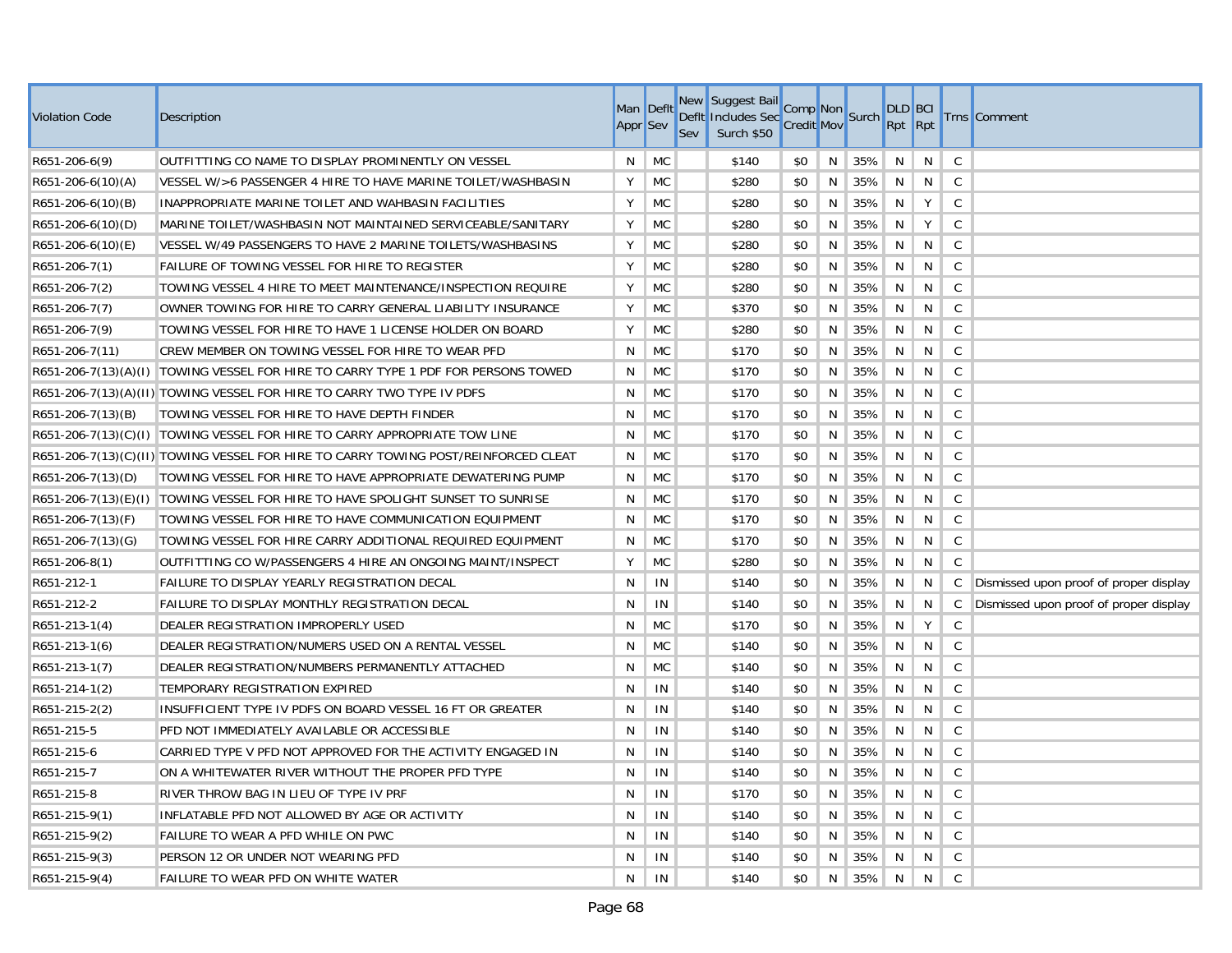| <b>Violation Code</b> | Description                                                  | Man Deflt<br>Appr <sup>Sev</sup> |           | New<br>Sev | Suggest Bail<br>Defit Includes Sec Comp Non<br>Sec Credit Mov<br>Surch \$50 |      |   |     | <b>DLD BCI</b><br>Rpt Rpt |   |              | <b>Trns</b> Comment                   |
|-----------------------|--------------------------------------------------------------|----------------------------------|-----------|------------|-----------------------------------------------------------------------------|------|---|-----|---------------------------|---|--------------|---------------------------------------|
| R651-215-10           | CARRY PASSENGERS W/O PROPER PFD > 26 FT                      | N                                | IN        |            | \$170                                                                       | \$0  | N | 35% | N                         | N | $\mathsf{C}$ |                                       |
| R651-215-11           | PFD NOT USED ACCORDING TO LABELING                           | N                                | IN        |            | \$140                                                                       | \$0  | N | 35% | N                         | N | $\mathsf{C}$ |                                       |
| R651-216-8            | IMPROPERLY USED NON-NAVIGATION LIGHTS                        | N                                | IN        |            | \$140                                                                       | \$0  | N | 35% | N                         | N | $\mathsf{C}$ |                                       |
| R651-219-1            | INSUFFICIENT SOUND PRODUCING DEVICE                          | N                                | IN        |            | \$140                                                                       | \$0  | N | 35% | N                         | Y | $\mathsf{C}$ |                                       |
| R651-219-2            | FAILURE TO HAVE A BAILING DEVICE ON BOARD                    | N                                | IN        |            | \$140                                                                       | \$0  | N | 35% | N                         | N | $\mathsf{C}$ |                                       |
| R651-219-3            | FAILURE TO HAVE A SPARE PROPULSION ON BOARD                  | N                                | IN        |            | \$140                                                                       | \$0  | N | 35% | N                         | N | $\mathsf{C}$ |                                       |
| R651-219-4            | VIOLATION OF AIRBOAT EQUIPMENT REQUIREMENT                   | N                                | IN        |            | \$140                                                                       | \$0  | N | 35% | N                         | N | $\mathsf{C}$ |                                       |
| R651-219-5            | FAILURE TO PROVIDE SAFETY EQUIPMENT IN GOOD SERVICEABLE COND | N                                | IN        |            | \$170                                                                       | \$0  | N | 35% | N                         | N | $\mathsf{C}$ |                                       |
| R651-219-6            | NON-LAW ENFORCMENT VESSEL WITH LIGHTS AND SIREN              | Y                                | IN        |            | \$280                                                                       | \$0  | N | 35% | N                         | Y | $\mathsf{C}$ |                                       |
| R651-221-1(1)         | <b>FAILURE TO REGISTER LIVERY WITH THE DIVISION</b>          | Y                                | <b>MC</b> |            | \$280                                                                       | \$0  | N | 35% | N                         | N | $\mathsf{C}$ |                                       |
| R651-221-1(2)         | FAILURE TO DISPLAY COMPANY NAME ON VESSEL                    | N                                | IN        |            | \$130                                                                       | \$0  | N | 35% | N                         | N | C            |                                       |
| R651-221-1(3)         | FAILURE TO PROVIDE RENTAL AGREEMENT TO RENTER BY LIVERY      | N                                | <b>MC</b> |            | \$140                                                                       | \$0  | N | 35% | N                         | Υ | $\mathsf{C}$ |                                       |
| R651-222              | INADEQUATEMUFFLING OF EXHAUST - PARKS AND REC                | N                                | <b>MC</b> |            | \$170                                                                       | \$20 | N | 35% | N                         | N | $\mathsf{C}$ |                                       |
| R651-222-1            | INSUFFICIENT OR NO MUFFLER                                   | N                                | <b>MC</b> |            | \$170                                                                       | \$20 | N | 35% | N                         | N | $\mathsf{C}$ |                                       |
| R651-222-3            | EXCEEDS J2005 DB(A) LEVEL                                    | N                                | МC        |            | \$170                                                                       | \$0  | N | 35% | N                         | N | $\mathsf{C}$ |                                       |
| R651-222-4            | EXCEEDS J1970 DB(A) LEVEL                                    | N                                | МC        |            | \$170                                                                       | \$0  | N | 35% | N                         | N | $\mathsf{C}$ |                                       |
| R651-222-5            | MUFFLER BYPASS SYSTEM-BOTH SYSTEMS ABOVE DB(A) LEVEL         | N                                | MC        |            | \$170                                                                       | \$0  | N | 35% | N                         | N | $\mathsf C$  |                                       |
| R651-222-7(1)         | MANUFACTURE/SELL/OFFER FOR SALE A NON COMPLIANT VESSEL       | Y                                | <b>MC</b> |            | \$300                                                                       | \$0  | N | 35% | N                         | N | $\mathsf{C}$ |                                       |
| R651-223-1            | FAILURE TO REPORT ACCIDENT IMMEDIATELY                       | Y                                | <b>MC</b> |            | \$280                                                                       | \$0  | N | 35% | N                         | Y | $\mathsf{C}$ |                                       |
| R651-223-3            | FAIL TO SUBMIT WRITTEN REPORT W/IN 10 DAYS OF REPORTABLE ACC | Y                                | <b>MC</b> |            | \$280                                                                       | \$0  | N | 35% | N                         | N | $\mathsf{C}$ |                                       |
| R651-224-1            | <b>FAILURE TO MAINTAIN SAFE COURSE</b>                       | N                                | МC        |            | \$140                                                                       | \$0  | N | 35% | N                         | N | C            |                                       |
| R651-224-2            | UNLAWFUL METHODS OF TOWING                                   | N                                | МC        |            | \$140                                                                       | \$0  | N | 35% | N                         | N | $\mathsf{C}$ |                                       |
| R651-224-3            | FAILURE TO DISPLAY OR PROPERLY DISPLAY A WATER SKI FLAG      | N                                | <b>MC</b> |            | \$140                                                                       | \$0  | N | 35% | N                         | N | $\mathsf{C}$ |                                       |
| R651-224-4            | FAILURE TO WEAR A PFD ON TOWED DEVICE                        | N                                | MC        |            | \$140                                                                       | \$0  | N | 35% | N                         | N | $\mathsf{C}$ | + \$10 for each additional deficiency |
| R651-224-5            | TOWED PERSON EXCEEDING VESSEL CAPACITY                       | N                                | <b>MC</b> |            | \$140                                                                       | \$0  | N | 35% | N                         | N | $\mathsf{C}$ |                                       |
| R651-224-6            | TOWING IN A MARINA PROHIBITED                                | N                                | <b>MC</b> |            | \$140                                                                       | \$0  | N | 35% | N                         | N | $\mathsf{C}$ |                                       |
| R651-405-2            | FAILURE TO DISPLAY OHV IMPLEMENT STICKER                     | N                                | IN        |            | \$90                                                                        | \$0  | N | 35% | N                         | N | $\mathsf{C}$ |                                       |
| R651-602-1            | LANDING/TAKING OFF OF AIRCRAFT WITHIN STATE PARK PROHIBITED  | Y                                | IN        |            | \$610                                                                       | \$0  | N | 35% | N                         | Y | $\mathsf{C}$ |                                       |
| R651-602-2            | AIR DELIVERY/PICKUP OF PERSON/THING IN STATE PK W/O PERMISS  | Y                                | IN        |            | \$610                                                                       | \$0  | N | 35% | N                         | N | $\mathsf{C}$ |                                       |
| R651-602-3            | POWERLESS FLIGHT LAUNCHING/LANDING W/IN STATE PK W/O PERMIT  | Y                                | IN        |            | \$330                                                                       | \$0  | N | 35% | N                         | Y | $\mathsf{C}$ |                                       |
| R651-602-5            | AIRCRAFT VIOLATING SPECIFIED TIME AND DISTANCE REQUIREMENT   | Y                                | IN        |            | \$330                                                                       | \$0  | N | 35% | N                         | N | $\mathsf{C}$ |                                       |
| R651-602-6            | AIRCRAFT VIOLATING PROPULSION AND DISTANCE REQ (W/IN 500 FT) | Y                                | IN        |            | \$330                                                                       | \$0  | N | 35% | N                         | N | $\mathsf{C}$ |                                       |
| R651-603-1(1)         | PET NOT ON LEASH OR CONFINED                                 | N                                | IN        |            | \$130                                                                       | \$0  | N | 35% | N                         | N | C            |                                       |
| R651-603-1(2)         | FAILURE TO CLEAN UP PET FECAL MATTER                         | N                                | IN        |            | \$130                                                                       | \$0  | N | 35% | N                         | N | $\mathsf C$  |                                       |
| R651-603-2            | ANIMAL IN PROHIBITED AREA                                    | N                                | IN        |            | \$130                                                                       | \$0  | N | 35% | N                         | N | $\mathsf{C}$ |                                       |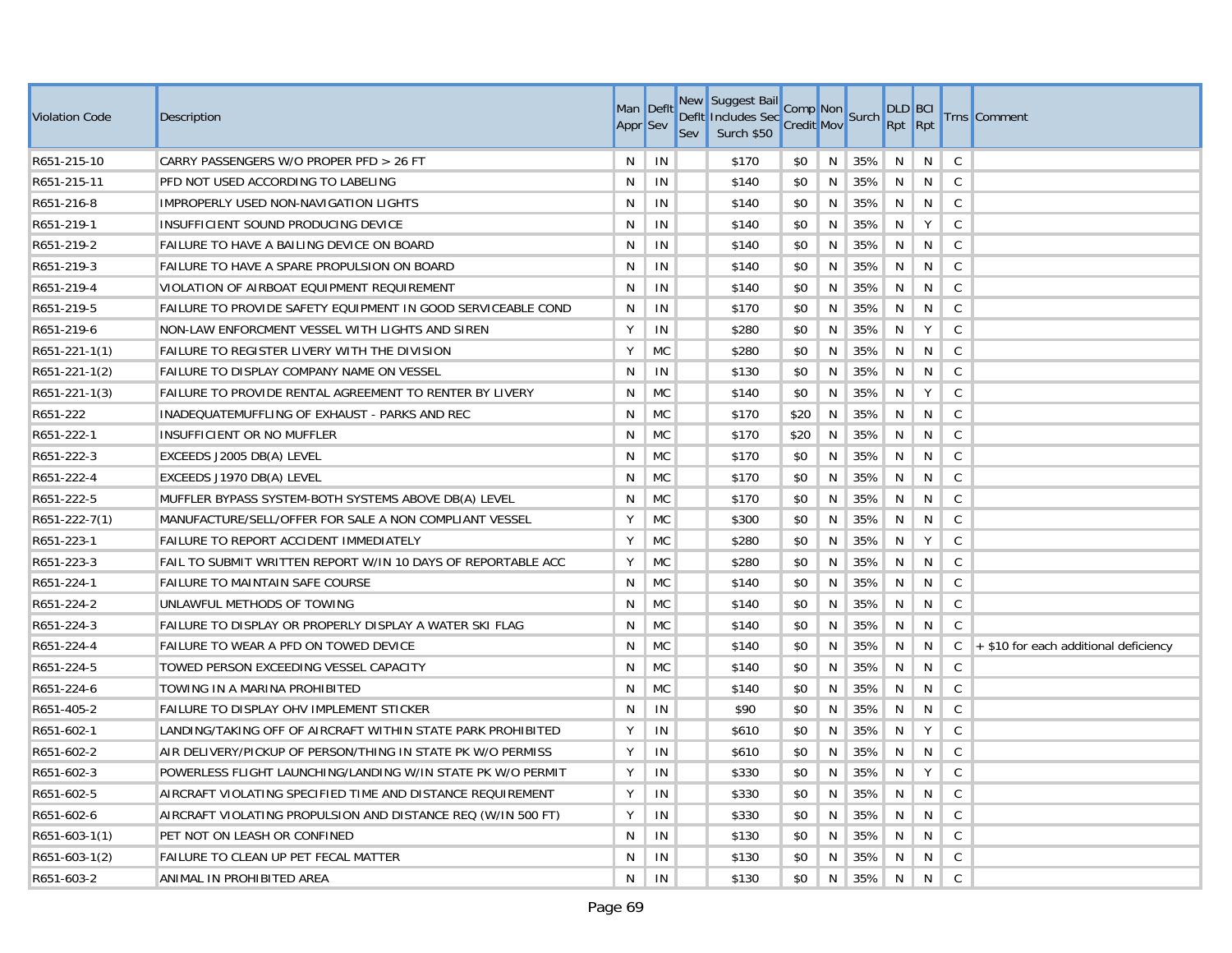| Violation Code | Description                                                  | <b>Appr</b> Sev | Man Defit | <b>New</b><br><b>Defit</b><br>Sev | Suggest Bail<br>suggest Ball Comp Non<br>Includes Sec Credit Mov Surch<br>Surch \$50 |     |    |     | <b>DLD BCI</b><br>Rpt Rpt |   |              | <b>Trns</b> Comment                                                                |
|----------------|--------------------------------------------------------------|-----------------|-----------|-----------------------------------|--------------------------------------------------------------------------------------|-----|----|-----|---------------------------|---|--------------|------------------------------------------------------------------------------------|
| R651-603-3     | LEAVING ANIMAL UNATTENDED WITHOUT PERMIT                     | N               | IN        |                                   | \$130                                                                                | \$0 | N. | 35% | N.                        | Y | $\mathsf{C}$ |                                                                                    |
| R651-603-4     | VICIOUS DANGEROUS OR NOISY ANIMAL                            | N.              | IN        |                                   | \$240                                                                                | \$0 | N  | 35% | N                         | Y | $\mathsf{C}$ |                                                                                    |
| R651-603-5     | FEED/TOUCH/TEASE/MOLEST-INTENTIONALLY DISTURBING WILDLIFE    | N               | IN        |                                   | \$330                                                                                | \$0 | N  | 35% | N                         | Y | $\mathsf{C}$ |                                                                                    |
| R651-603-6     | HITCHING/TYING ANIMAL RESULTING IN DAMAGE OR BLOCKED TRAFFIC | N               | IN        |                                   | \$130                                                                                | \$0 | N  | 35% | N                         | Y | $\mathsf{C}$ |                                                                                    |
| R651-603-7     | HORSE ON RESTRICTED TRAIL                                    | N.              | IN        |                                   | \$130                                                                                | \$0 | N  | 35% | N                         | Y | $\mathsf{C}$ |                                                                                    |
| R651-603-8     | HORSE USE IN NONDESIGNATED AREA                              | N.              | IN        |                                   | \$130                                                                                | \$0 | N  | 35% | N                         | Y | $\mathsf{C}$ |                                                                                    |
| R651-604-1     | OPERATION OR USE OF AUDIO OR NOISE PRODUCING DEVICES         | N               | IN        |                                   | \$180                                                                                | \$0 | N  | 35% | N                         | Y | C            |                                                                                    |
| R651-604-2     | OPERATION OR USE OF A PUBLIC ADDRESS SYSTEM                  | N               | IN        |                                   | \$180                                                                                | \$0 | N  | 35% | N                         | N | $\mathsf{C}$ |                                                                                    |
| R651-605-1     | <b>BEGGING PROHIBITED</b>                                    | N               | IN        |                                   | \$130                                                                                | \$0 | N  | 35% | N                         | Y | $\mathsf{C}$ |                                                                                    |
| R651-605-2     | SOLICITING WITHOUT A PERMIT                                  | N               | IN        |                                   | \$130                                                                                | \$0 | N  | 35% | N                         | Y | $\mathsf{C}$ |                                                                                    |
| R651-606-1     | CAMPING IN AN UNDEVELOPED AREA WITHOUT A PERMIT              | N               | IN        |                                   | \$130                                                                                | \$0 | N  | 35% | N                         | N | $\mathsf{C}$ |                                                                                    |
| R651-606-2     | OCCUPYING A RESERVED CAMPSITE                                | N               | IN        |                                   | \$130                                                                                | \$0 | N  | 35% | N                         | N | $\mathsf{C}$ |                                                                                    |
| R651-606-3     | <b>EXCEEDING MAXIMUM OCCUPANCY</b>                           | N               | IN        |                                   | \$130                                                                                | \$0 | N  | 35% | N                         | N | $\mathsf C$  |                                                                                    |
| R651-606-4     | <b>FAILURE TO PAY CAMPING FEES</b>                           | N               | IN        |                                   | \$130                                                                                | \$0 | N  | 35% | N                         | Y | C            | Dismissed upon proof of camping fee<br>paid prior to citation                      |
| R651-606-5     | EXCEEDING LENGTH OF STAY IN CAMPGROUND                       | N.              | IN        |                                   | \$130                                                                                | \$0 | N  | 35% | N                         | Y | $\mathsf{C}$ |                                                                                    |
| R651-606-6     | UNAUTHORIZED USE OF SHOWERS                                  | N               | IN        |                                   | \$130                                                                                | \$0 | N  | 35% | N                         | N | $\mathsf{C}$ |                                                                                    |
| R651-606-7     | PARKING OR CAMPING IN AN UNDESIGNATED AREA                   | N               | IN        |                                   | \$130                                                                                | \$0 | N  | 35% | N                         | Y | $\mathsf{C}$ |                                                                                    |
| R651-606-8     | <b>EXCEED 2:00 PM CHECKOUT TIME</b>                          | N               | IN        |                                   | \$130                                                                                | \$0 | N  | 35% | N                         | Y | $\mathsf{C}$ |                                                                                    |
| R651-606-9     | LITTERING IN CAMPSITE                                        | N               | IN        |                                   | \$330                                                                                | \$0 | N  | 35% | N                         | Y | $\mathsf{C}$ |                                                                                    |
| R651-606-10    | QUIET HOURS VIOLATION                                        | N               | IN        |                                   | \$200                                                                                | \$0 | N  | 35% | N                         | Y | $\mathsf{C}$ |                                                                                    |
| R651-607-2     | PARTICIPATING IN A POSTED RESTRICTED ACTIVITY                | N               | IN        |                                   | \$130                                                                                | \$0 | N  | 35% | N                         | Y | $\mathsf{C}$ |                                                                                    |
| R651-608-2     | UNAUTHORIZED EVENT                                           | Y               | IN        |                                   | \$610                                                                                | \$0 | N  | 35% | N                         | Y | $\mathsf{C}$ |                                                                                    |
| R651-609-1     | USE OR POSSESSION OF FIREWORK OR EXPLOSIVE W/OUT PERMIT      | N               | IN        |                                   | \$150                                                                                | \$0 | N  | 35% | N                         | N | $\mathsf{C}$ |                                                                                    |
| R651-610-1     | <b>EXPELLED FROM PARK FOR 48 HOURS</b>                       | N               | IN        |                                   | \$200                                                                                | \$0 | N  | 35% | N                         | Y | $\mathsf{C}$ |                                                                                    |
| R651-611-1     | <b>FAIL TO PAY PARK FEE</b>                                  | N               | IN        |                                   | \$130                                                                                | \$0 | N  | 35% | N                         | Y | C            | Dismissed upon proof of paying park fee<br>paid prior to occupancy or facility use |
| R651-613-1     | LIGHTING OR MAINTAINING A FIRE IN PROHIBITED AREA            | N               | IN        |                                   | \$170                                                                                | \$0 | N  | 35% | N                         | Y | $\mathsf{C}$ |                                                                                    |
| R651-613-2     | UNATTENDED FIRE                                              | N.              | IN        |                                   | \$200                                                                                | \$0 | N  | 35% | N                         | Y | $\mathsf{C}$ |                                                                                    |
| R651-613-3     | THROWING/DROPPING BURNING MATERIAL                           | Y               | IN        |                                   | \$330                                                                                | \$0 | N  | 35% | N                         | Y | $\mathsf{C}$ |                                                                                    |
| R651-613-4     | SMOKING OR LIGHTING FIRES WHEN PROHIBITED                    | Y               | IN        |                                   | \$330                                                                                | \$0 | N  | 35% | N                         | Y | C            |                                                                                    |
| R651-614-2     | FISHING IN A PROHIBITED PARK AREA                            | N               | IN        |                                   | \$170                                                                                | \$0 | N  | 35% | N                         | Y | $\mathsf{C}$ |                                                                                    |
| R651-614-3     | ICE FISHING IN A POSTED CLOSED AREA PARK                     | N               | IN        |                                   | \$170                                                                                | \$0 | N  | 35% | N                         | Y | $\mathsf{C}$ |                                                                                    |
| R651-614-4     | HUNTING WILDLIFE IS A PROHIBITED PARK AREA                   | Y               | IN        |                                   | \$330                                                                                | \$0 | N  | 35% | N                         | Y | C            |                                                                                    |
| R651-614-5     | DISCHARGE OF A WEAPON TOO CLOSE TO PARK FACILITY             | Y               | IN        |                                   | \$610                                                                                | \$0 | N  | 35% | N                         | Y | $\mathsf{C}$ |                                                                                    |
| R651-614-6     | TRAPPING IN A PARK AREA WITHOUT A PERMIT                     | Y               | IN        |                                   | \$610                                                                                | \$0 | N  | 35% | N                         | N | $\mathsf C$  |                                                                                    |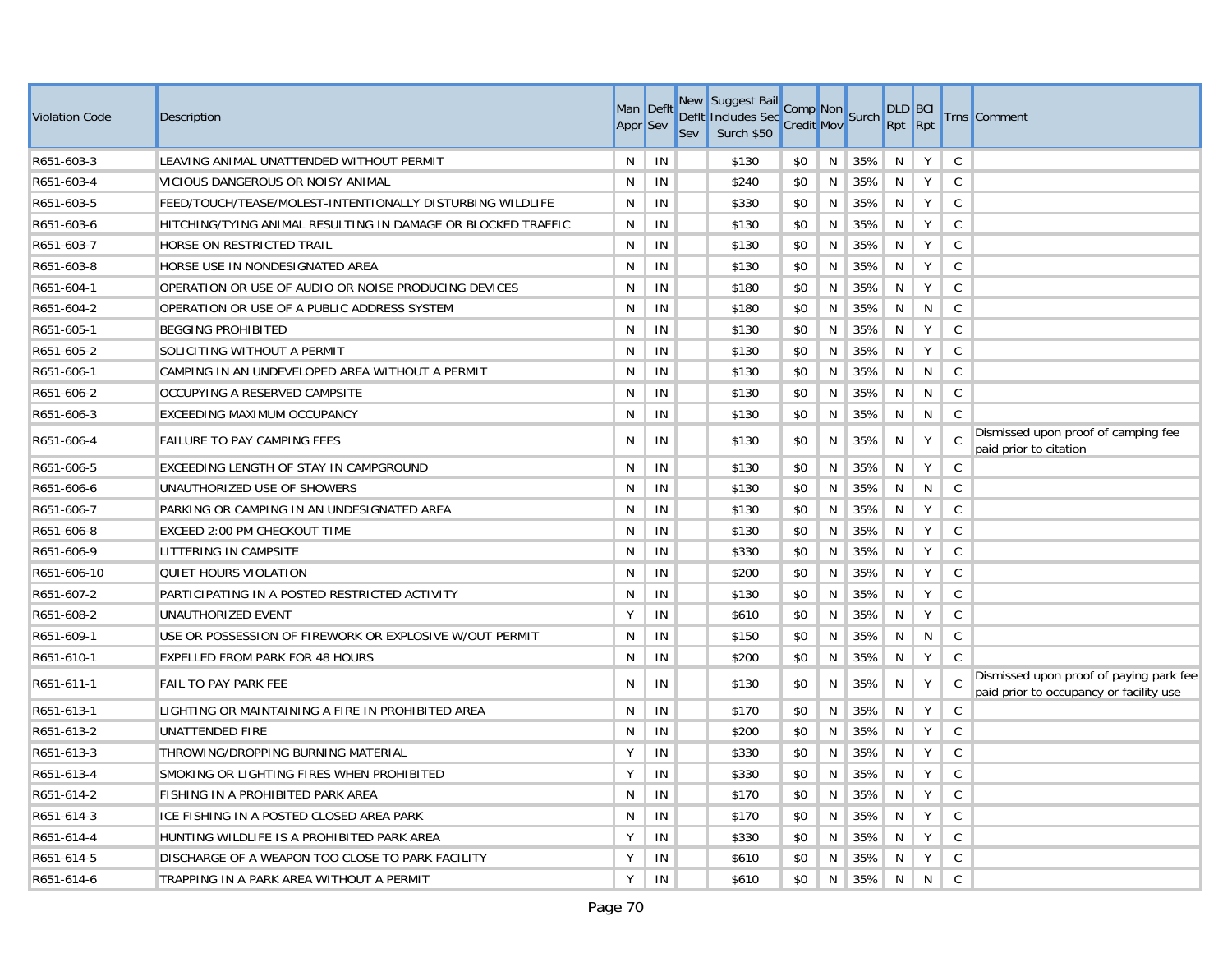| <b>Violation Code</b> | Description                                                  | Man Deflt<br><b>Appr</b> Sev |    | Sev | New Suggest Bail<br>Defit Includes Sec Credit Mov Surch<br>Surch \$50 | Comp Non |    |     | <b>DLD BCI</b><br>Rpt Rpt |   |              | <b>Trns</b> Comment |
|-----------------------|--------------------------------------------------------------|------------------------------|----|-----|-----------------------------------------------------------------------|----------|----|-----|---------------------------|---|--------------|---------------------|
| R651-615-2            | <b>BLOCKING TRAFFIC PROHIBITED</b>                           | N.                           | IN |     | \$130                                                                 | \$0      | N  | 35% | N                         | Y | $\mathsf{C}$ |                     |
| R651-615-3            | PARKING IN AN UNDESIGNATED AREA                              | N                            | IN |     | \$130                                                                 | \$0      | N  | 35% | N                         | N | C            |                     |
| R651-615-4            | MOTOR VEHICLE OPERATION IN A DEVELOPED PARK AREA             | N.                           | IN |     | \$240                                                                 | \$0      | N  | 35% | N                         | N | $\mathsf{C}$ |                     |
| R651-615-5            | MOTOR VEHICLE OPERATION IN A CLOSED PARK AREA                | N                            | IN |     | \$240                                                                 | \$0      | N  | 35% | N                         | Y | $\mathsf{C}$ |                     |
| R651-615-6            | OPERATE OHV IN A CLOSED PARK AREA                            | N                            | IN |     | \$240                                                                 | \$0      | N  | 35% | N                         | Y | $\mathsf{C}$ |                     |
| R651-616-1            | ORGANIZED SPORTS IN AN UNDESIGNATED PARK AREA                | N                            | IN |     | \$130                                                                 | \$0      | N  | 35% | N                         | Y | $\mathsf{C}$ |                     |
| R651-617-1            | VIOLATION OF PERMIT TERMS AND CONDITIONS                     | N                            | IN |     | \$130                                                                 | \$0      | N  | 35% | N                         | N | C            |                     |
| R651-618-1            | PICNICKING IN AN UNDESIGNATED AREA                           | N                            | IN |     | \$130                                                                 | \$0      | N. | 35% | N                         | Y | C            |                     |
| R651-619-2            | POSSESS/CONSUME ALCOHOL AT PARK/VISITOR CTR/MUSEUM W/O PERMT | N                            | IN |     | \$170                                                                 | \$0      | N  | 35% | N                         | Y | $\mathsf{C}$ |                     |
| $R651-620-2(1)(A)$    | CONSTRUCTING FENCE/ROAD/UTILITY LINE/TOWER, ETC W/O PERMIT   | Y                            | IN |     | \$610                                                                 | \$0      | N  | 35% | N                         | N | C            |                     |
| $R651-620-2(1)(B)$    | REMOVE/EXTRACT/USE/CONSUME/POSSESS/DESTRUCT NATURAL RESOURCE | Y                            | IN |     | \$610                                                                 | \$0      | N  | 35% | N                         | Y | $\mathsf{C}$ |                     |
| $R651-620-2(1)(C)$    | GRAZING OF LIVESTOCK WITHOUT AUTHORIZATION                   | N                            | IN |     | \$170                                                                 | \$0      | N  | 35% | N                         | N | $\mathsf{C}$ |                     |
| R651-620-2(1)(D)      | OCCUPY PARK PROPERTY < 30 DAYS AFTER PERMIT/LEASE EXPIRES    | N                            | IN |     | \$170                                                                 | \$0      | N  | 35% | N                         | N | $\mathsf{C}$ |                     |
| $R651-620-2(1)(E)$    | ANY USE OR OCCUPATION IN VIOLATION OF DIVISION RULES         | N                            | IN |     | \$170                                                                 | \$0      | N  | 35% | N                         | Y | C            |                     |
| R651-620-3            | TOSS/THROW/ROLL ROCKS - MATERIAL INTO VALLEY/CANYON/MTN/HILL | N.                           | IN |     | \$170                                                                 | \$0      | N  | 35% | N                         | N | $\mathsf{C}$ |                     |
| R651-620-4            | COLLECTING FIREWOOD WITHOUT A PERMIT                         | N                            | IN |     | \$130                                                                 | \$0      | N  | 35% | N                         | N | $\mathsf{C}$ |                     |
| R651-620-5            | GLASS CONTAINERS IN PROHIBITED PARK AREA                     | N                            | IN |     | \$130                                                                 | \$0      | N  | 35% | N                         | N | $\mathsf{C}$ |                     |
| R651-620-6            | METAL DETECTING WITHOUT A PERMIT                             | N                            | IN |     | \$130                                                                 | \$0      | N  | 35% | N                         | N | $\mathsf{C}$ |                     |
| R651-621-1            | FAIL TO REPORT PERSONAL INJURY/PROPERTY DAMAGE TO PARK REPS  | N                            | IN |     | \$130                                                                 | \$0      | N  | 35% | N                         | Y | C            |                     |
| R651-622-1            | TECHNICAL ROCK CLIMBING WITHOUT A PERMIT                     | N                            | IN |     | \$170                                                                 | \$0      | N  | 35% | N                         | N | $\mathsf{C}$ |                     |
| R651-622-2            | INSTALL/REMOVE PERMANENT ROCK CLIMBING EQUIPMENT W/O PERMIT  | N.                           | IN |     | \$170                                                                 | \$0      | N  | 35% | N                         | N | $\mathsf{C}$ |                     |
| R651-623-1            | POSTING OR DISTRIBUTING PRINTED MATERIAL WITHOUT PERMIT      | N                            | IN |     | \$130                                                                 | \$0      | N  | 35% | N                         | N | $\mathsf{C}$ |                     |
| R651-624-1            | UNLAWFUL DISPOSING OF GARBAGE                                | Y                            | IN |     | \$330                                                                 | \$0      | N  | 35% | N                         | Y | $\mathsf{C}$ |                     |
| R651-624-2            | UNLAWFUL DRAINING OR DUMPING OF GRAY WATER                   | Y                            | IN |     | \$330                                                                 | \$0      | N  | 35% | N                         | Y | $\mathsf{C}$ |                     |
| R651-624-3            | UNLAWFUL CLEANING AND WASHING AT CAMPGROUND HYDRANTS         | N                            | IN |     | \$170                                                                 | \$0      | N  | 35% | N                         | N | $\mathsf{C}$ |                     |
| R651-624-4            | UNLAWFUL CLEANING/DISPOSAL OF FISH/UNDESIGNATED PARK FACILTY | N                            | IN |     | \$170                                                                 | \$0      | N  | 35% | N                         | N | $\mathsf{C}$ |                     |
| R651-625-1            | SHIRT/SHOES REQUIRED IN MUSEUMS/VISITOR CTR AND ADMIN OFFICE | N                            | IN |     | \$130                                                                 | \$0      | N  | 35% | N                         | N | $\mathsf{C}$ |                     |
| R651-626-1            | ROLLER SKATE/SKATEBOARD/MOTOR TRANSPORT IN UNDESIGNATED AREA | N                            | IN |     | \$130                                                                 | \$0      | N  | 35% | N                         | Y | $\mathsf{C}$ |                     |
| R651-627-1            | SWIMMING IN PROHIBITED AREA                                  | N                            | IN |     | \$170                                                                 | \$0      | N  | 35% | N                         | Y | $\mathsf{C}$ |                     |
| R651-627-2            | SCUBA DIVING IN PROHIBITED AREA                              | N.                           | IN |     | \$170                                                                 | \$0      | N  | 35% | N                         | Y | $\mathsf{C}$ |                     |
| R651-627-3            | SWIMMING IN VIOLATION OF PUBLIC HEALTH CLOSURE               | N                            | IN |     | \$170                                                                 | \$0      | N  | 35% | N                         | Y | C            |                     |
| R651-628-1            | RIDING BICYCLES OR OTHER VEHICLES IN AN UNDESIGNATED AREA    | N.                           | IN |     | \$170                                                                 | \$0      | N  | 35% | N                         | Y | C            |                     |
| R651-628-2            | BLOCKING NORMAL USE OF A TRAIL AND WALKWAY IS PROHIBITED     | N                            | IN |     | \$170                                                                 | \$0      | N  | 35% | N                         | N | C            |                     |
| R651-628-3            | FAILURE TO STAY ON WALKS AND DESIGNATED TRAILS               | N                            | IN |     | \$130                                                                 | \$0      | N  | 35% | N                         | Y | $\mathsf{C}$ |                     |
| R651-630-1            | UNSUPERVISED CHILDREN UNDER 16 YEARS OF AGE                  | N.                           | IN |     | \$130                                                                 | \$0      | N  | 35% | N                         | Y | $\mathsf{C}$ |                     |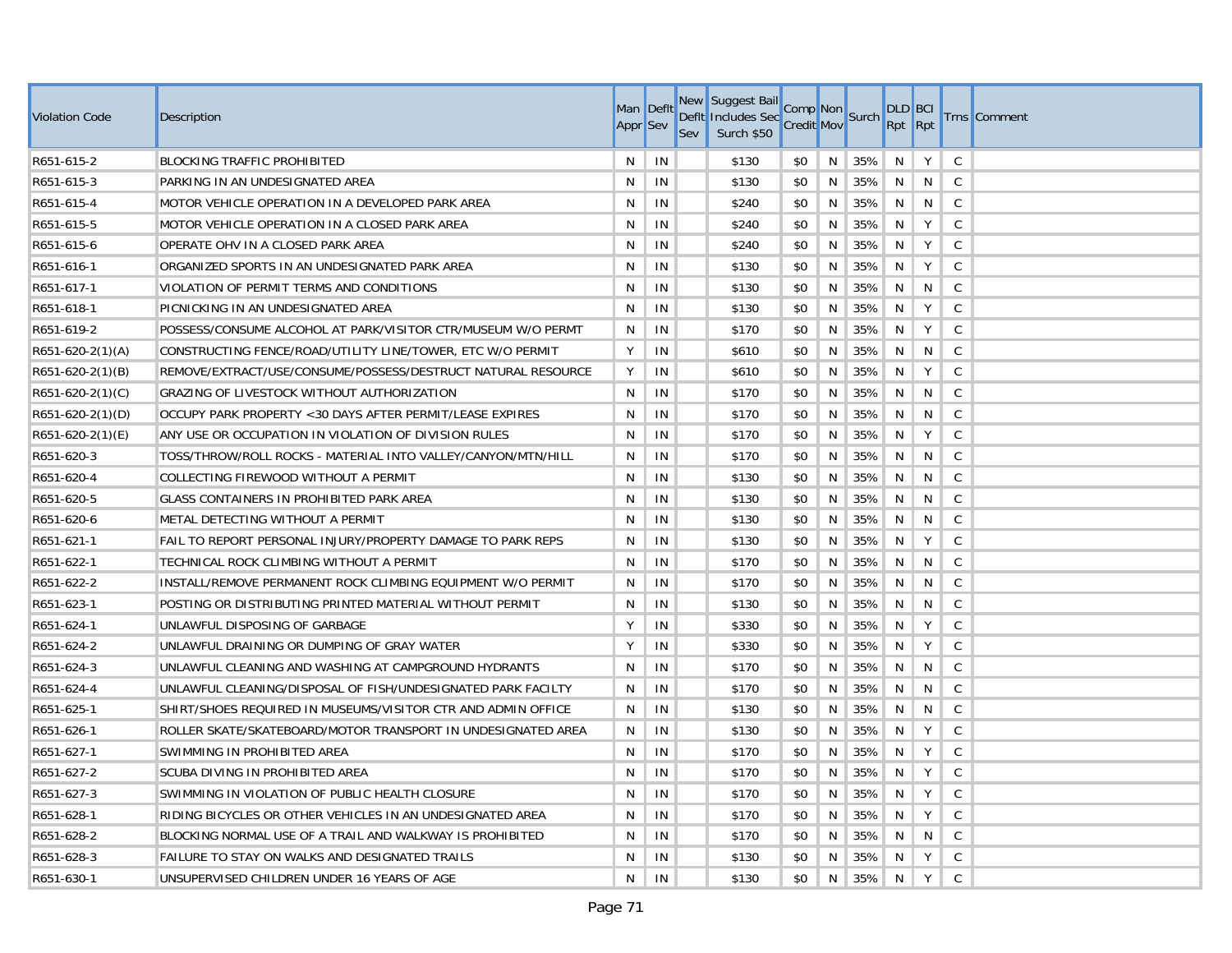| <b>Violation Code</b> | Description                                                  | Man Deflt<br><b>Appr</b> Sev |           | <b>Sev</b> | New Suggest Bail<br>Defit Includes Sec Comp Non<br>Sex Surch \$50 Credit Mov<br>Surch \$50 |      |   |     | <b>DLD BCI</b><br>Rpt Rpt |   |              | <b>Trns</b> Comment           |
|-----------------------|--------------------------------------------------------------|------------------------------|-----------|------------|--------------------------------------------------------------------------------------------|------|---|-----|---------------------------|---|--------------|-------------------------------|
| R651-631-1            | WINTER SPORTS IN AN UNDESIGNATED AREA                        | N                            | IN        |            | \$170                                                                                      | \$0  | N | 35% | N                         | N | $\mathsf{C}$ |                               |
| R651-633-1            | ENTER CLOSED AREA/RESTRICTED ACTIVITIES - EMERGENCY CLOSURE  | N                            | IN        |            | \$240                                                                                      | \$0  | N | 35% | N                         | Y | C            |                               |
| R651-633-2(1)         | CORAL PINK SAND DUNES: MOTOR VEHICLE USE PROHIBITED          | N                            | IN        |            | \$240                                                                                      | \$0  | N | 35% | N                         | N | $\mathsf{C}$ |                               |
| R651-633-2(2)         | DEAD HORSE POINT: HANG GLIDE/PARA GLIDE/BASE JUMP PROHIBITED | Υ                            | IN        |            | \$610                                                                                      | \$0  | N | 35% | N                         | Y | $\mathsf{C}$ |                               |
| R651-633-2(3)         | DEER CREEK PARK: DOGS PROHIBITED BELOW WATERLINE & RESERVOIR | N                            | IN        |            | \$130                                                                                      | \$0  | N | 35% | N                         | Y | $\mathsf C$  |                               |
| R651-633-2(4)         | JORDANELLE STATE PARK: ALLOWING DOGS IN PROHIBITED PARK AREA | N                            | IN        |            | \$130                                                                                      | \$0  | N | 35% | N                         | Y | $\mathsf{C}$ |                               |
| R651-633-2(5)         | PALISADE STATE PARK-CLIFF DIVING IS PROHIBITED               | N                            | IN        |            | \$330                                                                                      | \$0  | N | 35% | N                         | Y | $\mathsf C$  |                               |
| R651-633-2(6)         | RED FLEET STATE PARK-CLIFF DIVING IS PROHIBITED              | N                            | IN        |            | \$330                                                                                      | \$0  | N | 35% | N                         | Y | $\mathsf{C}$ |                               |
| $R651-633-2(7)(A)$    | SNOW CANYON-HIKING/WALKING IN DESIGNATED AREAS ONLY          | N                            | <b>MC</b> |            | \$140                                                                                      | \$0  | N | 35% | N                         | Y | $\mathsf{C}$ |                               |
| $R651-633-2(7)(B)$    | SNOW CANYON-JENNYS CANYON TRAIL CLOSED MAR 15 TO JUNE 1      | N                            | IN        |            | \$170                                                                                      | \$0  | N | 35% | N                         | Y | $\mathsf{C}$ |                               |
| $R651-633-2(7)(C)$    | SNOW CANYON-JOHNSON ARCH CLOSED 3/15-6/1 PERMIT/GUIDE W/OPEN | N                            | IN        |            | \$170                                                                                      | \$0  | N | 35% | N                         | N | $\mathsf C$  |                               |
| $R651-633-2(7)(D)$    | SNOW CANYON-BLACK ROCK CANYON CLOSED MARCH 15 TO JUNE 30     | N                            | IN        |            | \$170                                                                                      | \$0  | N | 35% | N                         | Y | $\mathsf{C}$ |                               |
| $R651-633-2(7)(E)$    | SNOW CANYON-WEST CANYON CLIMBING RTE CLOSED FEB 1 TO JUNE 1  | N                            | IN        |            | \$170                                                                                      | \$0  | N | 35% | N                         | Y | $\mathsf{C}$ |                               |
| $R651-633-2(7)(F)$    | SNOW CANYON-DOG PROHIBITED UNLESS POSTED                     | N                            | IN        |            | \$130                                                                                      | \$0  | N | 35% | N                         | Y | $\mathsf{C}$ |                               |
| R651-633-2(7)(G)      | SNOW CANYON-HANG GLIDE/PARA GLIDE/BASE JUMPING PROHIBITED    | Υ                            | IN        |            | \$610                                                                                      | \$0  | N | 35% | N                         | Υ | $\mathsf{C}$ |                               |
| $R651-634-1(A)$       | FAILURE TO DISPLAY NON RESIDENT USER FEE DECAL               | N                            | IN        |            | \$100                                                                                      | \$5  | N | 35% | N                         | N | C            | \$5 suspended upon compliance |
| R651-634-1(B)         | FAILURE TO HAVE NON RESIDENT RECEIPT ON OHV                  | N                            | IN        |            | \$100                                                                                      | \$50 | N | 35% | N                         | N | C            | Dismissed upon proof          |
| R651-635-1            | CONDUCTING COMMERCIAL ACTIVITY IN PARK W/OUT AUTHORIZATION   | Υ                            | IN        |            | \$610                                                                                      | \$0  | N | 35% | N                         | Y | $\mathsf{C}$ |                               |
| R651-801-1            | SWIMMING IN A PROHIBITED AREA                                | N                            | IN        |            | \$130                                                                                      | \$0  | N | 35% | N                         | Υ | $\mathsf{C}$ |                               |
| R651-802-1(1)         | FAILURE TO DISPLAY A SCUBA DIVERS FLAG WHILE SCUBA DIVING    | N                            | IN        |            | \$130                                                                                      | \$0  | N | 35% | N                         | N | $\mathsf{C}$ |                               |
| R651-802-1(2)         | LEAVING SCUBA DIVERS FLAG DISPLAYED WHEN NOT DIVING          | N                            | IN        |            | \$130                                                                                      | \$0  | N | 35% | N                         | N | $\mathsf{C}$ |                               |
| R651-802-1(3)         | FAIL TO HAVE LIGHTED SCUBA FLAG AFTER SUNSET/BEFORE SUNRISE  | N                            | IN        |            | \$130                                                                                      | \$0  | N | 35% | N                         | N | C            |                               |
| R651-802-1(4)         | PLACED A SCUBA FLAG IN AREA THE UNDULY RESTRICTED BOATING    | N                            | IN        |            | \$130                                                                                      | \$0  | N | 35% | N                         | N | $\mathsf{C}$ |                               |
| R651-802-1(5)         | SCUBA DIVING IN PROHIBITED AREA                              | N                            | <b>MC</b> |            | \$170                                                                                      | \$0  | N | 35% | N                         | Y | C            |                               |
| R651-802-1(6)         | SCUBA DIVING WITHOUT PROPER CERTIFICATE                      | N                            | IN        |            | \$170                                                                                      | \$0  | N | 35% | N                         | N | C            |                               |
| R652-70-1900          | OPERATED MOTOR VEHICLES ON SOVEREIGN LANDS                   | N                            | MB        |            | \$250                                                                                      | \$0  | N | 90% | N                         | Y | C            |                               |
| R652-70-1900{2}       | CAMPING IN UNDESIGNATED AREA ON SOVEREIGN LANDS              | N                            | MB        |            | \$250                                                                                      | \$0  | N | 90% | N                         | Y | $\mathsf{C}$ |                               |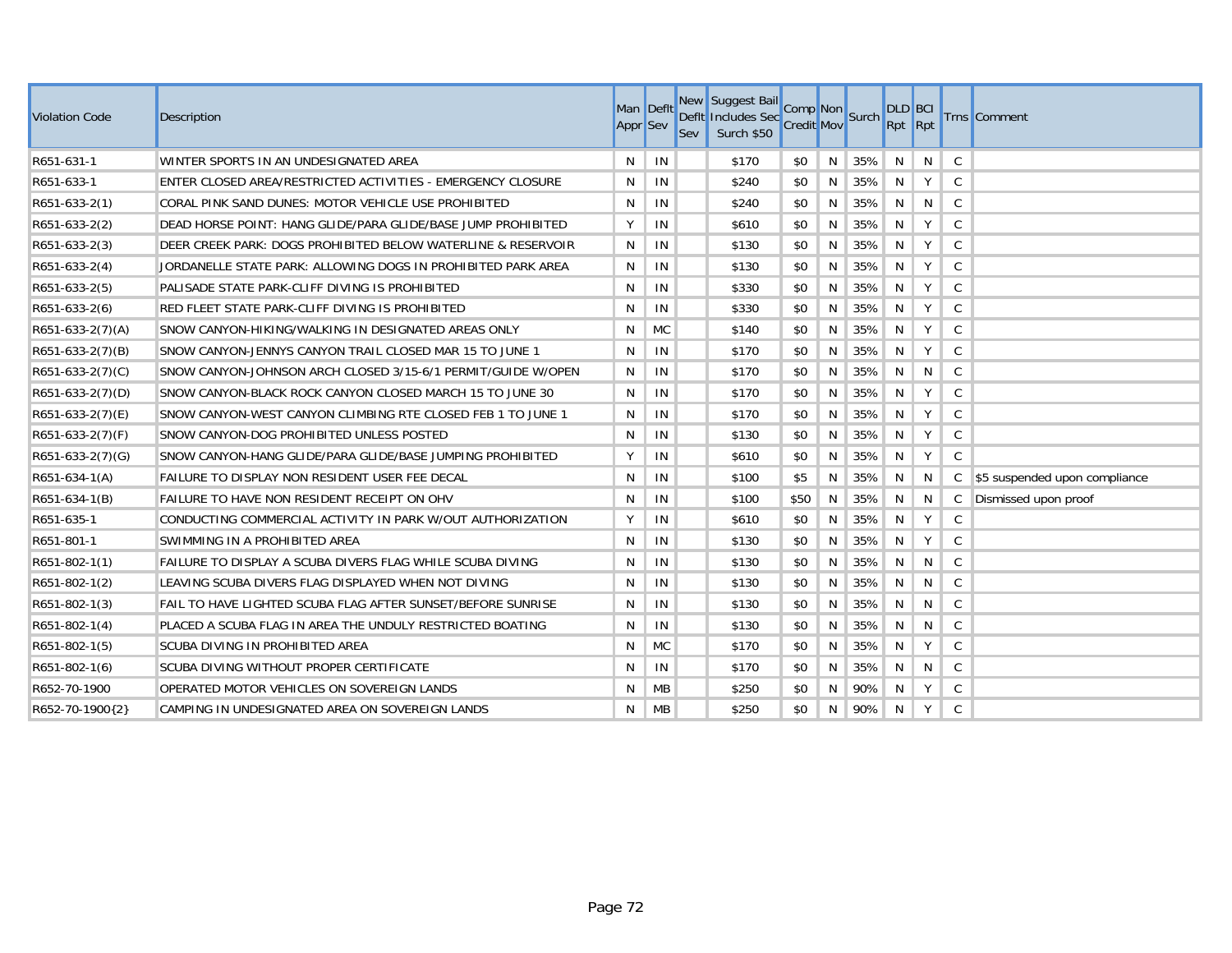## Federal Motor Carrier Codes

## Utah Code 72-9-103(1)(a) states adopting by reference in whole or in part the Federal Motor Carrier Safety Regulations including minimum security requirements for motor carriers;

|                       |                                                              |          |           | carriers;                                            |                   |   |                |                           |                |              |                  |
|-----------------------|--------------------------------------------------------------|----------|-----------|------------------------------------------------------|-------------------|---|----------------|---------------------------|----------------|--------------|------------------|
| <b>Violation Code</b> | Description                                                  | Appr Sev | Man Deflt | Suggest Bail<br>Includes<br>Sec<br>Surcharge<br>\$50 | <b>Credit Mov</b> |   | Comp Non Surch | <b>DLD BCI</b><br>Rpt Rpt |                | <b>Trns</b>  | Comments         |
| 173.21                | FORBIDDEN ITEMS (ALL CARRIERS)                               | Y        | МB        | \$510                                                | \$0               | Y | 0%             | $N$   Y                   |                | C            |                  |
| 173.301               | GASES: PREPARATION AND PACKAGING VIOLATION                   | Y        | MB        | \$570                                                | \$0               | Y | 0%             | N                         | Y              | $\mathsf{C}$ |                  |
| 173.441               | RADIOACTIVE MATERIAL/EXCEEDING ALLOW LIM                     | Y        | МB        | \$570                                                | \$0               | Y | 0%             | N                         | Y              | C            |                  |
| 177.817               | <b>GENERAL SHIPPING PAPERS VIOLATION</b>                     | N        | MB        | \$210                                                | \$0               | Y | 0%             | N                         | Y              | C            |                  |
| 177.823               | VEHICLE HAULING HAZMAT CANNOT BE MOVED WITHOUT PLACARD       | Y        | <b>MB</b> | \$260                                                | \$0               | Y | 0%             | N                         | N              | C            |                  |
| 177.834               | LOADING & SECUREMENT VIOLATION                               | N        | MB        | \$260                                                | \$0               | Y | 0%             | N                         | N              | C            |                  |
| 383.21                | OPERATING COMMERCIAL VEHICLE WITH MORE THAN ONE LICENSE      | N        | МB        | \$510                                                | \$0               | Y | 0%             | N                         | N              | $\mathsf{C}$ |                  |
| 383.23                | COMMERCIAL DRIVER'S LICENSE (CDL) VIOLAT                     | N        | МB        | \$110                                                | \$0               | Y | 0%             | Y                         | N              | C            |                  |
| 383.51                | <b>DISQUALIFIED DRIVER</b>                                   | N        | МB        | \$570                                                | \$0               | Y | 0%             | Y                         | N              | C            |                  |
| 390.21                | NO COMPANY NAME/USDOT NUMBER DISPLAYED                       | N        | MВ        | \$110                                                | \$0               | Y | 0%             | N                         | N              | $\mathsf{C}$ |                  |
| 391.11                | UNQUALIFIED DRIVER VIOLATION                                 | N        | MB        | \$110                                                | \$0               | Y | 0%             | N                         | N              | $\mathsf{C}$ |                  |
| 391.15                | DRIVING WHILE DISQUALIFIED                                   | N        | МB        | \$570                                                | \$0               | Y | 0%             | N                         | N              | $\mathsf{C}$ |                  |
| 391.41                | PHYSICAL QUALIFICATION FOR DRIVERS - NO/EXPIRED MEDICAL CARD | N        | МB        | \$110                                                | \$0               | Y | 0%             | N                         | N              | $\mathsf{C}$ |                  |
| 391.45                | PERSONS/MEDICALLY EXAMINED & CERTIFIED                       | N        | МB        | \$190                                                | \$0               | N | 90%            | N                         | N              | C            |                  |
| 391.49                | NO WAIVER WHEN REQUIRED                                      | N        | MB        | \$110                                                | \$0               | Y | 0%             | N                         | N <sub>1</sub> | $\mathsf{C}$ |                  |
| 392.11                | CMV FAIL TO SLOW DOWN AND CHECK CLEARING                     | Y        | MB        | \$170                                                | \$0               | N | 90%            | Y                         | N <sub>1</sub> | $\mathsf{C}$ |                  |
| 392.16                | SEATBELT VIOLATION - COMMERCIAL VEHICLE                      | N        | IN        | \$60                                                 | \$0               | Y | 0%             | N                         | N              | $\mathsf{C}$ |                  |
| 392.22                | STOPPED CMV FAILURE TO USE WARNING LIGHTS/SIGNALS            | N        | МB        | \$50                                                 | \$0               | Y | 0%             | N                         | N              | $\mathsf{C}$ |                  |
| 392.24                | ATTACH LIGHTED FUSEE/OTHER FLAME-PRODUCING EMERGENCY SIGNAL  | N        | МB        | \$110                                                | \$0               | Y | 0%             | N                         | N              | C            |                  |
| 392.3                 | ILL OR FATIGUED DRIVER                                       | Y        | MB        | \$680                                                | \$0               | N | 90%            | Y                         | Y              | $\mathsf{C}$ |                  |
| 392.4                 | POSSESS, BE UNDER INFLUENCE OF, OR USE DRUGS ON DUTY         | Y        | MB        | \$720                                                | \$0               | N | 90%            | Y                         | Y              | $\mathsf{C}$ |                  |
| 392.60                | CARRY UNAUTHORIZED PERSON                                    | N        | MB        | \$70                                                 | \$0               | Y | 0%             | N                         | N              | C            |                  |
| 392.80                | <b>TEXTING WHILE DRIVING</b>                                 | Υ        | МB        | \$360                                                | \$0               | N | 90%            | Y                         | N              | C            |                  |
| 392.82                | USING A HAND-HELD MOBILE TELEPHONE - CMV VIOLATION           | Y        | МB        | \$360                                                | \$0               | N | 90%            | Y                         | N              | C            |                  |
| 392.9                 | INSPECTION OF CARGO, SECUREMENT DEV/SYST                     | N        | <b>MC</b> | \$110                                                | \$0               | Y | 0%             | N                         | N              | $\mathsf{C}$ |                  |
| 393.100               | SHIFTING/FALLING CARGO VIOLATION                             | N        | <b>MC</b> | \$320                                                | \$0               | N | 35%            | N                         | N              | C            |                  |
| 393.102               | INADEQUATE SECUREMENT OF CARGO                               | N        | MB        | \$280                                                | \$0               | Y | 0%             | N                         | N              | C            | Use UCA 72-7-409 |
| 393.106               | REQUIREMENTS TO SECURE ARTICLES OF CARGO                     | N        | МB        | \$110                                                | \$0               | Y | 0%             | N                         | N              | C            |                  |
| 393.11                | LIGHTING DEVICES VIOLATIONS                                  | N        | МB        | \$110                                                | \$0               | Y | 0%             | Y                         | N              | $\mathsf{C}$ |                  |
| 393.128               | SECUREMENT OF AUTOMOBILES, LIGHT TRUCKS AND VANS             | N        | МB        | \$280                                                | \$0               | Y | 0%             | N                         | N              | C            |                  |
| 393.13                | NO REFLECTOR TAPE ON SEMI TRAILER                            | N        | <b>MC</b> | \$60                                                 | \$0               | Y | 0%             | N                         | N              | C            |                  |
| 393.130               | SECUREMENT OF HEAVY VEHICLES, EQUIPMENT OR MACHINERY         | N        | МB        | \$280                                                | \$0               | Y | 0%             | N                         | N              | C            |                  |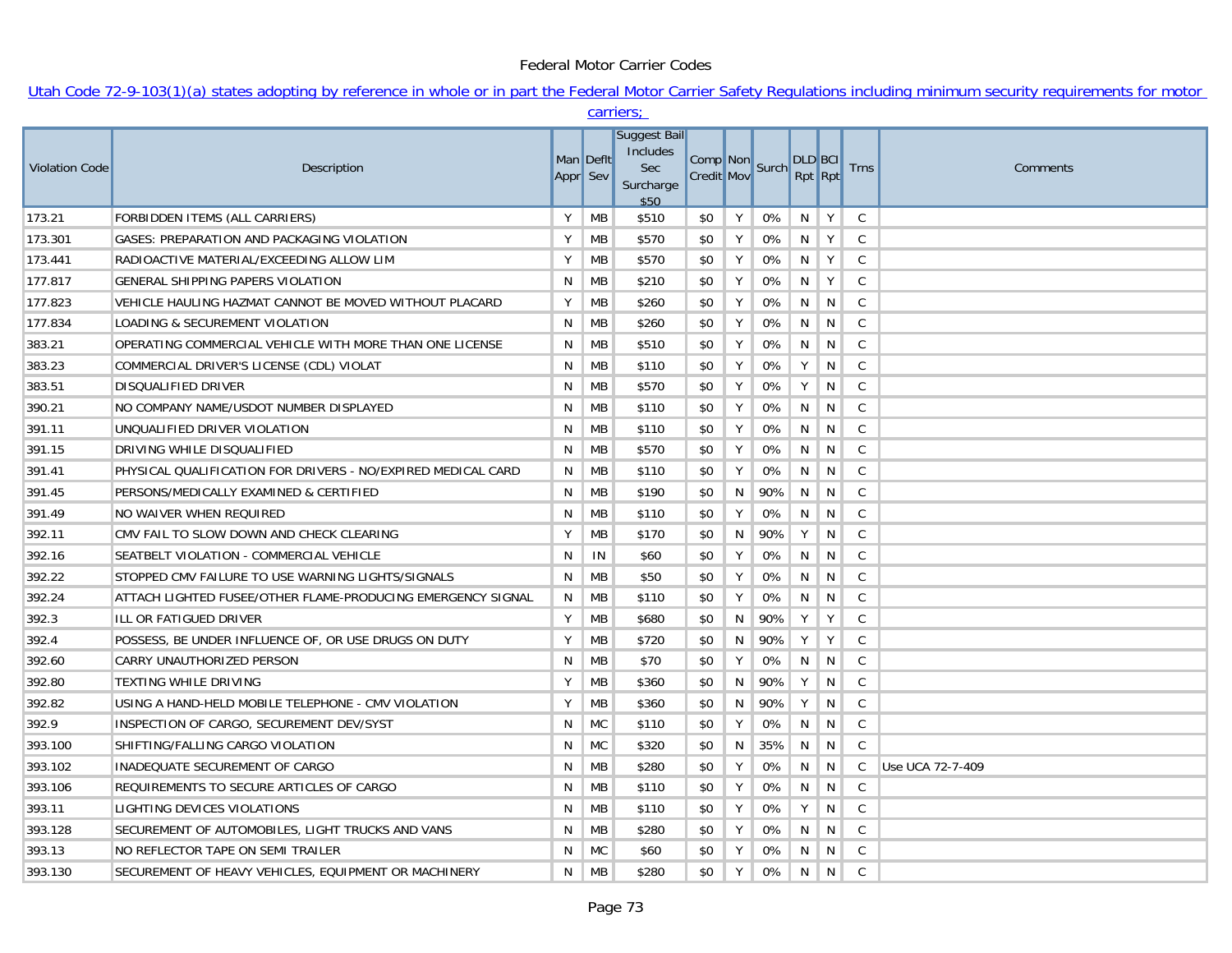| Violation Code | Description                                                 | Appr Sev | Man Deflt | Suggest Bail<br>Includes<br>Sec<br>Surcharge<br>\$50 | Comp Non Surch<br><b>Credit Mov</b> |    |     | <b>DLD</b> BCI<br>Rpt Rpt |                 | <b>Trns</b>  | Comments                                             |
|----------------|-------------------------------------------------------------|----------|-----------|------------------------------------------------------|-------------------------------------|----|-----|---------------------------|-----------------|--------------|------------------------------------------------------|
| 393.201        | CRACKED, BROKEN, DISPLACED FRAME/TRACTOR                    | N        | MB        | \$110                                                | \$0                                 | Y  | 0%  | N                         | $\mid N \mid$   | C            |                                                      |
| 393.205        | WHEEL & RIM VIOLATION                                       | N        | MB        | \$110                                                | \$0                                 | Y  | 0%  | N                         | N               | C            |                                                      |
| 393.207        | SUSPENSION SYSTEM VIOLATION                                 | N        | MB        | \$110                                                | \$0                                 | Y  | 0%  | N                         | N               | C            |                                                      |
| 393.209        | STEERING MECHANISM VIOLATION                                | N        | МB        | \$110                                                | \$0                                 | Y  | 0%  | N                         | N               | C            |                                                      |
| 393.22         | PROHIBITED COMBINATION OF LIGHTING DEVICES AND REFLECTORS   | N        | MB        | \$110                                                | \$0                                 | Y  | 0%  | N                         | N               | C            |                                                      |
| 393.41         | PARKING BRAKE REQUIRED                                      | N        | МB        | \$110                                                | \$0                                 | Y  | 0%  | N                         | N               | C            |                                                      |
| 393.42         | <b>MISSING BRAKE</b>                                        | N        | МB        | \$110                                                | \$0                                 | Y  | 0%  | N                         | N               | C            |                                                      |
| 393.43         | <b>INOPERABLE BREAKAWAY SYSTEM</b>                          | N        | МB        | \$110                                                | \$0                                 | Y  | 0%  | N                         | N               | C            |                                                      |
| 393.45         | BRAKE TUBING/HOSE VIOLATION                                 | N        | МB        | \$110                                                | \$0                                 | Y  | 0%  | N                         | N               | C            |                                                      |
| 393.47         | BRAKE LININGS OR PADS VIOLATION                             | N        | МB        | \$110                                                | \$0                                 | Y  | 0%  | N                         | N               | C            |                                                      |
| 393.48         | BRAKES TO BE OPERATIVE - CMV                                | N        | MB        | \$110                                                | \$0                                 | Y  | 0%  | N                         | N               | C            |                                                      |
| 393.50         | AIR RESERVOIR SECURITY                                      | N        | МB        | \$60                                                 | \$0                                 | Y  | 0%  | N                         | N               | C            |                                                      |
| 393.51         | LOW PRESSURE WARNING DEVICE                                 | N        | МC        | \$120                                                | \$0                                 | N  | 35% | N                         | N               | C            |                                                      |
| 393.60         | GLAZING AND WINDOW CONSTRUCTION VIOLATION                   | N        | MB        | \$50                                                 | \$0                                 | Y  | 0%  | N                         | N               | C            |                                                      |
| 393.65         | <b>FUEL TANK MOUNTING VIOLATION</b>                         | N        | MB        | \$60                                                 | \$0                                 | Y  | 0%  | N                         | N               | C            |                                                      |
| 393.67         | LIQUID FUEL TANK VIOLATION                                  | N        | MB        | \$40                                                 | \$0                                 | Y  | 0%  | N                         | N               | C            |                                                      |
| 393.70         | COUPLING DEVICE/TOWING METHOD VIOLATION                     | N        | MB        | \$110                                                | \$0                                 | Y  | 0%  | N                         | N               | C            |                                                      |
| 393.71         | COUPLING DEVICE/TOWING METHOD VIOLATION                     | N        | МC        | \$170                                                | \$0                                 | N. | 35% | N                         | N               | C            |                                                      |
| 393.75         | TIRE VIOLATION                                              | N        | MB        | \$110                                                | \$0                                 | Y  | 0%  | N                         | N               | C            |                                                      |
| 393.78         | WINDSHIELD WIPER VIOLATION                                  | N        | MB        | \$40                                                 | \$0                                 | Y  | 0%  | N                         | N               | C            |                                                      |
| 393.81         | HORN/WARNING SIGNAL                                         | N        | MB        | \$50                                                 | \$0                                 | Υ  | 0%  | Y                         | N               | C            |                                                      |
| 393.83         | <b>EXHAUST SYSTEM VIOLATION</b>                             | N        | MB        | \$40                                                 | \$0                                 | Y  | 0%  | N                         | N               | C            |                                                      |
| 393.86         | REAR IMPACT GUARD REQUIRED                                  | N        | MB        | \$570                                                | \$0                                 | Y  | 0%  | Y                         | N               | C            |                                                      |
| 393.87         | WARNING FLAGS ON PROJECTED LOADS                            | N        | МB        | \$110                                                | \$0                                 | Υ  | 0%  | Y                         | N               | C            |                                                      |
| 393.88         | TELEVISION SCREEN NOT TO BE VISIBLE TO DRIVER WHILE DRIVING | N        | MB        | \$110                                                | \$0                                 | Y  | 0%  | N                         | N               | C            |                                                      |
| 393.93         | SEATS/SEAT BELT VIOLATION                                   | N        | MB        | \$60                                                 | \$0                                 | Y  | 0%  | Y                         | N               | C            |                                                      |
| 393.95         | EMERGENCY EQUIPMENT ON ALL POWER UNITS                      | N        | MB        | \$110                                                | \$0                                 | Y  | 0%  | N                         | N               | C            |                                                      |
| 396.11         | DRIVER VEHICLE INSPECTION REPORT                            | N        | MB        | \$40                                                 | \$0                                 | Y  | 0%  | N                         | N               | C            |                                                      |
| 396.5          | <b>LUBRICATION</b>                                          | N        | МB        | \$110                                                | \$0                                 | Y  | 0%  | N                         | N               | C            |                                                      |
| 396.7          | UNSAFE OPERATIONS VIOLATION                                 | N        | MB        | \$110                                                | \$0                                 | Y  | 0%  | $\cdot$ Y $\cdot$         | N               | C            |                                                      |
| 397.13         | SMOKING                                                     | N        | MB        | \$160                                                | \$0                                 | Y  | 0%  | N                         | N               | $\mathsf{C}$ |                                                      |
| 397.67         | UNLAWFUL ROUTING OF NON-RADIOACTIVE HAZARDOUS MATERIALS     | N        | MB        | \$300                                                | \$0                                 | N  | 90% | N                         | Y               | $\mathsf{C}$ |                                                      |
| 171.2(B)       | FAIL TO COMPLY WITH HAZARDOUS MATERIALS REQUIREMENTS        | N        | MB        | \$260                                                | \$0                                 | Y  | 0%  | N                         | Y               | $\mathsf{C}$ |                                                      |
| 177.817(A)     | SHIPPING PAPERS REQUIRED FOR HAZARDOUS MATERIAL             | Υ        | MB        | \$510                                                | \$0                                 | Y  | 0%  | N                         | Y               | $\mathsf{C}$ |                                                      |
| 177.817A       | NO BILL OF LADING FOR FLAMMABLE MATERIAL                    | Υ        | MB        | \$510                                                | \$0                                 | Y  | 0%  | N                         | Y               | C            |                                                      |
|                | 391.41(A)(1)(I) NO MEDICAL CARD OR EXPIRED CARD IF REQUIRED | N        | MB        | \$110                                                | \$20                                | Y  | 0%  |                           | $N \parallel N$ |              | C \$20 suspended upon compliance proof of valid card |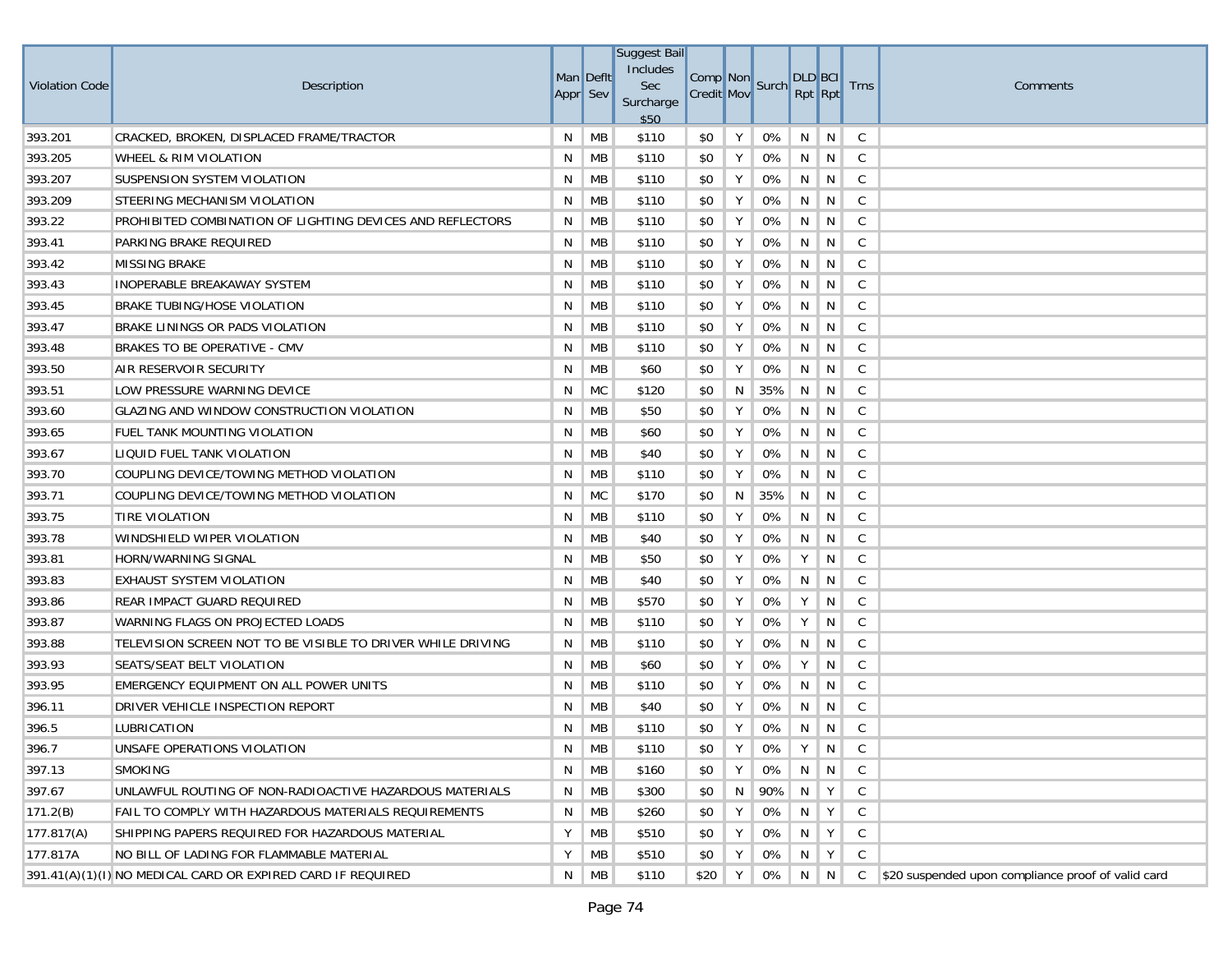| <b>Violation Code</b> | Description                                                      | Appr Sev | Man Deflt | Suggest Bail<br>Includes<br>Sec<br>Surcharge<br>\$50 | <b>Credit Mov</b> |   | Comp Non Surch | <b>DLD</b> BCI<br>Rpt Rpt |               | <b>Trns</b>  | Comments           |
|-----------------------|------------------------------------------------------------------|----------|-----------|------------------------------------------------------|-------------------|---|----------------|---------------------------|---------------|--------------|--------------------|
| 392.5(A)(2)           | MEASURABLE AMOUNT OR DETECTABLE PRESENCE OF ALCOHOL              | Y        | MB        | \$1,460                                              | \$0               | N | 90%            | N                         | $\parallel$ Y | C            |                    |
| 392.5(A)(3)           | ON DUTY OR OPERATING COMM VEHICLE WHILE IN POSSESSION OF ALC     | Υ        | МB        | \$1,460                                              | \$0               | N | 90%            | N                         | Y             | C            |                    |
| 392.71(A)             | USE/POSSESSION OF RADAR DETECTORS PROHIB USE IN CMV              | N        | МB        | \$110                                                | \$0               | Y | 0%             | N <sub>1</sub>            | N             | C            |                    |
| 392.71(B)             | REQUIRE OR PERMIT DRIVER TO USE RADAR DETECTOR                   | N        | MB        | \$110                                                | \$0               | Y | 0%             | N                         | N             | C            |                    |
| 392.82(A)(1)          | USING A HAND-HELD MOBILE TELEPHONE WHILE DRIVING A CMV           | Υ        | МB        | \$360                                                | \$0               | N | 90%            | Y                         | N             | $\mathsf{C}$ |                    |
| 392.9(A)              | UNAUTHORIZED DRIVER                                              | N        | MB        | \$110                                                | \$0               | Y | 0%             | Υ                         | N             | C            |                    |
| 392.9A                | <b>OPERATING AUTHORITY</b>                                       | N        | МB        | \$110                                                | \$0               | Y | 0%             | N                         | N             | C            |                    |
| 393.13(A)             | RETROFLECTIVE TAPE NOT AFFIXED AS REQUIRED                       | N        | <b>MC</b> | \$60                                                 | \$0               | Υ | 0%             | N                         | N             | C            |                    |
| 393.24(C)             | IMPROPER HEADLAMP MOUNTING                                       | N        | МB        | \$110                                                | \$0               | Υ | 0%             | N                         | N             | $\mathsf{C}$ |                    |
| 393.25(F)             | <b>STOP LAMP OPERATION</b>                                       | N        | МB        | \$110                                                | \$0               | Y | 0%             | N                         | N             | C            |                    |
| 393.48(A)             | <b>DEFECTIVE BRAKING ACTION</b>                                  | N        | МB        | \$110                                                | \$0               | Y | 0%             | N                         | N             | C            |                    |
| 393.60(D)             | CMV - WINDOW TINT VIOLATION                                      | N        | МB        | \$50                                                 | \$0               | Υ | 0%             | N                         | N             | C            |                    |
| 393.75(A)             | MISCELLANEOUS TIRE VIOLATION                                     | N        | МB        | \$110                                                | \$0               | Υ | 0%             | N                         | N             | C            |                    |
| 393.75(B)             | STEERING AXLE VIOLATION                                          | N        | МB        | \$110                                                | \$0               | Υ | 0%             | N                         | N             | C            |                    |
| 393.95(A)             | <b>FIRE EXTINGUISHER REQUIRED</b>                                | N        | МB        | \$110                                                | \$0               | Y | 0%             | N                         | N             | C            |                    |
| 393.95(F)             | WARNING DEVICES REQUIRED FOR STOPPED VEHICLES                    | N        | МB        | \$110                                                | \$0               | Υ | 0%             | N                         | N             | C            |                    |
| 395.13(B2)            | NO LOG BOOK IN DRIVER'S POSSESSION REQUIRED                      | N        | МB        | \$310                                                | \$0               | Υ | 0%             | N                         | N             | C            |                    |
| 395.13(D)             | DRIVING WHEN DECLARED OUT OF SERVICE                             | N        | МB        | \$1,090                                              | \$0               | N | 90%            | Υ                         | N             | C            |                    |
| 395.3(A)(1)           | <b>EXCESS OF 10 HOUR RULE</b>                                    | N        | МB        | \$110                                                | \$0               | Y | 0%             | N                         | N             | C            |                    |
| 395.3(A)(2)           | <b>EXCESS OF 14 HOUR RULE</b>                                    | N        | МB        | \$110                                                | \$0               | Υ | 0%             | N                         | N             | C            |                    |
| 395.3(A)(3)           | CMV - EXCESS OF THE 11 HOUR RULE                                 | N        | МB        | \$110                                                | \$0               | Y | 0%             | N                         | N             | C            |                    |
|                       | 395.3(A)(3)(II) CMV - EXCESS DRIVING 8 HOURS SINCE LAST OFF DUTY | N        | МB        | \$110                                                | \$0               | Y | 0%             | N                         | N             | C            |                    |
| 395.3(B)              | DRIVING AFTER 60/70                                              | N        | MB        | \$200                                                | \$0               | N | 90%            | N                         | N             | C            |                    |
| 395.3(B1)             | <b>EXCESS OF 60 HOUR RULE</b>                                    | N        | МB        | \$110                                                | \$0               | Υ | 0%             | N                         | N             | C            |                    |
| 395.3(B2)             | <b>EXCESS OF 70 HOUR RULE</b>                                    | N        | MB        | \$110                                                | \$0               | Y | 0%             | N                         | N             | C            |                    |
| 395.5(A)              | EXCESS OF 10/15 HOUR RULE - PASSENGER CARRYING VEHICLES          | N        | МB        | \$110                                                | \$0               | Υ | 0%             | N                         | N             | C            |                    |
| 395.5(B)              | DRIVING AFTER 60/70 HOUR RULE - PASSENGER CARRYING VEHICLE       | N        | МB        | \$110                                                | \$0               | Υ | 0%             | N                         | N             | C            |                    |
| 395.8(A)              | NO RECORD OF DUTY STATUS (LOG BOOK)                              | N        | MB        | \$310                                                | \$0               | Υ | 0%             | N                         | N             | C            | Shut Down 10 Hours |
| 395.8(E)              | <b>FALSE LOG BOOK</b>                                            | N        | MB        | \$510                                                | \$0               | Y | 0%             | N                         | N             | C            | Shut Down 10 Hours |
| 395.8(F)(1)           | LOG BOOK ENTRIES MUST BE CURRENT                                 | N        | MB        | \$210                                                | \$0               | Y | 0%             | N.                        | N.            | C            | Shut Down 10 Hours |
| 395.8(K)(2)           | NO RECORD OF DUTY STATUS (PREV 7 DAYS)                           | N        | МB        | \$210                                                | \$0               | Y | 0%             | N                         | N             | C            | Shut Down 10 Hours |
| 396.17(C)             | NO PROOF OF ANNUAL INSPECTION                                    | N        | МB        | \$570                                                | \$0               | Y | 0%             | N                         | N             | C            |                    |
| 396.3(A)              | INSPECTION REPAIR MAINENANCE VIOLATION                           | N        | МB        | \$110                                                | \$0               | Y | 0%             | N                         | N             | C            |                    |
| 396.9(C)(2)           | INSPECTION OF MOTOR VEH OUT OF SERVICE                           | N        | МB        | \$1,140                                              | \$0               | N | 90%            | N                         | N             | C            |                    |
| 396.9(D)(2)           | FAILURE TO REPAIR PREVIOUS DEFECT                                | N        | MC        | \$110                                                | \$0               | Y | 0%             | Y                         | N             | C            |                    |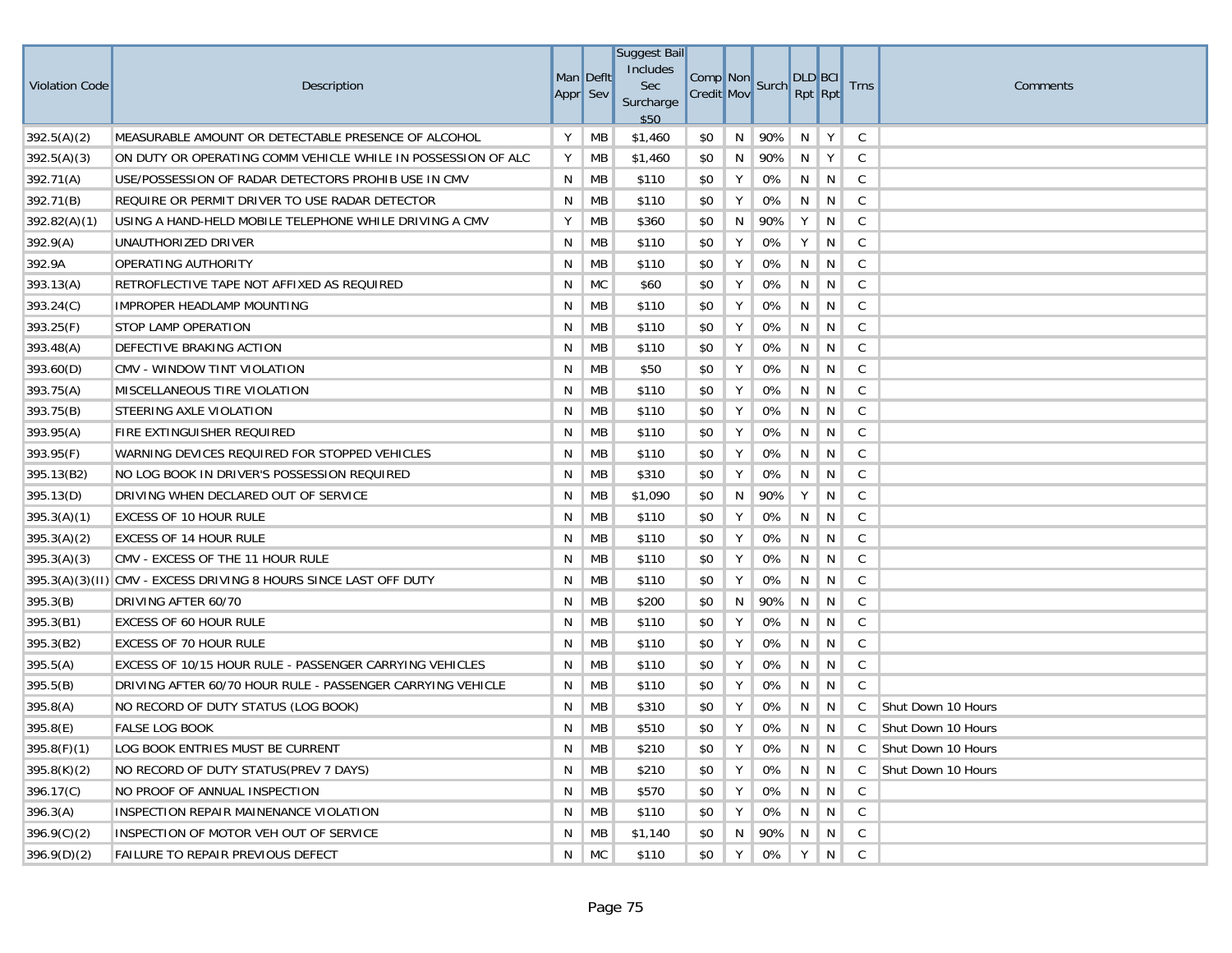## SPEEDING VIOLATIONS

The amounts below are provided as an examples to illustrate how bail amounts are adjusted based on the miles per hour (MPH) over the speed limit for the given violation code

| <b>Violation Code</b>           | Description                |   |     | Suggest Bail<br>Man Defit Includes Sec Comp Non Surch<br>Appr Sev Surcharge<br>\$50 | Credit Mov |       |     | DL<br>D<br>Rpt<br>Rpt<br>Trns | Comment                        |
|---------------------------------|----------------------------|---|-----|-------------------------------------------------------------------------------------|------------|-------|-----|-------------------------------|--------------------------------|
| Speeding in a Construction Zone |                            |   |     |                                                                                     |            |       |     |                               |                                |
| $41-6a-209(2)(a)$               | 1-10 MPH Over Speed Limit  | N | ΠN  | \$170.00                                                                            | $$0.00$ N  | 35% Y | ΙN  | $\overline{C}$                |                                |
| $41-6a-209(2)(a)$               | 11-15 MPH Over Speed Limit | N | ΙIΝ | \$220.00                                                                            | $$0.00$ N  | 35% Y | ΙN  | $\overline{C}$                |                                |
| $41-6a-209(2)(a)$               | 16-20 MPH Over Speed Limit | N | ΙIΝ | \$320.00                                                                            | $$0.00$ N  | 35% Y | IN. | c                             |                                |
| $41-6a-209(2)(a)$               | 21-25 MPH Over Speed Limit | N | ΙIΝ | \$470.00                                                                            | $$0.00$ N  | 35% Y | IN. | c                             |                                |
| $41-6a-209(2)(a)$               | 26-30 MPH Over Speed Limit | N | ΙIΝ | \$670.00                                                                            | $$0.00$ N  | 35% Y | ΙN  | $\overline{C}$                |                                |
| $41-6a-209(2)(a)$               | 31+ MPH Over Speed Limit   |   | ΙN  | \$870.00 \$0.00 N                                                                   |            | 35% Y | IN. | C                             | Add \$20 for every mph over 31 |
| $C_{\text{no}}$                 |                            |   |     |                                                                                     |            |       |     |                               |                                |

## Speeding

| 41-6a-601 | 1-10 MPH Over Speed Limit  | IN | HN.        | \$120.00 \$0.00 N |  | $ 35\% $ Y N |              | - IC |                                |
|-----------|----------------------------|----|------------|-------------------|--|--------------|--------------|------|--------------------------------|
| 41-6a-601 | 11-15 MPH Over Speed Limit |    | <b>IIN</b> | \$150.00 \$0.00 N |  | $35\%$ Y     | IN.          |      |                                |
| 41-6a-601 | 16-20 MPH Over Speed Limit |    | <b>IIN</b> | \$200.00 \$0.00 N |  | $35\%$ Y     | IN.          |      |                                |
| 41-6a-601 | 21-25 MPH Over Speed Limit |    | <b>IIN</b> | \$270.00 \$0.00 N |  | $35\%$       | $\mathsf{N}$ |      |                                |
| 41-6a-601 | 26-30 MPH Over Speed Limit |    | <b>IIN</b> | \$370.00 \$0.00 N |  | 35% Y        | IN.          | -lc  |                                |
| 41-6a-601 | 31+ MPH Over Speed Limit   |    | IIN.       | \$470.00 \$0.00 N |  | 35% Y        | IN.          |      | Add \$10 for every mph over 31 |

Speeding in a School Zone (1st Offense)

| $141-6a-604$ | 0-9 MPH Over Speed Limit   | <b>MC</b> | \$140.00 | $$0.00$ N |     | 35% Y | IN  | $\sim$<br>ΙU     |  |
|--------------|----------------------------|-----------|----------|-----------|-----|-------|-----|------------------|--|
| $141-6a-604$ | 10-19 MPH Over Speed Limit | <b>MC</b> | \$240.00 | S0.00 IN  |     | 35% Y | IN. | 1 U              |  |
| 41-6a-604    | MPH Over Speed Limit       | <b>MC</b> | \$440.00 | \$0.00    | -IN | 35% Y | IN  | $\sqrt{2}$<br>∣∪ |  |

Speeding in a School Zone (2nd or Subsequent Offense)

| 41-6a-604 | 0-9 MPH Over Speed Limit   | <b>MC</b>  | \$140.00 S0.00 N    |           | 35% Y | IN. | $\sim$<br>Ⅳ  |  |
|-----------|----------------------------|------------|---------------------|-----------|-------|-----|--------------|--|
| 41-6a-604 | 10-19 MPH Over Speed Limit | <b>MC</b>  | \$370.00  \$0.00  N |           | 35% Y | IN. | $\sim$<br>∣∪ |  |
| 41-6a-604 | MPH Over Speed Limit       | <b>IMC</b> | \$780.00            | $$0.00$ N | 35% Y | IN. | $\sim$<br>ιv |  |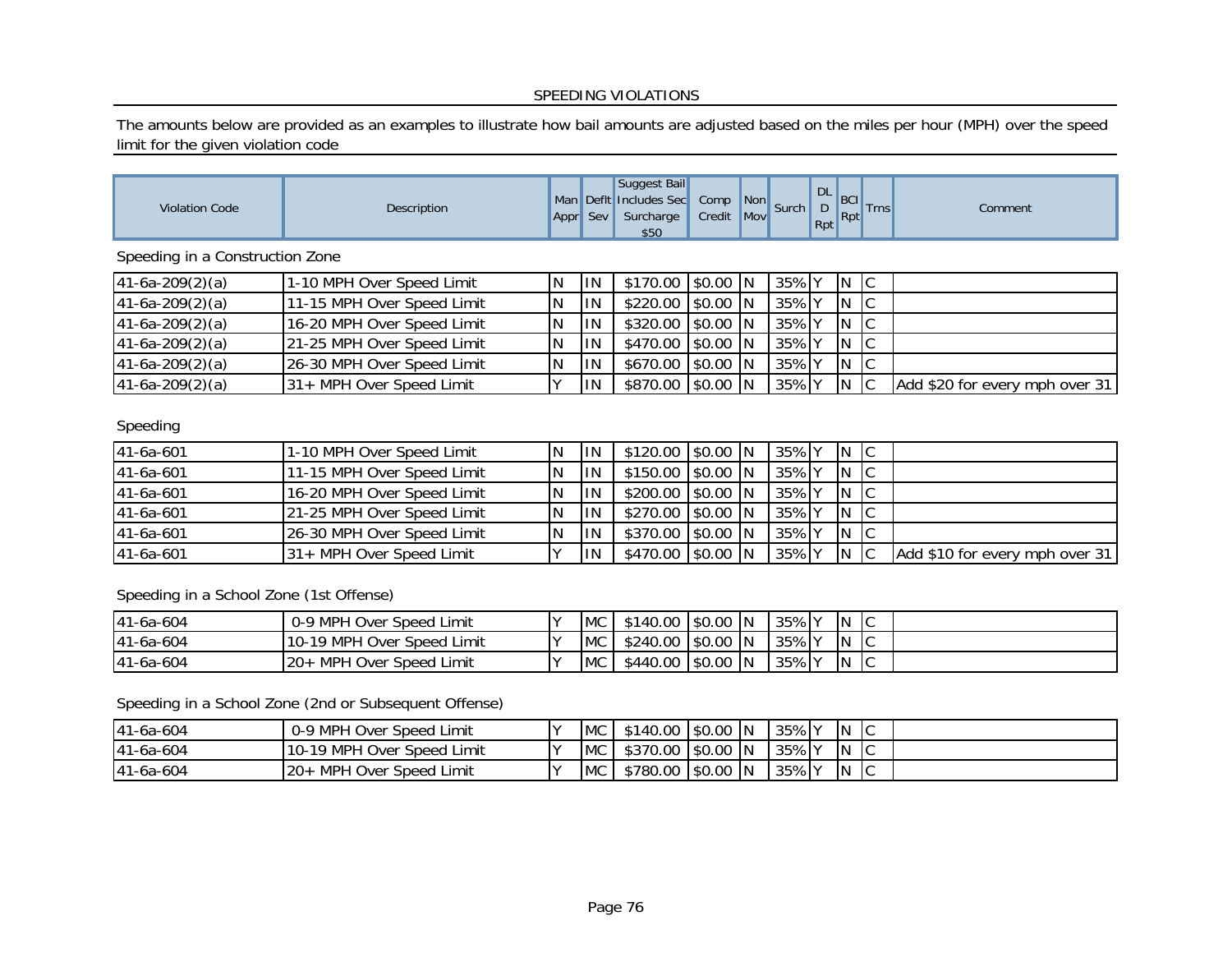|        |           |        |             |           |        | <b>Gross Vehicle Weight and Fine Amounts</b> |           |        |             |           |        |
|--------|-----------|--------|-------------|-----------|--------|----------------------------------------------|-----------|--------|-------------|-----------|--------|
| Weight | Each Axle | Gross  | Weight      | Each Axle | Gross  | Weight                                       | Each Axle | Gross  | Weight      | Each Axle | Gross  |
| 2001   | 50.00     | 50.00  | 2700        | 158.00    | 185.00 | 3400                                         | 186.00    | 220.00 | 4100        | 214.00    | 255.00 |
| 2020   | 130.80    | 151.00 | 2720        | 158.80    | 186.00 | 3420                                         | 186.80    | 221.00 | 4120        | 214.80    | 256.00 |
| 2040   | 131.60    | 152.00 | 2740        | 159.60    | 187.00 | 3140                                         | 175.60    | 207.00 | 4140        | 215.60    | 257.00 |
| 2060   | 132.40    | 153.00 | 2760        | 160.40    | 188.00 | 3460                                         | 188.40    | 223.00 | 4160        | 216.40    | 258.00 |
| 2080   | 133.20    | 154.00 | 2780        | 161.20    | 189.00 | 3480                                         | 189.20    | 224.00 | 4180        | 217.20    | 259.00 |
| 2100   | 134.00    | 155.00 | <i>2800</i> | 162.00    | 190.00 | 3500                                         | 190.00    | 225.00 | 4200        | 218.00    | 260.00 |
| 2120   | 134.80    | 156.00 | 2820        | 162.80    | 191.00 | 3520                                         | 190.80    | 226.00 | 4220        | 218.80    | 261.00 |
| 2140   | 135.60    | 157.00 | 2840        | 163.60    | 192.00 | 2540                                         | 151.60    | 177.00 | 4240        | 219.60    | 262.00 |
| 2160   | 136.40    | 158.00 | 2860        | 164.40    | 193.00 | 3560                                         | 192.40    | 228.00 | 4260        | 220.40    | 263.00 |
| 2180   | 137.20    | 159.00 | 2880        | 165.20    | 194.00 | 3580                                         | 193.20    | 229.00 | 4280        | 221.20    | 264.00 |
| 2200   | 138.00    | 160.00 | <i>2900</i> | 166.00    | 195.00 | 3600                                         | 194.00    | 230.00 | 4300        | 222.00    | 265.00 |
| 2220   | 138.80    | 161.00 | 2920        | 166.80    | 196.00 | 3620                                         | 194.80    | 231.00 | 4320        | 222.80    | 266.00 |
| 2240   | 139.60    | 162.00 | 2940        | 167.60    | 197.00 | 3640                                         | 195.60    | 232.00 | 4340        | 223.60    | 267.00 |
| 2260   | 140.40    | 163.00 | 2960        | 168.40    | 198.00 | 3560                                         | 192.40    | 228.00 | 4360        | 224.40    | 268.00 |
| 2280   | 141.20    | 164.00 | 2980        | 169.20    | 199.00 | 3680                                         | 197.20    | 234.00 | 4380        | 225.20    | 269.00 |
| 2300   | 142.00    | 165.00 | 3000        | 170.00    | 200.00 | 3700                                         | 198.00    | 235.00 | 4400        | 226.00    | 270.00 |
| 2320   | 142.80    | 166.00 | 3020        | 170.80    | 201.00 | 3720                                         | 198.80    | 236.00 | 4420        | 226.80    | 271.00 |
| 2340   | 143.60    | 167.00 | 3040        | 171.60    | 202.00 | 2740                                         | 159.60    | 187.00 | 4440        | 227.60    | 272.00 |
| 2360   | 144.40    | 168.00 | 3060        | 172.40    | 203.00 | 3760                                         | 200.40    | 238.00 | 4460        | 228.40    | 273.00 |
| 2380   | 145.20    | 169.00 | 3080        | 173.20    | 204.00 | 3780                                         | 201.20    | 239.00 | 4480        | 229.20    | 274.00 |
| 2400   | 146.00    | 170.00 | 3100        | 174.00    | 205.00 | 3800                                         | 202.00    | 240.00 | 4500        | 230.00    | 275.00 |
| 2420   | 146.80    | 171.00 | 3120        | 174.80    | 206.00 | 3820                                         | 202.80    | 241.00 | 4520        | 230.80    | 276.00 |
| 2440   | 147.60    | 172.00 | 3140        | 175.60    | 207.00 | 3840                                         | 203.60    | 242.00 | 4540        | 231.60    | 277.00 |
| 2460   | 148.40    | 173.00 | 3160        | 176.40    | 208.00 | 2860                                         | 164.40    | 193.00 | 4560        | 232.40    | 278.00 |
| 2480   | 149.20    | 174.00 | 3180        | 177.20    | 209.00 | 3880                                         | 205.20    | 244.00 | 4580        | 233.20    | 279.00 |
| 2500   | 150.00    | 175.00 | 3200        | 178.00    | 210.00 | 3900                                         | 206.00    | 245.00 | <i>4600</i> | 234.00    | 280.00 |
| 2520   | 150.80    | 176.00 | 3220        | 178.80    | 211.00 | 3920                                         | 206.80    | 246.00 | 4620        | 234.80    | 281.00 |
| 2540   | 151.60    | 177.00 | 3240        | 179.60    | 212.00 | 3940                                         | 207.60    | 247.00 | 4640        | 235.60    | 282.00 |
| 2560   | 152.40    | 178.00 | 3260        | 180.40    | 213.00 | 3960                                         | 208.40    | 248.00 | 4660        | 236.40    | 283.00 |
| 2580   | 153.20    | 179.00 | 3280        | 181.20    | 214.00 | 3980                                         | 209.20    | 249.00 | 4680        | 237.20    | 284.00 |
| 2600   | 154.00    | 180.00 | 3300        | 182.00    | 215.00 | 4000                                         | 210.00    | 250.00 | 4700        | 238.00    | 285.00 |
| 2620   | 154.80    | 181.00 | 3320        | 182.80    | 216.00 | 4020                                         | 210.80    | 251.00 | 4720        | 238.80    | 286.00 |
| 2640   | 155.60    | 182.00 | 3340        | 183.60    | 217.00 | 4040                                         | 211.60    | 252.00 | 4740        | 239.60    | 287.00 |
| 2660   | 156.40    | 183.00 | 3360        | 184.40    | 218.00 | 4060                                         | 212.40    | 253.00 | 4760        | 240.40    | 288.00 |
| 2680   | 157.20    | 184.00 | 3380        | 185.20    | 219.00 | 4080                                         | 213.20    | 254.00 | 4780        | 241.20    | 289.00 |

 $\overline{\phantom{a}}$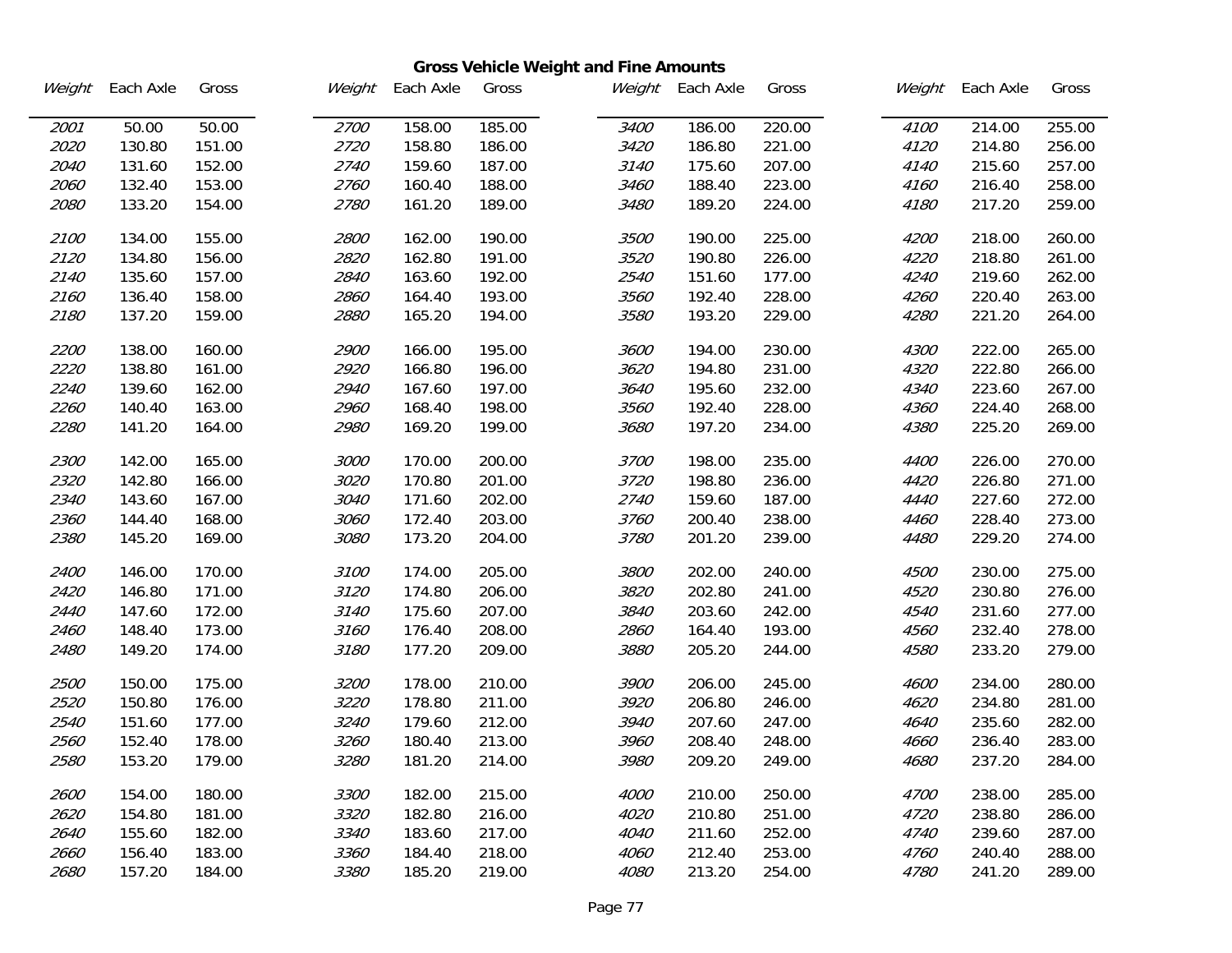| Weight | Each Axle | Gross  | Weight | Each Axle | Gross  | Weight | Each Axle | Gross  | Weight      | Each Axle | Gross  |
|--------|-----------|--------|--------|-----------|--------|--------|-----------|--------|-------------|-----------|--------|
| 4800   | 242.00    | 290.00 | 5500   | 325.00    | 325.00 | 6200   | 360.00    | 360.00 | 6900        | 395.00    | 395.00 |
| 4820   | 242.80    | 291.00 | 5520   | 326.00    | 326.00 | 6220   | 361.00    | 361.00 | 6920        | 396.00    | 396.00 |
| 4840   | 243.60    | 292.00 | 5540   | 327.00    | 327.00 | 6240   | 362.00    | 362.00 | 6940        | 397.00    | 397.00 |
| 4860   | 244.40    | 293.00 | 5560   | 328.00    | 328.00 | 6260   | 363.00    | 363.00 | 6960        | 398.00    | 398.00 |
| 4830   | 243.20    | 291.50 | 5580   | 329.00    | 329.00 | 6280   | 364.00    | 364.00 | 6980        | 399.00    | 399.00 |
| 4900   | 246.00    | 295.00 | 5600   | 330.00    | 330.00 | 6300   | 365.00    | 365.00 | 7000        | 400.00    | 400.00 |
| 4920   | 246.80    | 296.00 | 5620   | 331.00    | 331.00 | 6320   | 366.00    | 366.00 | 7020        | 401.00    | 401.00 |
| 4940   | 247.60    | 297.00 | 5540   | 327.00    | 327.00 | 6340   | 367.00    | 367.00 | 7040        | 402.00    | 402.00 |
| 4960   | 248.40    | 298.00 | 5560   | 328.00    | 328.00 | 6360   | 368.00    | 368.00 | 7060        | 403.00    | 403.00 |
| 4980   | 249.20    | 299.00 | 5580   | 329.00    | 329.00 | 6380   | 369.00    | 369.00 | 7080        | 404.00    | 404.00 |
|        |           |        |        |           |        |        |           |        |             |           |        |
| 5000   | 250.00    | 300.00 | 5700   | 335.00    | 335.00 | 6400   | 370.00    | 370.00 | 7100        | 405.00    | 405.00 |
| 5020   | 301.00    | 301.00 | 5720   | 336.00    | 336.00 | 6420   | 371.00    | 371.00 | 7120        | 406.00    | 406.00 |
| 5040   | 302.00    | 302.00 | 5740   | 337.00    | 337.00 | 6440   | 372.00    | 372.00 | 7140        | 407.00    | 407.00 |
| 5060   | 303.00    | 303.00 | 5760   | 338.00    | 338.00 | 6460   | 373.00    | 373.00 | 7160        | 408.00    | 408.00 |
| 5080   | 304.00    | 304.00 | 5780   | 339.00    | 339.00 | 6480   | 374.00    | 374.00 | 7180        | 409.00    | 409.00 |
| 5100   | 305.00    | 305.00 | 5800   | 340.00    | 340.00 | 6500   | 375.00    | 375.00 | 7200        | 410.00    | 410.00 |
| 5120   | 306.00    | 306.00 | 5820   | 341.00    | 341.00 | 6520   | 376.00    | 376.00 | 7220        | 411.00    | 411.00 |
| 5140   | 307.00    | 307.00 | 5840   | 342.00    | 342.00 | 6540   | 377.00    | 377.00 | 7240        | 412.00    | 412.00 |
| 5160   | 308.00    | 308.00 | 5860   | 343.00    | 343.00 | 6560   | 378.00    | 378.00 | 7260        | 413.00    | 413.00 |
| 5180   | 309.00    | 309.00 | 5880   | 344.00    | 344.00 | 6580   | 379.00    | 379.00 | 7280        | 414.00    | 414.00 |
| 5200   | 310.00    | 310.00 | 5900   | 345.00    | 345.00 | 6600   | 380.00    | 380.00 | 7300        | 415.00    | 415.00 |
| 5220   | 311.00    | 311.00 | 5920   | 346.00    | 346.00 | 6620   | 381.00    | 381.00 | 7320        | 416.00    | 416.00 |
| 5240   | 312.00    | 312.00 | 5940   | 347.00    | 347.00 | 6640   | 382.00    | 382.00 | 7340        | 417.00    | 417.00 |
| 5260   | 313.00    | 313.00 | 5960   | 348.00    | 348.00 | 6660   | 383.00    | 383.00 | 7360        | 418.00    | 418.00 |
| 5280   | 314.00    | 314.00 | 5980   | 349.00    | 349.00 | 6680   | 384.00    | 384.00 | 7380        | 419.00    | 419.00 |
|        |           |        |        |           |        |        |           |        |             |           |        |
| 5300   | 315.00    | 315.00 | 6000   | 350.00    | 350.00 | 6700   | 385.00    | 385.00 | 7400        | 420.00    | 420.00 |
| 5320   | 316.00    | 316.00 | 6020   | 351.00    | 351.00 | 6720   | 386.00    | 386.00 | 7420        | 421.00    | 421.00 |
| 5340   | 317.00    | 317.00 | 6040   | 352.00    | 352.00 | 6740   | 387.00    | 387.00 | 7440        | 422.00    | 422.00 |
| 5360   | 318.00    | 318.00 | 6060   | 353.00    | 353.00 | 6760   | 388.00    | 388.00 | 7460        | 423.00    | 423.00 |
| 5380   | 319.00    | 319.00 | 6080   | 354.00    | 354.00 | 6780   | 389.00    | 389.00 | 7480        | 424.00    | 424.00 |
| 5400   | 320.00    | 320.00 | 6100   | 355.00    | 355.00 | 6800   | 390.00    | 390.00 | <i>7500</i> | 425.00    | 425.00 |
| 5420   | 321.00    | 321.00 | 6120   | 356.00    | 356.00 | 6820   | 391.00    | 391.00 | 7520        | 426.00    | 426.00 |
| 5440   | 322.00    | 322.00 | 6140   | 357.00    | 357.00 | 6840   | 392.00    | 392.00 | 7540        | 427.00    | 427.00 |
| 5460   | 323.00    | 323.00 | 6160   | 358.00    | 358.00 | 6860   | 393.00    | 393.00 | 7560        | 428.00    | 428.00 |
| 5480   | 324.00    | 324.00 | 6180   | 359.00    | 359.00 | 6880   | 394.00    | 394.00 | 7580        | 429.00    | 429.00 |

 $\overline{\phantom{a}}$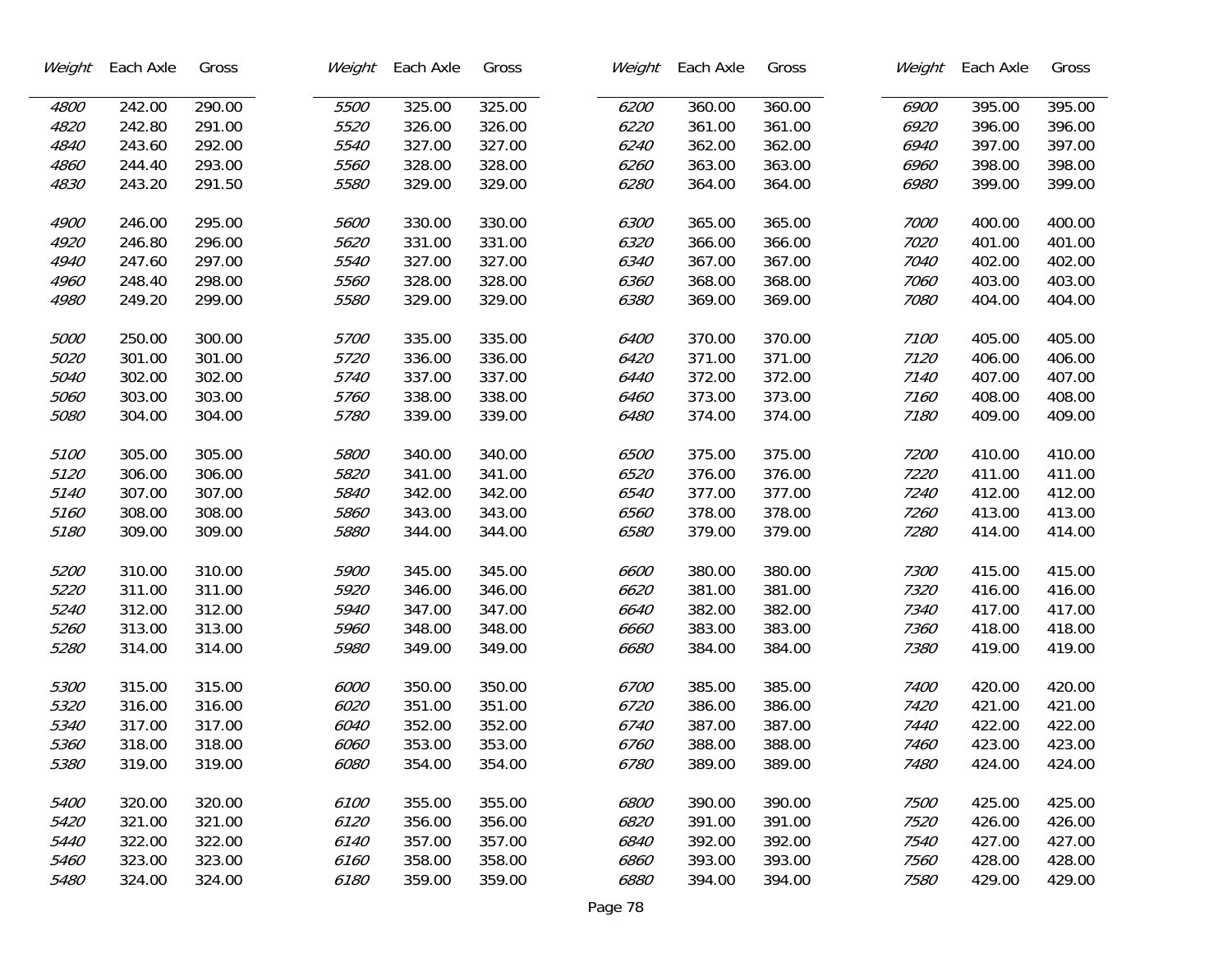| Weight | Each Axle | Gross  | Weight | Each Axle | Gross  | Weight | Each Axle | Gross  | Weight | Each Axle | Gross  |
|--------|-----------|--------|--------|-----------|--------|--------|-----------|--------|--------|-----------|--------|
| 7600   | 430.00    | 430.00 | 8300   | 548.00    | 465.00 | 9000   | 590.00    | 500.00 | 9700   | 632.00    | 535.00 |
| 7620   | 431.00    | 431.00 | 8320   | 549.20    | 466.00 | 9020   | 591.20    | 501.00 | 9720   | 633.20    | 536.00 |
| 7640   | 432.00    | 432.00 | 9340   | 610.40    | 517.00 | 9040   | 592.40    | 502.00 | 9740   | 634.40    | 537.00 |
| 7660   | 433.00    | 433.00 | 8360   | 551.60    | 468.00 | 9060   | 593.60    | 503.00 | 9760   | 635.60    | 538.00 |
| 7680   | 434.00    | 434.00 | 8380   | 552.80    | 469.00 | 9080   | 594.80    | 504.00 | 9780   | 636.80    | 539.00 |
|        |           |        |        |           |        |        |           |        |        |           |        |
| 7700   | 435.00    | 435.00 | 8400   | 554.00    | 470.00 | 9100   | 596.00    | 505.00 | 9800   | 638.00    | 540.00 |
| 7720   | 436.00    | 436.00 | 8420   | 555.20    | 471.00 | 9120   | 597.20    | 506.00 | 9820   | 639.20    | 541.00 |
| 7740   | 437.00    | 437.00 | 8440   | 556.40    | 472.00 | 9140   | 598.40    | 507.00 | 9840   | 640.40    | 542.00 |
| 7760   | 438.00    | 438.00 | 8450   | 557.00    | 472.50 | 9160   | 599.60    | 508.00 | 9860   | 641.60    | 543.00 |
| 7780   | 439.00    | 439.00 | 8480   | 558.80    | 474.00 | 9180   | 600.80    | 509.00 | 9880   | 642.80    | 544.00 |
| 7800   | 440.00    | 440.00 | 8500   | 560.00    | 475.00 | 9200   | 602.00    | 510.00 | 9900   | 644.00    | 545.00 |
| 7820   | 441.00    | 441.00 | 8520   | 561.20    | 476.00 | 9220   | 603.20    | 511.00 | 9920   | 645.20    | 546.00 |
| 7840   | 442.00    | 442.00 | 8540   | 562.40    | 477.00 | 9240   | 604.40    | 512.00 | 9940   | 646.40    | 547.00 |
| 7860   | 443.00    | 443.00 | 8560   | 563.60    | 478.00 | 9260   | 605.60    | 513.00 | 9960   | 647.60    | 548.00 |
| 7880   | 444.00    | 444.00 | 8580   | 564.80    | 479.00 | 9280   | 606.80    | 514.00 | 9980   | 648.80    | 549.00 |
| 7900   | 445.00    | 445.00 | 8600   | 566.00    | 480.00 | 9300   | 608.00    | 515.00 | 10000  | 650.00    | 550.00 |
| 7920   | 446.00    | 446.00 | 8620   | 567.20    | 481.00 | 9320   | 609.20    | 516.00 | 10020  | 651.20    | 551.00 |
| 7940   | 447.00    | 447.00 | 8640   | 568.40    | 482.00 | 9340   | 610.40    | 517.00 | 10040  | 652.40    | 552.00 |
| 7960   | 448.00    | 448.00 | 8660   | 569.60    | 483.00 | 9360   | 611.60    | 518.00 | 10060  | 653.60    | 553.00 |
| 7980   | 449.00    | 449.00 | 8680   | 570.80    | 484.00 | 9380   | 612.80    | 519.00 | 10080  | 654.80    | 554.00 |
|        |           |        |        |           |        |        |           |        |        |           |        |
| 8000   | 450.00    | 450.00 | 8700   | 572.00    | 485.00 | 9400   | 614.00    | 520.00 | 10100  | 656.00    | 555.00 |
| 8020   | 531.20    | 451.00 | 8720   | 573.20    | 486.00 | 9420   | 615.20    | 521.00 | 10120  | 657.20    | 556.00 |
| 8040   | 532.40    | 452.00 | 8740   | 574.40    | 487.00 | 9440   | 616.40    | 522.00 | 10140  | 658.40    | 557.00 |
| 8060   | 533.60    | 453.00 | 8760   | 575.60    | 488.00 | 9460   | 617.60    | 523.00 | 10160  | 659.60    | 558.00 |
| 8080   | 534.80    | 454.00 | 8780   | 576.80    | 489.00 | 9480   | 618.80    | 524.00 | 10180  | 660.80    | 559.00 |
| 8100   | 536.00    | 455.00 | 8800   | 578.00    | 490.00 | 9500   | 620.00    | 525.00 | 10200  | 662.00    | 560.00 |
| 8120   | 537.20    | 456.00 | 8820   | 579.20    | 491.00 | 9520   | 621.20    | 526.00 | 10220  | 663.20    | 561.00 |
| 8140   | 538.40    | 457.00 | 8840   | 580.40    | 492.00 | 9540   | 622.40    | 527.00 | 10240  | 664.40    | 562.00 |
| 8160   | 539.60    | 458.00 | 8860   | 581.60    | 493.00 | 9560   | 623.60    | 528.00 | 10260  | 665.60    | 563.00 |
| 8180   | 540.80    | 459.00 | 8880   | 582.80    | 494.00 | 9580   | 624.80    | 529.00 | 10280  | 666.80    | 564.00 |
| 8200   | 542.00    | 460.00 | 8900   | 584.00    | 495.00 | 9600   | 626.00    | 530.00 | 10300  | 668.00    | 565.00 |
|        |           |        |        |           |        |        |           |        |        |           |        |
| 8220   | 543.20    | 461.00 | 8920   | 585.20    | 496.00 | 9620   | 627.20    | 531.00 | 10320  | 669.20    | 566.00 |
| 8240   | 544.40    | 462.00 | 8940   | 586.40    | 497.00 | 9640   | 628.40    | 532.00 | 10340  | 670.40    | 567.00 |
| 8260   | 545.60    | 463.00 | 8960   | 587.60    | 498.00 | 9660   | 629.60    | 533.00 | 10360  | 671.60    | 568.00 |
| 8280   | 546.80    | 464.00 | 8980   | 588.80    | 499.00 | 9680   | 630.80    | 534.00 | 10380  | 672.80    | 569.00 |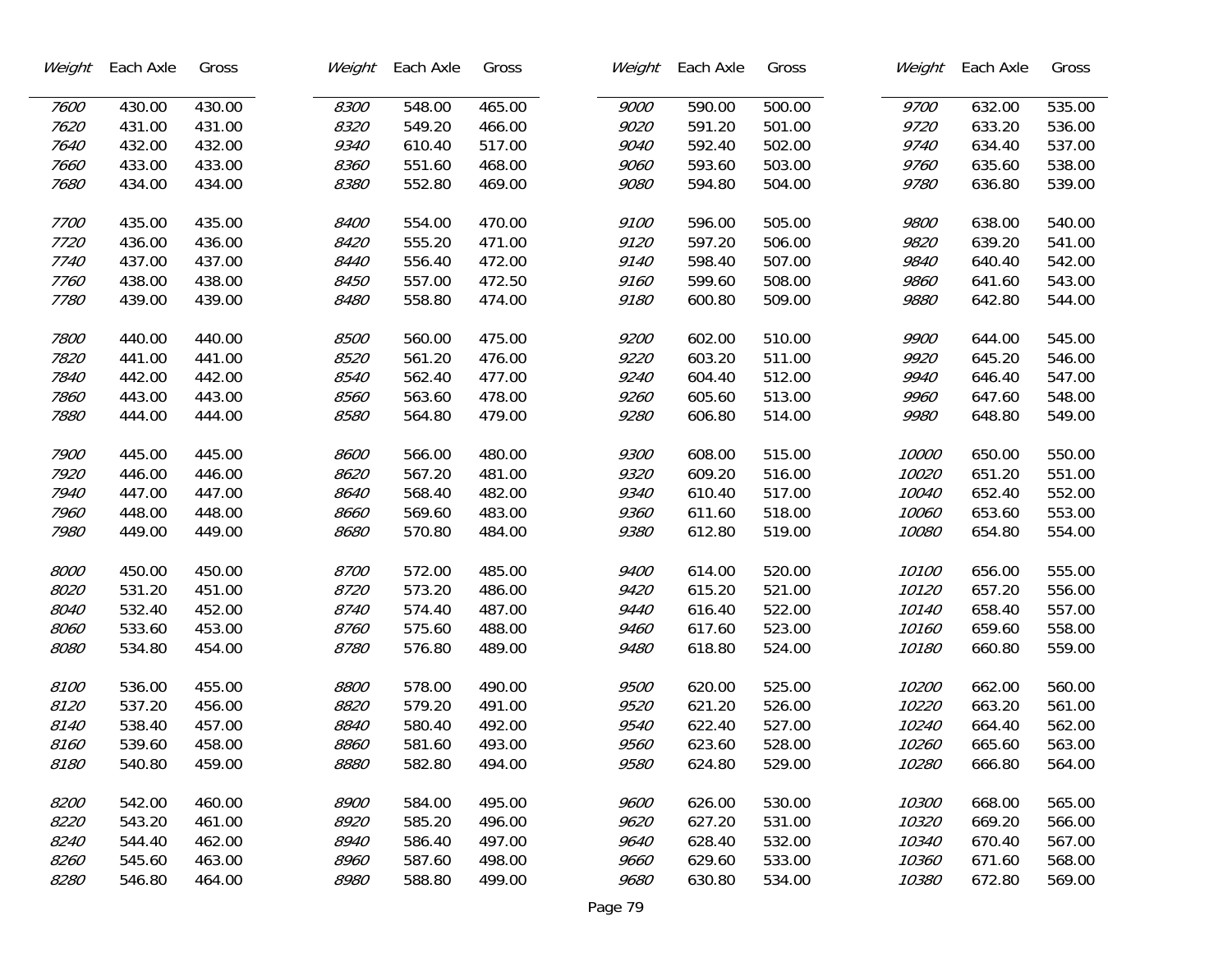| Weight | Each Axle | Gross  | Weight | Each Axle | Gross  | Weight | Each Axle | Gross  | Weight | Each Axle | Gross  |
|--------|-----------|--------|--------|-----------|--------|--------|-----------|--------|--------|-----------|--------|
| 10400  | 674.00    | 570.00 | 11100  | 716.00    | 605.00 | 11800  | 758.00    | 640.00 | 12500  | 925.00    | 675.00 |
| 10420  | 675.20    | 571.00 | 11120  | 717.20    | 606.00 | 11820  | 759.20    | 641.00 | 12520  | 926.40    | 676.00 |
| 10440  | 676.40    | 572.00 | 11140  | 718.40    | 607.00 | 11840  | 760.40    | 642.00 | 12540  | 927.80    | 677.00 |
| 10460  | 677.60    | 573.00 | 11160  | 719.60    | 608.00 | 11860  | 761.60    | 643.00 | 12560  | 929.20    | 678.00 |
| 10480  | 678.80    | 574.00 | 11180  | 720.80    | 609.00 | 11880  | 762.80    | 644.00 | 12580  | 930.60    | 679.00 |
|        |           |        |        |           |        |        |           |        |        |           |        |
| 10500  | 680.00    | 575.00 | 11200  | 722.00    | 610.00 | 11900  | 764.00    | 645.00 | 12600  | 932.00    | 680.00 |
| 10520  | 681.20    | 576.00 | 11220  | 723.20    | 611.00 | 11320  | 729.20    | 616.00 | 12520  | 926.40    | 676.00 |
| 10540  | 682.40    | 577.00 | 11240  | 724.40    | 612.00 | 11940  | 766.40    | 647.00 | 12640  | 934.80    | 682.00 |
| 10560  | 683.60    | 578.00 | 11260  | 725.60    | 613.00 | 11960  | 767.60    | 648.00 | 12660  | 936.20    | 683.00 |
| 10580  | 684.80    | 579.00 | 11280  | 726.80    | 614.00 | 11980  | 768.80    | 649.00 | 12680  | 937.60    | 684.00 |
|        |           |        |        |           |        |        |           |        |        |           |        |
| 10600  | 686.00    | 580.00 | 11300  | 728.00    | 615.00 | 12000  | 770.00    | 650.00 | 12700  | 939.00    | 685.00 |
| 10620  | 687.20    | 581.00 | 11320  | 729.20    | 616.00 | 12020  | 891.40    | 651.00 | 12720  | 940.40    | 686.00 |
| 10640  | 688.40    | 582.00 | 11340  | 730.40    | 617.00 | 12040  | 892.80    | 652.00 | 12740  | 941.80    | 687.00 |
| 10660  | 689.60    | 583.00 | 11360  | 731.60    | 618.00 | 12060  | 894.20    | 653.00 | 12760  | 943.20    | 688.00 |
| 10680  | 690.80    | 584.00 | 11380  | 732.80    | 619.00 | 12080  | 895.60    | 654.00 | 12780  | 944.60    | 689.00 |
|        |           |        |        |           |        |        |           |        |        |           |        |
| 10700  | 692.00    | 585.00 | 11400  | 734.00    | 620.00 | 12100  | 897.00    | 655.00 | 12800  | 946.00    | 690.00 |
| 10720  | 693.20    | 586.00 | 11420  | 735.20    | 621.00 | 12120  | 898.40    | 656.00 | 12820  | 947.40    | 691.00 |
| 10740  | 694.40    | 587.00 | 11440  | 736.40    | 622.00 | 12140  | 899.80    | 657.00 | 12840  | 948.80    | 692.00 |
| 10760  | 695.60    | 588.00 | 11460  | 737.60    | 623.00 | 12160  | 901.20    | 658.00 | 12860  | 950.20    | 693.00 |
| 10780  | 696.80    | 589.00 | 11480  | 738.80    | 624.00 | 12180  | 902.60    | 659.00 | 12880  | 951.60    | 694.00 |
|        |           |        |        |           |        |        |           |        |        |           |        |
| 10800  | 698.00    | 590.00 | 11500  | 740.00    | 625.00 | 12200  | 904.00    | 660.00 | 12900  | 953.00    | 695.00 |
| 10820  | 699.20    | 591.00 | 11520  | 741.20    | 626.00 | 12220  | 905.40    | 661.00 | 12920  | 954.40    | 696.00 |
| 10840  | 700.40    | 592.00 | 11540  | 742.40    | 627.00 | 12240  | 906.80    | 662.00 | 12940  | 955.80    | 697.00 |
| 10860  | 701.60    | 593.00 | 11560  | 743.60    | 628.00 | 12260  | 908.20    | 663.00 | 12960  | 957.20    | 698.00 |
| 10880  | 702.80    | 594.00 | 11580  | 744.80    | 629.00 | 12280  | 909.60    | 664.00 | 12980  | 958.60    | 699.00 |
| 10900  | 704.00    | 595.00 | 11600  | 746.00    | 630.00 | 12300  | 911.00    | 665.00 | 13000  | 960.00    | 700.00 |
| 10920  | 705.20    | 596.00 | 11620  | 747.20    | 631.00 | 12320  | 912.40    | 666.00 | 13020  | 961.40    | 701.00 |
| 10940  | 706.40    | 597.00 | 11640  | 748.40    | 632.00 | 12340  | 913.80    | 667.00 | 13040  | 962.80    | 702.00 |
| 10960  | 707.60    | 598.00 | 11660  | 749.60    | 633.00 | 12360  | 915.20    | 668.00 | 13060  | 964.20    | 703.00 |
| 10980  | 708.80    | 599.00 | 11680  | 750.80    | 634.00 | 12380  | 916.60    | 669.00 | 13080  | 965.60    | 704.00 |
|        |           |        |        |           |        |        |           |        |        |           |        |
| 11000  | 710.00    | 600.00 | 11700  | 752.00    | 635.00 | 12400  | 918.00    | 670.00 | 13100  | 967.00    | 705.00 |
| 11020  | 711.20    | 601.00 | 11720  | 753.20    | 636.00 | 12420  | 919.40    | 671.00 | 13120  | 968.40    | 706.00 |
| 11040  | 712.40    | 602.00 | 11740  | 754.40    | 637.00 | 12440  | 920.80    | 672.00 | 13140  | 969.80    | 707.00 |
| 11060  | 713.60    | 603.00 | 11760  | 755.60    | 638.00 | 12460  | 922.20    | 673.00 | 13160  | 971.20    | 708.00 |
| 11080  | 714.80    | 604.00 | 11780  | 756.80    | 639.00 | 12480  | 923.60    | 674.00 | 13180  | 972.60    | 709.00 |
|        |           |        |        |           |        |        |           |        |        |           |        |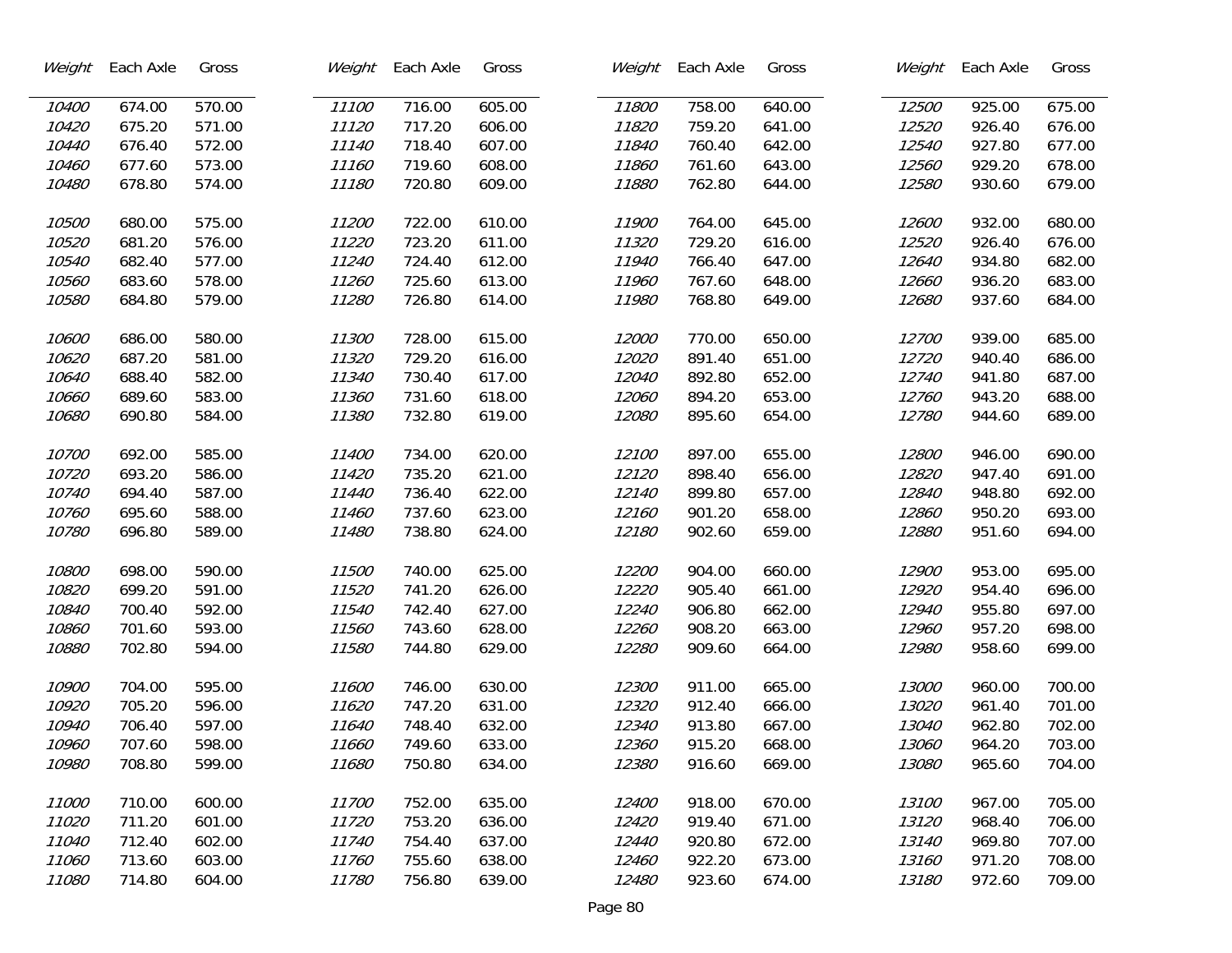| Weight | Each Axle | Gross  | Weight | Each Axle | Gross  | Weight | Each Axle | Gross  | Weight | Each Axle | Gross  |
|--------|-----------|--------|--------|-----------|--------|--------|-----------|--------|--------|-----------|--------|
| 13200  | 974.00    | 710.00 | 13900  | 1023.00   | 745.00 | 14600  | 1072.00   | 780.00 | 15300  | 1121.00   | 815.00 |
| 13220  | 975.40    | 711.00 | 13920  | 1024.40   | 746.00 | 14620  | 1073.40   | 781.00 | 15320  | 1122.40   | 816.00 |
| 13240  | 976.80    | 712.00 | 13940  | 1025.80   | 747.00 | 14640  | 1074.80   | 782.00 | 15340  | 1123.80   | 817.00 |
| 13260  | 978.20    | 713.00 | 13960  | 1027.20   | 748.00 | 14660  | 1076.20   | 783.00 | 15360  | 1125.20   | 818.00 |
| 13280  | 979.60    | 714.00 | 13980  | 1028.60   | 749.00 | 14680  | 1077.60   | 784.00 | 15380  | 1126.60   | 819.00 |
|        |           |        |        |           |        |        |           |        |        |           |        |
| 13300  | 981.00    | 715.00 | 14000  | 1030.00   | 750.00 | 14700  | 1079.00   | 785.00 | 15400  | 1128.00   | 820.00 |
| 13320  | 982.40    | 716.00 | 14020  | 1031.40   | 751.00 | 14720  | 1080.40   | 786.00 | 15420  | 1129.40   | 821.00 |
| 12340  | 913.80    | 667.00 | 14040  | 1032.80   | 752.00 | 14740  | 1081.80   | 787.00 | 15440  | 1130.80   | 822.00 |
| 12260  | 908.20    | 663.00 | 14060  | 1034.20   | 753.00 | 14760  | 1083.20   | 788.00 | 15460  | 1132.20   | 823.00 |
| 12380  | 916.60    | 669.00 | 14080  | 1035.60   | 754.00 | 14780  | 1084.60   | 789.00 | 15480  | 1133.60   | 824.00 |
|        |           |        |        |           |        |        |           |        |        |           |        |
| 13400  | 988.00    | 720.00 | 14100  | 1037.00   | 755.00 | 14800  | 1086.00   | 790.00 | 15500  | 1135.00   | 825.00 |
| 13420  | 989.40    | 721.00 | 14120  | 1038.40   | 756.00 | 14820  | 1087.40   | 791.00 | 15520  | 1136.40   | 826.00 |
| 13440  | 990.80    | 722.00 | 14140  | 1039.80   | 757.00 | 14840  | 1088.80   | 792.00 | 15540  | 1137.80   | 827.00 |
| 13460  | 992.20    | 723.00 | 14160  | 1041.20   | 758.00 | 14860  | 1090.20   | 793.00 | 15560  | 1139.20   | 828.00 |
| 13480  | 993.60    | 724.00 | 14180  | 1042.60   | 759.00 | 14880  | 1091.60   | 794.00 | 15580  | 1140.60   | 829.00 |
|        |           |        |        |           |        |        |           |        |        |           |        |
| 13500  | 995.00    | 725.00 | 14200  | 1044.00   | 760.00 | 14900  | 1093.00   | 795.00 | 15600  | 1142.00   | 830.00 |
| 13520  | 996.40    | 726.00 | 14220  | 1045.40   | 761.00 | 14920  | 1094.40   | 796.00 | 15620  | 1143.40   | 831.00 |
| 13540  | 997.80    | 727.00 | 14240  | 1046.80   | 762.00 | 14940  | 1095.80   | 797.00 | 15640  | 1144.80   | 832.00 |
| 13560  | 999.20    | 728.00 | 14260  | 1048.20   | 763.00 | 14960  | 1097.20   | 798.00 | 15660  | 1146.20   | 833.00 |
| 13580  | 1000.60   | 729.00 | 14280  | 1049.60   | 764.00 | 14980  | 1098.60   | 799.00 | 15680  | 1147.60   | 834.00 |
|        |           |        |        |           |        |        |           |        |        |           |        |
| 13600  | 1002.00   | 730.00 | 14300  | 1051.00   | 765.00 | 15000  | 1100.00   | 800.00 | 15700  | 1149.00   | 835.00 |
| 13620  | 1003.40   | 731.00 | 14320  | 1052.40   | 766.00 | 15020  | 1101.40   | 801.00 | 15720  | 1150.40   | 836.00 |
| 13640  | 1004.80   | 732.00 | 14340  | 1053.80   | 767.00 | 15040  | 1102.80   | 802.00 | 15740  | 1151.80   | 837.00 |
| 13660  | 1006.20   | 733.00 | 14360  | 1055.20   | 768.00 | 15060  | 1104.20   | 803.00 | 15760  | 1153.20   | 838.00 |
| 13680  | 1007.60   | 734.00 | 14380  | 1056.60   | 769.00 | 15080  | 1105.60   | 804.00 | 15780  | 1154.60   | 839.00 |
|        |           |        |        |           |        |        |           |        |        |           |        |
| 13700  | 1009.00   | 735.00 | 14400  | 1058.00   | 770.00 | 15100  | 1107.00   | 805.00 | 15800  | 1156.00   | 840.00 |
| 13720  | 1010.40   | 736.00 | 14420  | 1059.40   | 771.00 | 15120  | 1108.40   | 806.00 | 15820  | 1157.40   | 841.00 |
| 13740  | 1011.80   | 737.00 | 14440  | 1060.80   | 772.00 | 15140  | 1109.80   | 807.00 | 15840  | 1158.80   | 842.00 |
| 13760  | 1013.20   | 738.00 | 14460  | 1062.20   | 773.00 | 15160  | 1111.20   | 808.00 | 15860  | 1160.20   | 843.00 |
| 13780  | 1014.60   | 739.00 | 14480  | 1063.60   | 774.00 | 15180  | 1112.60   | 809.00 | 15880  | 1161.60   | 844.00 |
|        |           |        |        |           |        |        |           |        |        |           |        |
| 13800  | 1016.00   | 740.00 | 14500  | 1065.00   | 775.00 | 15200  | 1114.00   | 810.00 | 15900  | 1163.00   | 845.00 |
| 13820  | 1017.40   | 741.00 | 14520  | 1066.40   | 776.00 | 15220  | 1115.40   | 811.00 | 15920  | 1164.40   | 846.00 |
| 13840  | 1018.80   | 742.00 | 14540  | 1067.80   | 777.00 | 15240  | 1116.80   | 812.00 | 15940  | 1165.80   | 847.00 |
| 13860  | 1020.20   | 743.00 | 14560  | 1069.20   | 778.00 | 15260  | 1118.20   | 813.00 | 15960  | 1167.20   | 848.00 |
| 13880  | 1021.60   | 744.00 | 14580  | 1070.60   | 779.00 | 15280  | 1119.60   | 814.00 | 15980  | 1168.60   | 849.00 |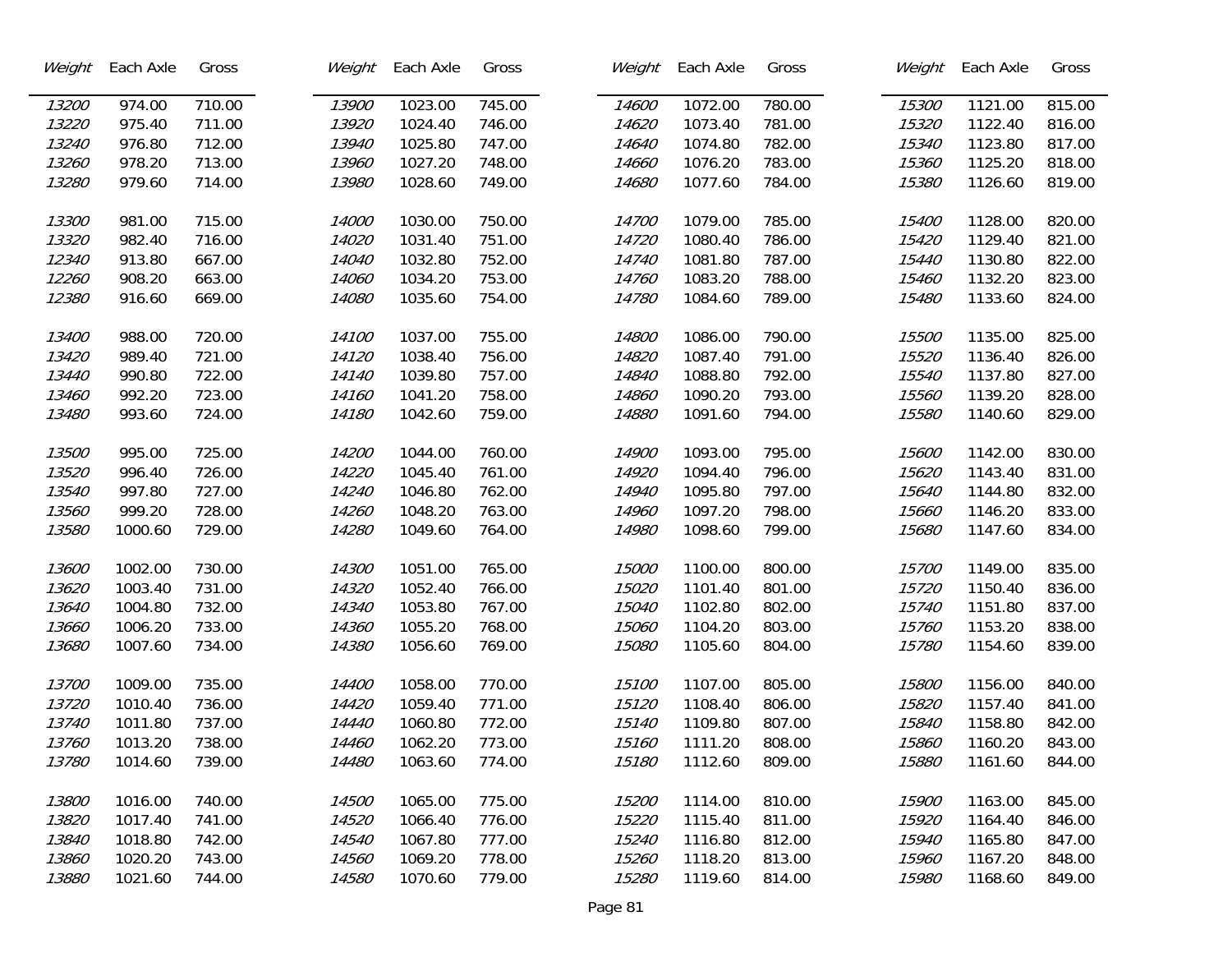| Weight | Each Axle | Gross  | Weight | Each Axle | Gross  | Weight | Each Axle | Gross  | Weight | Each Axle | Gross  |
|--------|-----------|--------|--------|-----------|--------|--------|-----------|--------|--------|-----------|--------|
| 16000  | 1170.00   | 850.00 | 16700  | 1553.00   | 885.00 | 17400  | 1616.00   | 920.00 | 18100  | 1679.00   | 955.00 |
| 16020  | 1491.80   | 851.00 | 16720  | 1554.80   | 886.00 | 17420  | 1617.80   | 921.00 | 18120  | 1680.80   | 956.00 |
| 16040  | 1493.60   | 852.00 | 16740  | 1556.60   | 887.00 | 17440  | 1619.60   | 922.00 | 18140  | 1682.60   | 957.00 |
| 16060  | 1495.40   | 853.00 | 16760  | 1558.40   | 888.00 | 17460  | 1621.40   | 923.00 | 18160  | 1684.40   | 958.00 |
| 16080  | 1497.20   | 854.00 | 16780  | 1560.20   | 889.00 | 17480  | 1623.20   | 924.00 | 18180  | 1686.20   | 959.00 |
|        |           |        |        |           |        |        |           |        |        |           |        |
| 16100  | 1499.00   | 855.00 | 16800  | 1562.00   | 890.00 | 17500  | 1625.00   | 925.00 | 18200  | 1688.00   | 960.00 |
| 16120  | 1500.80   | 856.00 | 16820  | 1563.80   | 891.00 | 17520  | 1626.80   | 926.00 | 18220  | 1689.80   | 961.00 |
| 16140  | 1502.60   | 857.00 | 16840  | 1565.60   | 892.00 | 17540  | 1628.60   | 927.00 | 18240  | 1691.60   | 962.00 |
| 16160  | 1504.40   | 858.00 | 16860  | 1567.40   | 893.00 | 17560  | 1630.40   | 928.00 | 18260  | 1693.40   | 963.00 |
| 16180  | 1506.20   | 859.00 | 16880  | 1569.20   | 894.00 | 17580  | 1632.20   | 929.00 | 18280  | 1695.20   | 964.00 |
|        |           |        |        |           |        |        |           |        |        |           |        |
| 16200  | 1508.00   | 860.00 | 16900  | 1571.00   | 895.00 | 17600  | 1634.00   | 930.00 | 18300  | 1697.00   | 965.00 |
| 16220  | 1509.80   | 861.00 | 16920  | 1572.80   | 896.00 | 17620  | 1635.80   | 931.00 | 18320  | 1698.80   | 966.00 |
| 16240  | 1511.60   | 862.00 | 16940  | 1574.60   | 897.00 | 17640  | 1637.60   | 932.00 | 18340  | 1700.60   | 967.00 |
| 16260  | 1513.40   | 863.00 | 16960  | 1576.40   | 898.00 | 17660  | 1639.40   | 933.00 | 18360  | 1702.40   | 968.00 |
| 16280  | 1515.20   | 864.00 | 16980  | 1578.20   | 899.00 | 17680  | 1641.20   | 934.00 | 18380  | 1704.20   | 969.00 |
|        |           |        |        |           |        |        |           |        |        |           |        |
| 16300  | 1517.00   | 865.00 | 17000  | 1580.00   | 900.00 | 17700  | 1643.00   | 935.00 | 18400  | 1706.00   | 970.00 |
| 16320  | 1518.80   | 866.00 | 17020  | 1581.80   | 901.00 | 17720  | 1644.80   | 936.00 | 18420  | 1707.80   | 971.00 |
| 16340  | 1520.60   | 867.00 | 17040  | 1583.60   | 902.00 | 17740  | 1646.60   | 937.00 | 18440  | 1709.60   | 972.00 |
| 16360  | 1522.40   | 868.00 | 17060  | 1585.40   | 903.00 | 17760  | 1648.40   | 938.00 | 18460  | 1711.40   | 973.00 |
| 16380  | 1524.20   | 869.00 | 17080  | 1587.20   | 904.00 | 17780  | 1650.20   | 939.00 | 18480  | 1713.20   | 974.00 |
|        |           |        |        |           |        |        |           |        |        |           |        |
| 16400  | 1526.00   | 870.00 | 17100  | 1589.00   | 905.00 | 17800  | 1652.00   | 940.00 | 18500  | 1715.00   | 975.00 |
| 16420  | 1527.80   | 871.00 | 17120  | 1590.80   | 906.00 | 17820  | 1653.80   | 941.00 | 18520  | 1716.80   | 976.00 |
| 16440  | 1529.60   | 872.00 | 17140  | 1592.60   | 907.00 | 17840  | 1655.60   | 942.00 | 18540  | 1718.60   | 977.00 |
| 16460  | 1531.40   | 873.00 | 17160  | 1594.40   | 908.00 | 17860  | 1657.40   | 943.00 | 18560  | 1720.40   | 978.00 |
| 16480  | 1533.20   | 874.00 | 17180  | 1596.20   | 909.00 | 17880  | 1659.20   | 944.00 | 18580  | 1722.20   | 979.00 |
|        |           |        |        |           |        |        |           |        |        |           |        |
| 16500  | 1535.00   | 875.00 | 17200  | 1598.00   | 910.00 | 17900  | 1661.00   | 945.00 | 18600  | 1724.00   | 980.00 |
| 16520  | 1536.80   | 876.00 | 17220  | 1599.80   | 911.00 | 17920  | 1662.80   | 946.00 | 18620  | 1725.80   | 981.00 |
| 16540  | 1538.60   | 877.00 | 17240  | 1601.60   | 912.00 | 17940  | 1664.60   | 947.00 | 18640  | 1727.60   | 982.00 |
| 16560  | 1540.40   | 878.00 | 17260  | 1603.40   | 913.00 | 17960  | 1666.40   | 948.00 | 18660  | 1729.40   | 983.00 |
| 16580  | 1542.20   | 879.00 | 17280  | 1605.20   | 914.00 | 17980  | 1668.20   | 949.00 | 18680  | 1731.20   | 984.00 |
|        |           |        |        |           |        |        |           |        |        |           |        |
| 16600  | 1544.00   | 880.00 | 17300  | 1607.00   | 915.00 | 18000  | 1670.00   | 950.00 | 18700  | 1733.00   | 985.00 |
| 16620  | 1545.80   | 881.00 | 17320  | 1608.80   | 916.00 | 18020  | 1671.80   | 951.00 | 18720  | 1734.80   | 986.00 |
| 16640  | 1547.60   | 882.00 | 17340  | 1610.60   | 917.00 | 18040  | 1673.60   | 952.00 | 18740  | 1736.60   | 987.00 |
| 16660  | 1549.40   | 883.00 | 17360  | 1612.40   | 918.00 | 18060  | 1675.40   | 953.00 | 18760  | 1738.40   | 988.00 |
| 16680  | 1551.20   | 884.00 | 17380  | 1614.20   | 919.00 | 18080  | 1677.20   | 954.00 | 18780  | 1740.20   | 989.00 |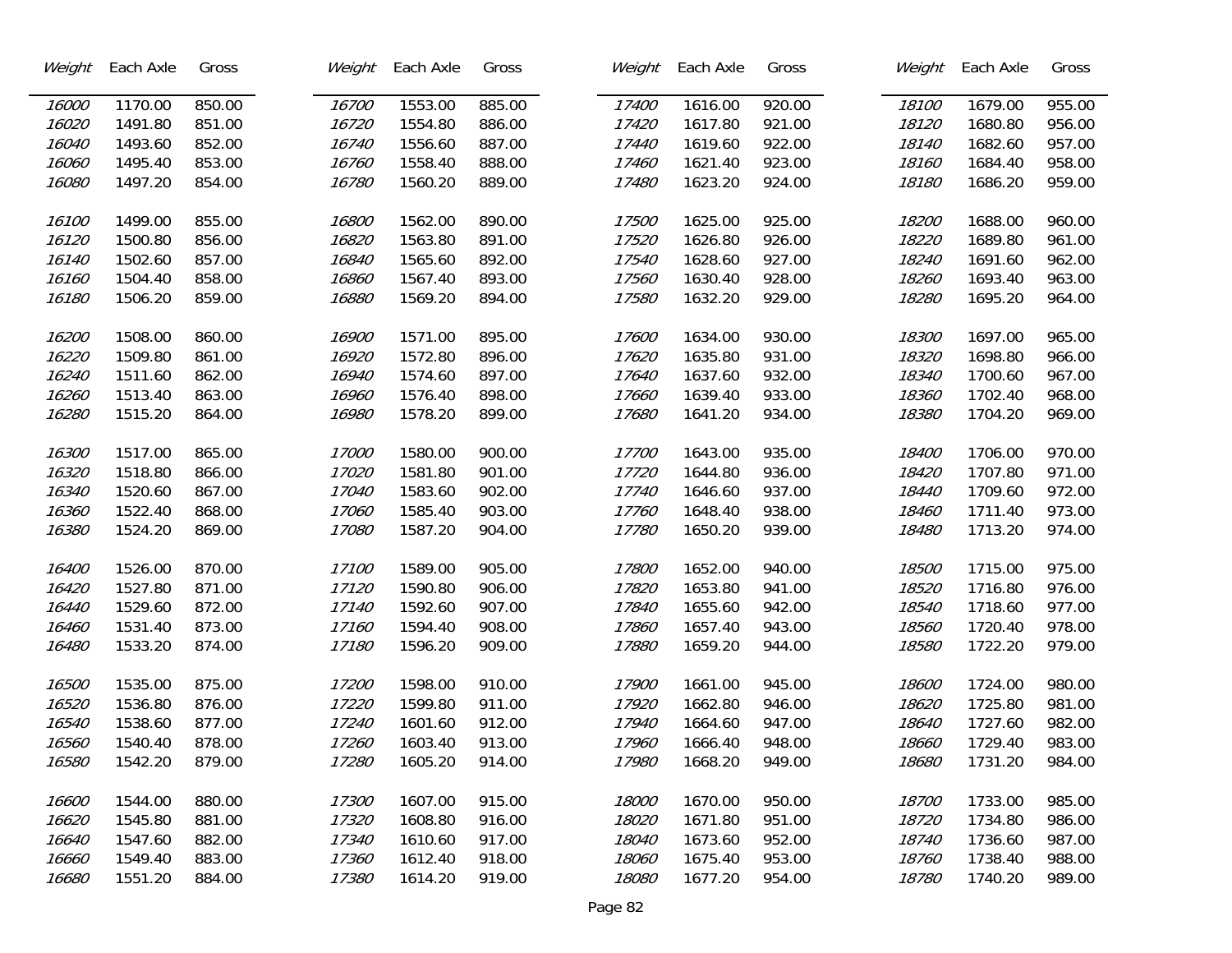| Weight | Each Axle | Gross   | Weight       | Each Axle | Gross   | Weight | Each Axle | Gross   | Weight | Each Axle | Gross   |
|--------|-----------|---------|--------------|-----------|---------|--------|-----------|---------|--------|-----------|---------|
| 18800  | 1742.00   | 990.00  | 19500        | 1805.00   | 1025.00 | 20200  | 2272.00   | 1060.00 | 20900  | 2349.00   | 1095.00 |
| 18820  | 1743.80   | 991.00  | 19520        | 1806.80   | 1026.00 | 20220  | 2274.20   | 1061.00 | 20920  | 2351.20   | 1096.00 |
| 18840  | 1745.60   | 992.00  | 19540        | 1808.60   | 1027.00 | 20240  | 2276.40   | 1062.00 | 20940  | 2353.40   | 1097.00 |
| 18860  | 1747.40   | 993.00  | 19560        | 1810.40   | 1028.00 | 20260  | 2278.60   | 1063.00 | 20960  | 2355.60   | 1098.00 |
| 18880  | 1749.20   | 994.00  | 19580        | 1812.20   | 1029.00 | 20280  | 2280.80   | 1064.00 | 20980  | 2357.80   | 1099.00 |
|        |           |         |              |           |         |        |           |         |        |           |         |
| 18900  | 1751.00   | 995.00  | 19600        | 1814.00   | 1030.00 | 20300  | 2283.00   | 1065.00 | 21000  | 2360.00   | 1100.00 |
| 18920  | 1752.80   | 996.00  | 19620        | 1815.80   | 1031.00 | 20320  | 2285.20   | 1066.00 | 21020  | 2362.20   | 1101.00 |
| 18940  | 1754.60   | 997.00  | 19640        | 1817.60   | 1032.00 | 20340  | 2287.40   | 1067.00 | 21040  | 2364.40   | 1102.00 |
| 18960  | 1756.40   | 998.00  | 19660        | 1819.40   | 1033.00 | 20360  | 2289.60   | 1068.00 | 21060  | 2366.60   | 1103.00 |
| 18980  | 1758.20   | 999.00  | 19680        | 1821.20   | 1034.00 | 20380  | 2291.80   | 1069.00 | 21080  | 2368.80   | 1104.00 |
|        |           |         |              |           |         |        |           |         |        |           |         |
| 19000  | 1760.00   | 1000.00 | 19700        | 1823.00   | 1035.00 | 20400  | 2294.00   | 1070.00 | 21100  | 2371.00   | 1105.00 |
| 19020  | 1761.80   | 1001.00 | 19720        | 1824.80   | 1036.00 | 20420  | 2296.20   | 1071.00 | 21120  | 2373.20   | 1106.00 |
| 19040  | 1763.60   | 1002.00 | 19740        | 1826.60   | 1037.00 | 20440  | 2298.40   | 1072.00 | 21140  | 2375.40   | 1107.00 |
| 19060  | 1765.40   | 1003.00 | 19760        | 1828.40   | 1038.00 | 20460  | 2300.60   | 1073.00 | 21160  | 2377.60   | 1108.00 |
| 19080  | 1767.20   | 1004.00 | 19780        | 1830.20   | 1039.00 | 20480  | 2302.80   | 1074.00 | 21180  | 2379.80   | 1109.00 |
|        |           |         |              |           |         |        |           |         |        |           |         |
| 19100  | 1769.00   | 1005.00 | 19800        | 1832.00   | 1040.00 | 20500  | 2305.00   | 1075.00 | 21200  | 2382.00   | 1110.00 |
| 19120  | 1770.80   | 1006.00 | 19820        | 1833.80   | 1041.00 | 20520  | 2307.20   | 1076.00 | 21220  | 2384.20   | 1111.00 |
| 19140  | 1772.60   | 1007.00 | 19840        | 1835.60   | 1042.00 | 20540  | 2309.40   | 1077.00 | 21240  | 2386.40   | 1112.00 |
| 19160  | 1774.40   | 1008.00 | 19860        | 1837.40   | 1043.00 | 20560  | 2311.60   | 1078.00 | 21260  | 2388.60   | 1113.00 |
| 19180  | 1776.20   | 1009.00 | 19880        | 1839.20   | 1044.00 | 20580  | 2313.80   | 1079.00 | 21280  | 2390.80   | 1114.00 |
|        |           |         |              |           |         |        |           |         |        |           |         |
| 19200  | 1778.00   | 1010.00 | 19900        | 1841.00   | 1045.00 | 20600  | 2316.00   | 1080.00 | 21300  | 2393.00   | 1115.00 |
| 19220  | 1779.80   | 1011.00 | 19920        | 1842.80   | 1046.00 | 20620  | 2318.20   | 1081.00 | 21320  | 2395.20   | 1116.00 |
| 19240  | 1781.60   | 1012.00 | 19940        | 1844.60   | 1047.00 | 20640  | 2320.40   | 1082.00 | 21340  | 2397.40   | 1117.00 |
| 19260  | 1783.40   | 1013.00 | 19960        | 1846.40   | 1048.00 | 20660  | 2322.60   | 1083.00 | 21360  | 2399.60   | 1118.00 |
| 19280  | 1785.20   | 1014.00 | 19980        | 1848.20   | 1049.00 | 20680  | 2324.80   | 1084.00 | 21380  | 2401.80   | 1119.00 |
|        |           |         |              |           |         |        |           |         |        |           |         |
| 19300  | 1787.00   | 1015.00 | 20000        | 1850.00   | 1050.00 | 20700  | 2327.00   | 1085.00 | 21400  | 2404.00   | 1120.00 |
| 19320  | 1788.80   | 1016.00 | 20020        | 2252.20   | 1051.00 | 20720  | 2329.20   | 1086.00 | 21420  | 2406.20   | 1121.00 |
| 19340  | 1790.60   | 1017.00 | 20040        | 2254.40   | 1052.00 | 20740  | 2331.40   | 1087.00 | 21440  | 2408.40   | 1122.00 |
| 19360  | 1792.40   | 1018.00 | <i>20060</i> | 2256.60   | 1053.00 | 20760  | 2333.60   | 1088.00 | 21460  | 2410.60   | 1123.00 |
| 19380  | 1794.20   | 1019.00 | <i>20080</i> | 2258.80   | 1054.00 | 20780  | 2335.80   | 1089.00 | 21480  | 2412.80   | 1124.00 |
|        |           |         |              |           |         |        |           |         |        |           |         |
| 19400  | 1796.00   | 1020.00 | 20100        | 2261.00   | 1055.00 | 20800  | 2338.00   | 1090.00 | 21500  | 2415.00   | 1125.00 |
| 19420  | 1797.80   | 1021.00 | 20120        | 2263.20   | 1056.00 | 20820  | 2340.20   | 1091.00 | 21520  | 2417.20   | 1126.00 |
| 19440  | 1799.60   | 1022.00 | 20140        | 2265.40   | 1057.00 | 20840  | 2342.40   | 1092.00 | 21540  | 2419.40   | 1127.00 |
| 19460  | 1801.40   | 1023.00 | 20160        | 2267.60   | 1058.00 | 20860  | 2344.60   | 1093.00 | 21560  | 2421.60   | 1128.00 |
| 19480  | 1803.20   | 1024.00 | 20180        | 2269.80   | 1059.00 | 20880  | 2346.80   | 1094.00 | 21580  | 2423.80   | 1129.00 |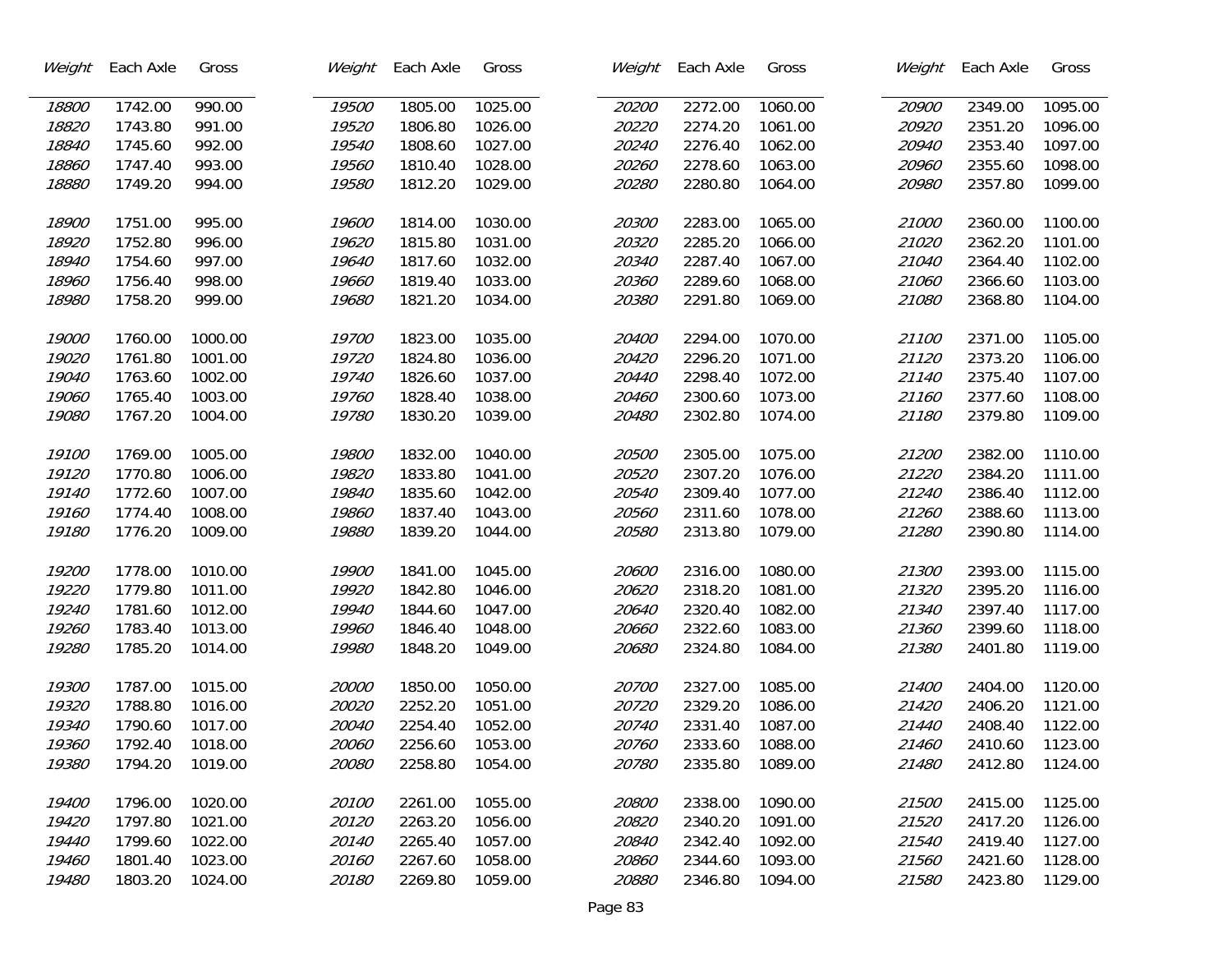| Weight | Each Axle | Gross   | Weight | Each Axle | Gross   | Weight | Each Axle | Gross   | Weight       | Each Axle | Gross   |
|--------|-----------|---------|--------|-----------|---------|--------|-----------|---------|--------------|-----------|---------|
| 21600  | 2426.00   | 1130.00 | 22300  | 2503.00   | 1165.00 | 23000  | 2580.00   | 1200.00 | 23700        | 2657.00   | 1235.00 |
| 21620  | 2428.20   | 1131.00 | 22320  | 2505.20   | 1166.00 | 23020  | 2582.20   | 1201.00 | 23720        | 2659.20   | 1236.00 |
| 21640  | 2430.40   | 1132.00 | 22340  | 2507.40   | 1167.00 | 23040  | 2584.40   | 1202.00 | 23740        | 2661.40   | 1237.00 |
| 21660  | 2432.60   | 1133.00 | 22360  | 2509.60   | 1168.00 | 23060  | 2586.60   | 1203.00 | 23760        | 2663.60   | 1238.00 |
| 21680  | 2434.80   | 1134.00 | 22380  | 2511.80   | 1169.00 | 23080  | 2588.80   | 1204.00 | 23780        | 2665.80   | 1239.00 |
|        |           |         |        |           |         |        |           |         |              |           |         |
| 21700  | 2437.00   | 1135.00 | 22400  | 2514.00   | 1170.00 | 23100  | 2591.00   | 1205.00 | 23800        | 2668.00   | 1240.00 |
| 21720  | 2439.20   | 1136.00 | 22420  | 2516.20   | 1171.00 | 23120  | 2593.20   | 1206.00 | 23820        | 2670.20   | 1241.00 |
| 21740  | 2441.40   | 1137.00 | 22440  | 2518.40   | 1172.00 | 23140  | 2595.40   | 1207.00 | 23840        | 2672.40   | 1242.00 |
| 21760  | 2443.60   | 1138.00 | 22460  | 2520.60   | 1173.00 | 23160  | 2597.60   | 1208.00 | 23860        | 2674.60   | 1243.00 |
| 21780  | 2445.80   | 1139.00 | 22480  | 2522.80   | 1174.00 | 23180  | 2599.80   | 1209.00 | 23880        | 2676.80   | 1244.00 |
|        |           |         |        |           |         |        |           |         |              |           |         |
| 21800  | 2448.00   | 1140.00 | 22500  | 2525.00   | 1175.00 | 23200  | 2602.00   | 1210.00 | 23900        | 2679.00   | 1245.00 |
| 21820  | 2450.20   | 1141.00 | 22520  | 2527.20   | 1176.00 | 23220  | 2604.20   | 1211.00 | 23920        | 2681.20   | 1246.00 |
| 21840  | 2452.40   | 1142.00 | 22540  | 2529.40   | 1177.00 | 23240  | 2606.40   | 1212.00 | 23940        | 2683.40   | 1247.00 |
| 21860  | 2454.60   | 1143.00 | 22560  | 2531.60   | 1178.00 | 23250  | 2607.50   | 1212.50 | 23960        | 2685.60   | 1248.00 |
| 21880  | 2456.80   | 1144.00 | 22580  | 2533.80   | 1179.00 | 23280  | 2610.80   | 1214.00 | 23980        | 2687.80   | 1249.00 |
|        |           |         |        |           |         |        |           |         |              |           |         |
| 21900  | 2459.00   | 1145.00 | 22600  | 2536.00   | 1180.00 | 23300  | 2613.00   | 1215.00 | 24000        | 2690.00   | 1250.00 |
| 21320  | 2395.20   | 1116.00 | 22620  | 2538.20   | 1181.00 | 23320  | 2615.20   | 1216.00 | 24020        | 2692.20   | 1251.00 |
| 21940  | 2463.40   | 1147.00 | 22640  | 2540.40   | 1182.00 | 23340  | 2617.40   | 1217.00 | 24040        | 2694.40   | 1252.00 |
| 21960  | 2465.60   | 1148.00 | 22660  | 2542.60   | 1183.00 | 23360  | 2619.60   | 1218.00 | 24060        | 2696.60   | 1253.00 |
| 21980  | 2467.80   | 1149.00 | 22680  | 2544.80   | 1184.00 | 23380  | 2621.80   | 1219.00 | <i>24080</i> | 2698.80   | 1254.00 |
|        |           |         |        |           |         |        |           |         |              |           |         |
| 22000  | 2470.00   | 1150.00 | 22700  | 2547.00   | 1185.00 | 23400  | 2624.00   | 1220.00 | 24100        | 2701.00   | 1255.00 |
| 22020  | 2472.20   | 1151.00 | 22720  | 2549.20   | 1186.00 | 23420  | 2626.20   | 1221.00 | 24120        | 2703.20   | 1256.00 |
| 22040  | 2474.40   | 1152.00 | 22740  | 2551.40   | 1187.00 | 23440  | 2628.40   | 1222.00 | 24140        | 2705.40   | 1257.00 |
| 22060  | 2476.60   | 1153.00 | 22760  | 2553.60   | 1188.00 | 23460  | 2630.60   | 1223.00 | 24160        | 2707.60   | 1258.00 |
| 22080  | 2478.80   | 1154.00 | 22780  | 2555.80   | 1189.00 | 23480  | 2632.80   | 1224.00 | 24180        | 2709.80   | 1259.00 |
|        |           |         |        |           |         |        |           |         |              |           |         |
| 22100  | 2481.00   | 1155.00 | 22800  | 2558.00   | 1190.00 | 23500  | 2635.00   | 1225.00 | 24200        | 2712.00   | 1260.00 |
| 22120  | 2483.20   | 1156.00 | 22820  | 2560.20   | 1191.00 | 23520  | 2637.20   | 1226.00 | 24220        | 2714.20   | 1261.00 |
| 22140  | 2485.40   | 1157.00 | 22840  | 2562.40   | 1192.00 | 23540  | 2639.40   | 1227.00 | 24240        | 2716.40   | 1262.00 |
| 22160  | 2487.60   | 1158.00 | 72860  | 8064.60   | 3693.00 | 23560  | 2641.60   | 1228.00 | 24260        | 2718.60   | 1263.00 |
| 22180  | 2489.80   | 1159.00 | 22880  | 2566.80   | 1194.00 | 23580  | 2643.80   | 1229.00 | 24280        | 2720.80   | 1264.00 |
| 22200  | 2492.00   | 1160.00 | 22900  | 2569.00   | 1195.00 | 23600  | 2646.00   | 1230.00 | 24300        | 2723.00   | 1265.00 |
| 22220  | 2494.20   | 1161.00 | 22320  | 2505.20   | 1166.00 | 23620  | 2648.20   | 1231.00 | 24320        | 2725.20   | 1266.00 |
| 22240  | 2496.40   | 1162.00 | 22940  | 2573.40   | 1197.00 | 23640  | 2650.40   | 1232.00 | 24340        | 2727.40   | 1267.00 |
| 22260  | 2498.60   | 1163.00 | 22960  | 2575.60   | 1198.00 | 23660  | 2652.60   | 1233.00 | 24360        | 2729.60   | 1268.00 |
| 22280  | 2500.80   | 1164.00 | 22380  | 2511.80   | 1169.00 | 23680  | 2654.80   | 1234.00 | 24380        | 2731.80   | 1269.00 |
|        |           |         |        |           |         |        |           |         |              |           |         |